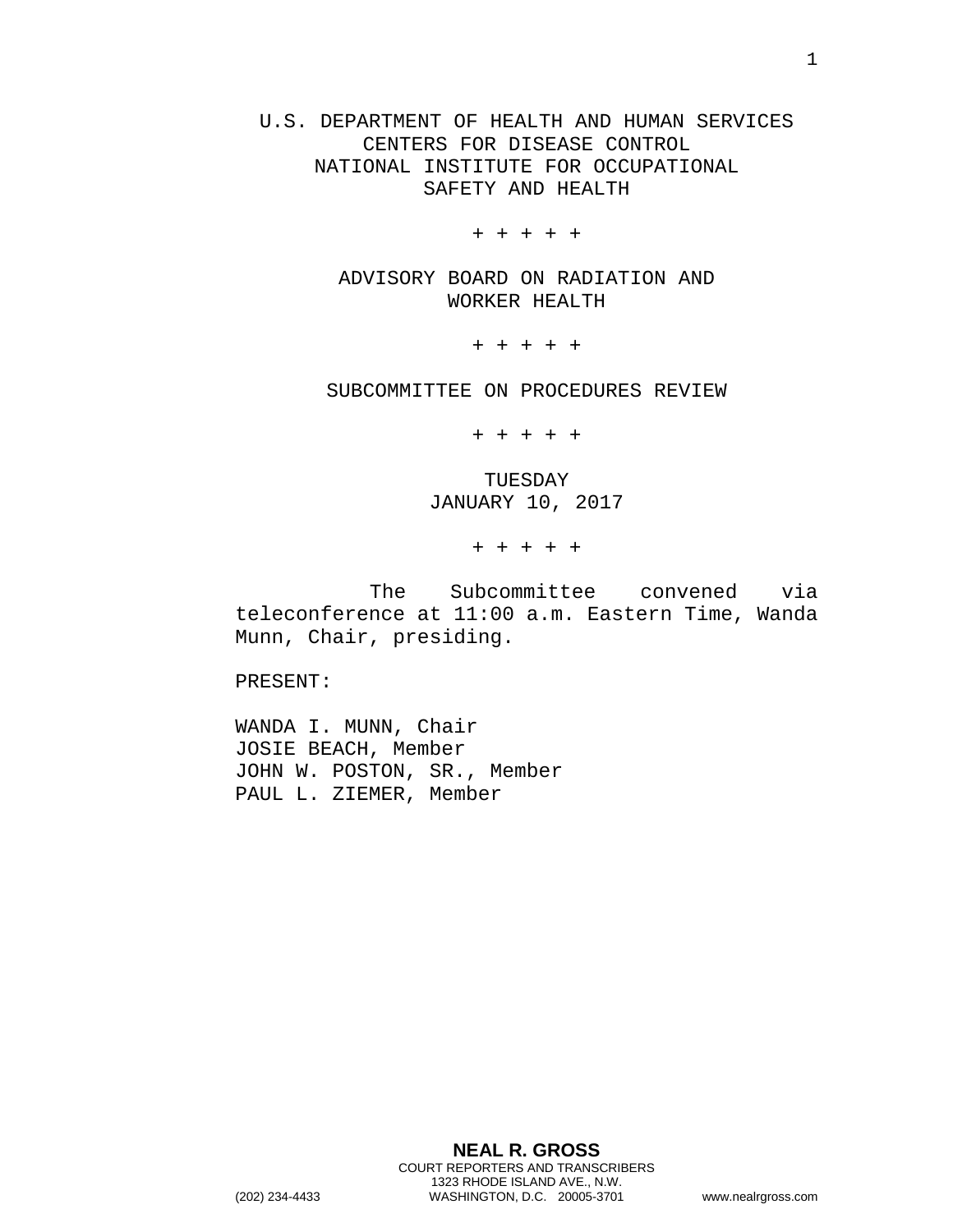ALSO PRESENT:

TED KATZ, Designated Federal Official DAVE ALLEN, DCAS ROBERT ANIGSTEIN, SC&A BOB BARTON, SC&A HANS BEHLING, SC&A KATHY BEHLING, SC&A RON BUCHANAN, SC&A ZAIDA BURGOS, NIOSH ROSE GOGLIOTTI, SC&A STU HINNEFELD, DCAS PATRICIA JESKE JENNY LIN, HHS LORI MARION-MOSS, DCAS JOHN MAURO, SC&A DAN MCKEEL JIM NETON, DCAS JOHN RAMSPOTT MUTTY SHARFI, ORAU Team SCOTT SIEBERT, ORAU Team MATT SMITH, ORAU Team JOHN STIVER, SC&A ELYSE THOMAS, ORAU Team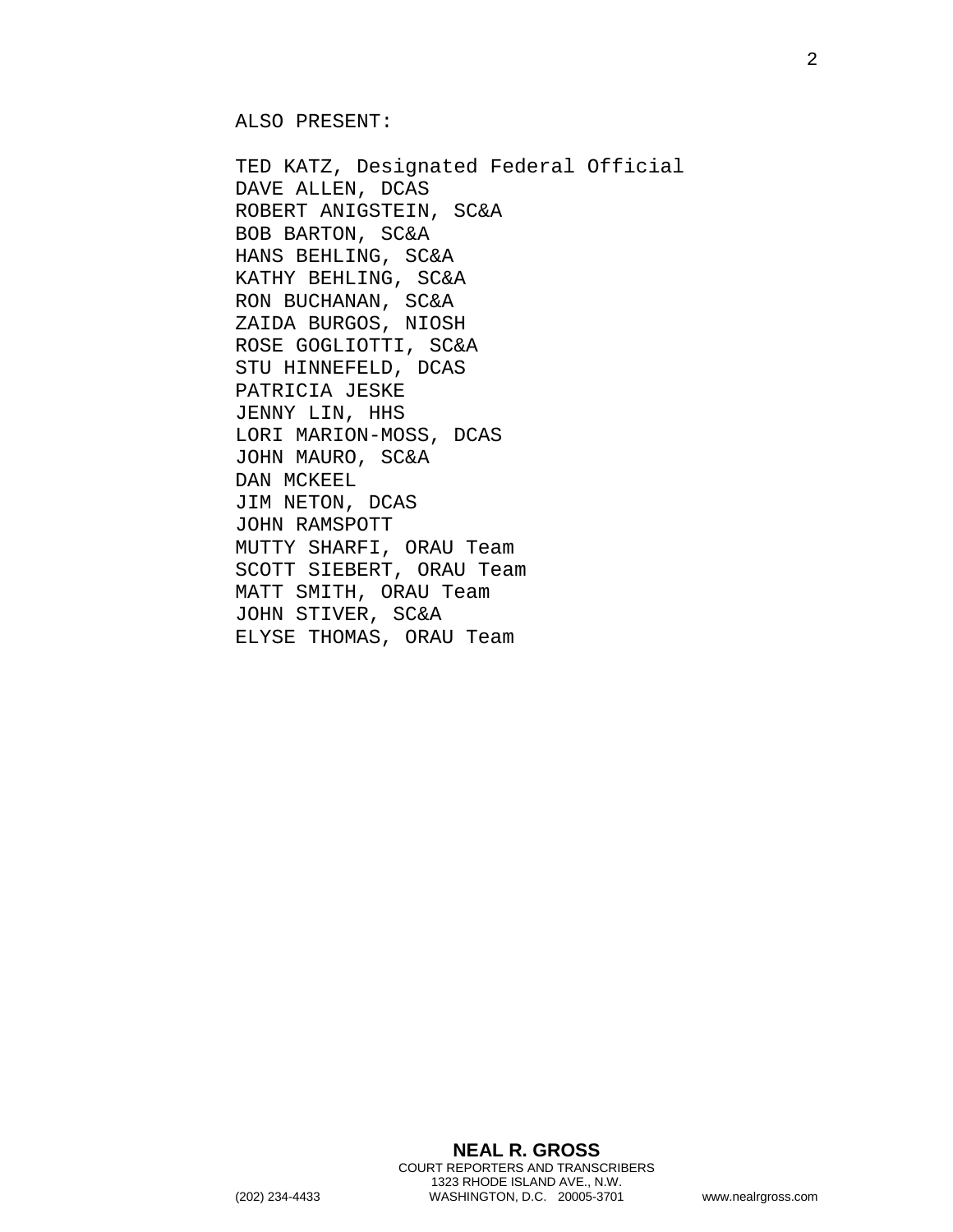## **Contents**

| Welcome and Roll Call 4                                                            |
|------------------------------------------------------------------------------------|
|                                                                                    |
| Y-12 - OTIB 0029, Finding 4 15                                                     |
| OTIB-32 - Status Report on Protocol Review<br>18                                   |
| ORAU OTIB-0014 - Correct Canceled List Status<br>24                                |
| ORAU OTIB-0014 - Finding 3 In Vivo Count Issues 25                                 |
| ORAUT-OTIB-0039 - Finding 3 Abeyance Status<br>31                                  |
| ORAUT-OTIB-0060 - Finding 2 Abeyance Statues 32                                    |
| ORAU PROC-0042 - OTIB-64 Status 33                                                 |
| ORAU-RPRT-0044 - Crosswalk 4 Open Items to 0053 45                                 |
| PER 011 - #3 Abeyance Status; Case Selection Status                                |
| PER 029 - Finding 11, 1212 Status 87                                               |
| PER 0031 - Report Review Carryover 91                                              |
| PER 0047 - Abeyance 3, 4 91                                                        |
| PER 0053 - Case Selection Status<br>100                                            |
| 106                                                                                |
| PER 0057 - Case Selection Status<br>121                                            |
| 179                                                                                |
| Administrative Detail - Routine Note of Abeyance<br>Items Ready for Closing<br>194 |
| Administrative Detail - Status of Case Selection<br>and Recommendations<br>195     |
|                                                                                    |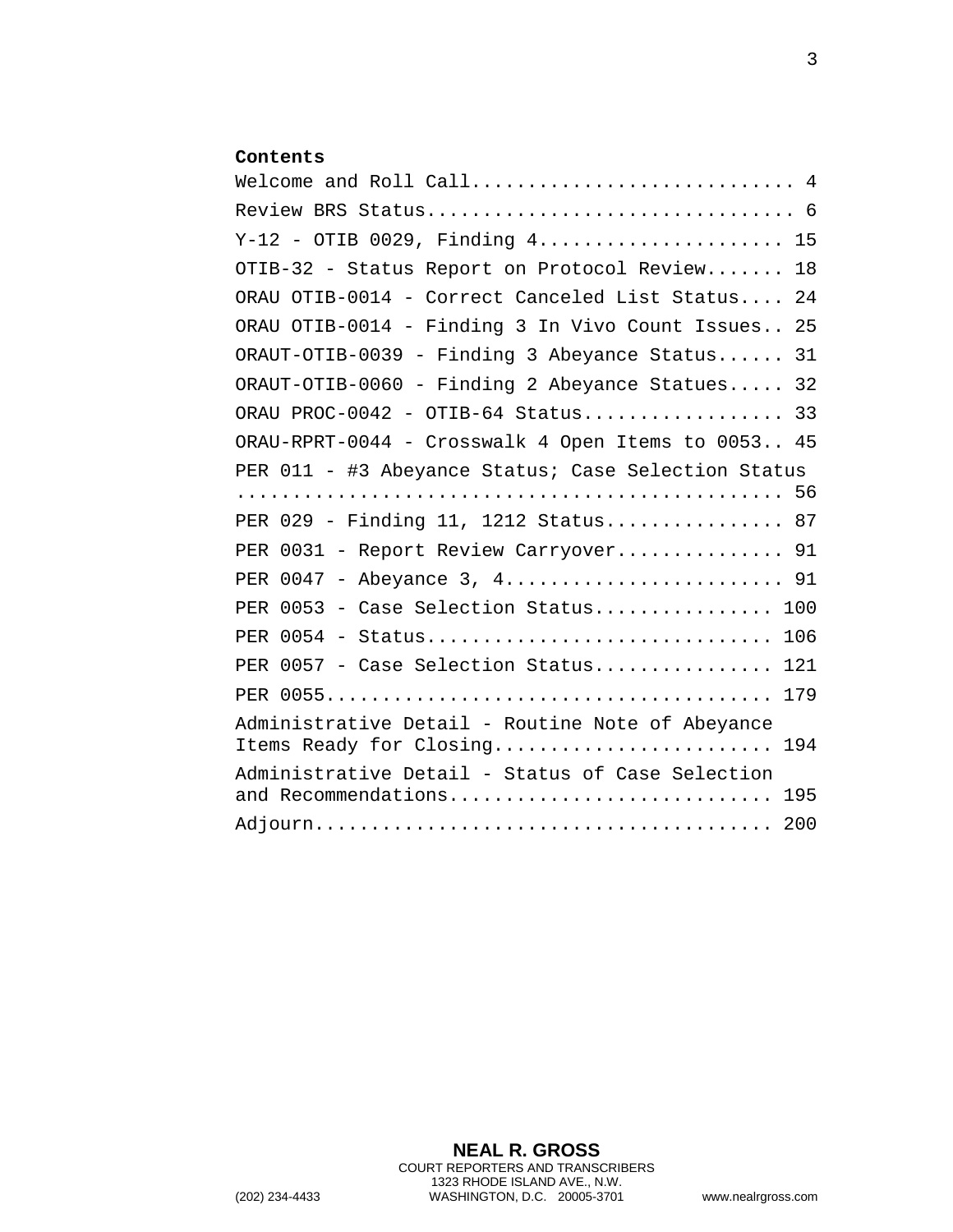<span id="page-3-0"></span>

| $\mathbf 1$ | $P-R-O-C-E-E-D-I-N-G-S$                           |
|-------------|---------------------------------------------------|
| 2           | $11:03$ a.m.                                      |
| 3           | Welcome and Roll Call                             |
| 4           | MR. KATZ: Welcome, everyone.<br>This              |
| 5           | is the Advisory Board on Radiation Worker Health. |
| 6           | It's the Procedures Review Subcommittee. And we   |
| 7           | have three Members present. Wanda Munn is Chair,  |
| 8           | and Paul Ziemer, and Josie Beach.                 |
| 9           | Let me cover their conflicts, and                 |
| 10          | they're the only ones we have to address          |
| 11          | conflicts for, for this Subcommittee meeting.     |
| 12          | But Josie, Josie Beach and Wanda Munn both have   |
| 13          | a conflict with respect to discussing Hanford     |
| 14          | matters. I don't believe there are any Hanford    |
| 15          | matters today. And Dr. Ziemer, his limited        |
| 16          | restrictions regard X-10. I'm not sure if         |
| 17          | there's any X-10 matter today, and also after     |
| 18          | 2000, LANL, Los Alamos, but only after the year   |
| 19          | 2000. So I'm not sure that comes up.              |
| 20          | So let's go along then with roll call.            |
| 21          | Let's start with the ORAU team. Oh, and let me    |
| 22          | mention also while I'm here, because it may be    |

**NEAL R. GROSS** COURT REPORTERS AND TRANSCRIBERS 1323 RHODE ISLAND AVE., N.W.

(202) 234-4433 WASHINGTON, D.C. 20005-3701 www.nealrgross.com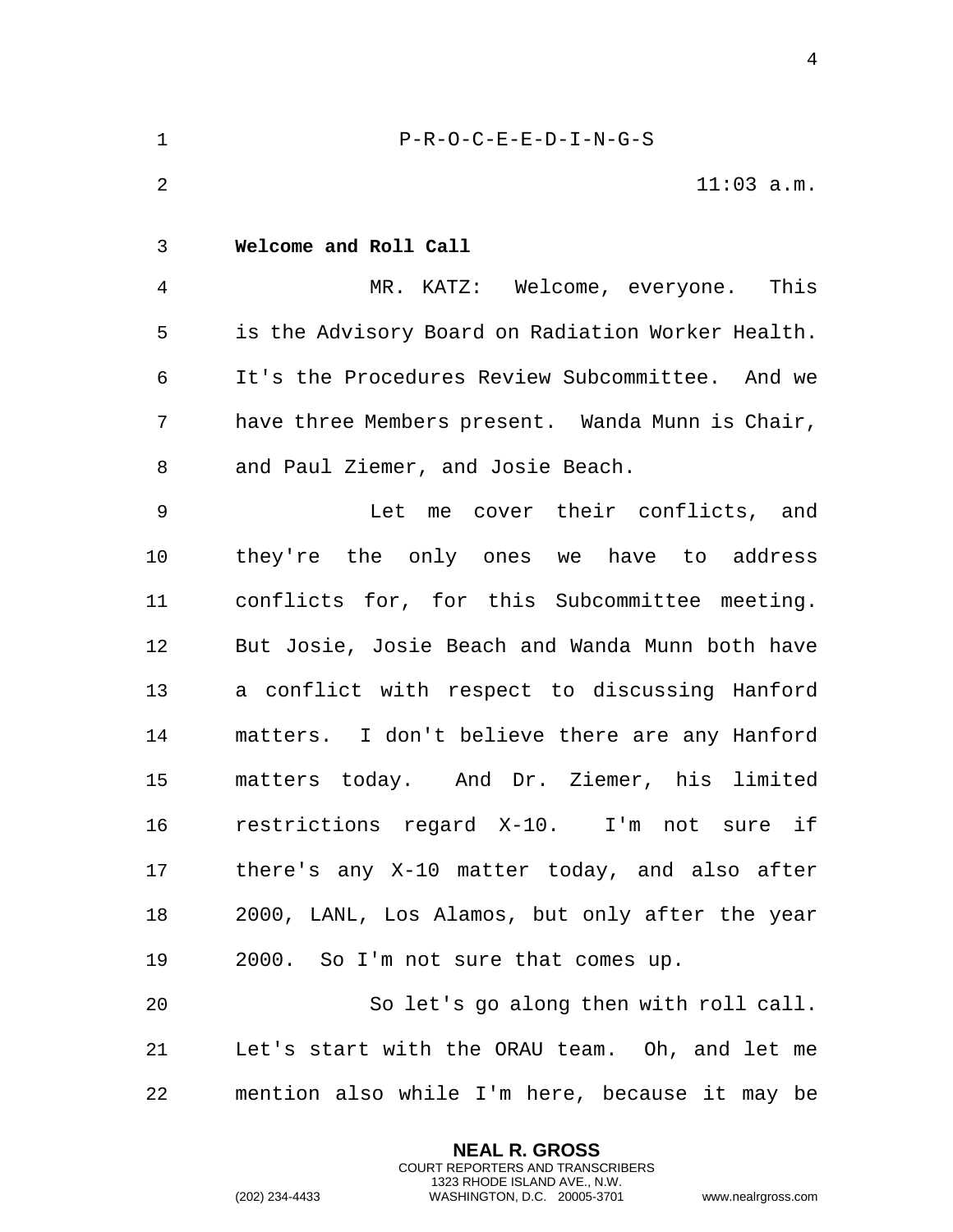harder to get to it later, at 2:30 we're going to be discussing Program Evaluation Report reviews by SC&A, and the first one, which we hope to start pretty much at 2:30, is on GSI. It's PER 0057. And for that call, Dr. Poston, who is also on the Board, will join us. And Dr. Poston has a variety of conflicts, but no conflict with respect to GSI. So that will happen this afternoon.

 And the agenda for today's meeting is posted on the NIOSH website under scheduled meetings, today's date, and so you can see that agenda. And that has a presentation for GSI, which was Privacy Act reviewed-cleared by Jenny -- thank you, Jenny -- to the two folks on the line, that will be on line, at least this afternoon, who have interest in that, the public members like Dr. McKeel and Mr. John Ramspott. So they have that presentation, and they can follow along with that.

So let's now go to roll call.

**NEAL R. GROSS** COURT REPORTERS AND TRANSCRIBERS 1323 RHODE ISLAND AVE., N.W.

(Roll call.)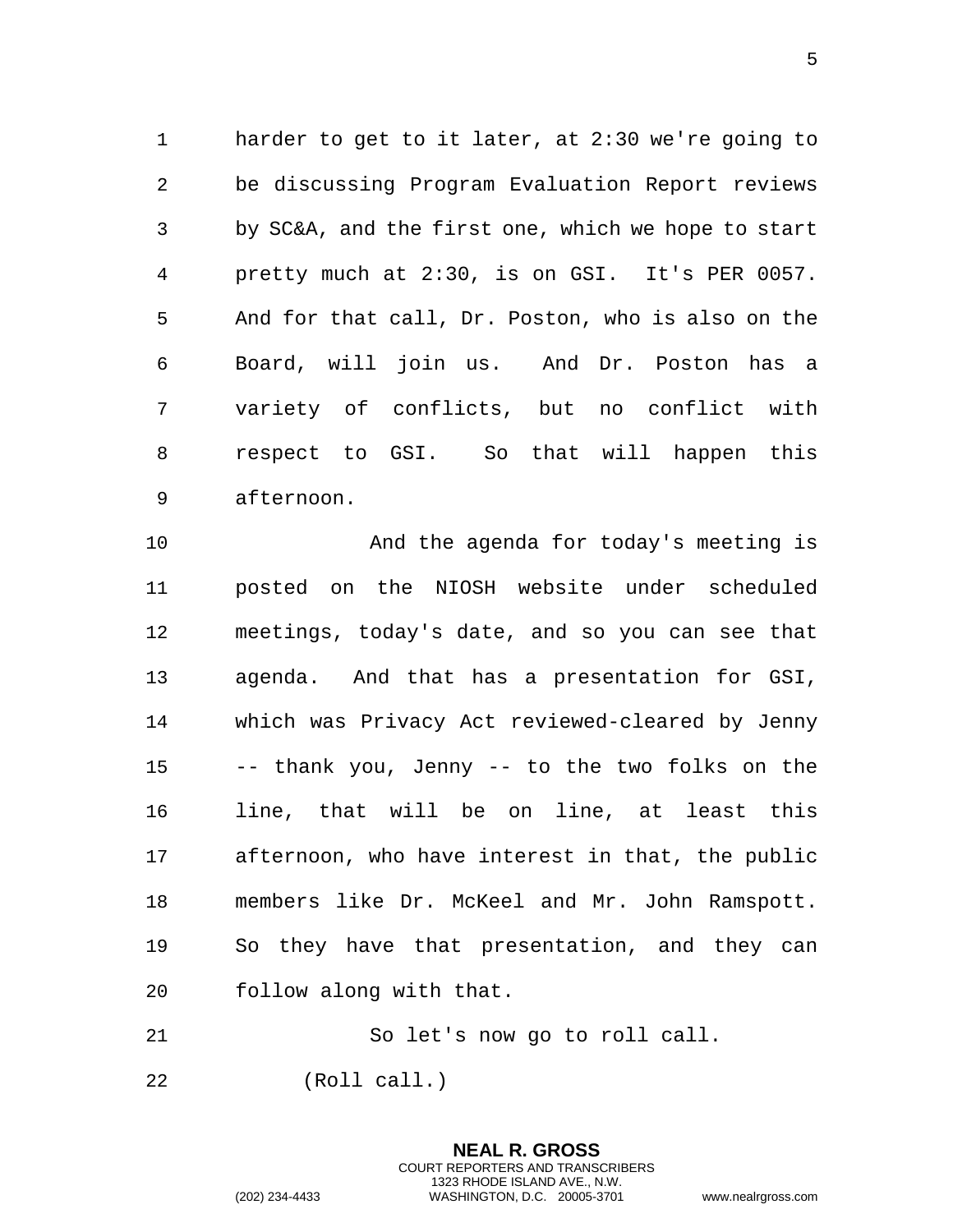1 MR. KATZ: And with that, with no 2 further ado, Wanda, it's your meeting.

3 CHAIR MUNN: Thank you much, Ted. 4 Let's take a look at the agenda before we get 5 underway here. Most of it will run pretty much 6 as expected. As Ted has already mentioned, we'll 7 try to keep the 2:30 PER 57 schedule to the extent 8 that we can.

9 There's one small piece of addition 10 that needs to go down at the bottom. We have a 11 block of Subtask Four reports that did not get to 12 the agenda that we should have. We will have the 13 Subtask Four reports that cover PER 55, 060 14 that's Blockson, I think, and 064, DuPont 15 Deepwater, and 066, Huntington, I believe. So 16 we will add those, if time permits, at the tail 17 end.

<span id="page-5-0"></span>18 **Review BRS Status** 

19 CHAIR MUNN: Other than that, let's 20 talk for a little bit about the BRS status. I 21 have not personally checked all of the closures 22 that we made last meeting, which were going to be

> **NEAL R. GROSS** COURT REPORTERS AND TRANSCRIBERS 1323 RHODE ISLAND AVE., N.W.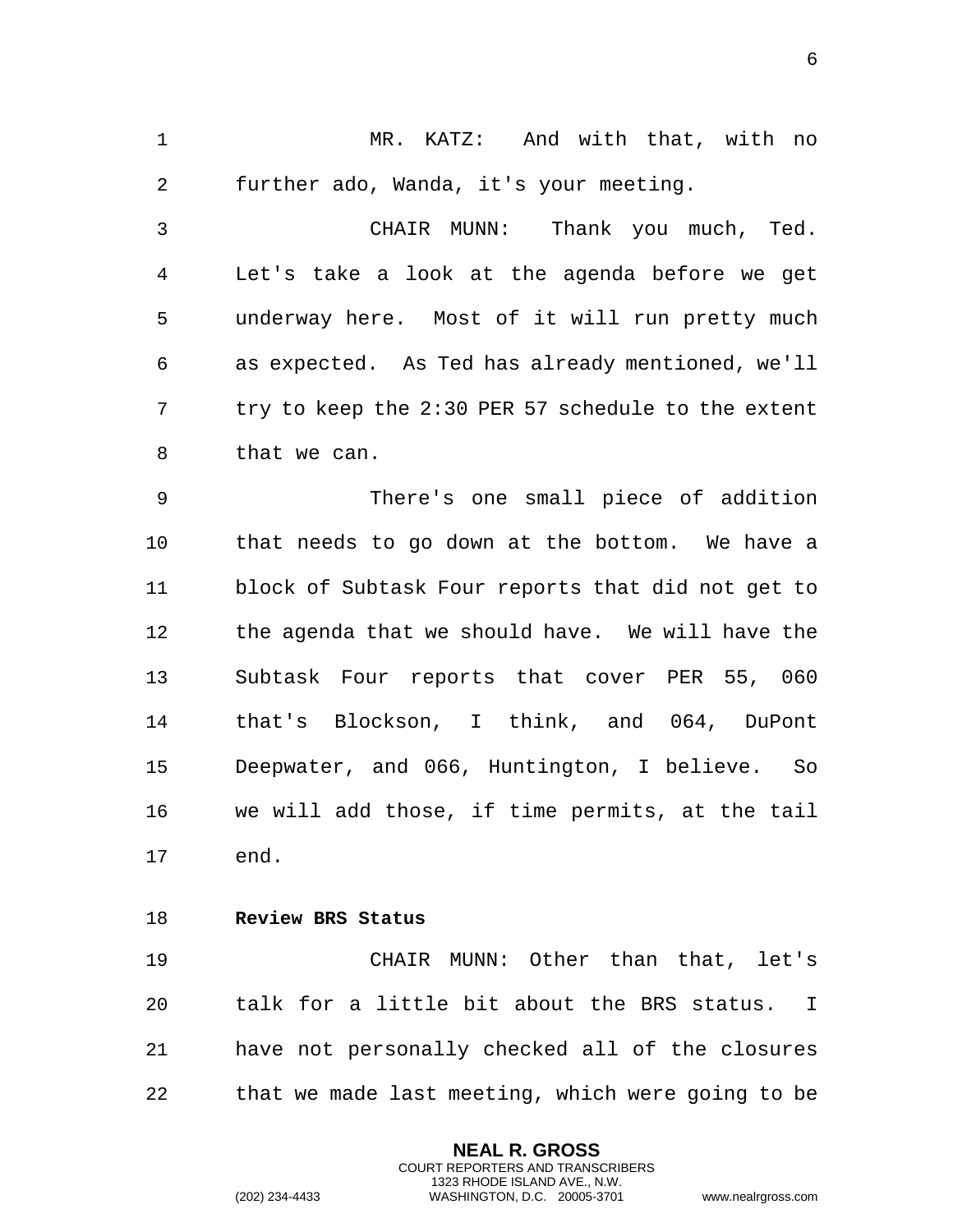1 added for us. There was a commitment for OTIB-2 0060 that we closed last time, internal dosimetry 3 TIB, that Stu Hinnefeld was going to provide 4 words for us for closing item three on that 5 particular OTIB and was going to sign off on that. 6 That's been done. So to the best of my 7 knowledge, OTIB-60 is now completely off of our 8 agenda, which is a good thing.

9 With respect to the others, I've only 10 spot-checked a couple of the closures. Lori and 11 I assume Kathy, who did most of those wrap-ups 12 after the fact, will give us a quick rundown 13 whether there's anything outstanding, to the best 14 of your knowledge, of whether we have covered and 15 now have properly recorded all of the closure 16 status that we completed last time.

17 Lori? Are you on mute? Not hearing 18 you. So Kathy?

19 MS. K. BEHLING: Yes, I'm here. I 20 have updated the BRS with all of the PERs that we 21 have completed, and you just mentioned some of 22 them. And I think, as we go through here, I was

> **NEAL R. GROSS** COURT REPORTERS AND TRANSCRIBERS 1323 RHODE ISLAND AVE., N.W.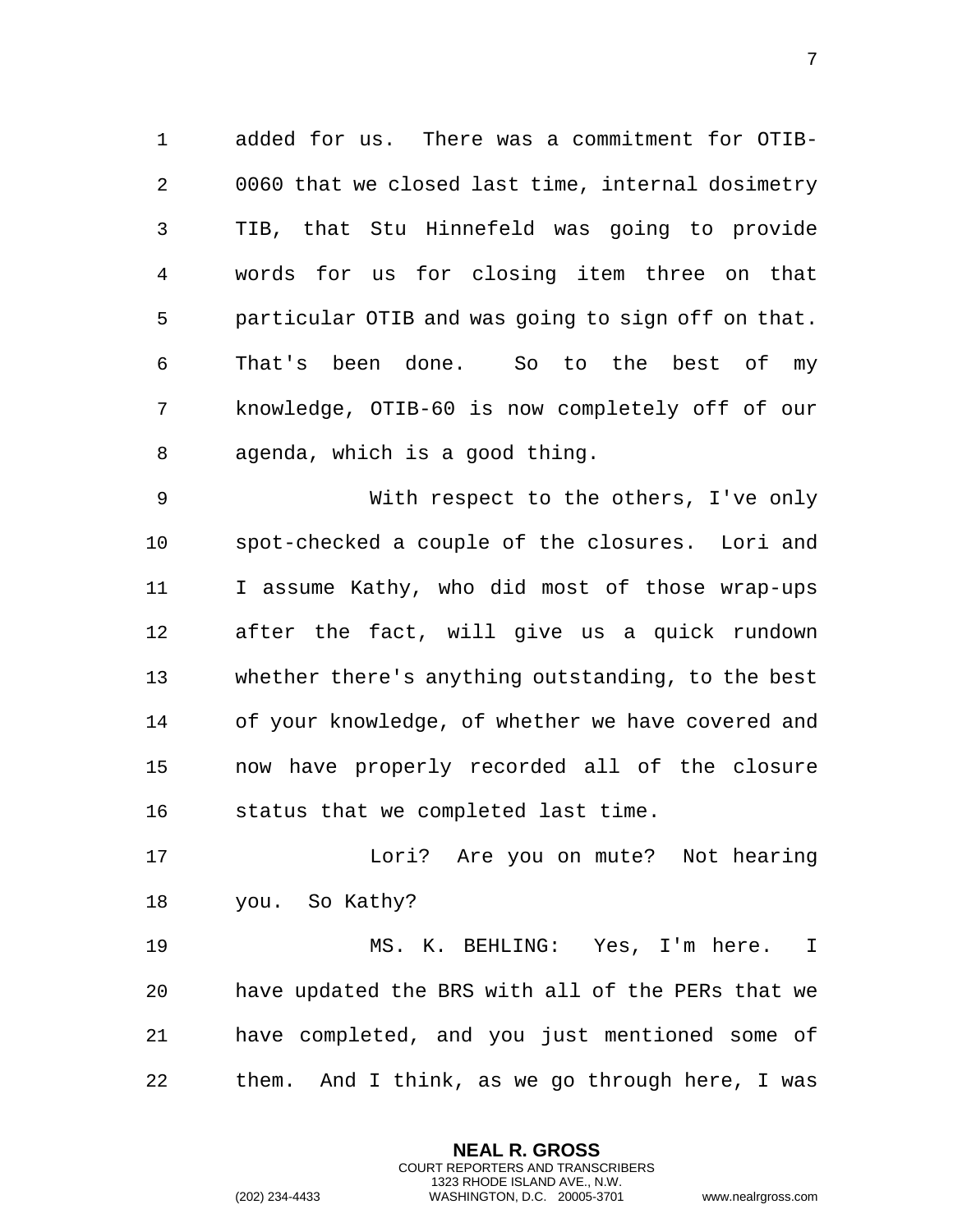hoping to actually bring up the BRS while we're talking about these various outstanding findings and OTIBs and PERs. However, I'm not sure how to do that.

 CHAIR MUNN: I had trouble doing it, too, because I have less than three screens. Well, let me very quickly run down a few that I have noted. I had OTIB-13, which had been superceded. And OTIB-29, we had three on there that we closed. OTIB-32 --

 MEMBER BEACH: Wanda, could you speak up just a hair?

13 CHAIR MUNN: Okay.

 MR. KATZ: I'm sorry. Let me interrupt a second. Zaida, are you still on the line?

MS. BURGOS: Yes, I will call.

18 MR. KATZ: Okay, yes, thank you.

 MS. MARION-MOSS: Wanda, this is Lori. I'm back.

 CHAIR MUNN: Oh, good. Glad to hear it. Kathy and I were just starting through the

> **NEAL R. GROSS** COURT REPORTERS AND TRANSCRIBERS 1323 RHODE ISLAND AVE., N.W.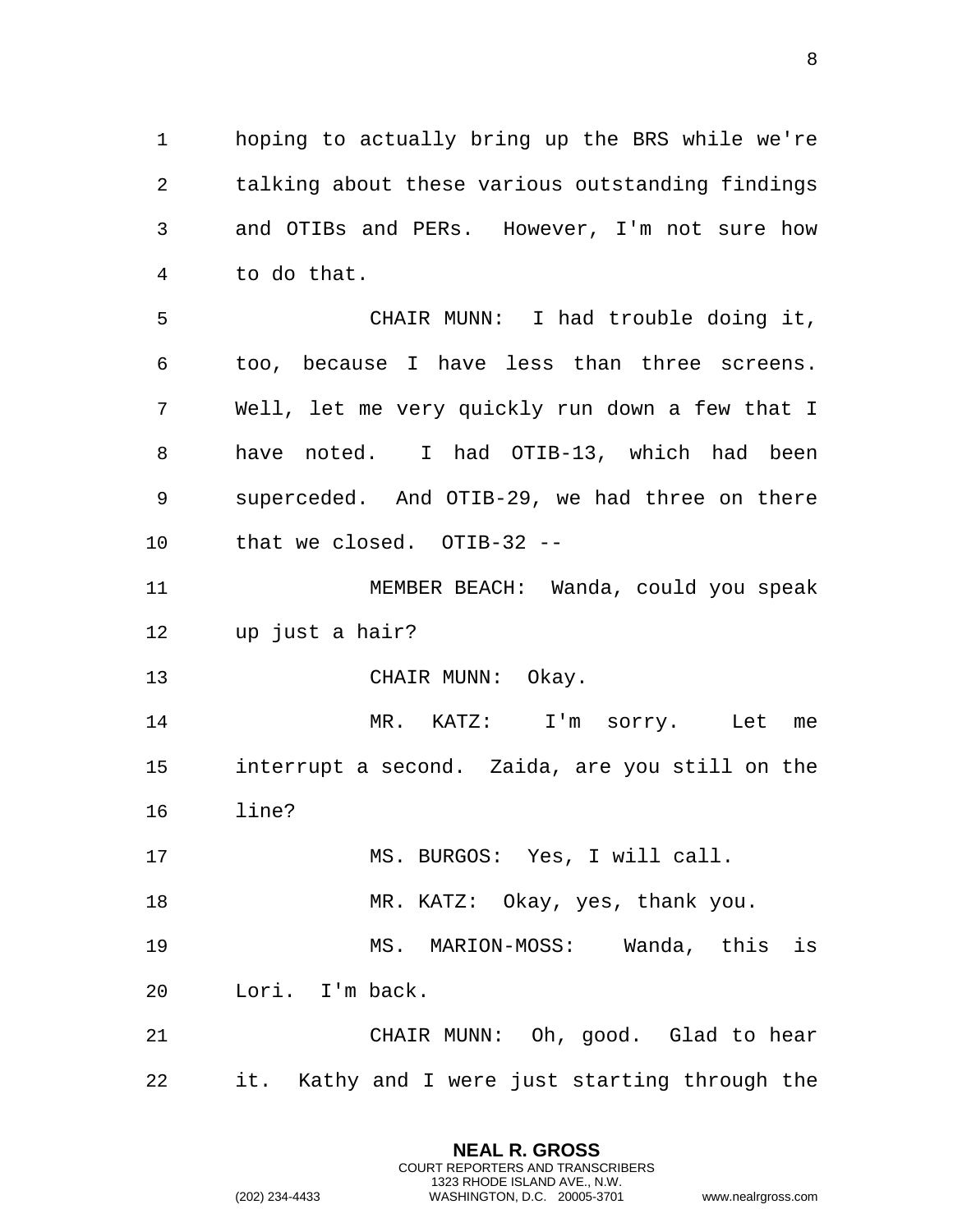ones that I believe Kathy has probably closed. She was trying to pull the BRS up on her screen and was having the same problem I usually have trying to get two things up at the same time on the same screen. I was just saying that those that I had noted that were outstanding to be closed offline were OTIB-13, 29, 33, TIB-14, ORAUT-OTIB-39, and TIB-50. And I've already mentioned OTIB-50. So those were the ones I had on my list, but there may be others. 11 Kathy, are you giving up? MS. K. BEHLING: No. And as I said, I was going to try to pull some of these up as we talk about them on Skype. If somebody can give me a show-and-tell perhaps or tell me how I go about doing that. Ted or Zaida? MS. BURGOS: Kathy, I think at the

 bottom of the conversation screen you pulled up, there's a little picture of a computer monitor. MS. K. BEHLING: Okay. As a guest, can I do that?

MS. BURGOS: You can try. I don't

**NEAL R. GROSS** COURT REPORTERS AND TRANSCRIBERS 1323 RHODE ISLAND AVE., N.W.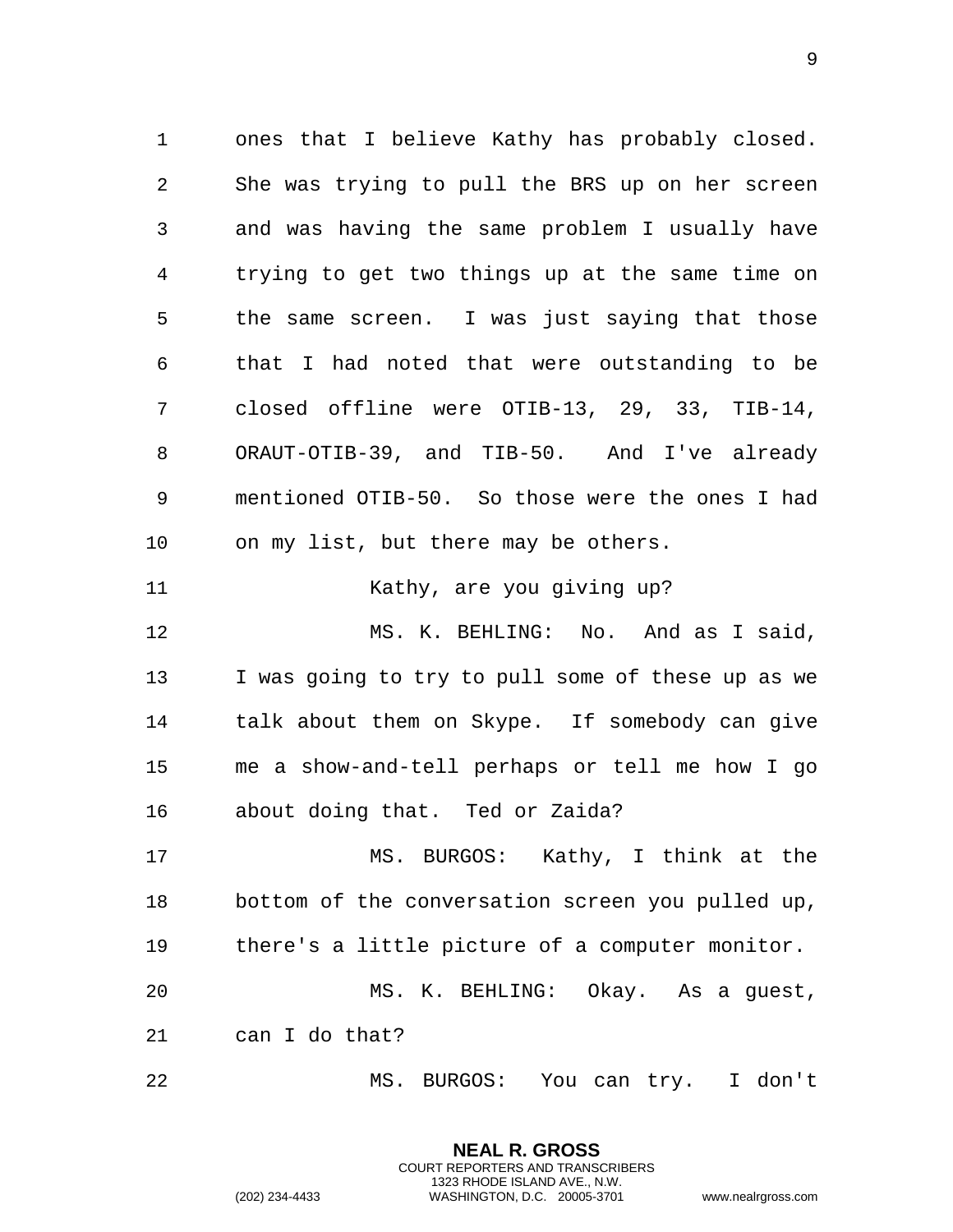know. I'm new to Skype, too.

 MS. K. BEHLING: I'm not doing very well here. MS. BURGOS: You're presenting now. I have a picture of your desktop. MS. K. BEHLING: Okay. I don't see that. MS. BURGOS: Well, I think that you're sharing your screen with us now, and so you're not going to see. We'll just see what you're doing. 12 MS. K. BEHLING: Okay. MS. BURGOS: Like now we see your email. MS. K. BEHLING: Al Alright. Let's see if I can -- okay. That's not going to do it. Hold on one second. 18 MR. KATZ: While Kathy is struggling through this, let me just note again for everybody we just had to cut another line because someone put us on hold and we were hearing their audio, you know, the background music or in this

> **NEAL R. GROSS** COURT REPORTERS AND TRANSCRIBERS 1323 RHODE ISLAND AVE., N.W.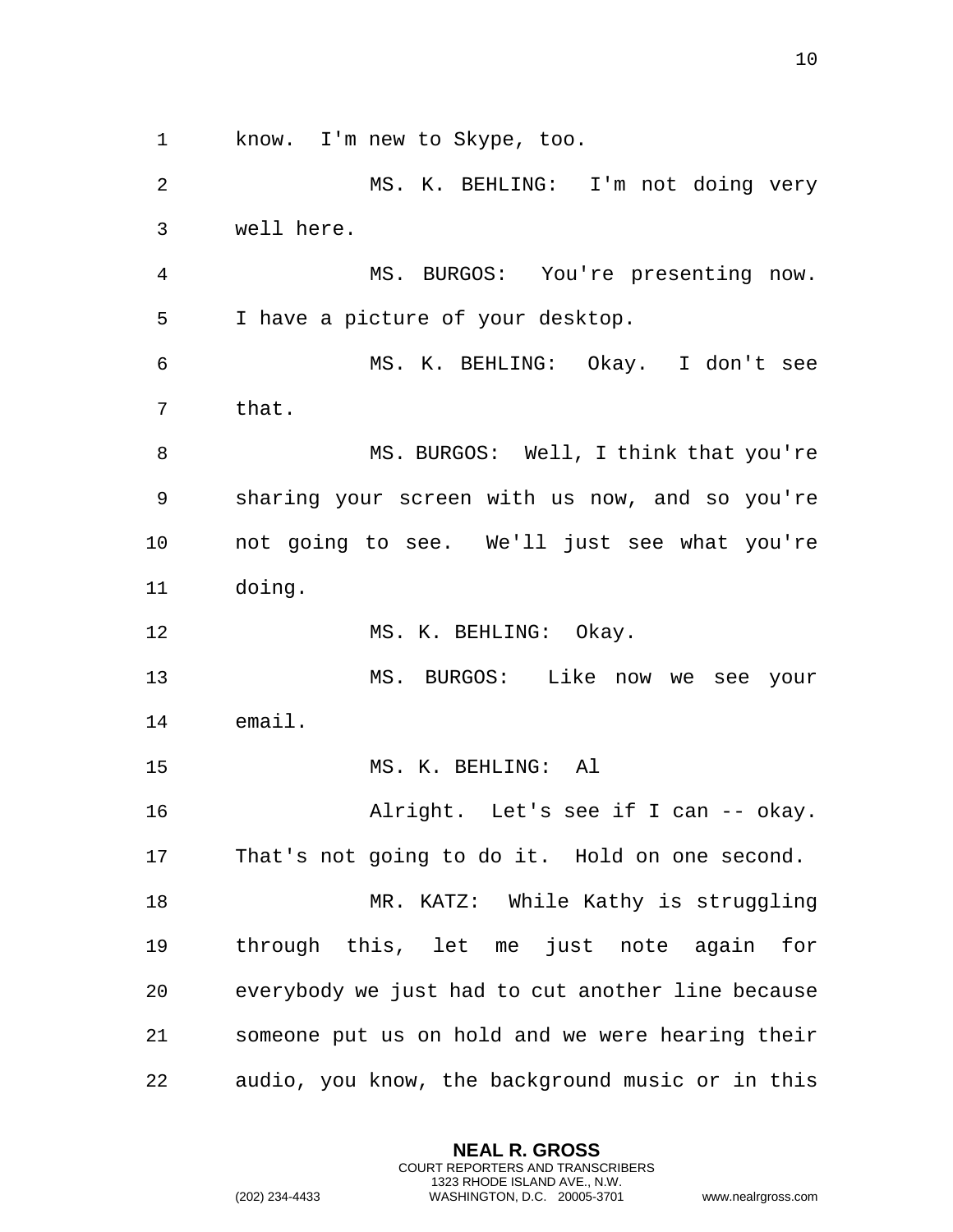case it was a beep. But, please, no one on this line should be putting the call on hold at any point. Hang up and dial back in if you need to go for a piece. Thanks.

 MS. K. BEHLING: Okay. Are you seeing the PERs?

7 MS. BURGOS: Yes.

8 MS. K. BEHLING: Okay. And, Wanda, other than the PERs that were submitted and the PER subtasks four reports that were submitted, I don't have anything else to add. And I think you did mention those earlier that we're prepared to 13 talk about PER -- let's see, where's my list here? PER 55, which is OTIB-6000 -- TBD-6000. PER 60, which is Blockson. PER 64, DuPont Deepwater, and PER 66, Huntington, that were not included on your agenda. So as we work through the agenda, I can try and pull up the various findings and ensure that the BRS has been updated, if that's what you'd like to do. Are you hearing me? MR. KATZ: Yes, Kathy, we're hearing you. I mean, that's good. I don't think you

> **NEAL R. GROSS** COURT REPORTERS AND TRANSCRIBERS 1323 RHODE ISLAND AVE., N.W.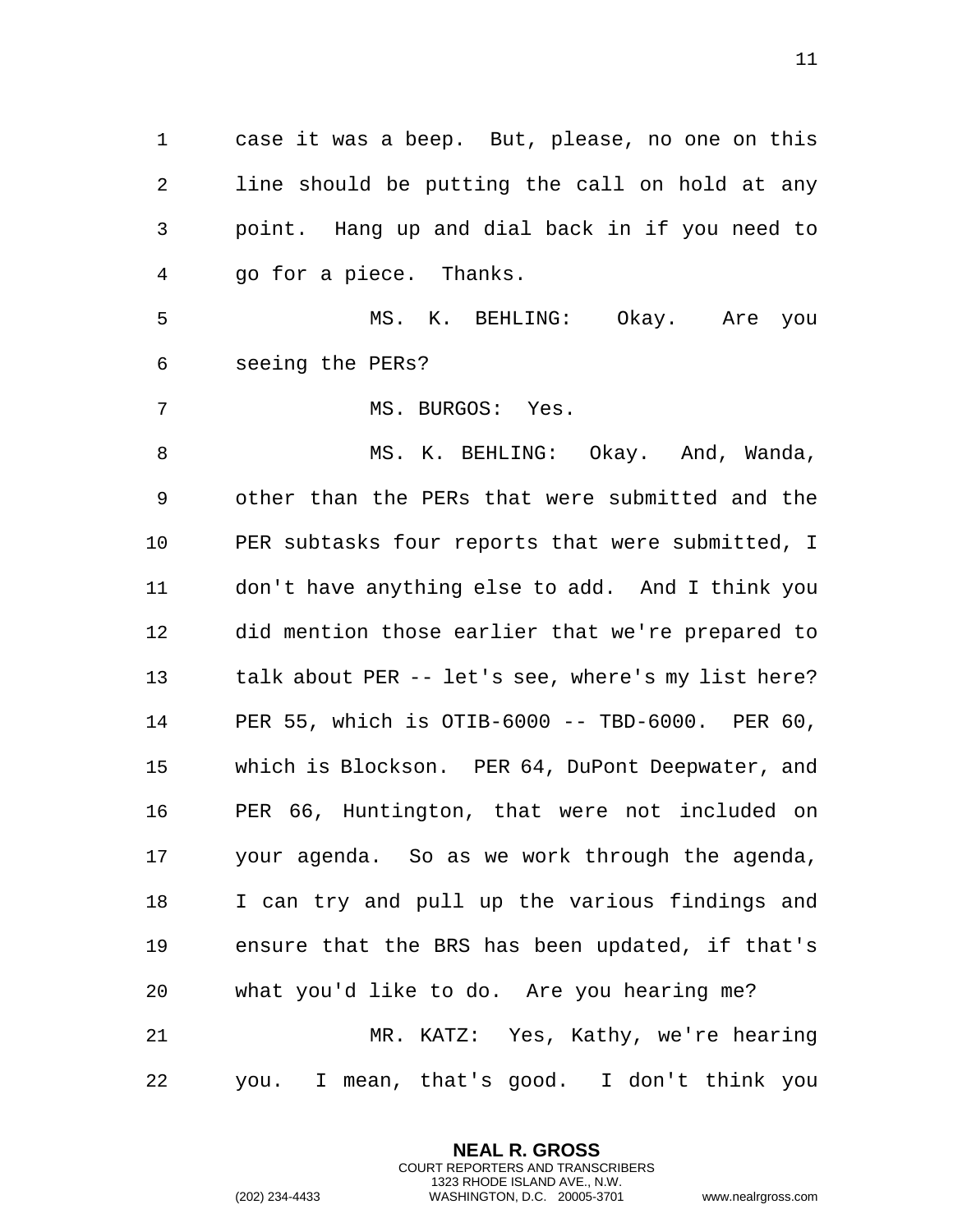need to show us the BRS just to prove you've updated it but --

 MS. K. BEHLING: No, the only thing I was thinking is that the agenda maybe lists an item and says finding number two, and if I could bring up on --

 MR. KATZ: Oh, yes, for sure. If we're discussing one, for sure.

 MS. K. BEHLING: Yes, that's why I brought it up because there's obviously not a lot of detail in the agenda, which is the appropriate thing to do.

 MR. KATZ: Right. Thanks, Kathy. So, Wanda, are you back? It seems like we've lost Wanda again. This is --

 MS. K. BEHLING: Because I think the first item on the agenda, obviously, she has down here is the OTIB-29. However, I believe she also wanted to give Lori an opportunity to chime in or add to anything that she's included on the BRS. 21 MR. KATZ: Right.

MEMBER ZIEMER: Is it safe to say that

**NEAL R. GROSS** COURT REPORTERS AND TRANSCRIBERS 1323 RHODE ISLAND AVE., N.W.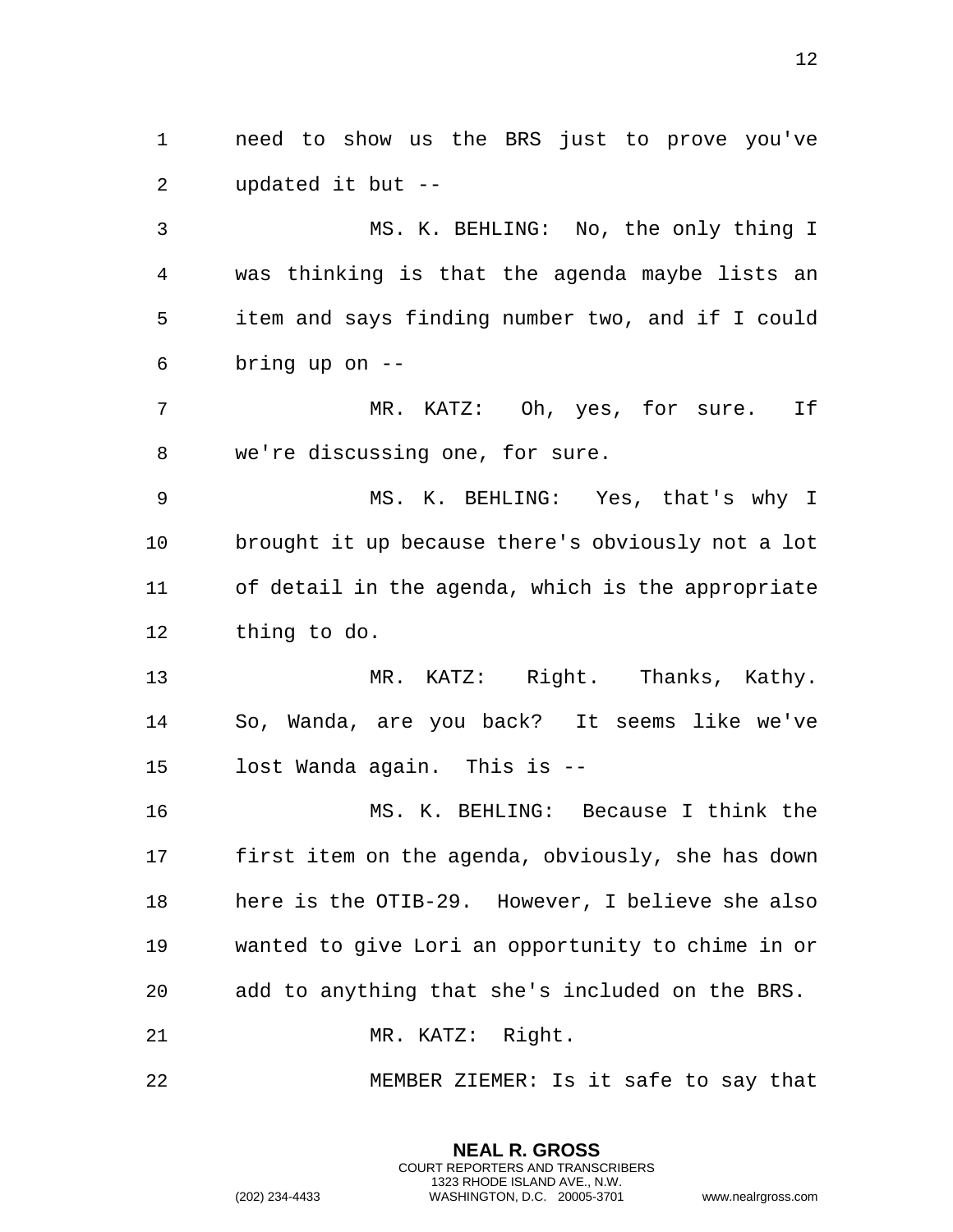BRS is up to date because of the action with -- (telephonic interference) MR. KATZ: And Kathy's saying that -- right, Kathy? You guys have updated everything that you have on your plate, right? MS. K. BEHLING: Yes. MR. KATZ: Yes. 8 MEMBER ZIEMER: Okay. So those items that we closed out last time had been reflected on the BRS? MS. K. BEHLING: That's correct. MR. KATZ: Okay. Good, thanks. Well, Wanda said she was having trouble with her phone system. I'm sure she realizes that she's offline. CHAIR MUNN: This is Wanda. Can you hear me? 18 MR. KATZ: Yes, you're back. CHAIR MUNN: Oh, yes. I was unaware of the fact that I had been cut off, I guess. MR. KATZ: Well, it was your -- we did cut a line because they had put the call on hold

> **NEAL R. GROSS** COURT REPORTERS AND TRANSCRIBERS 1323 RHODE ISLAND AVE., N.W.

(202) 234-4433 WASHINGTON, D.C. 20005-3701 www.nealrgross.com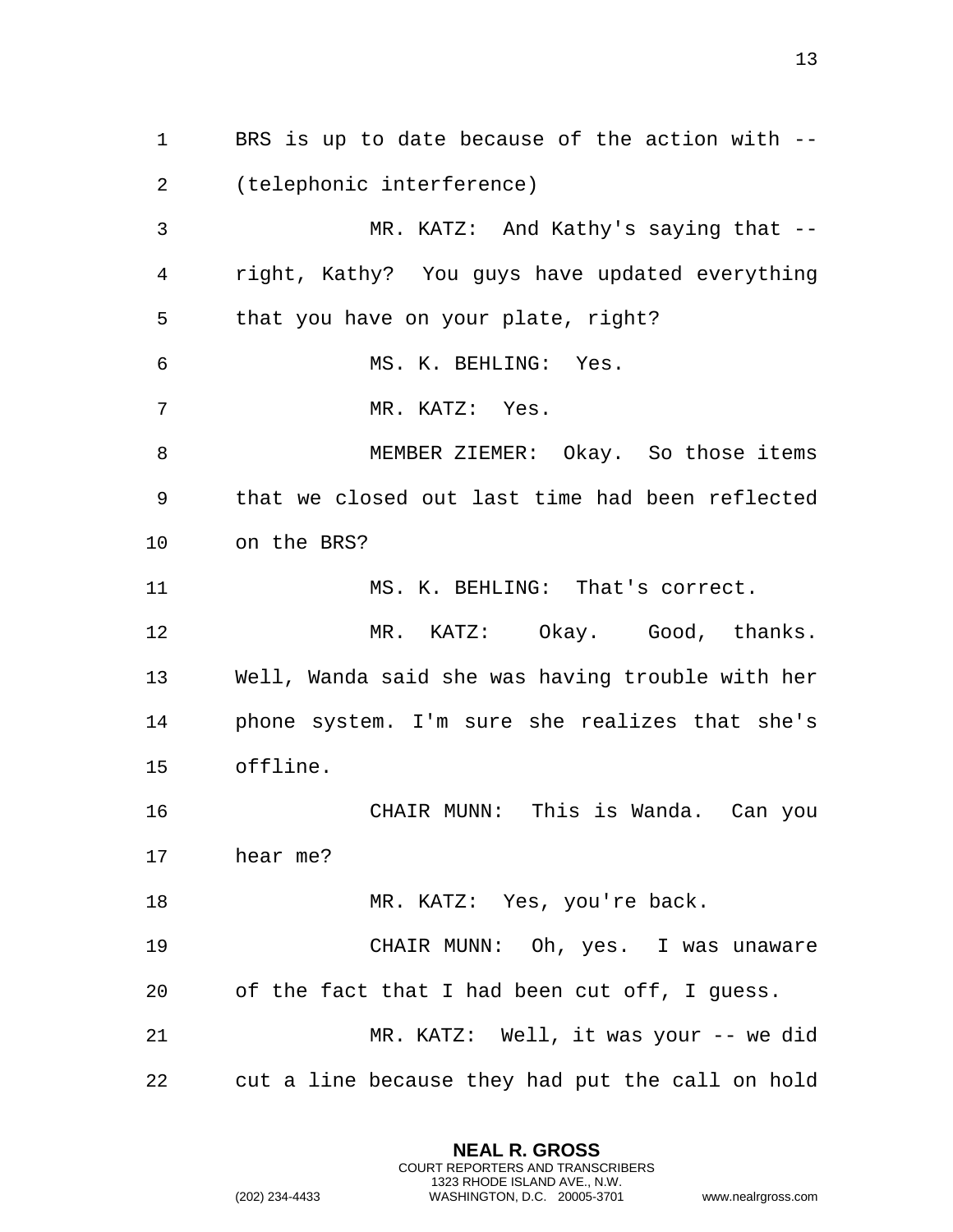and we were getting their hold sign. I don't think that should have been you, but.

 CHAIR MUNN: No, it wasn't. I was hearing that, and I continued to hear everything that was being said but suddenly Kathy was asking whether I was there and I was saying, yes, I'm here, I'm here.

8 MR. KATZ: Oh, so it sounds like you were muted but not offline.

 CHAIR MUNN: Yes, I wasn't muted. I was completely offline. But in any case, we're back and has anything transpired in my notable absence?

 MR. KATZ: Oh, Kathy said that everything is updated, as far as what was on SC&A's plate, as to updated closings from the last meeting.

 CHAIR MUNN: Yes, that's good. Thank you, Kathy. I appreciate that. And I was trying to call for Lori to verify that there was nothing outstanding in her basket, but, whatever we're doing, I think we can move on from BRS. I believe

> **NEAL R. GROSS** COURT REPORTERS AND TRANSCRIBERS 1323 RHODE ISLAND AVE., N.W.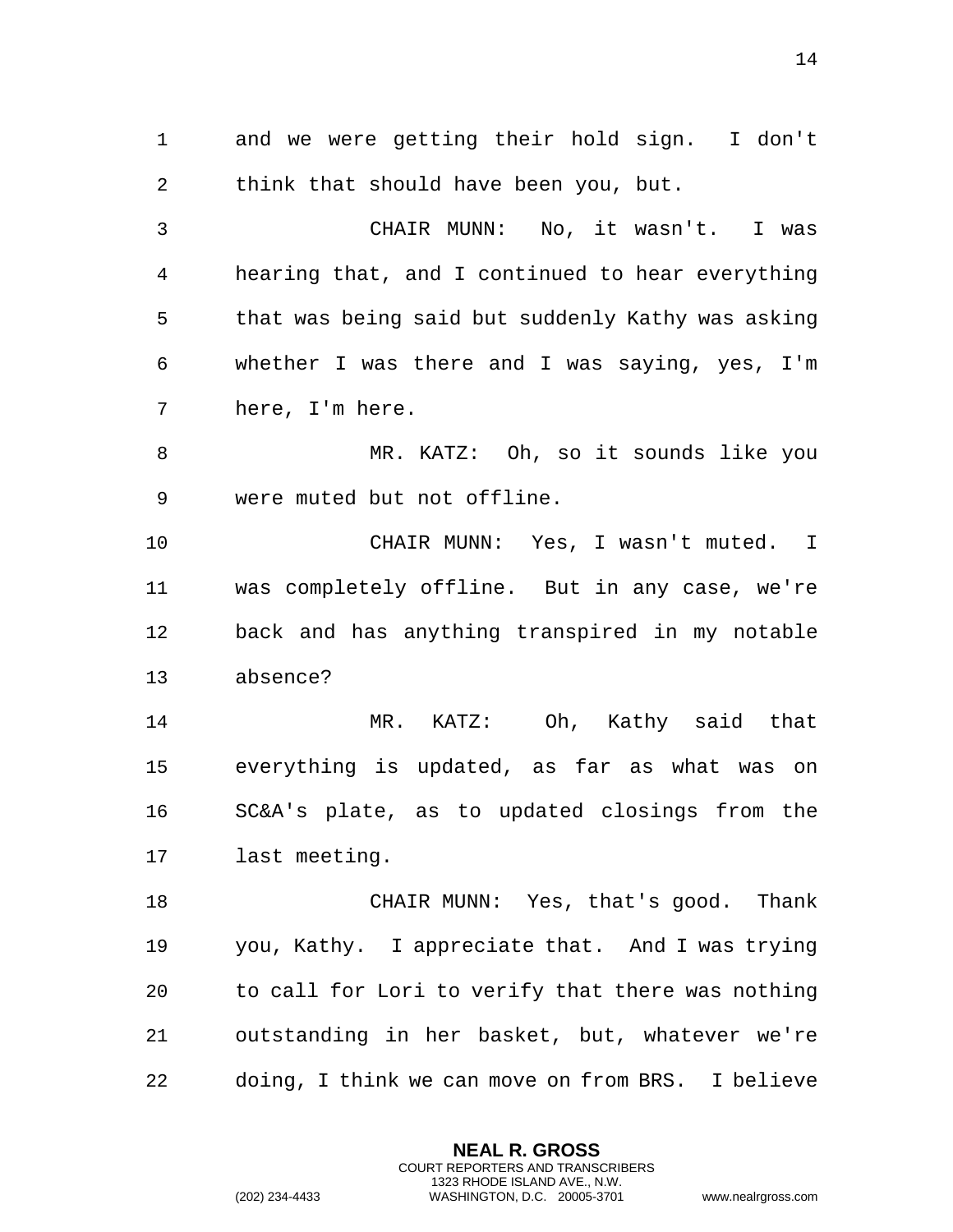1 that we've double-checked enough of the things 2 that we needed to take a look at.

3 We have -- and one other thing before 4 we leave. My apologies for a couple of notes on 5 the agenda. I have uploaded a great deal of 6 material that says things have transpired offline 7 since I first put together the agenda, and a 8 number of those items are actually SC&A items 9 because NIOSH has fulfilled their obligation to 10 provide whatever they were going to provide and 11 SC&A has since provided reports on the activity 12 status in the interim. So you will see that 13 occur several times, especially this afternoon.

<span id="page-14-0"></span>14 **Y-12 - OTIB 0029, Finding 4** 

15 CHAIR MUNN: But for the time being, 16 we're talking about Y-12 -- OTIB-29, Finding 17 Number 4. There was one outstanding item there, 18 and it is, I believe, the NIOSH action. Stu? 19 MR. HINNEFELD: Yes, I'm here 20 finally. Jim, are you on? 21 DR. NETON: Yes, I'm on. Is Lori on?

> **NEAL R. GROSS** COURT REPORTERS AND TRANSCRIBERS 1323 RHODE ISLAND AVE., N.W.

22 She's seems to be dropping in and out.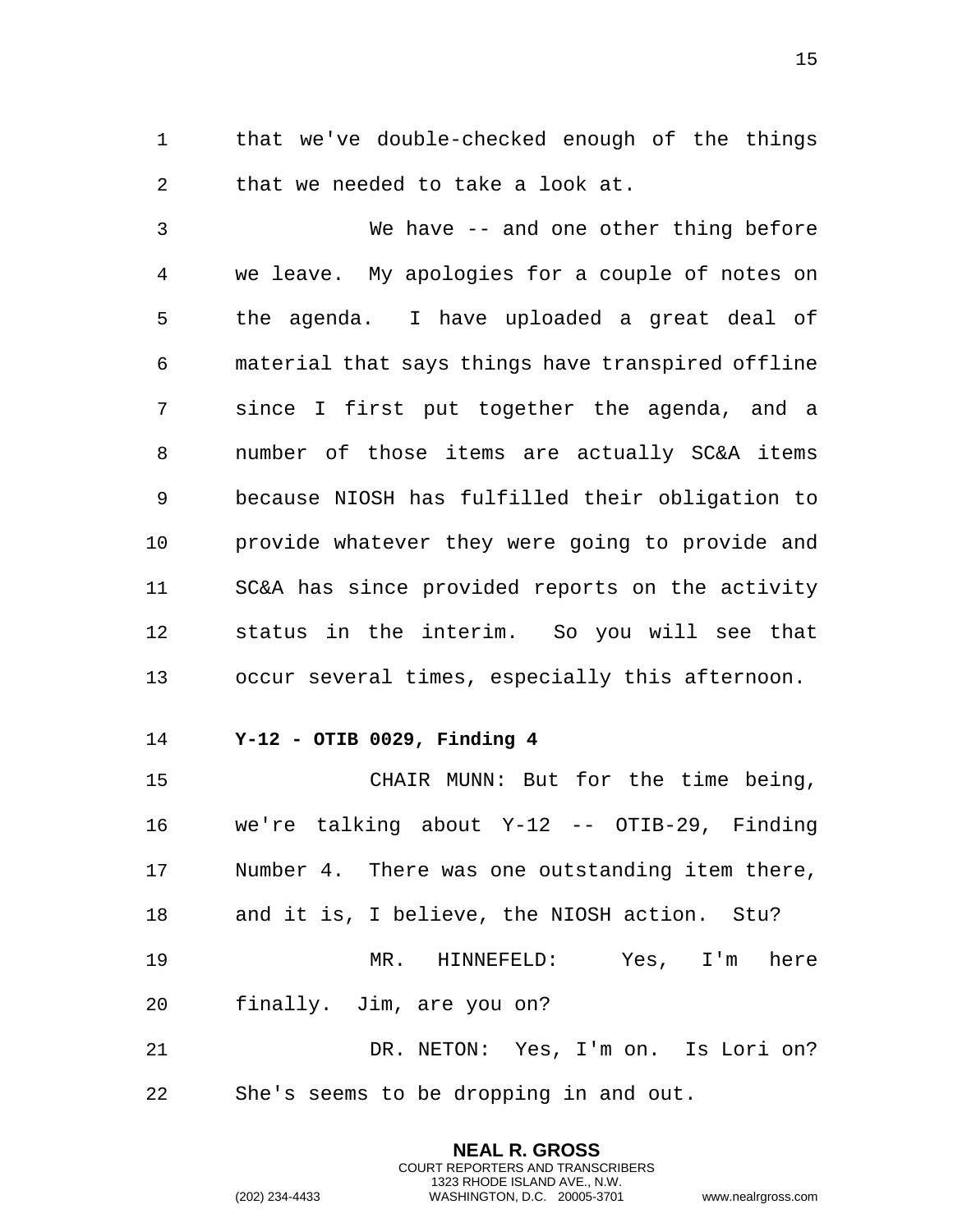1 CHAIR MUNN: She was on earlier, but 2 I was  $-$ 3 DR. NETON: Lori, are you on the 4 phone? 5 MS. MARION-MOSS: I'm back. 6 DR. NETON: Alright. Well, I think 7 this one I have the lead on anyway, so I'll 8 respond. There were five findings. This was 9 originally on OTIB-29, which is the Y-12 internal 10 dose coworker model. Finding 4 is the only one 11 that's listed as, I think it's in progress. 12 CHAIR MUNN: Yes, I think so. 13 DR. NETON: I thought when we 14 discussed this the last time that this one had 15 been closed or we had responded to it. I went 16 back and evaluated the record pretty thoroughly, 17 and we did provide a response. There was some 18 communication between Joyce Lipsztein and Dave 19 Allen. This is regarding these Monday morning 20 samples. 21 CHAIR MUNN: Exactly, yes. 22 DR. NETON: The Site Profile --

> **NEAL R. GROSS** COURT REPORTERS AND TRANSCRIBERS 1323 RHODE ISLAND AVE., N.W.

(202) 234-4433 WASHINGTON, D.C. 20005-3701 www.nealrgross.com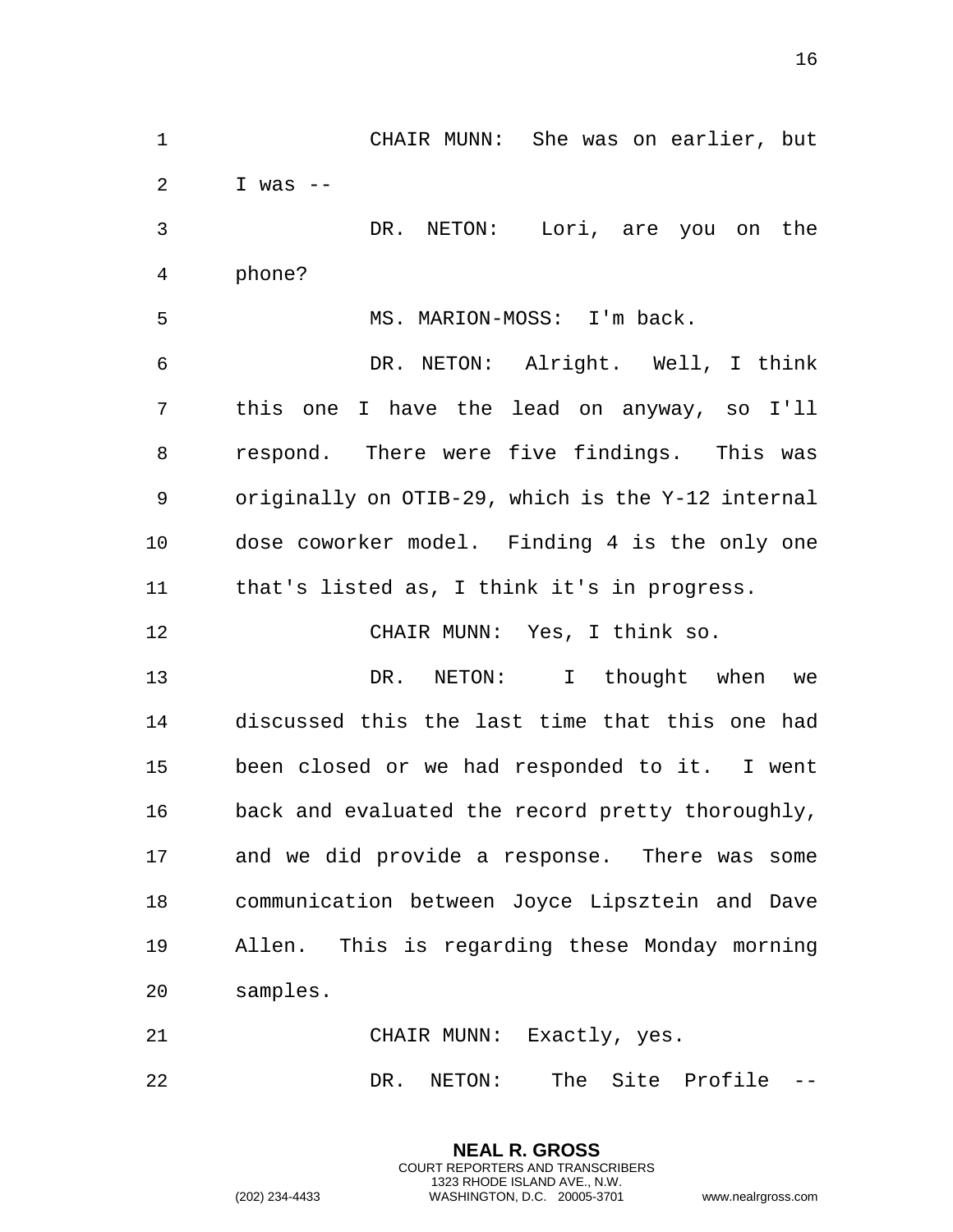actually, TIB-29 has since been canceled, but the relevant issue has been transferred into the Y- 12 TBD, Section 5 of the Y-12 TBD, the internal dose section. So the finding still remains.

 I thought that we had addressed it. There was some communication between Dave Allen and Joyce Lipszstein regarding this issue about how maybe if they only took Monday morning samples the coworker model would underestimate intakes. Dave Allen went back and analyzed the data and determined that a large percentage, I think something like 30 to 40 percent, were actually not taken on Monday. They were taken during the regular work week, which would tend to mitigate the effect of only taking samples on Monday.

 Dave had proposed a path forward to analyze this in light of using a coworker model, and, honestly, I cannot find where that issue was addressed. We think it happened, but none of us can find it, so we need to go back and either, if we can't find it, we'll have to re-do that

> **NEAL R. GROSS** COURT REPORTERS AND TRANSCRIBERS 1323 RHODE ISLAND AVE., N.W.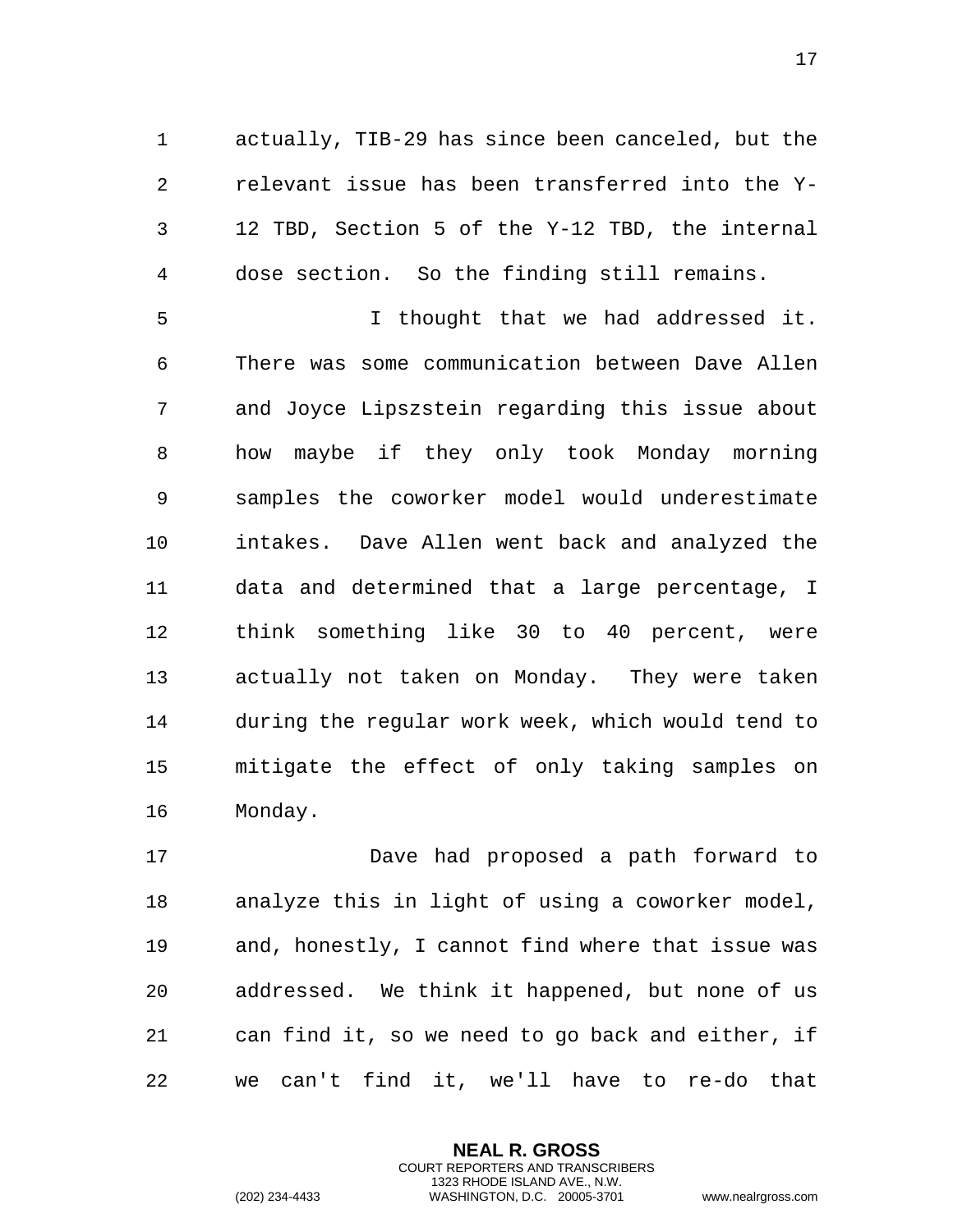1 analysis. So that's where we stand right now. 2 This is going to remain open until we can complete 3 the loop on this.

4 CHAIR MUNN: Yes, thank you, Jim. 5 That, essentially, is the understanding that I 6 had. We had multiple discussions about this 7 earlier in past meetings, and it was my feeling 8 that, philosophically, it had been taken care of, 9 and we all remember, I think, that Dave did a 10 significant amount of work tracking it down. But 11 I could not find any closure on it and certainly 12 at the last meeting we didn't have closure in 13 terms of verifying that any document changes that 14 were necessary were being made or had been made. 15 So I'll continue to carry that over 16 until we can track down what's been done. It may 17 be easy to close it, but I don't have any record

18 of the document that I'm aware of.

19 DR. NETON: We'll try to have this 20 buttoned up by the next, the next meeting.

## <span id="page-17-0"></span>21 **OTIB-32 - Status Report on Protocol Review**

22 CHAIR MUNN: Good. Appreciate that.

**NEAL R. GROSS** COURT REPORTERS AND TRANSCRIBERS 1323 RHODE ISLAND AVE., N.W.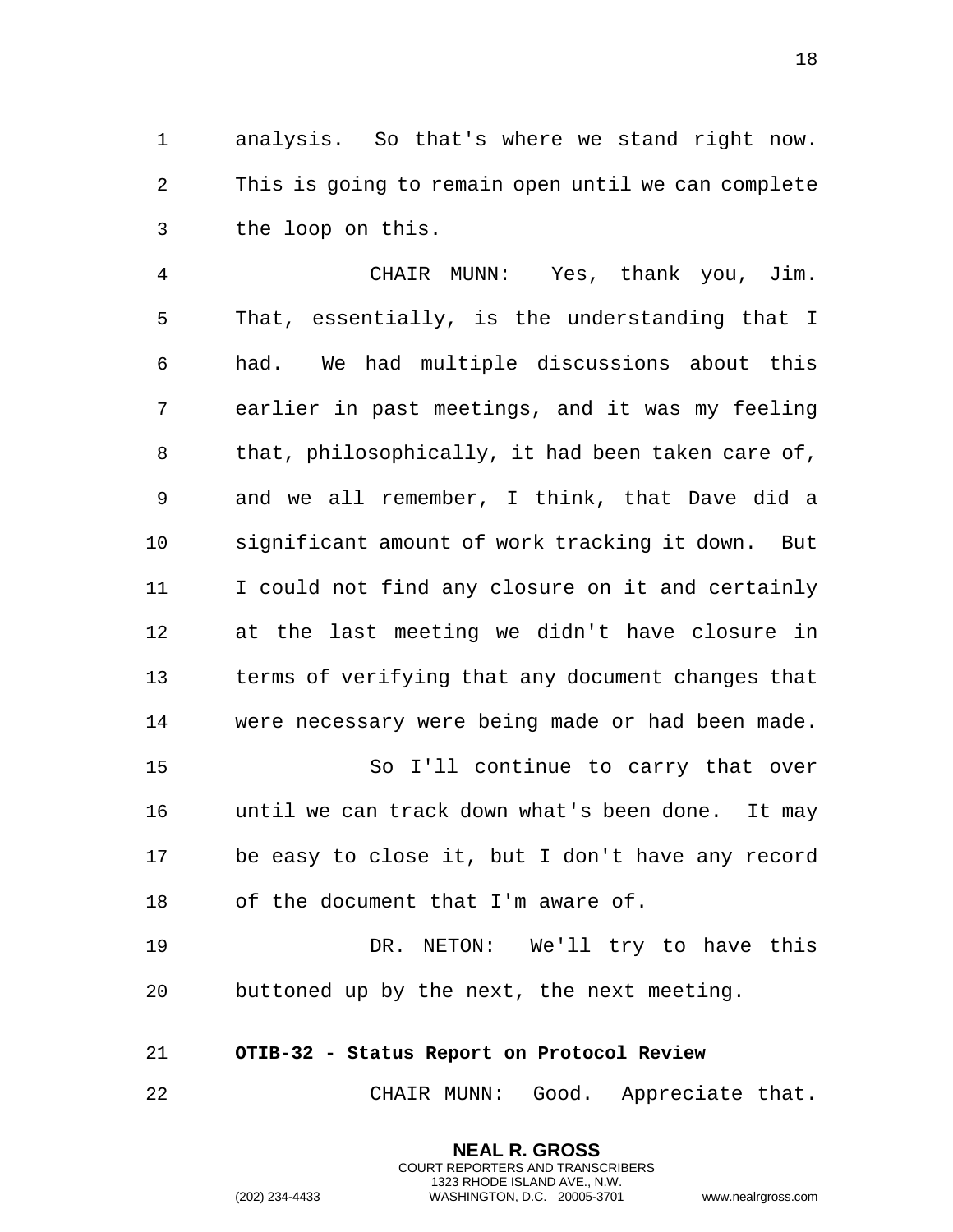1 Thanks. Next item that we have is OTIB-32, and 2 I think that, I think SC&A understands that we 3 don't expect any long or in-depth discussion 4 about this. But at our last meeting, when we 5 talked about this external coworker document, 6 there was a question left as to how SC&A intended 7 to address the change in their protocol because 8 their current protocol review instructions still 9 have them expecting to follow a path that we no 10 longer follow. Is that a reasonable summation, 11 Kathy?

12 MS. K. BEHLING: Yes, it is. In fact, 13 we did close the finding, and it's strange that 14 this falls under the Savannah River Site external 15 coworker. But what happened during the process 16 of talking about this finding, we went into the 17 fact that we used to use or, initially, our 18 protocol called for the identified review 19 objective. There were seven review objectives, 20 and we actually developed a table so that all of 21 our reviewers would ask the same type of 22 questions for each of the documents we were

> **NEAL R. GROSS** COURT REPORTERS AND TRANSCRIBERS 1323 RHODE ISLAND AVE., N.W.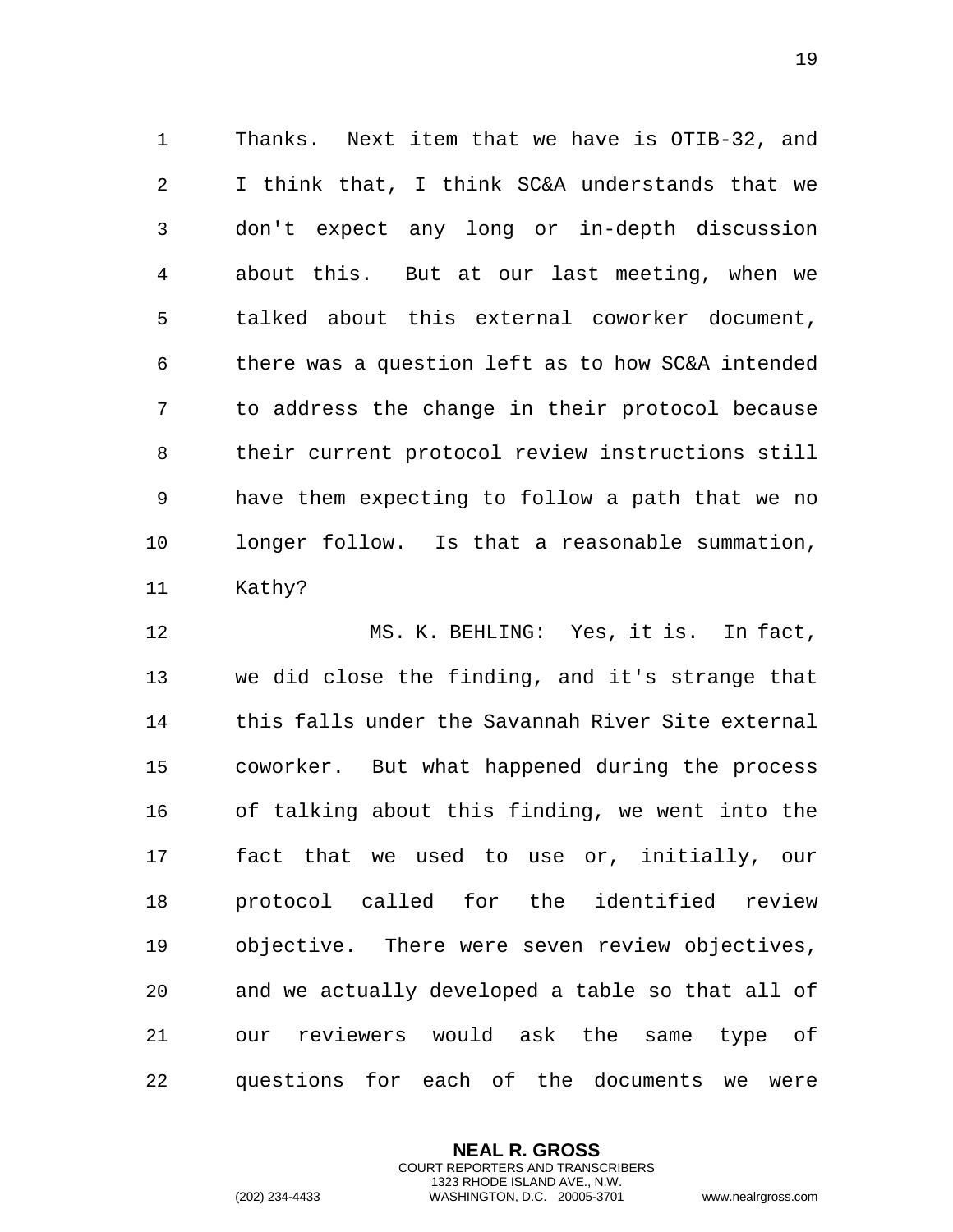reviewing. However, that initial protocol was established back in 2004, so we've obviously changed things and changed the approach that we're using to a more narrative approach that looks at all of the aspects of whatever document we're reviewing.

 I wasn't quite sure, I didn't have it in my notes that we were being tasked to rewrite that, but it is no longer being used and we can certainly make modifications to that protocol or that procedure if that is what you'd like us to do.

 CHAIR MUNN: My personal feeling is that a simple note in your procedure saying that there's this particular aspect of protocol is no longer necessary and no longer an active requirement. I think just a simple statement to that effect would satisfy any concerns that anyone might have.

 Is there any objection to that suggestion to SC&A?

MEMBER BEACH: No, none here, Wanda.

**NEAL R. GROSS** COURT REPORTERS AND TRANSCRIBERS 1323 RHODE ISLAND AVE., N.W.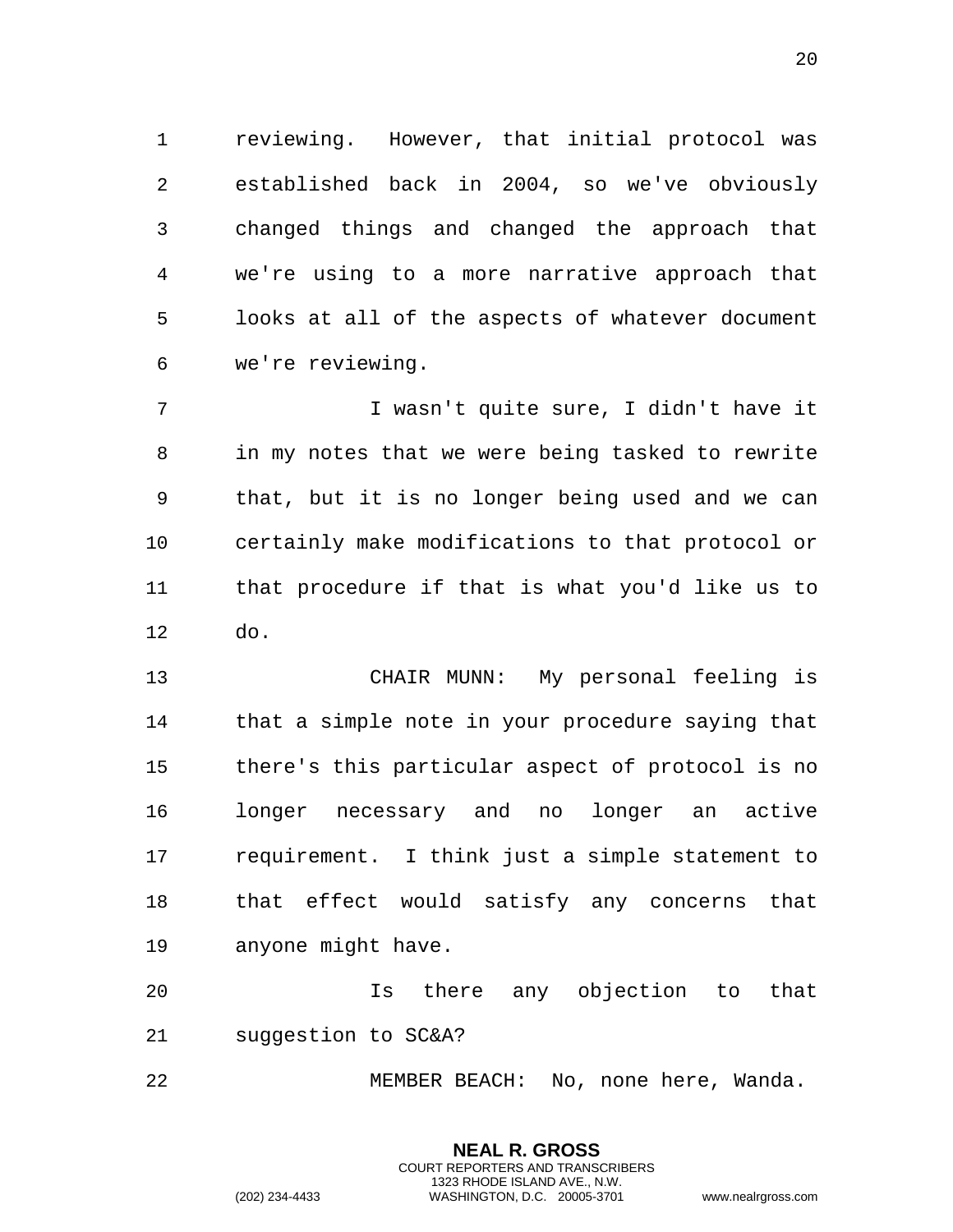CHAIR MUNN: Okay. Paul? MEMBER ZIEMER: Yes, I have none. I think we agreed last time that this is no longer -- it had been a finding -- CHAIR MUNN: Yes, that's correct. We did agree. We just did not take any suggested action. If you can take that under advisement, Kathy, I think that will relieve our concerns with respect to OTIB-32, and we can just move forward, not just the OTIB but with respect -- you're right. It's odd that a protocol review issue falls under Savannah River but -- MS. K. BEHLING: Okay, that's fine and not a problem. If I could interject something

 else here with regard to making changes to our protocols or our procedures. One of the other things that still is in the back of my mind is our PER procedure, review procedure, has these five subtasks, and we always follow subtask one through four with four being, you know, the review of selected cases. But five states that we're going to write reports, yes, complete

> **NEAL R. GROSS** COURT REPORTERS AND TRANSCRIBERS 1323 RHODE ISLAND AVE., N.W.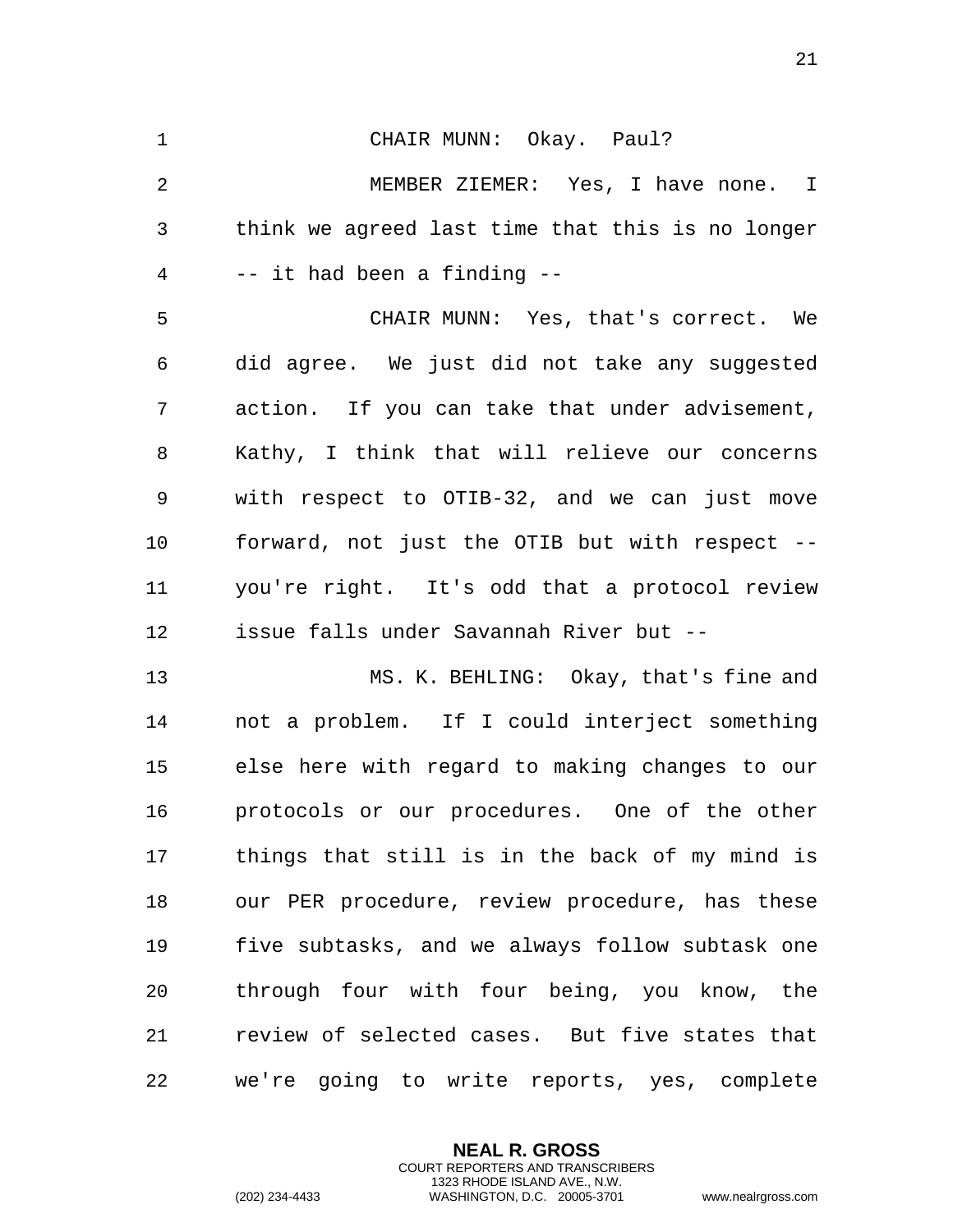report, which we don't do. We really do an initial report that covers pretty much subtasks one through three, and we suggest how many cases we may want to review under subtask four, and then we write a report on that PER and then we write a second report for the subtask four, if we are tasked to do that. And that would just require a very minor change to that procedure, but I think -- would you like us to make that change, also?

 CHAIR MUNN: My knee-jerk reaction is yes. I think it's, certainly in my mind and perhaps in the minds of others, as well, subtask five was taken care of by the report that you give us on subtask four. But if that's not, if that's not the view that others have, we probably should have that brief discussion right now.

 MS. K. BEHLING: Okay. And it would be a very simple change. I just thought about it as we're talking about this, but go ahead. I'm sorry.

CHAIR MUNN: Yes, that's fine.

**NEAL R. GROSS** COURT REPORTERS AND TRANSCRIBERS 1323 RHODE ISLAND AVE., N.W.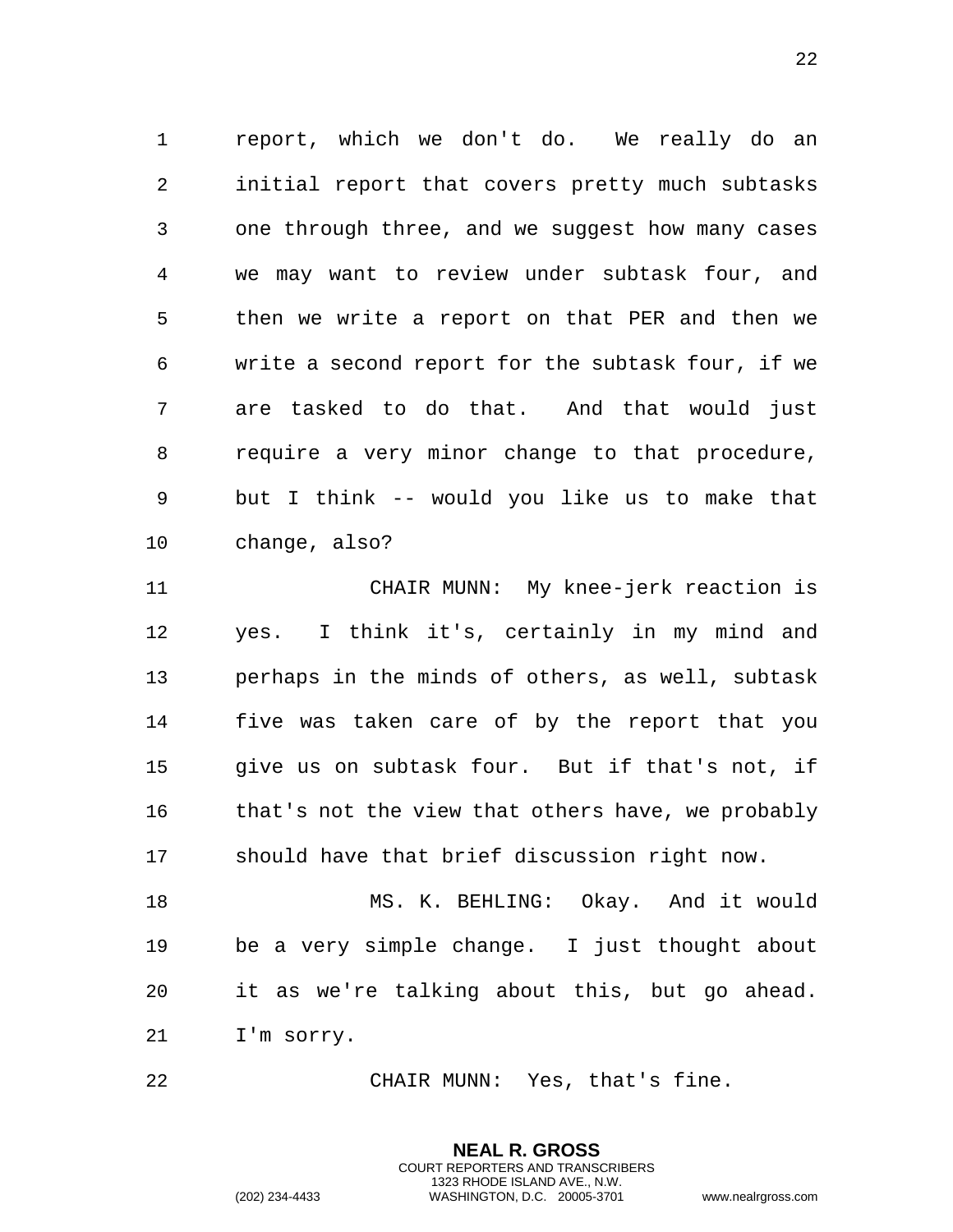MEMBER ZIEMER: It would basically be two reports instead of one overall report. You're accomplishing an objective --- (telephonic interference) MS. K. BEHLING: Correct. CHAIR MUNN: Yes, I think that kind of status is quite accurate. Josie? MEMBER BEACH: I agree with that, also. CHAIR MUNN: I think it's certainly within our purview to state that, from this Subcommittee's purview in any case, your report on subtask four that you give to us should be adequate for purposes of meeting your requirement for subtask five. MS. K. BEHLING: Okay, very good. I didn't want to have any confusion there. CHAIR MUNN: Yes, I believe that's the case. You can say that we've discussed it and reached consensus here, in the Subcommittee in any case. MS. K. BEHLING: Okay, very good.

> **NEAL R. GROSS** COURT REPORTERS AND TRANSCRIBERS 1323 RHODE ISLAND AVE., N.W.

(202) 234-4433 WASHINGTON, D.C. 20005-3701 www.nealrgross.com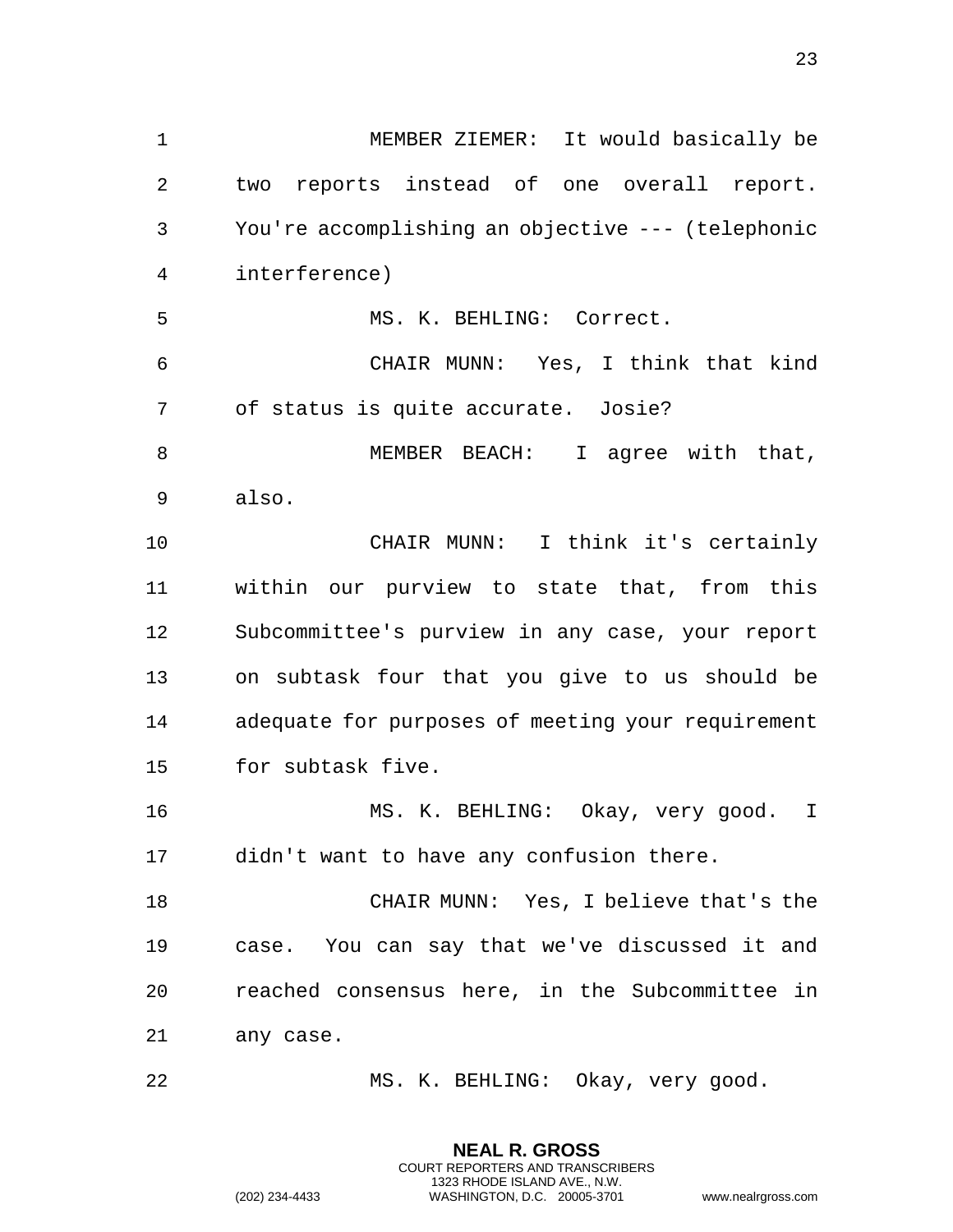<span id="page-23-0"></span>1 **ORAU OTIB-0014 - Correct Canceled List Status**  2 CHAIR MUNN: Thank you. OTIB-14. We 3 were going to make some, there was a confusion, 4 as I recall, between documents, reference 5 documents, with respect to the status of 14. 6 It's been canceled, and most everybody knows it's 7 been canceled, but it did not appear on the 8 canceled list, as I recall. And we also had one 9 outstanding finding, number 3, in vivo counts. 10 NIOSH? 11 MS. MARION-MOSS: Wanda, this is 12 Lori. As I recall, there was some question about 13 TIB-14 appearing on the NIOSH website, appearing 14 as if it was still an active document. And one 15 of our actions was to go out and correct that on 16 the NIOSH website. So that has been corrected, 17 and it shows up, TIB-14 shows up as being a 18 canceled document.

19 CHAIR MUNN: Okay, that's fine. My 20 memory was that it was already listed on the 21 canceled list but was not taken off the web. Is 22 that a correct --

> **NEAL R. GROSS** COURT REPORTERS AND TRANSCRIBERS 1323 RHODE ISLAND AVE., N.W.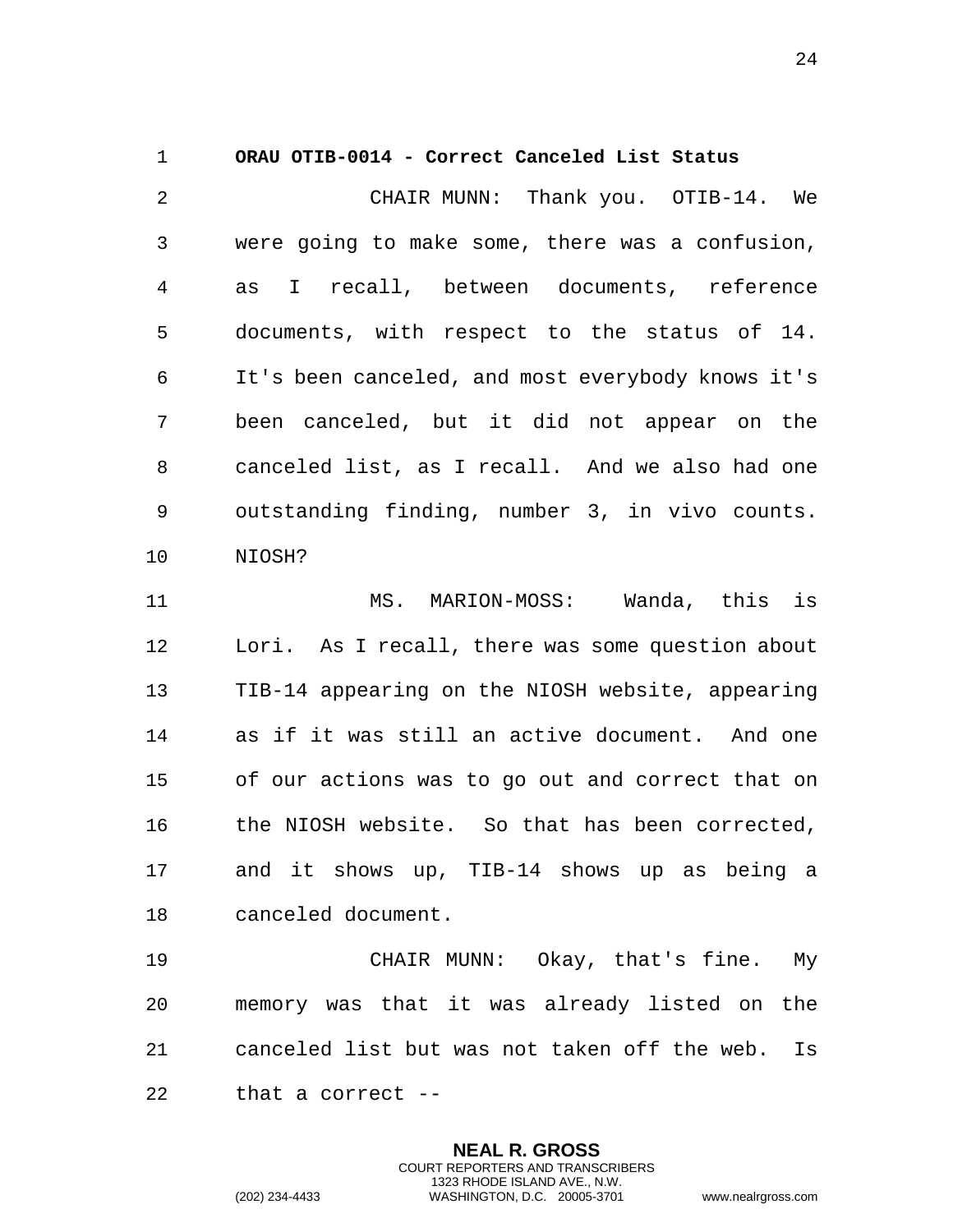<span id="page-24-0"></span>1 MS. MARION-MOSS: That's correct. 2 CHAIR MUNN: Yes. But now it's been 3 taken off the web, and it remains on the canceled 4 list, so there can be no confusion as to its 5 status, correct? 6 MS. MARION-MOSS: Correct. 7 **ORAU OTIB-0014 - Finding 3 In Vivo Count Issues**  8 CHAIR MUNN: Good. What about 9 Finding 3? 10 MS. MARION-MOSS: Finding 3, that's 11 in regards to the Rocky Flats TBD, I believe. 12 And as it's stated here -- 13 CHAIR MUNN: That was internal 14 coworker at Rocky Flats. 15 MS. K. BEHLING: Yes, this is Kathy 16 Behling. Are you able to see the screen that I'm 17 hopefully displaying that shows OTIB-14 Finding 18 3? 19 CHAIR MUNN: Yes, we are. 20 MS. K. BEHLING: Okay. Because it 21 does show there we were questioning why the TBD 22 didn't explain why there was no americium

> **NEAL R. GROSS** COURT REPORTERS AND TRANSCRIBERS 1323 RHODE ISLAND AVE., N.W.

(202) 234-4433 WASHINGTON, D.C. 20005-3701 www.nealrgross.com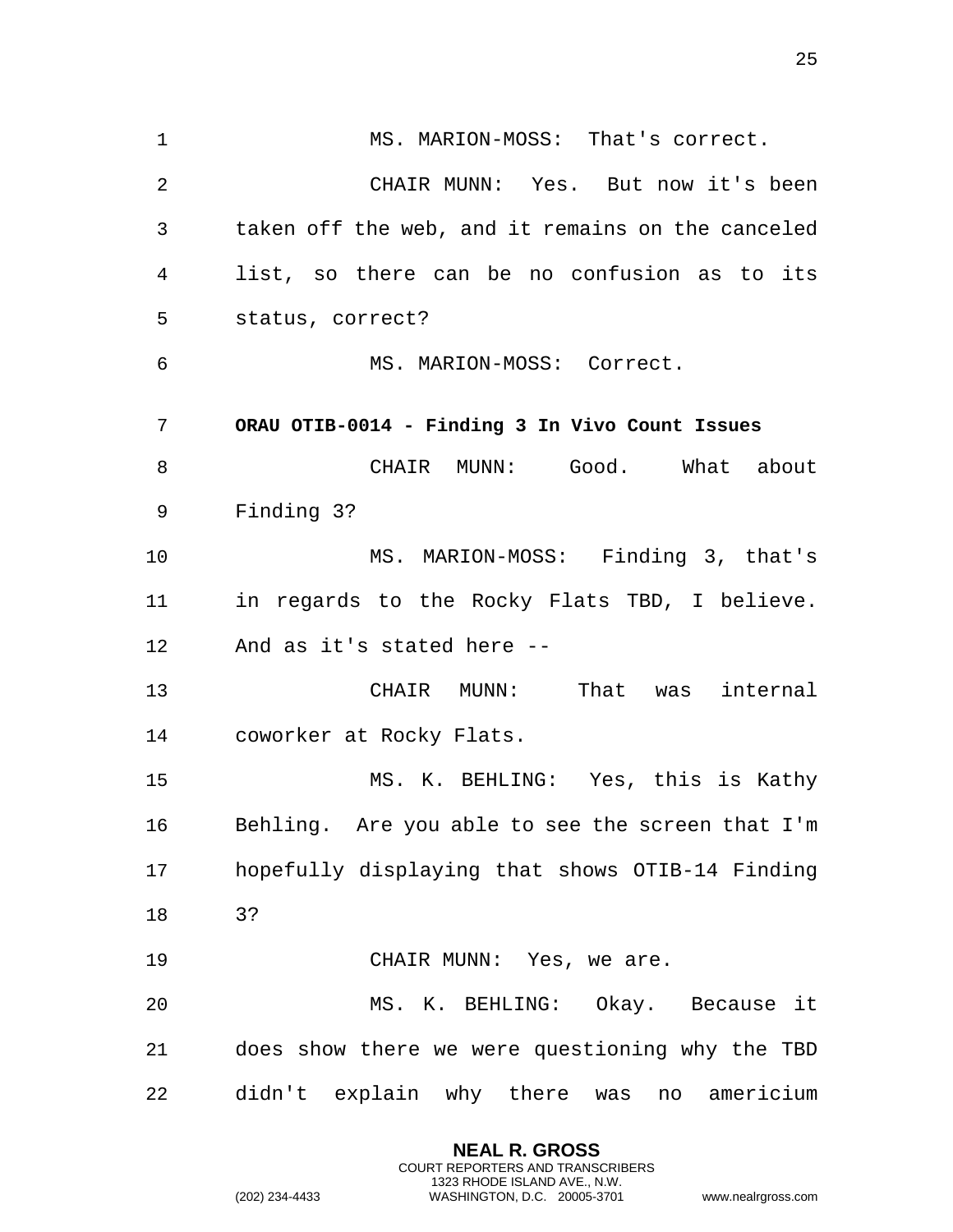coworker model. I think that's the outstanding finding.

 MS. MARION-MOSS: Yes, it is. And NIOSH has taken a look at this and realized that that is something that was not updated in the revision, so that has been slated to be included in the TBD during the next revision. 8 MEMBER ZIEMER: Is that part of -- MS. K. BEHLING: Pardon me? CHAIR MUNN: What did you say, Paul? MEMBER ZIEMER: Sorry. I went back on mute. Is that part of TBD-115 now? MS. K. BEHLING: The Rocky Flats TBD? MEMBER ZIEMER: I'm not sure. I had it in my notes that it's a finding that would be handled through TBD-115. DR. NETON: I think that's TBD-11- Section 5. 19 MEMBER ZIEMER: I had 115. DR. NETON: Yes, sorry. It's TBKS- 011-5. That's the internal dose kit for Rocky Flats. Excuse me, TBD.

> **NEAL R. GROSS** COURT REPORTERS AND TRANSCRIBERS 1323 RHODE ISLAND AVE., N.W.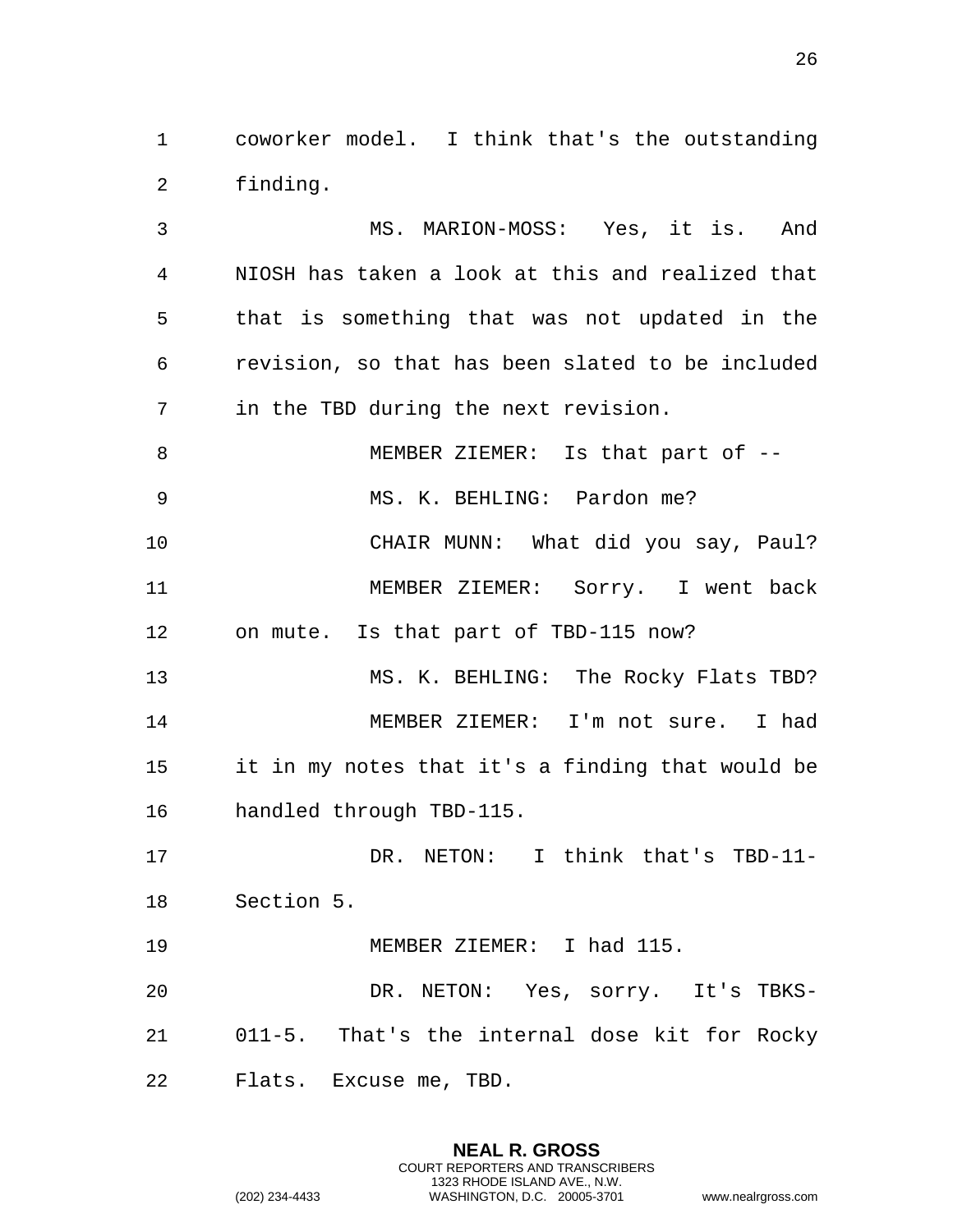MEMBER ZIEMER: Yes, thank you. CHAIR MUNN: So this goes into abeyance then. We can take it off our active list, and you get to add it to your abeyance list. That's good. It's now yours. Thank you. Let's move on to OTIB-39 if we're happy with the status of Finding 3 and TIB-14. MR. KATZ: Could I just ask, Wanda, for a clarification about this? 10 CHAIR MUNN: Yes. MR. KATZ: With these in abeyance, is this, I imagine they don't have to tell us, but is this, the americium bottle, is this something that SC&A has already seen and reviewed and will end up in the Site Profile, or is it something that needs to be added and, hence, after that will be reviewed by SC&A? 18 MS. K. BEHLING: This is Kathy Behling. I believe it's something that's going to have to be added and then reviewed. MR. KATZ: Okay. So it really is not an abeyance because we don't have agreement about

> **NEAL R. GROSS** COURT REPORTERS AND TRANSCRIBERS 1323 RHODE ISLAND AVE., N.W.

(202) 234-4433 WASHINGTON, D.C. 20005-3701 www.nealrgross.com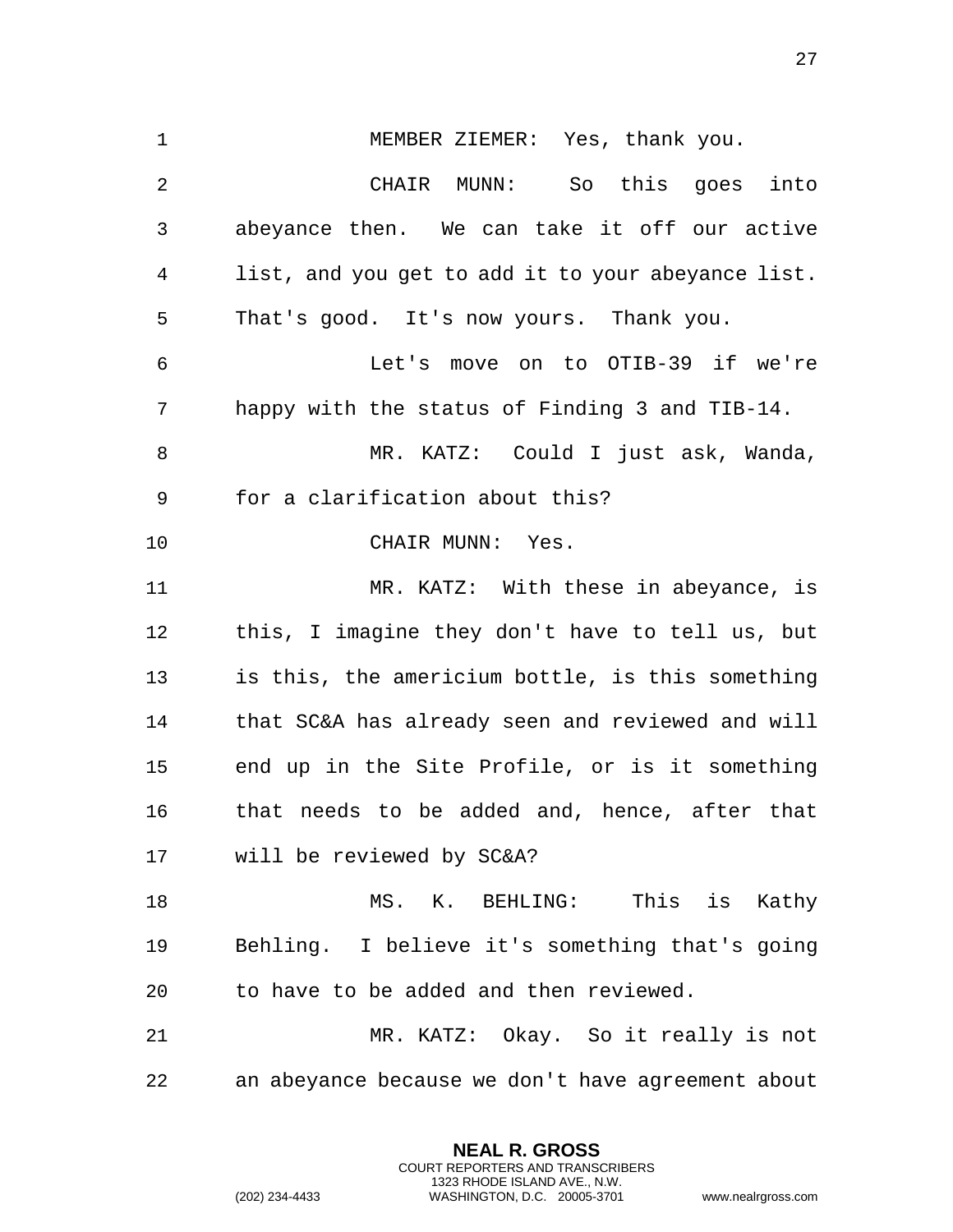its content even. We just have agreement that it needs to be added, so we don't have agreement about how that -- right? Is that correct? MS. K. BEHLING: Correct. CHAIR MUNN: Oh, thank you. I did not recognize that fine point. So the question then becomes are we continuing to carry that here, or do we carry it as a TBD item? MR. KATZ: Well, yes. I mean, typically, the Work Groups handle Site Profile reviews. 12 CHAIR MUNN: Right. MR. KATZ: I'm not sure why this one, how this one wound its way into -- maybe because of its original source. CHAIR MUNN: Yes, I think the original source was out of the coworker internal. MR. KATZ: So I think what we want to do is keep this in progress here, and SC&A can send a little memo to the Rocky Flats Work Group just saying to put this on, basically, so to put Dr. Kotelchuck on notice that we have the Site

> **NEAL R. GROSS** COURT REPORTERS AND TRANSCRIBERS 1323 RHODE ISLAND AVE., N.W.

(202) 234-4433 WASHINGTON, D.C. 20005-3701 www.nealrgross.com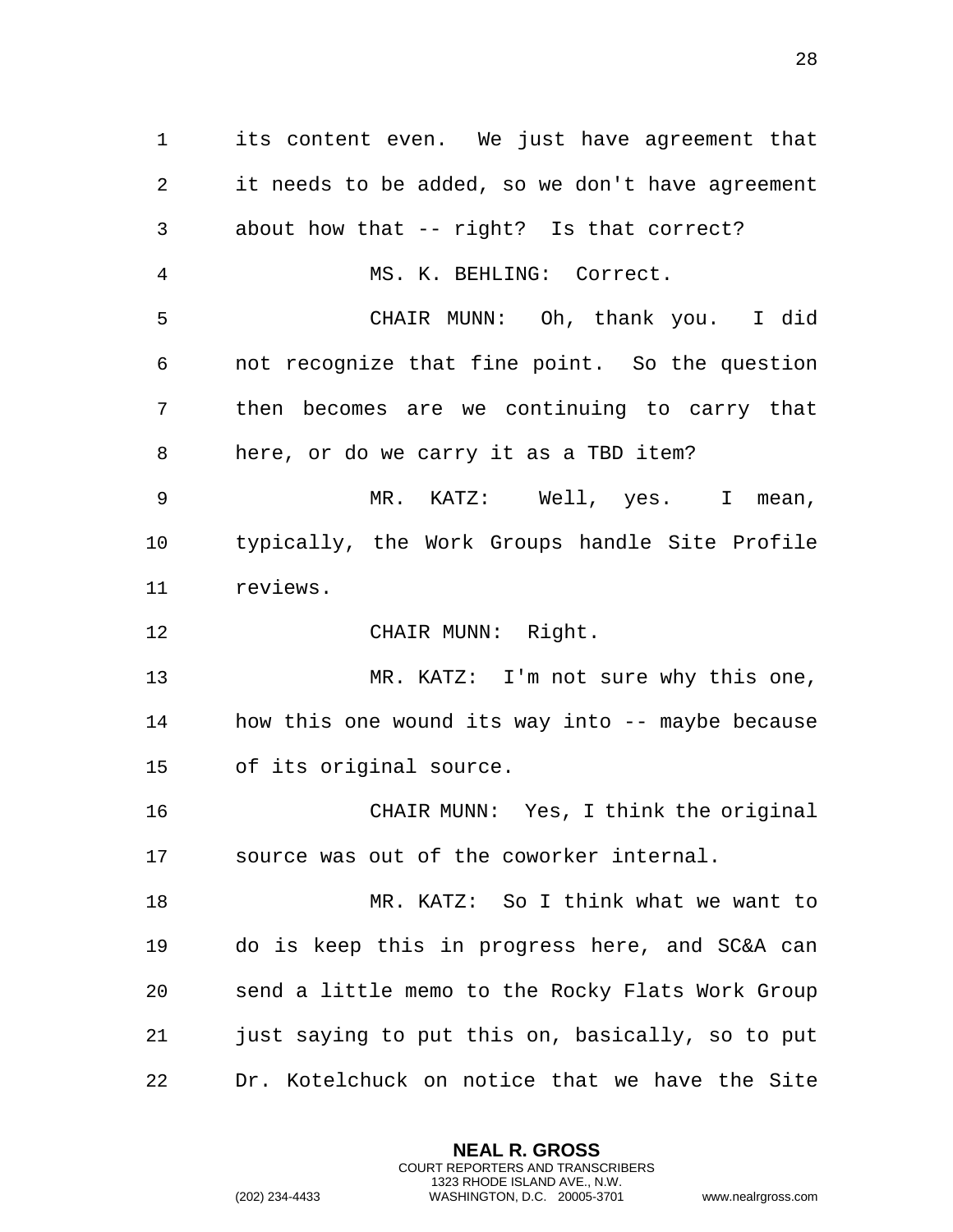Profile element that will need to be reviewed when it's completed by NIOSH. CHAIR MUNN: Okay. MR. KATZ: Is that okay, Wanda? CHAIR MUNN: Yes, right. And then it  $6 \qquad \qquad$  goes  $-$  MR. KATZ: And then we can close this out after that's been done, which is sort of, it still sits under our -- CHAIR MUNN: Right, okay. That's fine. Thank you. I do appreciate that. I did not recognize that fine point, frankly. And it was just dropped out of active notice, so thanks. MS. MARION-MOSS: Wanda, this is Lori. Based on that conversation, do we want to update the BRS to reflect what Ted has just said? CHAIR MUNN: Absolutely, yes. 18 MR. KATZ: Yes, please, Lori. CHAIR MUNN: Yes, that's crucial. That's our link that takes us over to the Work Group and then to the document itself. But somebody else has to do it, so that's good. Will

> **NEAL R. GROSS** COURT REPORTERS AND TRANSCRIBERS 1323 RHODE ISLAND AVE., N.W.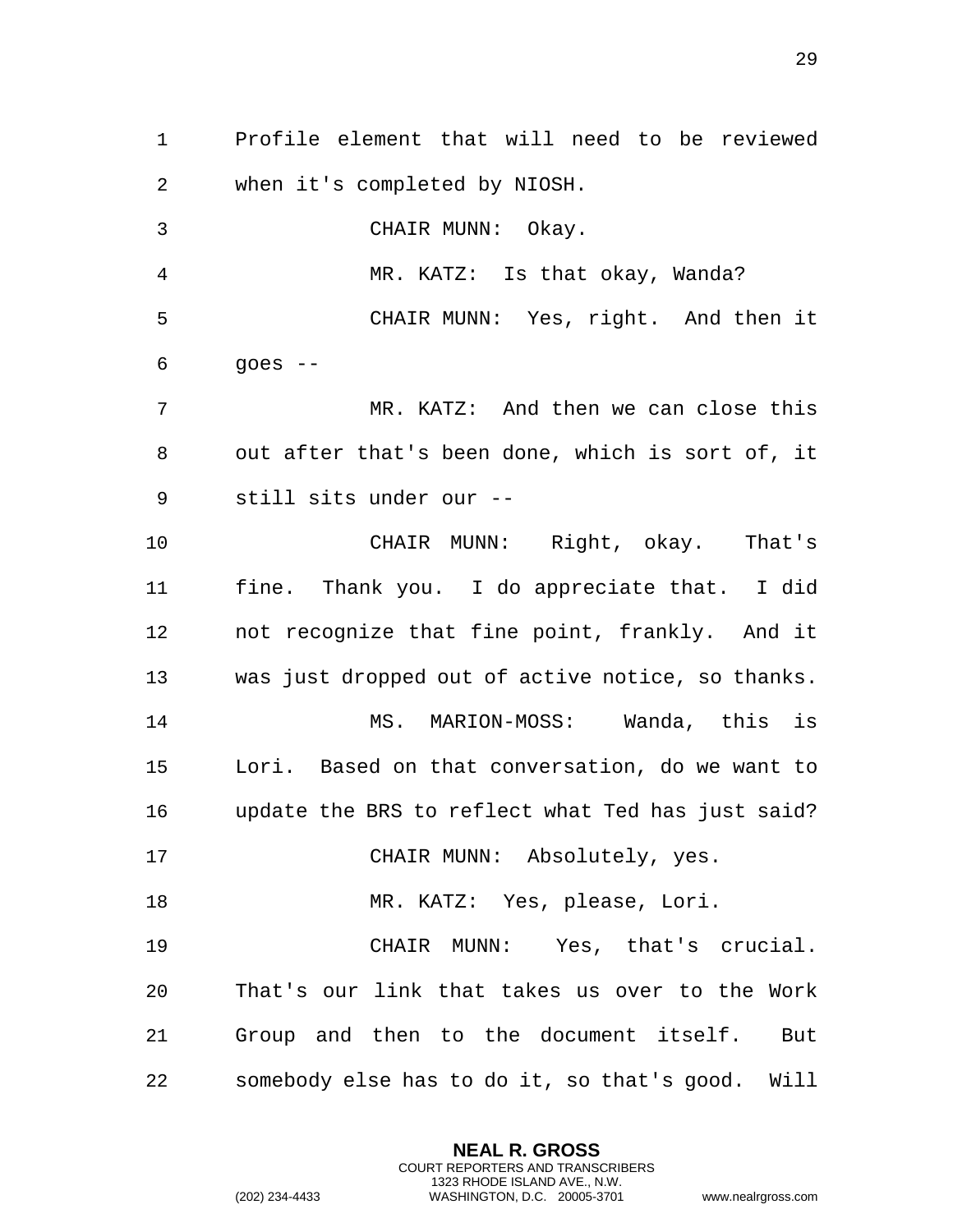you take care of that for us, Lori? 2 MS. MARION-MOSS: Yes. CHAIR MUNN: Put the right words in. Thanks. 5 MS. MARION-MOSS: Okay. MEMBER ZIEMER: Are we talking about Finding 3 in OTIB-139? CHAIR MUNN: No, we're talking about Finding 3 in OTIB-14. 10 MEMBER ZIEMER: Okay. CHAIR MUNN: I mean, not OTIB, in TIB- 14, yes. MS. K. BEHLING: I was too quick to go on the new screen. Sorry. CHAIR MUNN: That's okay. That's quite alright. That's appreciated. We'll take care of the wording on that and get it appropriately handled, and SC&A will see to it that Dave Kotelchuck, Dr. Kotelchuck and his Rocky Flats Work Group understand that they have that item. MR. KATZ: Yes. And John Stiver just

> **NEAL R. GROSS** COURT REPORTERS AND TRANSCRIBERS 1323 RHODE ISLAND AVE., N.W.

(202) 234-4433 WASHINGTON, D.C. 20005-3701 www.nealrgross.com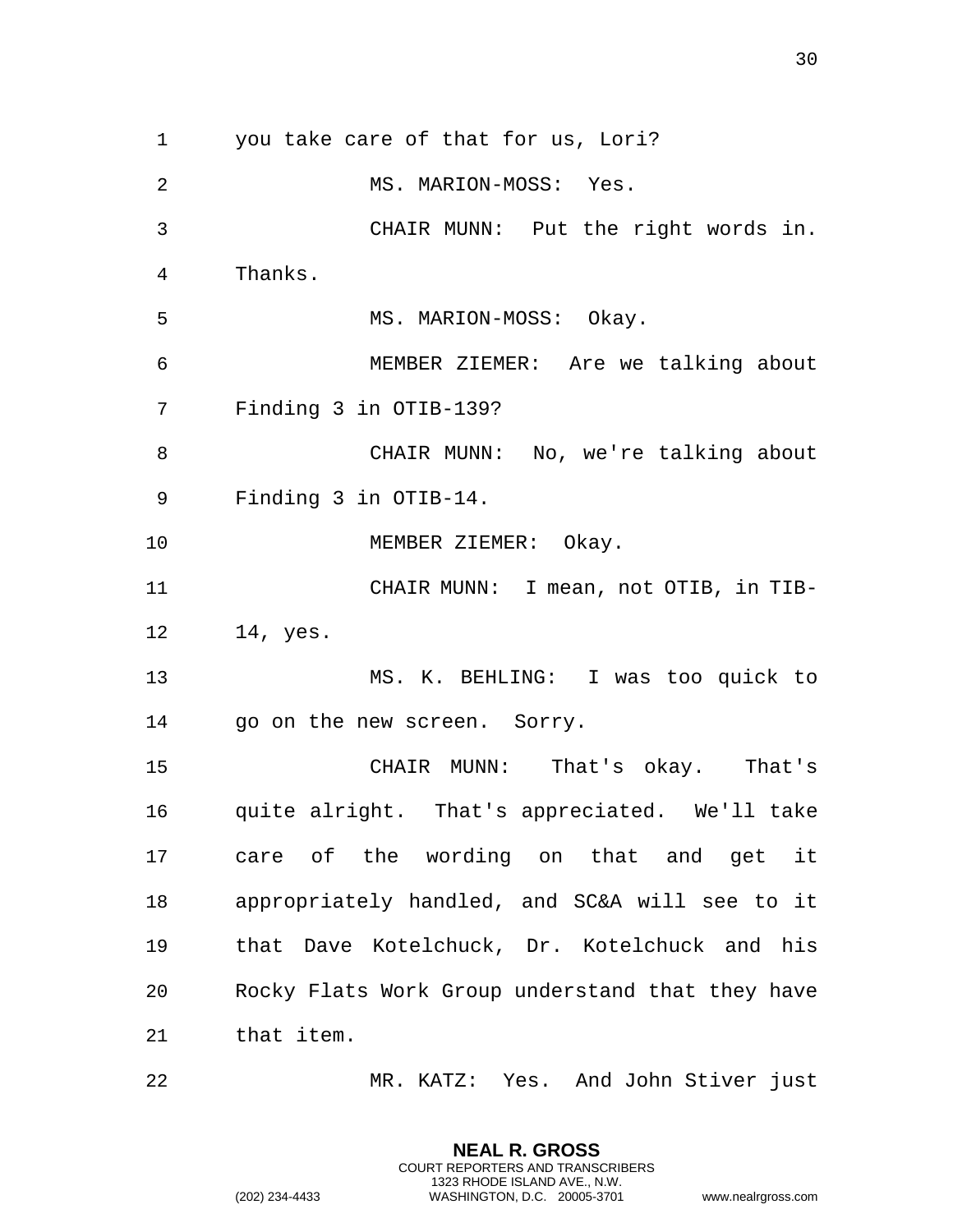1 consider this tasked since this is really just an 2 extension of --

3 MR. STIVER: Okay. Will do.

<span id="page-30-0"></span>4 MR. KATZ: -- consideration. Thanks.

## 5 **ORAUT-OTIB-0039 - Finding 3 Abeyance Status**

6 CHAIR MUNN: Thanks, John. Onto 7 OTIB-39 Finding 3. I don't know. Lori, you may 8 already have this in your list, if we ever get to 9 that list, in our administrative detail with 10 respect to abeyance statuses. I put a couple of 11 them in our active list just because they were 12 items that I didn't want to put back up. How are 13 we standing with OTIB-39 Finding 3?

14 MS. MARION-MOSS: We're still working 15 on that, Wanda, so we don't have anything to add 16 today.

17 CHAIR MUNN: Alright. So I'm going 18 to take it off my active list with the assurance 19 that it is on your abeyance list.

20 MS. MARION-MOSS: Yes, ma'am.

21 CHAIR MUNN: Alright. Again, we will 22 not look at that next time. We'll just assume

> **NEAL R. GROSS** COURT REPORTERS AND TRANSCRIBERS 1323 RHODE ISLAND AVE., N.W.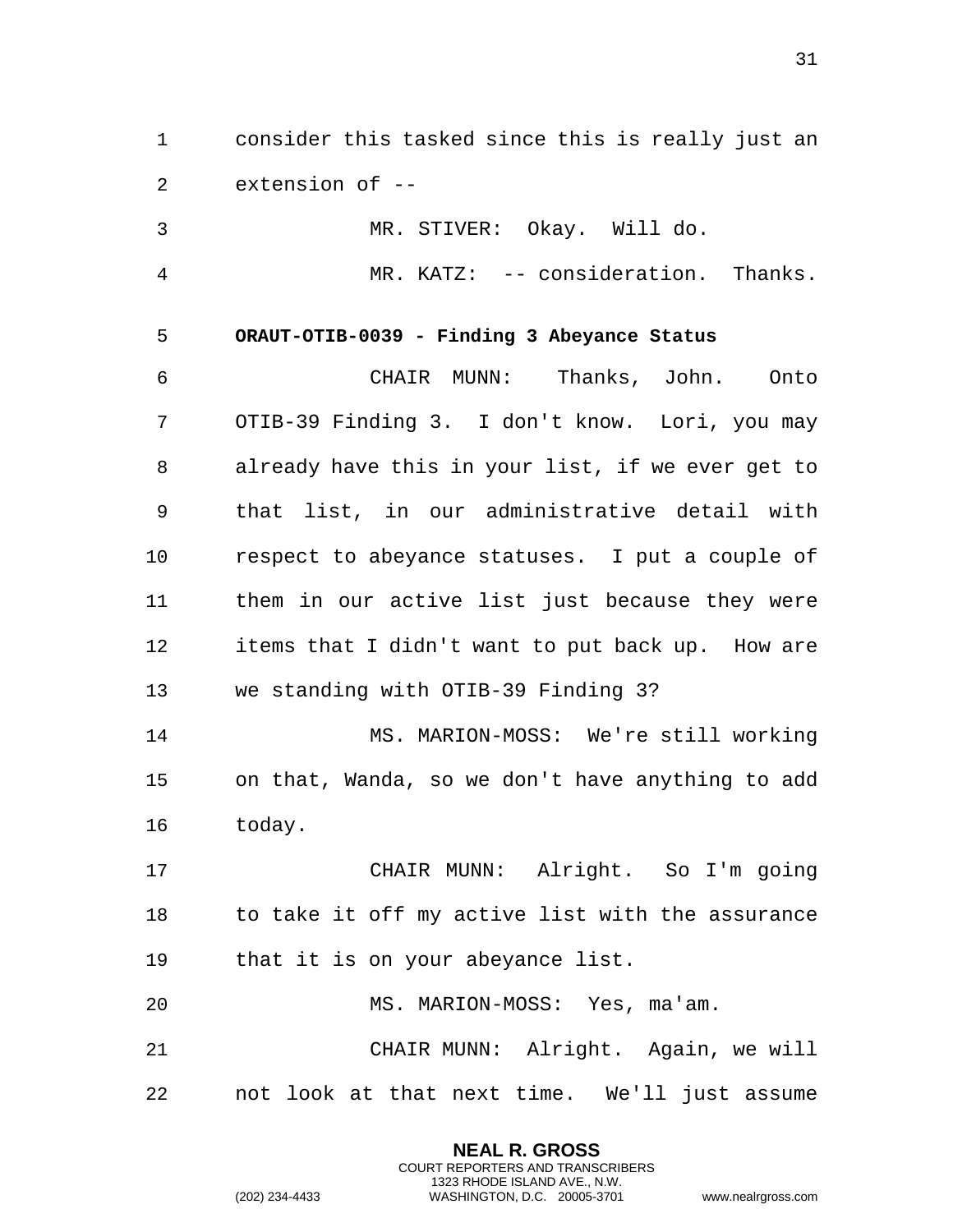1 that it's being tracked appropriately under the 2 abeyance statuses.

<span id="page-31-0"></span>3 **ORAUT-OTIB-0060 - Finding 2 Abeyance Statues**  4 CHAIR MUNN: The next item we have on 5 our agenda OTIB-60 Finding 2. That's like the 6 one we just looked at, Lori. This is another one 7 from your abeyance status list.

8 MS. MARION-MOSS: Here, too, we're 9 still working on that particular document, and we 10 don't have anything to report today.

11 CHAIR MUNN: Alright. That's very 12 good. It also is going to drop off our active 13 list now under the assurance that it's on yours. 14 PROC 42 and OTIB-64. Here's a tangled web we can 15 attack. NIOSH had the action.

16 MS. K. BEHLING: And, Wanda, 17 actually, I don't know if NIOSH has anything to 18 add, but I do know that this is where Ron Buchanan 19 had put together a memo that discussed we did a 20 focused review of OTIB-64, and I think Ron is 21 prepared to discuss that.

22 CHAIR MUNN: Oh, I hope so. Have we

**NEAL R. GROSS** COURT REPORTERS AND TRANSCRIBERS 1323 RHODE ISLAND AVE., N.W.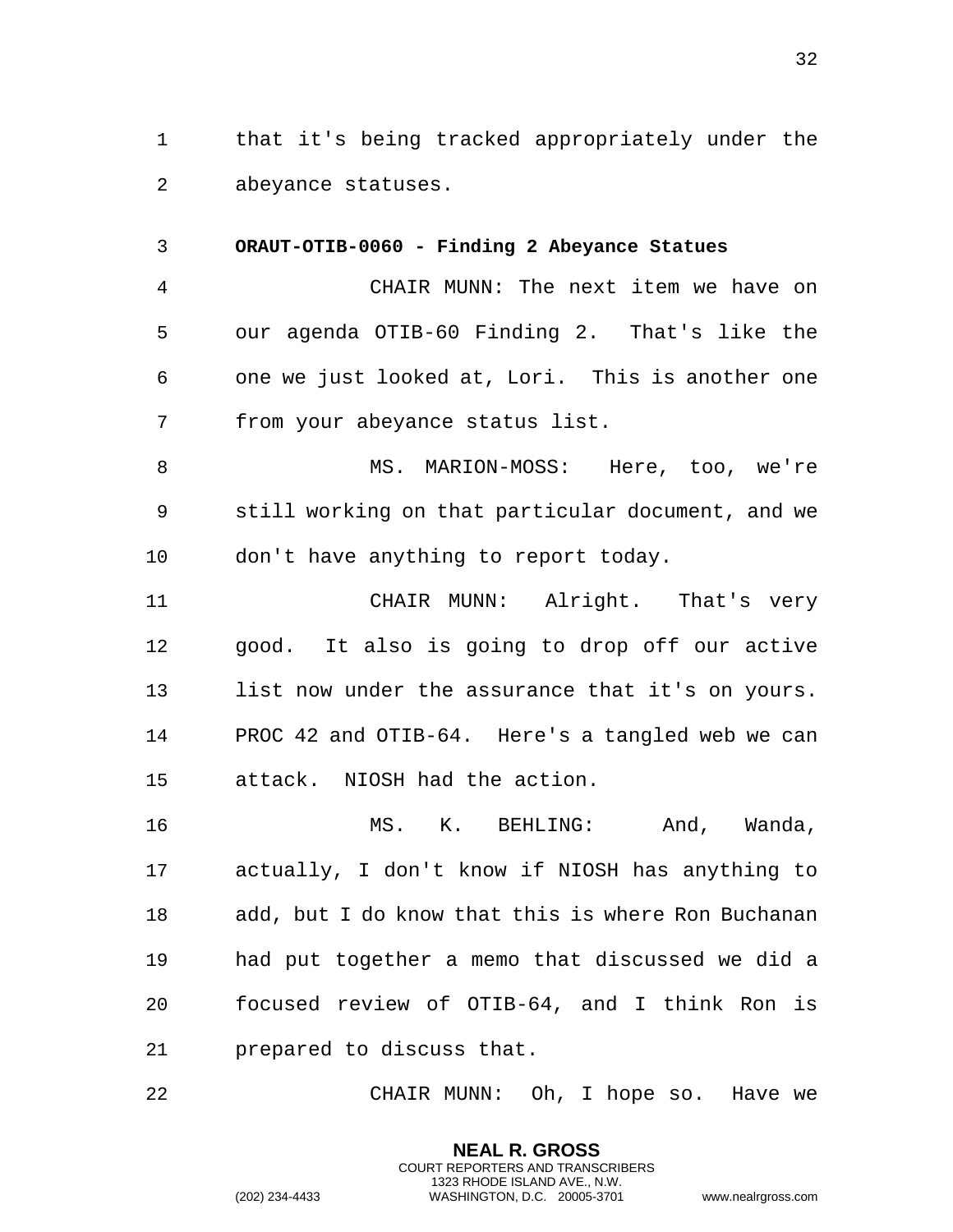1 gotten, do we have you on track, Ron, or have I 2 gotten ahead of the agenda adequately to confuse 3 everybody?

## <span id="page-32-0"></span>4 **ORAU PROC-0042 - OTIB-64 Status**

5 DR. BUCHANAN: No, it's fine. If you 6 see this as kind of a tangled web, OTIB-13 has 7 been for many years, Y-12, this is Y-12 external 8 dose reconstruction, OTIB-13. And connected to 9 that was Procedure 42, and these used the scaling 10 factor, and these were both replaced recently by 11 OTIB-44 and OTIB-64, and one being the scaling 12 factor sort of redone and then coworker data, 13 OTIB-64, for Y-12 external dose.

14 14 In May, I think it was, we discussed 15 OTIB-13 findings and closed them all. Wanda 16 closed those out at the meeting, and so that's 17 really not applicable to this discussion. Now, 18 Procedure 42, we were charged with going through 19 that and determining if the findings there had 20 been answered or not applicable to OTIB because 21 of the replacement, OTIB-44 and OTIB-64, and so 22 that's what we did. And I believe there's about

> **NEAL R. GROSS** COURT REPORTERS AND TRANSCRIBERS 1323 RHODE ISLAND AVE., N.W.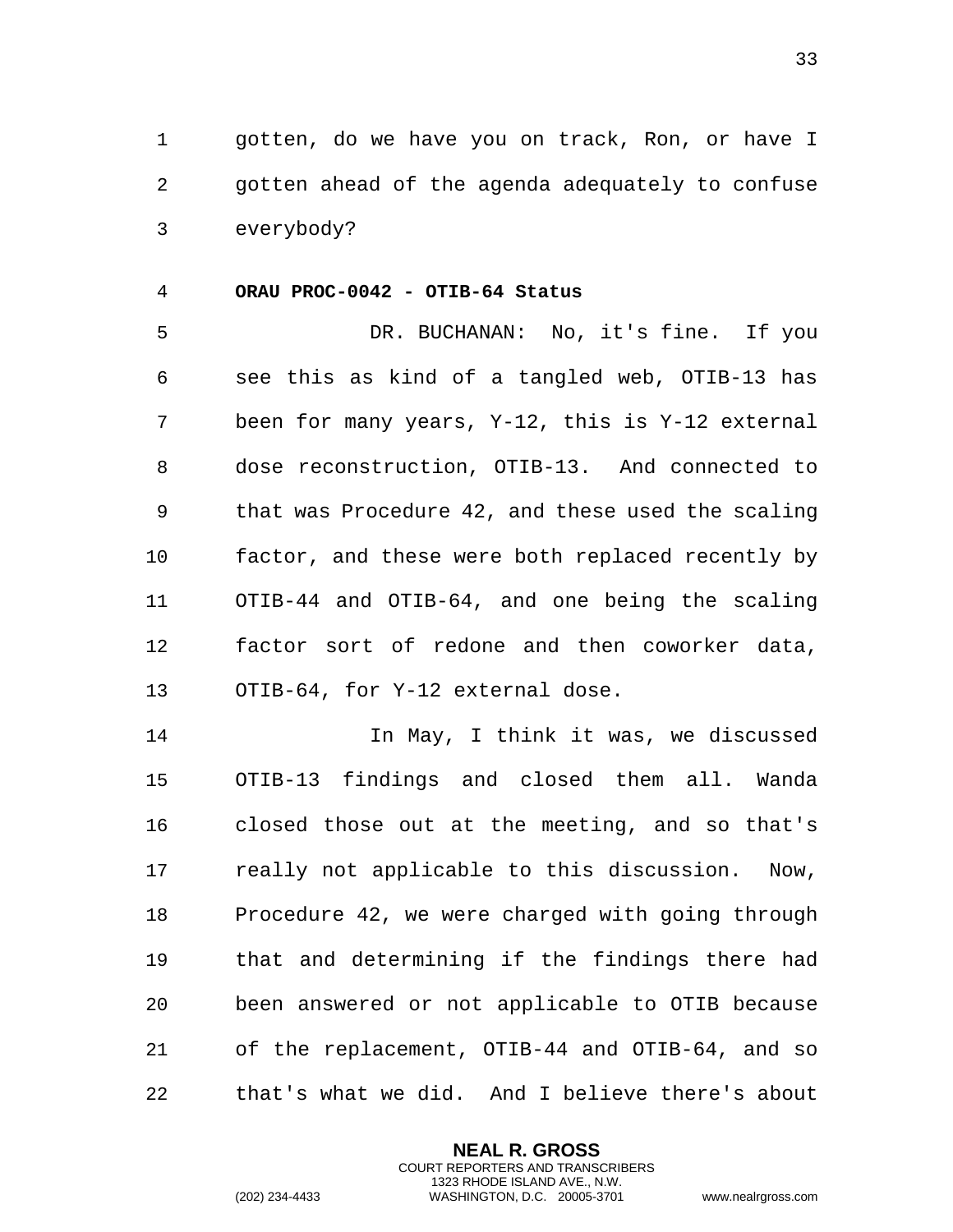six findings on the previous Procedure 42, and what we did is I went through that and I took that and looked at the findings we had, the six findings we had. I went and did 44 and OTIB-64 to see if they were answered or no longer applicable, and what we find is that, in most of the cases, NIOSH uses a different approach. They use different statistics and if they used the scaling factors to find differently than it was in OTIB-13 in Procedure 42.

 And so what I found with these findings under Procedure 42 are no longer applicable. A couple of them were about the 147 workers being stated that that was data used from them, and OTIB-44 and OTIB-64 does address that and lets the reader know that they did use that data.

 And so I don't know if you want to go through each finding or the fact that we feel that they are no longer or have been addressed for all six finding recommend the Work Group closure, and so however you want to handle that

> **NEAL R. GROSS** COURT REPORTERS AND TRANSCRIBERS 1323 RHODE ISLAND AVE., N.W.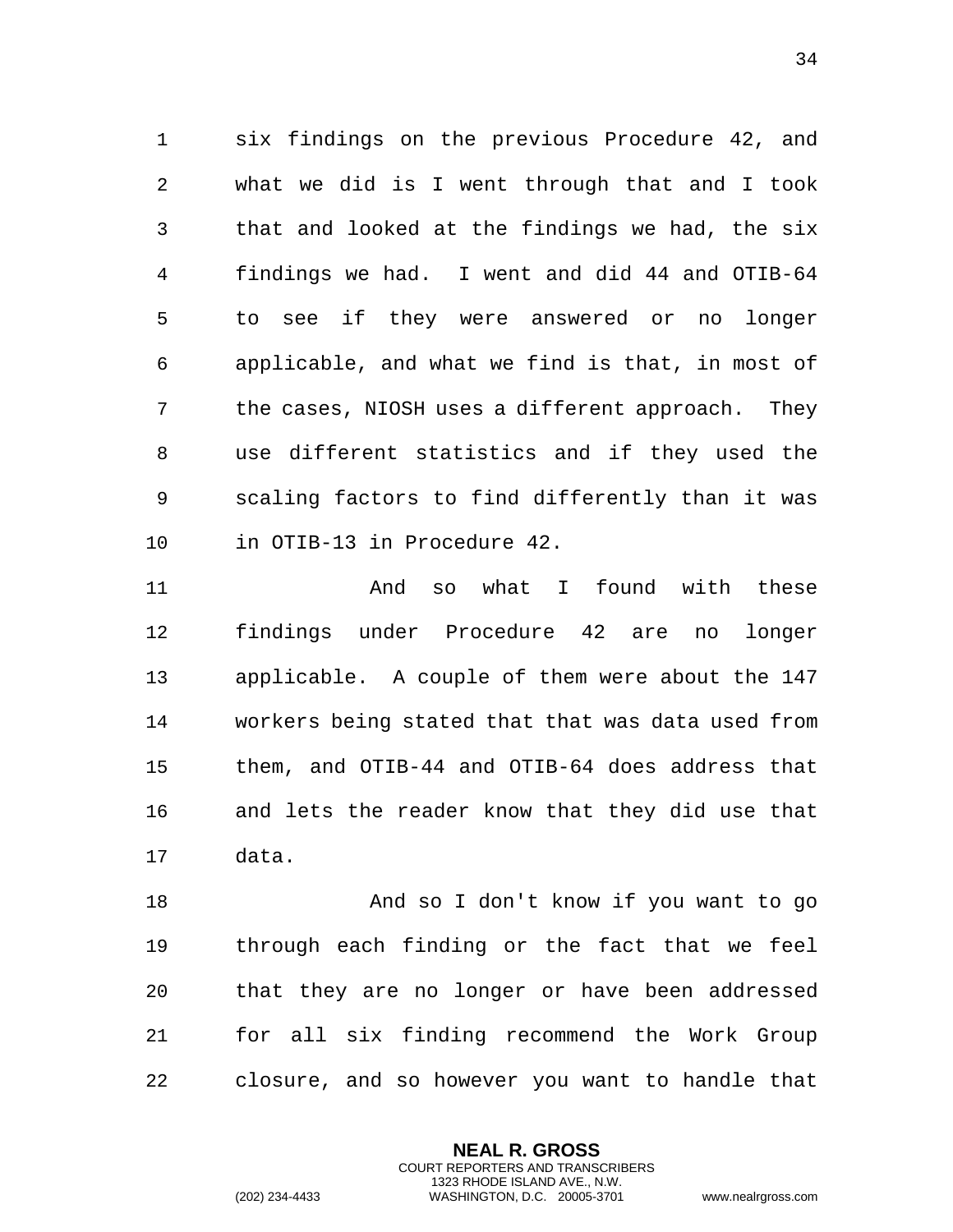at this point.

 CHAIR MUNN: Well, Ron, I know we've been through this before, but I lose track of where I am every time I start to follow through on the actions. I personally would prefer that you go through these one at a time with a very brief explanation of where we are and whether we need to be concerned about this in some other slot in our activities than where we have them now. As many of these as we can close out and as accurately as we can characterize the outstanding actions, any one finding to be taken off of our consideration would be really helpful. So yes from my perspective. If other people would prefer that we just rely on what Ron has written here and try to follow through with it ourselves on our own. I only scanned the report because I had hoped that we'd get a little bit more as we go through, but I'll leave it to my colleagues to make -- MEMBER BEACH: Wanda, I was going to

recommend the same thing, so I'm in agreement

**NEAL R. GROSS** COURT REPORTERS AND TRANSCRIBERS 1323 RHODE ISLAND AVE., N.W.

(202) 234-4433 WASHINGTON, D.C. 20005-3701 www.nealrgross.com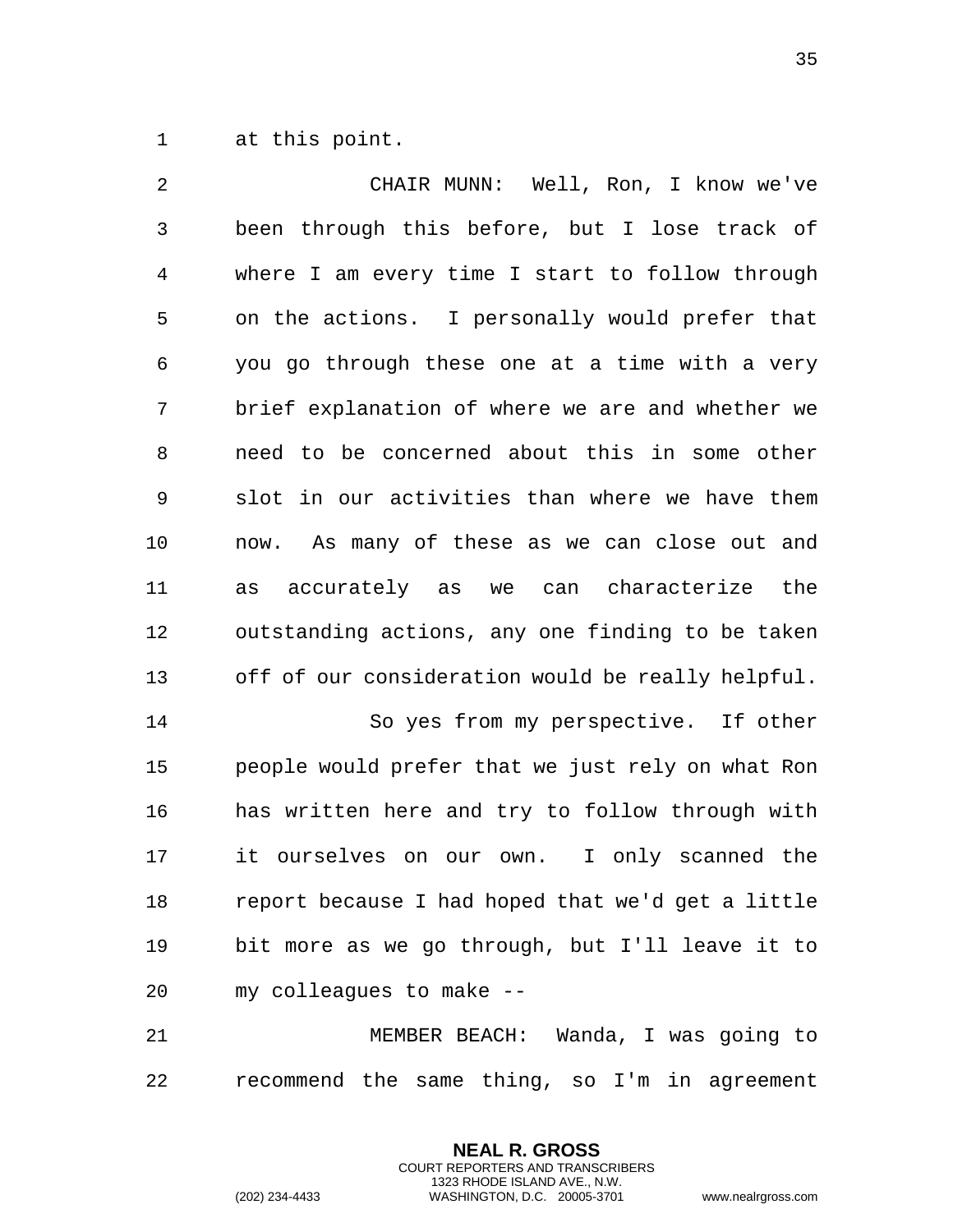with that, going through each finding briefly. CHAIR MUNN: Good, alright. MEMBER ZIEMER: That's fine. CHAIR MUNN: Good. So not to belabor it, Ron, but we certainly, I think it behooves us to try to get these condensed to their essence and get them on the appropriate concern list. So if you'll follow through with the good work you've already done one at a time, it will be most helpful. Thanks. DR. BUCHANAN: Okay, thank you. So we have on the screen now, we have finding number one of Procedure 42, and there was some errors, some text errors in some references that were somewhat confusing and I had to re-read it several times to clarify them. And we find the resolution to that is that OTIB-64 is a complete rewrite of the procedure, and so, therefore, it did not contain the same text errors and the clarification issues identified previously did not appear in the new OTIB. And also the scope of the coworker data was outlined in Section 2,

> **NEAL R. GROSS** COURT REPORTERS AND TRANSCRIBERS 1323 RHODE ISLAND AVE., N.W.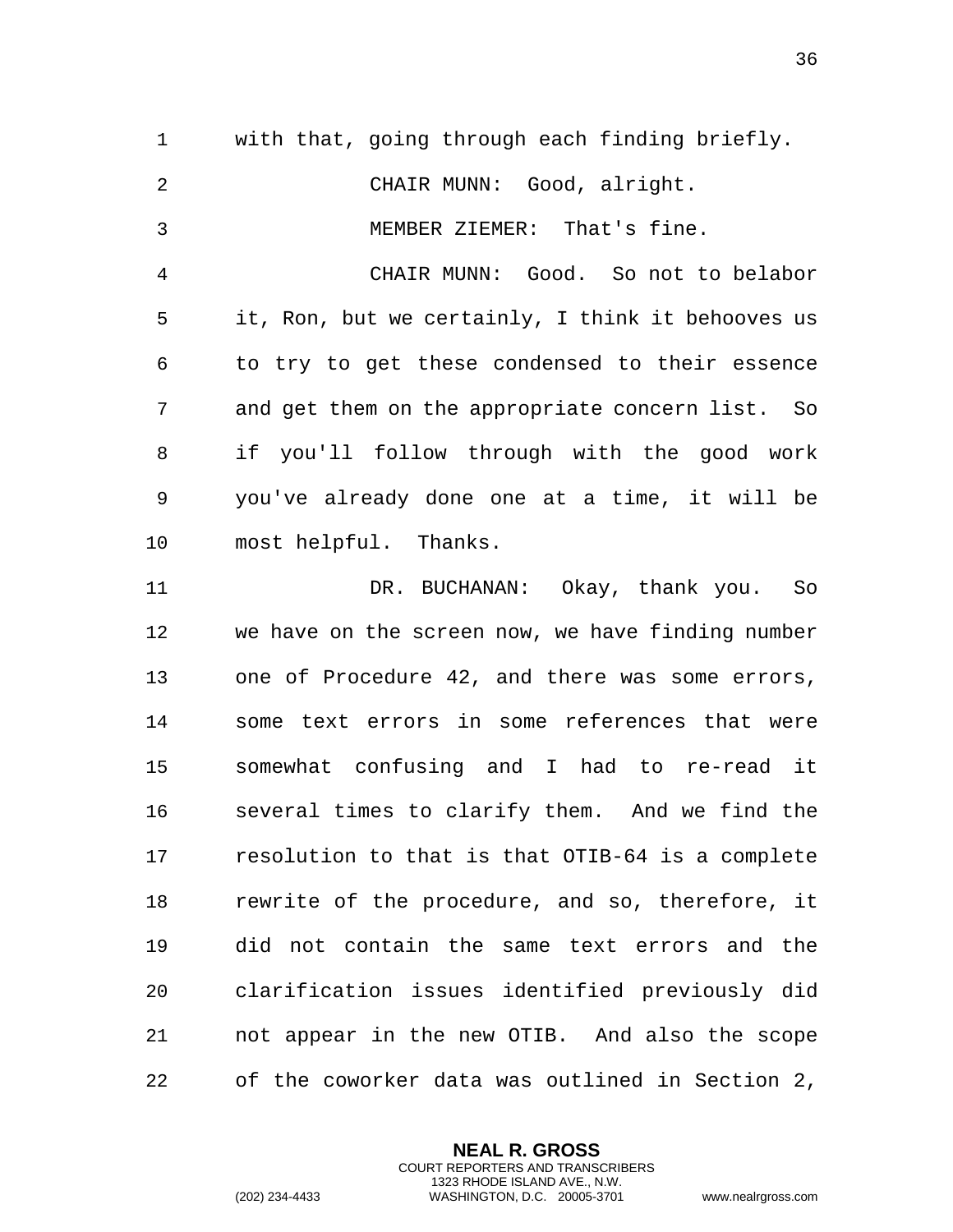page seven, of OTIB-54. So we feel that these did not, this finding did not any longer apply to the OTIB that replaced it, and we recommend closure.

 CHAIR MUNN: That is a wonderful recommendation, from my perspective. Do I have any objection from Paul or Josie?

8 MEMBER ZIEMER: I agree with closing. MEMBER BEACH: I agree also to close it. Thank you.

 CHAIR MUNN: Please make the notation that Finding 1 has been discussed by the Subcommittee, and we are following the contractor's recommendation for closure.

 DR. BUCHANAN: Okay. I'll move on to Finding 2, and this was problems with the reference to some of the programs that were used telling the dose constructor in the original Procedure 42 to use the programs that we thought that were referenced well and that we wanted to make sure that the dose constructor would be consistent.

> **NEAL R. GROSS** COURT REPORTERS AND TRANSCRIBERS 1323 RHODE ISLAND AVE., N.W.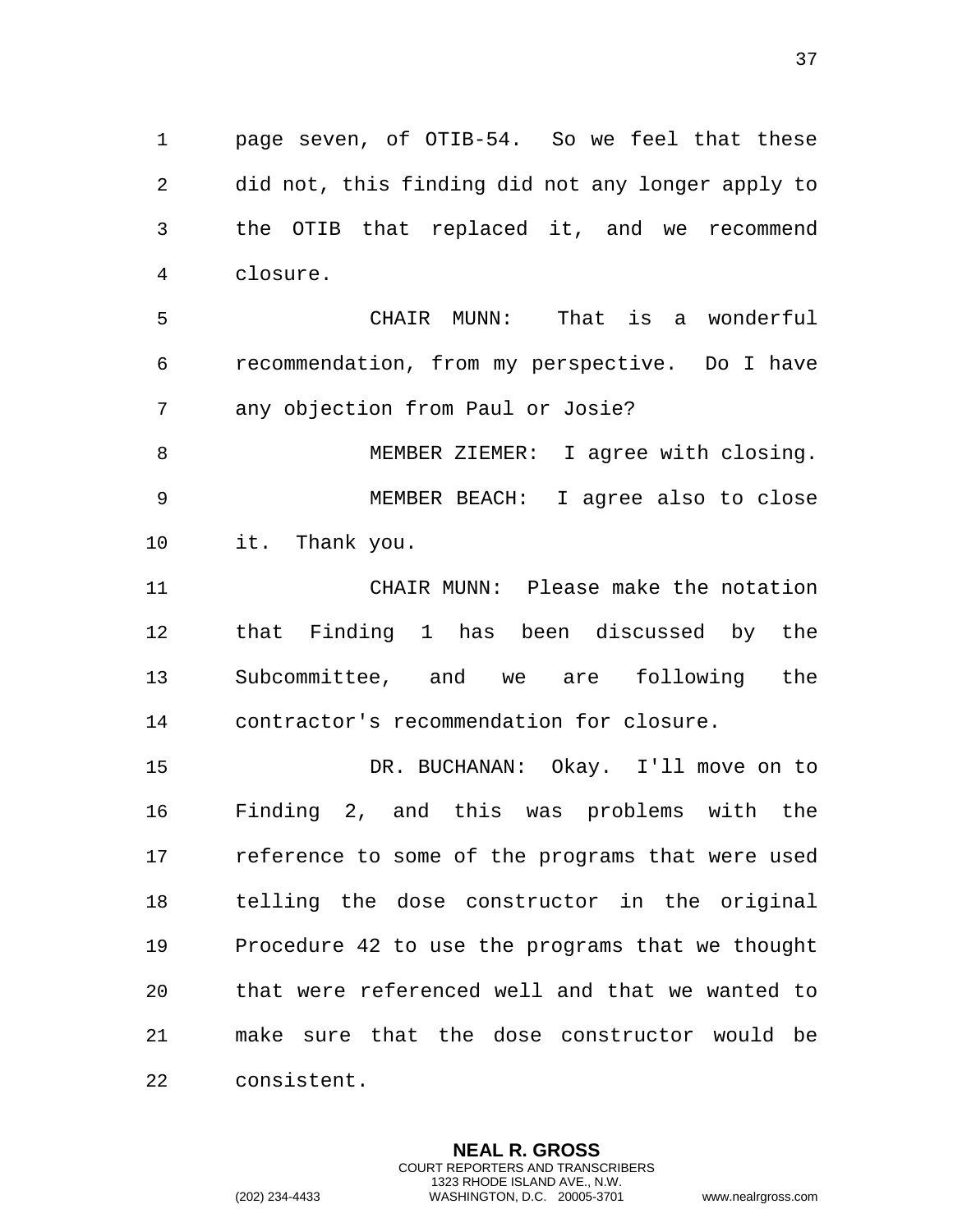And if you want to scroll on down there, Kathy, to the answer. Okay. Again, this is a complete rewrite, and it does not use the same scaling factor methodology which we identified in Procedure 42. Therefore, the finding didn't apply to the new OTIBs, and we recommend closure. CHAIR MUNN: I believe that we can use the identical wording for that item, unless I hear objection from Paul or from Josie. 11 MEMBER ZIEMER: I agree. 12 MEMBER BEACH: No objection here. CHAIR MUNN: Very good. We are now closing Finding 2. DR. BUCHANAN: And this brings us to Finding 3, and this was what I was referring to on it wasn't identified that actually that some of the data was being used was from 1947 and 1956, 147 batched workers for the period 1956 to 1965. And there was no Procedure 42. That was not clear. Again, we see that OTIB-64, the coworker

model now, replaces that, and it does identify on

**NEAL R. GROSS** COURT REPORTERS AND TRANSCRIBERS 1323 RHODE ISLAND AVE., N.W.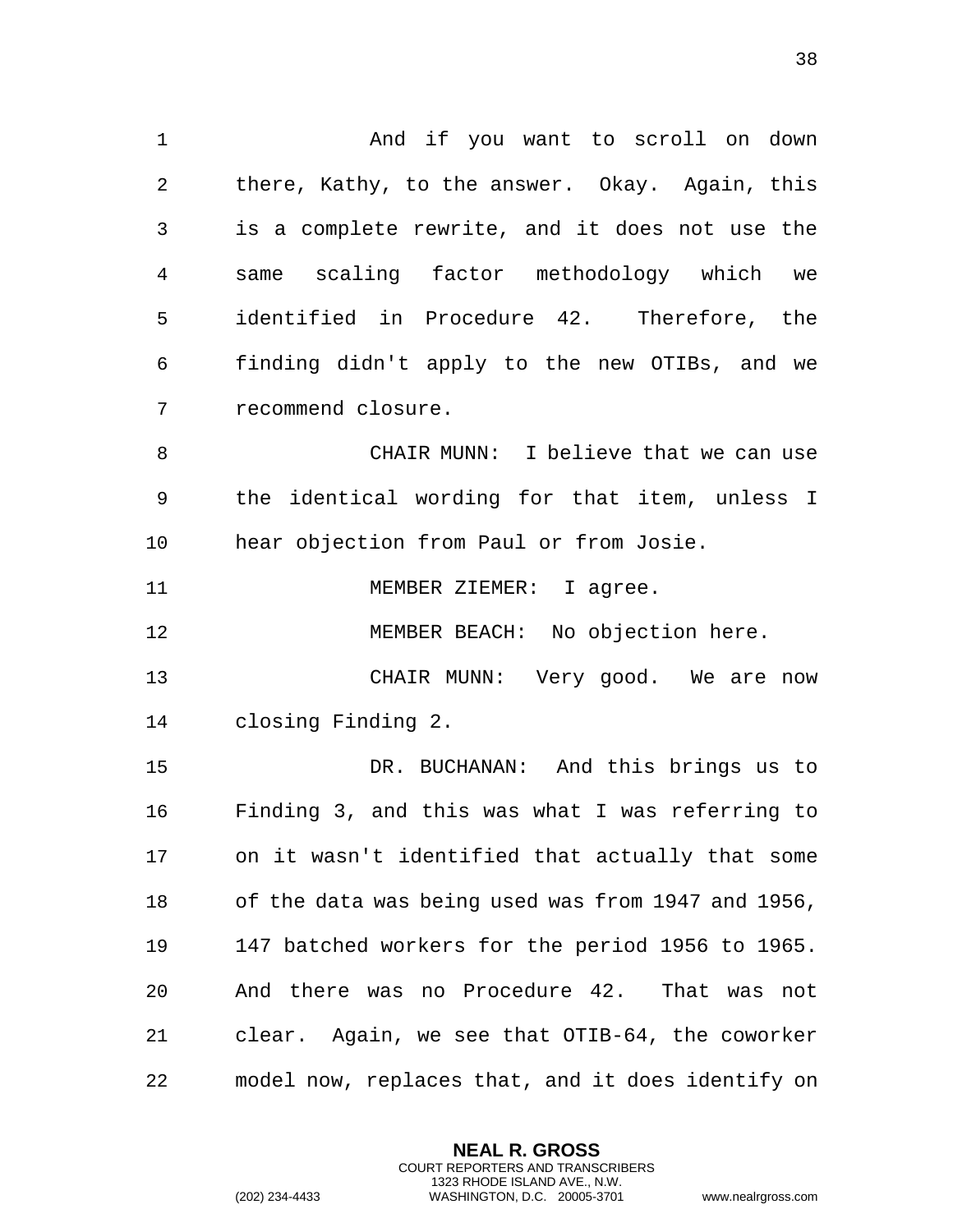page 34 and 35 where this data comes from that is being used. And so we find it is no longer applicable in this case because it has been answered, and we recommend closure.

 CHAIR MUNN: I'm thinking about this a little bit because of the time differential. I believe it's reasonable to use the same wording for closure of Finding Number 3, as well. Do I hear agreement?

 MEMBER ZIEMER: I agree with the recommendation.

 MEMBER BEACH: I also agree with it. CHAIR MUNN: Again, duplicate the wording for Finding 3. That seems appropriate, despite the confusion and despite the original concern. Thanks, Ron. We can take up Finding 4, I believe.

 DR. BUCHANAN: Okay. Finding 4, if we can move up the page here. Okay. This is concerning assumptions and limitations on the original Procedure 42. And, again, these have been completely replaced in OTIB-64, and the

> **NEAL R. GROSS** COURT REPORTERS AND TRANSCRIBERS 1323 RHODE ISLAND AVE., N.W.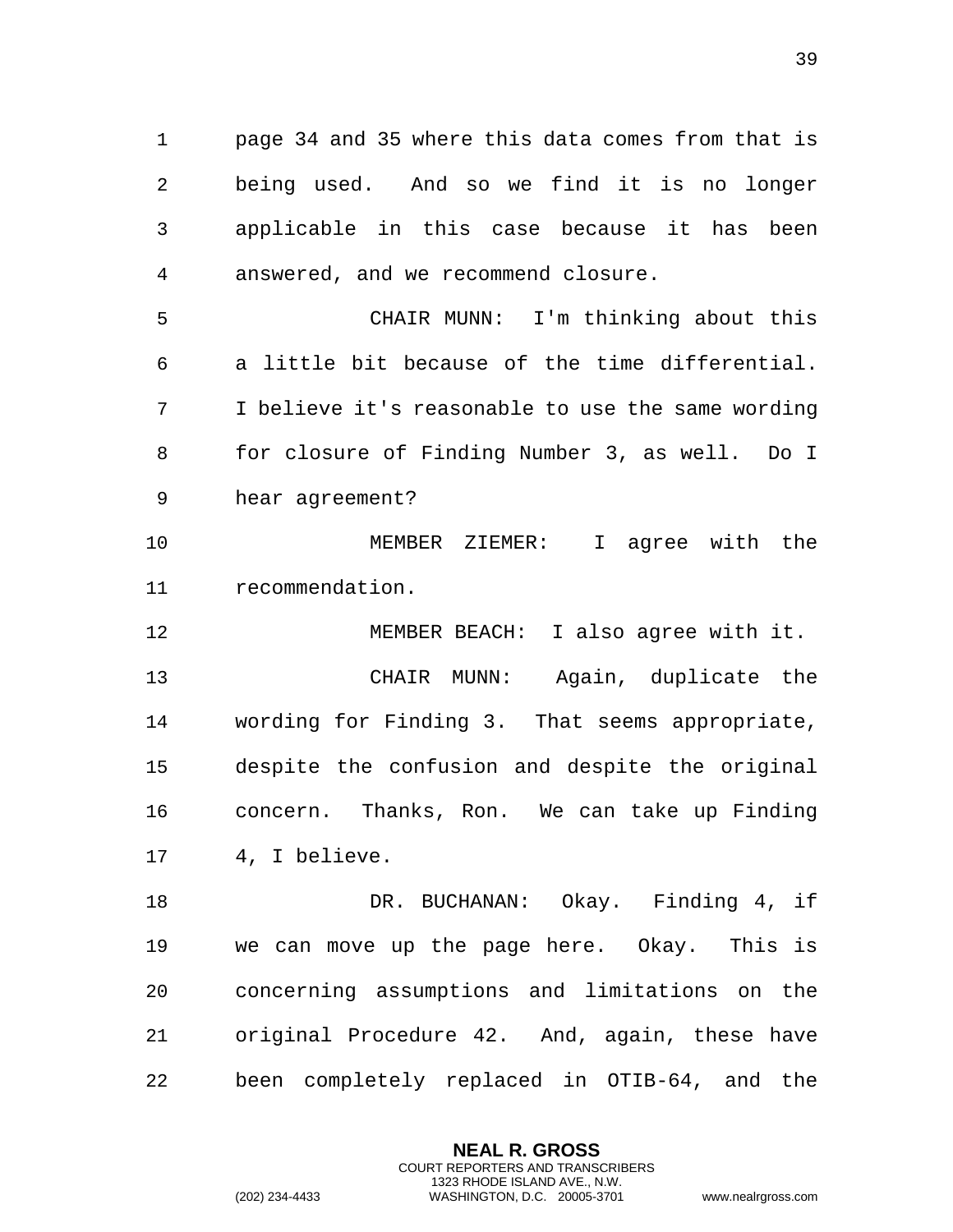assumptions and limitations are spelled out on page 7, 8, 14, and 15 of the new OTIB-64 for the coworker data. And so we felt that they had been adequately explained and presented to the reader, and so, therefore, we find that this has been resolved and recommend closure.

 CHAIR MUNN: It is so good to have these tracked down. Thank you very much. I recommend the use of the same language for Finding 4, unless I hear to the contrary. Do we agree, Paul?

 MEMBER ZIEMER: Yes, I agree with that.

CHAIR MUNN: Josie?

 MEMBER BEACH: I agree, also. Thanks, Wanda.

 CHAIR MUNN: Very good. We have closed Finding 4, and we can move on.

 DR. BUCHANAN: Okay. The next one is Finding 5, and this is, there was a technical error in the way the exponents were created in the scaling factor of the Procedure 42. And just

> **NEAL R. GROSS** COURT REPORTERS AND TRANSCRIBERS 1323 RHODE ISLAND AVE., N.W.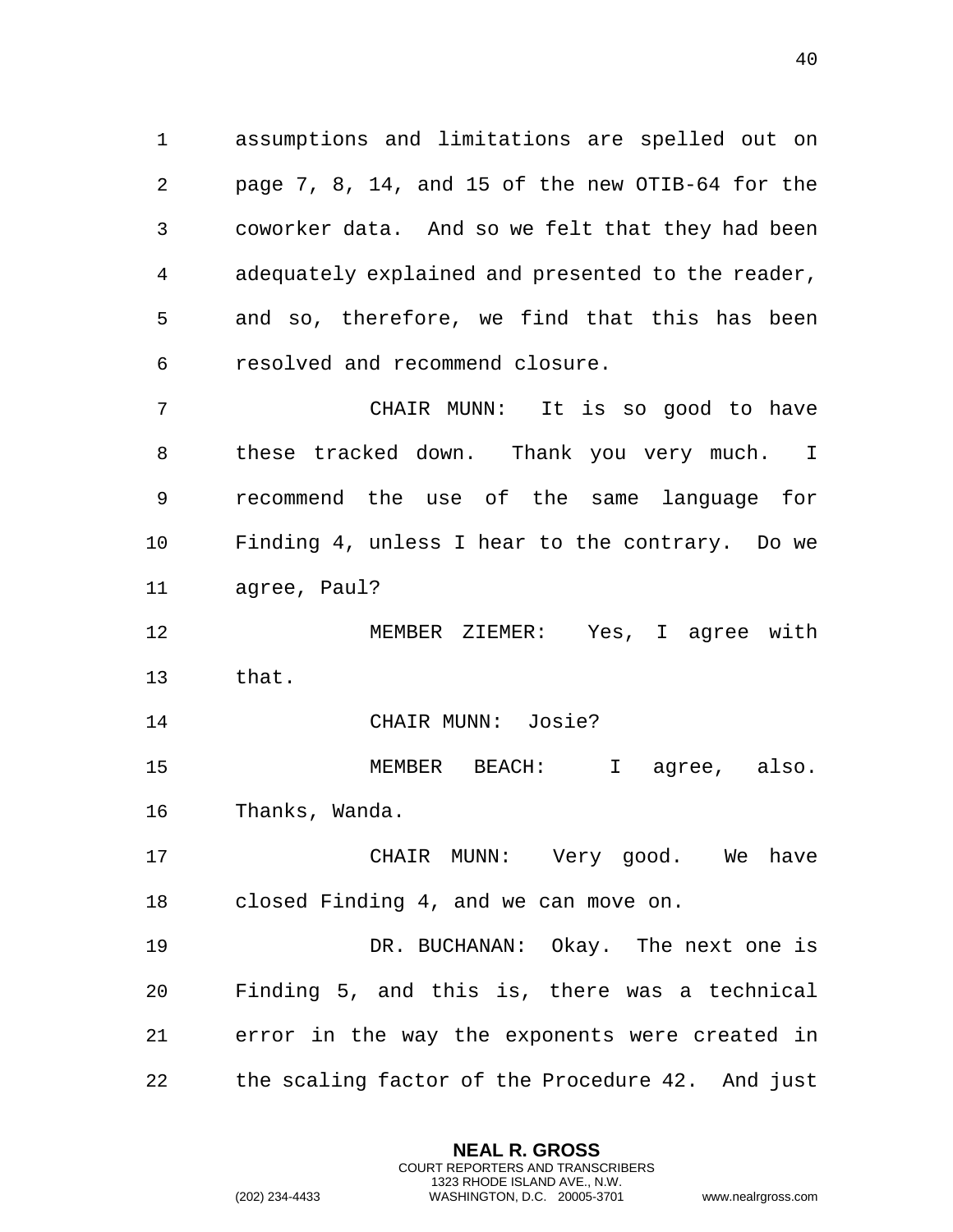as a sideline, the scaling factor was to help the coworker model compensate for the 50's when there was very little data. There was more data in the 60's, so the scaling factor looked at workers' records from '61 to '65 and said, okay, we will upscale their doses in 47 to 1960 because they were probably exposed to more, even though they weren't monitored. And so the scaling factor got pretty complicated, so it was easy to get a problem with it in how they carried it through and we identified one of those problems in Procedure 42. However, again, OTIB-64 is a rewrite. It doesn't contain the same methodology, and so we find that that has been resolved and recommend closure on that finding. CHAIR MUNN: Thank you, Ron. Because

 I am too lazy to go refresh my memory about OTIB- 64, how did you get around the scaling factor? DR. BUCHANAN: They do use a scaling factor, but, as I get to Finding 6, I'll expand on that a little more. They do use a scaling factor, but they don't use the same methodology

> **NEAL R. GROSS** COURT REPORTERS AND TRANSCRIBERS 1323 RHODE ISLAND AVE., N.W.

(202) 234-4433 WASHINGTON, D.C. 20005-3701 www.nealrgross.com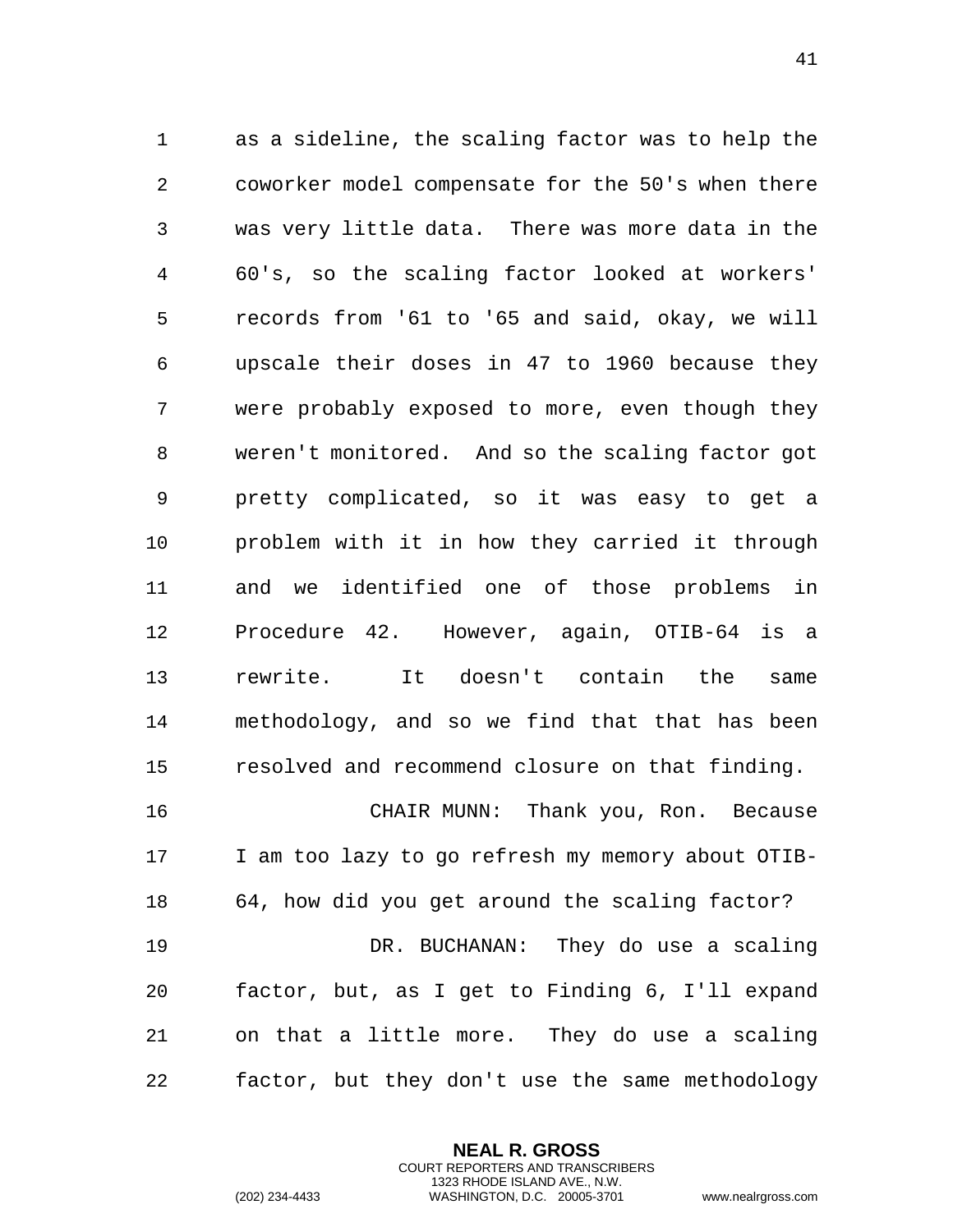as they used in Procedure 42. And so while I recommend we evaluate the new one, this finding doesn't apply to the new one.

 CHAIR MUNN: Alright. Very good. Then we will consider the new one as an entirely separate article, and we can, again, duplicate the wording from Finding 1, that the Subcommittee recommends that it be closed. Paul, do you agree?

 MEMBER ZIEMER: Yes, I agree with the recommendation.

CHAIR MUNN: Josie?

MEMBER BEACH: Yes, I do, too.

 CHAIR MUNN: Alright. Very good. Now let's see what they did use. Finding 6.

 DR. BUCHANAN: Okay. So now we'll go to Finding 6, and now this is still applicable to Procedure 42, and then I'll summarize at the end. Okay. We talked about scaling factor in Finding 5. Finding 6 is how the scaling factor was applied, and this has to do with an exponent and when it was greater than one and less than one or

> **NEAL R. GROSS** COURT REPORTERS AND TRANSCRIBERS 1323 RHODE ISLAND AVE., N.W.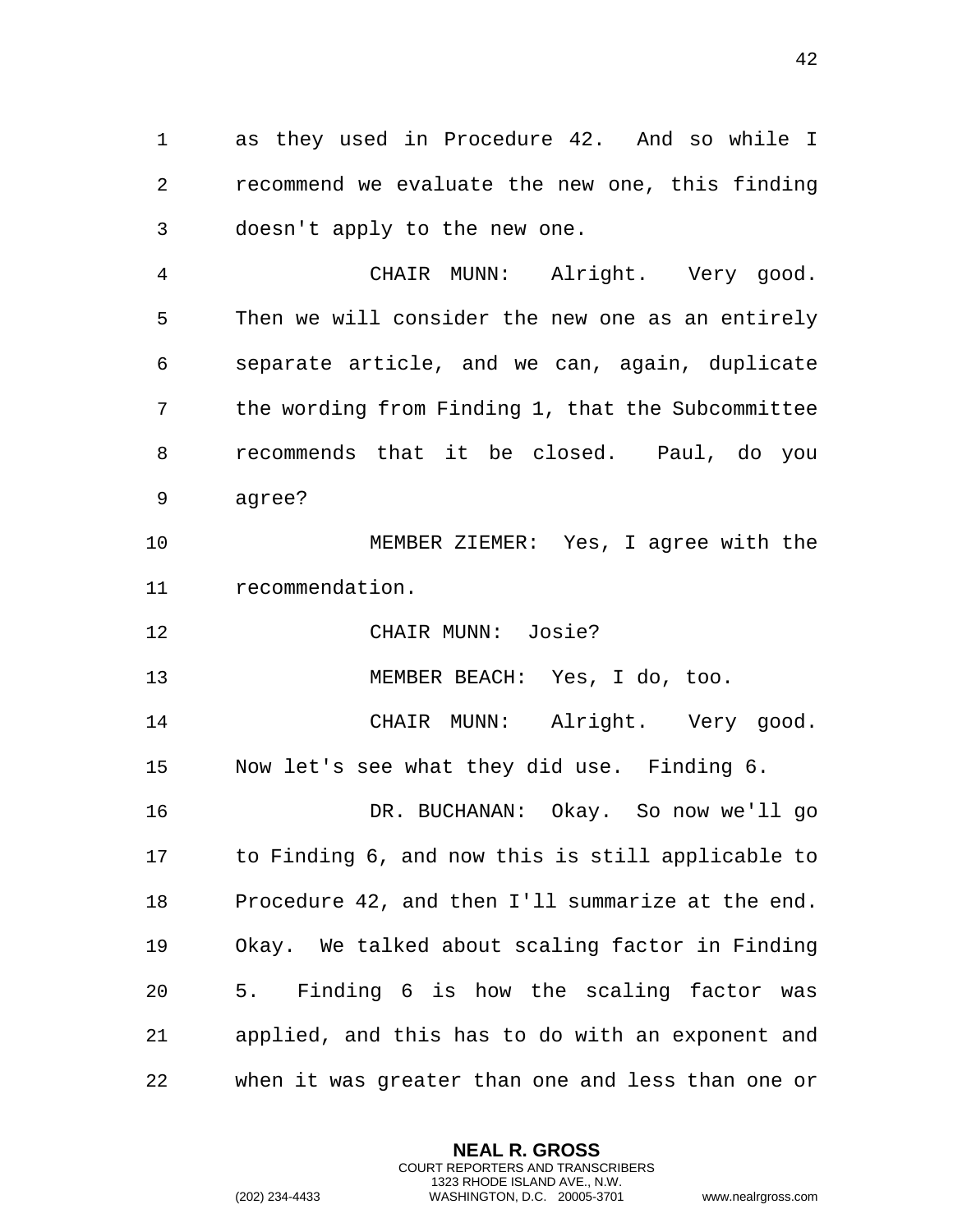one. And so this Finding 6 was a suggestion in wording so that would be applied uniformly and correctly.

 And so, again, if we look at the resolution on that, we find that this error doesn't occur in OTIB-64 and it is a different scaling factor method. And so we recommend the finding for Procedure 42 be closed. And you'll want to go down a little further, Kathy. Under summary and conclusion, if we can get that up.

11 Okay. So, essentially, what we find, what this paragraph says, that we find that OTIB- 13 and Procedure 42 has been replaced with OTIB- 44 and 64 and we find that the previous findings in those two documents were not applicable to the new document and/or have been resolved.

 Now, we were tasked only with using the two new documents to see if the old findings had been resolved, and we've found that they have. However, SC&A did not perform a technical evaluation of the replacement documents OTIB-64 and OTIB-44, and their application or

> **NEAL R. GROSS** COURT REPORTERS AND TRANSCRIBERS 1323 RHODE ISLAND AVE., N.W.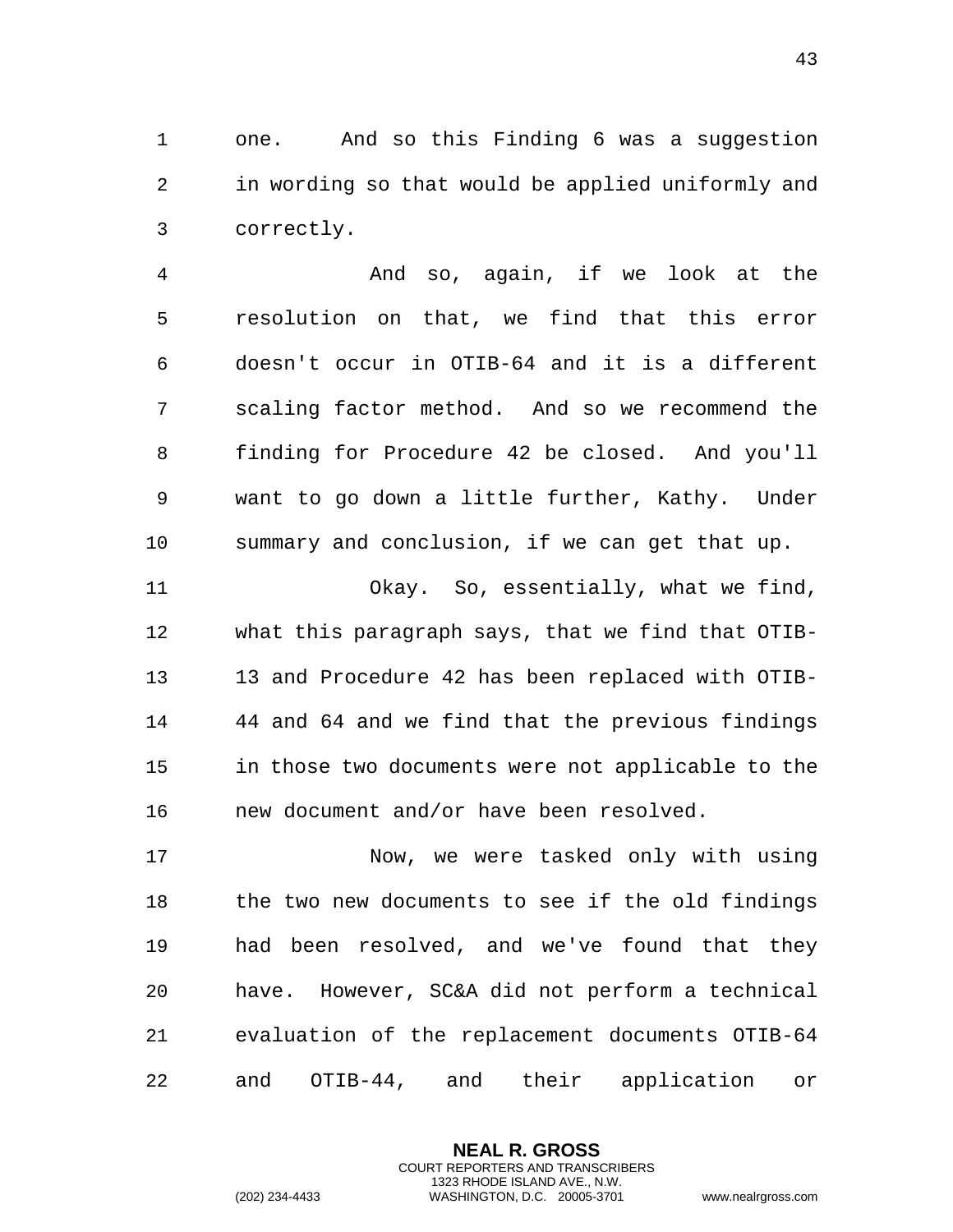appropriateness for dose reconstruction, as this would require tasking by the Procedure Review Committee, and the new methods use a different methodology in driving the adjustment factor, the scaling factor, and they use quite a few different statistics than they did in the old documents. And, therefore, we recommend that a full technical review of OTIB-44 and OTIB-64 be performed, especially in evaluation of the statistic methodology and the results obtained.

 MR. KATZ: So this is then, I mean, for the Procedures Subcommittee to recommend to the Board a tasking on this because it's a new procedure review?

 CHAIR MUNN: Yes. And Ron's recommendation sounds quite reasonable to me. It would seem logical, especially given the importance of these doses. It would seem reasonable that we would want the current OTIBs to be scrutinized.

 MEMBER ZIEMER: We need to close that last item, though, first, right? To prior this

> **NEAL R. GROSS** COURT REPORTERS AND TRANSCRIBERS 1323 RHODE ISLAND AVE., N.W.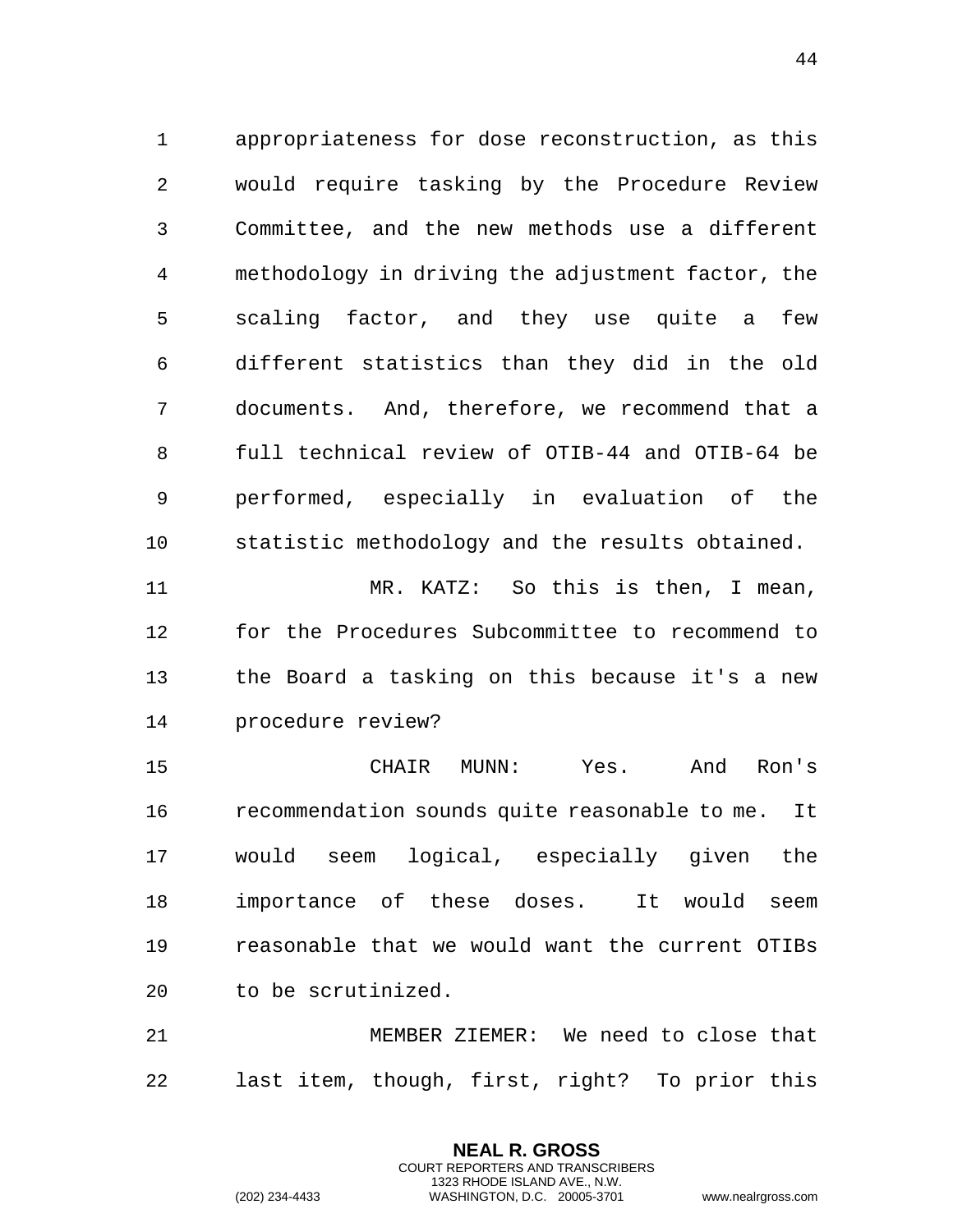1 recommendation?

2 CHAIR MUNN: Yes. And item one for 3 Finding 6, for this finding, needs to be closed 4 with the same wording as we had used for the 5 others, unless I hear something to the contrary. 6 We could perhaps add comments here that, if we do 7 intend to recommend tasks to review OTIB-64 and 8 44, we can incorporate that in our closure 9 statements. I would suggest that we do that. It 10 makes sense to me. 11 **ORAU-RPRT-0044 - Crosswalk 4 Open Items to 0053**  12 CHAIR MUNN: So let's put this on the 13 table for just a few seconds while I add whether 14 it is the will of my colleagues that we do proceed 15 to a task that requests tasking for SC&A to review

16 OTIB-64 and 44.

17 MEMBER BEACH: Yes, Wanda, I do agree 18 with that. That's a good path forward.

19 CHAIR MUNN: And Paul?

20 MEMBER ZIEMER: Yes, I agree with 21 that. This would be a review of 64?

> **NEAL R. GROSS** COURT REPORTERS AND TRANSCRIBERS 1323 RHODE ISLAND AVE., N.W.

22 CHAIR MUNN: And 44, both OTIBs.

45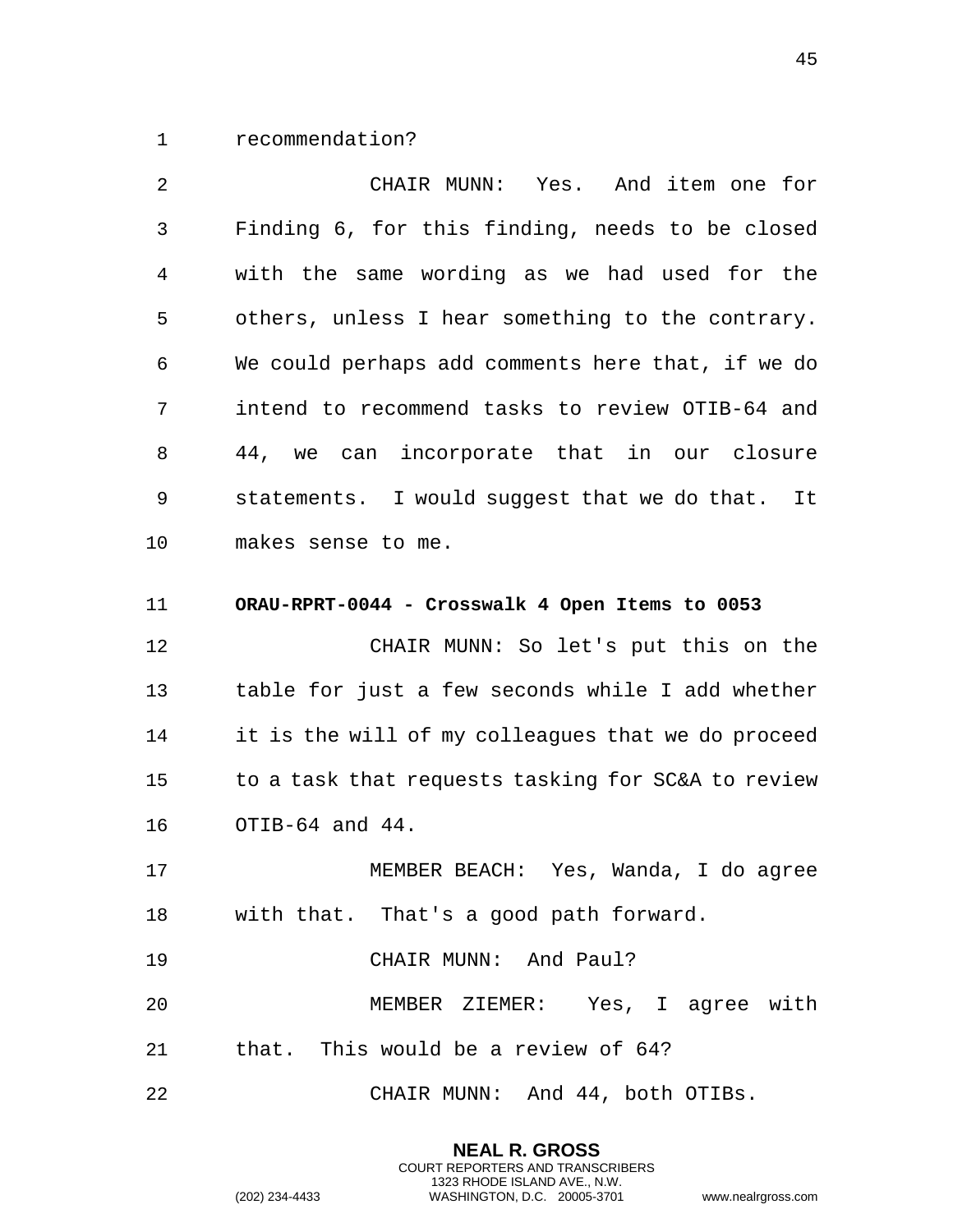| $\mathbf 1$ | MEMBER ZIEMER: Right.                             |
|-------------|---------------------------------------------------|
| 2           | CHAIR MUNN: Alright.                              |
| 3           | MR. KATZ: And this is Ted. Then for               |
| 4           | this and any other items that come up today,      |
| 5           | please send me just a brief summary that I can    |
| 6           | share with the rest of the Board that summarizes  |
| 7           | the procedure that the Procedure Subcommittee     |
| 8           | recommending be reviewed to summarize the         |
| 9           | procedure, you know, and its status and it hasn't |
| 10          | been reviewed for X, Y, Z, whatever the limit is  |
| 11          | in the review in this case. We've talked about    |
| 12          | it already. So if you could just put that in a    |
| 13          | brief note to me for each of these procedures     |
| 14          | that we may be asking for a tasking, that would   |
| 15          | be helpful and then I could share that with the   |
| 16          | rest of the Board.                                |
| 17          | Ron, could you<br>CHAIR<br>MUNN:<br>put           |
|             |                                                   |

18 together such a memo and run it by me before we 19 send it out?

20 DR. BUCHANAN: Yes, I can do that. 21 CHAIR MUNN: I would appreciate that 22 very much. And I'll let Ted know.

> **NEAL R. GROSS** COURT REPORTERS AND TRANSCRIBERS 1323 RHODE ISLAND AVE., N.W.

(202) 234-4433 WASHINGTON, D.C. 20005-3701 www.nealrgross.com

46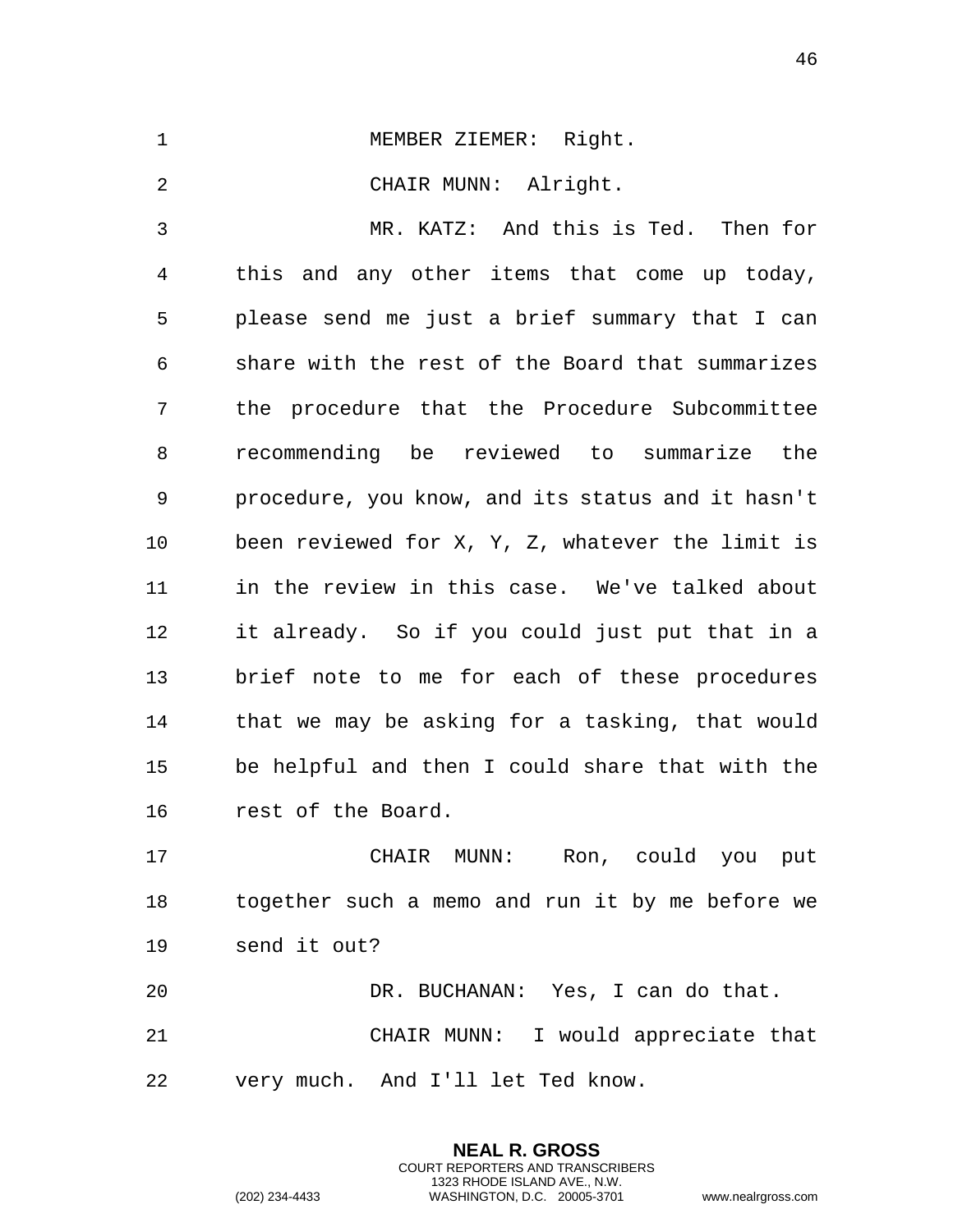MR. KATZ: Yes. Well, send it to me, too, please, Ron, because I have some other items already for tasking for -- the teleconference is coming up pretty soon. CHAIR MUNN: Yes, it is, and this is a good time for us to try to get all of these requests for work that we have internally decided on that hadn't been recommended yet to the Board. I'll look forward to a memo from you, Ron. And, Lori, I'm assuming you're going to be -- Lori or Kathy, who's going to be doing the BRS insertion on these? MS. K. BEHLING: SC&A can update the BRS for these. CHAIR MUNN: Alright. If you would, incorporating the sentence with respect to closure -- MS. K. BEHLING: Will do. CHAIR MUNN: -- that we're recommending to the full Board that OTIB-64 and 44 assigned to SC&A for review. Thank you. Report 44. Oh, before we go on, is there

> **NEAL R. GROSS** COURT REPORTERS AND TRANSCRIBERS 1323 RHODE ISLAND AVE., N.W.

(202) 234-4433 WASHINGTON, D.C. 20005-3701 www.nealrgross.com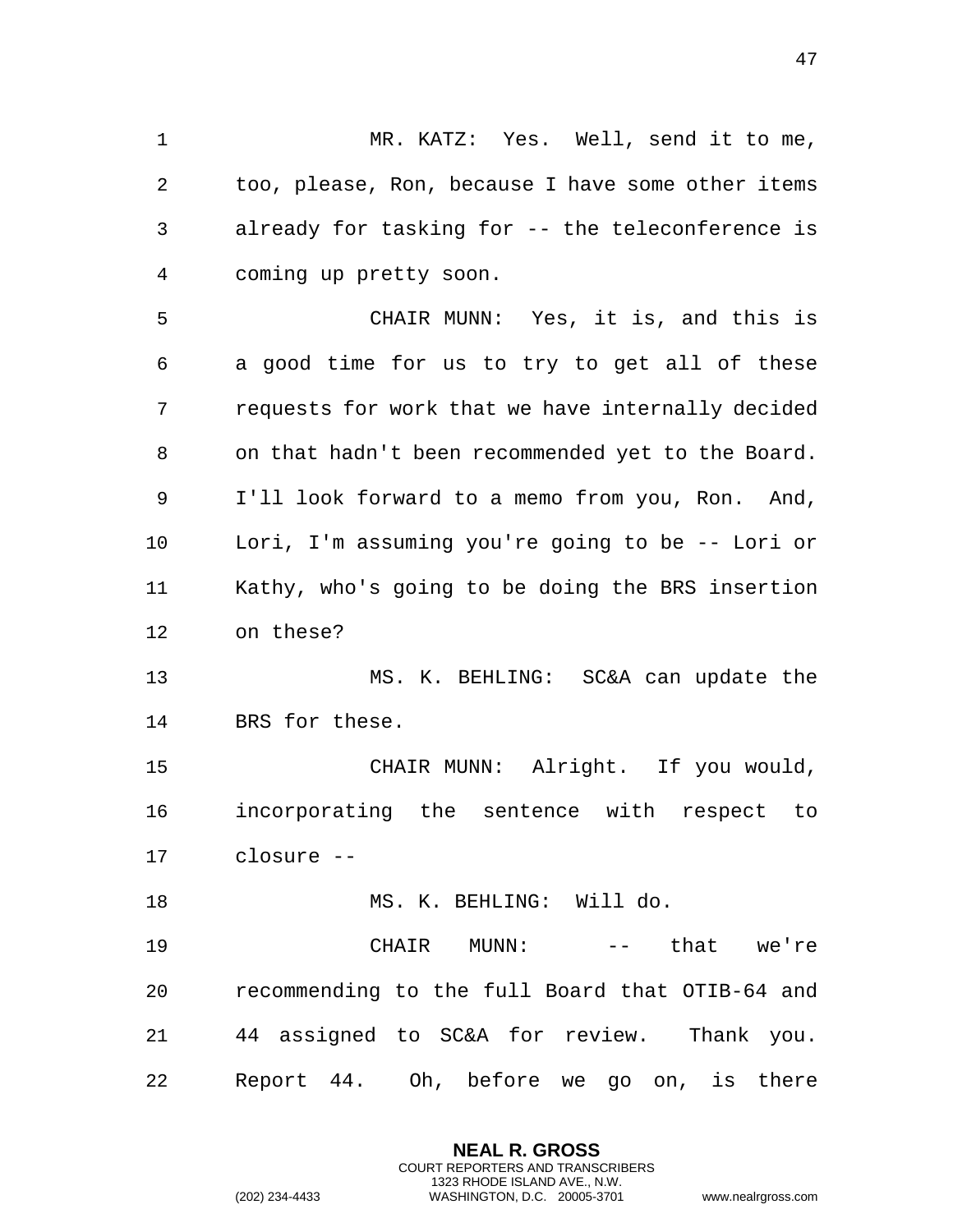anything further with this item on Proc 42 and OTIB-64/44 that we need to address? That completes your review, Ron?

 DR. BUCHANAN: Yes, that completes my review. Thank you.

 CHAIR MUNN: Any comments, any questions, any concerns? If not, then we will move on to Report 44. NIOSH was going to take a look at 53 and 44 and see if the open items, how the open items related to each and to get it squared it away once and for all, we hope. Do we have that report from NIOSH?

 DR. NETON: Yes, this is Jim. That was my task at the last Work Group -- or Procedures Subcommittee meeting. So I took a look at Report 44, which was a report that dealt with how to handle distributions of bioassay samples that had a significant fraction of values less than the MDA that essentially had a lot of sensor data. And SC&A's review of that report was pretty favorable from a statistical analysis sense, but the four findings largely related to

> **NEAL R. GROSS** COURT REPORTERS AND TRANSCRIBERS 1323 RHODE ISLAND AVE., N.W.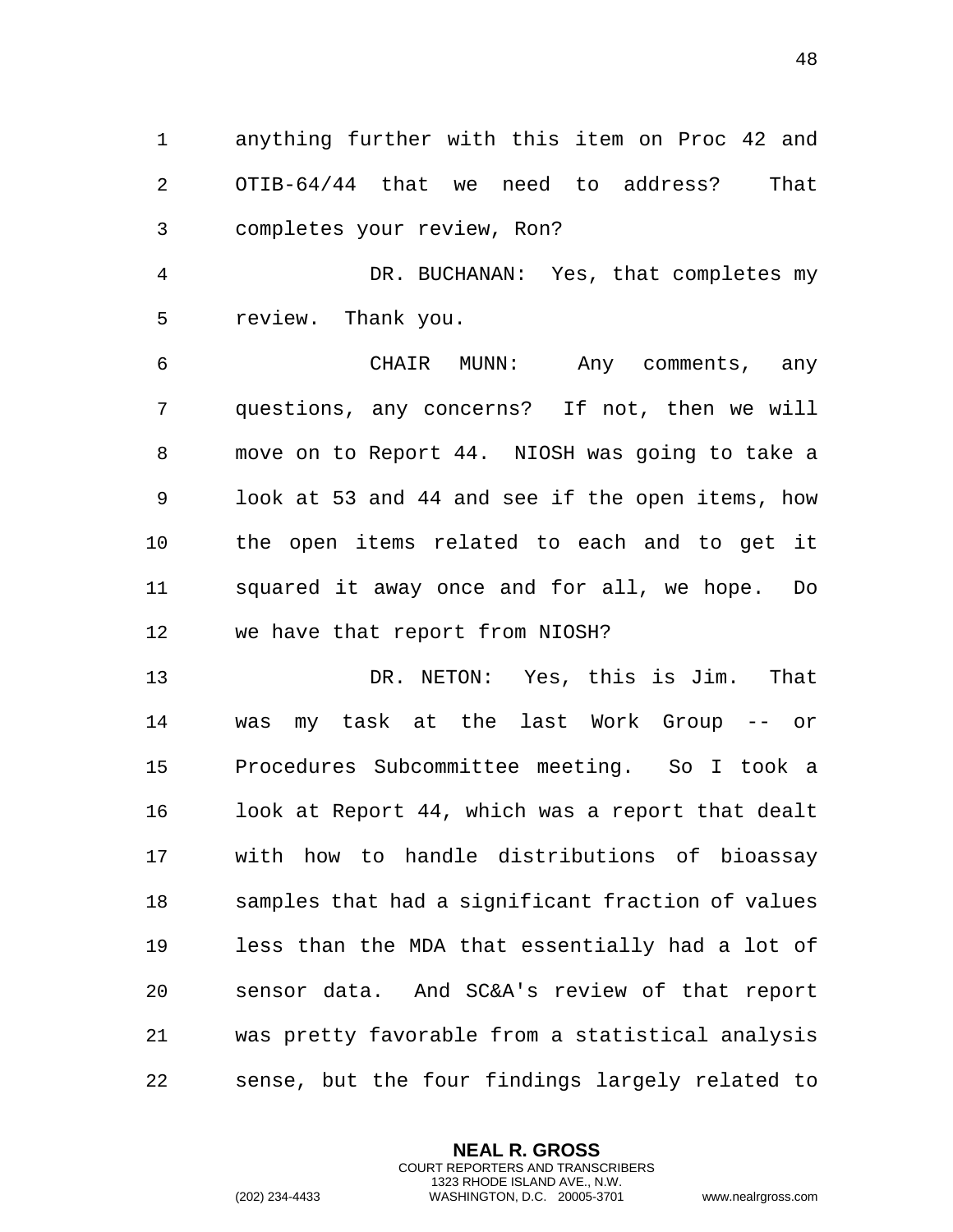the fact that they felt that there should be some indication of how you would deal with stratification of distributions. In other words, how do you know all the data came from the same sample population allowing for different exposures and different locations in work assignments? Our response was, basically, that we dealt with those issues in Report 53, which was a report specifically dealing with stratification of coworker models.

 That said, I went back and looked at Report 53 to review, and it is true that we deal with stratification in that report, but there were eight findings, all of which are still open because of various criticisms of the statistical processes and concepts that were outlined in there. And in response to that, you might recall that we also issued Imp Guide 4, which was how to deal with coworker models, and it was a somewhat more qualitative discussion, as opposed to the detailed statistical analyses.

So that said, these findings on the

**NEAL R. GROSS** COURT REPORTERS AND TRANSCRIBERS 1323 RHODE ISLAND AVE., N.W.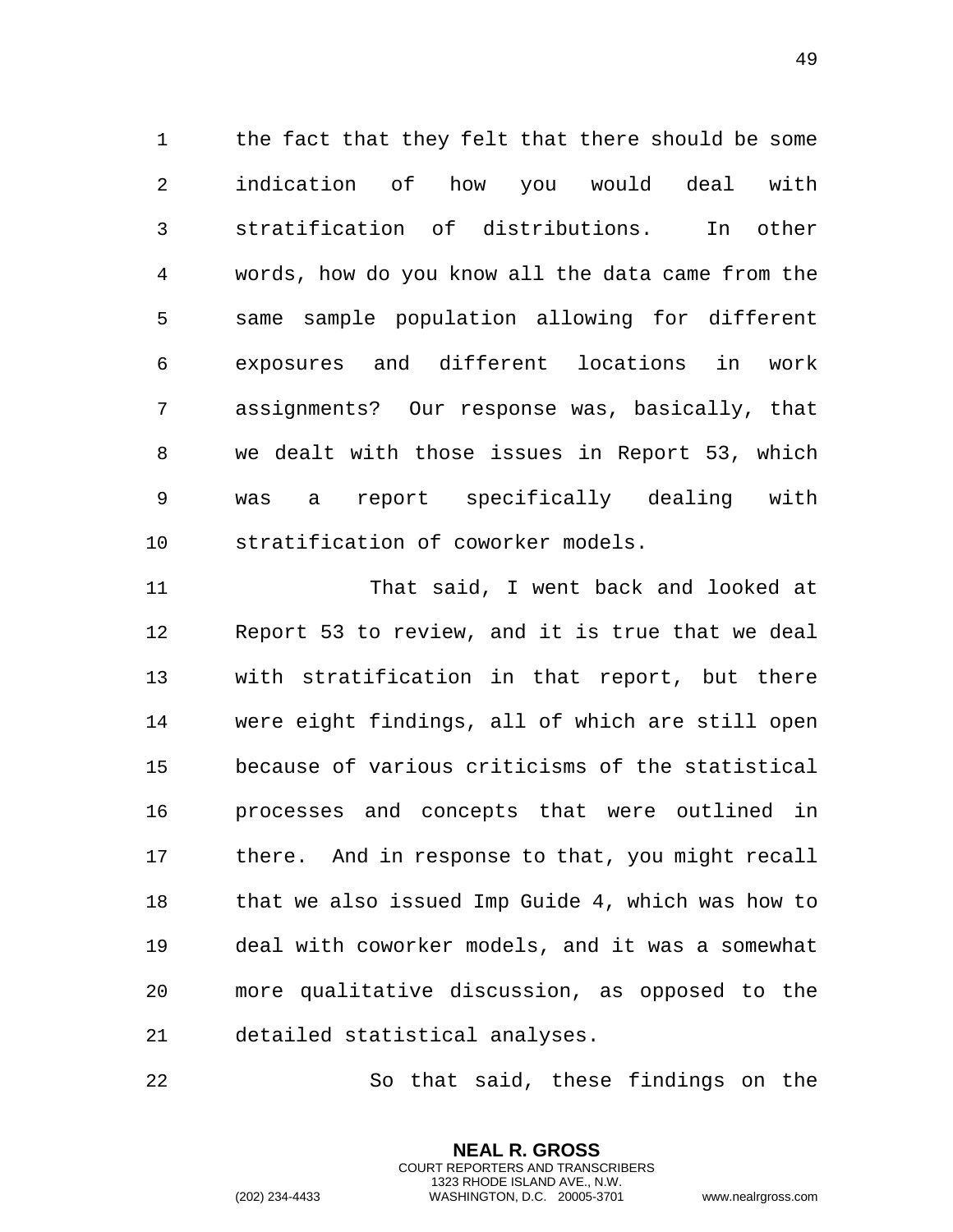stratification issue still remain open, so I could not really see any way to address and close out the findings that were levied against Procedure 44 for stratification. I don't know how we could actually close them in light of that. So that's where I ended up on this one.

 CHAIR MUNN: Well, that creates a question in --- well.

 DR. NETON: Well, you could say that they were addressed, the stratification is addressed in Report 53, but the models that are provided in 53 are under review yet. So you really can't say that we addressed them. We attempted to address them but --

 CHAIR MUNN: Well, the question that comes to my mind is why am I not carrying Report 53 or --

 DR. NETON: Well, remember 53 was sort of taken over by the Special Issues Work Group.

 MEMBER BEACH: That's what I remember, too, Jim.

DR. NETON: Right. That's correct.

**NEAL R. GROSS** COURT REPORTERS AND TRANSCRIBERS 1323 RHODE ISLAND AVE., N.W.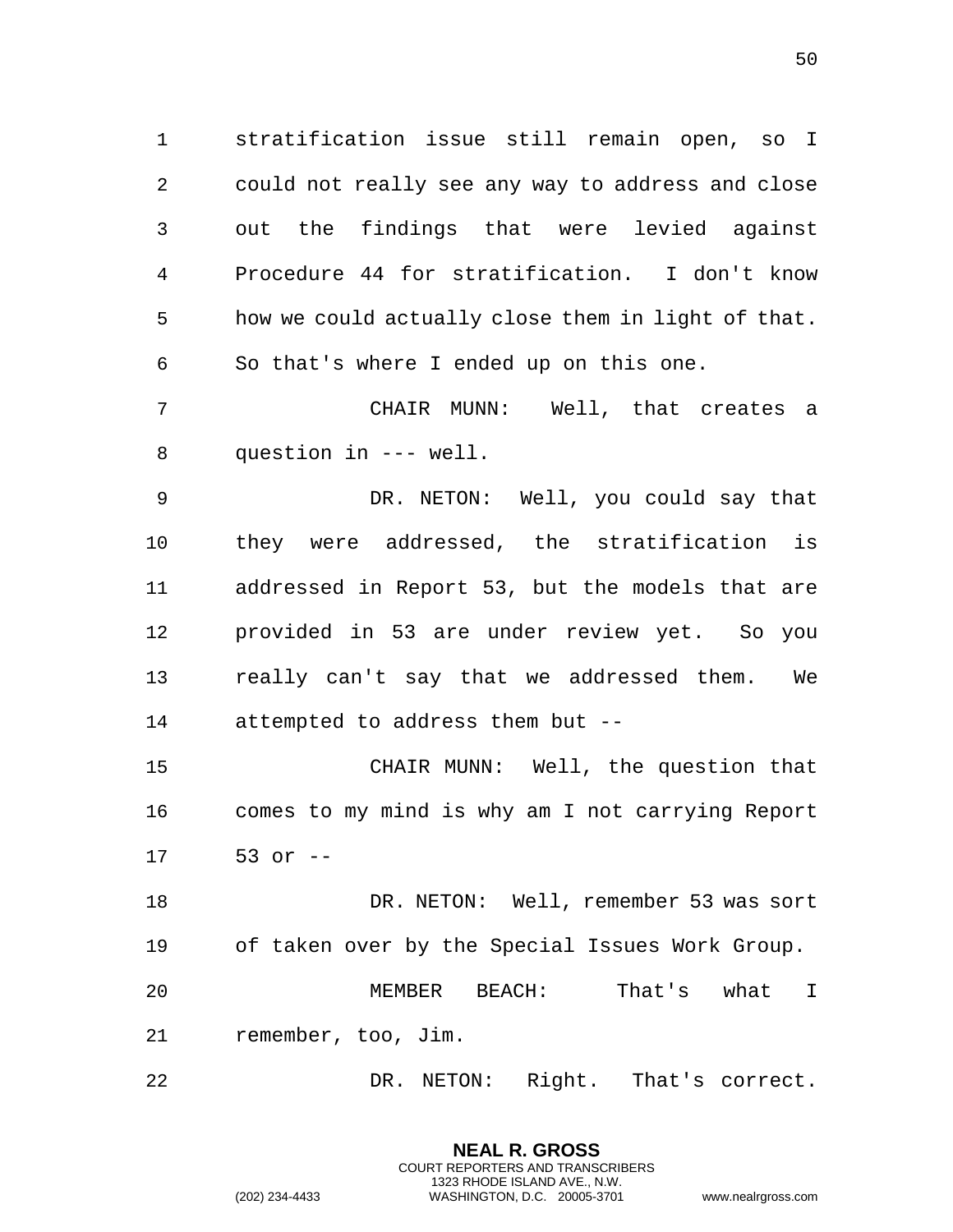And until such time as that issue is resolved, in light of the review of draft Implementation Guide 4, those issues are sort of held out there for discussion until that's resolved.

 MR. KATZ: Right. And just to add a little bit, so that Work Group was awaiting a group of example coworker models to review, and many of those, I think, have now been produced.

 DR. NETON: Yes. The Savannah River coworker models have been provided to both the Work Group and the Savannah River Work Group, as well as the Special Issues Work Group.

 MR. KATZ: Right. And so those are, I believe, under review at SC&A, and there will be a meeting down the road once those reviews are ready to discuss then these example coworker models. So that's how this -- so this, as Jim was, more or less, saying, this can't get wrapped up until all that work is -- I mean, you know, it's been a big piece of work.

 CHAIR MUNN: Alright. It sounds to me as though we should be maintaining this in our

> **NEAL R. GROSS** COURT REPORTERS AND TRANSCRIBERS 1323 RHODE ISLAND AVE., N.W.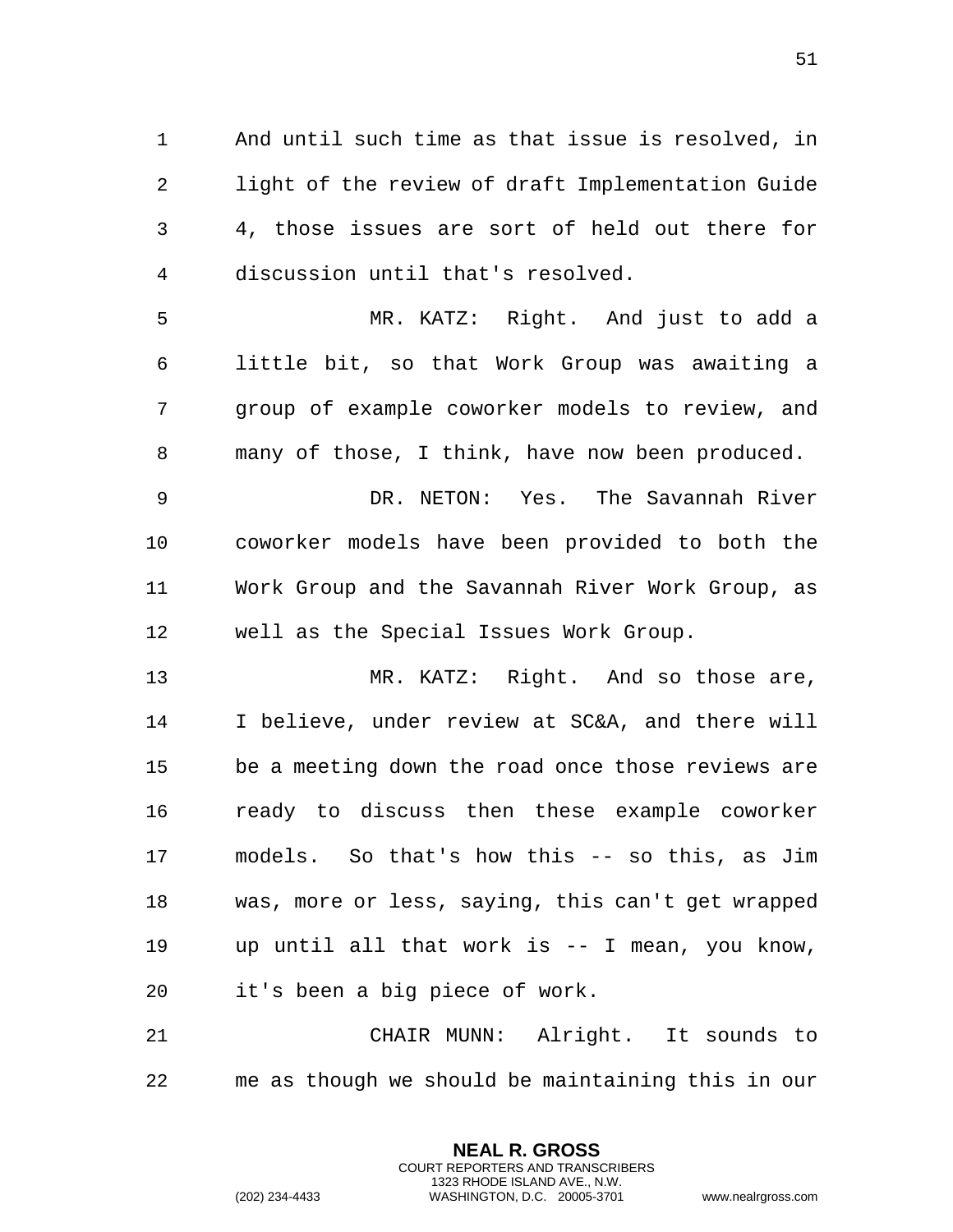records as open items from Report 53 about which we can do nothing until the Work Groups have completed their activities. Am I looking at this correctly, Ted?

 MR. KATZ: Right. It's in progress. I think that's what it should be stated as, in progress.

 CHAIR MUNN: And I'd like us to clarify in our comments that we await the decisions of two Work Groups in order to proceed. So this really and truly, I would like a recommendation with respect to whether we carry this in our records as Report 44 or whether we recognize that the action has all been directed from the replacement report. Should we not be carrying this as Report 53 in process through two Work Groups?

 MEMBER ZIEMER: It seems to me you still have to track this under 044.

 MR. KATZ: Unless 044 is obsolete, then we still need to close this out. We just can't close it out until the bigger issue --

> **NEAL R. GROSS** COURT REPORTERS AND TRANSCRIBERS 1323 RHODE ISLAND AVE., N.W.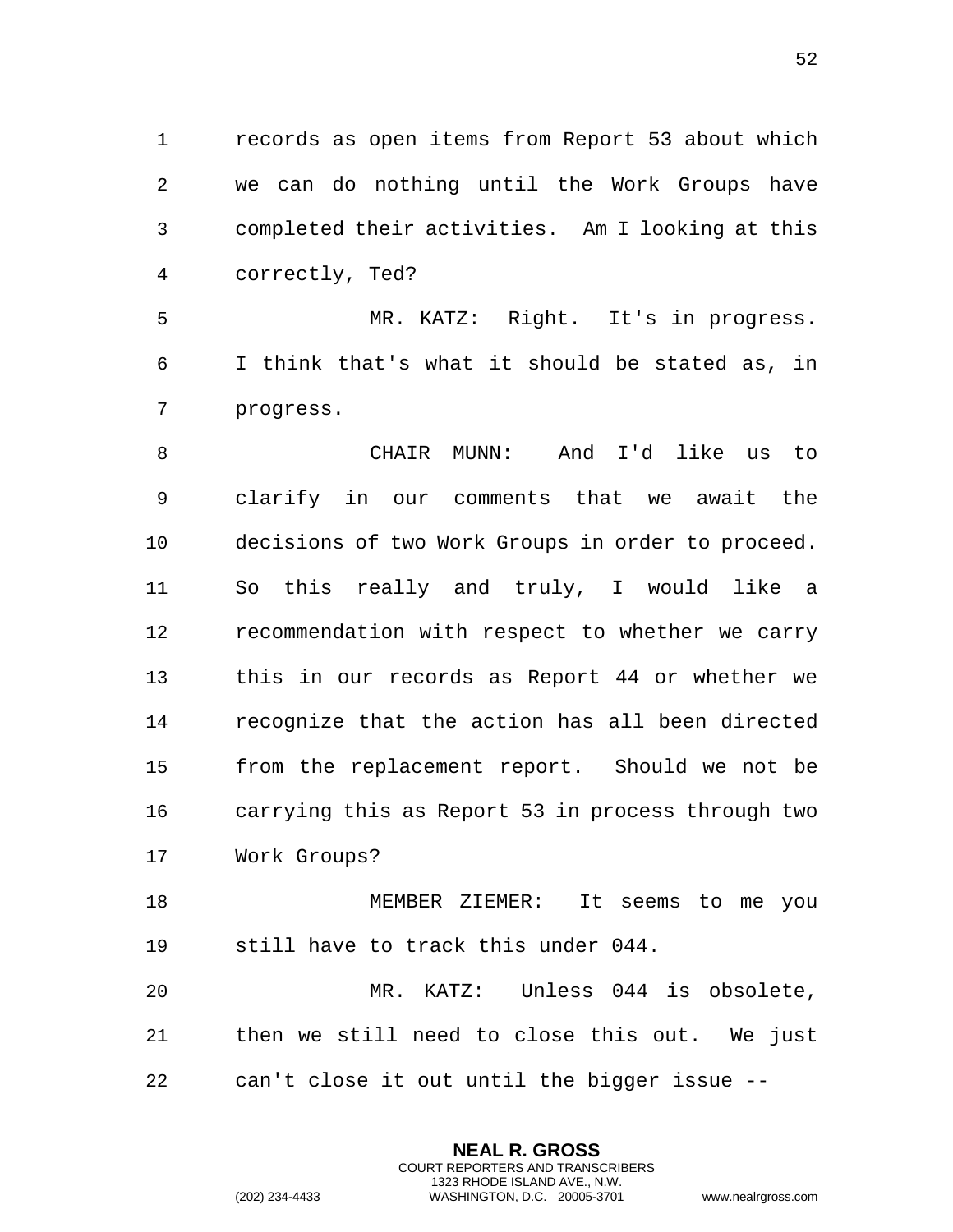MEMBER ZIEMER: Yes. Is this really obsolete or --

 DR. NETON: No, Report 44 is not obsolete. Our original response to the finding, and it still is valid, is that Report 43 was a methodology to analyze a statistical distribution of bioassay samples, in no way intended to address the stratification issue. And all four findings, I just looked at them again, are related to that issue.

 So in some sense, the findings can be transferred to Report 53, acknowledging, though, that the stratification issue is still under discussion in Report 53 because none of the findings against Report 44 have to do with the statistical methodology that was offered as to be acceptable. And our response said that, that that's all we intended it to be.

 MEMBER ZIEMER: But we know they have a recommendation from the contractor or response that sort of says, okay, we'll recommend closing that issue.

> **NEAL R. GROSS** COURT REPORTERS AND TRANSCRIBERS 1323 RHODE ISLAND AVE., N.W.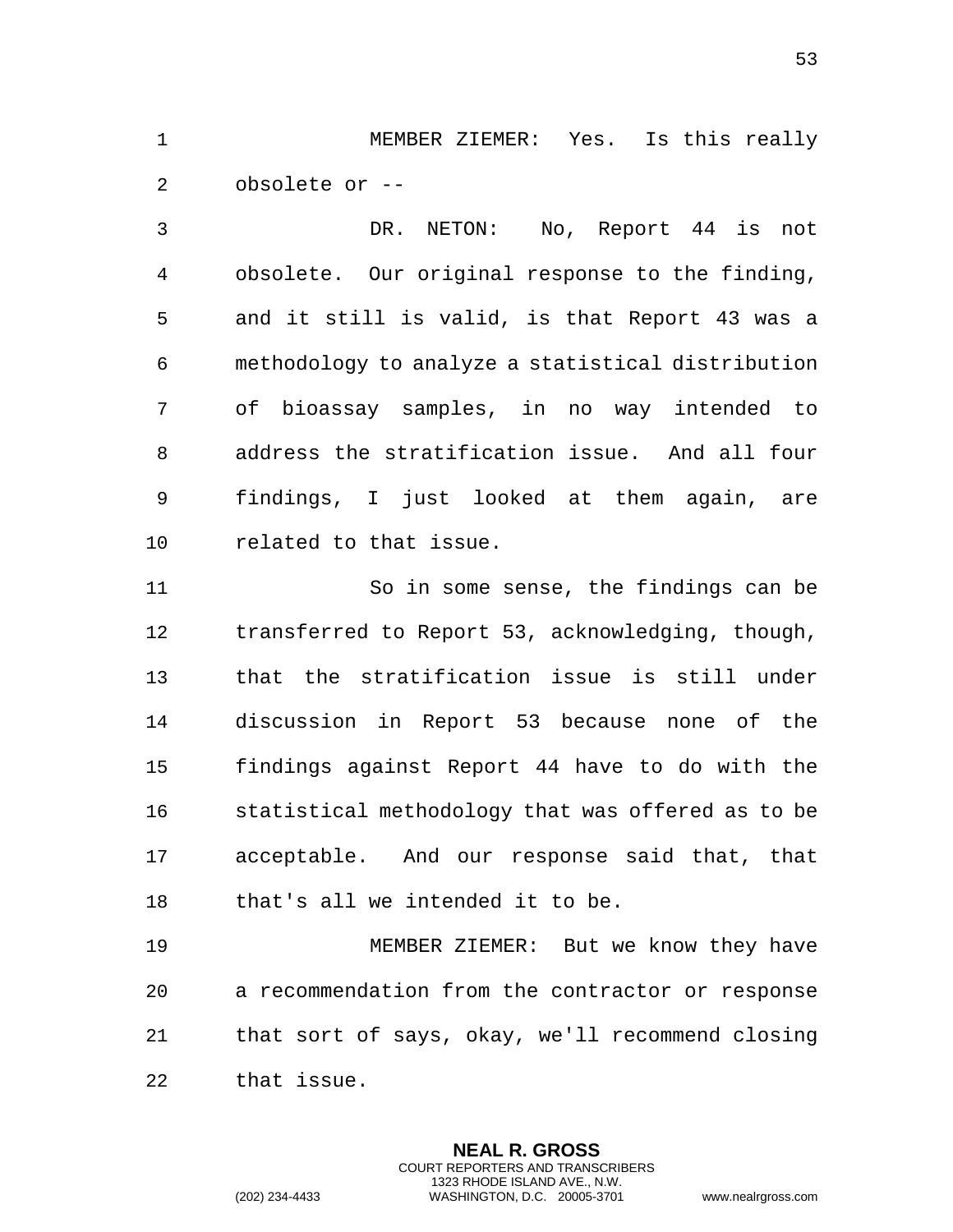DR. NETON: Actually, I'm looking at one of the findings. Finding 2 actually says that SC&A recommends closure. MEMBER ZIEMER: Well, do we have that? I don't -- DR. NETON: I don't know if we have them for all the findings. CHAIR MUNN: For at least one. That's true. Well, I guess we can continue to carry it as in progress but still in the hands of two Work Groups to resolve. MEMBER ZIEMER: What do they recommend on the others? DR. NETON: Well, I'm looking at Finding Number 4, and it says SC&A recommends review of 44, taking into consideration a new methodology to deal with coworker data sets as described in Report 53. It basically says review 44 in light of those two additional documents, but I don't know -- I think what it's saying is that those documents really cover the issues that they raised.

> **NEAL R. GROSS** COURT REPORTERS AND TRANSCRIBERS 1323 RHODE ISLAND AVE., N.W.

(202) 234-4433 WASHINGTON, D.C. 20005-3701 www.nealrgross.com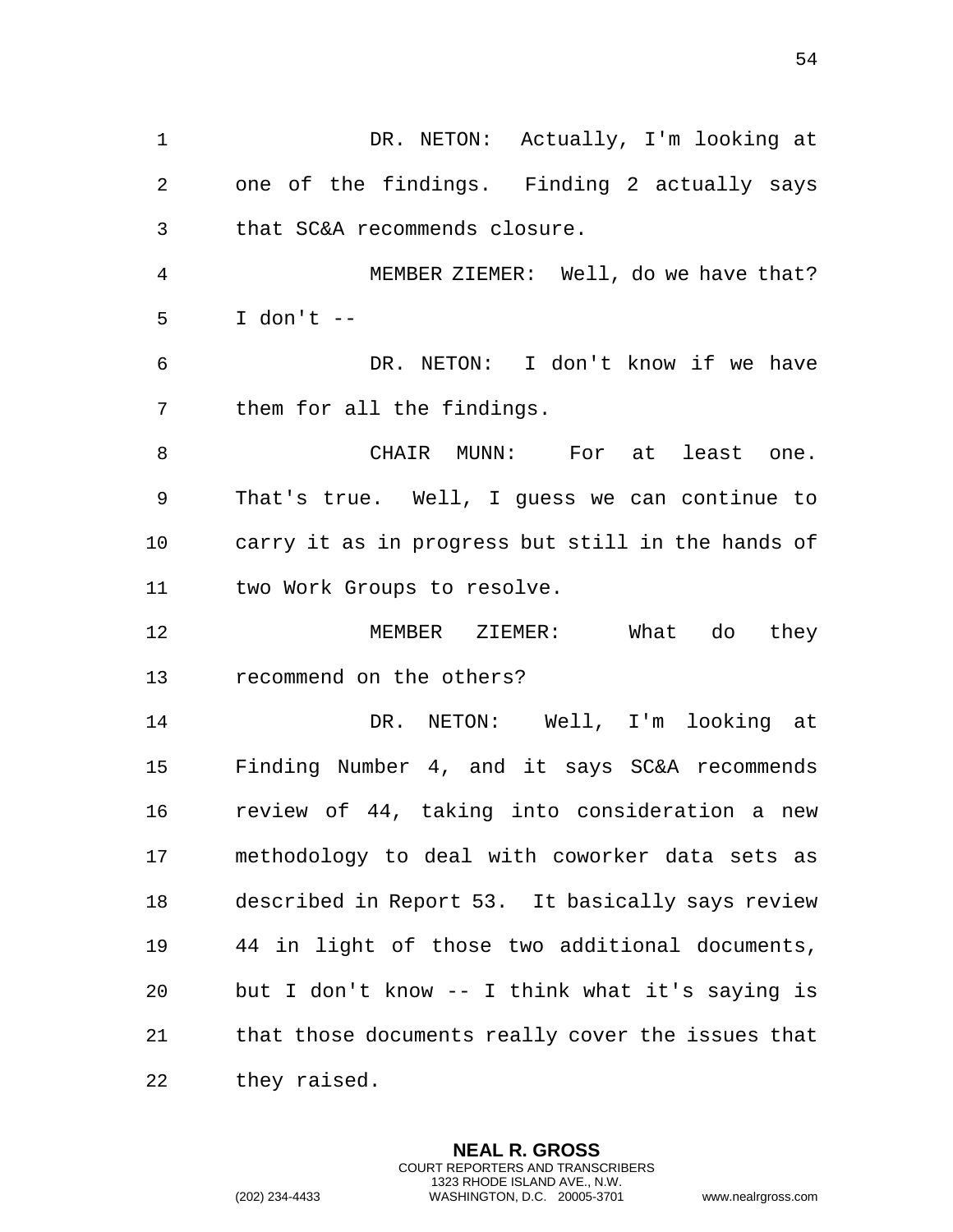MR. KATZ: So I think the simplest thing to do is just to put this aside as in progress. We don't need to have it carried on each agenda, and wait until that other ball of wax is wrapped up, and then we can come back and put these bed. That seems like the simplest thing to do.

 CHAIR MUNN: Well, my question is what sort of trigger do we have from the Work Groups and otherwise for us to address Report 44 when the issues with 053 have been addressed?

 MR. KATZ: Well, this is sitting in the BRS as in progress and, when we run through what's left in progress, we'll see that, right, that this one hasn't been addressed. You can put a little note there as a reminder for us that it's waiting.

 CHAIR MUNN: Okay. We just don't, we don't have an established process now whereby we go back and, at a regular interval, take a look at what's in progress. We take a look at abeyance items, but we have --

> **NEAL R. GROSS** COURT REPORTERS AND TRANSCRIBERS 1323 RHODE ISLAND AVE., N.W.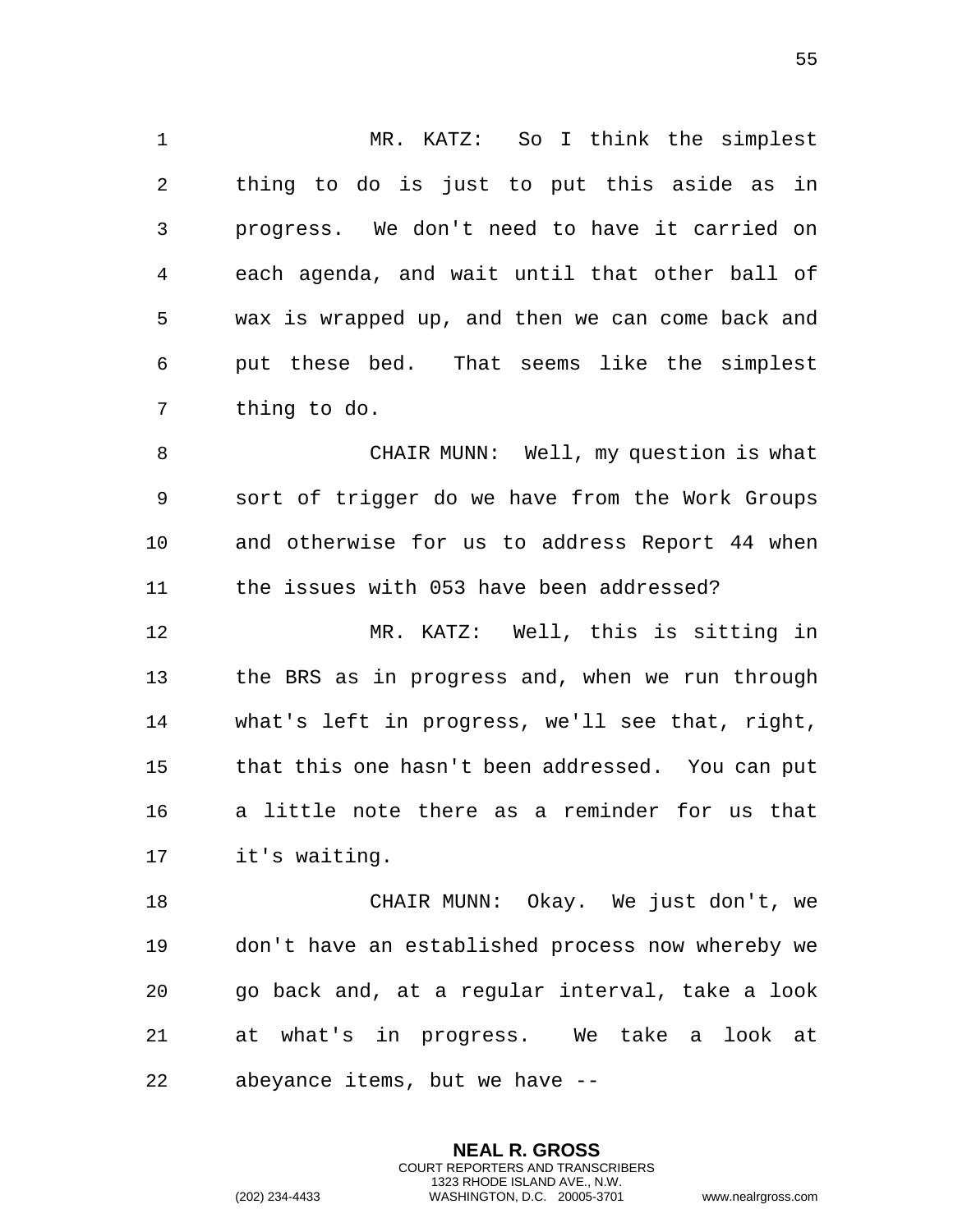1 MR. KATZ: I thought SC&A looks at 2 what's -- SC&A and NIOSH should be looking at 3 what's in progress and putting these things 4 behind us. I think that should be a routine 5 process. I don't -- 6 CHAIR MUNN: I think that's -- 7 MR. KATZ: -- just look at abeyance 8 items.

9 **PER 011 - #3 Abeyance Status; Case Selection Status**  10 CHAIR MUNN: Well, we regularly do so 11 in our procedures review but don't regularly look 12 at -- on occasion, we do, but in Subcommittee we 13 have not done that routinely for in process. But 14 if that's being done by both NIOSH and by SC&A, 15 then I won't worry my pretty little head about 16 it. Otherwise, when we either consider 17 establishing the routine the way we have for 18 abeyance or if we feel comfortable with the 19 process as it is, then I'm fine with that. I 20 just don't, I'm unaware of any routine that we, 21 as a Subcommittee, go through to check those -- 22 MR. KATZ: I think the Subcommittee

> **NEAL R. GROSS** COURT REPORTERS AND TRANSCRIBERS 1323 RHODE ISLAND AVE., N.W.

(202) 234-4433 WASHINGTON, D.C. 20005-3701 www.nealrgross.com

56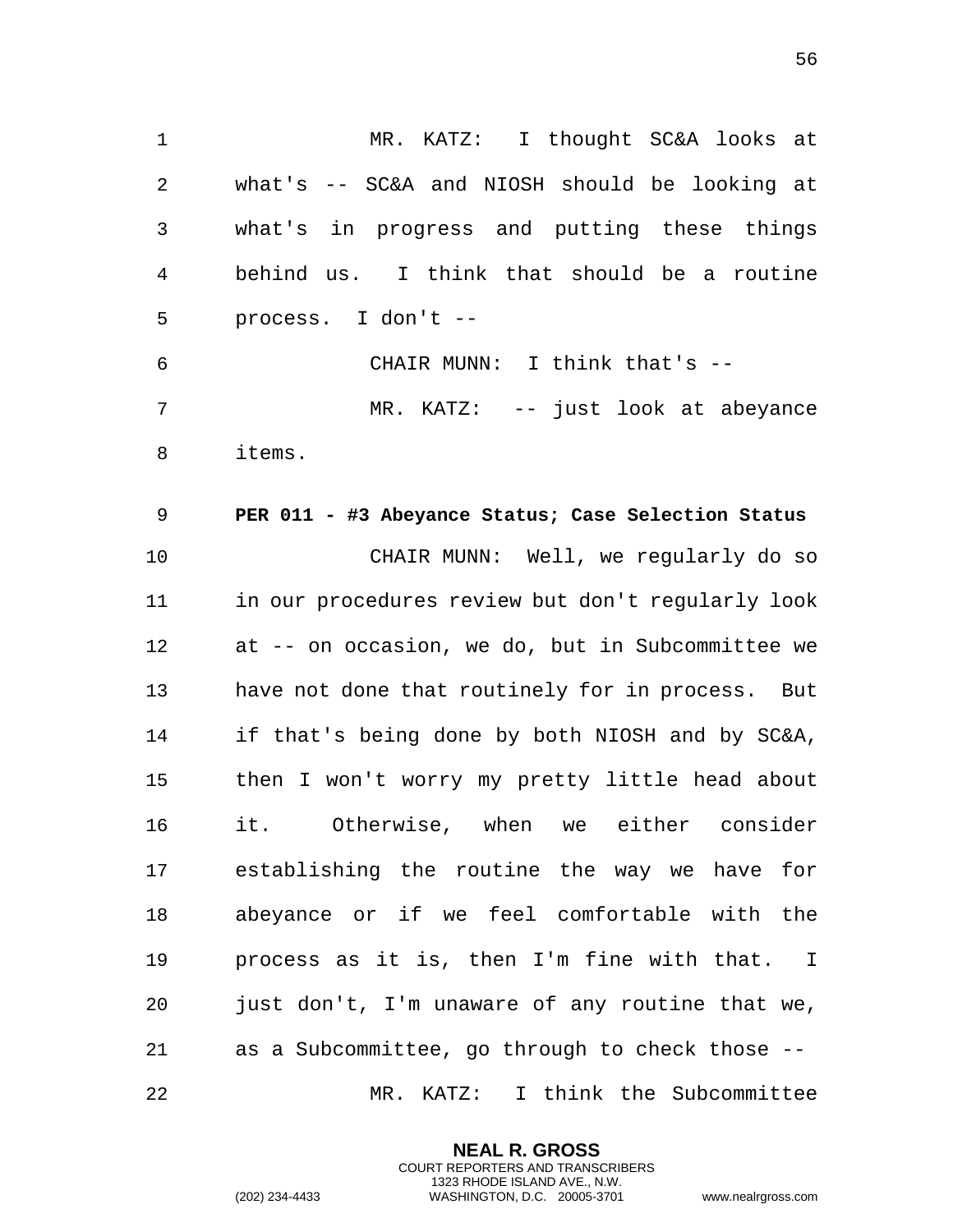will check regularly in the BRS. Again, our whole procedure was everything should be taken in progress and assigned either to NIOSH or SC&A. In this case, it's assigned to a Work Group that  $5 - -$ 

CHAIR MUNN: Yes.

 MR. KATZ: There shouldn't be anything in our slate of procedures that are under review that isn't assigned one way or the other.

 CHAIR MUNN: Yes, but that doesn't come to our attention. I'm just being, I guess, nitpicky about how I personally know that's what happens but --

 MEMBER ZIEMER: The other in progress ones we get regular feedback from NIOSH and SC&A. If it's a finding of another Work Group, we probably lose track of whether they looked at it or not. I'm wondering if there's a way where ones that are in progress in this kind of a category, just to keep them on the agenda, if it's an in progress that somebody other than SC&A

> **NEAL R. GROSS** COURT REPORTERS AND TRANSCRIBERS 1323 RHODE ISLAND AVE., N.W.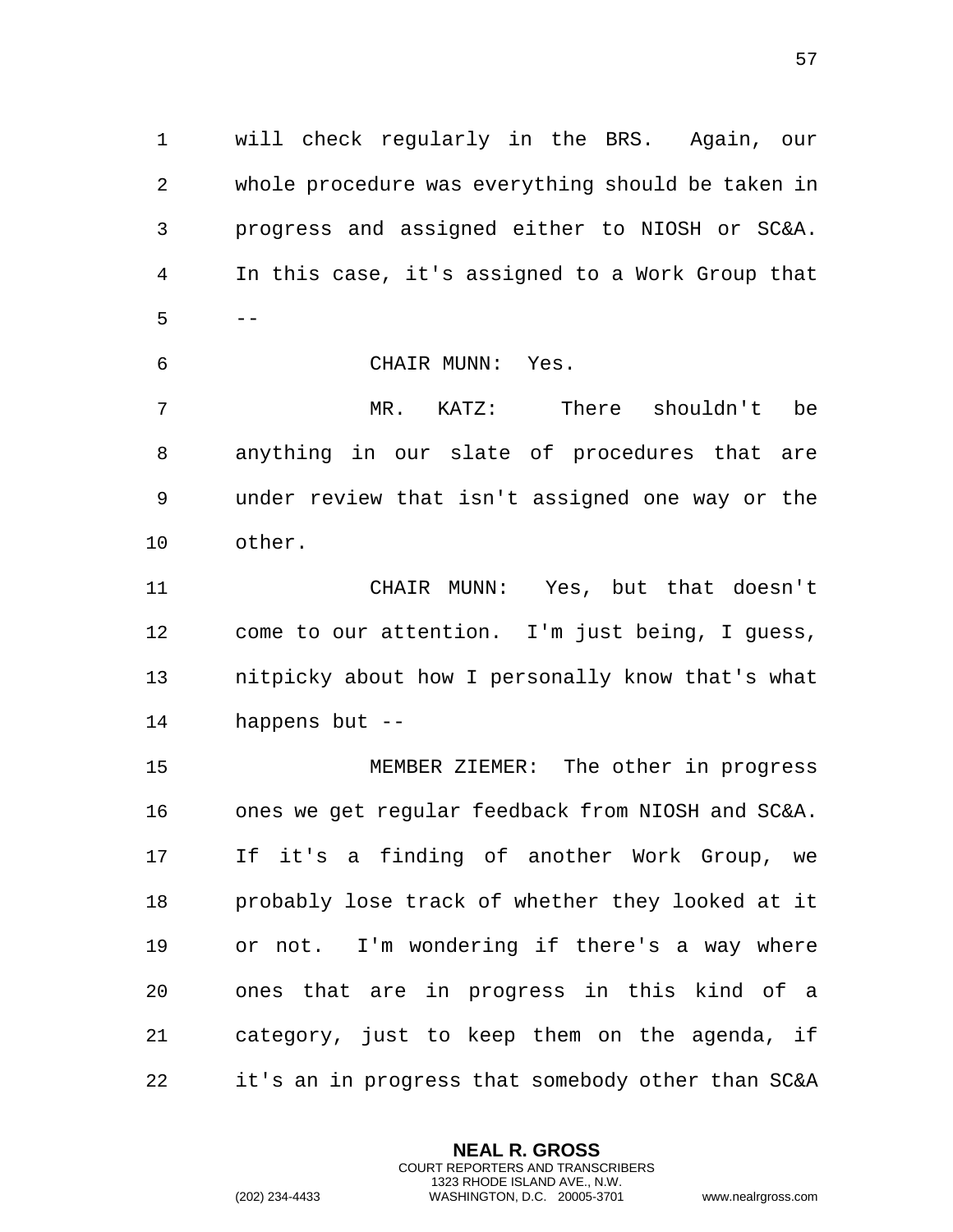and NIOSH has the lead on it.

 CHAIR MUNN: Alright. It's something that just simply goes away for us for an undetermined amount of time. Depending on how active the Work Group is, it can stretch itself out for a long, long time. MS. K. BEHLING: This is Kathy. Would it be worthwhile to send a note to the Work Groups just to keep you informed as to their progress? MR. KATZ: No. The Work Groups will never be able to keep track of that they're supposed to inform another Work Group at some point. That will never happen. So I think really, SC&A, if you can keep this in the tracking, keep this tracked, that would work. CHAIR MUNN: Alright. It would if we would request that one of the routine tasks for SC&A would be to take a look at in-progress items to see when they have been in the hands of a Work Group or Work Groups just to keep us aware of that from time to time, not perhaps every

> **NEAL R. GROSS** COURT REPORTERS AND TRANSCRIBERS 1323 RHODE ISLAND AVE., N.W.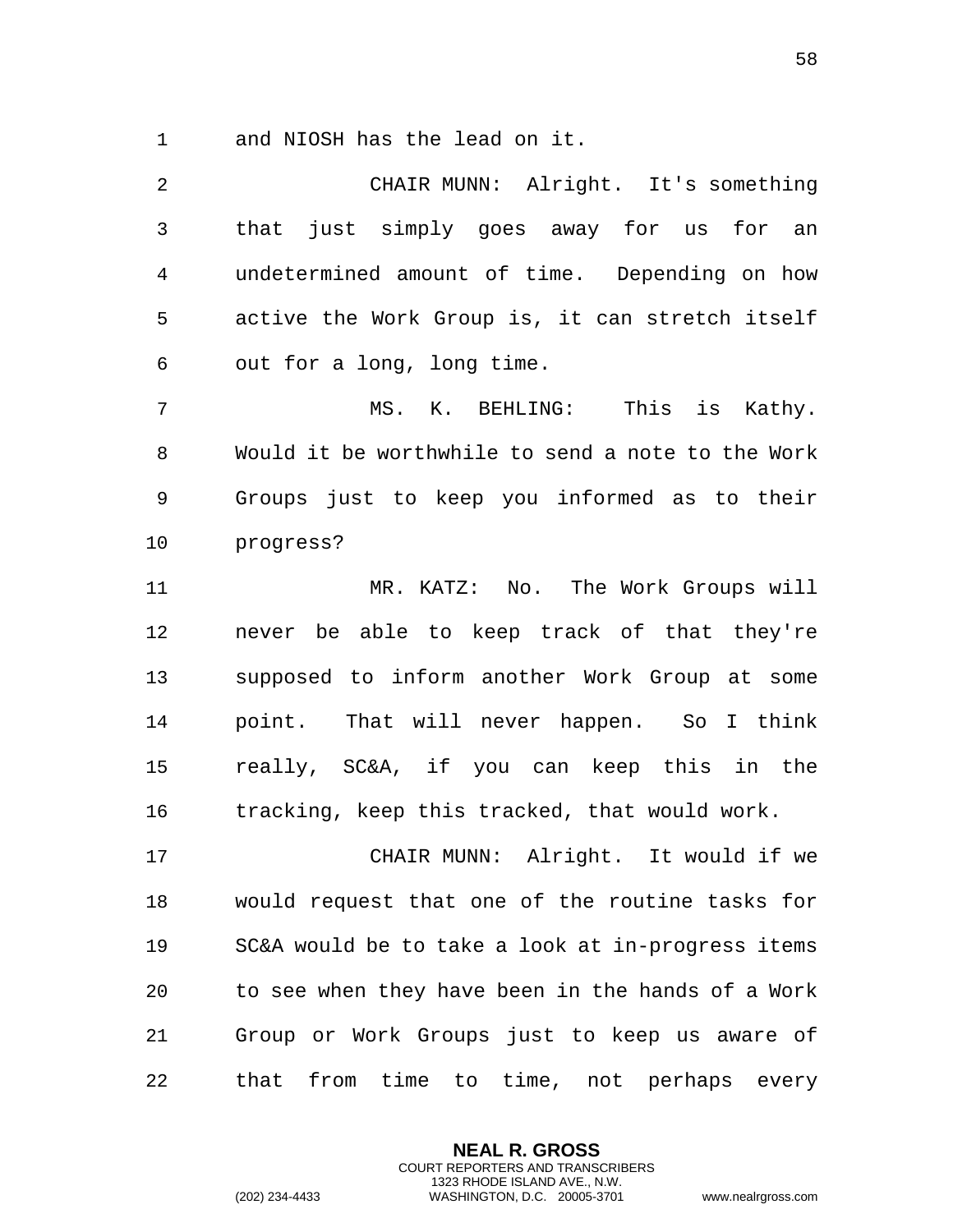meeting, depending on how frequently we meet. But certainly on a fairly routine basis, just be looking at that. I don't think that's been done in the past. I'm not aware of it. I've not seen  $5 - -$ 

 MR. STIVER: Wanda, this is John. Actually, we do that for each of the Board meetings for that Board coordination document.

 MR. KATZ: Right, you do. But those are for ones that are on your plate or NIOSH's plate. So I guess we just need to make sure that included in that listing is -- I don't think there's that many, but however many are assigned or really in the purview of another Work Group.

 MR. STIVER: Okay. We can add the subsection.

 CHAIR MUNN: Yes, that would be a logical subset, I think, of --

 MR. STIVER: And also put a note in the BRS to the effect that, you know, this is basically remaining in progress until such time as the other Work Groups resolve the common

> **NEAL R. GROSS** COURT REPORTERS AND TRANSCRIBERS 1323 RHODE ISLAND AVE., N.W.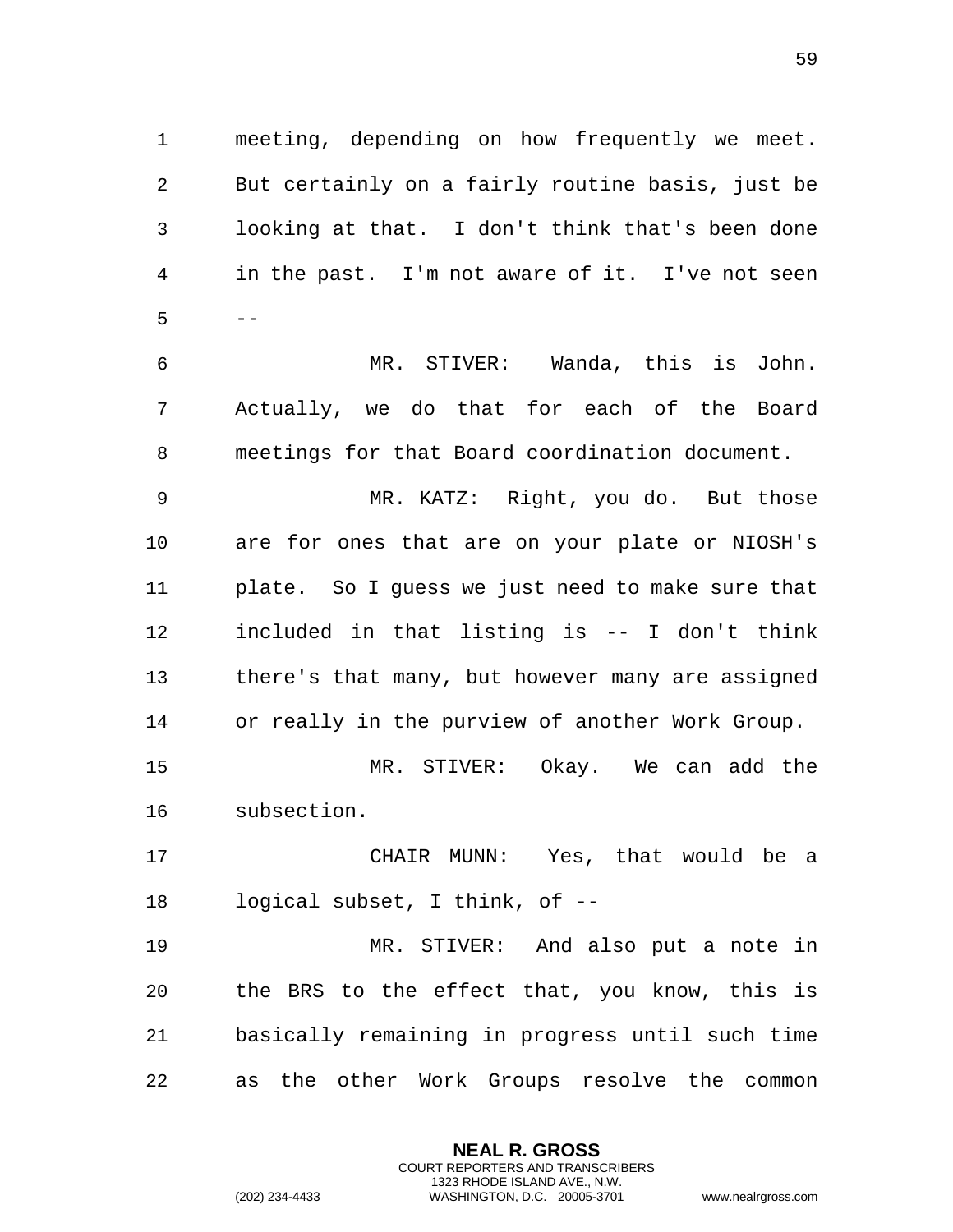issues.

 CHAIR MUNN: Yes, that will be helpful. Thanks. Resolved. Alright, good. That's great. We'll rely on SC&A for the kind of information we need to move forward on this task. Thanks. Anything else to say then about these concerns we have with Report 44 and 53? Those four open items are out of our hands for the moment, but they're going to be tracked. Thank you very much. Alright. Let's move forward. We are not going to take up the next item. That's the one that we have given a 2:30 time certain for discussing. But is Rose with us? Are you online, Rose? Hello? MS. GOGLIOTTI: Yes, I'm here, Wanda. CHAIR MUNN: Oh, great. Are you ready for us to take up K-25, PER 11? MS. GOGLIOTTI: Sure. CHAIR MUNN: Okay, good. Let's do that. Number 3 abeyance status and whether we've

> **NEAL R. GROSS** COURT REPORTERS AND TRANSCRIBERS 1323 RHODE ISLAND AVE., N.W.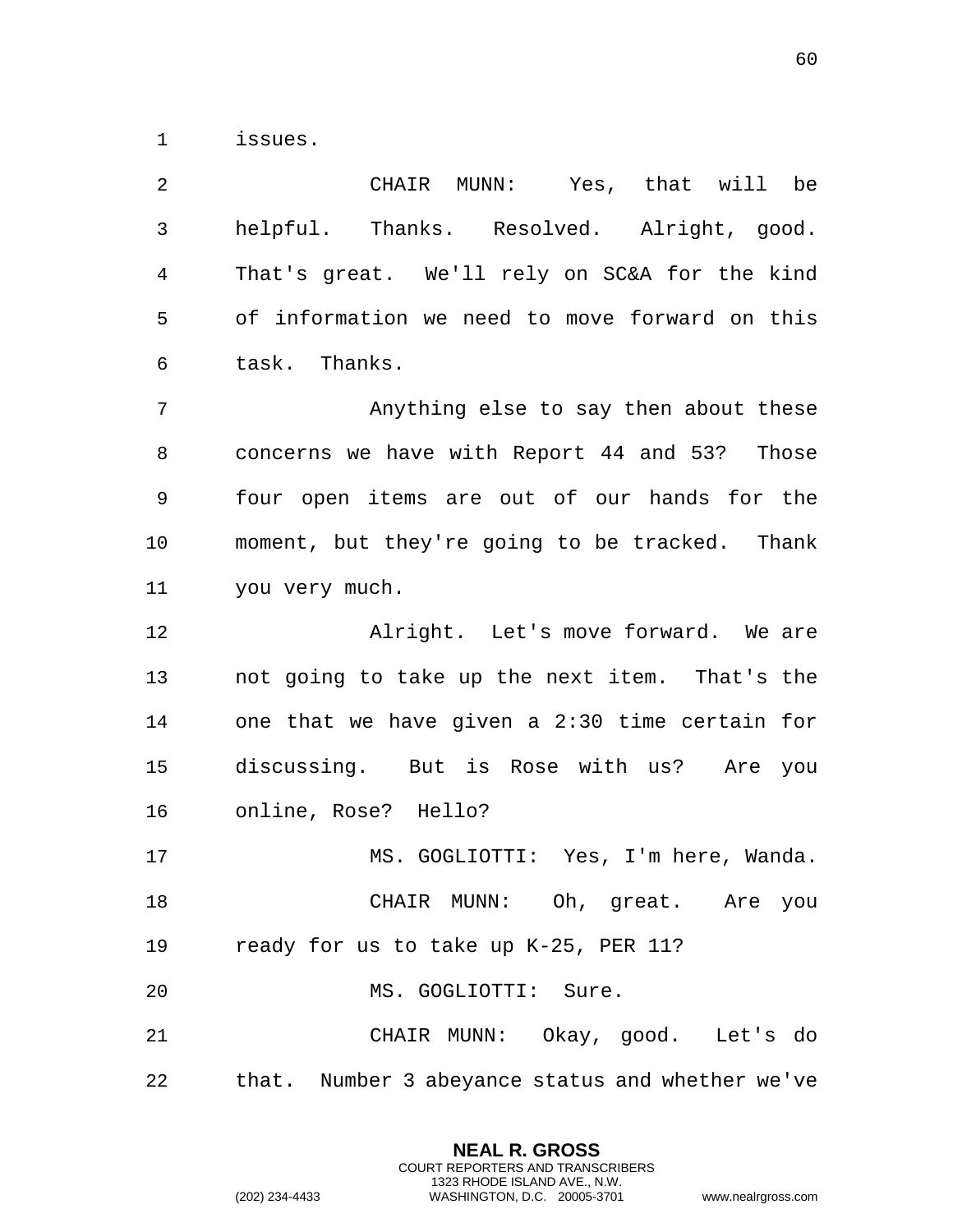done case selections. I haven't checked to see whether that has moved forward. I was looking elsewhere of whether we can go ahead with your full report. Thanks, Rose. I appreciate it.

 MS. GOGLIOTTI: No problem. Just for a refresher, at the last meeting we were tasked to review four cases from PER 11, and PER 11 is very similar to PER 14. There were a series of modifications to the K-25 coworker model, including vetted by OTIB-52, which is construction trade worker. And we have findings from our initial tasking 1 through 3, and we have, for the most part, addressed those. As a result of that, though, we did have one issue that's I believe an abeyance --

CHAIR MUNN: Number 3, right?

 MS. GOGLIOTTI: -- we identified that NIOSH was improperly implementing OTIB-52. They were excluding construction trade workers that worked for the prime contractor from construction trade worker dose, and that was not, in fact, the intent of the procedure. And so they've

> **NEAL R. GROSS** COURT REPORTERS AND TRANSCRIBERS 1323 RHODE ISLAND AVE., N.W.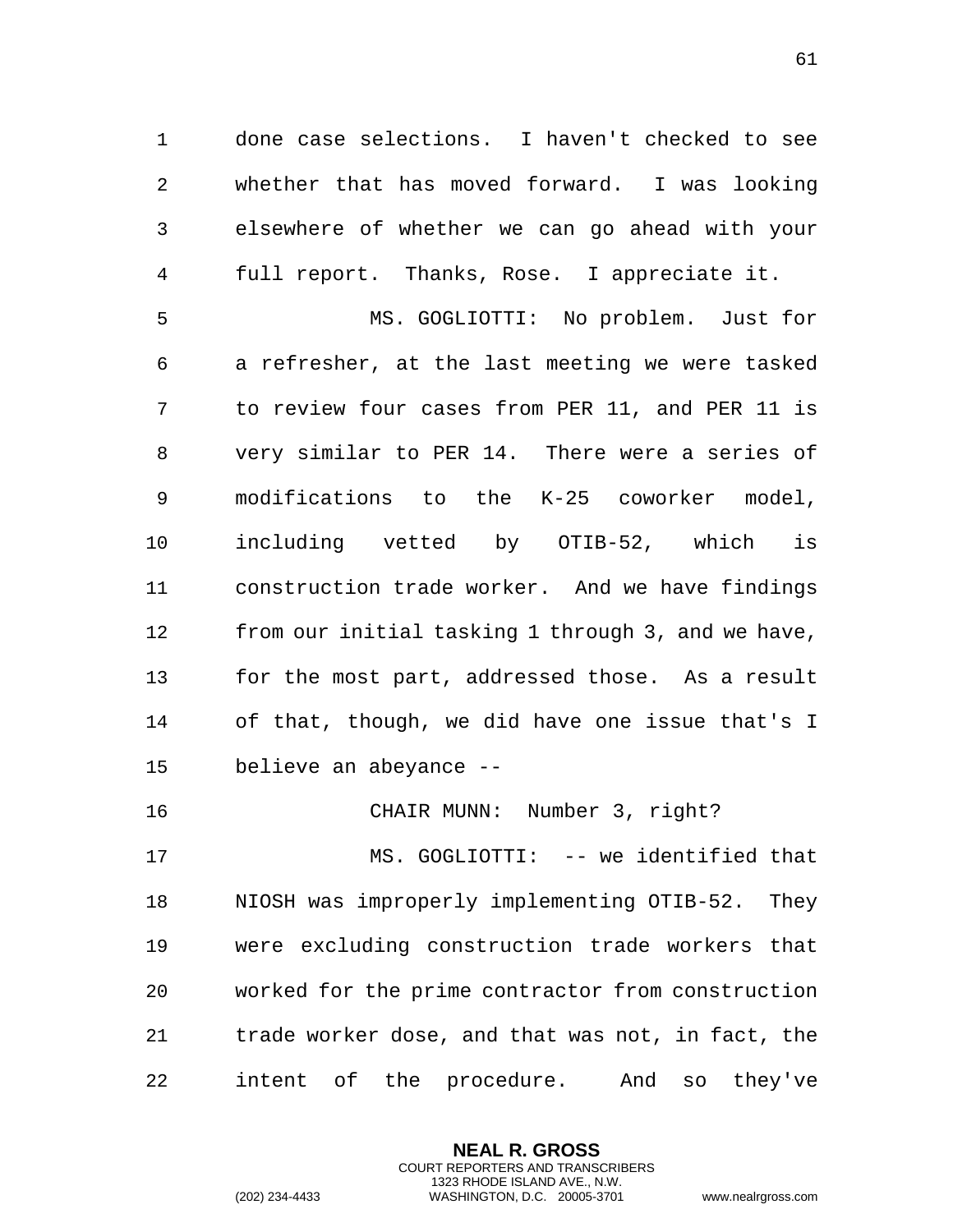committed to a PER to address that issue, but the Subcommittee decided to go ahead anyway and task us with four case reviews, which we did here.

 I've got a lot of stuff going on at once here --

 CHAIR MUNN: Yes. That's okay. I've lost my screen anyhow, so I'm not going to be disturbed.

 MS. GOGLIOTTI: Alright. Well, there were two criteria that we requested cases be selected from. We requested two claims that were originally completed before May 31st, 2005, and that was slightly modified by one of our previous findings. And also two claims that were construction trade worker claims that were processed between May 21st, 2005 and August 31st, 2006. And the reason for those dates has to do with different revisions that impacted coworker modeling for K-25.

 And, initially, there were 432 claims that were submitted or kicked backed to NIOSH, and only 69 of those were reversed. And we did

> **NEAL R. GROSS** COURT REPORTERS AND TRANSCRIBERS 1323 RHODE ISLAND AVE., N.W.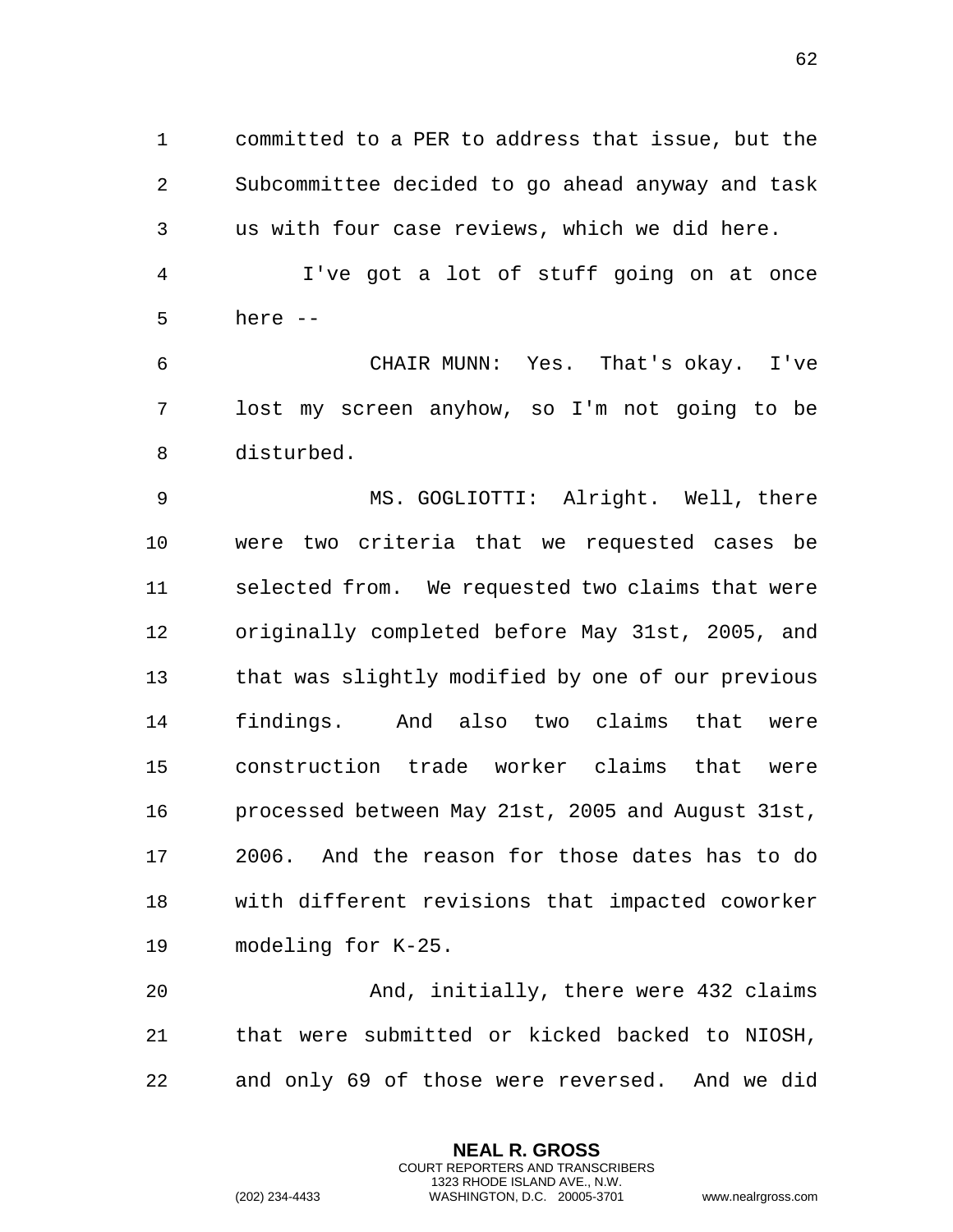have our four cases assigned in June of 2016, and we initially had a little snafu where the words "construction trade worker" were left off one of our requests, so we did have to go back and request two new cases to make sure we were adequately capturing the population of cases that we wanted to.

So our first claim --

 MR. KATZ: Rose, I don't know if you can do anything about this, like perhaps move your mic closer to your mouth or something, because your voice, I can understand you, we can understand you, I think, but it does --

 MS. LIN: And just a reminder, this is Jenny with OGC, just be careful with the information that you're sharing on the public meeting, okay?

18 MS. GOGLIOTTI: I'm aware.

 MS. LIN: Thank you. It's just a lot of information that's been shared on the screen, and we're working from an unredacted version of the documents, so, you know, just be cautioned

> **NEAL R. GROSS** COURT REPORTERS AND TRANSCRIBERS 1323 RHODE ISLAND AVE., N.W.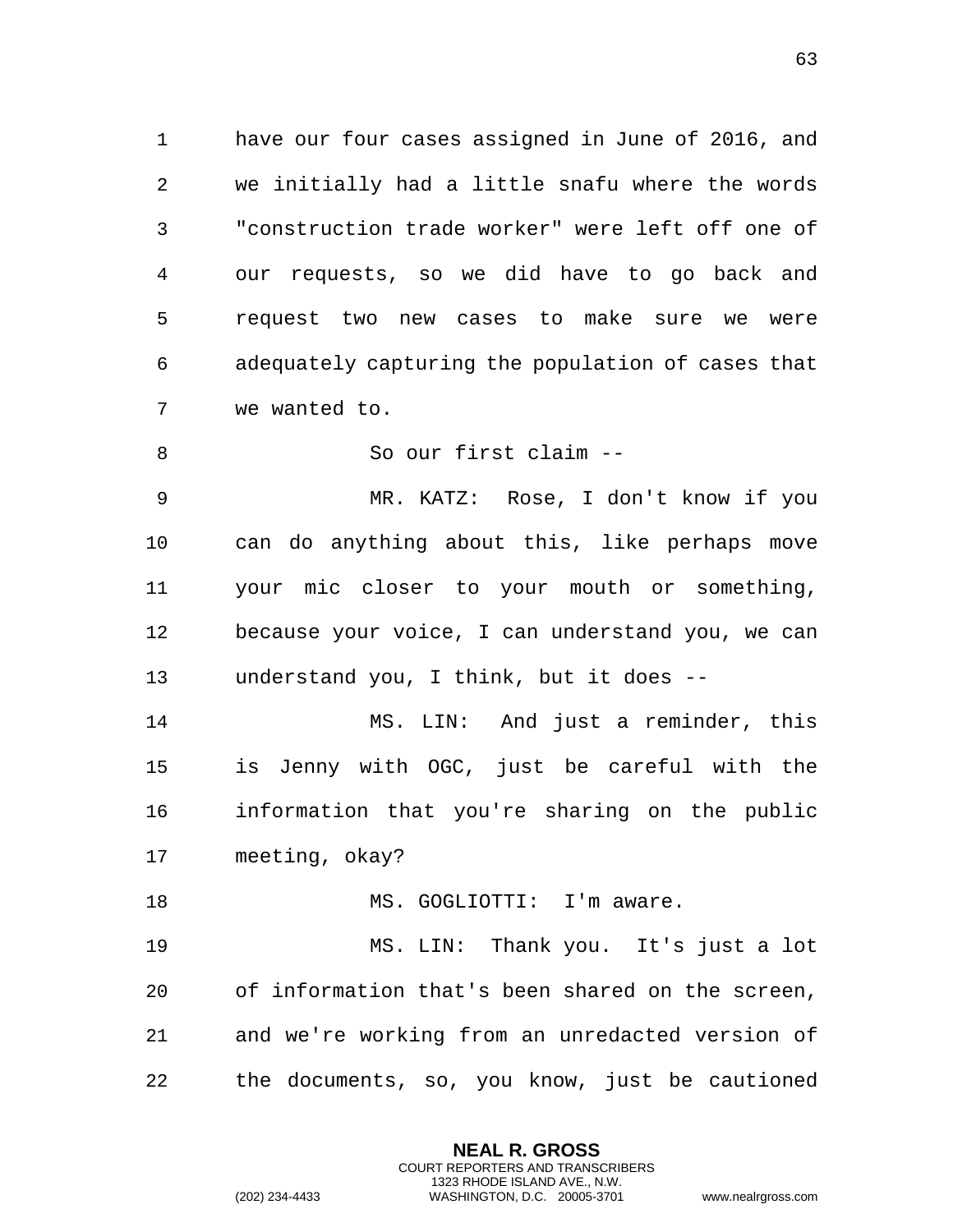about the information you share. Thank you.

 MS. GOGLIOTTI: I'm aware that these tend to have a lot of PA information in them. But our first case that Kathy has up on the screen would definitely qualify as a construction trade worker, as you can see by their employment history here. And the first claim was done in 2005, and the PoC was less than one percent. And it was reworked under this PER in 2009. However, there were several other changes added, so when you look at the table you'll see it wasn't just coworker dose that was impacted, including a cancer was added to the dose reconstruction. So the PoC did change a lot, but it wasn't exclusively because of coworker modeling. And it did go up to under 15 percent but still far below the 50 percent threshold.

 The original case assigned the dose for three years, but in the reworks case NIOSH only assigned dose for one year. However, in this dose reconstruction, there was no construction trade worker dose assigned. There

> **NEAL R. GROSS** COURT REPORTERS AND TRANSCRIBERS 1323 RHODE ISLAND AVE., N.W.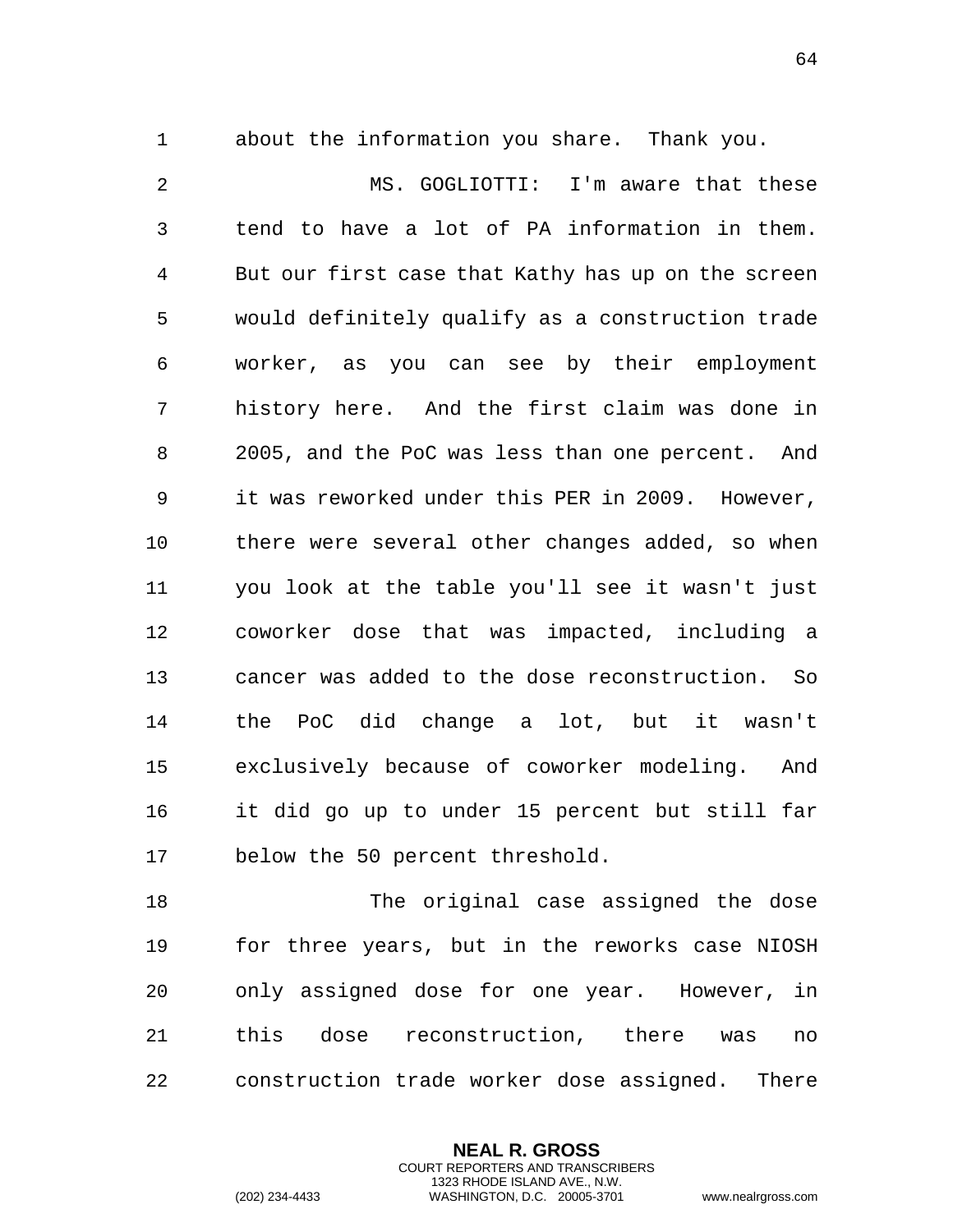was no modifications for construction trade worker. They did follow the updated guidance. They just didn't adjust for construction trade worker.

 So we do have that as a finding here that we do acknowledge that NIOSH was improperly implementing OTIB-52 until early 2014, and this rework was done in 2009, so that was before that. So it's possible this case will be captured under the new PER. And here I did confirm that the EE did work for the prime contractor during the period in question. So at this point, I don't think we can address that, and I would recommend that we just hold that until the new PER is issued.

 CHAIR MUNN: You're recommending that we continue to hold Finding 3 in abeyance until  $18 - -$ 

 MS. GOGLIOTTI: Well, this would be Finding 6 now. We continued the finding numbering from where we left off in the first three taskings.

> **NEAL R. GROSS** COURT REPORTERS AND TRANSCRIBERS 1323 RHODE ISLAND AVE., N.W.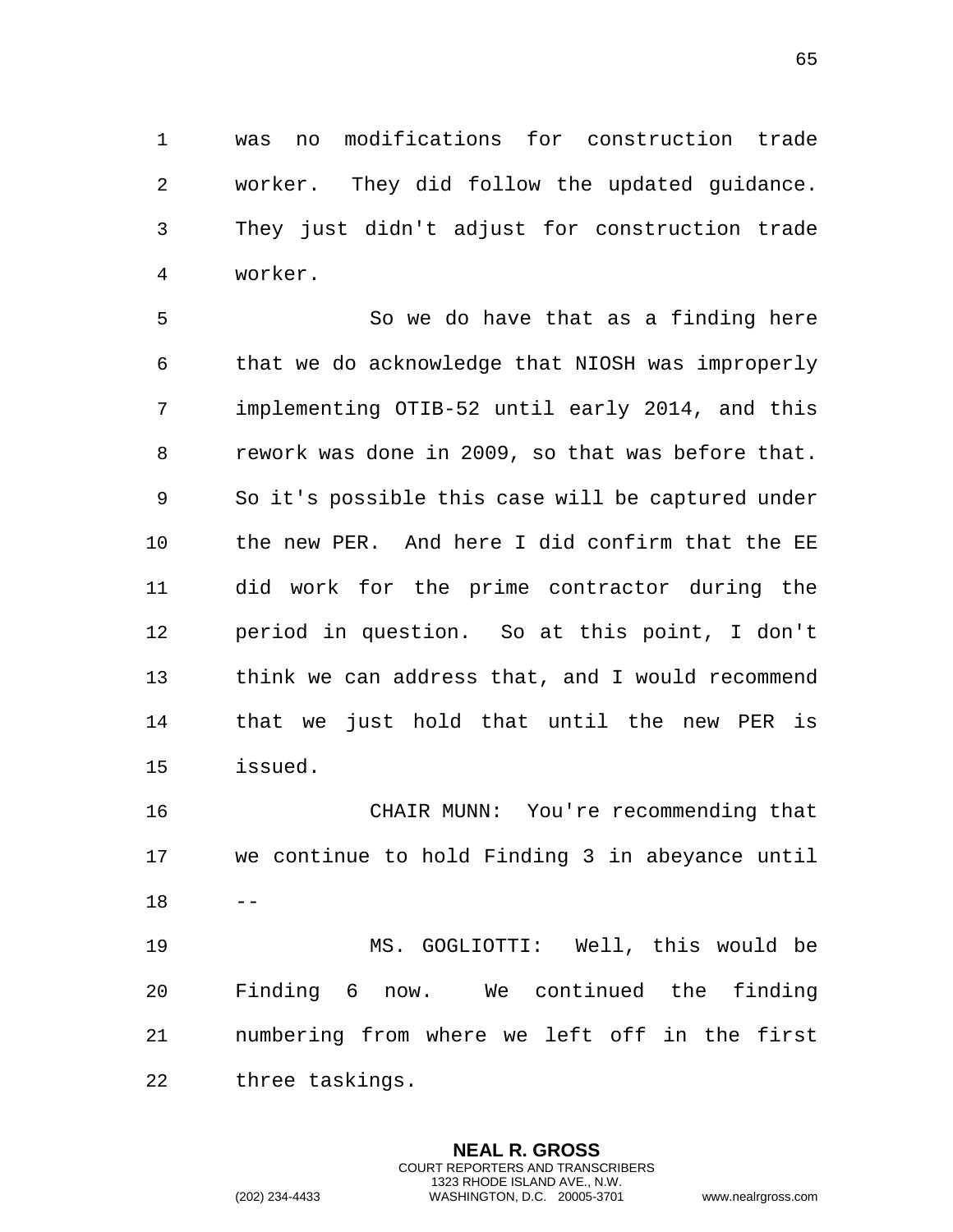CHAIR MUNN: Okay. That's good. I'm having trouble because I'm struggling with my electronic devices and have completely lost my ability to even close my screen. So I'm having to follow with my ear, which is not always great. Okay, very good.

 So we're recommending, essentially, that this entire PER be held in abeyance until the new PER is issued, correct?

 MS. GOGLIOTTI: Not the entire PER. We did go through and we did review four cases. One of the four cases did include the construction trade worker adjustment, so they are doing it in some cases. But I think we were just hitting the threshold here because how many of these cases were done when they were implementing OTIB-52 incorrectly.

18 CHAIR MUNN: Alright.

 MS. GOGLIOTTI: And a large part of this PER has to do with the implementation of that procedure.

CHAIR MUNN: So, essentially, it's

**NEAL R. GROSS**

1323 RHODE ISLAND AVE., N.W.

COURT REPORTERS AND TRANSCRIBERS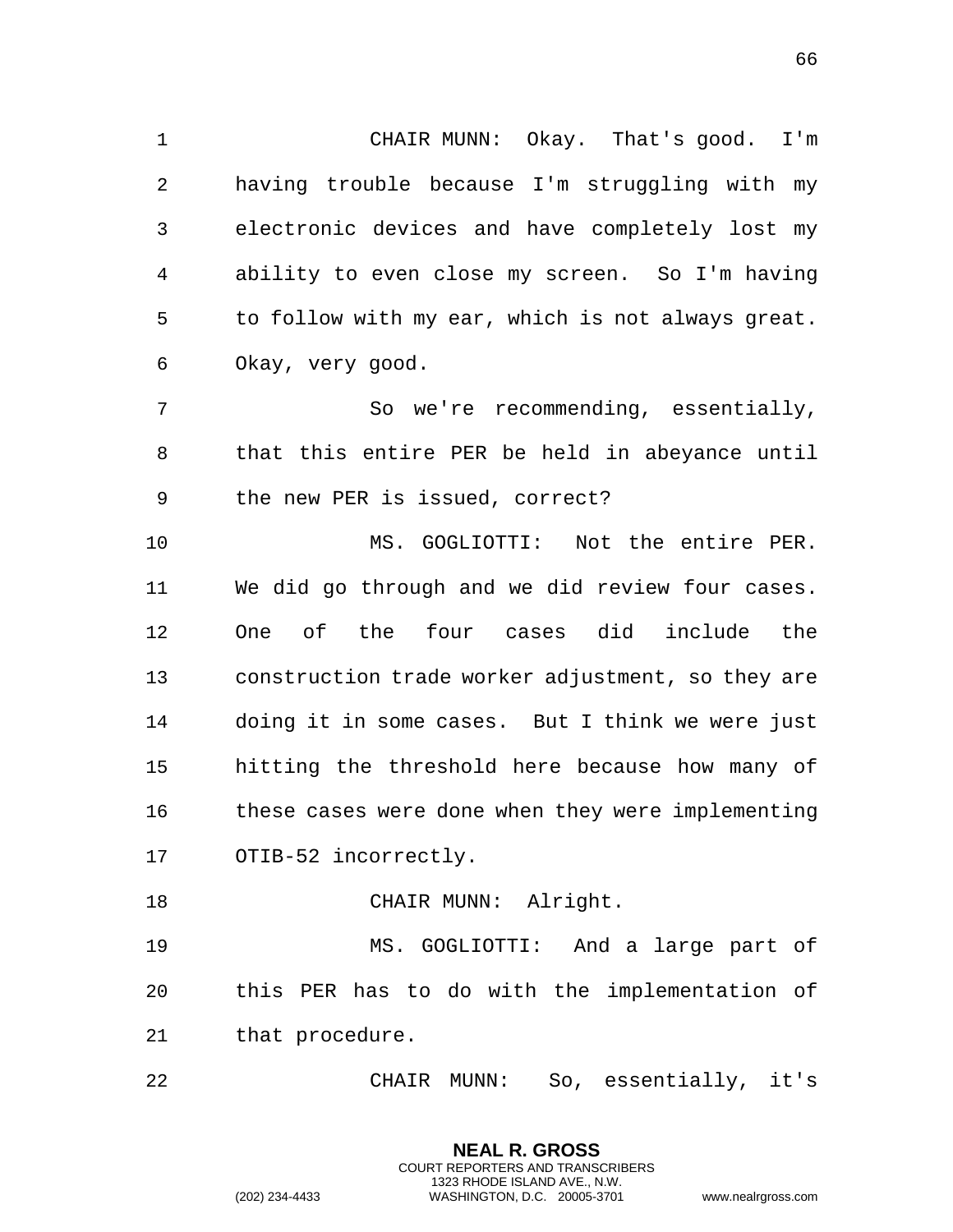Finding Number 6?

 MS. GOGLIOTTI: This is Finding Number 6, correct.

 CHAIR MUNN: That we're focusing on, and we are going to place number six in abeyance pending the issuance of the new PER. Am I correct?

8 MS. GOGLIOTTI: Yes.

 CHAIR MUNN: Alright. And that's what we're going to put on our Board Reporting System for this item. We will continue to --

12 MEMBER ZIEMER: Before you do that, let me ask do we have NIOSH responses to the findings?

MS. GOGLIOTTI: No.

CHAIR MUNN: Not that I'm aware of.

17 MS. MARION-MOSS: No, Paul. We're still looking at these cases. This is Lori.

 MEMBER ZIEMER: So the reason I ask that, I'm not sure this is an abeyance issue at this point if we don't know what NIOSH's position is on it.

> **NEAL R. GROSS** COURT REPORTERS AND TRANSCRIBERS 1323 RHODE ISLAND AVE., N.W.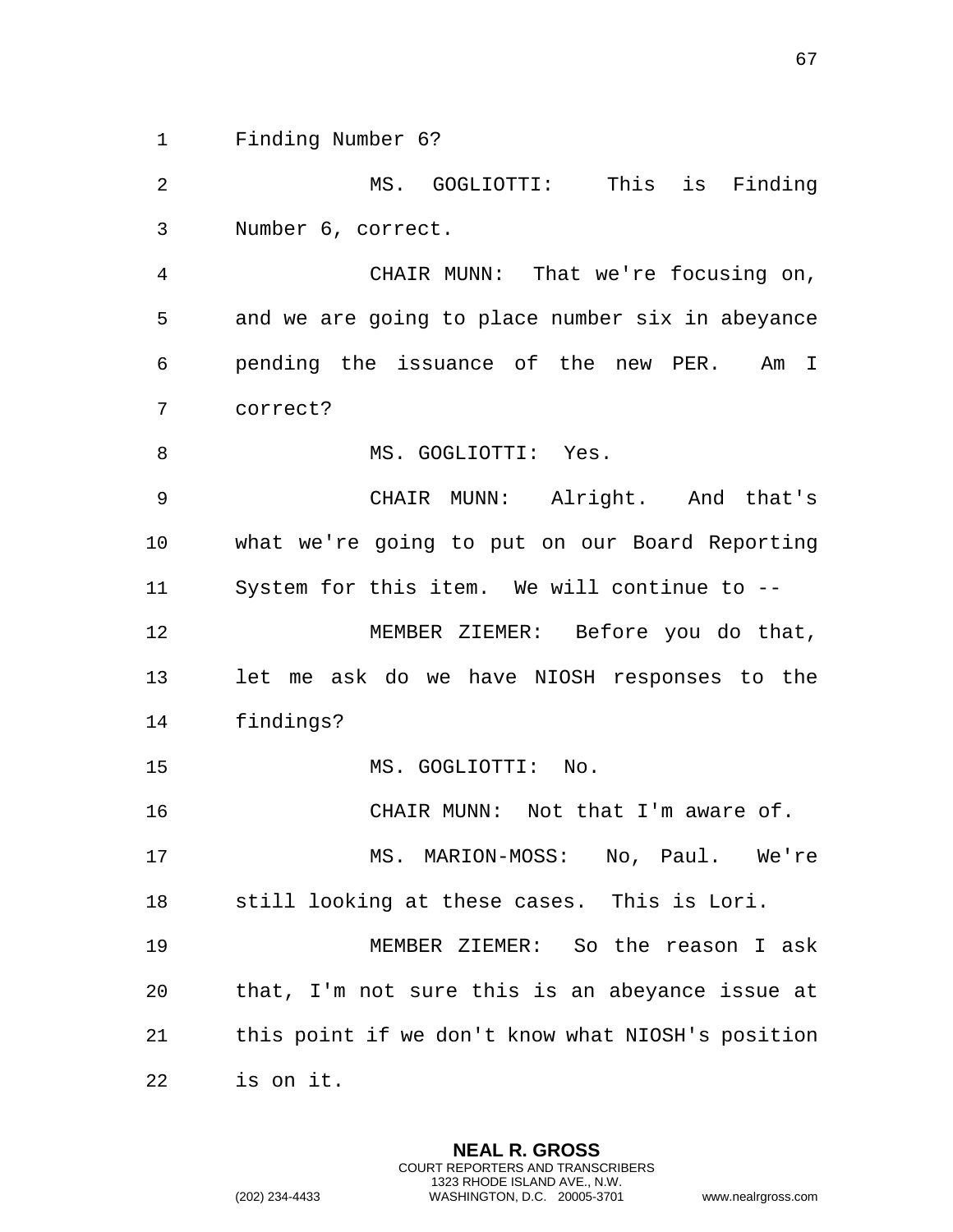CHAIR MUNN: Yes. We need, I think - - MS. GOGLIOTTI: Well, we can certainly ask them do you believe that coworker dose should have been assigned or the construction trade worker dose should have been assigned, given these parameters. MR. HINNEFELD: This is Stu Hinnefeld. I think I'll offer to this is that, you know, we talked at other meetings about this confusion that went on about whether prime contractor employees should be considered construction trade workers or not because, when we compiled the construction trade worker data set, we included prime contractor construction workers in with construction workers. But there was some confusion on some people's part about when you do a dose reconstruction and we look at construction trade workers does that only apply to subcontractors? And so some of these cases I think were done with the belief that a prime contractor should not get the construction trade

> **NEAL R. GROSS** COURT REPORTERS AND TRANSCRIBERS 1323 RHODE ISLAND AVE., N.W.

(202) 234-4433 WASHINGTON, D.C. 20005-3701 www.nealrgross.com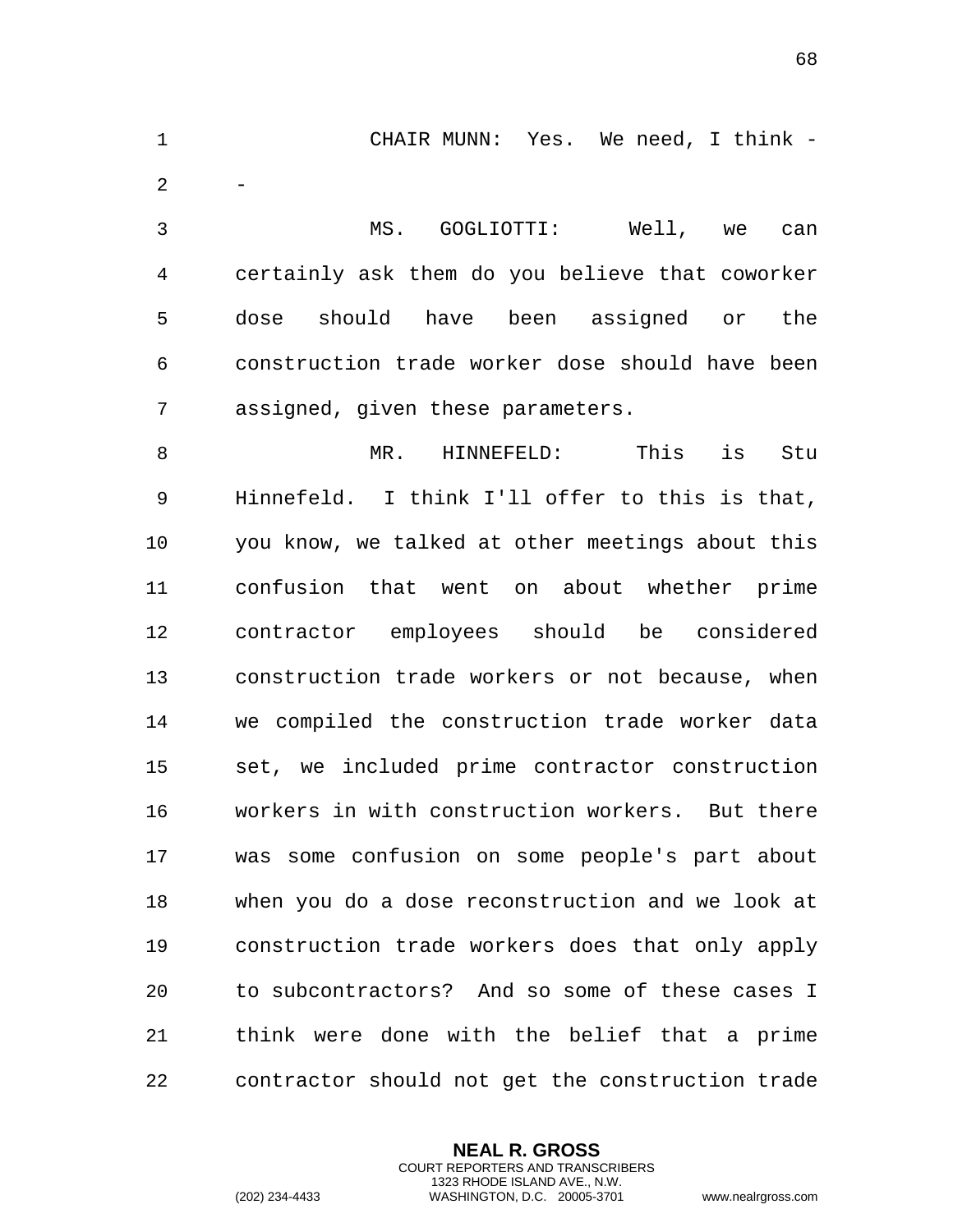worker adjustment, and we've since clarified that in our guidance and I believe we will be doing a PER to address that change, the fact that we have to look at cases where, you know, prime contractor construction workers were not given the construction trade worker adjustment.

 So I believe some of these cases fall into that pool of cases that were construction trade workers but, since they were working for the prime contractor, the dose reconstructor did not give them the CTW adjustment. So I believe we're going to catch these things up on a future PER. But we'll have some official response, and we'll put it in the BRS.

 MR. KATZ: Alright. So, Wanda, I think what you guys need is you need for NIOSH to respond and confirm this is one of those cases, and then you can close this finding.

 CHAIR MUNN: We do need that, yes. So I will carry it on the next meeting agenda as a NIOSH action, as I have carried it indirectly on this one. Sorry. But we'll have that item

> **NEAL R. GROSS** COURT REPORTERS AND TRANSCRIBERS 1323 RHODE ISLAND AVE., N.W.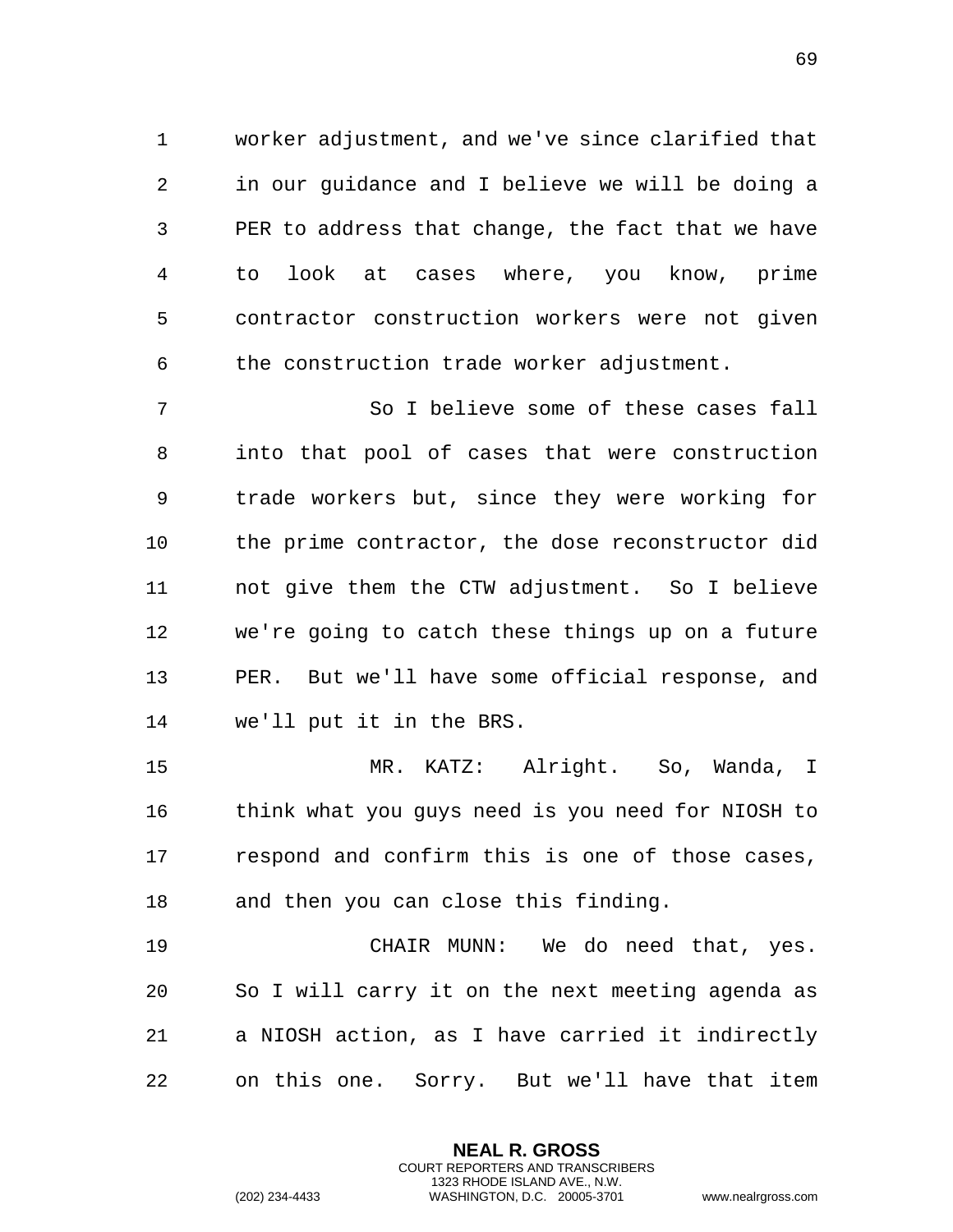to get us back on track next time, if that's amenable with all concerned. MS. K. BEHLING: Excuse me, Wanda. Should this finding then remain open? MR. KATZ: Yes, in progress. CHAIR MUNN: As in progress, yes -- 7 MS. K. BEHLING: Okay. CHAIR MUNN: -- pending a response from NIOSH. 10 MS. K. BEHLING: Okay. CHAIR MUNN: Alright. Do we have anything else on PER 11? MS. GOGLIOTTI: Yes, that was just the first of four cases. CHAIR MUNN: Okay. Now it's your ball game. 17 MS. GOGLIOTTI: Okay. The next case, we found that the dose was assigned correctly in the reworked, but we do have one observation with this case. We're not really sure if construction trade worker dose should be applied in this instance. It's an unusual case. Here, the DOE

> **NEAL R. GROSS** COURT REPORTERS AND TRANSCRIBERS 1323 RHODE ISLAND AVE., N.W.

(202) 234-4433 WASHINGTON, D.C. 20005-3701 www.nealrgross.com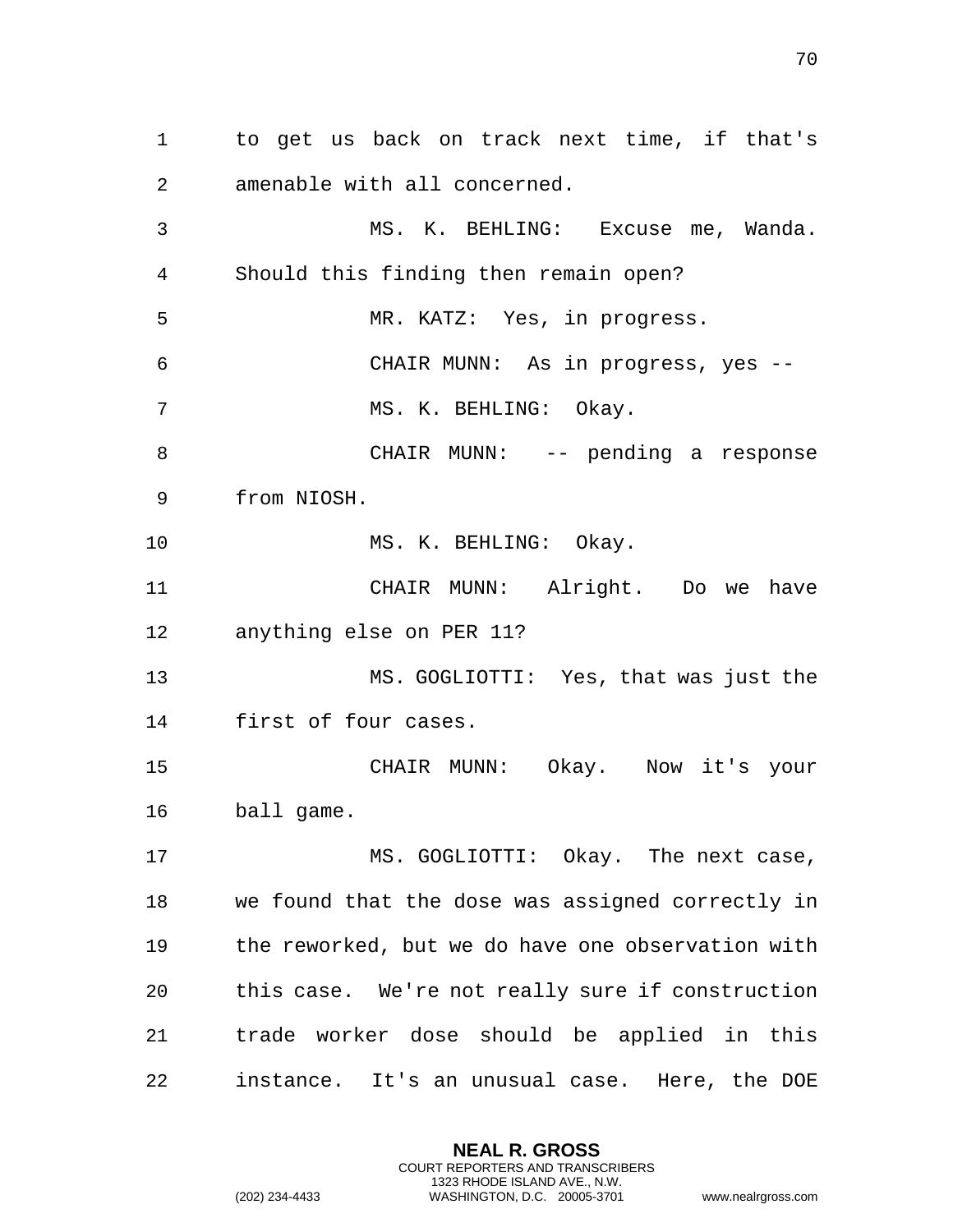files indicate the EE had a certain profession that wouldn't necessarily qualify as a construction trade worker but then in NOCTS a different set of careers are listed, and those would qualify as construction trade workers.

 And so in this case, we're not sure if it would be appropriate to follow NOCTS' guidance or the guidance that we've included in the CATI report in the DOE files. I don't know where the NOCTS specific employment classification comes from, if that's part of a DOL confirmation, but I couldn't find anything that justified what was in NOCTS.

CHAIR MUNN: It sounds --

 MS. GOGLIOTTI: They would have always included construction trade worker. I'm not sure in this instance.

 CHAIR MUNN: It sounds reasonable to me that this also falls in the category of the previous, of its predecessor. I think it sounds to me as though a response from NIOSH is in order. Any objection to that suggestion?

> **NEAL R. GROSS** COURT REPORTERS AND TRANSCRIBERS 1323 RHODE ISLAND AVE., N.W.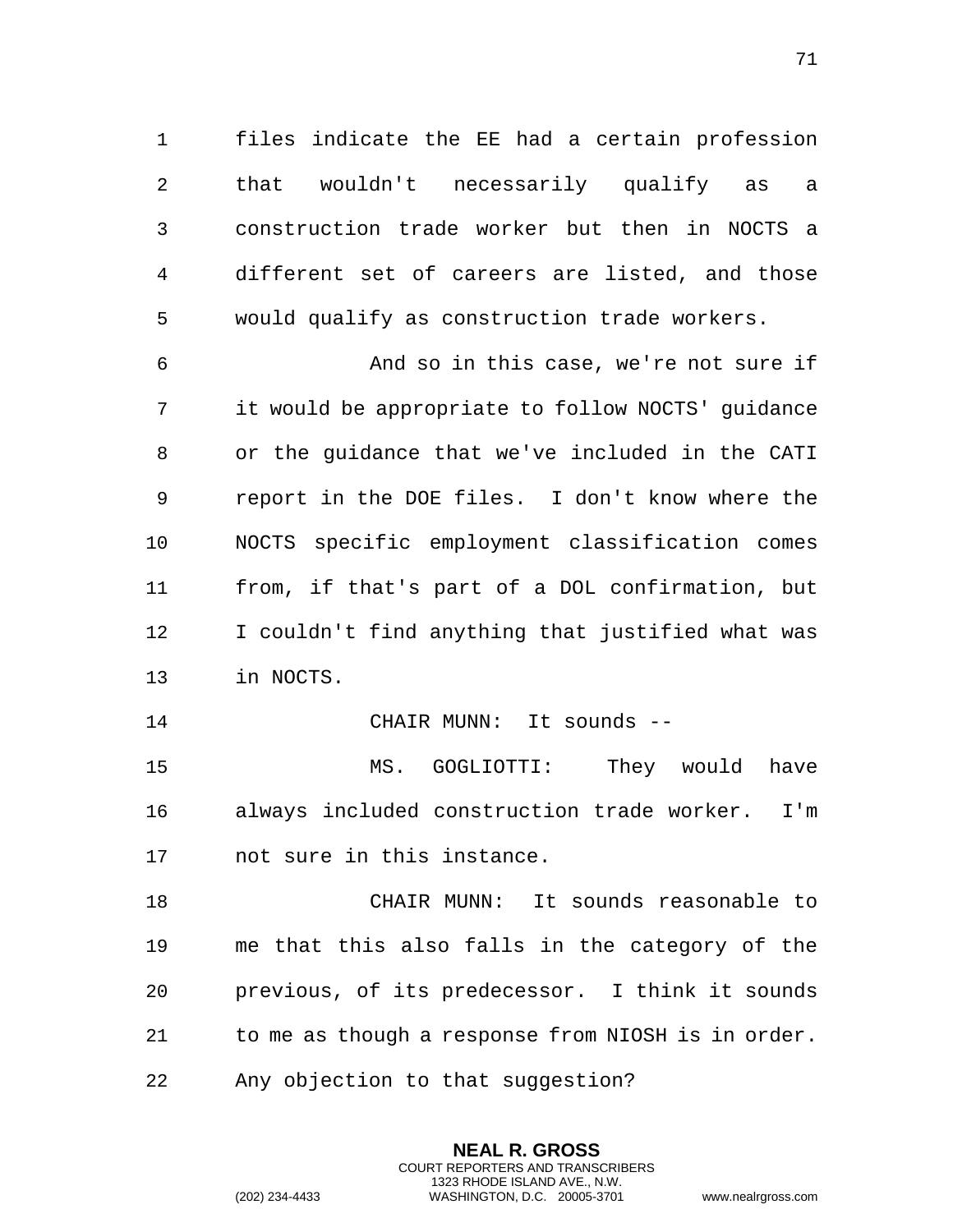CHAIR MUNN: Well, let's make a note in the BRS that we are requesting NIOSH feedback and response. Alright. MS. GOGLIOTTI: We'll go to the next case then. This case was originally completed in February 2006 and was reworked in 2010. It was initially an overestimate and became a best estimate and was actually compensated as a result. However, this case also, we believe, would qualify as a construction trade worker, and there was no construction trade worker estimate, so very similar to the last finding. It's unclear if, under the new PER, this would have been included because of OTIB-52 confusion. So I would recommend that we group this also with Finding 6. CHAIR MUNN: Any problem with that recommendation?

1 MEMBER BEACH: None here, Wanda.

MEMBER BEACH: None here.

MEMBER ZIEMER: No.

CHAIR MUNN: If not, then let's follow

**NEAL R. GROSS** COURT REPORTERS AND TRANSCRIBERS 1323 RHODE ISLAND AVE., N.W.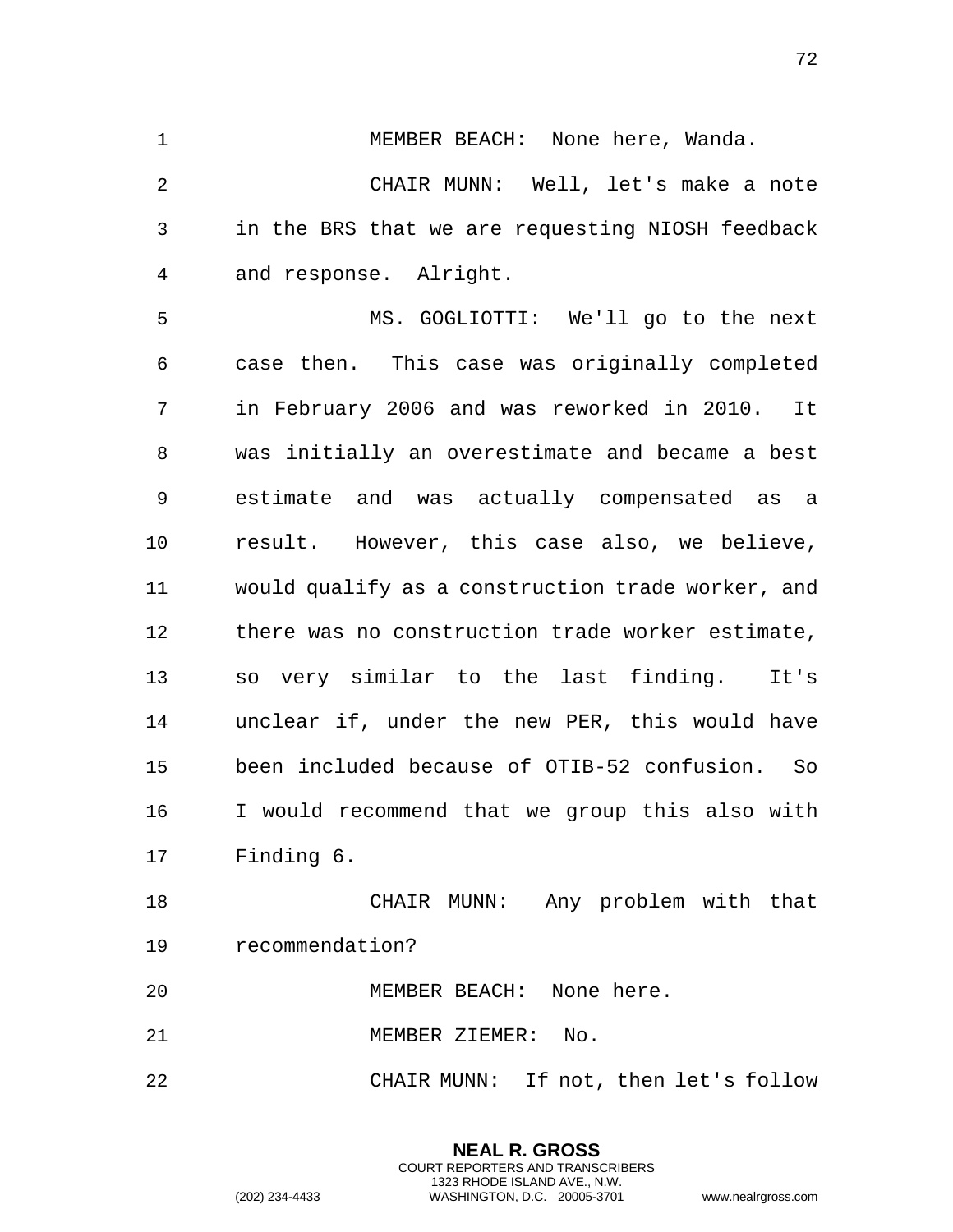up accordingly.

| $\overline{2}$ | MS. GOGLIOTTI: And we do also have                |
|----------------|---------------------------------------------------|
| $\mathsf{3}$   | one observation with this case. Here, the cancer  |
| 4              | was a skin cancer on the extremity. Can I talk    |
| 5              | about this? I don't want to reveal any            |
| 6              | information, but it indicates where the cancer    |
| 7              | is.                                               |
| 8              | CHAIR MUNN: Yes. We're okay, are we               |
| 9              | not, Jenny?                                       |
| 10             | MR. KATZ: No, let's not. Let's just               |
| 11             | not go there with details, but thanks.            |
| 12             | MS. GOGLIOTTI: Well, because of                   |
| 13             | where the PPE was, there isn't necessarily        |
| 14             | guidance for it. The guidance that NIOSH used     |
| 15             | involved a paper liner and one lab coat and two   |
| 16             | pairs of coveralls, which is an electron          |
| 17             | attenuation factor of 0.855. However, we don't    |
| 18             | agree that that might be claimant-favorable in    |
| 19             | this instance. The employment that NIOSH          |
| 20             | references in the dose reconstruction report      |
| 21             | acknowledges that this might not be applicable    |
| 22             | but it was the best that they could do.<br>Sorry. |

**NEAL R. GROSS** COURT REPORTERS AND TRANSCRIBERS 1323 RHODE ISLAND AVE., N.W.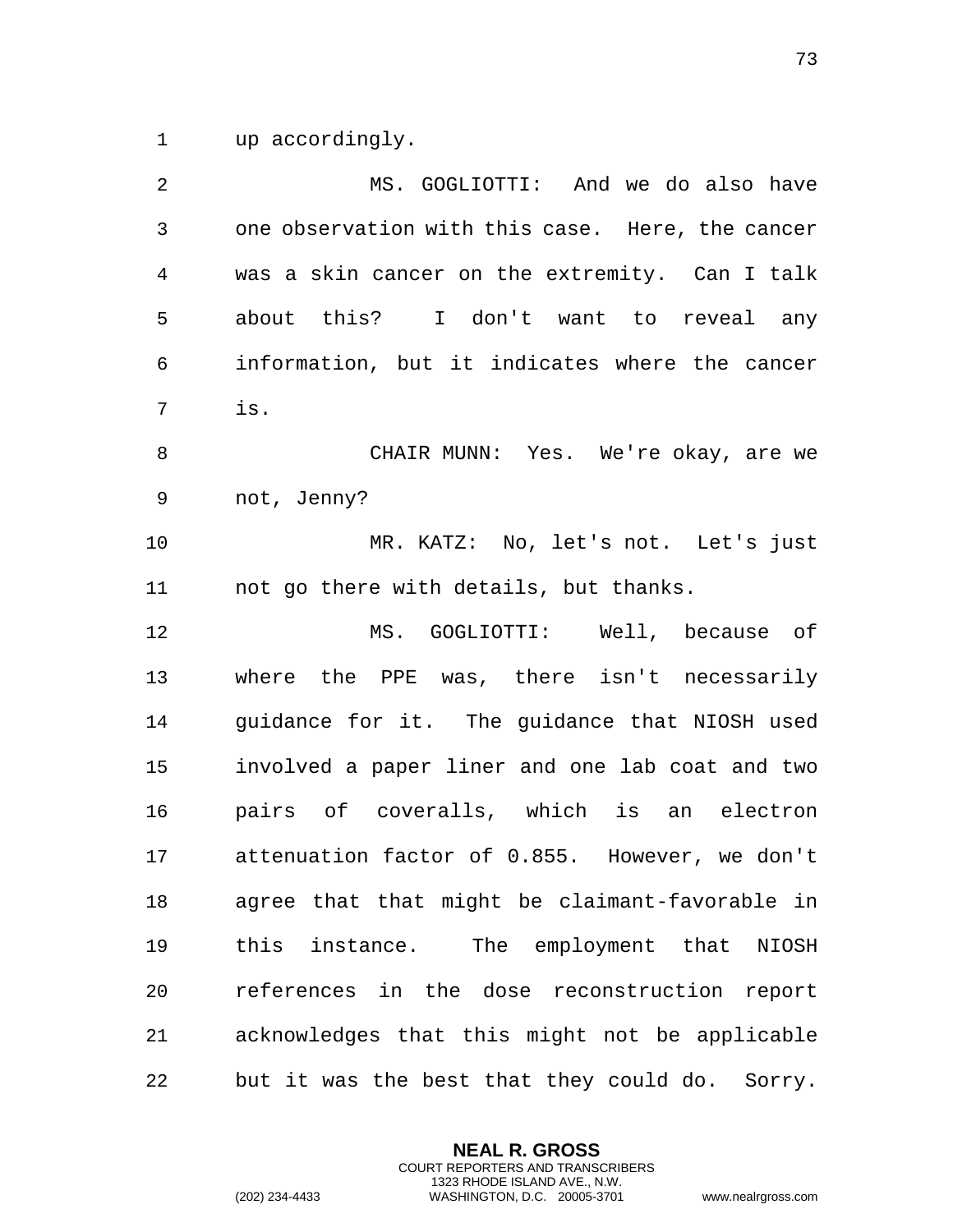It's hard to talk about this without --

 CHAIR MUNN: Yes, it is hard to talk about it. I'm not quite sure how we do that appropriately and get any information to those of us who are out here -- MS. GOGLIOTTI: Well, Kathy does have it up on the screen, but I -- CHAIR MUNN: But I don't have a screen so . . . MS. GOGLIOTTI: I tracked down the references for this, and it does talk about give different adjustment factors for different PPEs when it's known. And those all have a lowered beta dose attenuation factor. And given that the specific PPE isn't clear in this instance, we think it might have been more appropriate to just assume no PPE for the beta coworkers dose attenuation, and that reduces dose by about 1.22 rems. I'm sorry, 0.122 rems. CHAIR MUNN: That clearly, in my view, requires a response from NIOSH. MEMBER ZIEMER: On observations, do

> **NEAL R. GROSS** COURT REPORTERS AND TRANSCRIBERS 1323 RHODE ISLAND AVE., N.W.

(202) 234-4433 WASHINGTON, D.C. 20005-3701 www.nealrgross.com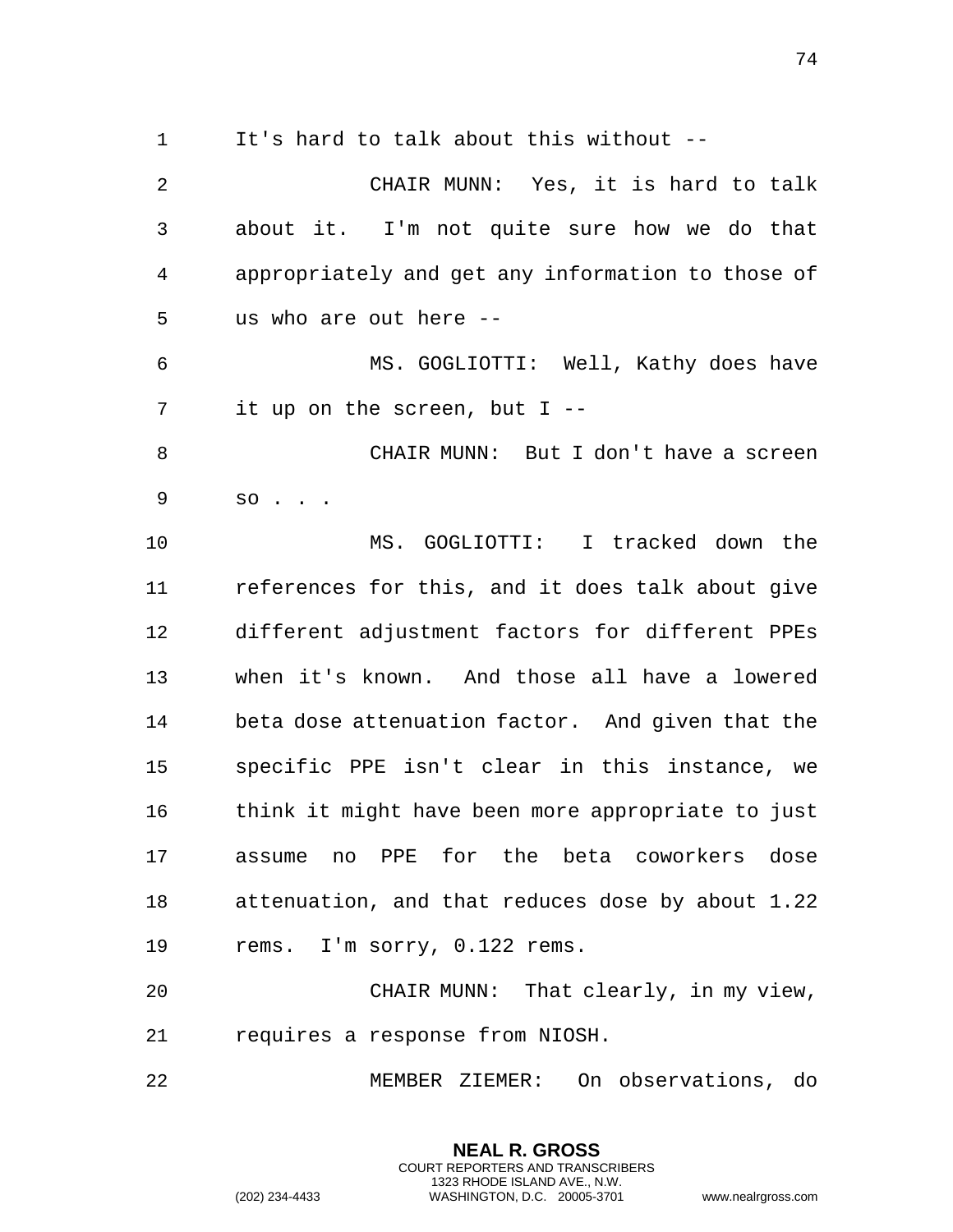| we actually try to close those but -- |  |
|---------------------------------------|--|
|---------------------------------------|--|

 CHAIR MUNN: We try to, but I certainly don't have an answer to the observation that was made. And I don't know how we can proceed, other than requesting a little more information, if it's available, from NIOSH. And if it's not, then if the answer is we've done the best we can, given the constraints that we work under, then that's the better answer than I personally have right now. But any other suggestions as to how to proceed with the observation?

 MEMBER ZIEMER: I was just really asking how do we track observations anyway?

 CHAIR MUNN: Well, usually, we don't because the observation under ordinary circumstances is not something on which we, as a Subcommittee, have needed additional information, actually, or that we felt needed a response. I just personally don't have any additional information that would resolve the dilemma in my own mind. If there is one out

> **NEAL R. GROSS** COURT REPORTERS AND TRANSCRIBERS 1323 RHODE ISLAND AVE., N.W.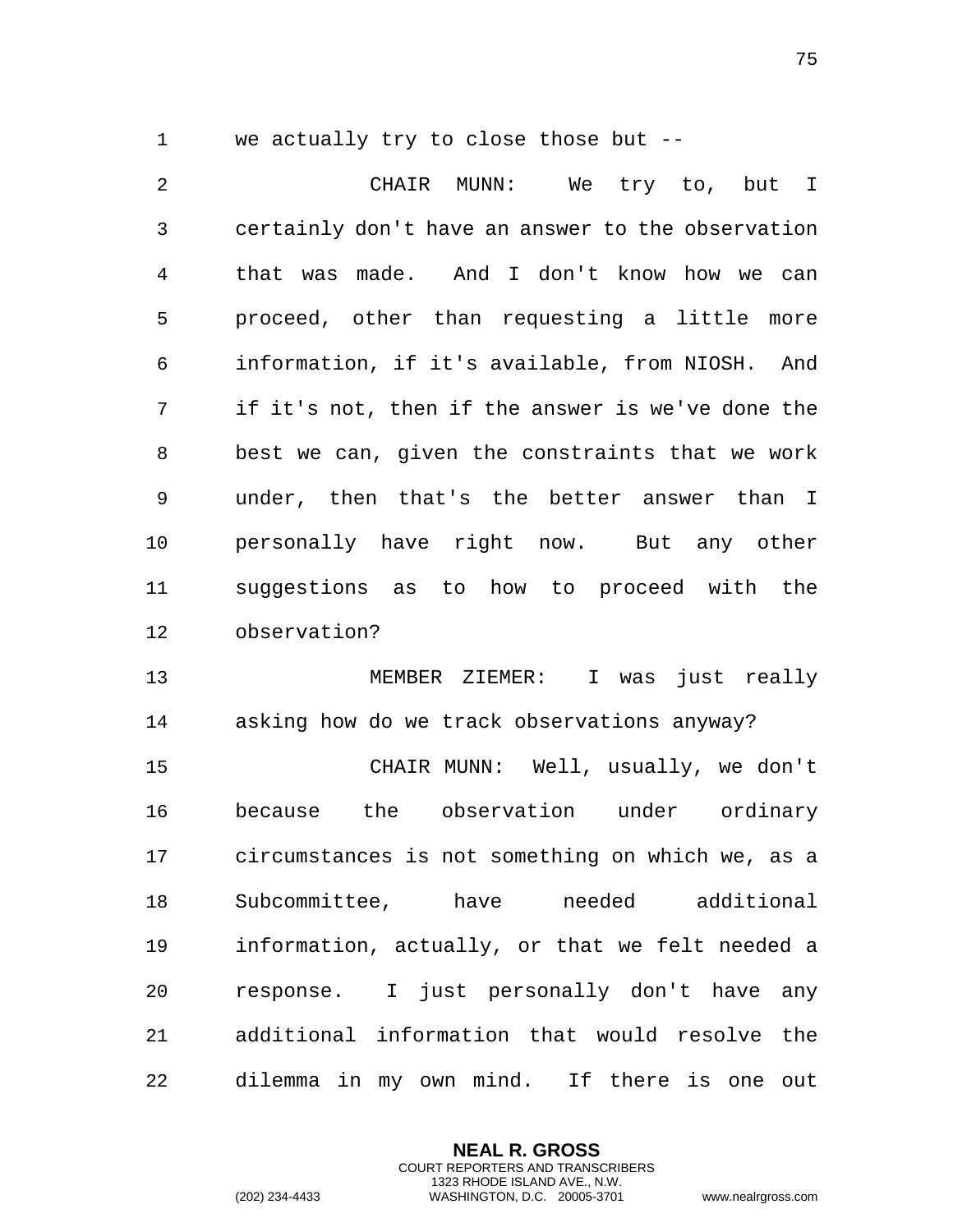there, I don't know what it is. It just occurs from my own piece of mind, I suppose, I'd like to see if NIOSH has additional information that we don't have with regard to this because I don't have any feel at all for what the depth of information that's available to them and don't really and truly understand the constraints under which they must operate to make the decisions that they make. But if there's nothing that can be added, then I'd guess I'd like to know that. But

 it's not anything that's going to affect the outcome one way or the other.

 MS. K. BEHLING: And this is Kathy Behling. We have been adding the observations 16 to the BRS, so they exist there.

 CHAIR MUNN: Yes, we decided to do that quite some time ago.

 MS. K. BEHLING: Yes. I thought that was Paul's --

 MEMBER ZIEMER: No, I understand they're there. I couldn't recall that we were

> **NEAL R. GROSS** COURT REPORTERS AND TRANSCRIBERS 1323 RHODE ISLAND AVE., N.W.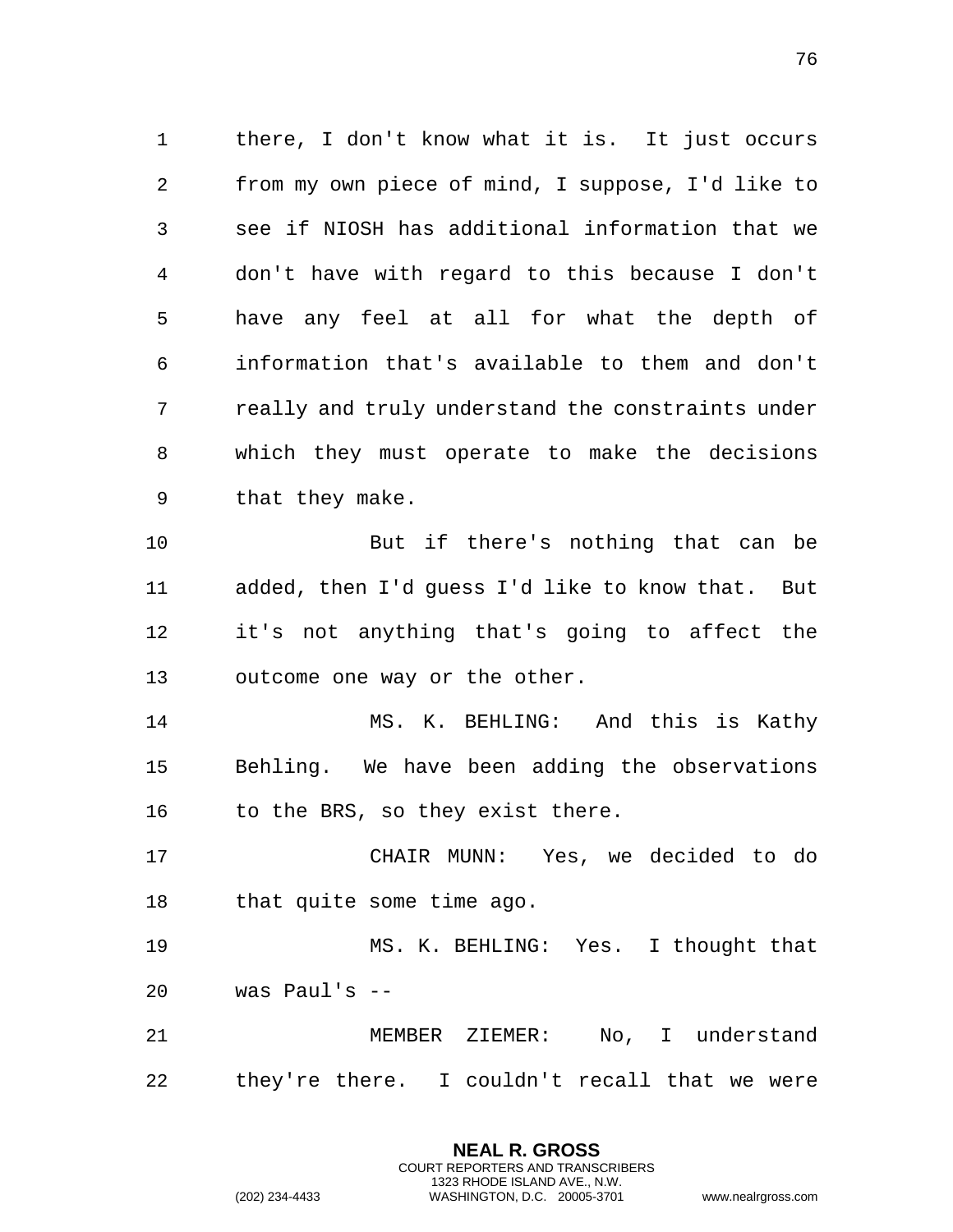trying to close them in a certain sense.

 CHAIR MUNN: Well, we've never really and truly encountered one that we thought we needed to be closed. It's usually just an observation, as this one is.

 MS. GOGLIOTTI: This one we made as an observation, too, because it's not the direct implementation of the PER, but it was applied to the coworker modeling in this instance. And I will point out also that observation two and Finding 7 don't really have an impact of the overall case because this case was compensated.

 CHAIR MUNN: Right. It's not going to change anything regardless, but it's a matter of information, in my view, more than anything else. Thank you, Rose.

 MS. GOGLIOTTI: Okay. And we've got one final case here, but it did not have any findings. I'll just go through it quickly. It was originally done in 2006 and was revised in 2010. The PoC was 22 percent. When it was reworked, it did go up but, so far, we'll well

> **NEAL R. GROSS** COURT REPORTERS AND TRANSCRIBERS 1323 RHODE ISLAND AVE., N.W.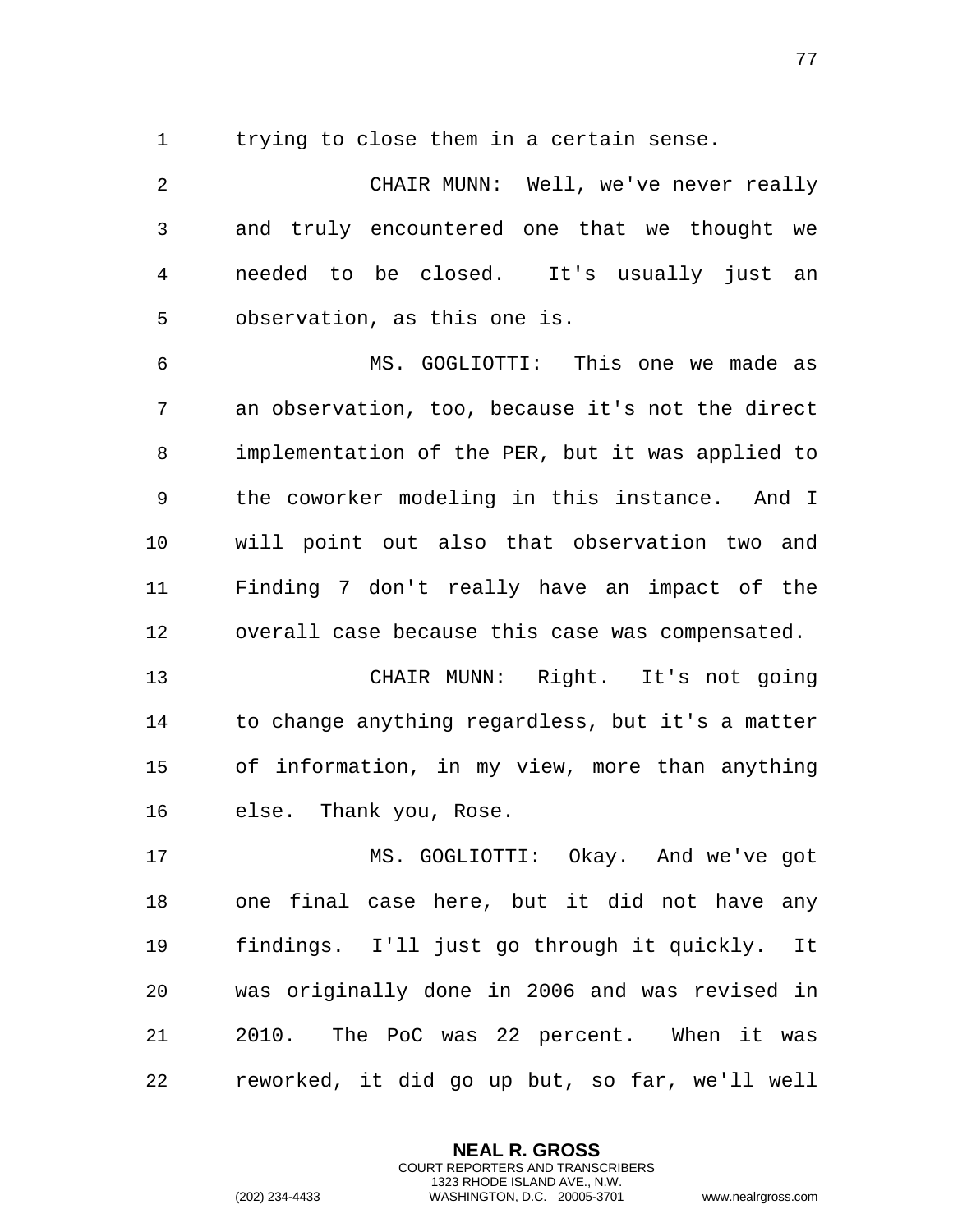below the 50-percent threshold. The original case actually applied only Y-12 coworker dose because the EE did work at all three Oak Ridge facilities when the dose was revised.

 NIOSH did kind of an interesting thing that I've seen in dose reconstructions before where they essentially calculated coworker dose at each of the three Oak Ridge facilities at the 50-percent threshold and then considered the three doses and assigned the highest dose from each coworker modeling. I'm not aware of any procedures that recommend doing that. However, it seems claimant-favorable and a reasonable approach to assigning dose. So we have no problem with the way that they did that, and the coworker dose did increase. And this one, we had no findings, and so it shows that PER 11 will be implemented correctly for this particular case. CHAIR MUNN: That's always good

information to have. Thank you, Rose.

 MS. GOGLIOTTI: So in conclusion, we had our four cases that we reviewed. We did have

> **NEAL R. GROSS** COURT REPORTERS AND TRANSCRIBERS 1323 RHODE ISLAND AVE., N.W.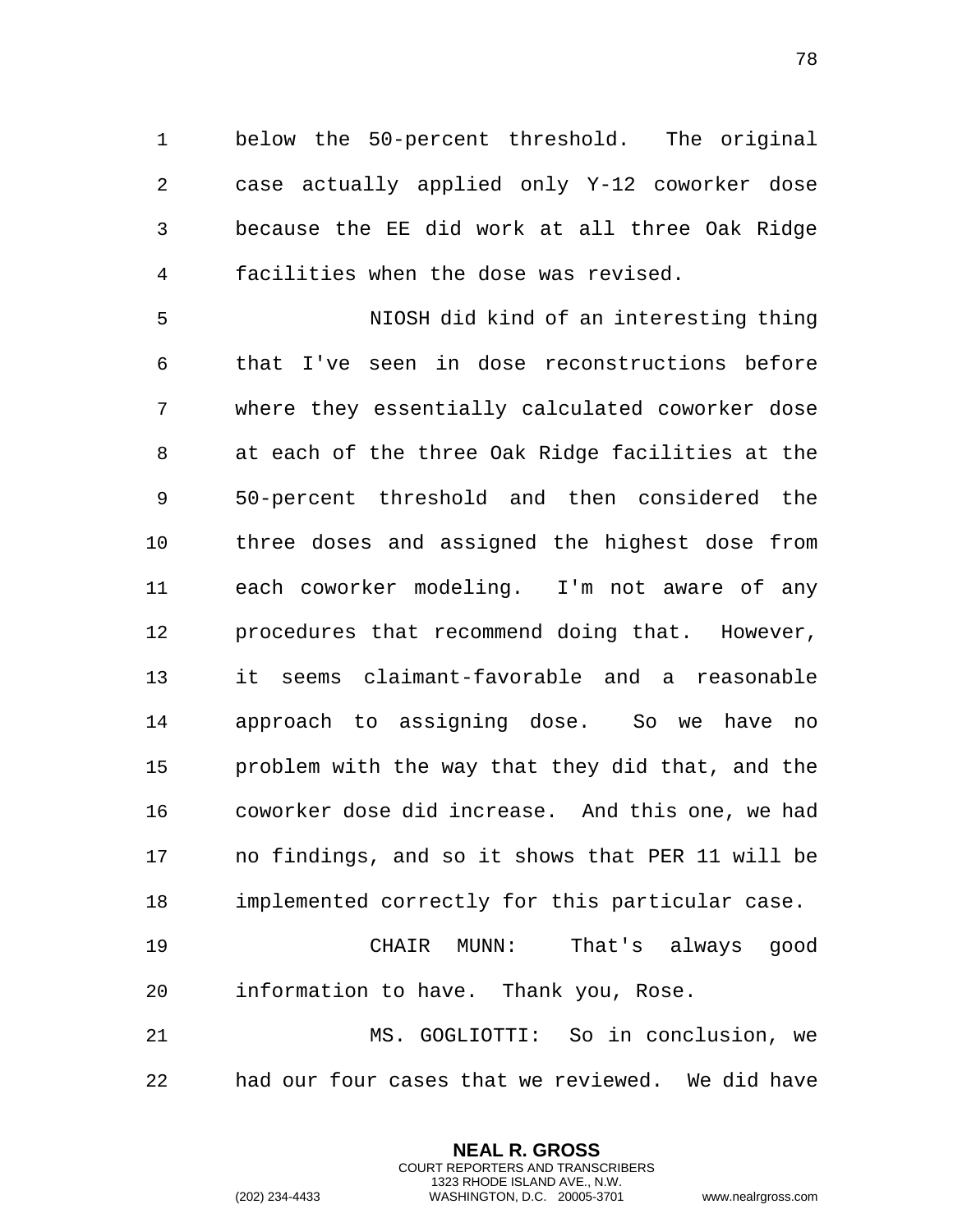two findings and two observations. Both findings had to do with using a CTW correction, and we believe that that will be covered under the new PER and for OTIB-52, but we can let NIOSH respond to that.

 CHAIR MUNN: Alright. I think we've identified what we expect in this case, so we are going to be in progress and waiting some responses from NIOSH. And we'll carry that over to next time.

 My clock tells me that it is now essentially 12:40 for most of you, and that's our anticipated lunch hour. Unless there's any objection, I'd like for us to pause our proceedings at this point and see you back here at 1:40. Is that amenable with all?

MR. KATZ: Sounds good, Wanda.

18 MEMBER BEACH: Sounds great.

MEMBER ZIEMER: Yes.

 CHAIR MUNN: I'll struggle with my screen and see if I can get back to you by 1:40. Alright. Thank you all. We'll see you very

> **NEAL R. GROSS** COURT REPORTERS AND TRANSCRIBERS 1323 RHODE ISLAND AVE., N.W.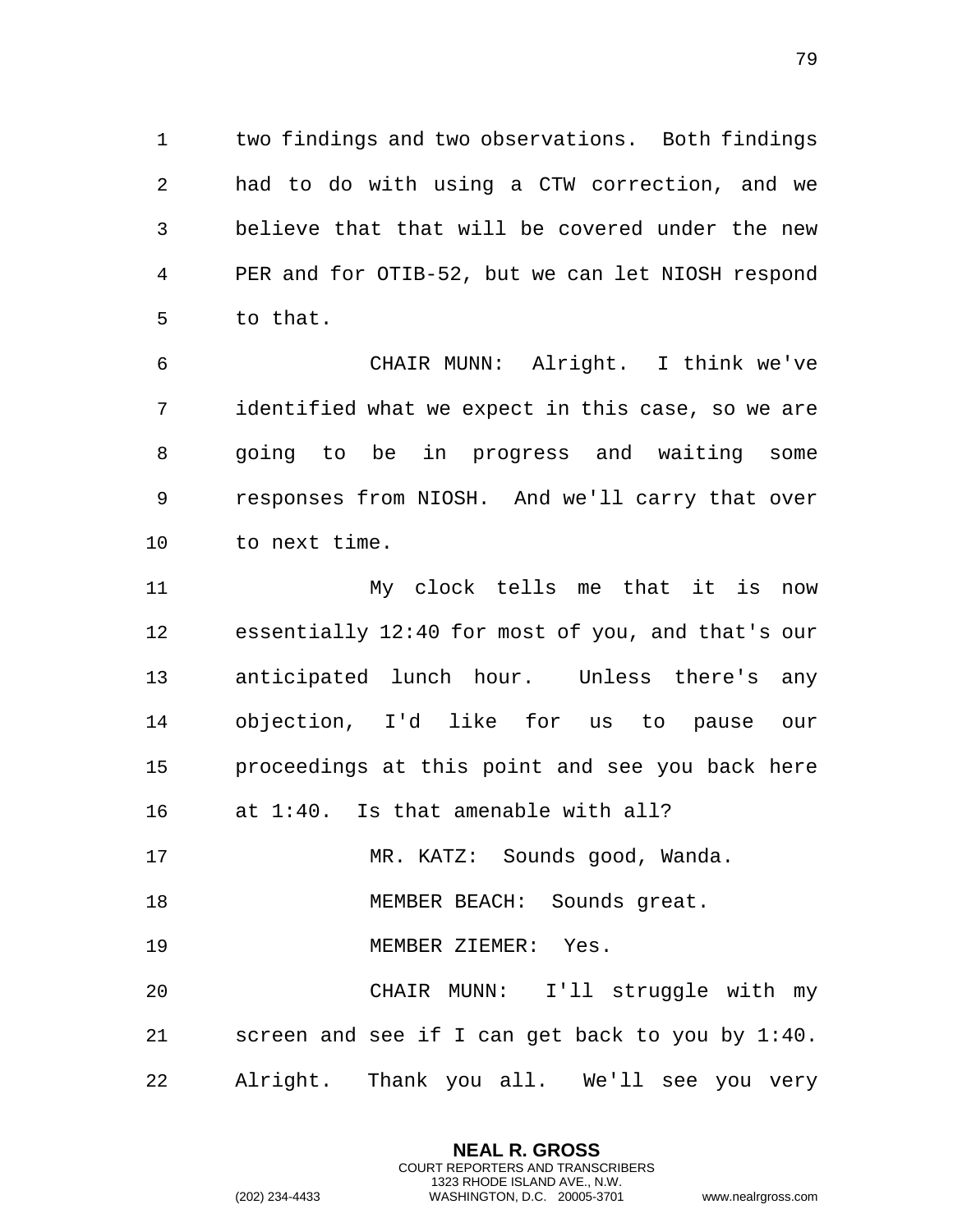shortly.

| 2              | (Whereupon, the foregoing matter went                 |
|----------------|-------------------------------------------------------|
| $\mathfrak{Z}$ | off the record at 12:40 p.m. and went                 |
| $\overline{4}$ | back on the record at $1:42$ p.m.)                    |
| 5              | MR. KATZ: Okay, great. So we have                     |
| 6              | our Subcommittee members on, and, Wanda, back to      |
| 7              | you.                                                  |
| 8              | CHAIR MUNN: Alright. Since we're                      |
| 9              | still early for our time certain slot, let's          |
| 10             | begin by taking up PER 29.                            |
| 11             | MR. KATZ: Oh, yes, right, because we                  |
| 12             | need John Poston. Right, thanks.                      |
| 13             | CHAIR MUNN: Yes, I had understood                     |
| 14             | that we were definitely going to save GSI until       |
| 15             | 2:30, which it's hard to tell where I am but where    |
| 16             | you are I don't think it is that yet. PER 29.         |
| 17             | MS. K. BEHLING: Excuse me, Wanda.                     |
| 18             | This is Kathy. Before we leave PER 11, I believe      |
| 19             | there is Finding Number 3 that is in abeyance         |
| 20             | that we're waiting on NIOSH response. Am I            |
| 21             | correct on that?                                      |
| 22             | thought that<br>CHAIR<br>MUNN:<br>$\mathbf{I}$<br>was |

**NEAL R. GROSS** COURT REPORTERS AND TRANSCRIBERS 1323 RHODE ISLAND AVE., N.W.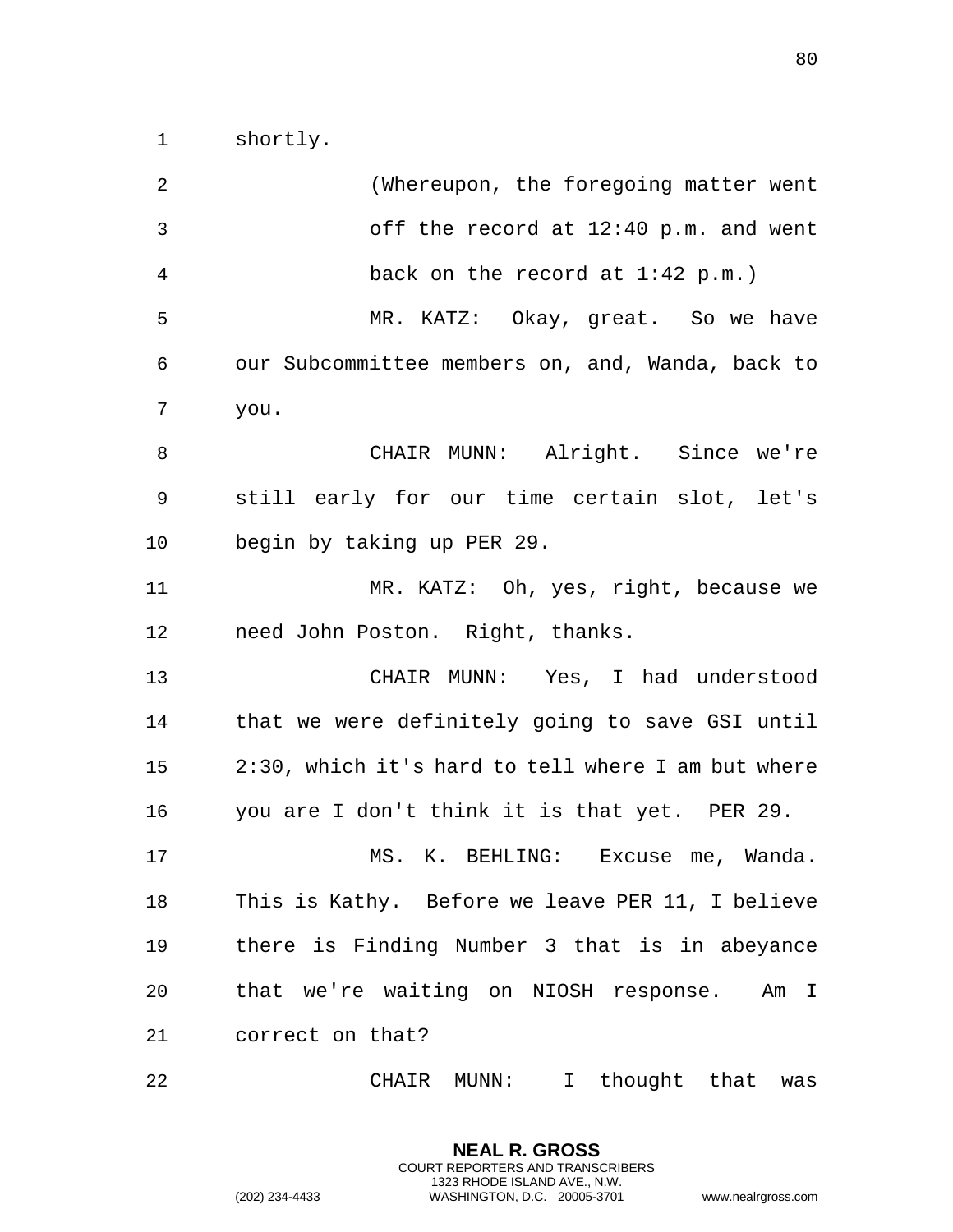correct but --

| 2            | MS. K. BEHLING: And I'm not sure we               |
|--------------|---------------------------------------------------|
| $\mathsf{3}$ | gave him an opportunity to --                     |
| 4            | CHAIR MUNN: No, we didn't. We                     |
| 5            | abruptly went to lunch. Thank you, Kathy. Stu,    |
| 6            | are you prepared to give us any information at    |
| 7            | all about Finding Number 3?                       |
| 8            | MR. HINNEFELD: Lori, do you have                  |
| 9            | anything on that?                                 |
| 10           | MS. MARION-MOSS: Yes. We're still                 |
| 11           | working on that PER for that in-abeyance finding. |
| 12           | CHAIR MUNN: Okay. So I'll need to                 |
| 13           | carry it yet again. Okay, very good. We'll do     |
| 14           | that, and we'll expect number 3 activity, as well |
| 15           | as a response to the additional findings that     |
| 16           | Rose has just given us with regard to the cases.  |
| 17           | Good. PER 29 then.                                |
| 18           | MS. K. BEHLING: And, again, this is               |
| 19           | Kathy. I'm sorry to interrupt. Is what is         |
| 20           | showing on my screen being displayed or not?      |
| 21           | CHAIR MUNN: I can't tell you because              |
| 22           | I have $-$                                        |

**NEAL R. GROSS** COURT REPORTERS AND TRANSCRIBERS 1323 RHODE ISLAND AVE., N.W.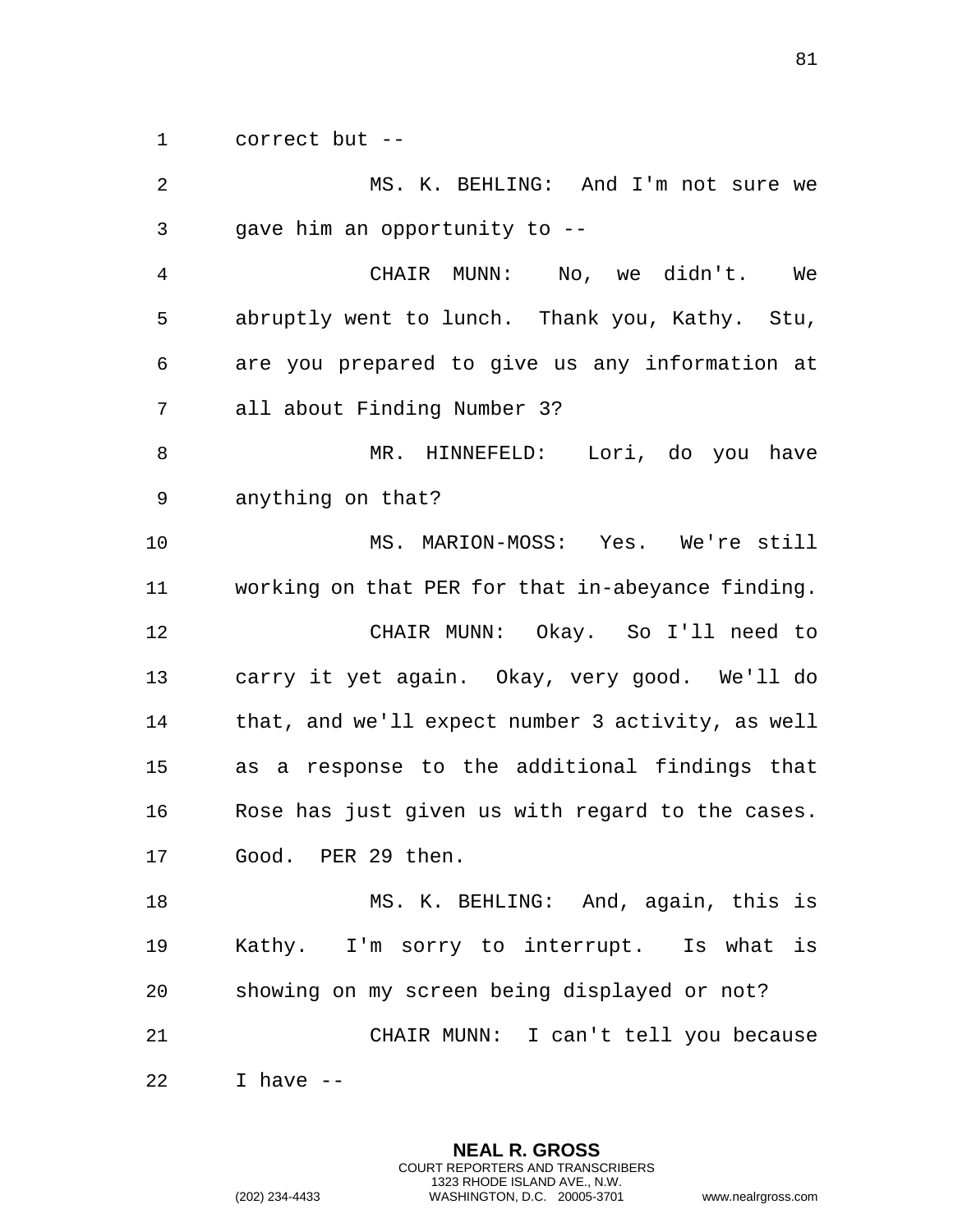MR. KATZ: No, there's nothing showing right now. MS. K. BEHLING: Okay. Hold one second here. How do I get back over there? Okay, just one second. Let me get back in here. I was in, but somebody has to allow me to join, I believe. CHAIR MUNN: And my apologies from the Chair. I have no idea what's happening with my digital functions here, but it certainly is not allowing me to be where I need to be. MS. K. BEHLING: Are you seeing my screen now. MR. KATZ: No, I'm not seeing your screen still. MS. K. BEHLING: Okay. I'm selecting present desktop, and it's not doing anything. MR. KATZ: Maybe Rose can bring it up. I know she's listed as a presenter. MS. GOGLIOTTI: I'll try. MR. KATZ: So that's working. 22 MS. GOGLIOTTI: Okay. So you have my

> **NEAL R. GROSS** COURT REPORTERS AND TRANSCRIBERS 1323 RHODE ISLAND AVE., N.W.

(202) 234-4433 WASHINGTON, D.C. 20005-3701 www.nealrgross.com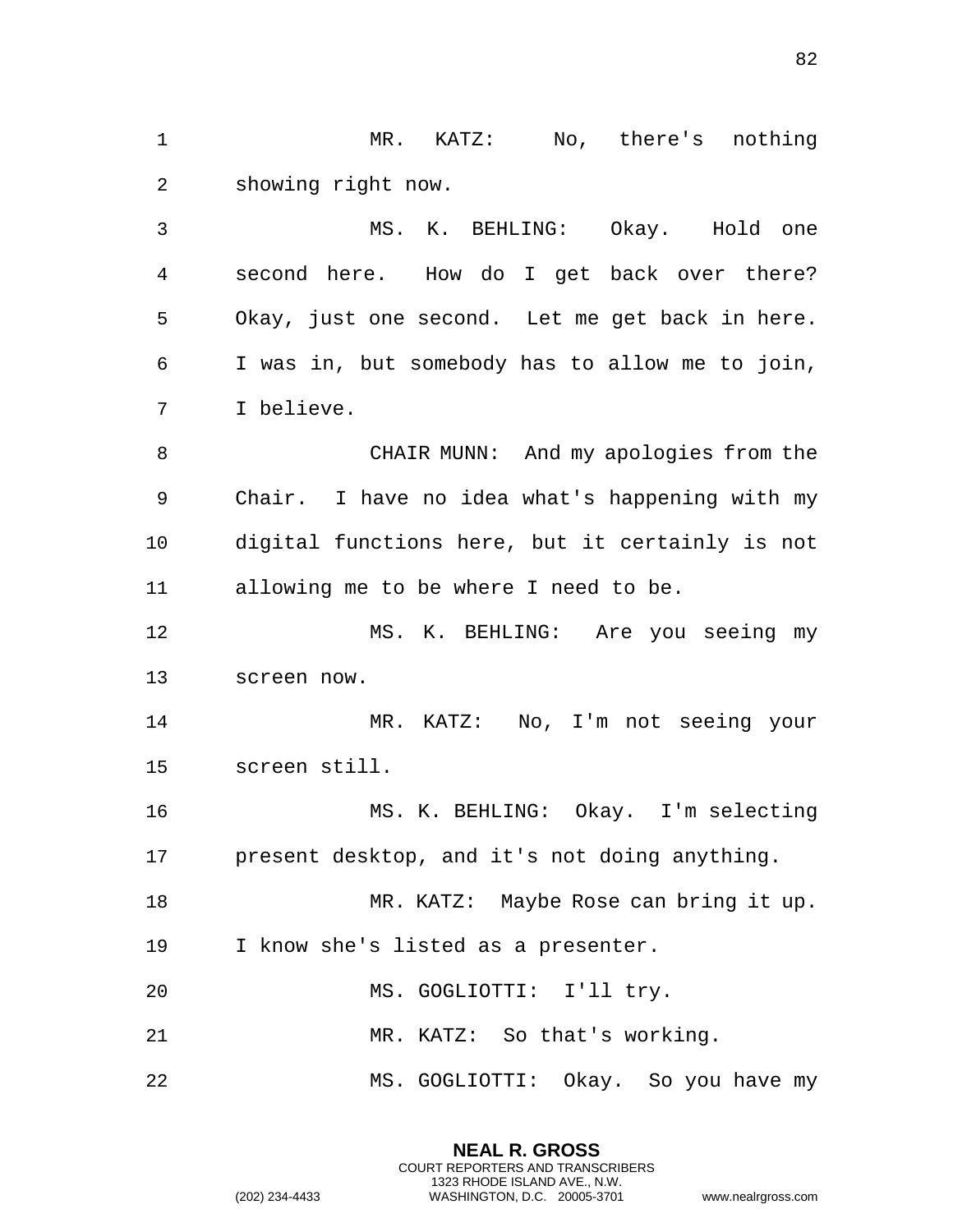desktop?

 MR. KATZ: Yes, yes. MS. GOGLIOTTI: I wasn't planning on presenting . . . MR. KATZ: I think someone can give Kathy permission to present, but it has to be given. Not sure how that -- 8 MS. K. BEHLING: Yes, because my screen is currently saying that I'm in the lobby. Okay. Here we go. I can maybe try one more time, if you'd like. MR. KATZ: Well, then, Rose, you'd have to give control. See that little give control button? MS. GOGLIOTTI: Yes. MR. KATZ: See if you can do that for Kathy. Yes. And, Kathy, so now it should work for you. 19 MS. K. BEHLING: Okay. CHAIR MUNN: There does seem to be a time delay this morning for some reason. MR. KATZ: It's showing, Kathy, that

> **NEAL R. GROSS** COURT REPORTERS AND TRANSCRIBERS 1323 RHODE ISLAND AVE., N.W.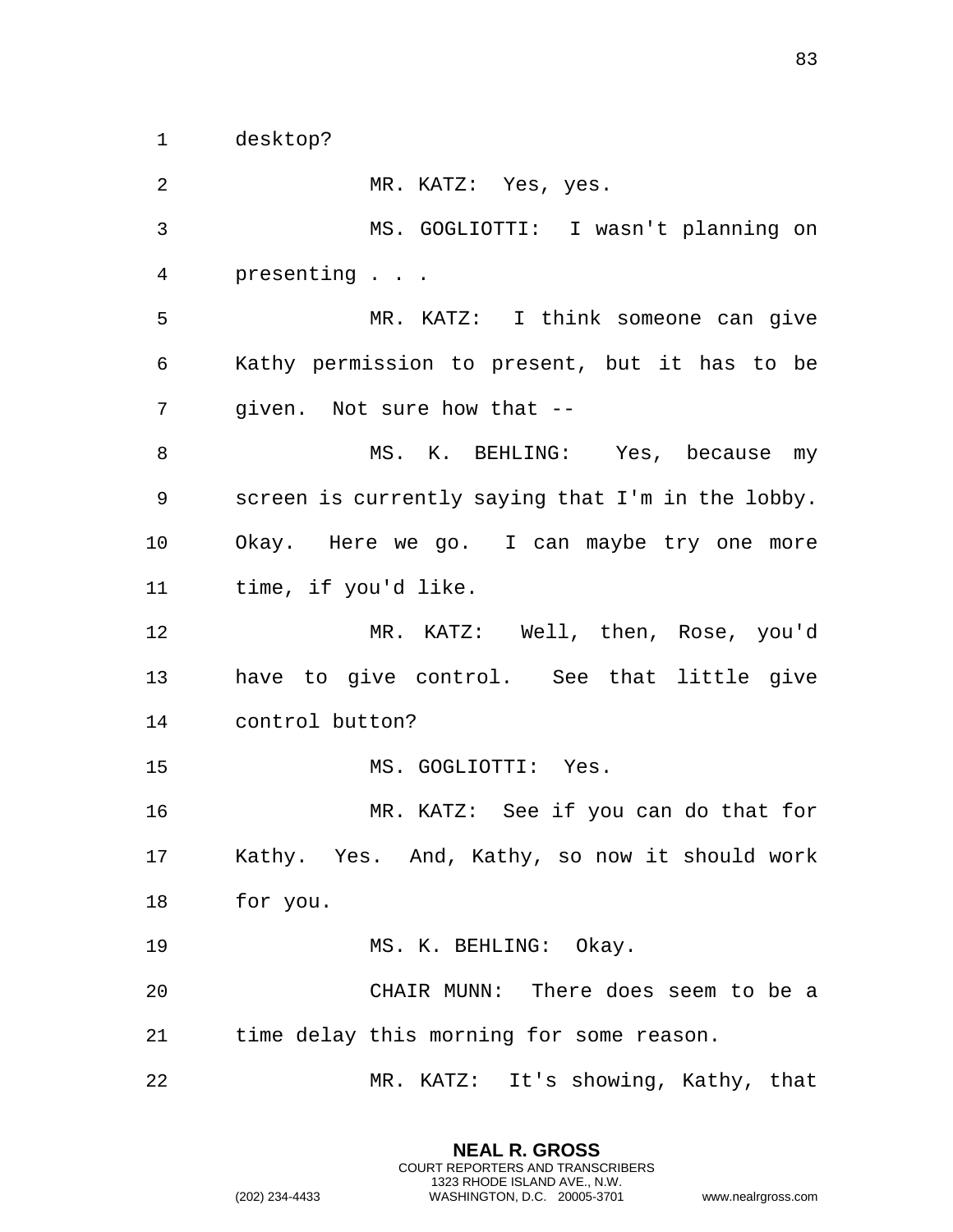you have the right to display, so it should work for you. MS. K. BEHLING: Okay. Are you seeing the BRS? MR. KATZ: Well, right now I'm just seeing a desktop and a cursor moving around, and I don't know if that's your cursor or . . . 8 MS. K. BEHLING: Okay. Mine says presentable content, desktop Rose now showing. MR. KATZ: Okay. Yes, well, it's showing Rose, but I thought she had given you control. You should be in control. So you have to go down and select your desktop and -- MS. K. BEHLING: Okay. Are you seeing the BRS? MS. GOGLIOTTI: No. MS. K. BEHLING: Not quite sure because when I select, and maybe I'm selecting the wrong thing, when I go to the screen that's supposed to be the presentation screen, the only thing I see is managed presentable content. MR. KATZ: Well, don't you have a

> **NEAL R. GROSS** COURT REPORTERS AND TRANSCRIBERS 1323 RHODE ISLAND AVE., N.W.

(202) 234-4433 WASHINGTON, D.C. 20005-3701 www.nealrgross.com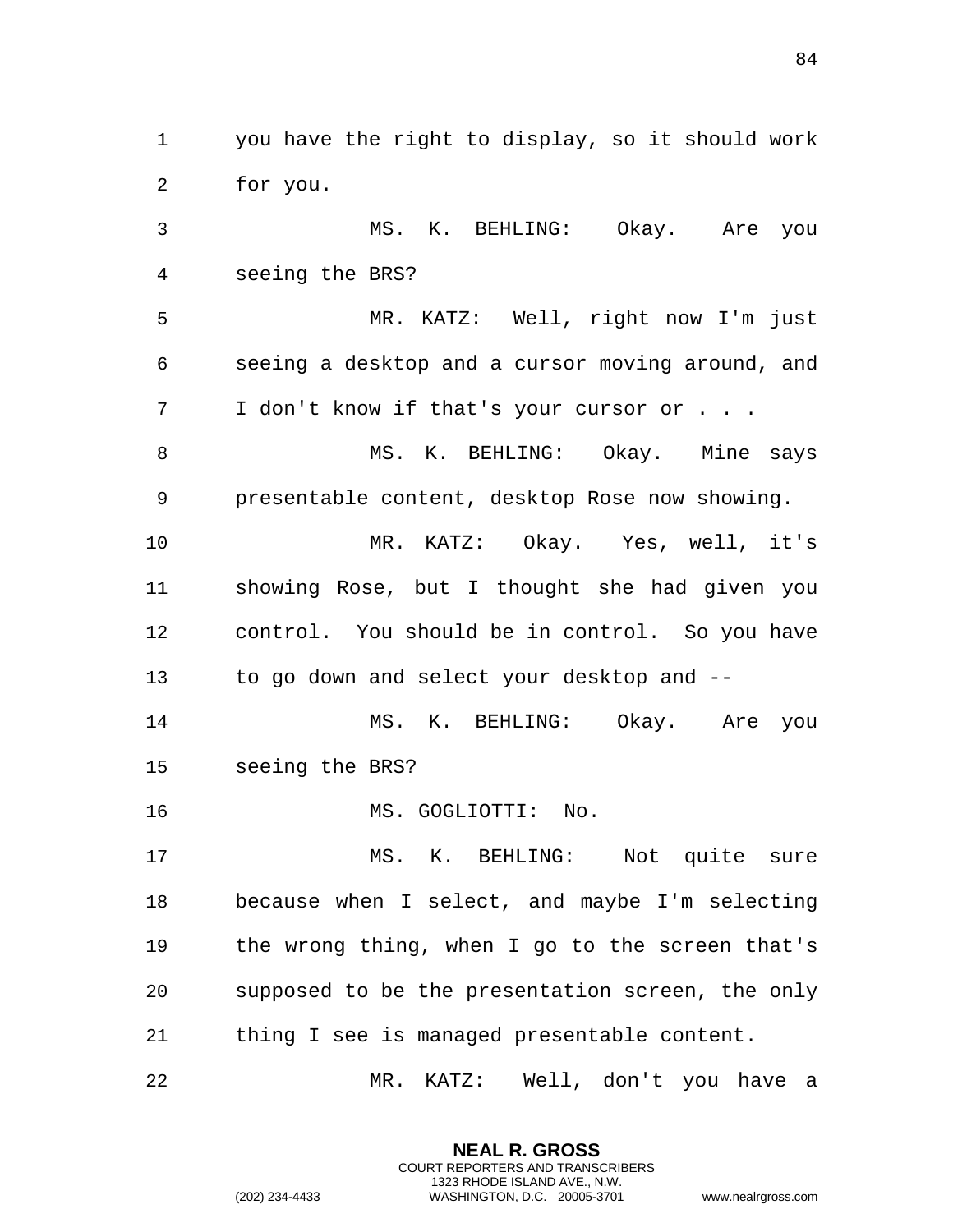little symbol of a desktop on yours? MS. K. BEHLING: Yes. MR. KATZ: Can you click on it? MS. K. BEHLING: And when I select that, it doesn't allow me to go to present desktop as it did before. Now it's just manage presentable content. 8 MR. KATZ: Right. So something has changed. Maybe now try it. 10 MS. K. BEHLING: Okay. MS. GOGLIOTTI: Is it possible that, because you signed in under the attendee instead of a presenter -- MR. KATZ: But I thought she did before, too. MS. K. BEHLING: Yes, I did. MR. KATZ: So it's the same as it was before, and it was saying that she has control. Maybe, for time's sake, we should just have Rose  $20 - -$  MS. K. BEHLING: Yes. MR. KATZ: Rose, if you can handle it.

> **NEAL R. GROSS** COURT REPORTERS AND TRANSCRIBERS 1323 RHODE ISLAND AVE., N.W.

(202) 234-4433 WASHINGTON, D.C. 20005-3701 www.nealrgross.com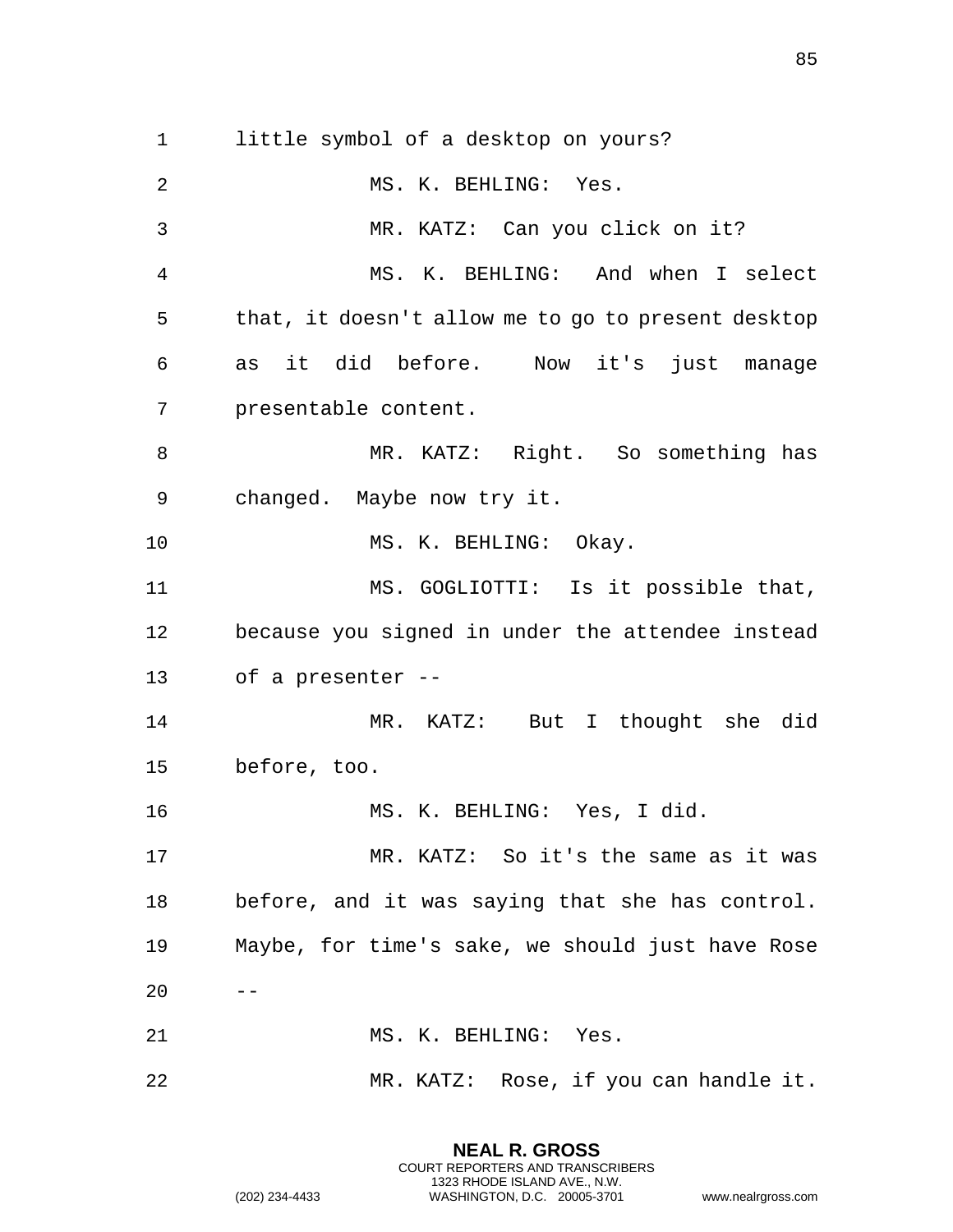1 MS. GOGLIOTTI: Sure. MS. K. BEHLING: Yes, I apologize. I don't know -- MR. KATZ: No, no worries. It's a 5 new system so . . . CHAIR MUNN: We're all in the same boat, Kathy. 8 MS. K. BEHLING: Yes, everything seemed fine the first time around. 10 MR. KATZ: Yes, it went fine. CHAIR MUNN: Yes, we had no problems with it at all last week. MR. KATZ: You may need to wrest control back from Kathy, Rose. Okay. So Rose is back in control. MS. GOGLIOTTI: Okay. Can everybody see my screen here? 18 MR. KATZ: Yes, yes. MS. GOGLIOTTI: And the next one we were going to do was PER 29; is that correct? CHAIR MUNN: That's correct, yes. That's what we were looking at.

> **NEAL R. GROSS** COURT REPORTERS AND TRANSCRIBERS 1323 RHODE ISLAND AVE., N.W.

(202) 234-4433 WASHINGTON, D.C. 20005-3701 www.nealrgross.com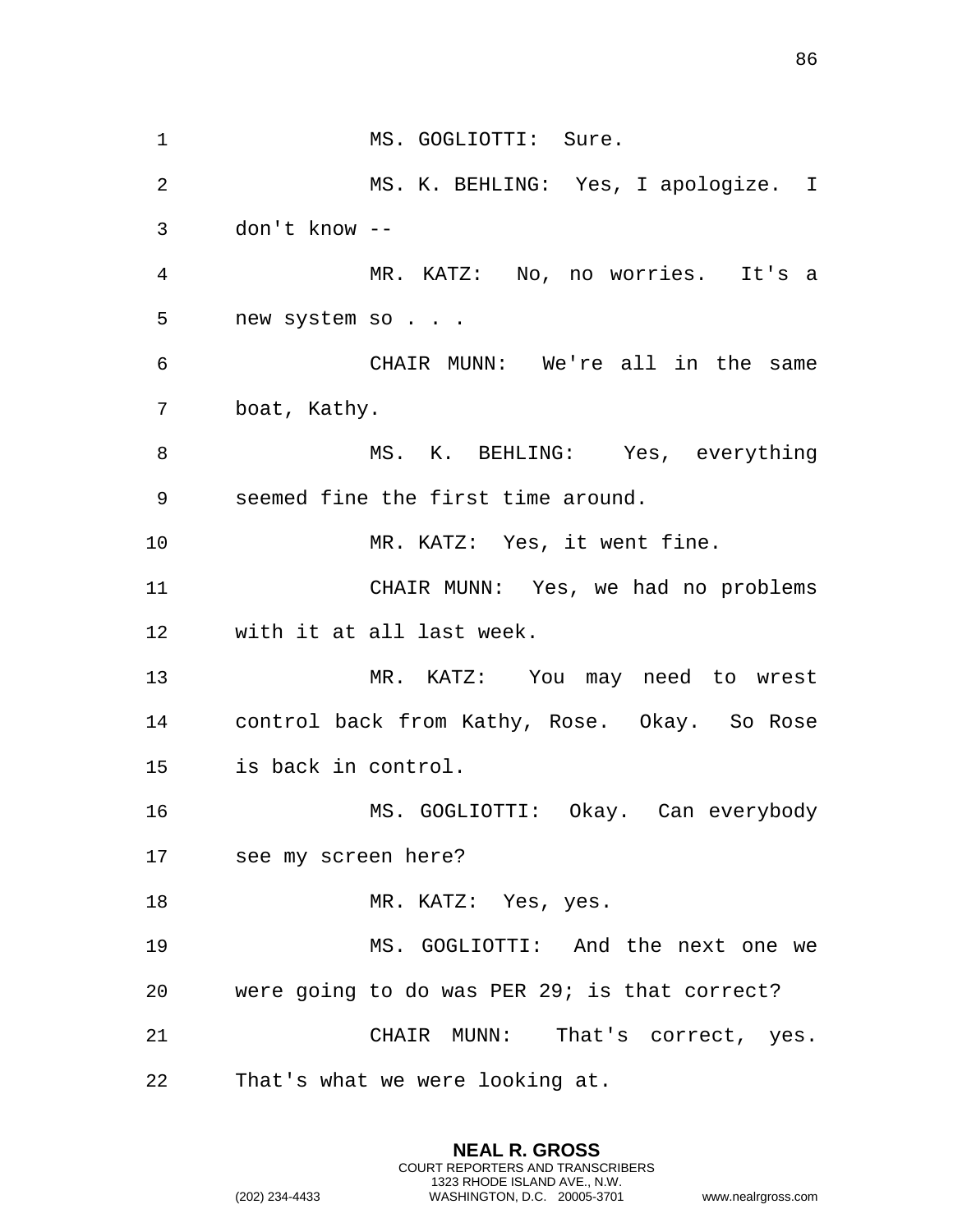1 MS. K. BEHLING: Actually, I was just 2 going to go to the BRS and show findings. 3 MS. GOGLIOTTI: Okay. 4 MR. KATZ: There it is. 5 **PER 029 - Finding 11, 1212 Status**  6 MS. GOGLIOTTI: Okay. And Finding 7 11. Alright. It's up on the screen. 8 MR. KATZ: Yes, fine. Thank you, 9 Rose. Kathy, are you there? 10 MS. K. BEHLING: Yes, I'm here. This 11 is a NIOSH response we're waiting for. 12 MS. MARION-MOSS: This is Lori. PER 13 29 is a Hanford PER, and this particular finding 14 here states that the Subcommittee is awaiting a 15 new PER for Hanford. We agreed to the finding. 16 If I can recap, the finding is associated with 17 the plutonium alpha impurities that the PER did 18 not address. So we have agreed to that finding, 19 and we are currently awaiting the various issues 20 associated with the Hanford TBD to be resolved 21 prior to issuing a new PER.

22 MR. KATZ: So this is still, this is

**NEAL R. GROSS** COURT REPORTERS AND TRANSCRIBERS 1323 RHODE ISLAND AVE., N.W.

(202) 234-4433 WASHINGTON, D.C. 20005-3701 www.nealrgross.com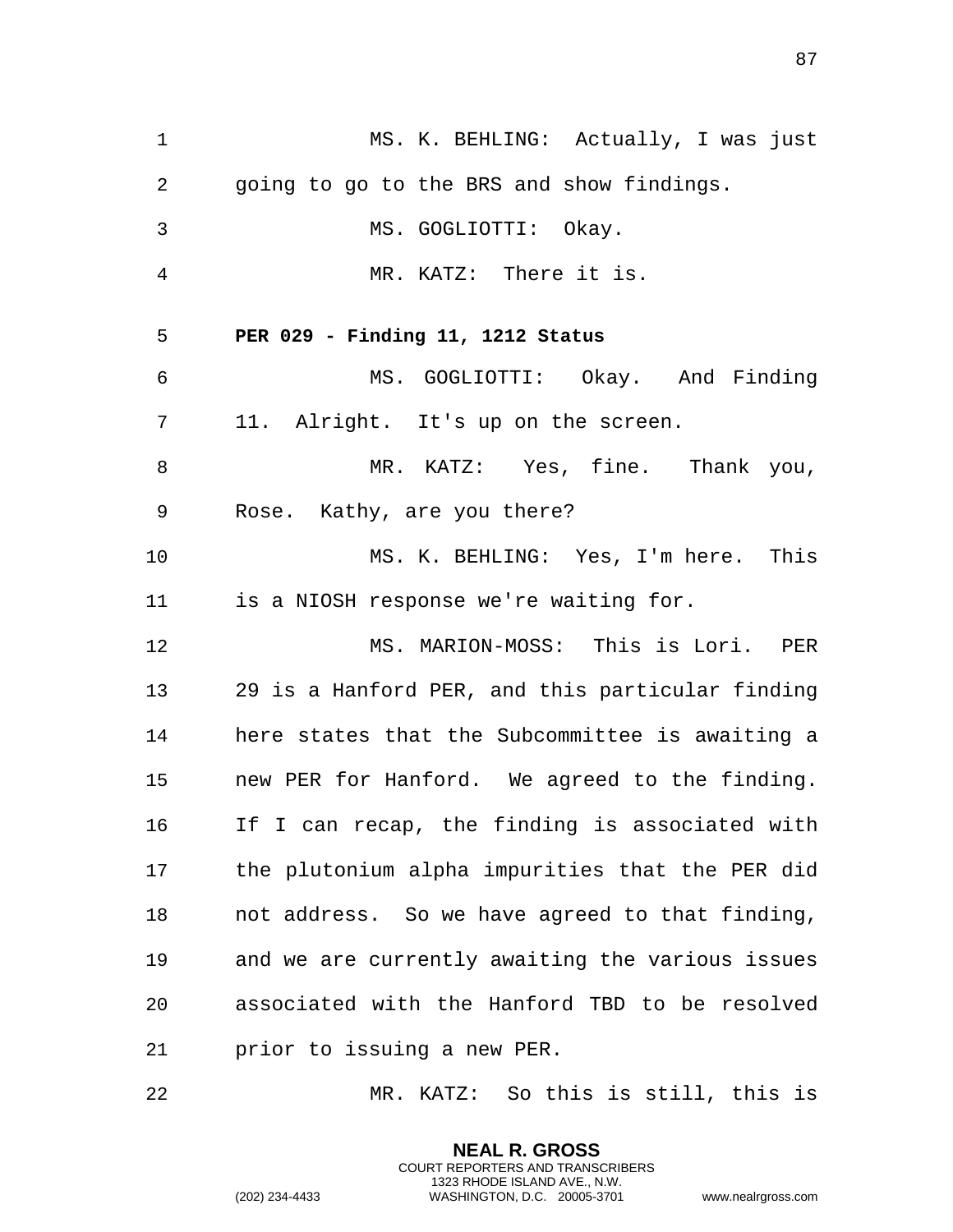in abeyance.

| 2              | MS. MARION-MOSS: Well, currently,                 |
|----------------|---------------------------------------------------|
| 3              | it's in progress now.                             |
| $\overline{4}$ | MR. KATZ: I thought, I thought what               |
| 5              | you had said was that you agreed to the changes   |
| 6              | and were just waiting for other matters to get    |
| 7              | addressed before you update the TBD. Isn't that   |
| 8              | what you said?                                    |
| 9              | MS. MARION-MOSS: Correct.                         |
| 10             | MR. KATZ: Lori?                                   |
| 11             | MS. MARION-MOSS: Yes, that's                      |
| 12             | correct, Ted. But what I was referring to was     |
| 13             | that, currently, in the BRS, the status is in     |
| 14             | progress.                                         |
| 15             | MR. KATZ: Oh, no, I understand, but               |
| 16             | so if you're agreeing to the findings then we can |
| 17             | put them in abeyance is what I was saying.        |
| 18             | MS. MARION-MOSS: Okay.                            |
| 19             | MR. KATZ: Yes. I mean, that's for                 |
| 20             | the Subcommittee to do.                           |
| 21             | CHAIR MUNN: Paul, can you take the                |
| 22             | helm on this?                                     |

**NEAL R. GROSS** COURT REPORTERS AND TRANSCRIBERS 1323 RHODE ISLAND AVE., N.W.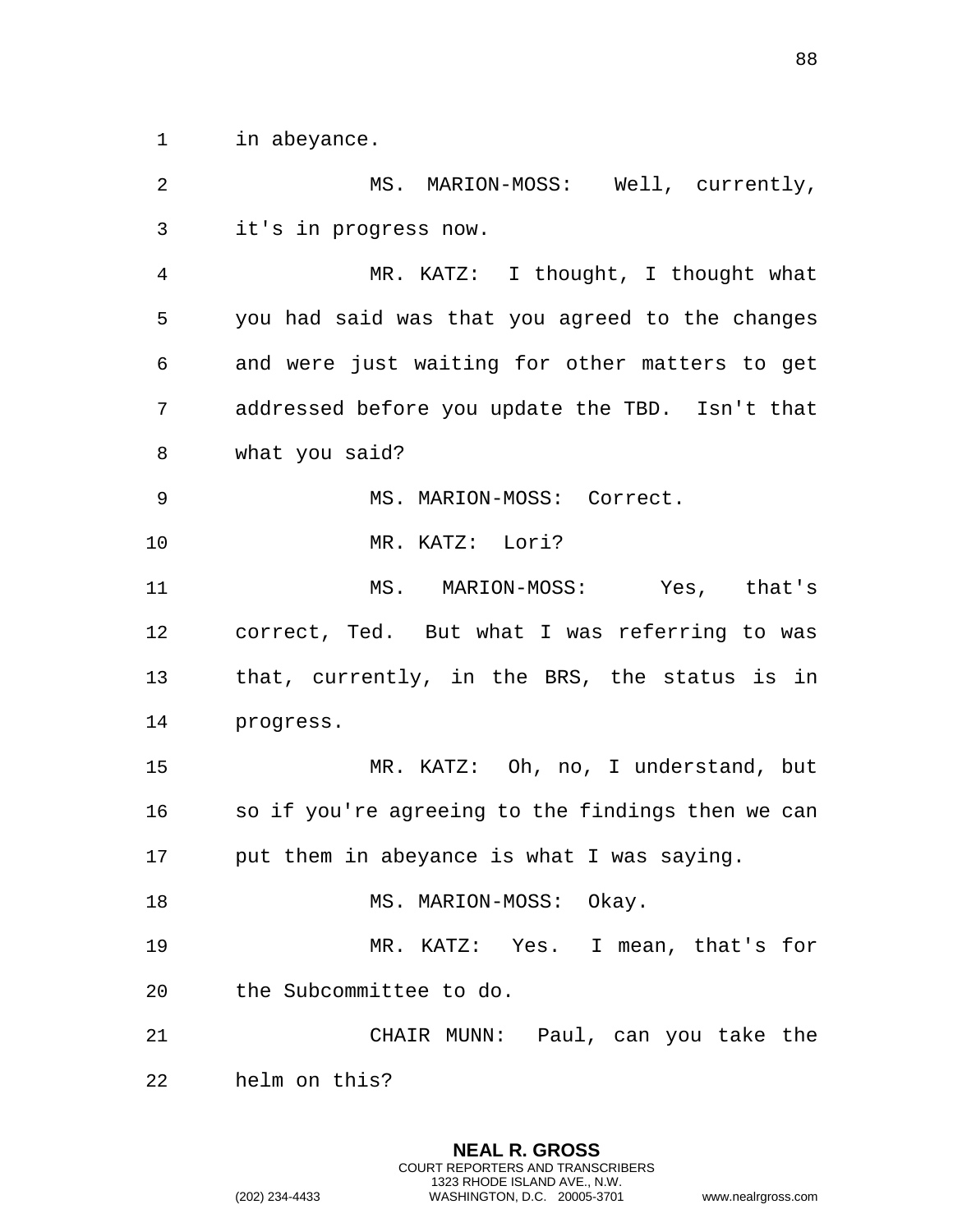MEMBER ZIEMER: Yes, neither you, nor Josie, can comment on this one, I guess. CHAIR MUNN: That's correct. This is your decision today. MEMBER ZIEMER: I'll discuss this with myself. CHAIR MUNN: Yes. 8 MEMBER ZIEMER: This is fairly straightforward. The final adjudication of this one has been agreed to, but it hadn't appeared yet. So I think in abeyance is where it needs to go, as I understand the issue. MR. KATZ: Right. 14 MEMBER ZIEMER: And I'm the only one that gets to vote on this, so I'm voting that we take them in abeyance. MR. KATZ: Right. I think that works fine. There's no controversy here since NIOSH agrees with the finding. MS. K. BEHLING: Will NIOSH be putting that in abeyance or do you want SC&A to -- MR. KATZ: You can go ahead and do

> **NEAL R. GROSS** COURT REPORTERS AND TRANSCRIBERS 1323 RHODE ISLAND AVE., N.W.

(202) 234-4433 WASHINGTON, D.C. 20005-3701 www.nealrgross.com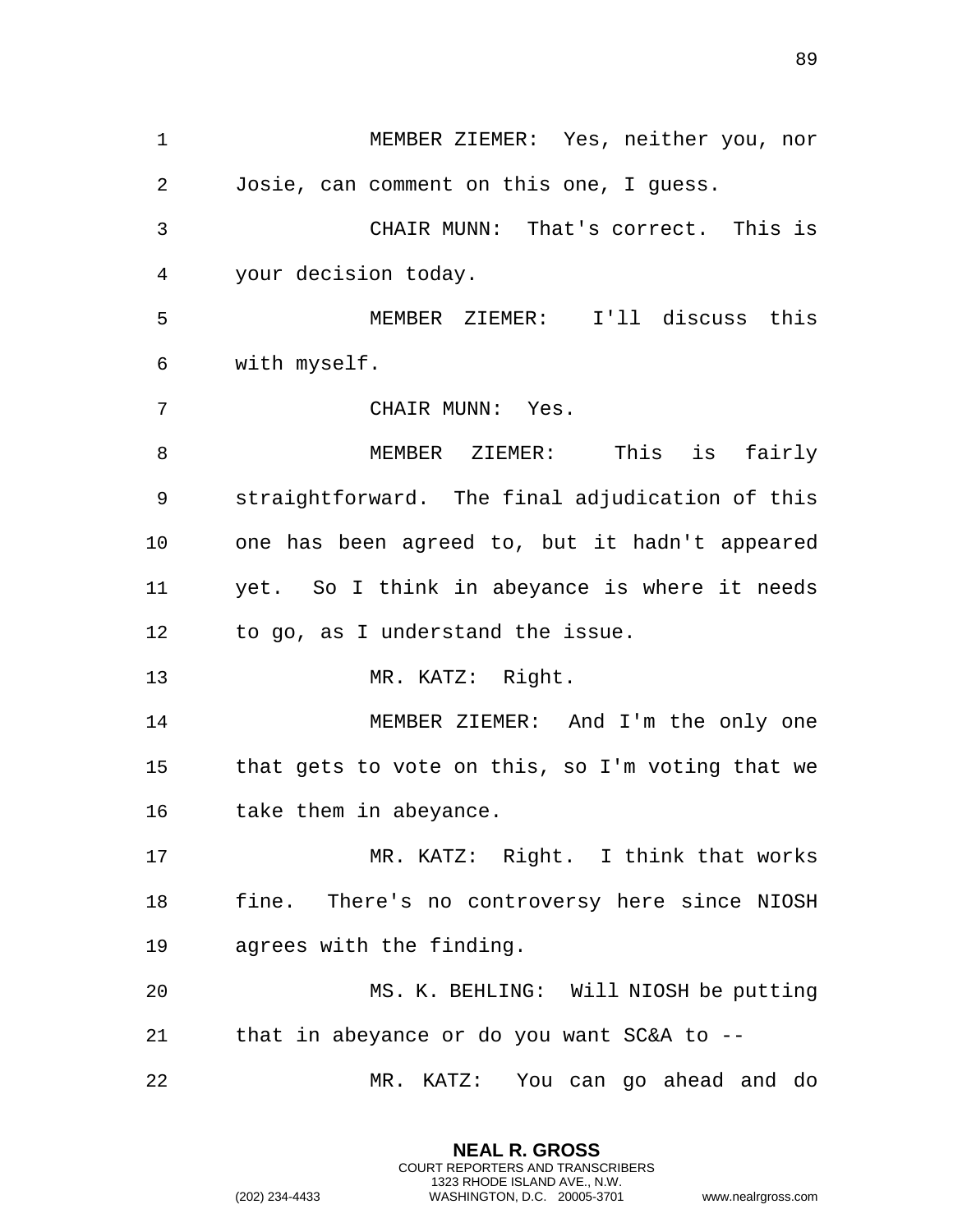that, Kathy. That's fine.

| 2              | MS. K. BEHLING: Okay. Thank you.                 |
|----------------|--------------------------------------------------|
| 3              | MR. KATZ: Thanks.                                |
| $\overline{4}$ | CHAIR MUNN: Are there any other                  |
| 5              | comments from anyone with respect to PER 29? If  |
| 6              | not, then let's go to PER 31, report review.     |
| 7              | This is a carryover from a couple of meetings    |
| 8              | before.                                          |
| 9              | MS. K. BEHLING: There is one more                |
| 10             | finding, 12, for the PER 29.                     |
| 11             | CHAIR MUNN: Oh, yes, Paul? I'm                   |
| 12             | trying to walk away from one of the --           |
| 13             | MEMBER ZIEMER: Yes, okay. Lori, do               |
| 14             | you have it?                                     |
| 15             | MS. MARION-MOSS: Oh, yes, this is                |
| 16             | Lori. The same holds true for Finding Number 12. |
| 17             | MEMBER ZIEMER: Okay. Same final                  |
| 18             | outcome here, so I'll be clear that this will go |
| 19             | in abeyance.                                     |
| 20             | MR. KATZ: Thanks, Paul.                          |
| 21             | CHAIR MUNN: And, again, we're back               |
| 22             | to PER 31. That's a carryover. Do you have       |

**NEAL R. GROSS** COURT REPORTERS AND TRANSCRIBERS 1323 RHODE ISLAND AVE., N.W.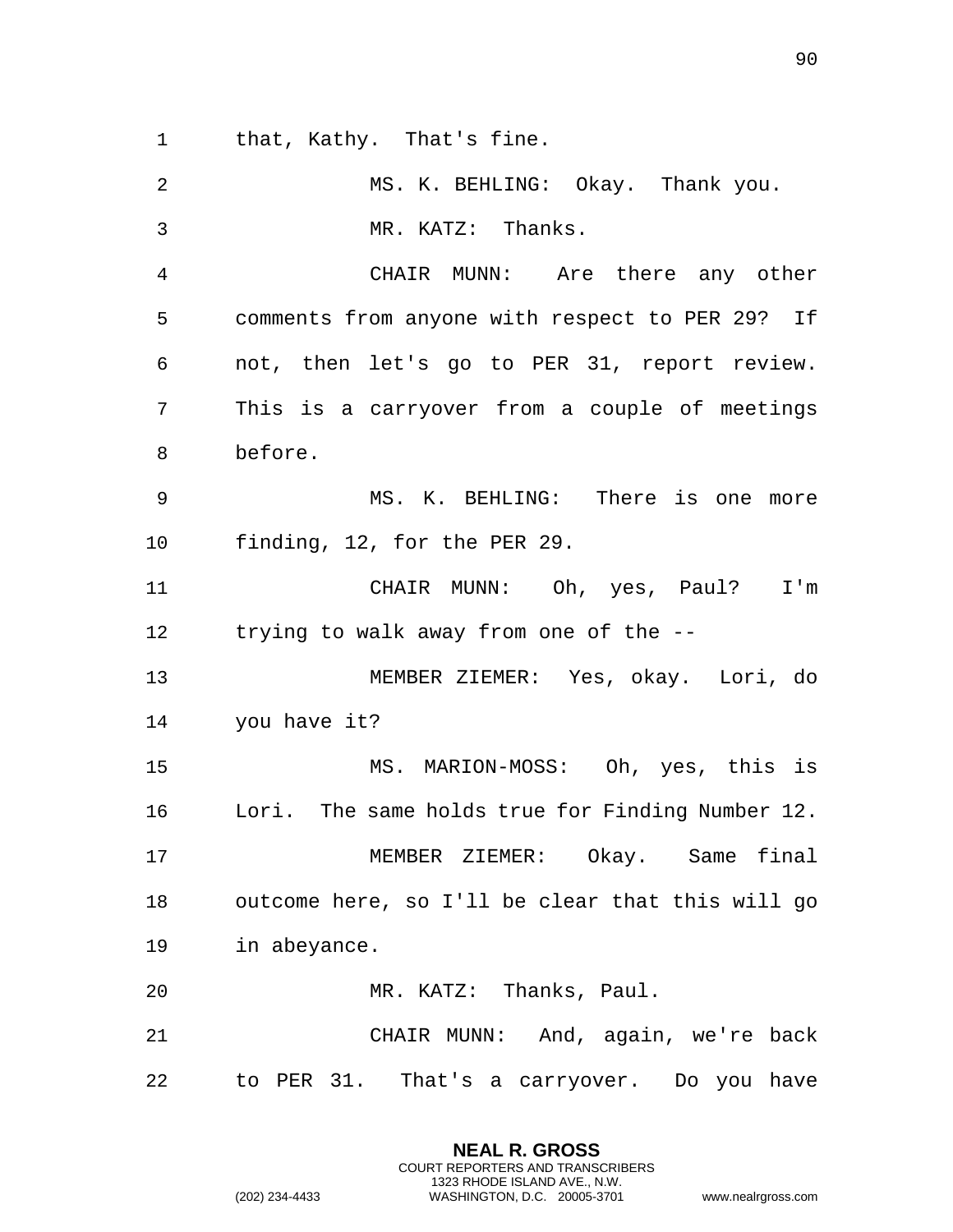1 anything, NIOSH?

2 MS. MARION-MOSS: Stu, this is the PER 3 for Y-12 for the -- 4 MR. HINNEFELD: This is the thorium 5 one, right? The thorium -- 6 MS. MARION-MOSS: Correct, correct. 7 MR. HINNEFELD: Yes. It's still 8 being worked on, still working on a way to, we're 9 still deciding if we can do thorium doses for Y-10 12.

11 **PER 0031 - Report Review Carryover** 

12 CHAIR MUNN: So we're continuing the 13 carryover.

14 MR. KATZ: Right. So this should 15 show as in progress.

16 **PER 0047 - Abeyance 3, 4** 

17 CHAIR MUNN: PER 47, one that's in 18 abeyance. We have Findings 3 and 4. Again, a 19 carryover from NIOSH. Any report? It should 20 have been a part of the abeyance items.

21 MR. HINNEFELD: I believe we have a

**NEAL R. GROSS** COURT REPORTERS AND TRANSCRIBERS 1323 RHODE ISLAND AVE., N.W.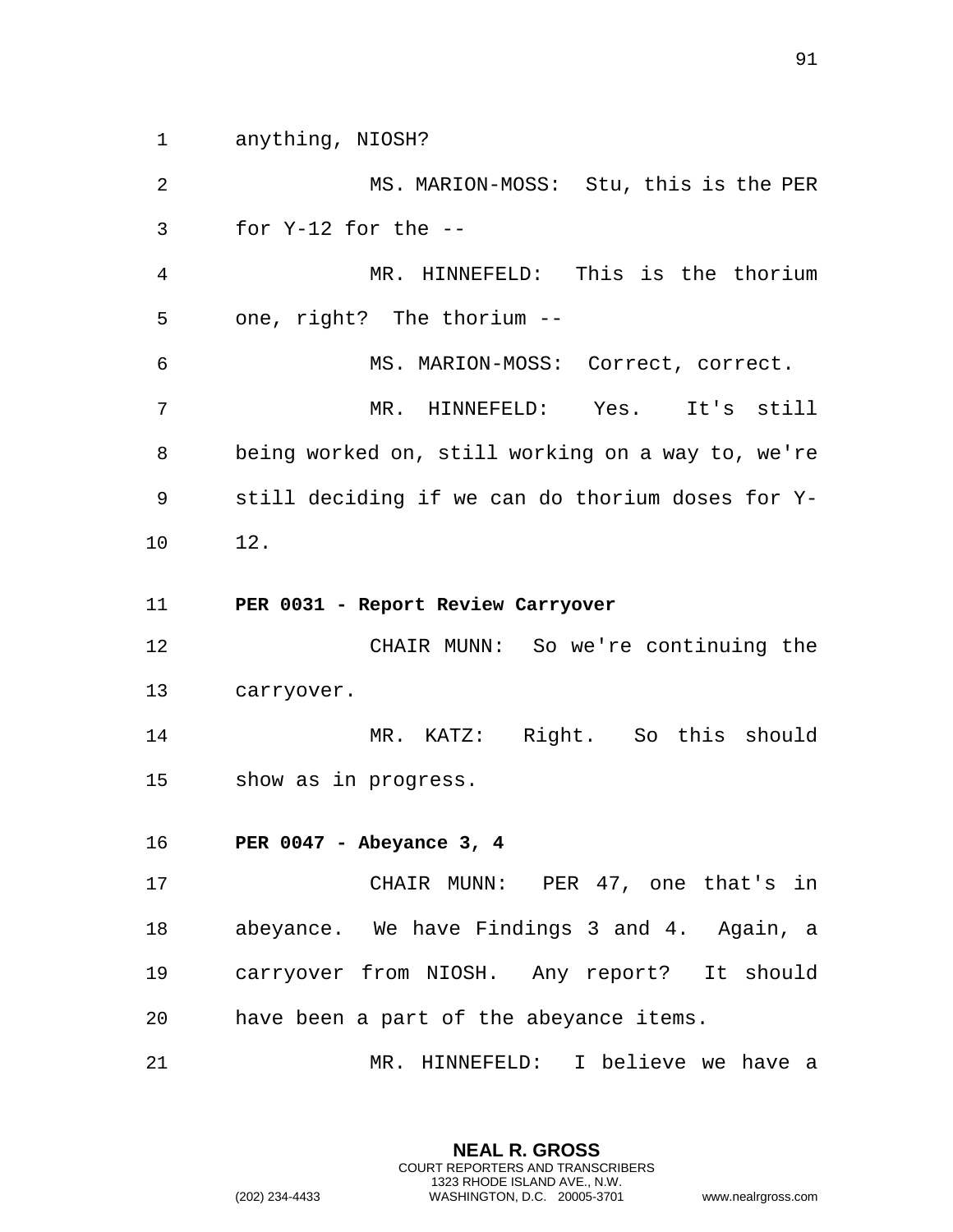1 new item in there on 4.

2 MS. MARION-MOSS: No, that would be 3 3, Stu.

4 MR. HINNEFELD: Three? Three is what 5 we entered in this?

6 MS. MARION-MOSS: Yes.

7 MR. HINNEFELD: Okay. To talk about 8 this briefly, the original response that our side 9 put in, we put in is not really relevant to the 10 comment. This is a dose reconstruction that's 11 done from a template, so we don't have enough 12 claims from the site to run a Site Profile. Then 13 we write a dose reconstruction. The entire 14 analysis was supposed to be on the dose 15 reconstruction report, and, to make sure those 16 were consistent, we have these templates that we 17 work from to prepare these dose reconstruction 18 reports.

19 In this case, the dose -- and when you 20 use a template there are pieces of the template 21 that are applicable and you insert and there are 22 pieces that are not applicable and you don't

> **NEAL R. GROSS** COURT REPORTERS AND TRANSCRIBERS 1323 RHODE ISLAND AVE., N.W.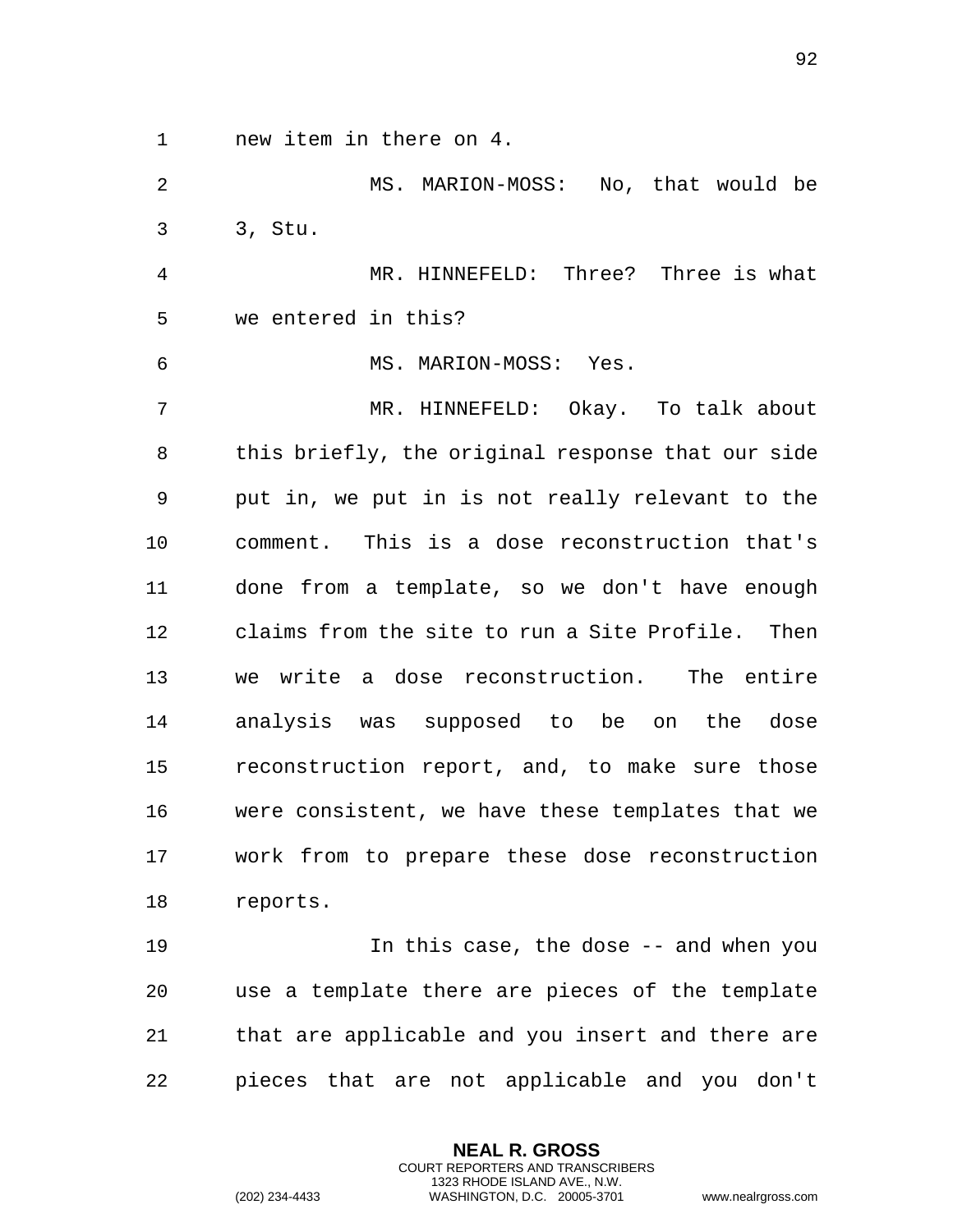include in the dose reconstruction. In this case, the dose reconstructor did not include a table that was relevant to this dose reconstruction. And so this number appeared without any basis, but it does, in fact, have a basis, have the correct information from the template being copied.

8 So I think, you know, we can probably provide an example, provide the templates so that people, you know, could see that the information is there, or we can proceed elsewhere. But this is just a matter of a piece of information that should have been in the dose reconstruction report being inadvertently admitted.

 MR. KATZ: And for the record, this is a Grand Junction case.

17 CHAIR MUNN: Yes.

 MEMBER BEACH: This is Josie. Can that be attached just right here, in addition to your reply?

 MR. HINNEFELD: I'm sorry. What did you say?

> **NEAL R. GROSS** COURT REPORTERS AND TRANSCRIBERS 1323 RHODE ISLAND AVE., N.W.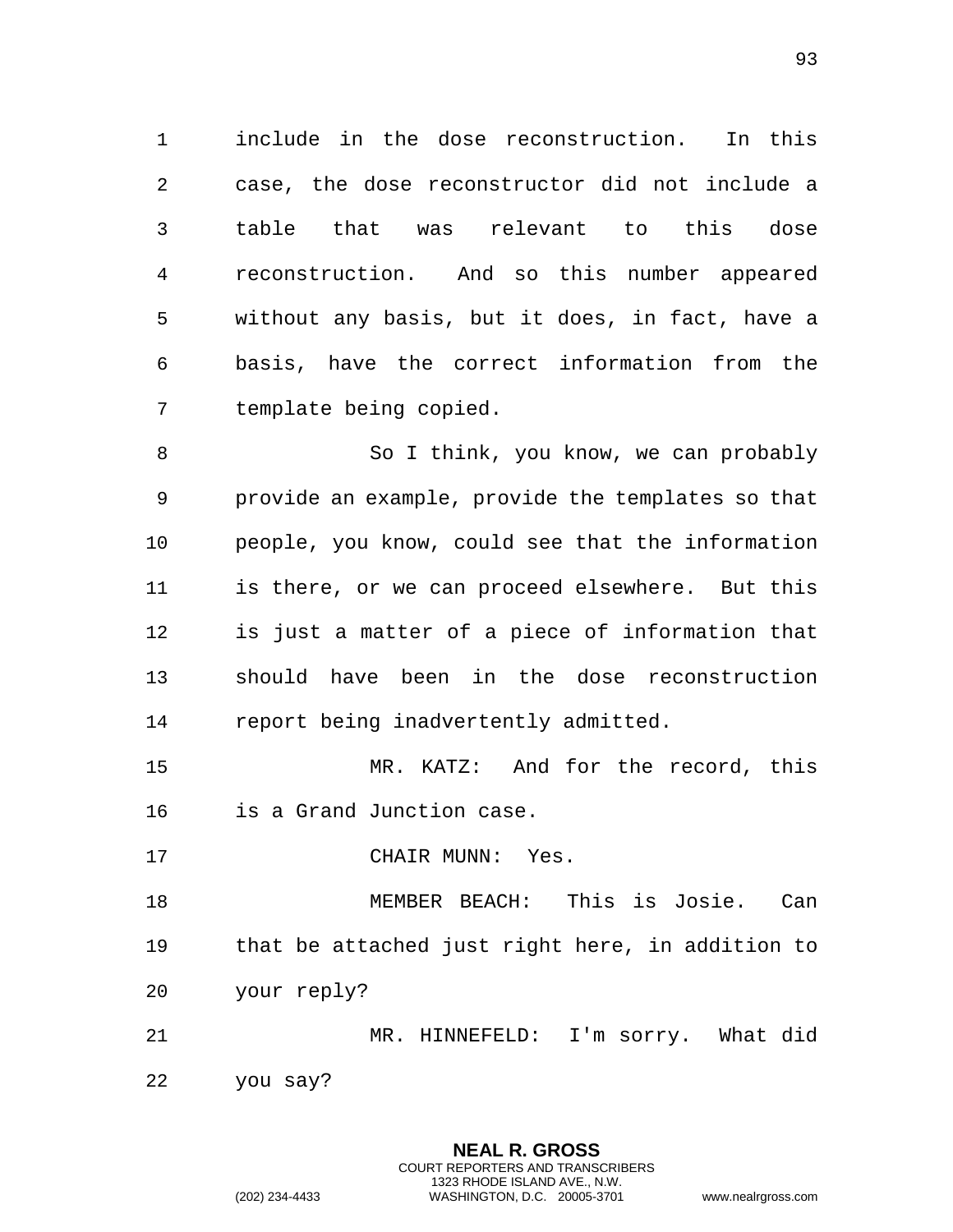MEMBER BEACH: Can that just be attached right at number three here? MR. HINNEFELD: So we could provide the template to -- CHAIR MUNN: Yes, is there any reason why the template itself can't be attached. MR. HINNEFELD: No, no. CHAIR MUNN: If not, then perhaps that would be the simplest way to dispose of this particular finding, just attach it. MEMBER ZIEMER: I mean, if we have a confirmation that it was done, I don't see any need to actually put it here. MEMBER BEACH: As long as SC&A has looked at it and agrees. MEMBER ZIEMER: I mean, SC&A was only raising the issue of why the template wasn't compared, right? MR. HINNEFELD: They raised the issue about -- well, if we can go up and look at the finding. There's a description of the data available that is not presented and there's no

> **NEAL R. GROSS** COURT REPORTERS AND TRANSCRIBERS 1323 RHODE ISLAND AVE., N.W.

(202) 234-4433 WASHINGTON, D.C. 20005-3701 www.nealrgross.com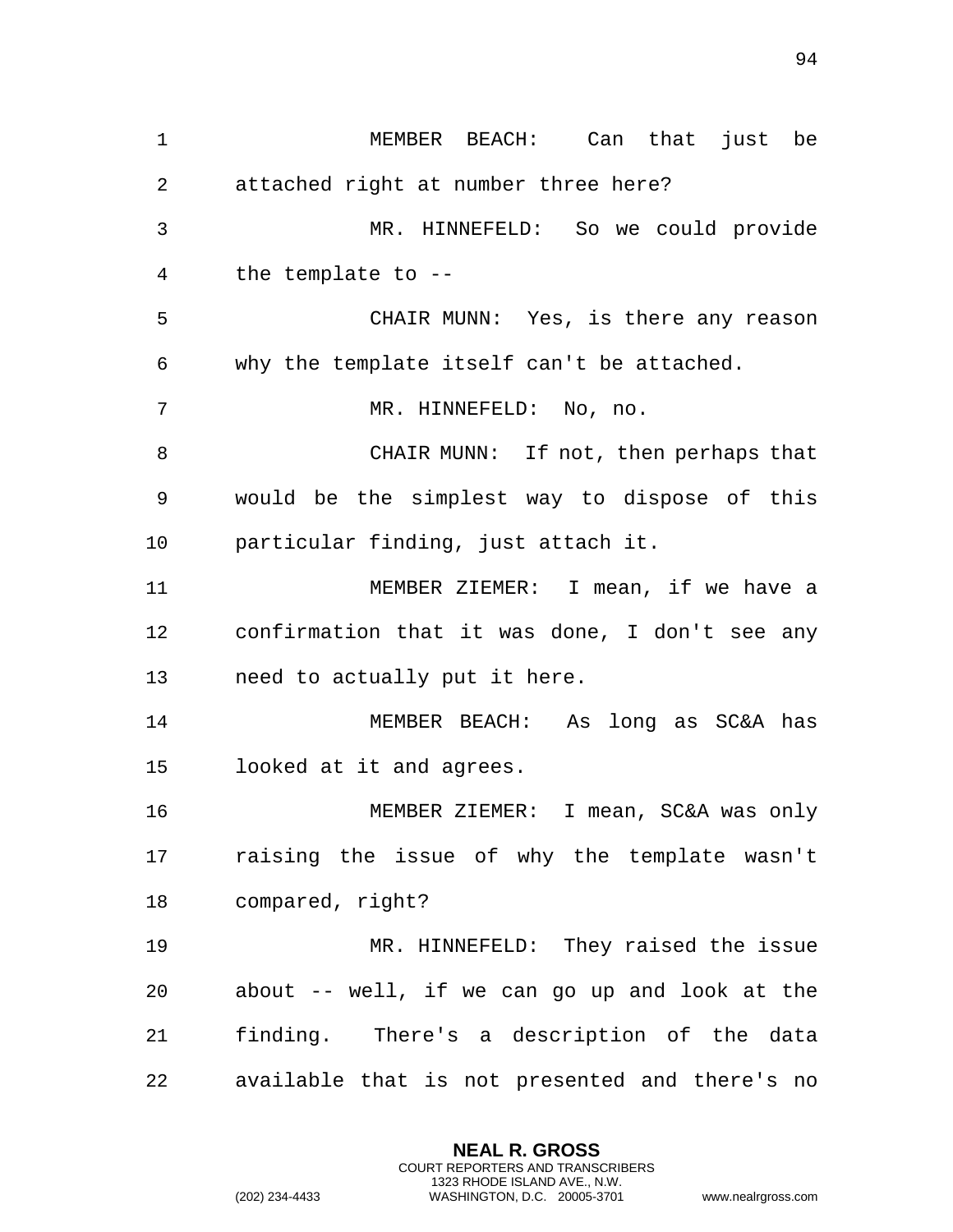tabulation of it in the dose reconstruction report. There is a tabulation of it in the template, which is supposed to be copied on the dose reconstruction report. So that's, you know, that's the nature of the finding.

 CHAIR MUNN: So I understand correctly, this is essentially a QA issue, right? 8 MR. HINNEFELD: I would guess that's true, yes.

 CHAIR MUNN: Okay. I would think so because this template exists. It just simply was not used appropriately, right?

 MEMBER ZIEMER: Well, I gather it was used. It doesn't show up in the report is -- CHAIR MUNN: Yes, it doesn't show. MEMBER ZIEMER: Is that correct?

 MR. HINNEFELD: Yes, we used the data that was in the template in preparation of the dose reconstruction report in order to get the number, the dose number. What we didn't include was the tabulation of those, we say there are 569 air sample measurements, but then there's no

> **NEAL R. GROSS** COURT REPORTERS AND TRANSCRIBERS 1323 RHODE ISLAND AVE., N.W.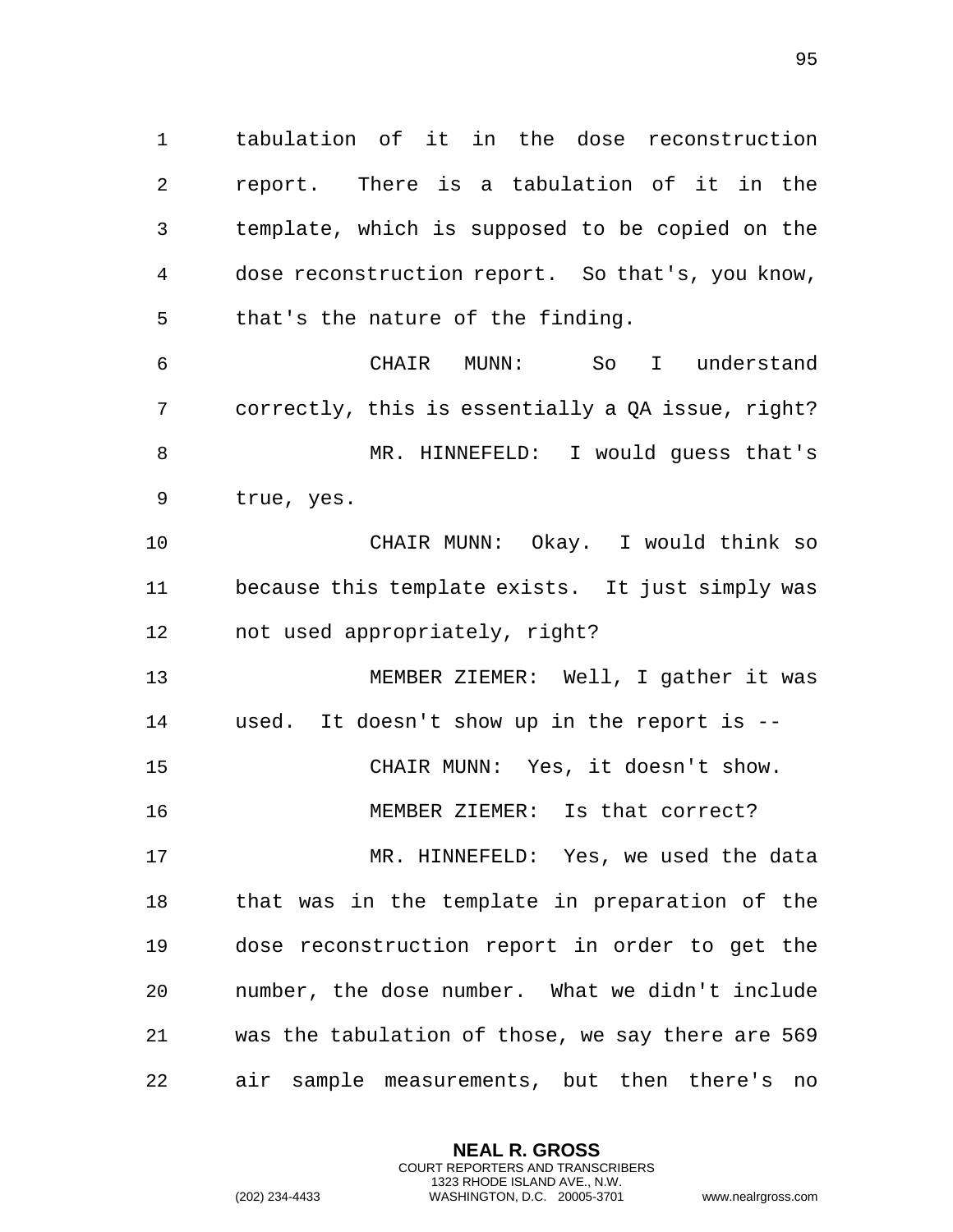attenuation of the dose reconstructor that shows what those indicate. So that was what was left out, though we used the dose number from the template. We just didn't include the table. I believe that's the case.

 MEMBER ZIEMER: SC&A, do you need to see that to confirm it?

 MS. K. BEHLING: Yes. This is Kathy. Yes, he was questioning, it appeared in the template that the dose reconstructors were being told that you can go back to look at these 569 - 

 MR. HINNEFELD: Yes, right. That's 14 the way the dose reconstruction appears, yes.

 MS. K. BEHLING: Yes. And we wanted to be sure that it was tabulated somewhere, but I'm not sure that we saw that. And I do think 18 that we should see, we should see that, yes.

 MR. KATZ: Sorry. We can't hear, Hans.

 MS. K. BEHLING: Go ahead, go ahead. He was on mute.

> **NEAL R. GROSS** COURT REPORTERS AND TRANSCRIBERS 1323 RHODE ISLAND AVE., N.W.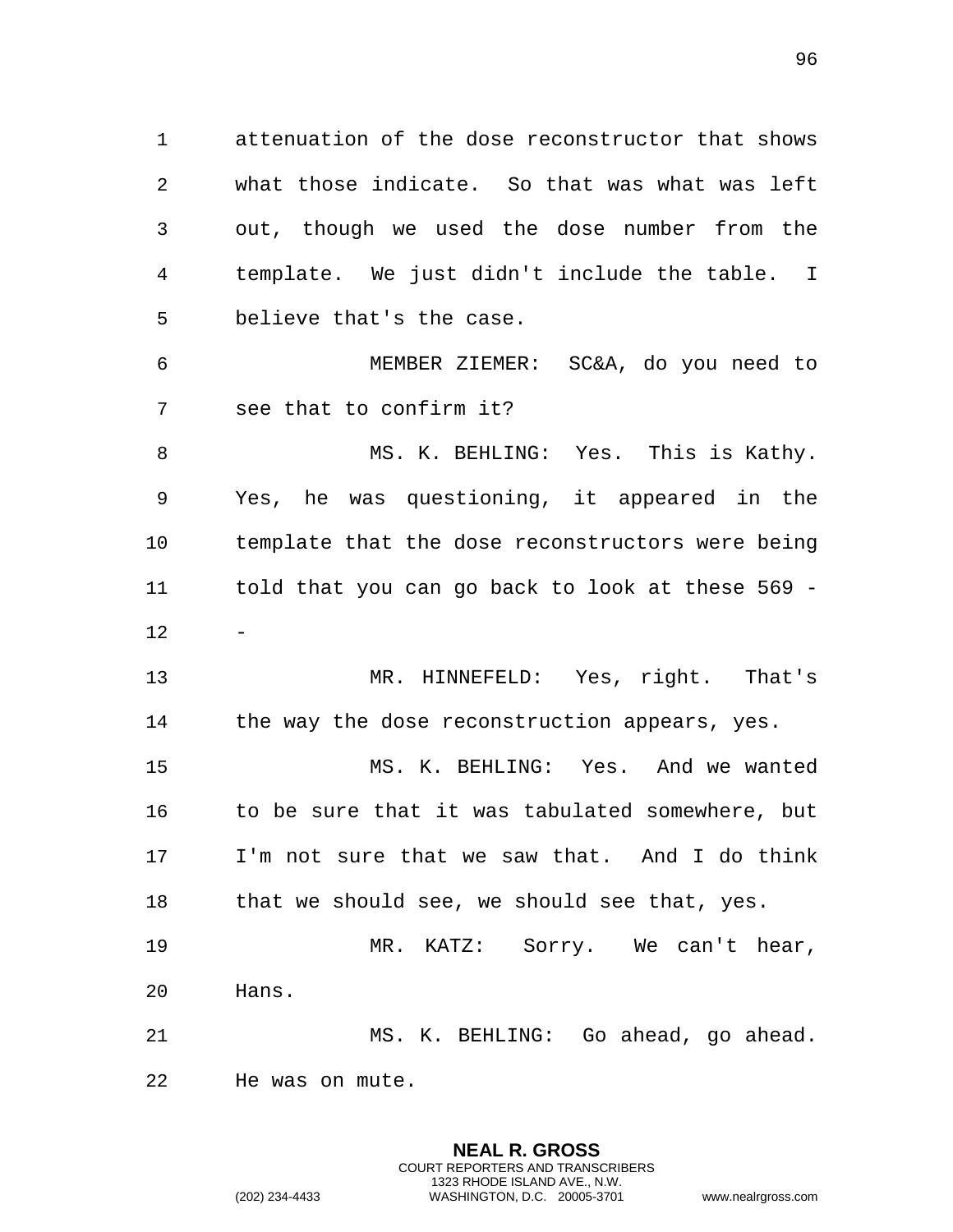CHAIR MUNN: Now we're not hearing you at all. MR. KATZ: No, he was just far from his mike. He wasn't on mute. But now we can't hear him. CHAIR MUNN: Still not hearing anything. 8 MS. K. BEHLING: What he's suggesting is that we didn't want, obviously, the dose reconstructors to have to go back through 500 and something and we wanted to be sure that this data was in some tabulated format. But we saw bottom- line dose numbers, but I think we still need to look at the supporting data that was used to develop those doses. MR. KATZ: So that's fine. I mean, we can just continue this as in progress, and it's in SC&A's hands. CHAIR MUNN: Right. MR. HINNEFELD: Well, we'll send a template. MR. KATZ: Yes, yes.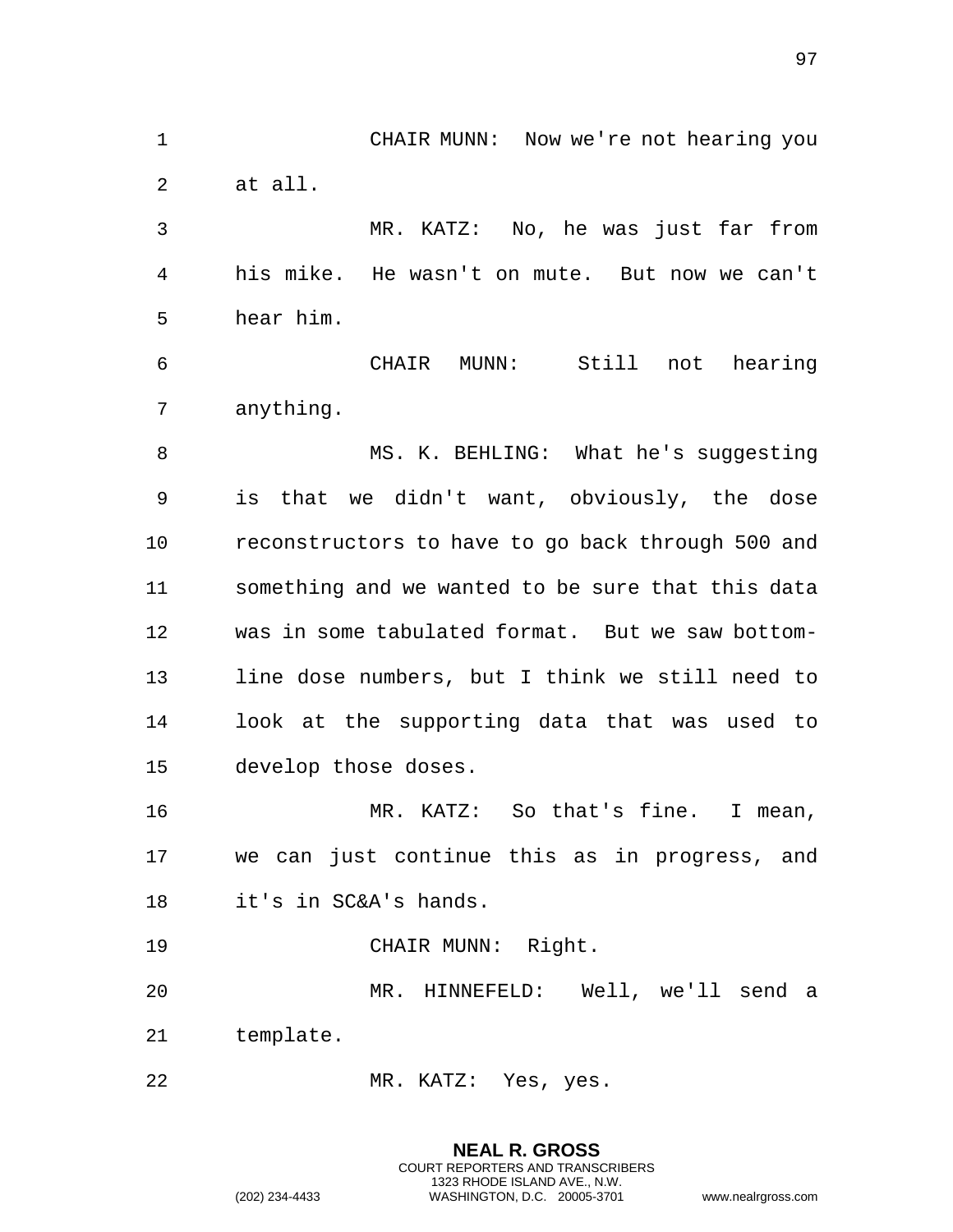MEMBER ZIEMER: Now, Ted, all we need is a report back from SC&A that they've confirmed it. We don't need the template in order to -- MR. KATZ: Right, right. CHAIR MUNN: And that will take care of item number three, Finding Number 3. But we still need something from NIOSH, I believe, for Finding 4, correct? MS. MARION-MOSS: Yes, Wanda, this is Lori. I believe Finding 4 was that we would revise the template in regards to the radium-226 and thorium-230 equilibrium ratio, and we're still working on that and we should have that by the next meeting. CHAIR MUNN: So it's being corrected, is it? The template? MS. MARION-MOSS: Yes. We need to make a correction. CHAIR MUNN: Okay. Very good. So we have an action from NIOSH on both of them, but next time we'll hear back from SC&A. Okay. MR. KATZ: But I think a

> **NEAL R. GROSS** COURT REPORTERS AND TRANSCRIBERS 1323 RHODE ISLAND AVE., N.W.

(202) 234-4433 WASHINGTON, D.C. 20005-3701 www.nealrgross.com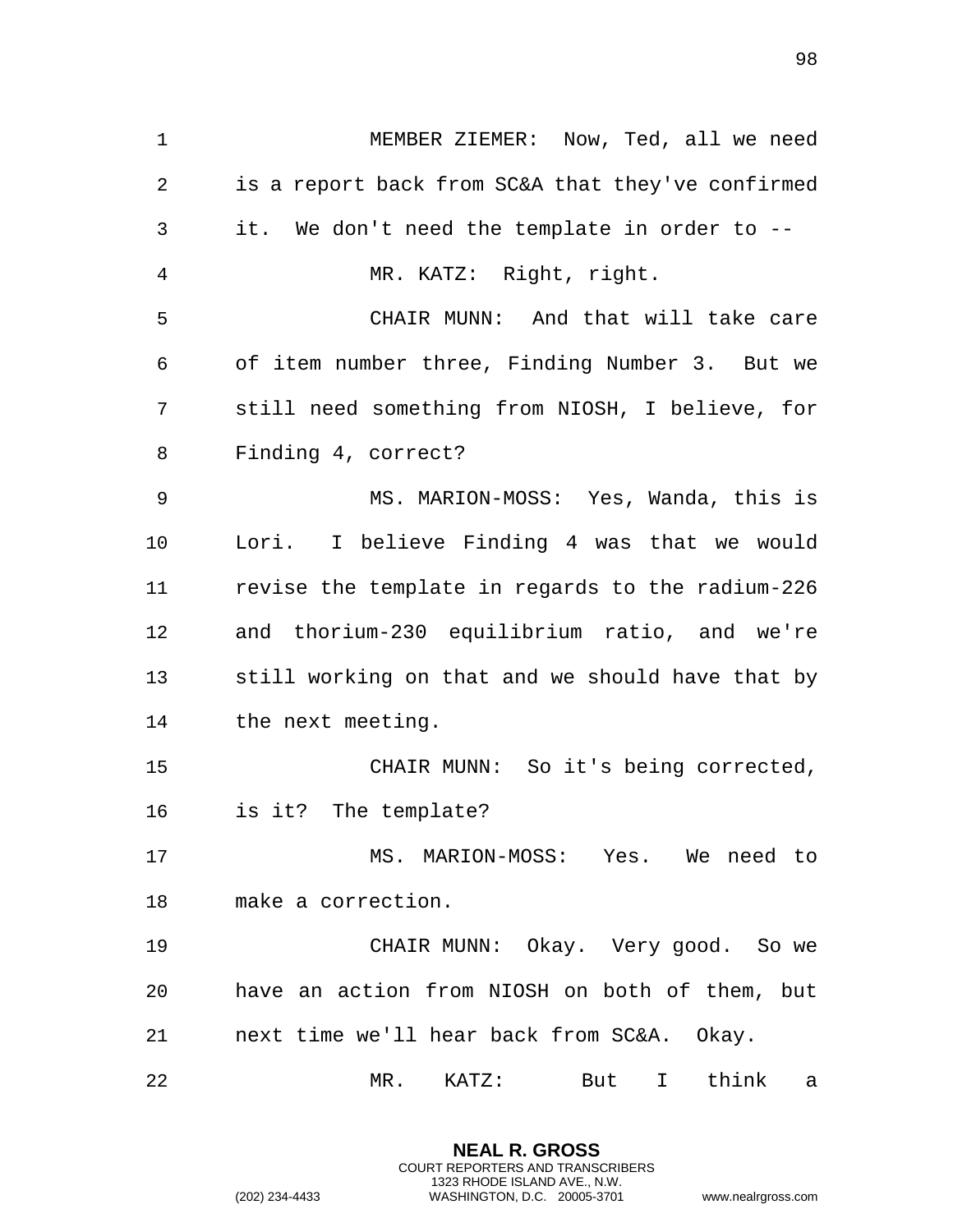clarification. Lori, have you already agreed with the finding before it was in abeyance awaiting you to actually make a change to the template, or are you just agreeing with the finding now and saying you're going to make such a change, or something else? 7 MS. MARION-MOSS: No, back in April - - MR. KATZ: Okay, okay. So it already was in effect, should have been in abeyance. MS. MARION-MOSS: Right. So it's in abeyance now. MR. KATZ: Okay, good, alright. CHAIR MUNN: Yes, that's where we have it, I believe. 16 MR. KATZ: Okay, thanks. CHAIR MUNN: Alright. I will untangle that in my own mind offline. Anything else on PER 47? MS. K. BEHLING: Wanda, one question. Should Finding 3 state in abeyance, or did I hear someone say we should now put this in progress?

> **NEAL R. GROSS** COURT REPORTERS AND TRANSCRIBERS 1323 RHODE ISLAND AVE., N.W.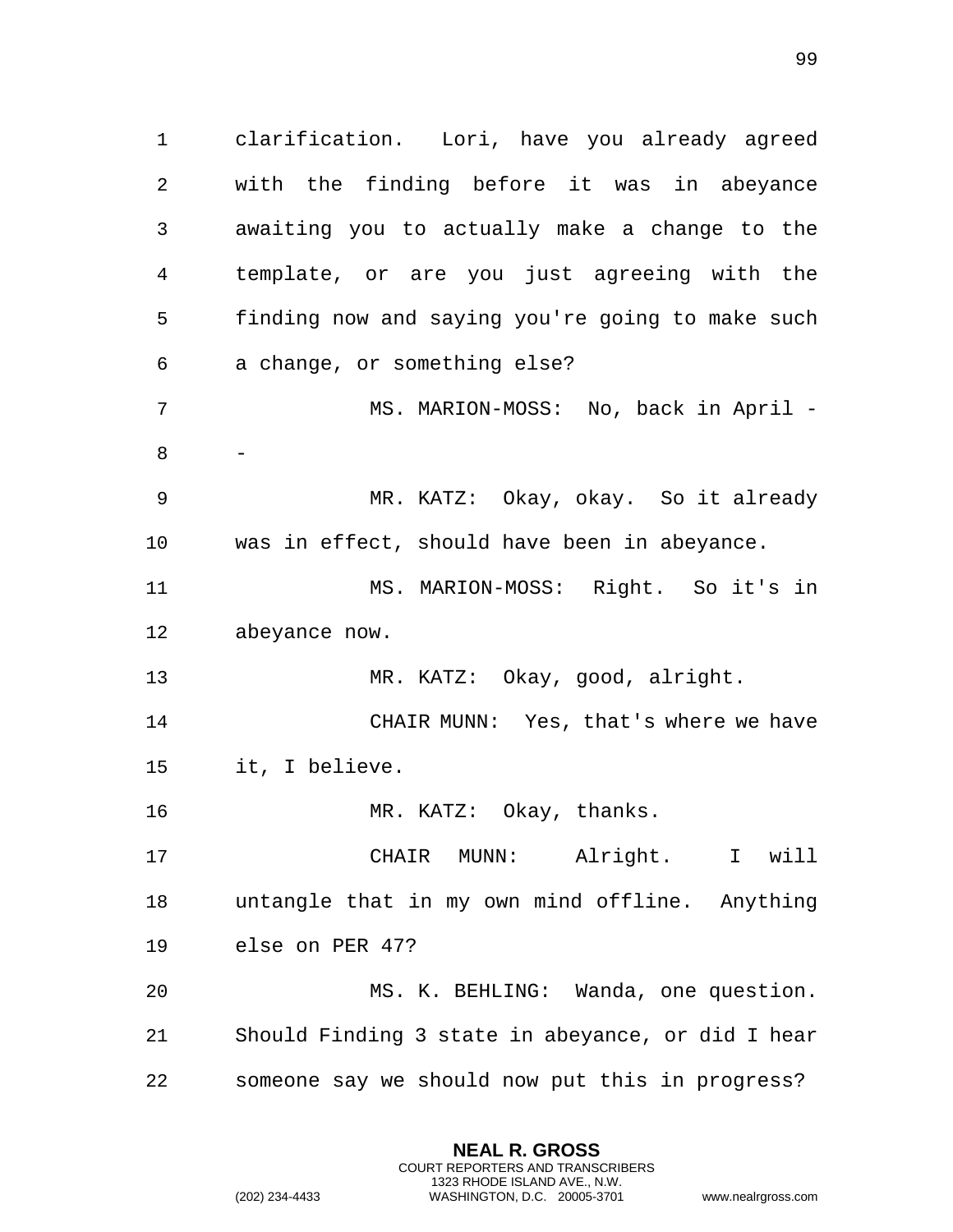1 MR. KATZ: Well, I'm not sure why it 2 was in abeyance if you had an answer in the first 3 place already with respect to the template, 4 right? We just learned -- 5 MS. K. BEHLING: I guess we were 6 waiting to see the template. 7 MS. GOGLIOTTI: We can change it to 8 in progress in the BRS. 9 MR. KATZ: Yes, okay. 10 MS. K. BEHLING: Alright. I just 11 wanted to verify. 12 **PER 0053 - Case Selection Status**  13 CHAIR MUNN: That's good. All clear 14 on PER 47? Then we'll move on to, we have a 15 chemical PER, 53. We have Hans' report on that 16 because NIOSH has already fulfilled its 17 obligation and provided the cases, and the 18 selection was made and Hans has a report for us. 19 Are you there, Hans? 20 DR. H. BEHLING: Okay. I'm sorry. 21 CHAIR MUNN: That's quite alright. 22 DR. H. BEHLING: I had problems with

> **NEAL R. GROSS** COURT REPORTERS AND TRANSCRIBERS 1323 RHODE ISLAND AVE., N.W.

(202) 234-4433 WASHINGTON, D.C. 20005-3701 www.nealrgross.com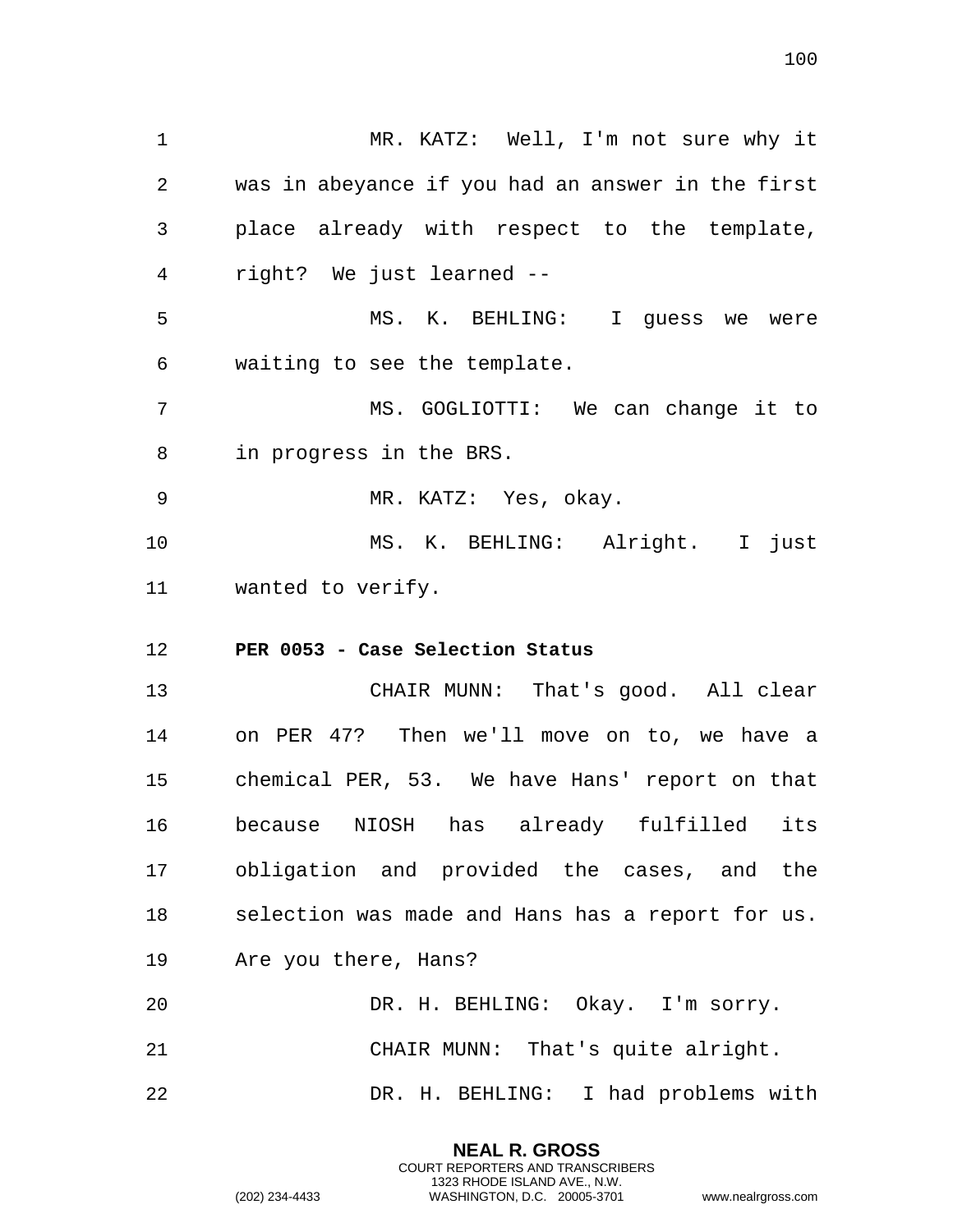1 my headset here. It's been acting up.

2 MR. KATZ: Hans, before you get 3 started, just please be very careful not to 4 really discuss Chapter 6 of individual cases. 5 DR. H. BEHLING: I have been warned 6 by my wife, and she's sitting right here ready to 7 hit me if I say something I'm not supposed to. 8 MR. KATZ: Okay. Thanks, Hans. 9 CHAIR MUNN: She has her hand on the 10 mute button. 11 DR. H. BEHLING: Okay. Anyway, I 12 just wanted to briefly review the one case that 13 was reworked and evaluated on behalf of the 14 Allied Chemical Corporation with regard to PER 15 53. Anyway, I wanted to briefly just give a 16 little bit of a background so that everyone is on 17 par with the issues here. 18 The PER 53 was issued as a result of 19 significant issues to the Site Profile for Allied 20 Chemical, and I can just briefly review what some 21 of these issues were. Number one, there was new 22 guidance in Section 4.1 of the TBD for the

> **NEAL R. GROSS** COURT REPORTERS AND TRANSCRIBERS 1323 RHODE ISLAND AVE., N.W.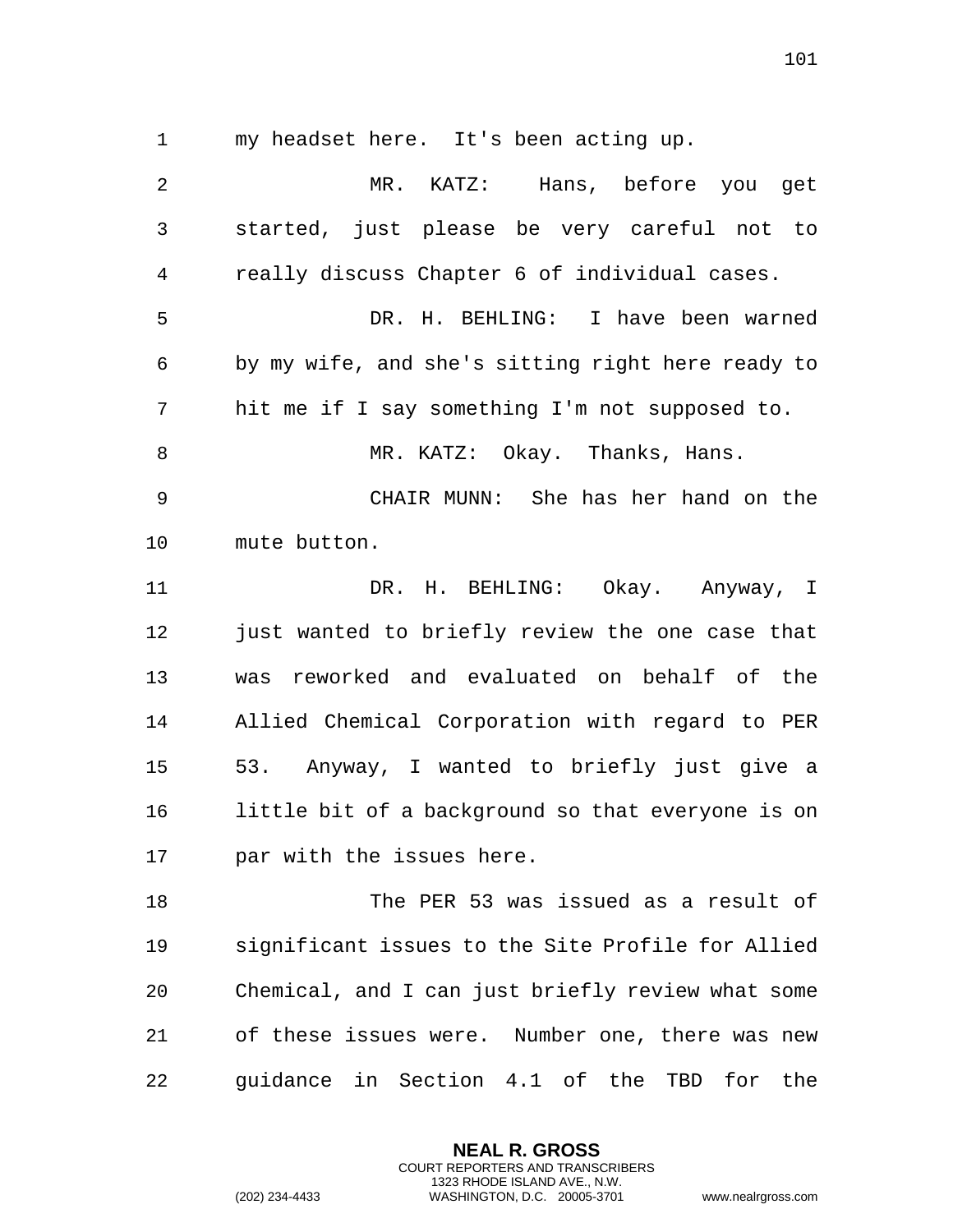assignment of external doses for periods when monitoring records were incomplete and missing, and the revised version recommends an approach for filling the gaps in dosimetry by means of uses adjacent time periods with available dose data.

 The second issue that was incorporated into the revision was additions to revised isotopic ratios for non-uranium radionuclide intakes in a residual period, and there was some increase in mode of unmonitored neutron dose from 1969 to 1976. And there was also not just in addition to revisions to the TBD but there was also they coincided in time, the revision coincided in time with changes to OTIB-70, the dose reconstruction, during residual periods at the time referenced for the facility. And that particular revision changed the source term, the patient factor, from 0.01 per day to 0.067, which is an increase in the potential exposures and dose during the residual period.

The revisions that were incorporated

**NEAL R. GROSS** COURT REPORTERS AND TRANSCRIBERS 1323 RHODE ISLAND AVE., N.W.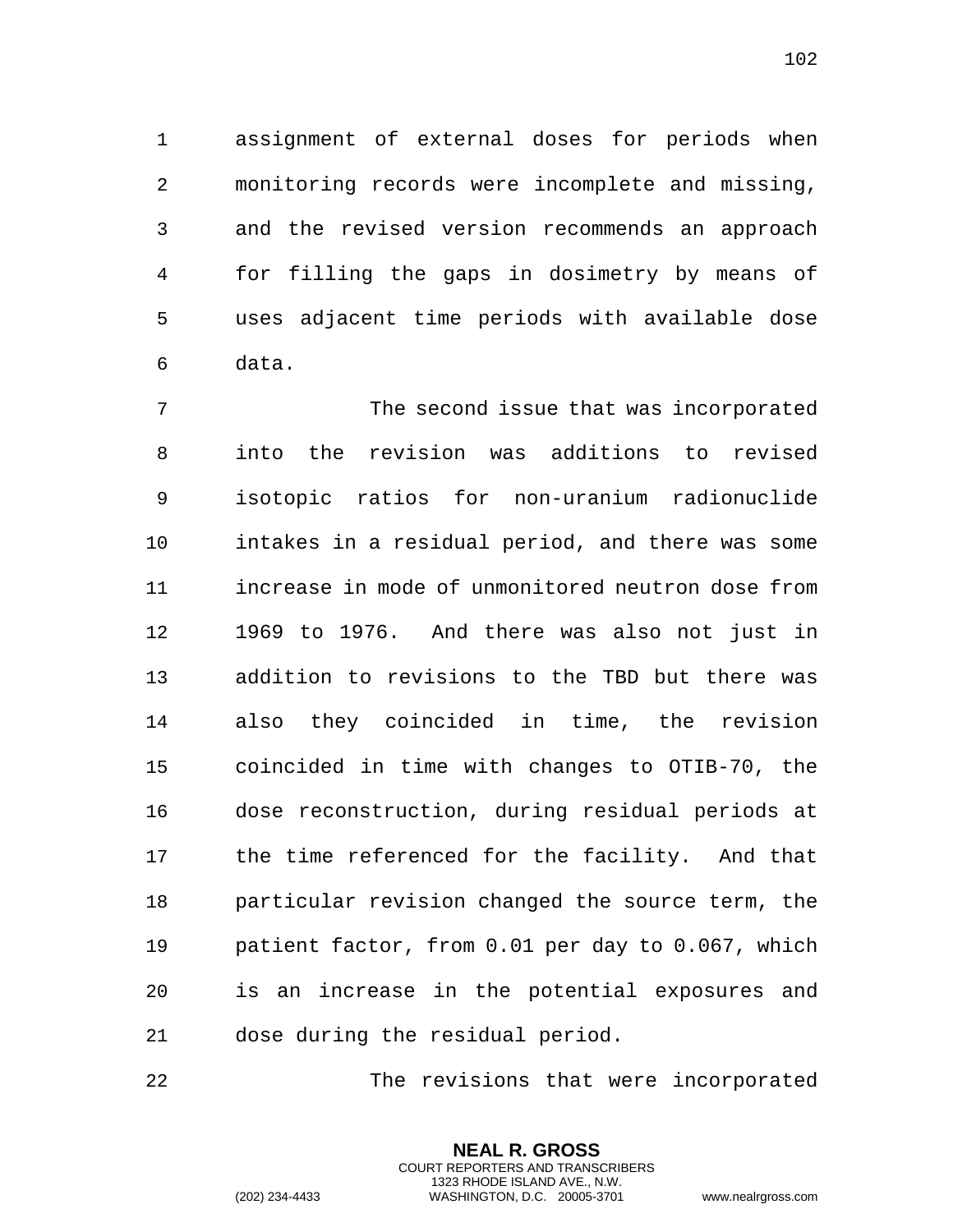into Revision 2 involves all job types at the facility. Also, it incorporated dose time frames during the operational period, as well as the residual period. And on behalf of the PER 63, NIOSH had identified 93 claims that mandated the recalculation of the dose, and, of the 93 revised dose reconstructions performed by NIOSH under PER 63, the resulting Probability of Causation values were all below 45, so none of them exceeded the threshold for being compensable.

 On behalf of the commitment under subtask 4, SC&A recommended that at least one dose reconstruction should be evaluated, but that was conditional that it was an individual that was employed during the operational period, as well as the residual period. And when I look at the data here in the teleconference call on May 16th, 2016, the procedure review Subcommittee tasked SC&A to review one case that was provided to us by NIOSH that met that criteria. This individual was employed during the operational and during the residual period.

> **NEAL R. GROSS** COURT REPORTERS AND TRANSCRIBERS 1323 RHODE ISLAND AVE., N.W.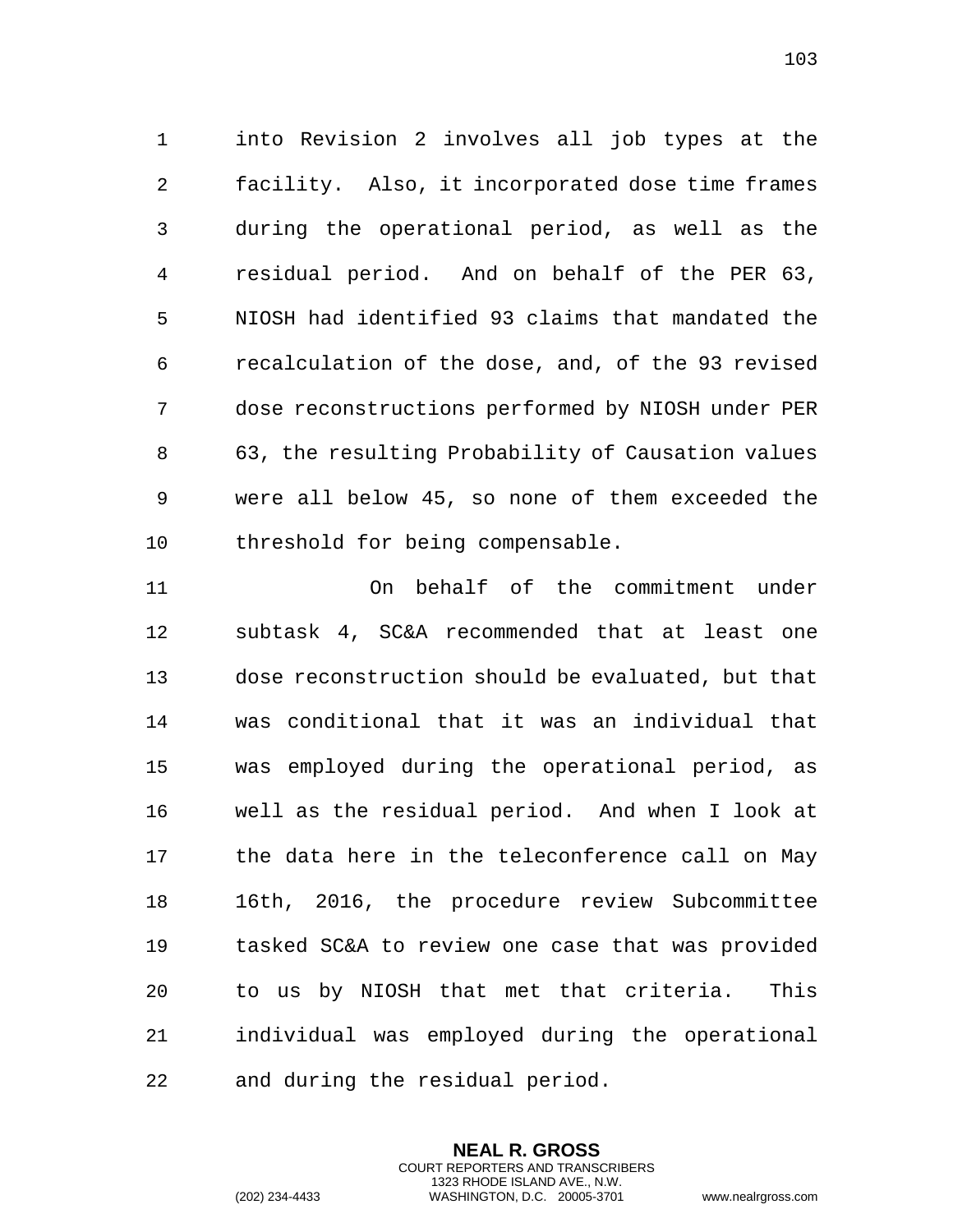1 And at this point, I think, Kathy, can you pull up -- okay. I just want to briefly go over the actual changes that occurred that appear in Table 3-1 which compares the dose estimates identified in the previous and reworked PERs, and there were really a total of five changes that were identified in bold print. And you'll see 8 that in the first one there were two cancers, by the way, for this individual, which you can see. And then, therefore, you have four columns: the first cancer, the previous dose, the revised dose for the first cancer. And same thing for the second cancer: the previous dose and the revised dose.

 For the first change that you see for external dose, the cancer was revised from 2.075 rem to 2.684 rem, and that was based on an increase in dose that reflects the increase of the non-penetrating dose component from 9.36. But, in essence, this change would take the interpretation guidance in ORAUT-OTIB-0017, the interpretation of dosimetry data for assignment

> **NEAL R. GROSS** COURT REPORTERS AND TRANSCRIBERS 1323 RHODE ISLAND AVE., N.W.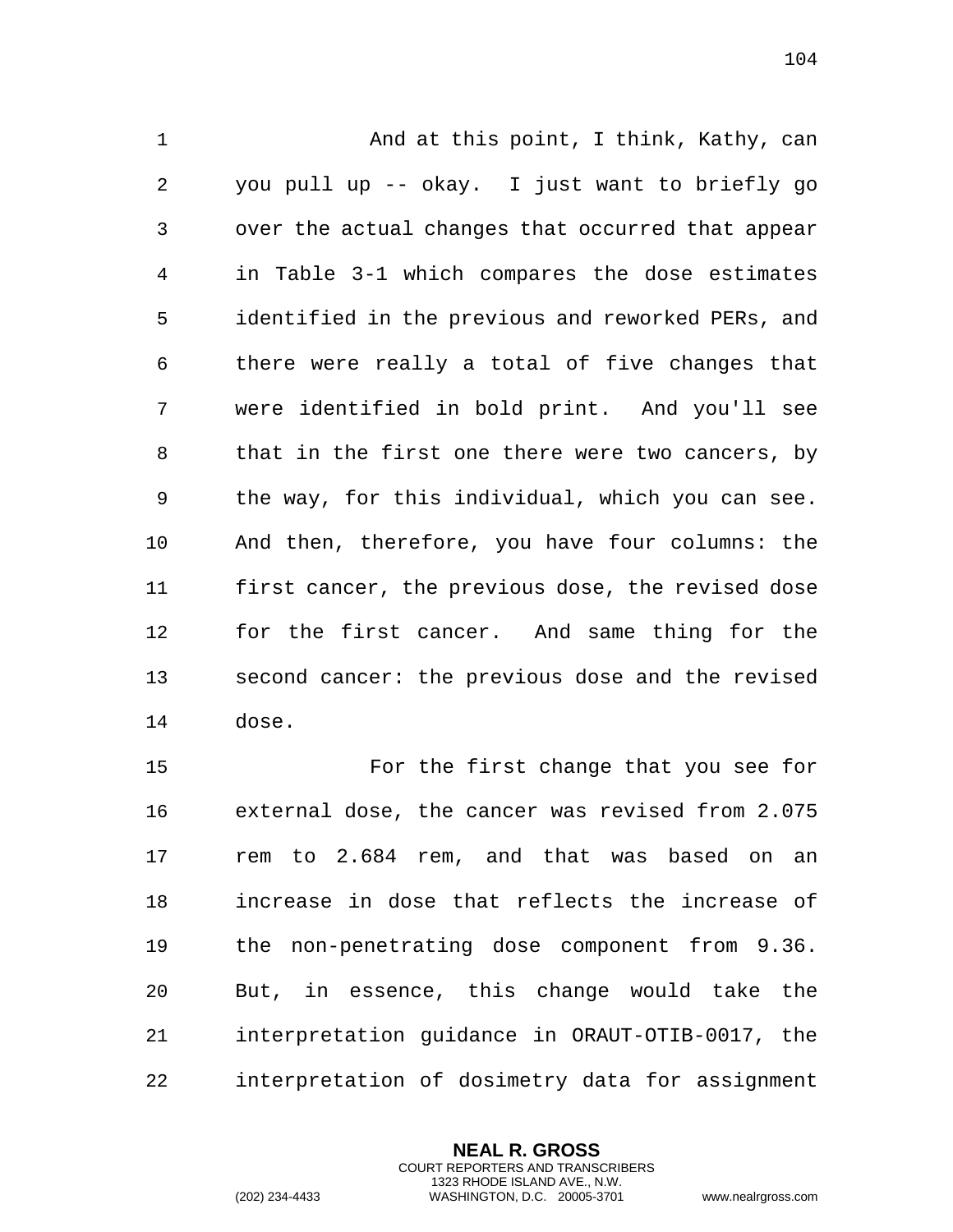of shallow dose, incorporated into the revision of the Site Profile.

 The second one is the unmonitored neutron doses to cancers that is now in the SEC of external unmonitored neutron dose, which is the third row of the table. And the change value of 0.094 rem to 0.104 rem is a modest site increase and reflects the change in the neutron dose rate between Revision 1 and Revision 2 of the Site Profile that was changed under Revision 2. And that's the third issue that was changed, the internal dose that increased on behalf of the first cancer from 4.912 to 5.033 rem, while the internal dose to the other cancer decreased from 3.703 to 3.351 rem. This increases the rates of internal dose to these two cancers respectively with respect to the combined impact of the changes in Revision 2 to the Site Profile involving non-uranium radionuclides in the depletion rate of separating in the residual period as defined by the revised OTIB-70.

All of the numbers were only modestly

**NEAL R. GROSS** COURT REPORTERS AND TRANSCRIBERS 1323 RHODE ISLAND AVE., N.W.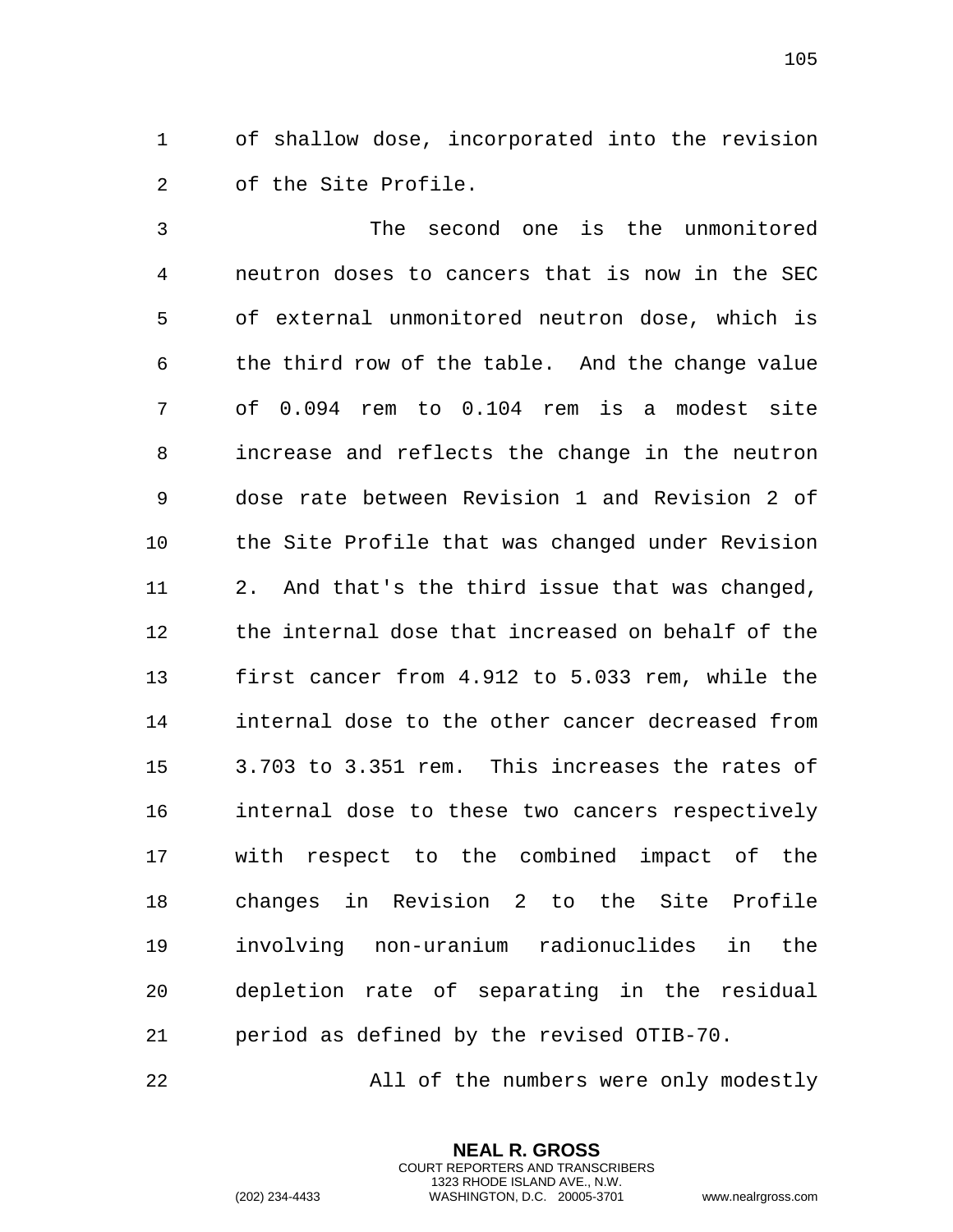1 changed, and we identified, SC&A identified the 2 fact that all of the revisions that had been 3 introduced had been adequately reflected in the 4 revision of this particular dose reconstruction 5 and there were no findings. As a result, SC&A 6 recommends closure of PER 53.

7 CHAIR MUNN: Thank you, Hans. Any 8 comments or suggestions?

9 MEMBER ZIEMER: Well, I recommend 10 that we accept the recommendation.

11 CHAIR MUNN: I certainly would 12 confer. Josie?

13 MEMBER BEACH: Yes, I don't have any 14 comments, and I agree with accepting the 15 conclusion.

## 16 **PER 0054 - Status**

17 CHAIR MUNN: The entry needs to be 18 that the Subcommittee has considered this item 19 and accepts the recommendation that it be closed. 20 And we can move on to -- thank you, Hans -- move 21 on to PER 54. I'm uncertain on this one as to 22 who has the action. At the time of our last

> **NEAL R. GROSS** COURT REPORTERS AND TRANSCRIBERS 1323 RHODE ISLAND AVE., N.W.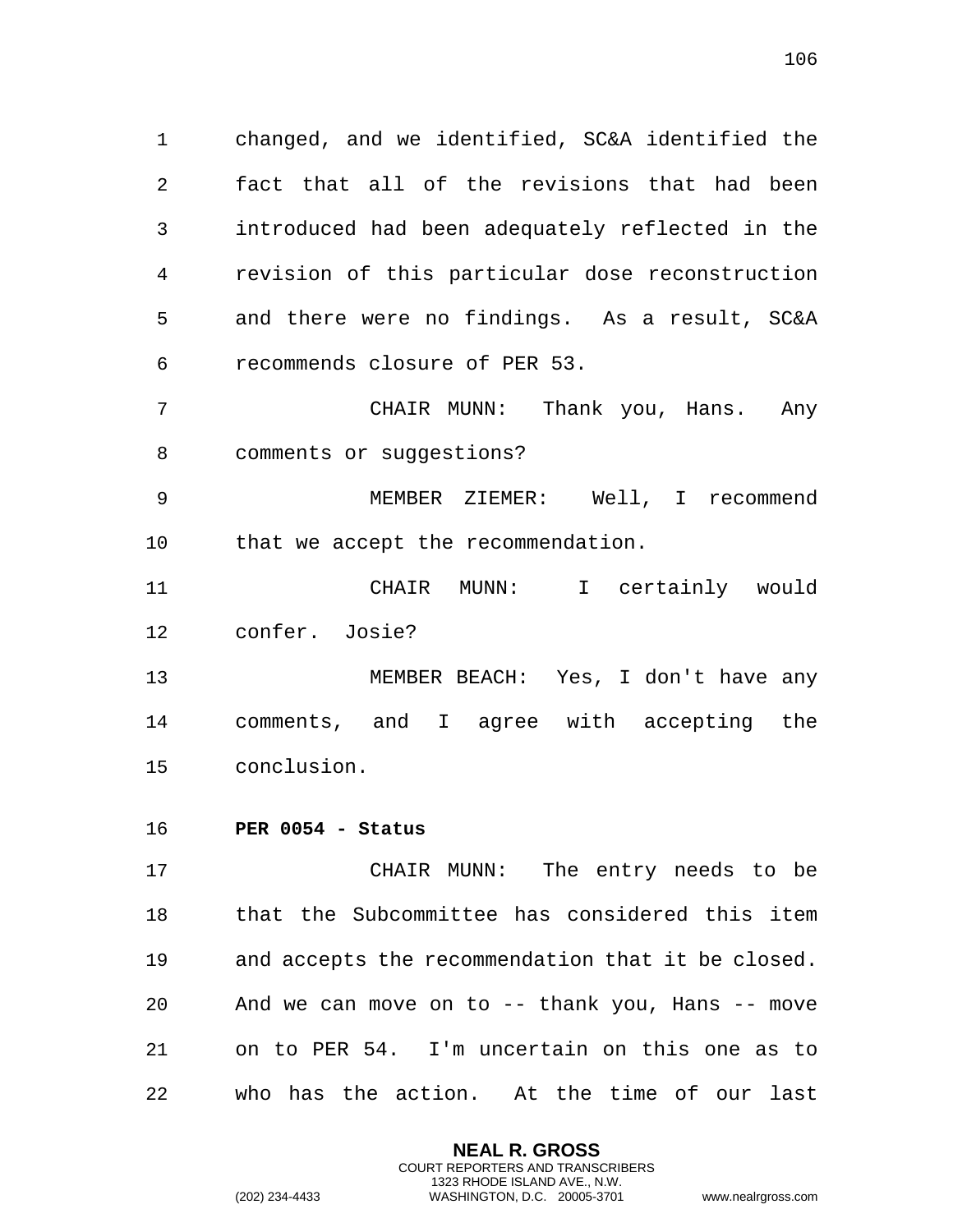1 meeting, we were expecting NIOSH to have this 2 action, but I don't know what's transpired since 3 then. 4 MS. K. BEHLING: Yes, this is Kathy. 5 Has Bob Anigstein joined? 6 DR. ANIGSTEIN: I'm here.

7 CHAIR MUNN: Oh, good.

8 MS. K. BEHLING: Good. This had to 9 do with whether, during the session where I 10 present to the Subcommittee the new PERs and new 11 OTIBs that are out there, you know, for your 12 consideration as to whether you want us to review 13 them, one of them was the carborundum PER 54, and 14 there was discussion that perhaps we do not need 15 to look at this PER because there's an SEC in 16 progress and until the SEC is finalized or 17 whatever. And at the time, I don't think Bob was 18 on the phone, and I wanted to be sure that he was 19 in agreement with that. And I think there was 20 some email or something sent out by Bob that 21 indicated he did look this over and discuss this 22 with NIOSH and he's in agreement that we can wait.

> **NEAL R. GROSS** COURT REPORTERS AND TRANSCRIBERS 1323 RHODE ISLAND AVE., N.W.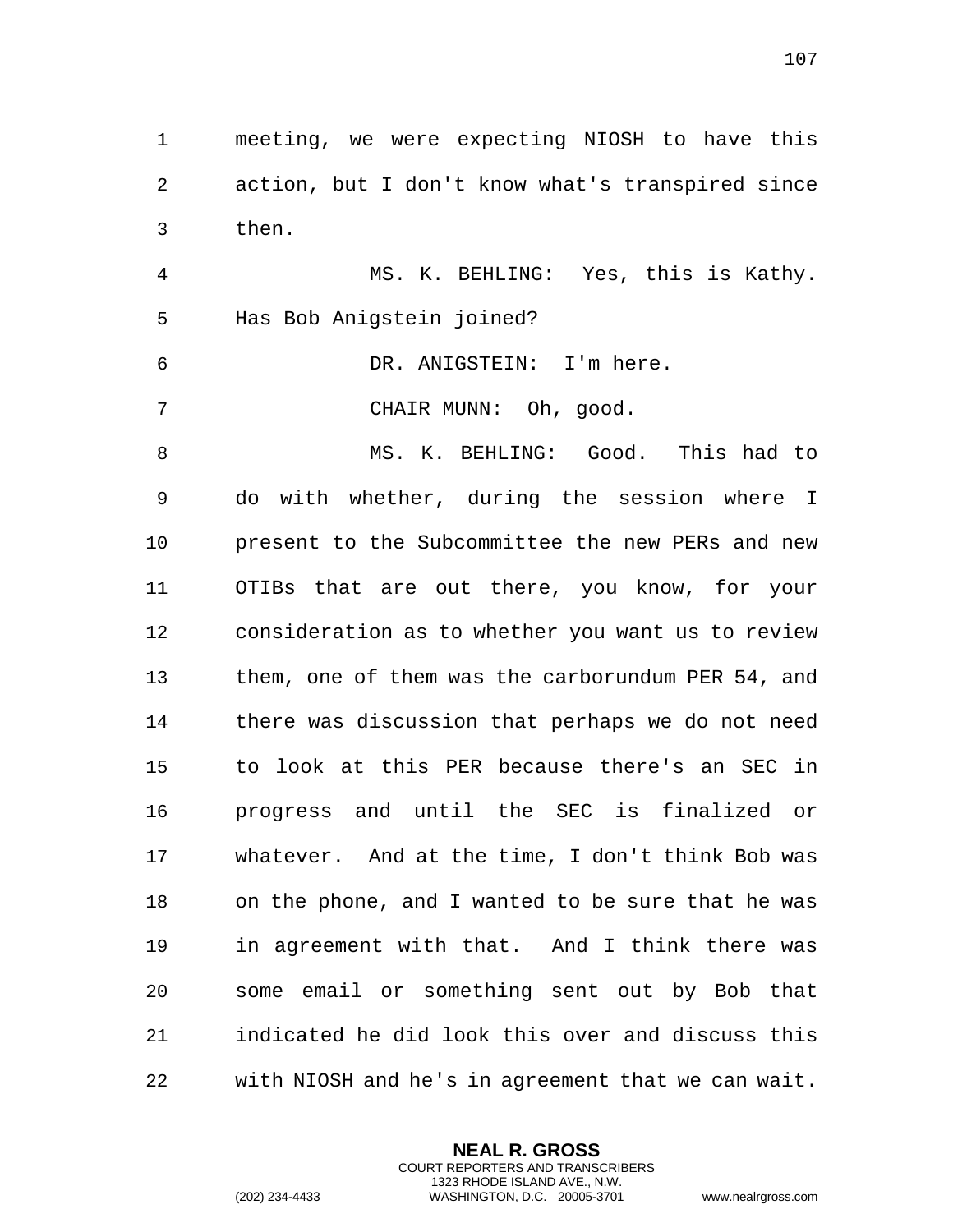Am I correct on that, Bob? MR. HINNEFELD: This is Stu Hinnefeld. Can everybody hear me? CHAIR MUNN: Yes, we can. MR. HINNEFELD: Is anybody saying anything? CHAIR MUNN: I'm saying something, but I don't know anyone else is. DR. ANIGSTEIN: Can everybody hear me? CHAIR MUNN: Yes, I can hear Bob Anigstein. MR. HINNEFELD: Yes, I can hear you now, Bob. DR. ANIGSTEIN: Kathy, are we talking about the Carborundum PER? 17 CHAIR MUNN: Yes. 18 MS. K. BEHLING: Yes. DR. ANIGSTEIN: Yes, that was -- okay. The thing with the Carborundum PER, in my

opinion, this was a very minor thing --

CHAIR MUNN: I can barely hear you,

**NEAL R. GROSS** COURT REPORTERS AND TRANSCRIBERS 1323 RHODE ISLAND AVE., N.W.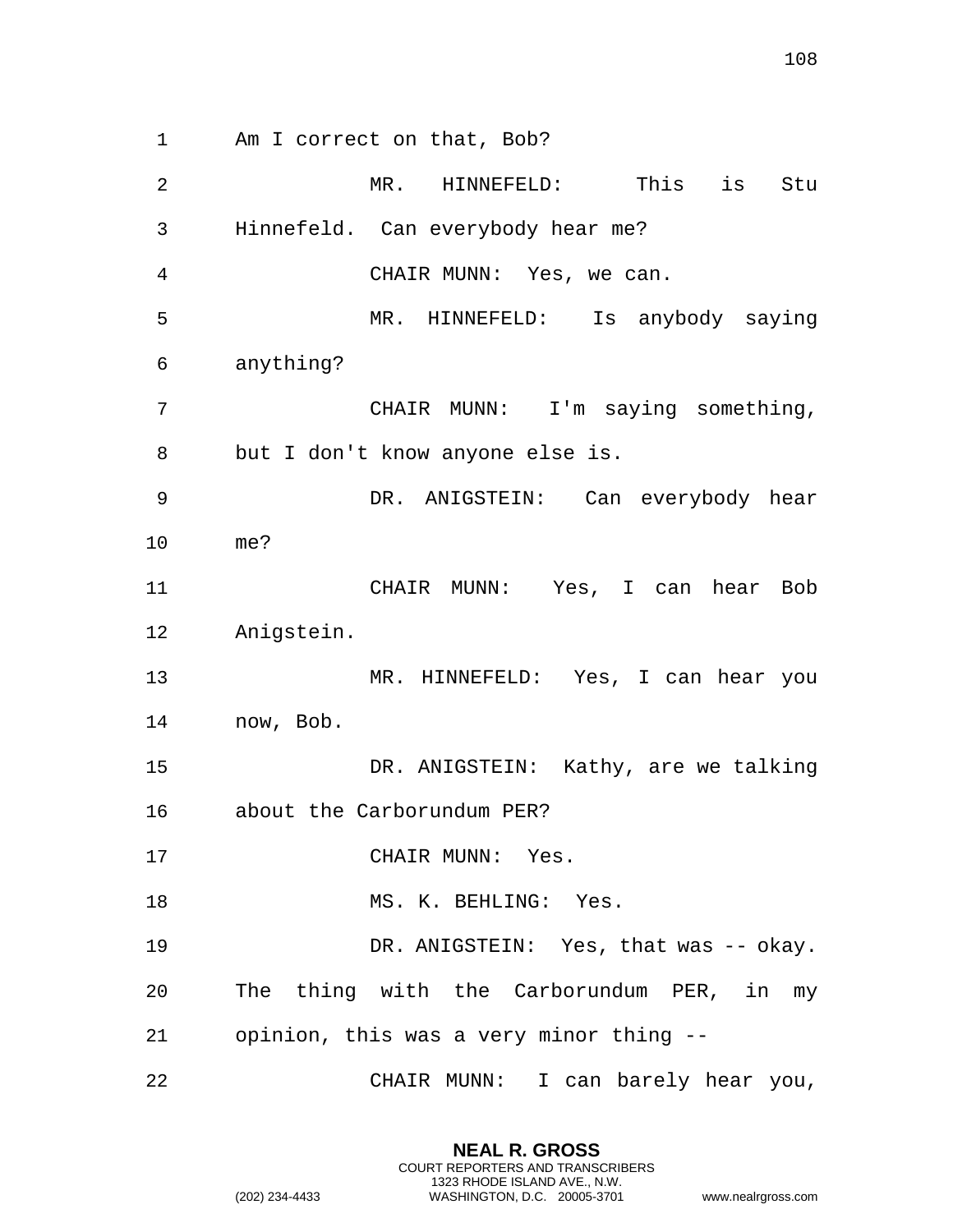Bob.

 DR. ANIGSTEIN: Okay, one second. CHAIR MUNN: I can barely hear you. DR. ANIGSTEIN: Okay. Better? CHAIR MUNN: Much, much better. DR. ANIGSTEIN: Okay. Yes, my problem is I hear two phones. One I hear on better, and the other one people hear me better. So I'm going to sometimes have to say say again being on this phone. What happened with Carborundum was they originally did it purely based on TBD-6000, and then there was a revision to TBD-6000 somewhere in 2011, so they redid the Carborundum based on new values in TBD-6000. They're really minor changes. However, since then there was an SEC and there was a major change in the approach to doing the characterization of the site. Much more research was done by NIOSH on the site, and the SEC report essentially is like a Site Profile. So it seemed that, eventually, there's going to be, once the SEC, which is still in

> **NEAL R. GROSS** COURT REPORTERS AND TRANSCRIBERS 1323 RHODE ISLAND AVE., N.W.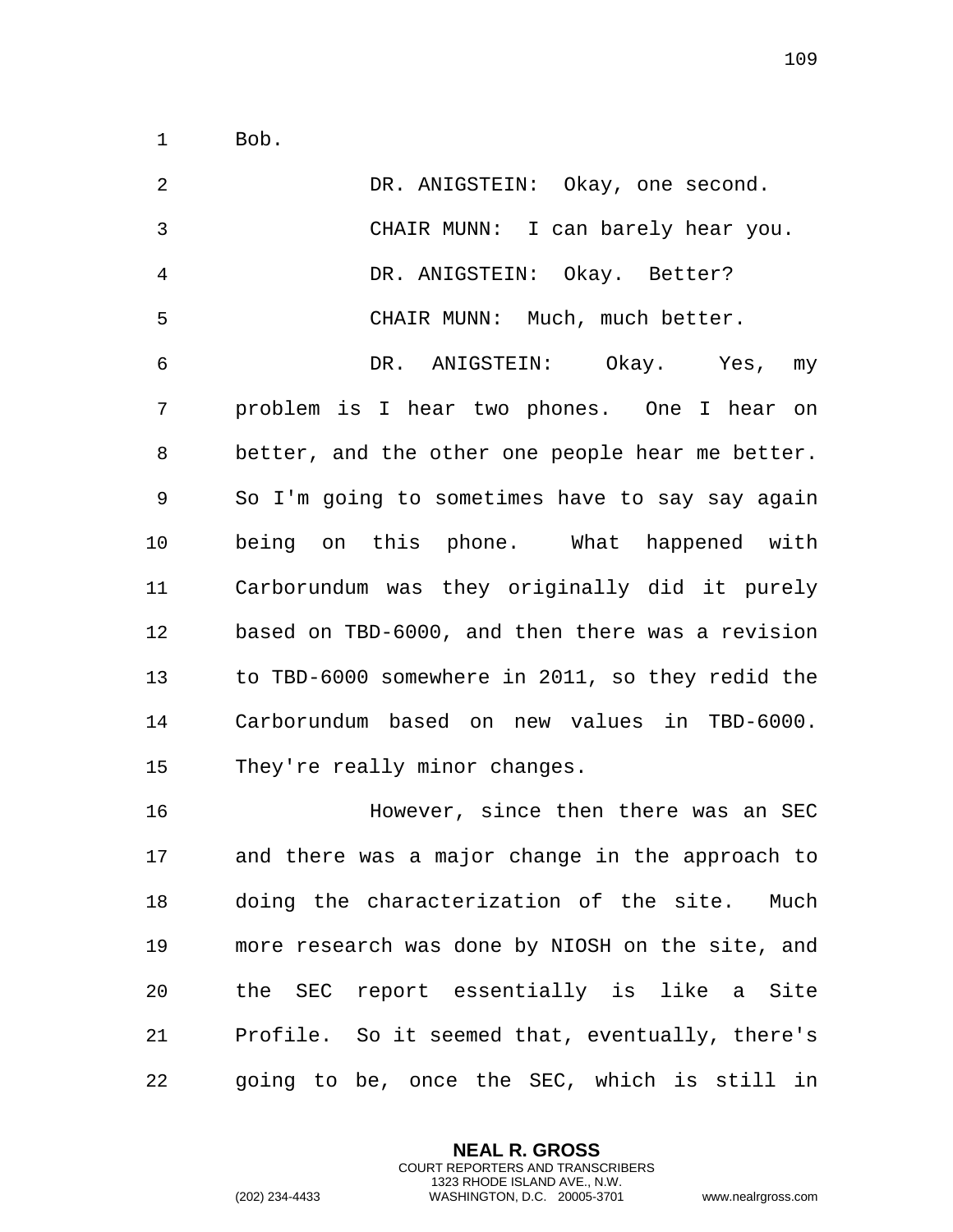progress, once the SEC has voted on by the Board, which I believe is scheduled to be at the next March Board meeting, there will be much more extensive changes. So it doesn't seem very worthwhile to review these relatively minor changes that are under -- what is it? Sixty-four.

 CHAIR MUNN: So these are essentially in abeyance until the SEC report is complete? DR. ANIGSTEIN: I would agree with that, yes.

12 CHAIR MUNN: Alright.

 DR. ANIGSTEIN: In other words, the Board considered the SEC at the last Board meeting and went back to NIOSH and requested NIOSH for more information.

 CHAIR MUNN: But in any case, we're holding it in abeyance until we have the report on the SEC, right?

 MS. K. BEHLING: Correct, yes. CHAIR MUNN: I think so, yes. I think that's correct. So let's make a notation to that

> **NEAL R. GROSS** COURT REPORTERS AND TRANSCRIBERS 1323 RHODE ISLAND AVE., N.W.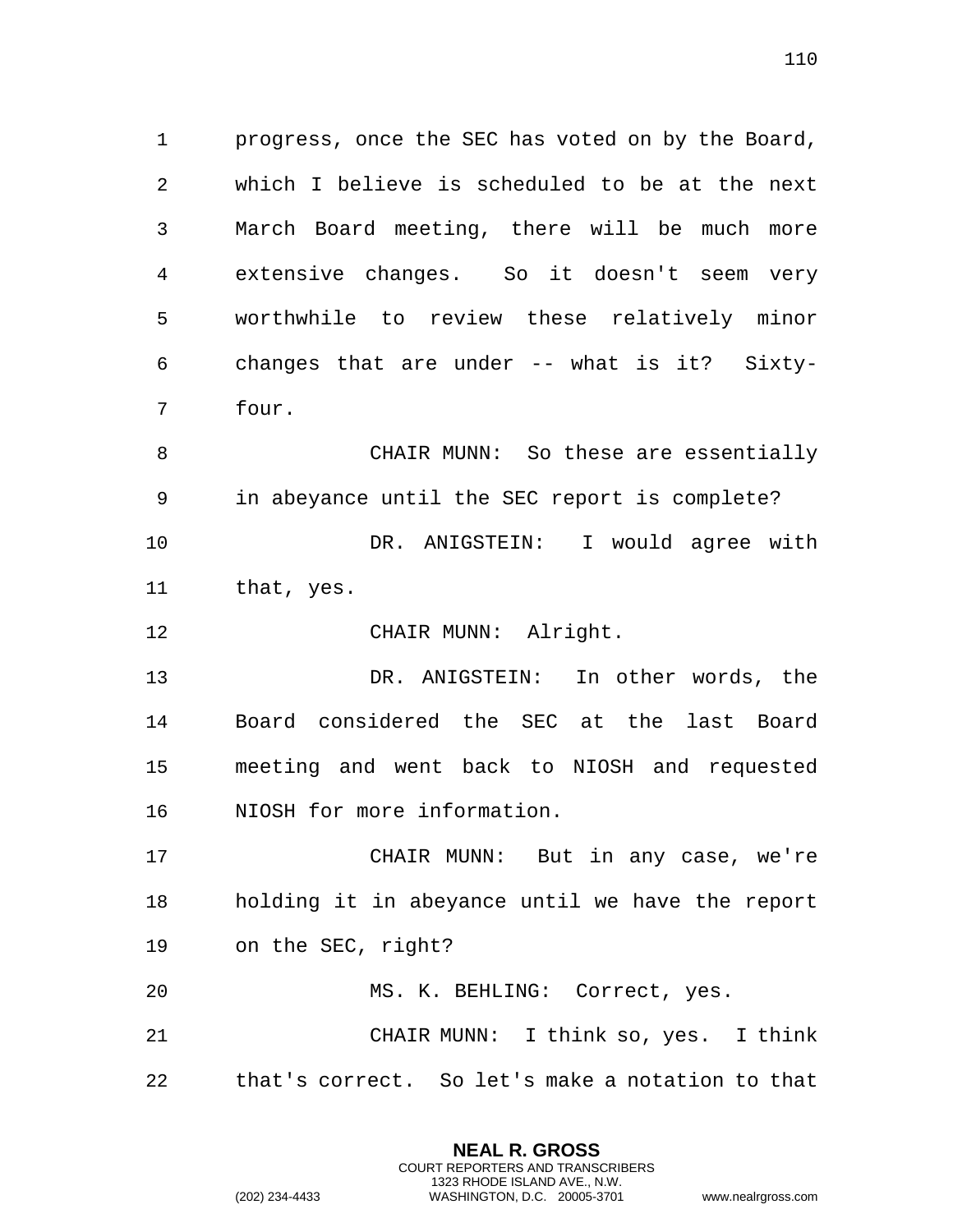effect. MR. KATZ: Right. And we may never even do this PER because -- MS. K. BEHLING: That's right. MR. KATZ: -- because it's kind of a moot point. CHAIR MUNN: It goes on our abeyance list. MS. MARION-MOSS: Wanda, this is Lori. What are we putting in abeyance? CHAIR MUNN: The entire effort to look at PER 54. MS. MARION-MOSS: Okay, thank you. CHAIR MUNN: As was just commented, we may not even do this one. It depends on the outcome of the SEC report, which is pending. Then it is getting very near to the 2:30 time that we anticipated doing something else, but I don't know whether we have all the people aboard that we have committed to. MR. KATZ: Well, I mean, I think the person that's missing is John Poston. John, are

> **NEAL R. GROSS** COURT REPORTERS AND TRANSCRIBERS 1323 RHODE ISLAND AVE., N.W.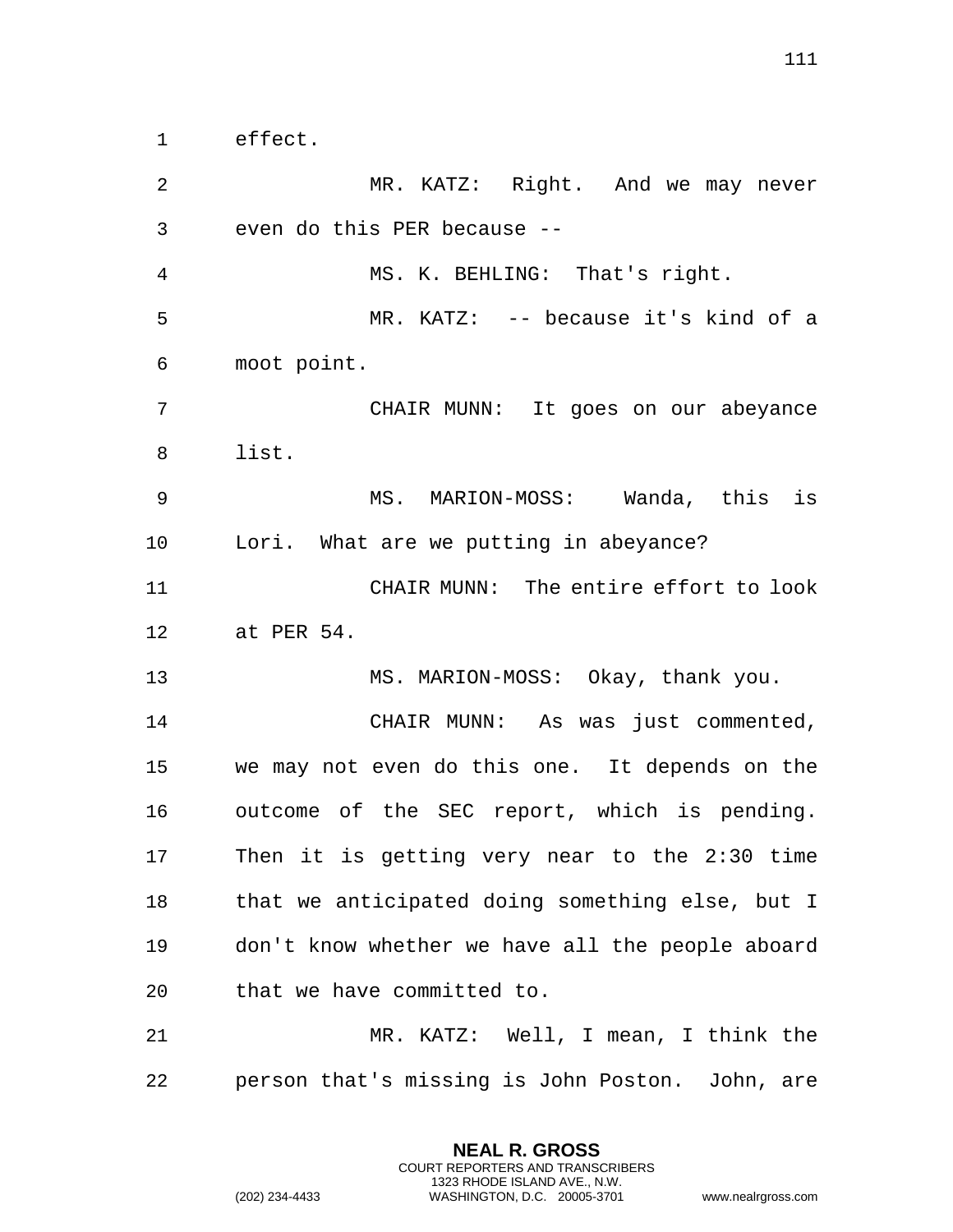you on the line? Look, I'll try to call John Poston, but he wasn't expecting to join until 2:30 so . . .

 CHAIR MUNN: Alright. Then let's go ahead and move on to PER 59. And I think there were actually three other PERs that were being looked at in terms of criteria that we were expecting from SEC, I believe, from SC&A.

 MS. K. BEHLING: This is Kathy. This PER 59, along with PER -- and PER 59 is Norton Company -- along with PER 61, which is Bridgeport 12 Brass; PER 63 is Alcoa Pennsylvania; and PER 65 is Anaconda. During the last meeting, the Subcommittee agreed that there should be a full review of those four PERs. However, Ted indicated that, because it's a full review, it had to be presented to the full Board and that 18 they had to concur with that.

 Now, I believe, Ted, just a few days ago I had sent out a memo that had a table in it with these PERs in it, and I believe, have you fully briefed that to the full Board now, Ted?

> **NEAL R. GROSS** COURT REPORTERS AND TRANSCRIBERS 1323 RHODE ISLAND AVE., N.W.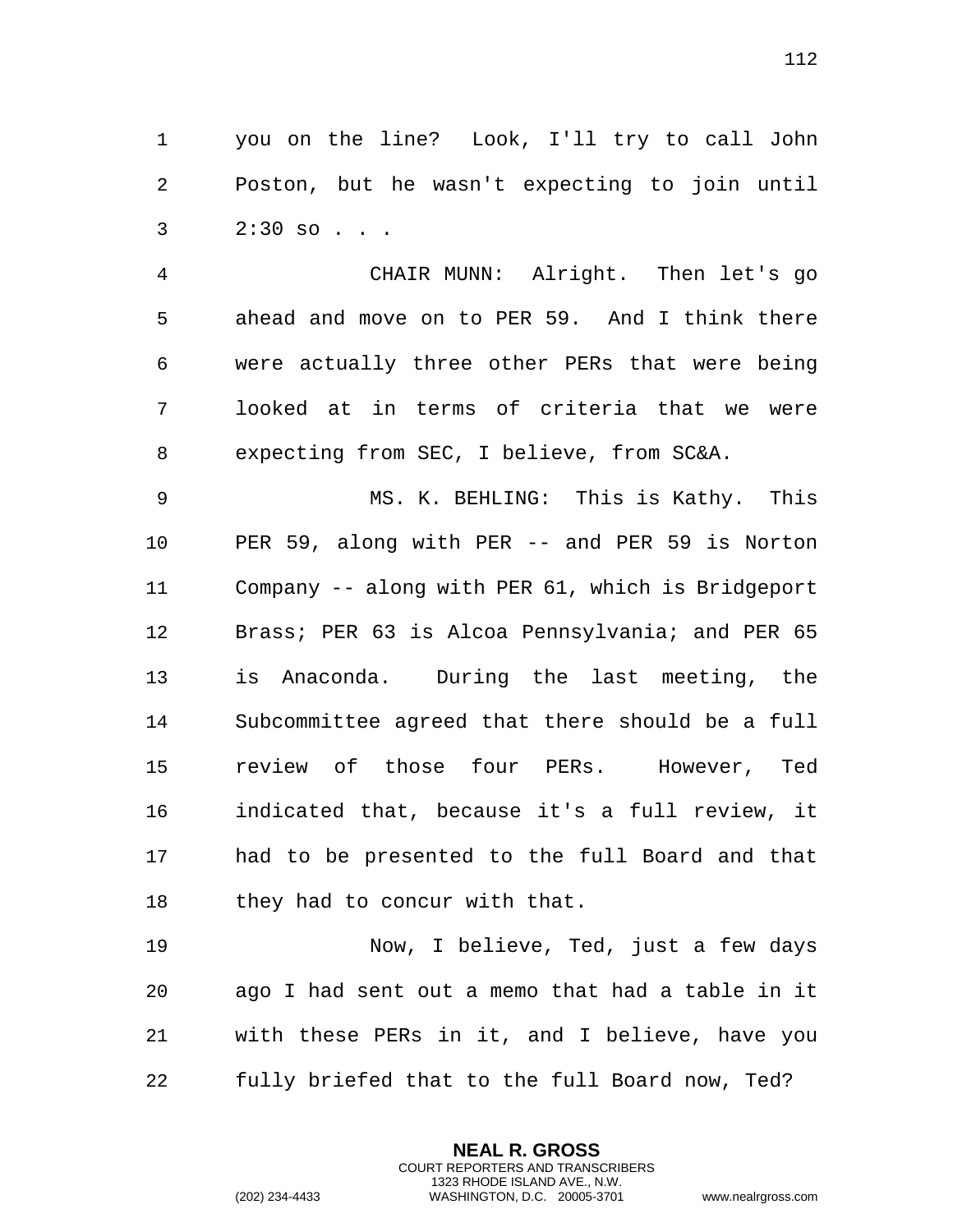MR. KATZ: No, not yet because I need all the materials for the full Board, not this just. And so anything coming out of this meeting I'm going to provide to the Board, too. MS. K. BEHLING: Okay. So you are going to take care of making sure that the entire Board gets to look at this and make a decision? 8 MR. KATZ: Yes. CHAIR MUNN: Hopefully, yes. Hopefully, that will be on the agenda by the end of this month, right, Ted? MR. KATZ: Yes, it's for the Board meeting at the end of this month. And because I think three or all of those are ones where SC&A hasn't reviewed, in effect, the Site Profile, whatever it is, because these don't necessarily have Site Profiles, per se. I think this is going to be a case where we recommend to the Board, the Board is going to want to have the whole Site Profile reviewed in effect. CHAIR MUNN: A full review.

MR. KATZ: Yes, not just the PER

**NEAL R. GROSS** COURT REPORTERS AND TRANSCRIBERS 1323 RHODE ISLAND AVE., N.W.

(202) 234-4433 WASHINGTON, D.C. 20005-3701 www.nealrgross.com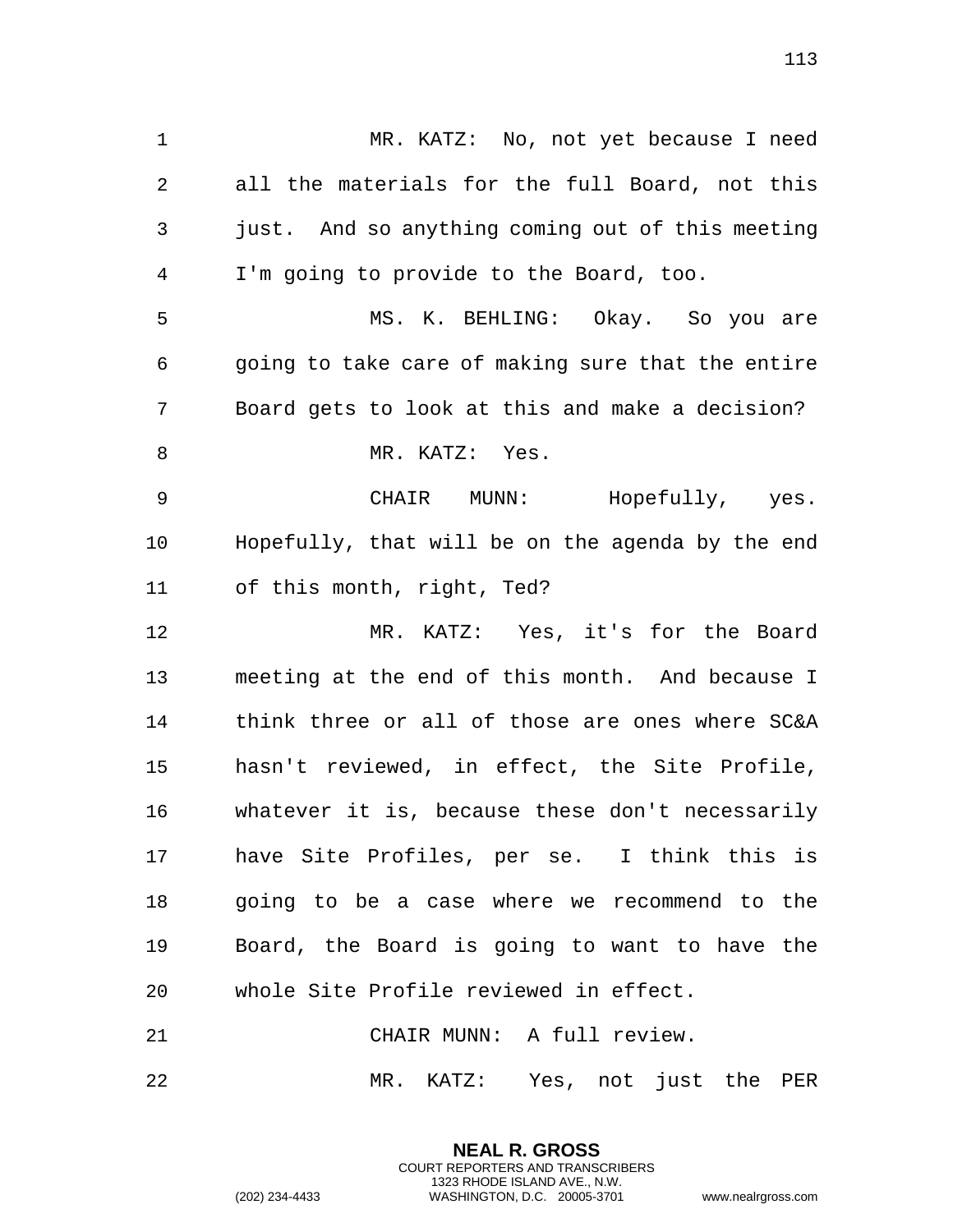changes because I don't think it's reviewed in the first place.

 CHAIR MUNN: And, Ted, do you need anything more from me to present to the Board? MR. KATZ: So what I have is the table with the various discussions.

CHAIR MUNN: Okay.

8 MR. KATZ: If there's more detail as background for each of those, that will be handy. But, otherwise, I think the Board can deal with minimal information.

 MS. K. BEHLING: Okay, yes. Because in that table, I put together just a summary and how the doses were effected and number of cases involved and our recommendations.

 MR. KATZ: Right. And I'm just talking about really your recommendation column, which is where you, I think, address the fact that SC&A hasn't reviewed those sites.

CHAIR MUNN: Correct.

MR. KATZ: Yes.

DR. MAURO: This is John Mauro. Just

**NEAL R. GROSS** COURT REPORTERS AND TRANSCRIBERS 1323 RHODE ISLAND AVE., N.W.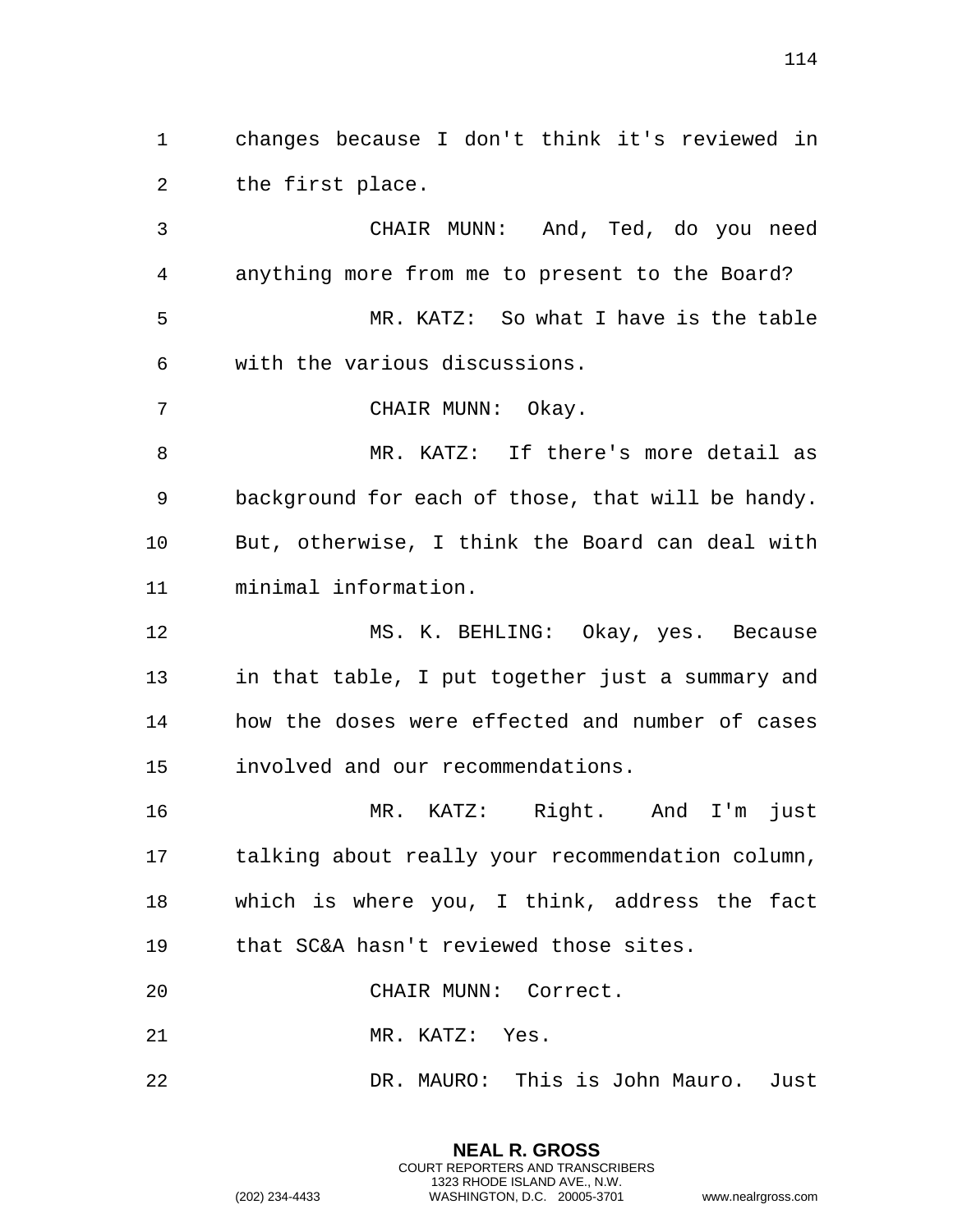a question for clarity. The name of each of those are very familiar, and it sounds like they may very well have been cases that were reviewed. And in the process of reviewing those cases, to varying degrees, these sites may or may not have had a Site Profile at the time, and this could go back a ways. And, of course, if the case was reviewed, either the DR itself contains the information necessary to review the case or there was, it made reference to, for example, TBD-6000 or it had a Site Profile, at least at that time.

**I** just want a little clarification. It sounds like there are, there are Site Profiles for these that were not previously reviewed, and I'm presuming they were not reviewed, at least in part, in support of the cases that were reviewed. The names you just named sound awful familiar.

 CHAIR MUNN: I think you're correct, John. I think we have, we had looked at them not in this same context as some of our other reviews, I think. But you're right. These are not strangers to us.

> **NEAL R. GROSS** COURT REPORTERS AND TRANSCRIBERS 1323 RHODE ISLAND AVE., N.W.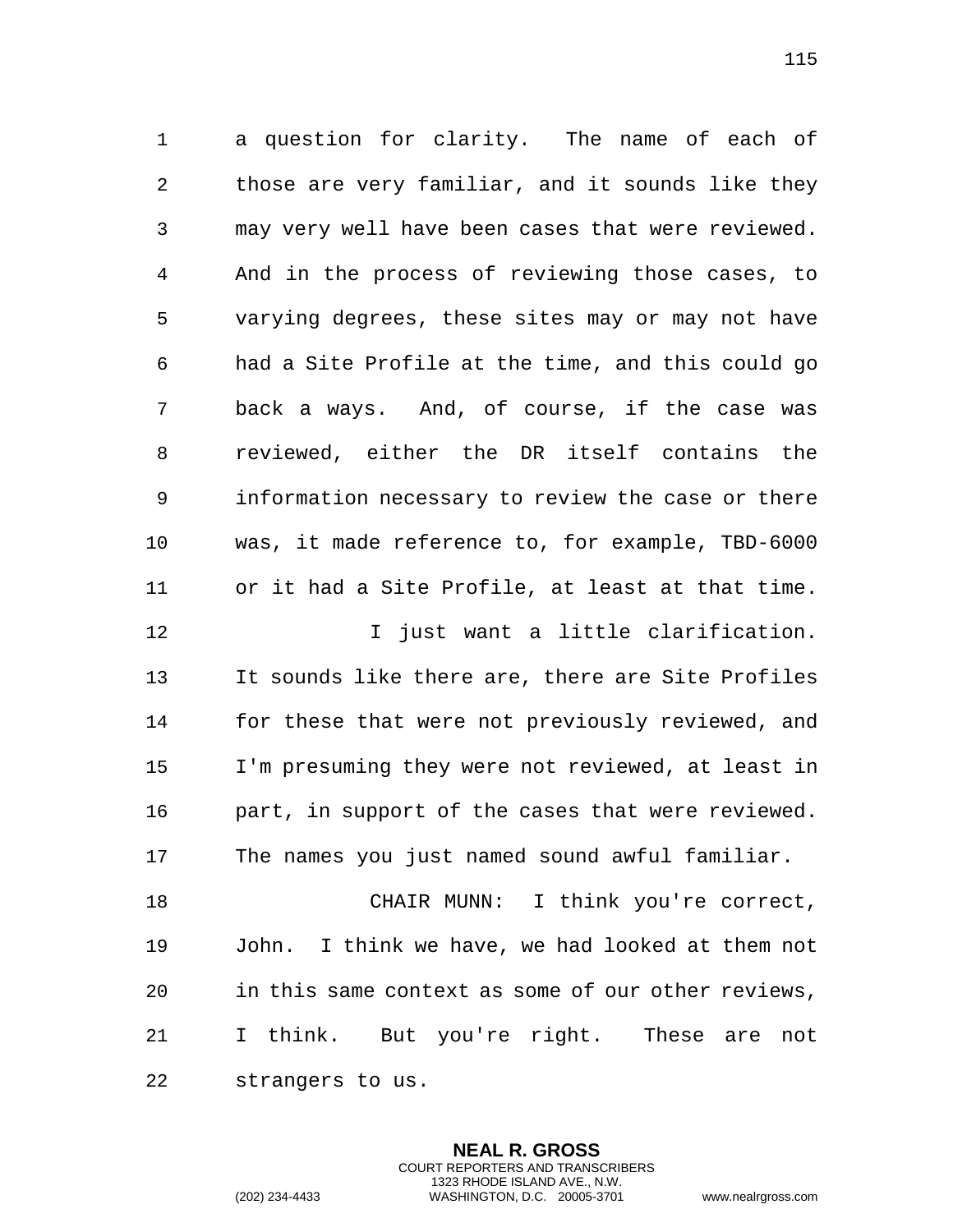CHAIR MUNN: We've all had, we've all had at least some cases from these sites before us.

1 DR. MAURO: Okay.

 MR. KATZ: So, John, anyway, I think, I'm not sure that's what you're getting at. But in any event, whether you have already, in effect, reviewed them through a DR review or some other means, that will be, obviously, if you see, once you get started on one of these taskings, assuming the Board makes these taskings, that you've already done some work and that's already water under the bridge, that just makes it easier.

 DR. MAURO: Good. No, that helps clarify.

17 MR. KATZ: Okay.

 CHAIR MUNN: Alright. Then we will continue to keep these on our radar until we see what the Board does and what time frame we're likely to have after that. That's good to hear. Anyone else, any comments about those

> **NEAL R. GROSS** COURT REPORTERS AND TRANSCRIBERS 1323 RHODE ISLAND AVE., N.W.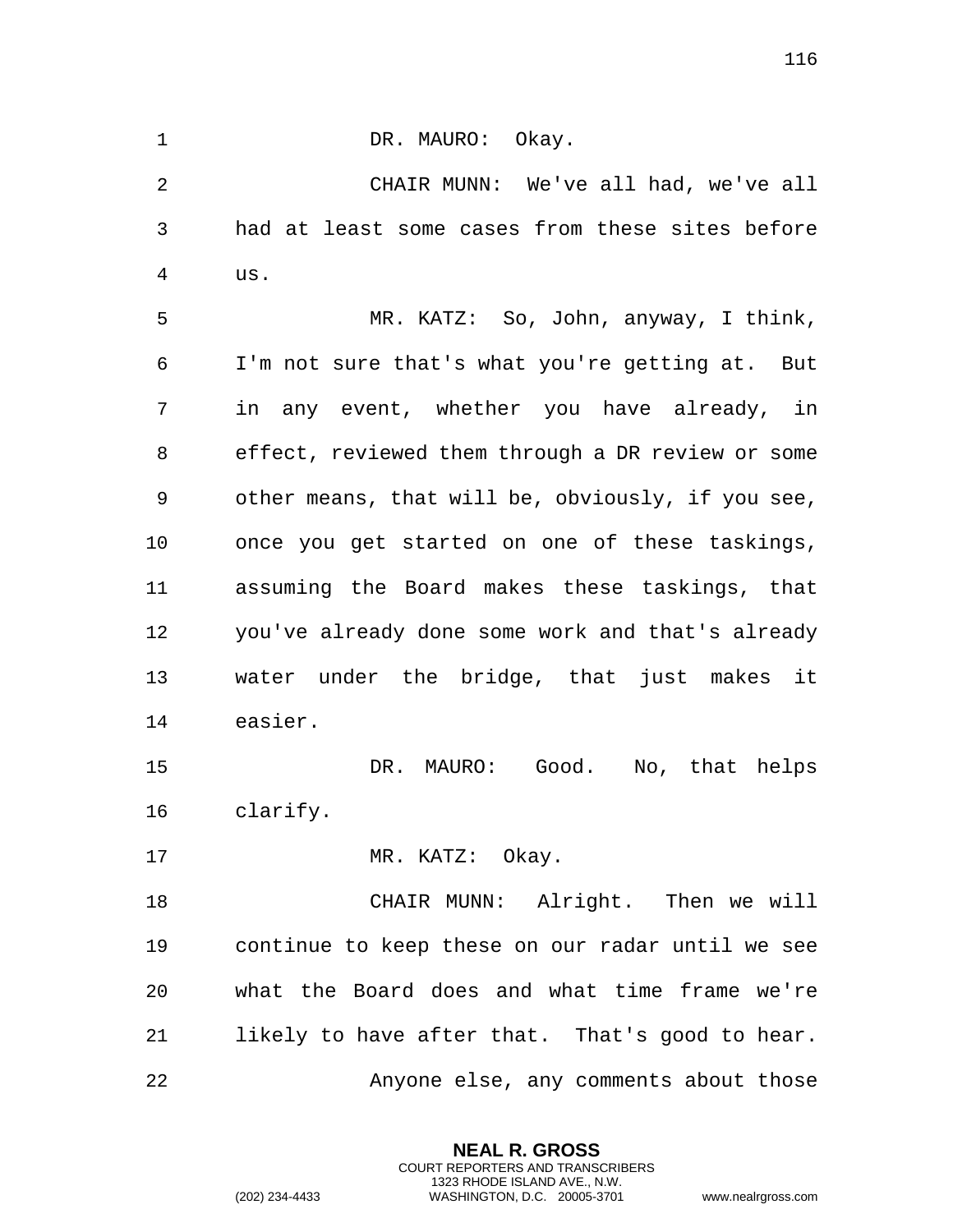four that we just were discussing?

 MEMBER ZIEMER: The numbers, it's, in addition to O-59, I think O-49 and O-73. Then was there a fourth one? CHAIR MUNN: No. MR. KATZ: Yes, there's a fourth one. CHAIR MUNN: We have 59, 61, 63, and 65 in that grouping, correct. MEMBER ZIEMER: O-59, O-63 -- CHAIR MUNN: No, O-61 and O-63, O-65. MR. KATZ: Right. And, Paul, you'll receive, along with the rest of the Board, a memo from me with these items anyway. 14 MEMBER ZIEMER: Okay, thank you. MR. KATZ: You're welcome. CHAIR MUNN: Do we have a report back with respect to Dr. Poston yet? MR. KATZ: Let's check on the phone. Dr. Poston, have you joined us? I sent him, in the interim, an email reminder, but we're still two minutes early. I don't know what his course schedule is and whether this was adjusting time.

> **NEAL R. GROSS** COURT REPORTERS AND TRANSCRIBERS 1323 RHODE ISLAND AVE., N.W.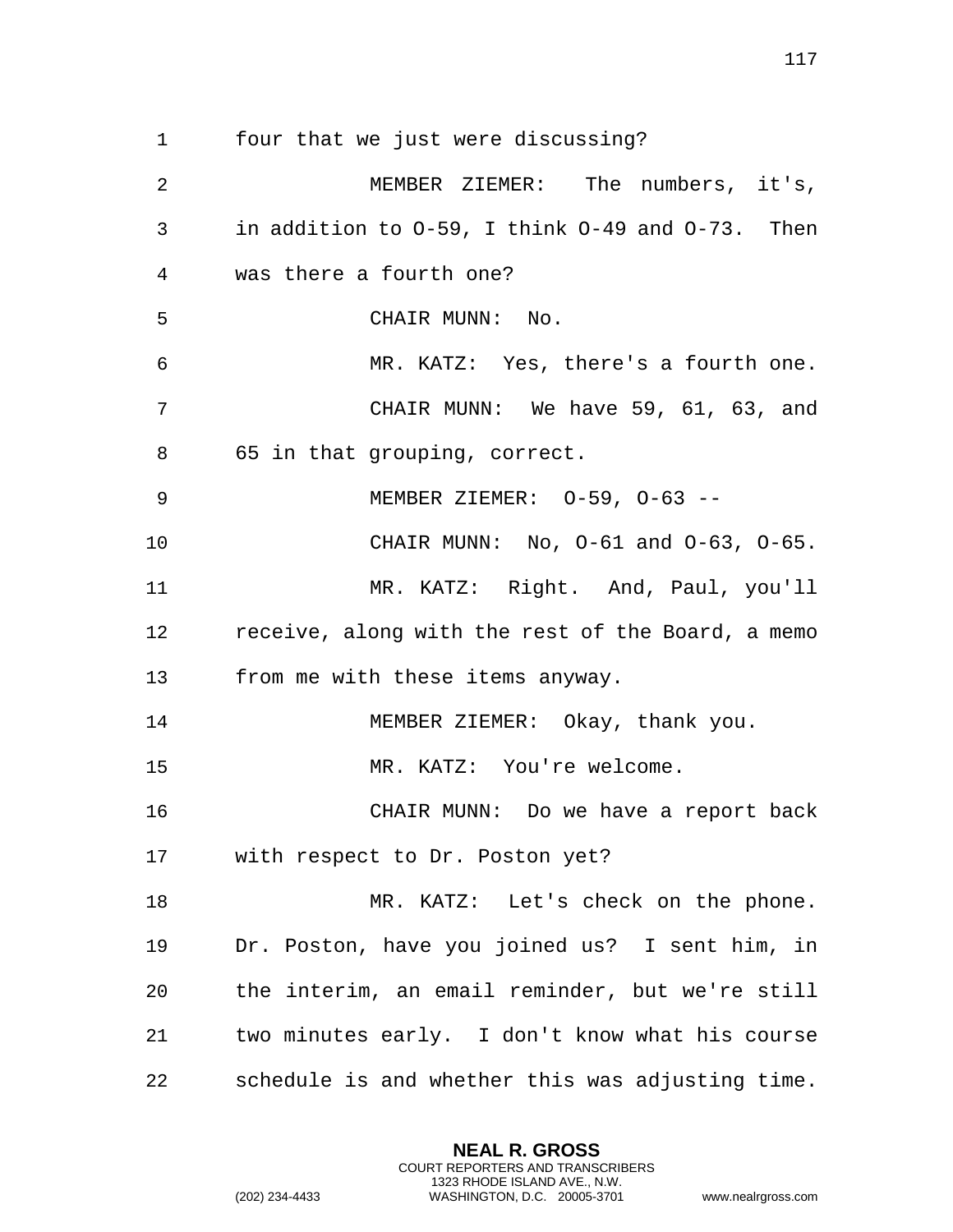I know he intended to join us.

 CHAIR MUNN: Well, I hesitate to undertake the next item that I have, which is penciled in, which is the subtask 4 reports on four PERs, and I'd like us -- MR. KATZ: Okay. If you'll just hold for a minute, let me try to call him. 8 CHAIR MUNN: That's fine. 9 MR. KATZ: Okay. CHAIR MUNN: And we can take a ten- minute break, if we'd like. 12 MR. KATZ: Okay. John, there he is. 13 MEMBER POSTON: Yes, I'm here. MR. KATZ: Okay, super. So that's what we were asking about, whether you joined yet. MEMBER POSTON: I was just waiting for an opportune time to say hello. MR. KATZ: Well, thank you, John. I'm glad you could join us. CHAIR MUNN: This is an opportune time, and howdy. Was someone trying to get my

> **NEAL R. GROSS** COURT REPORTERS AND TRANSCRIBERS 1323 RHODE ISLAND AVE., N.W.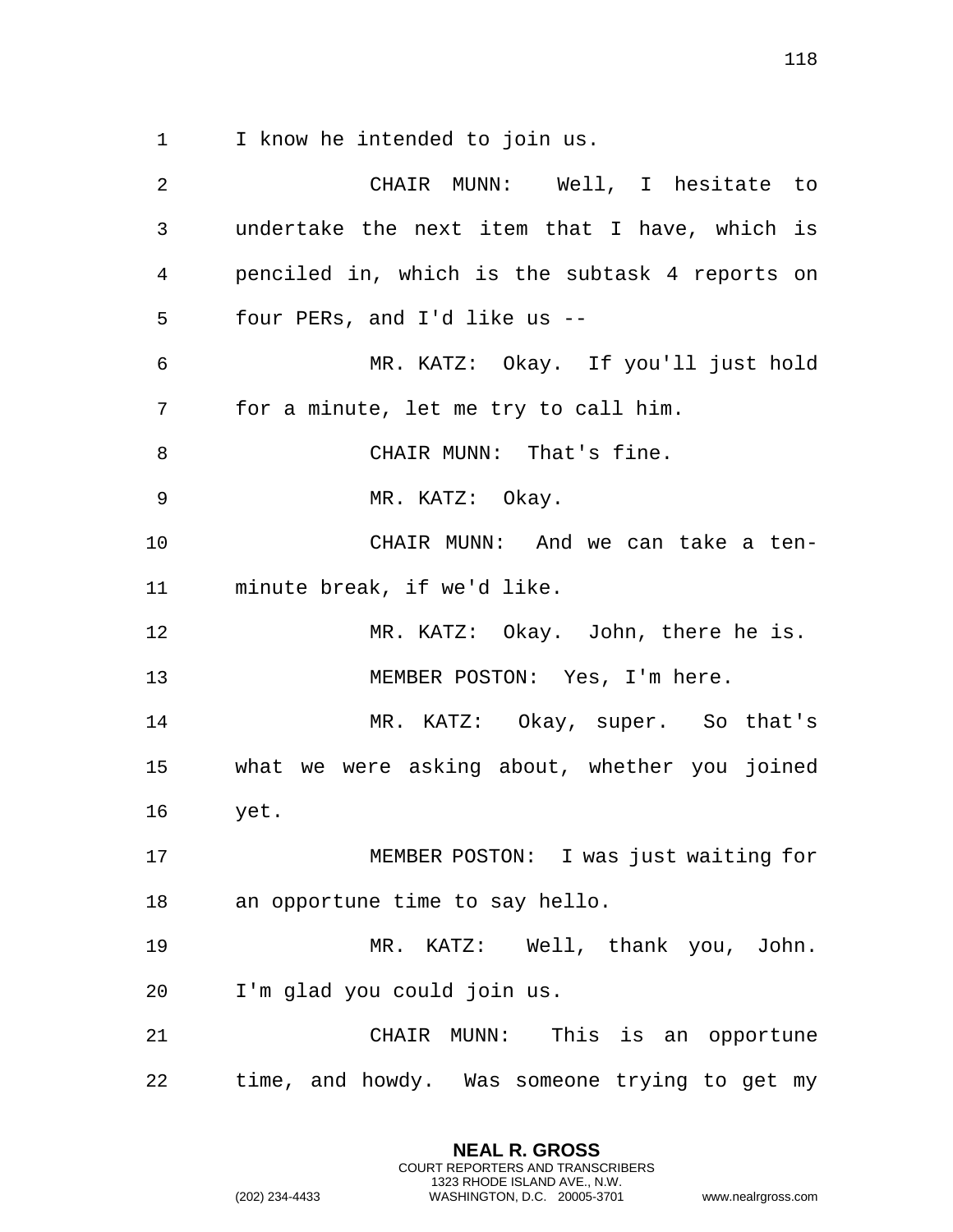attention just before --

 MS. K. BEHLING: This is Kathy. I was just going to suggest that perhaps we wanted to give control of the screen over to Bob. I know that this is his, I believe it's his first time using the software. MR. KATZ: Scary prospect. CHAIR MUNN: Yes, I think that's true. And he does have -- DR. ANIGSTEIN: Can I start presenting? CHAIR MUNN: I think you may persist  $13 - -$  MR. KATZ: So, Bob, why don't you see if you can get a hold of the screen from your invite. DR. ANIGSTEIN: Okay. Let me see if  $18 - -$  MR. KATZ: If you can't, someone else can change the slides for you. DR. ANIGSTEIN: I should start now, right?

> **NEAL R. GROSS** COURT REPORTERS AND TRANSCRIBERS 1323 RHODE ISLAND AVE., N.W.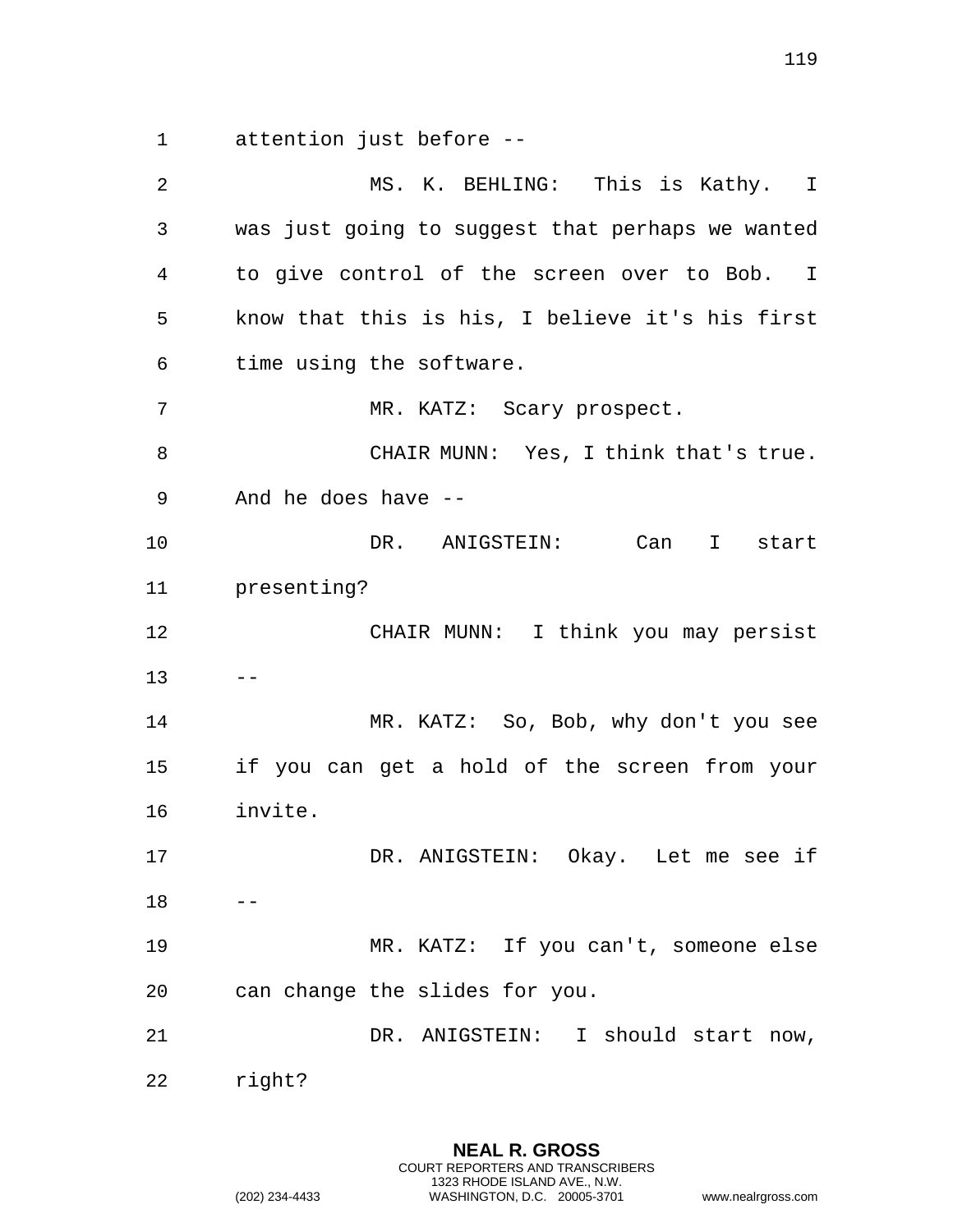MR. KATZ: Yes. I mean, first, you have to put something up on the screen. DR. ANIGSTEIN: Yes, exactly. MR. KATZ: Yes. So there's a little desktop symbol, Bob. DR. ANIGSTEIN: I know how to do it. It's just that my computer is slow. 8 MR. KATZ: Okay, good. MS. JESKE: This is Patricia Jeske 10 just joining the meeting. MR. KATZ: Oh, welcome, Patricia. 12 DR. ANIGSTEIN: Here we go. And, everyone -- MR. KATZ: And for the court reporter, that's another member of the public, Patricia Jeske. DR. ANIGSTEIN: Can everyone see me? 18 CHAIR MUNN: We can. How wonderful. Thank you, Bob. MR. KATZ: Yes, you're a star, Bob. CHAIR MUNN: You are. And even I have a screen to watch you on. That's good.

> **NEAL R. GROSS** COURT REPORTERS AND TRANSCRIBERS 1323 RHODE ISLAND AVE., N.W.

(202) 234-4433 WASHINGTON, D.C. 20005-3701 www.nealrgross.com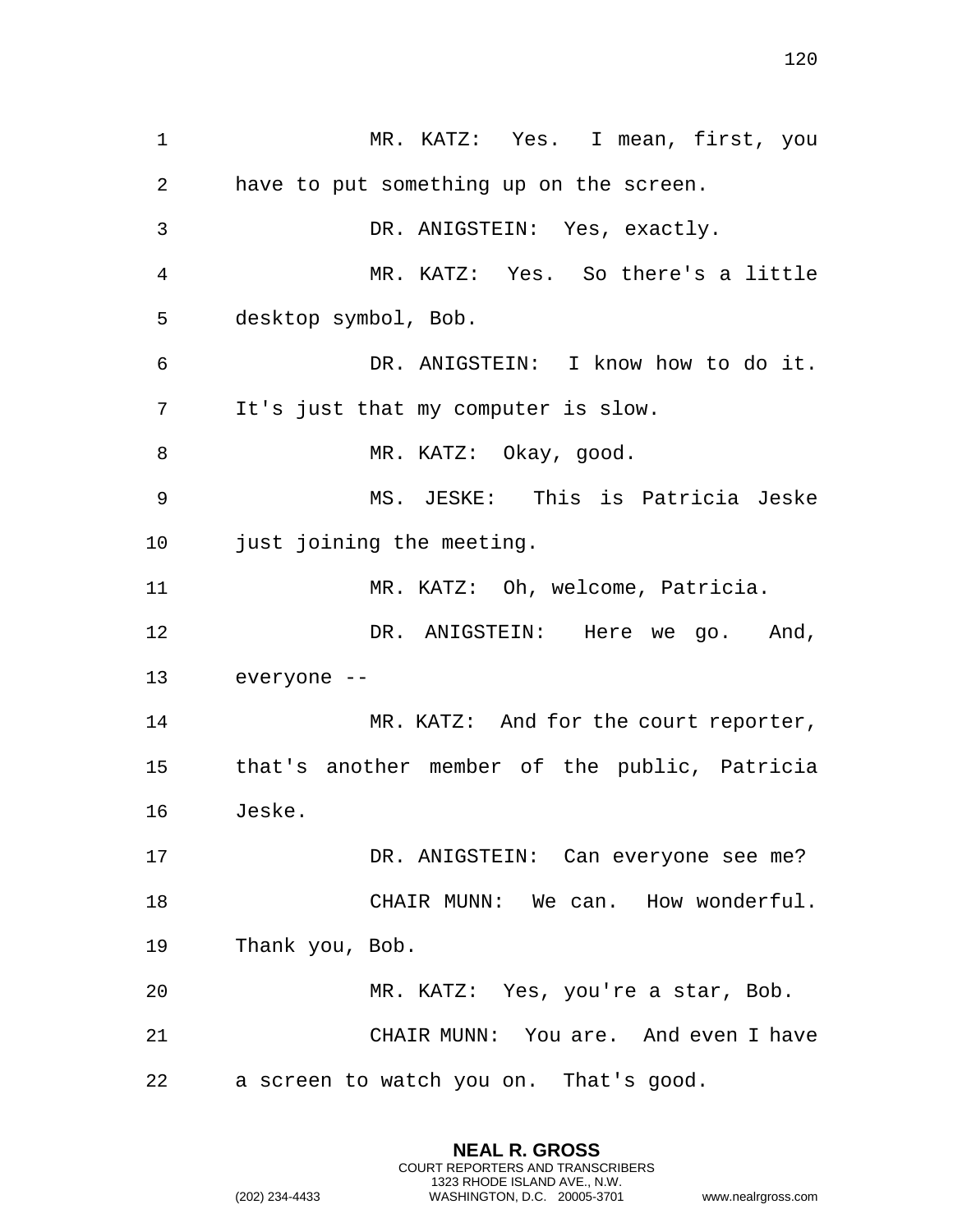| $\mathbf 1$ | DR. ANIGSTEIN: Yes, just a full                      |
|-------------|------------------------------------------------------|
| 2           | screen. Should I start?                              |
| 3           | CHAIR MUNN: Please do.                               |
| 4           | DR. ANIGSTEIN: Okay.                                 |
| 5           | MR. KATZ: One thing I should just                    |
| 6           | note, I just want to make sure I have Jim Neton      |
| 7           | and Dave Allen on the line.                          |
| 8           | DR. ANIGSTEIN: Very good. Okay.                      |
| 9           | MR. KATZ: No, wait. I mean, I don't                  |
| 10          | know that. Do we have Jim and Dave Allen on the      |
| 11          | line?                                                |
| 12          | MR. ALLEN: This is Dave Allen. I'm                   |
| 13          | on the line.                                         |
| 14          | MR. KATZ: Okay, great. Jim, are you                  |
| 15          | on the line, too?                                    |
| 16          | DR. NETON: I'm sorry, yes.                           |
| 17          | MR. KATZ: Okay, great. Thanks.                       |
| 18          | DR. ANIGSTEIN: Okay.                                 |
| 19          | MR. KATZ: Okay. Sorry, Bob.                          |
| 20          | PER 0057 - Case Selection Status                     |
| 21          | DR. ANIGSTEIN: Okay. So we were                      |
|             | 22 asked to do, under Subtask 4 we were given, NIOSH |
|             |                                                      |

**NEAL R. GROSS** COURT REPORTERS AND TRANSCRIBERS 1323 RHODE ISLAND AVE., N.W.

(202) 234-4433 WASHINGTON, D.C. 20005-3701 www.nealrgross.com

121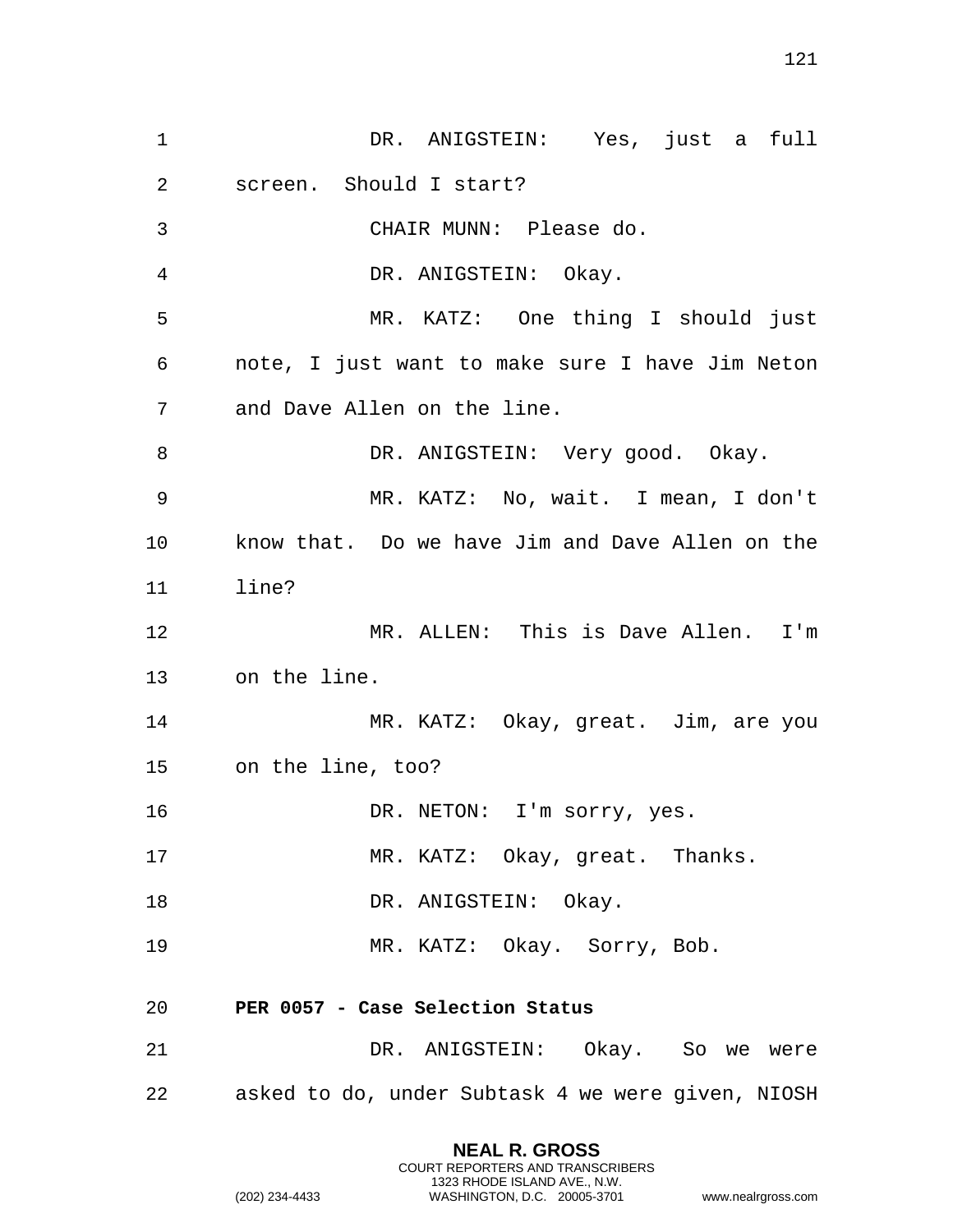1 had selected five cases from PER 57, which is the 2 Appendix BB Revision 1. There also has since 3 been an Appendix BB Revision 2, but we're not 4 addressing that at this time.

5 We had three findings, three things 6 that we call findings at this point, let's put it 7 that way. The first finding and probably the 8 most significant is that there is an 9 administrative category under Appendix BB, both 10 Rev 1 and Rev 2, which, and I'm quoting from the 11 appendix, the administrative category consists of 12 people that spent most of their time in their 13 office environment and did not routinely access 14 the operating areas of the plant.

15 Now, we did a complete review of the 16 PER cases, in addition to the ones, just for this 17 purpose, in addition to the ones that were 18 assigned to us, and when I say complete review I 19 mean a very cursory review, and identified which 20 ones were put in the administrative category. 21 And one of the cases that we were assigned, plus 22 one other one, we found that, even though the job

> **NEAL R. GROSS** COURT REPORTERS AND TRANSCRIBERS 1323 RHODE ISLAND AVE., N.W.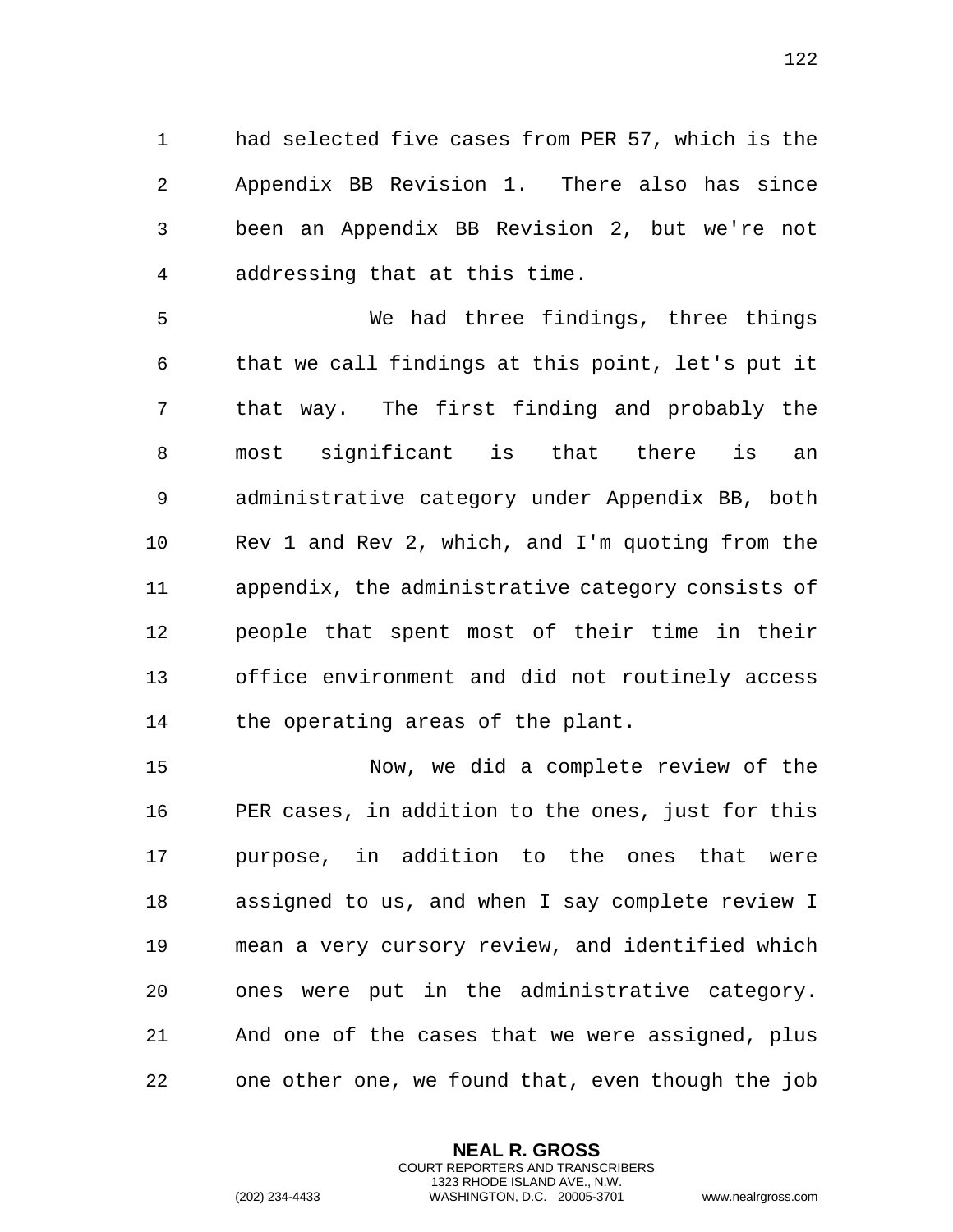title sounded like an administrative job, like supervisor, manager, something along that line, the description in the CATI actually puts them in the plant. Their office location was in the plant, and they frequently had to leave their office to inspect the steel, to inspect the casting, to inspect plant operations. So that does not fit the category of administrative, which is a very occasional, I believe is what was discussed here in the Work Group meeting was somebody, a secretary, working in a separate building. I mean, GSI did have a separate administrative building on the site but at some distance from the steel plant, and the hypothesis was supposedly a manager sends his secretary into 16 the plant and says, you know, Joe, the boss wants to talk to you, would you come with me? So this would be very occasional.

 These workers were not in that, did not fit that description. They were routinely in the plant, even though they were not steelworkers, per se, and therefore should not be

> **NEAL R. GROSS** COURT REPORTERS AND TRANSCRIBERS 1323 RHODE ISLAND AVE., N.W.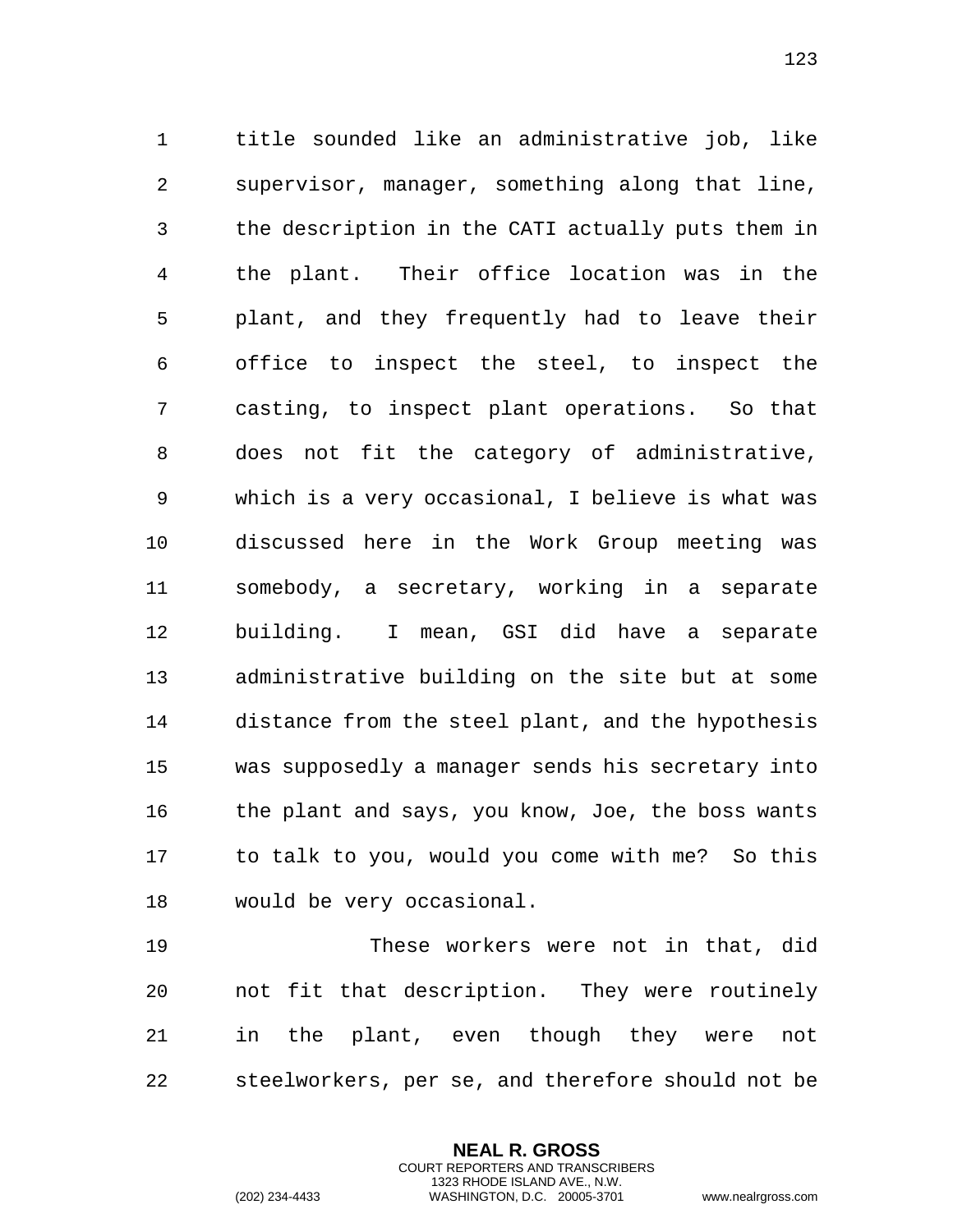1 in the administrative category.

 Finding 2. This gets a little complicated. NIOSH prepared a set of, a fairly complex set of workbooks to calculate doses from intakes of uranium. Instead of doing a separate calculation for each worker running IMBA, they had a workbook so that, for a certain given intake during the given year, this would be the dose during that year and subsequent years. And we confirmed with a completely independent calculation and got very close to NIOSH numbers. And that worked very fine when it's a uniform exposure for the entire year.

 However, if the exposure is not for an entire year, what NIOSH did was they simply used the same procedure but prorated the daily intakes. Instead of reducing the time period, they kept the time period as one year but reduced the intakes in proportion, as I'll show in a moment, whereas a more exact dose assessment, which we did in a couple of cases, was to use the actual daily intakes as specified in Appendix BB

> **NEAL R. GROSS** COURT REPORTERS AND TRANSCRIBERS 1323 RHODE ISLAND AVE., N.W.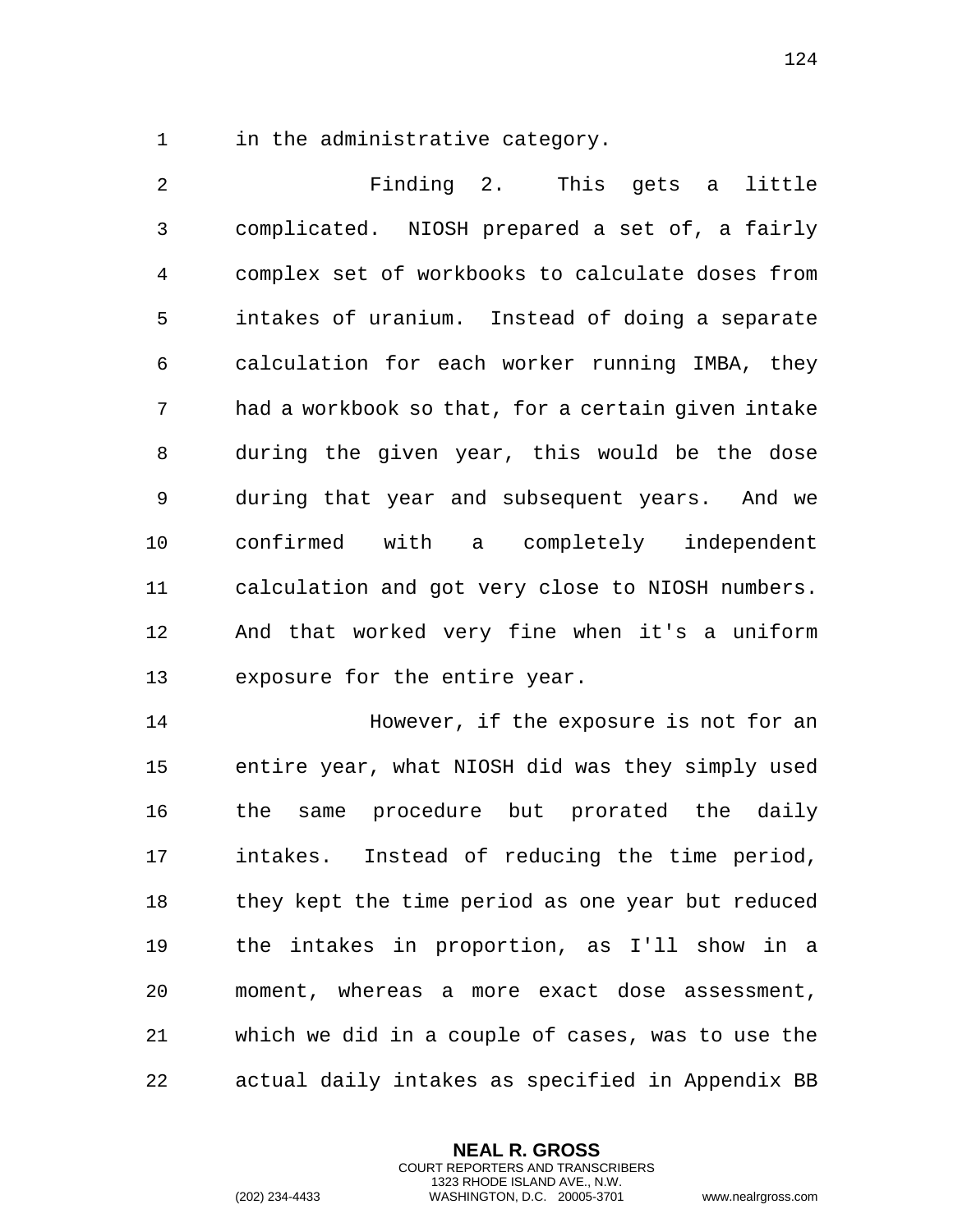and used the actual dates.

 And an example, which applies to all workers that would have been there in 1952, so this is not any individual worker, the period of operations began October 1st, '52, so this gave 92 days in 1952 where the worker could have been exposed.

 The inhaled intake in 1952 was specified as 114 dpm per calendar day. So the NIOSH method was to take the 114 and multiply it by 92 days and divide it by 365 days for the year, and then they have a derived amount of 28.79 dpm per calendar day, and the exposure is assumed to take place starting January 1st to December 31st, 1952. And the lung dose calculated by any worker that would be in this category, the lung dose would be 0.33 rem in 1952. It would be more just during, the liver dose, during that year.

19 However, if you do the more exact method and still assuming 114 dpm per calendar day, but now the exposure doesn't start until October 1st, which is when, in fact, it did start

> **NEAL R. GROSS** COURT REPORTERS AND TRANSCRIBERS 1323 RHODE ISLAND AVE., N.W.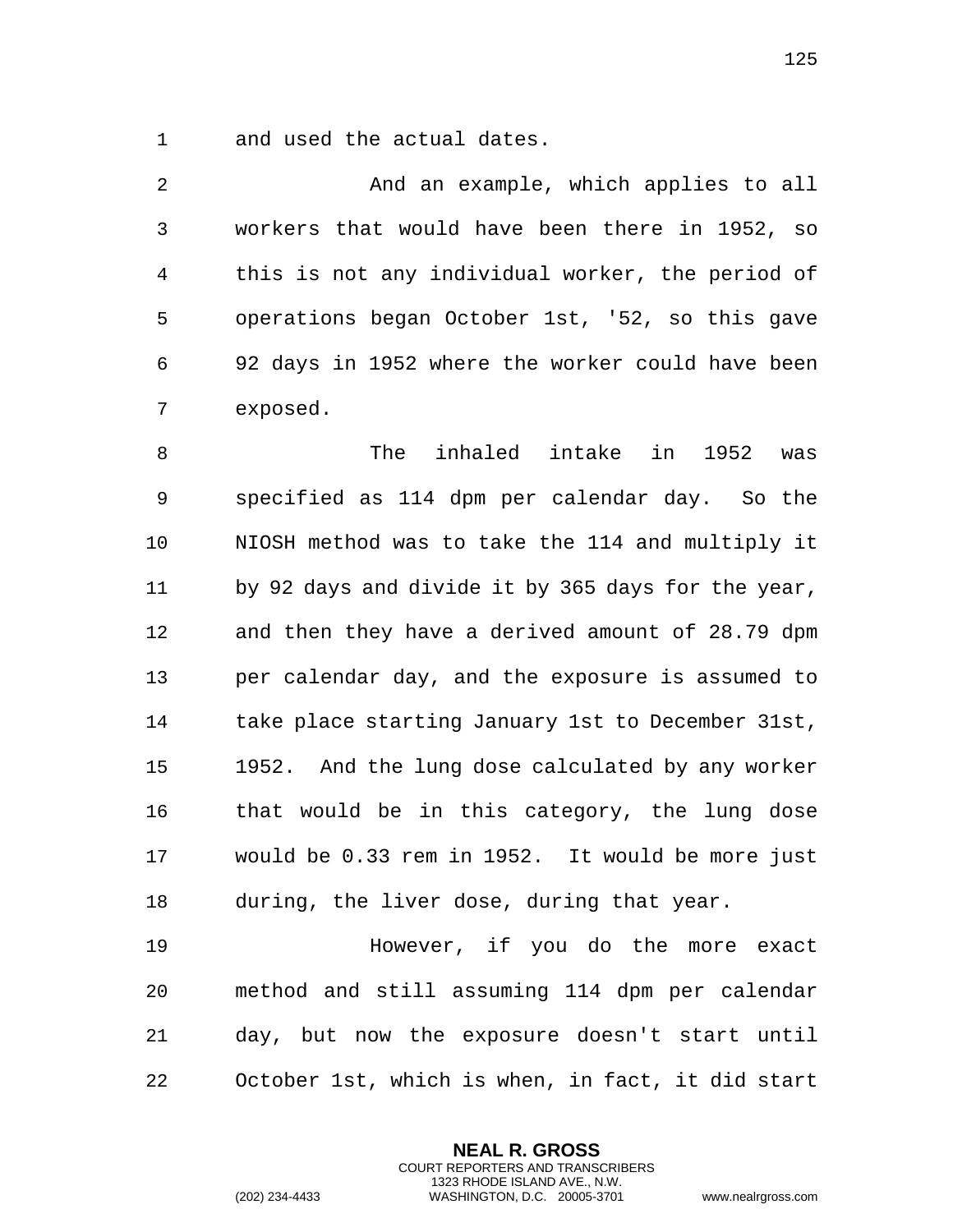and go through December 31st, the lung dose for 1952, the doses from this intake to the lungs in 1952 is 0.2 rem. So the NIOSH dose is 63 percent higher. The explanation is because the uranium starts to accumulate in January and, therefore, has a longer time to reside in the lungs than the liver dose.

 Conversely, if there was a case where a worker left the employment, say early in the year, his dose for that year from the intake would be understated because it will be assumed by the NIOSH method that he continue receiving the dose, the intake, during the entire year at a much lower daily rate, whereas, in fact, he would have gotten it all early in the year and that uranium would sit in his lungs and deliver dose later.

 So in both cases that could make a difference. And when you're talking about some cases where the PoC, and this has actually happened very, very close to 50 percent, this could make a difference one way or the other.

And then Finding 3 was simply an error

**NEAL R. GROSS** COURT REPORTERS AND TRANSCRIBERS 1323 RHODE ISLAND AVE., N.W.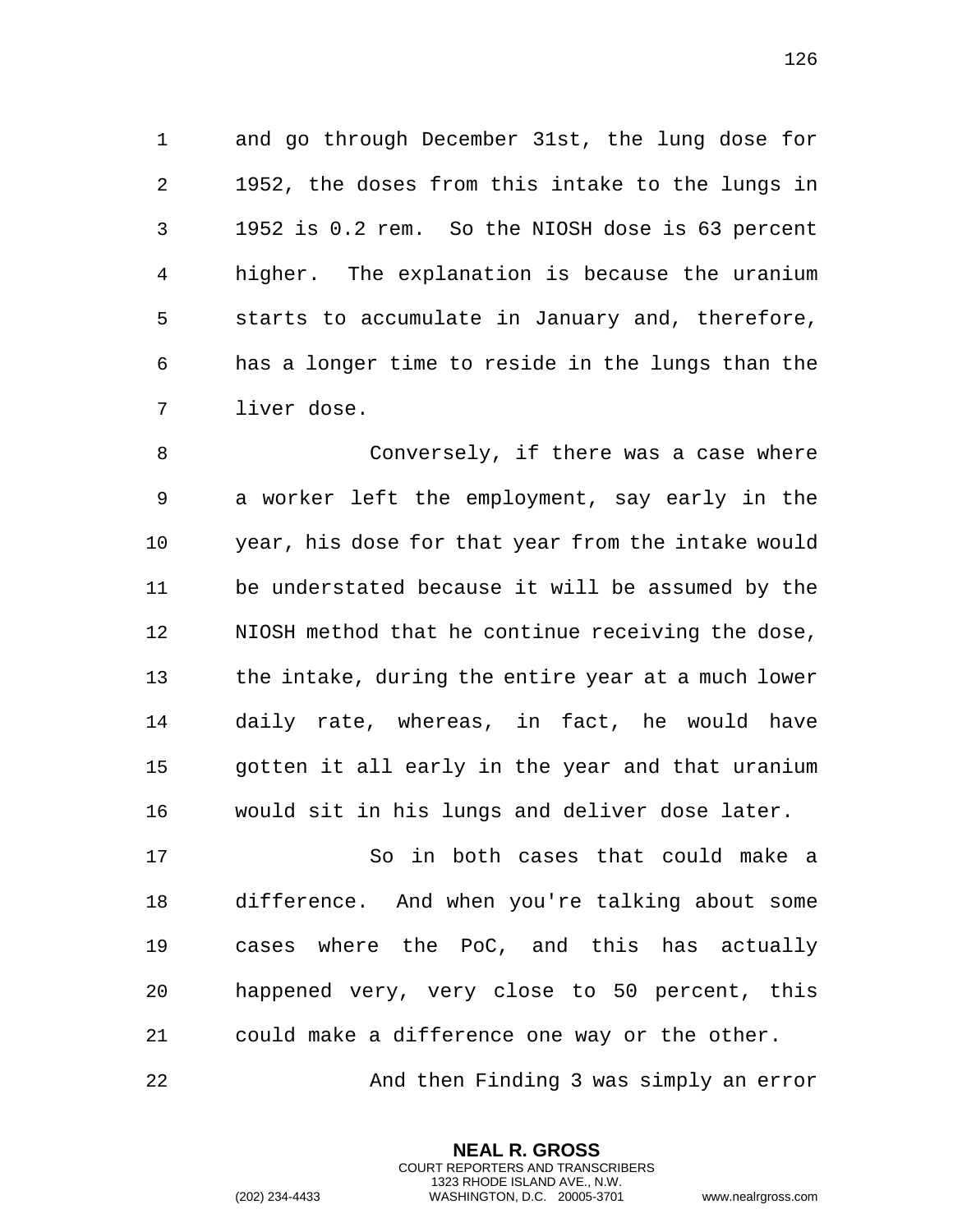in the calculation where the worker's file described when he left the employment or when the cancer occurred when the dose calculation should have stopped and the actual calculation file showed that he stopped a year later, so there was an extra year which was simply an error in the calculation. And in this particular instance, it probably made very little difference, but it points to a QA issue that such an error had taken place.

 Okay. The rest we call observations in the sense that we're not certain whether they are major effects or not in the individual cases, but the overarching issues that apply to all cases and, in some cases, they may make more of a difference than in other cases.

 So the first one is the uncertainty distribution of photon and neutron DCF, dose conversation factors. And NIOSH, in all cases from the ones we examined, where the external exposure was specified as fixed numbers in a given time period, they also used fixed values of

> **NEAL R. GROSS** COURT REPORTERS AND TRANSCRIBERS 1323 RHODE ISLAND AVE., N.W.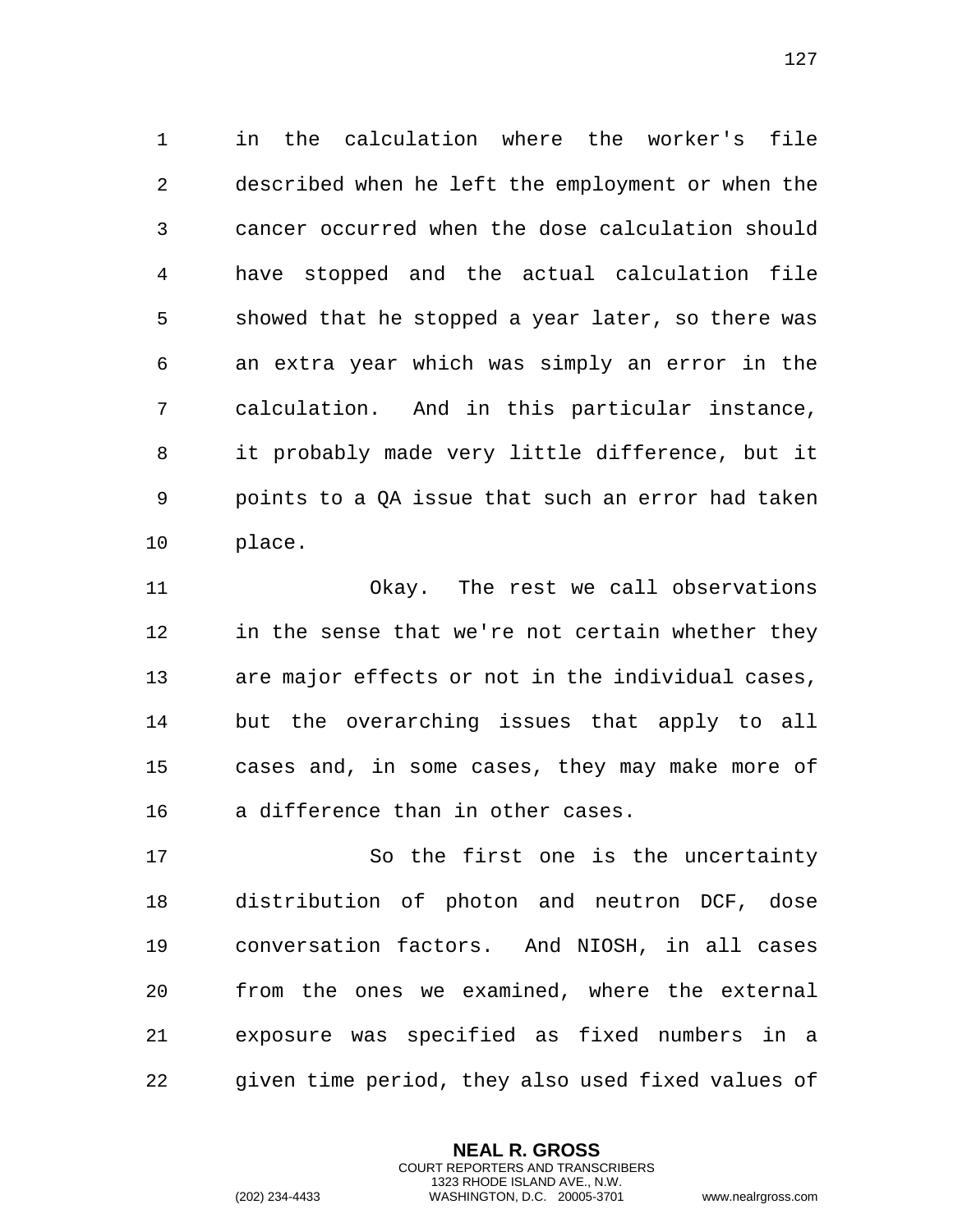the DCF to convert a dose to a given organ. However, this is inconsistent with the discussion in Chapter 5, I think it is, of OCAS-IG-001, which states that a triangular distribution around a DCF would be appropriate, and the one recommended is, the mode of distribution should be the effective DCF for the most likely geometry, which is, in fact, what is used as the fixed value. However, the minimum should be the geometry that gives the lower DCF and the maximum geometry gives the highest DCF, and this was not done in this instance.

 The top table here is taken straight out of, it's simply cut and paste, OCAS-IG-001, and it shows the various values of the DCF for converting exposure and roentgen to one dose for photons in the 30 to 250 keV range, energy range. So the table below lists three alternatives. It starts out with the fixed value, which is what NIOSH used, and three alternative distributions that should be considered. One of them would be considering the effective dose -- not effective

> **NEAL R. GROSS** COURT REPORTERS AND TRANSCRIBERS 1323 RHODE ISLAND AVE., N.W.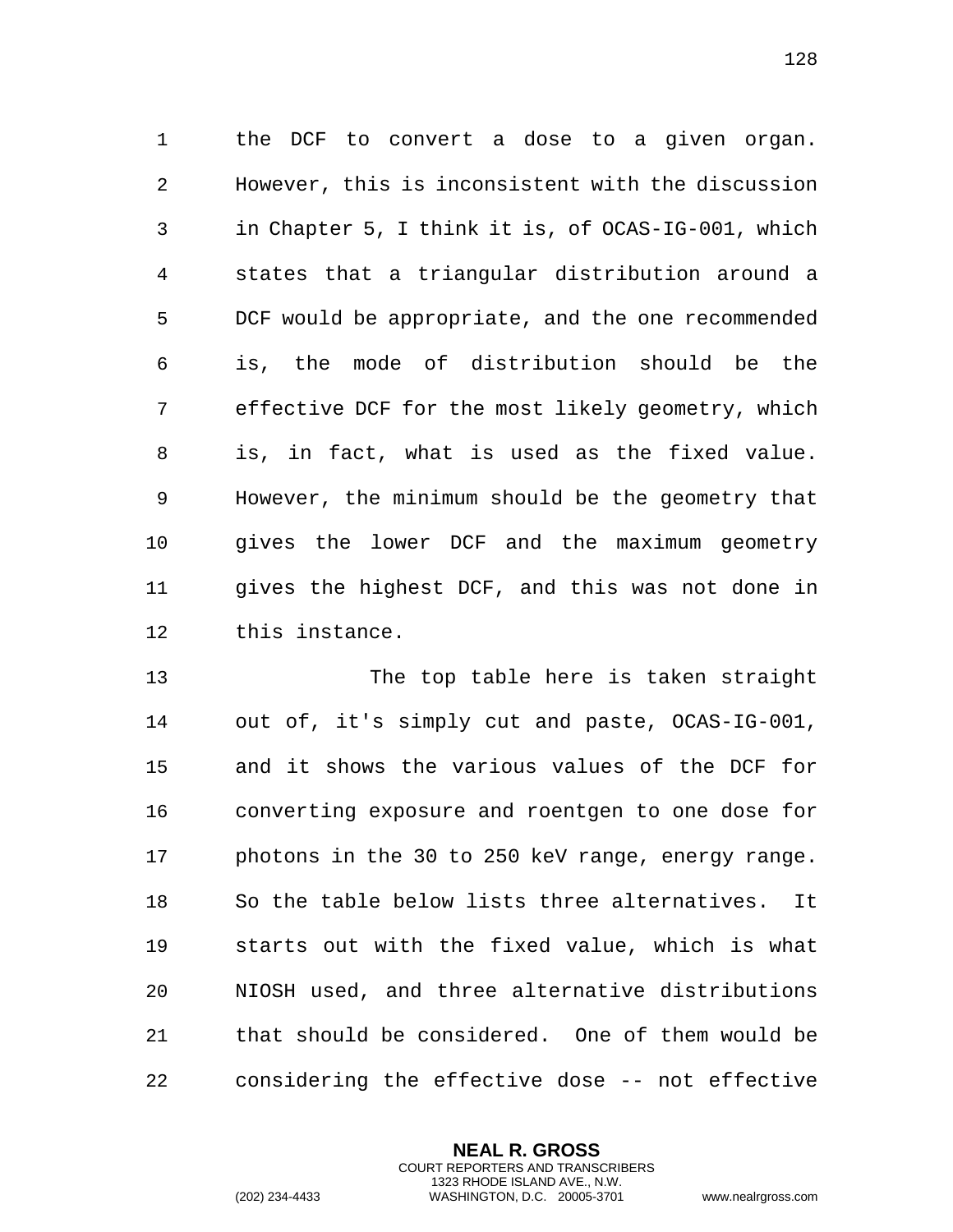dose. Cancel that. The effective DCF and using the triangular distribution for the geometry that gives the minimum DCF, which is the isotropic exposure coming from all directions; the mode being the AP, anteroposterior; and the max being the posterior-anterior, PA. And in such a case, you get, probably the most significant value is the 95th percentile of that distribution because IREP takes the 99th percentile, but it's combined of different distributions. Probably the 95th percentile is close to effective example. And here, instead of 0.986, you get 1.032, so it was five-percent higher.

 The next one, which is the most, which seems to be the most practical because it takes in the entire range, it goes from the minimum DCF to the maximum DCF of all the numbers in this table, and so that goes from a minimum of 0.128 to a maximum of 1.26, and you get a 95th percentile of 1.135, which is about 15-percent higher than the fixed value.

22 And then, finally, there's the one

**NEAL R. GROSS** COURT REPORTERS AND TRANSCRIBERS 1323 RHODE ISLAND AVE., N.W.

```
(202) 234-4433 WASHINGTON, D.C. 20005-3701 www.nealrgross.com
```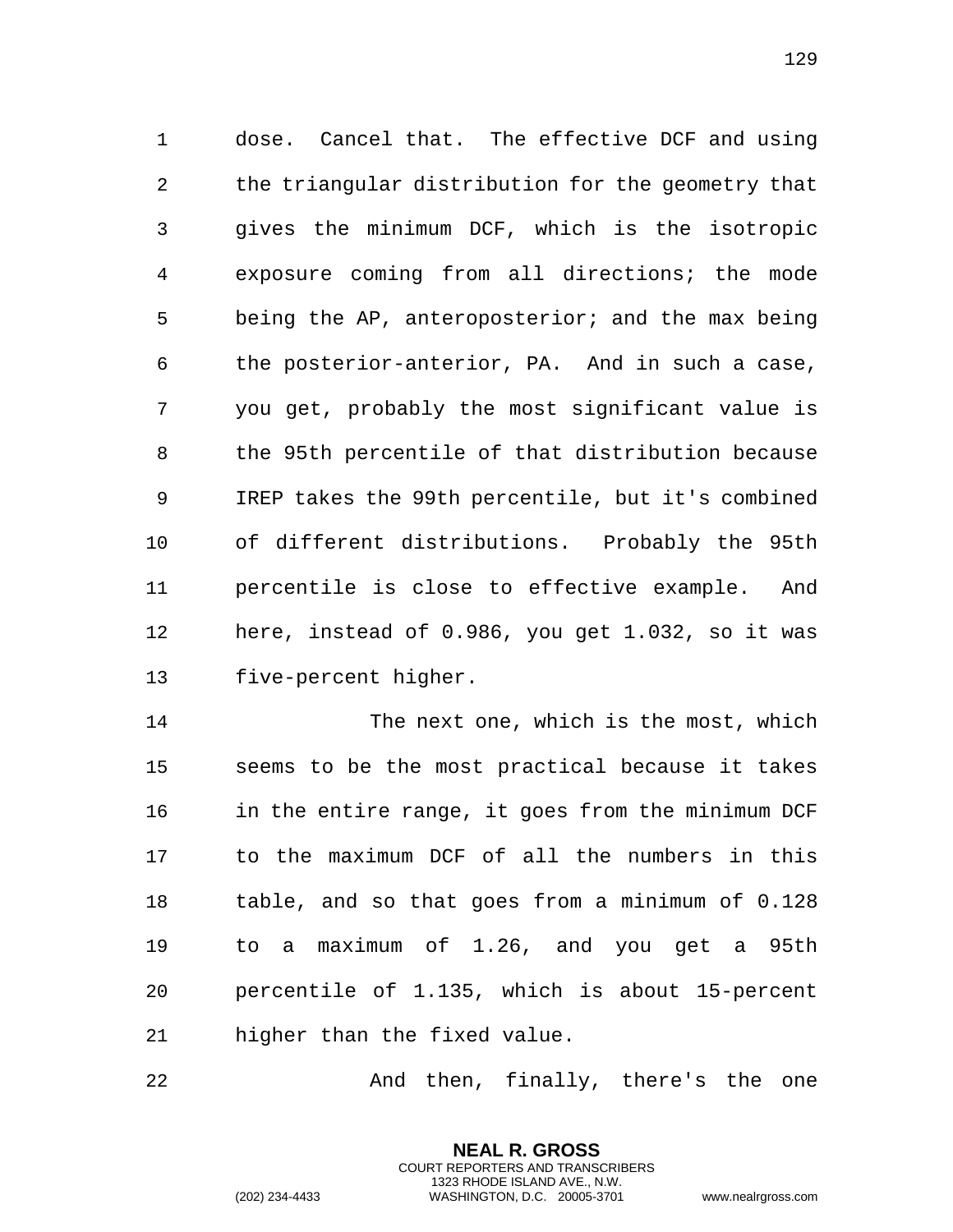that NIOSH uses, and that's staying with the, contrary to the recommendation in Chapter 5 of OCAS-IG-001, it uses a range not of different geometries but a different energy range within that geometry, within the AP geometry. And based on that, this range, we end up with a 95th percentile of 1.078, which is about nine-percent higher.

 So our recommendation is that there should be a distribution of DCF whenever external exposures are assigned fixed values. And a triangular distribution, the one on the second line here in the maximum range, is the most claimant-favorable.

 Next, in the first ten years of the operation of the covered period, it was agreed on during the Work Group meetings that the external exposure would be modeled as a triangular distribution. And the graph here, the red triangle, represents that distribution. It goes from 6 point-something per year to 15 per year, which would be the stipulated regulatory limit

> **NEAL R. GROSS** COURT REPORTERS AND TRANSCRIBERS 1323 RHODE ISLAND AVE., N.W.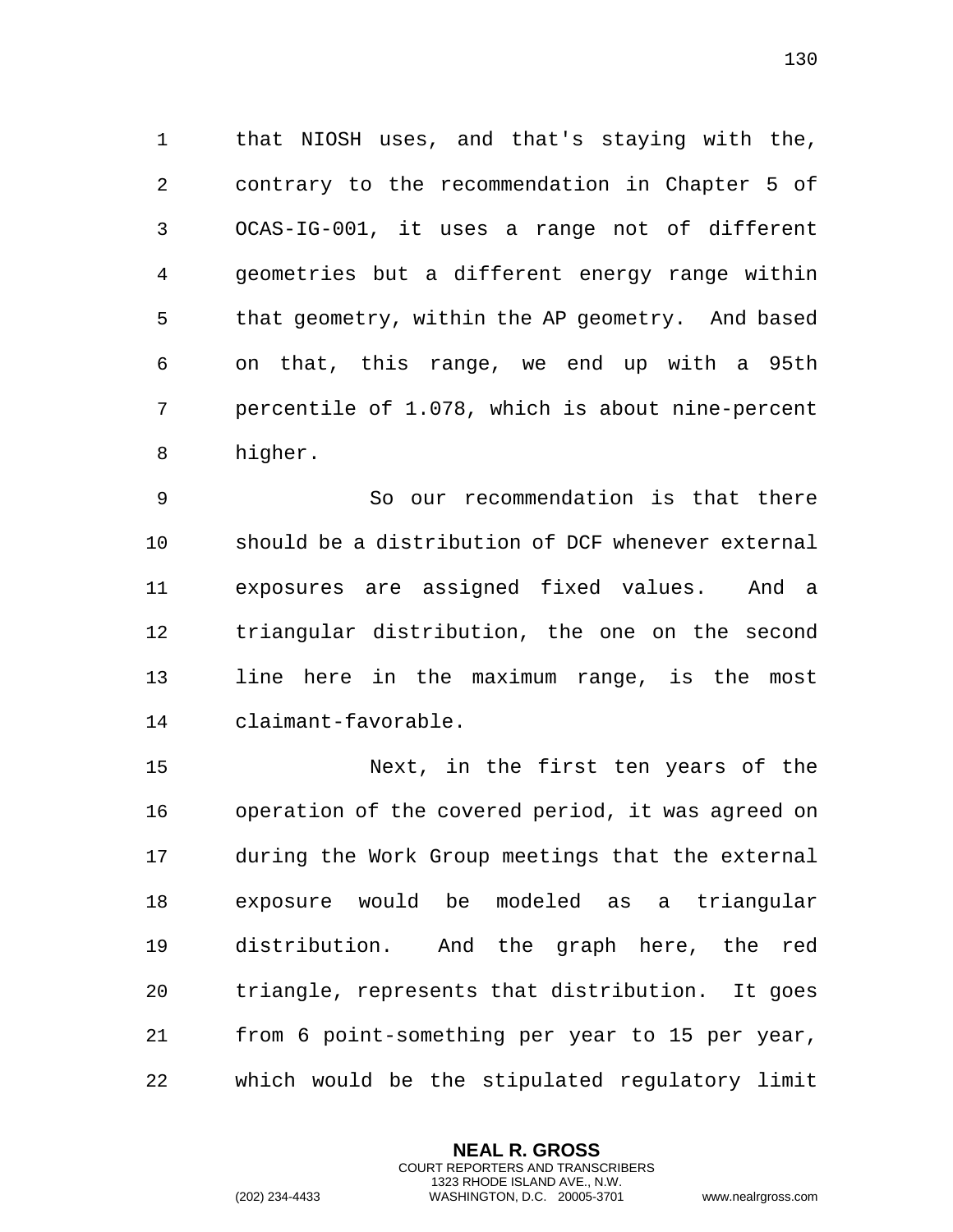during that period of time.

 So here NIOSH employed, shown by the black triangle, the dose conversion factors to the lung over using the energy, the energy distribution here. And the way they combined it is it simply took the minimum of this triangular distribution and multiplied it by the minimum of this triangular distribution to get the blue, the minimum of the blue triangle. And they did the same thing with the mode, multiplied by this mode to get a mode close to one, so it looks almost the same. And then the maximum, again, times the max, and we get this.

 So they ended up with another triangular distribution. Implicit in this assumption is that there is a perfect correlation between the uncertainty in the DCF and the uncertainty in the external exposure. But it's simply not scientifically correct. There's no reason why the two would be correlated. Therefore, the blue triangle, which is the distribution that they do use, we don't agree

> **NEAL R. GROSS** COURT REPORTERS AND TRANSCRIBERS 1323 RHODE ISLAND AVE., N.W.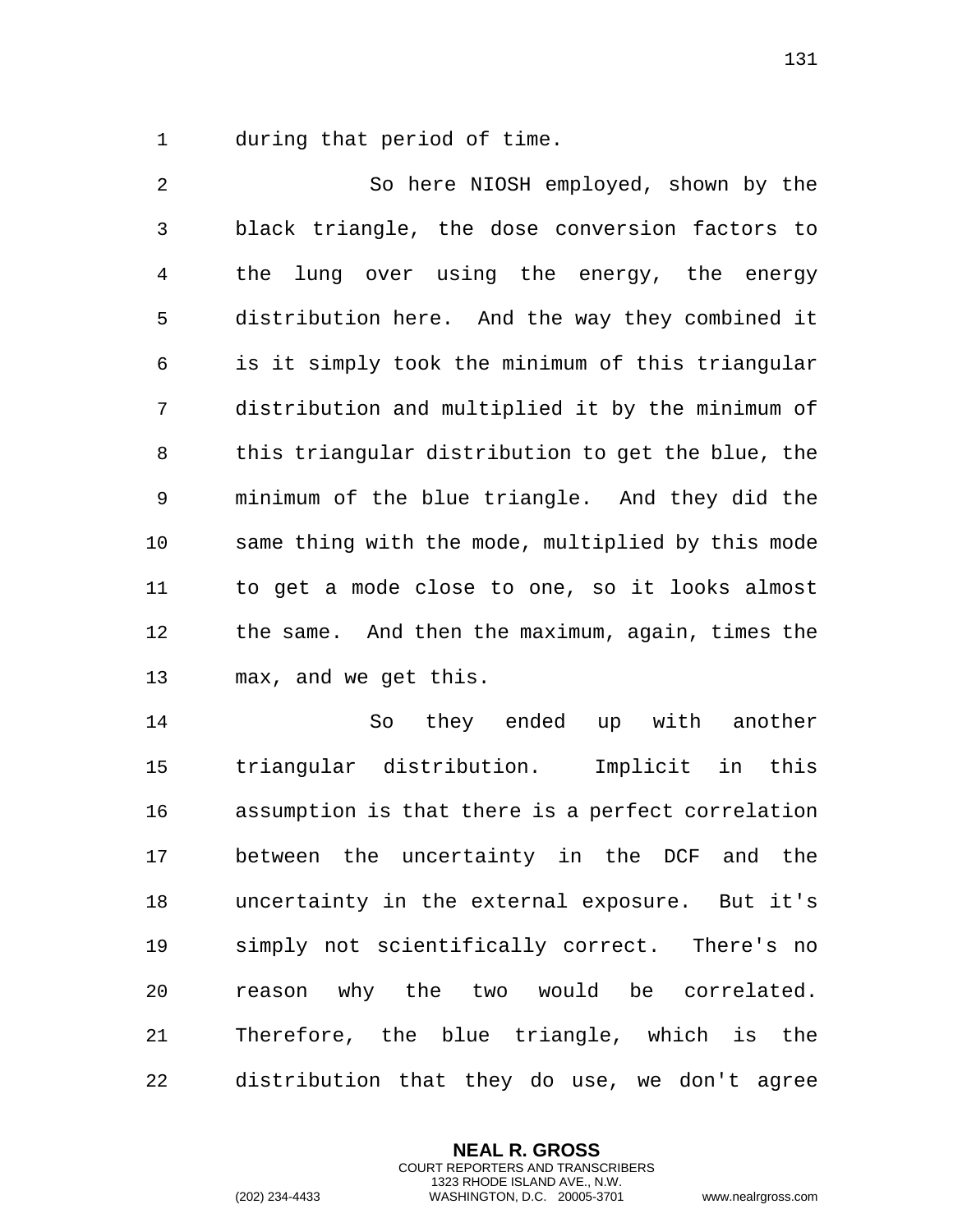with.

 Instead, what we did was we did a Monte Carlo sampling. We simply sampled from this distribution. We took one value from this distribution and one value from this distribution, randomly sampled, multiplied the two together, and repeated this procedure one million times.

 That sounds scary, but that's only two minutes of computer time once we get set up. And we ended up with a distribution on the right which looks very similar to a normal distribution. There is a cutoff here, which is an artifact of the plotting program. In reality, it goes on, the maximum value would be about the same as this maximum value.

17 And it's slightly asymmetric, and there's a little more detail on the right. But for practical purposes, given that IREP, you know, limits how many distributions you can put in, a normal distribution would be a very good approximation, and the same Monte Carlo programs,

> **NEAL R. GROSS** COURT REPORTERS AND TRANSCRIBERS 1323 RHODE ISLAND AVE., N.W.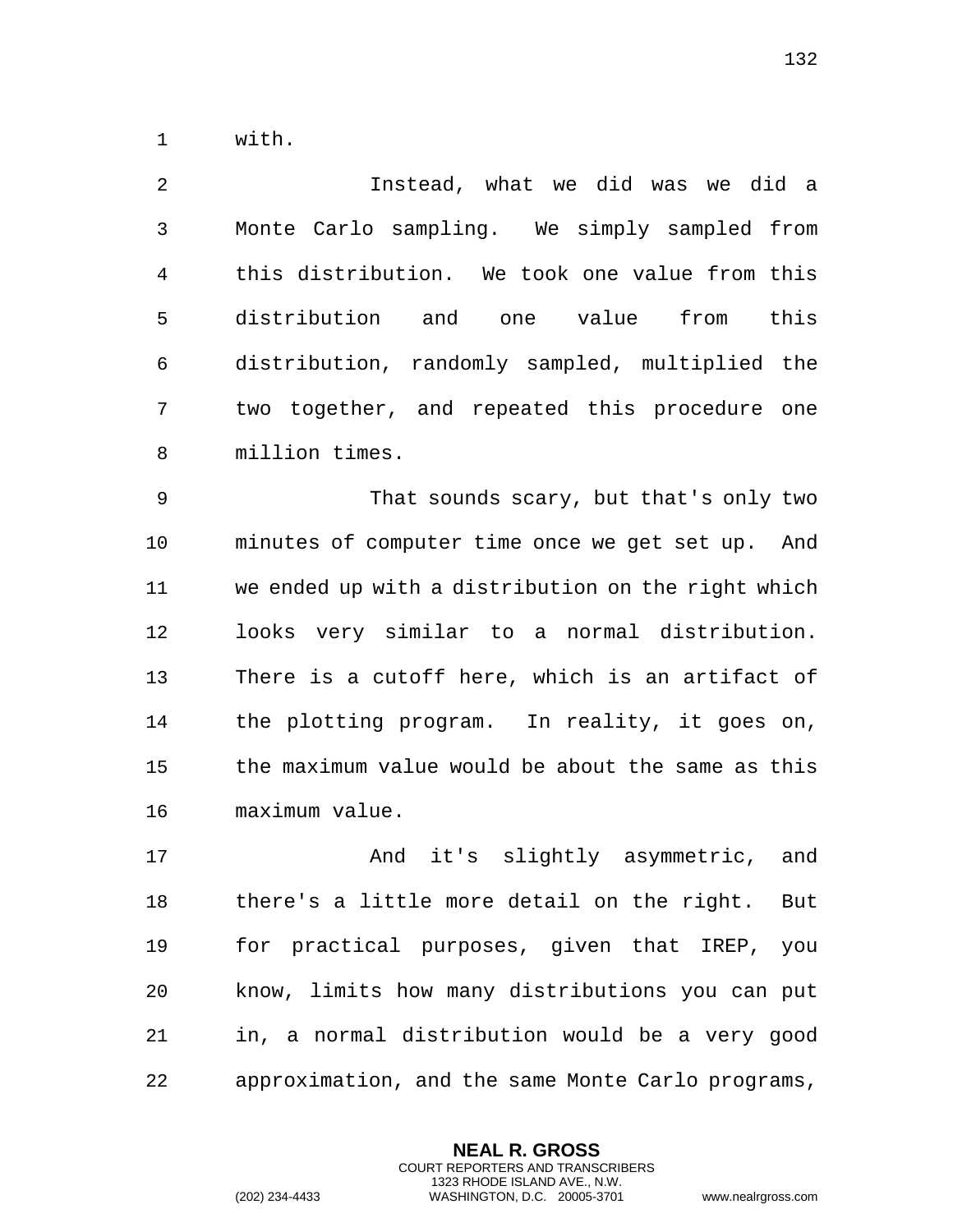a program called Crystal Ball, which is an add- on to Excel, would tell you what the median is, what the standard deviation is, and that simply defines a normal distribution.

 So we would recommend that NIOSH looks into doing something like this. It has to be done for each organ, but only has to be done once, so it would be a very modest effort. And then this could be put into the worksheets.

 The next observation we have is one of the IREP inputs is to specify whether the exposure rate is acute or chronic. So in the case of external exposures, we observed, looking at at least five cases, that it appears that NIOSH seems to have a blanket policy that all photon and electron external dose rates are designated acute and all neutron external dose rates are designated chronic.

 In reality, some exposure scenarios produce doses that are inherently chronic. For instance, during the residual period, the worker's in contact with this vacuum cleaner for

> **NEAL R. GROSS** COURT REPORTERS AND TRANSCRIBERS 1323 RHODE ISLAND AVE., N.W.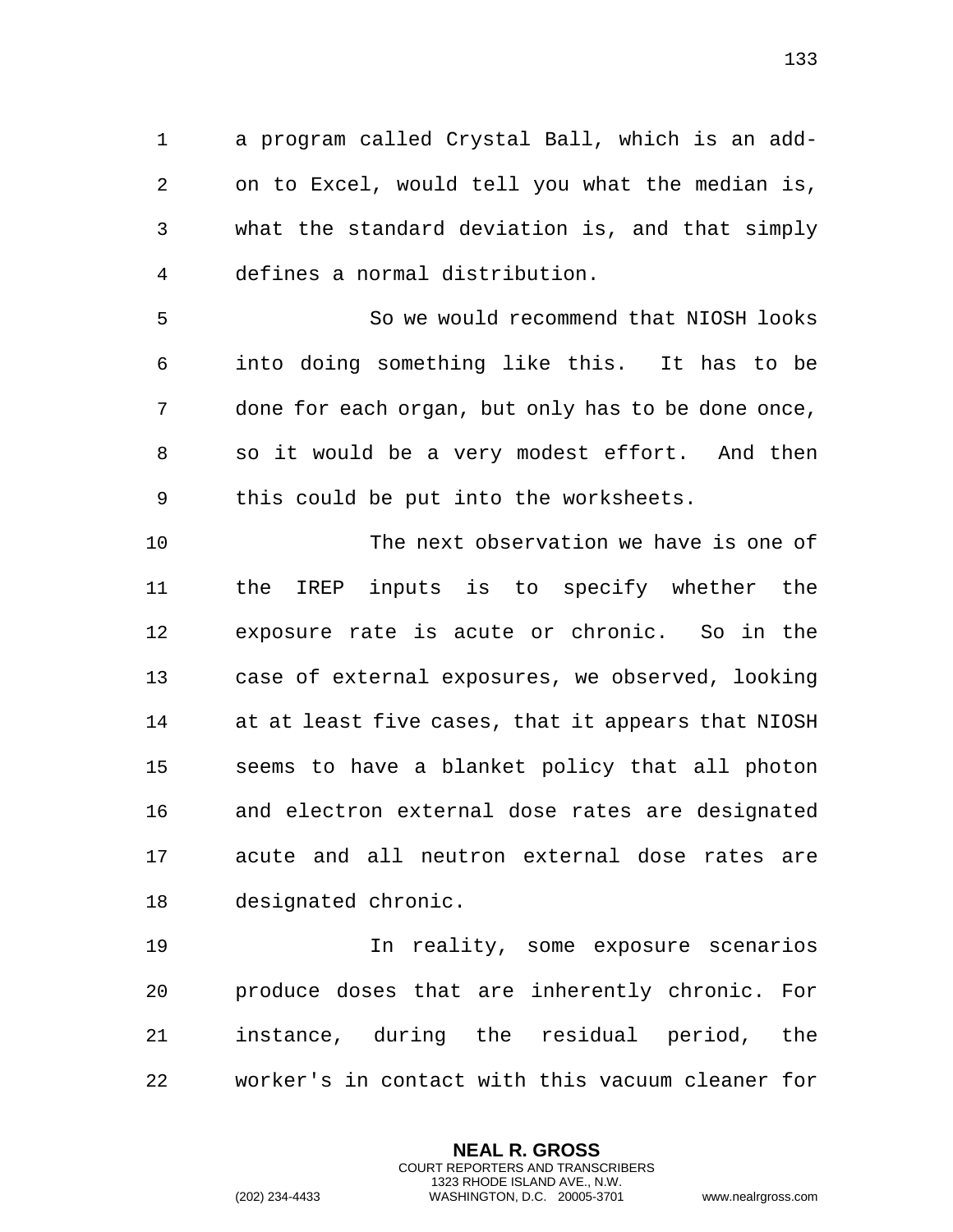3,250 hours a year. Well, that's a chronic exposure. It's getting the same exposure minute-by-minute, hour-by-hour, every single workday.

 Similarly, a worker in contact -- the layout man is in contact with irradiated steel for 3,250 hours per year. Again, that's a chronic exposure. You have a piece of steel in front of you, you're marking it up, working with it. And that would be much more like a chronic exposure rate.

 On the other hand, the neutron exposure rate, which is listed as chronic, should be more -- would seem to be more likely to be acute, because the neutrons come from the betatron itself. And we assume that the worker is just outside the betatron building and he's getting some sort of radiation from the betatron. Well, the betatron is pulsed 180 times a second, and each injection pulse is 4 microseconds. So there was about 5.5 milliseconds between pulses, and the pulse is 4 microseconds, so it's less than 1/1000th of that time. And then you add to

> **NEAL R. GROSS** COURT REPORTERS AND TRANSCRIBERS 1323 RHODE ISLAND AVE., N.W.

(202) 234-4433 WASHINGTON, D.C. 20005-3701 www.nealrgross.com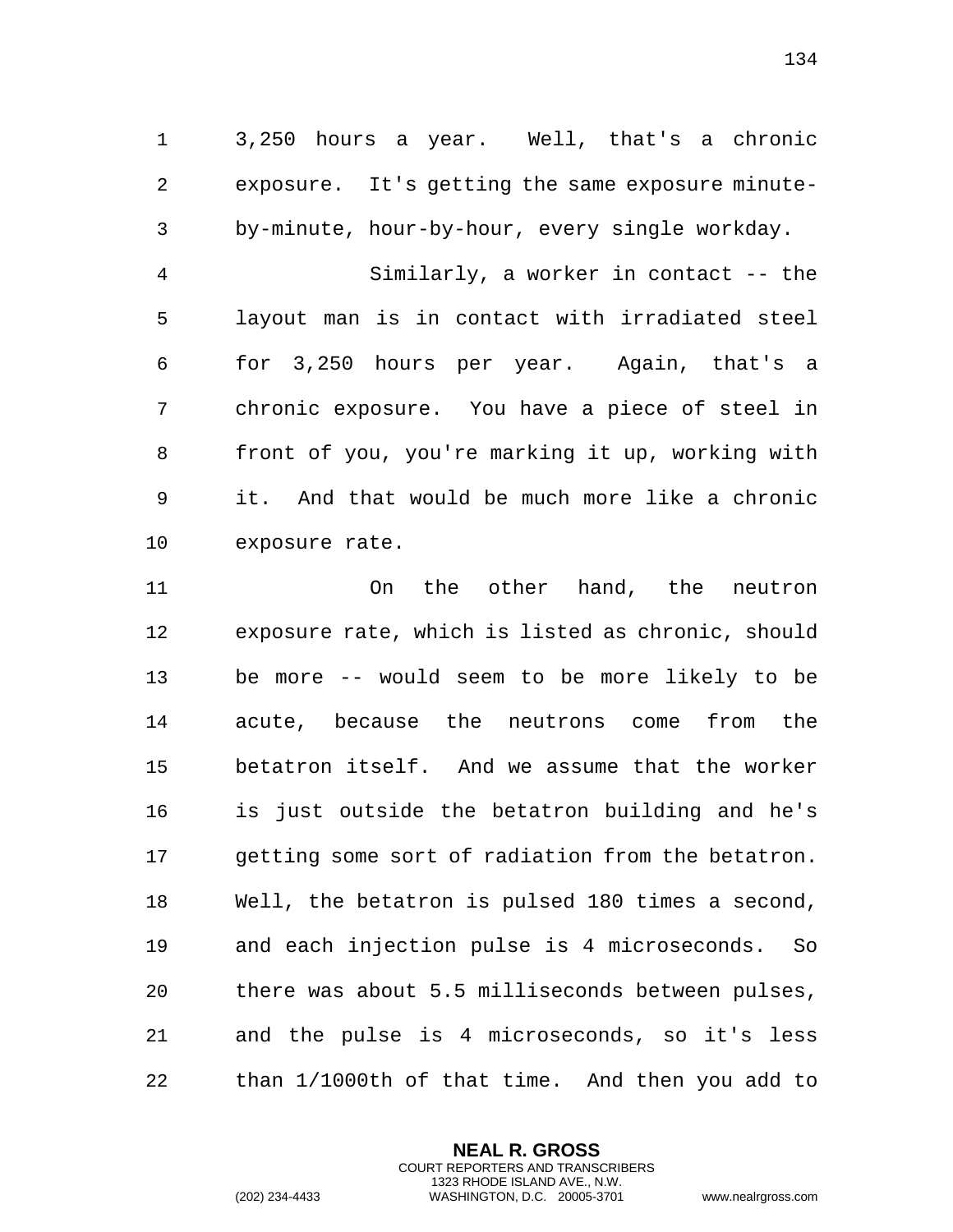that the fact that the betatron duty cycle is only 41 percent.

 So the worker is really exposed for, I'm just guesstimating, like a few seconds during a day, or less than a minute. I think I came up with eight and a half minutes or eight and a half seconds during the year. This is vague memory. But it's clear that it's an intense intermittent exposure, and therefore -- and then, furthermore, since the photons from that same source, in the NIOSH model dose reconstruction, are characterized as being acute, it doesn't make sense, from the same betatron, from the same betatron target, that the neutrons would be chronic and the photons would be acute. So we recommend that the neutrons should be acute in this instance.

 Finally, there was a question of assigning medical X-rays. All GSI workers were assigned doses from medical X-rays. However, in reviewing the CATI reports, NIOSH seemed to ignore the worker's statement when he answered,

> **NEAL R. GROSS** COURT REPORTERS AND TRANSCRIBERS 1323 RHODE ISLAND AVE., N.W.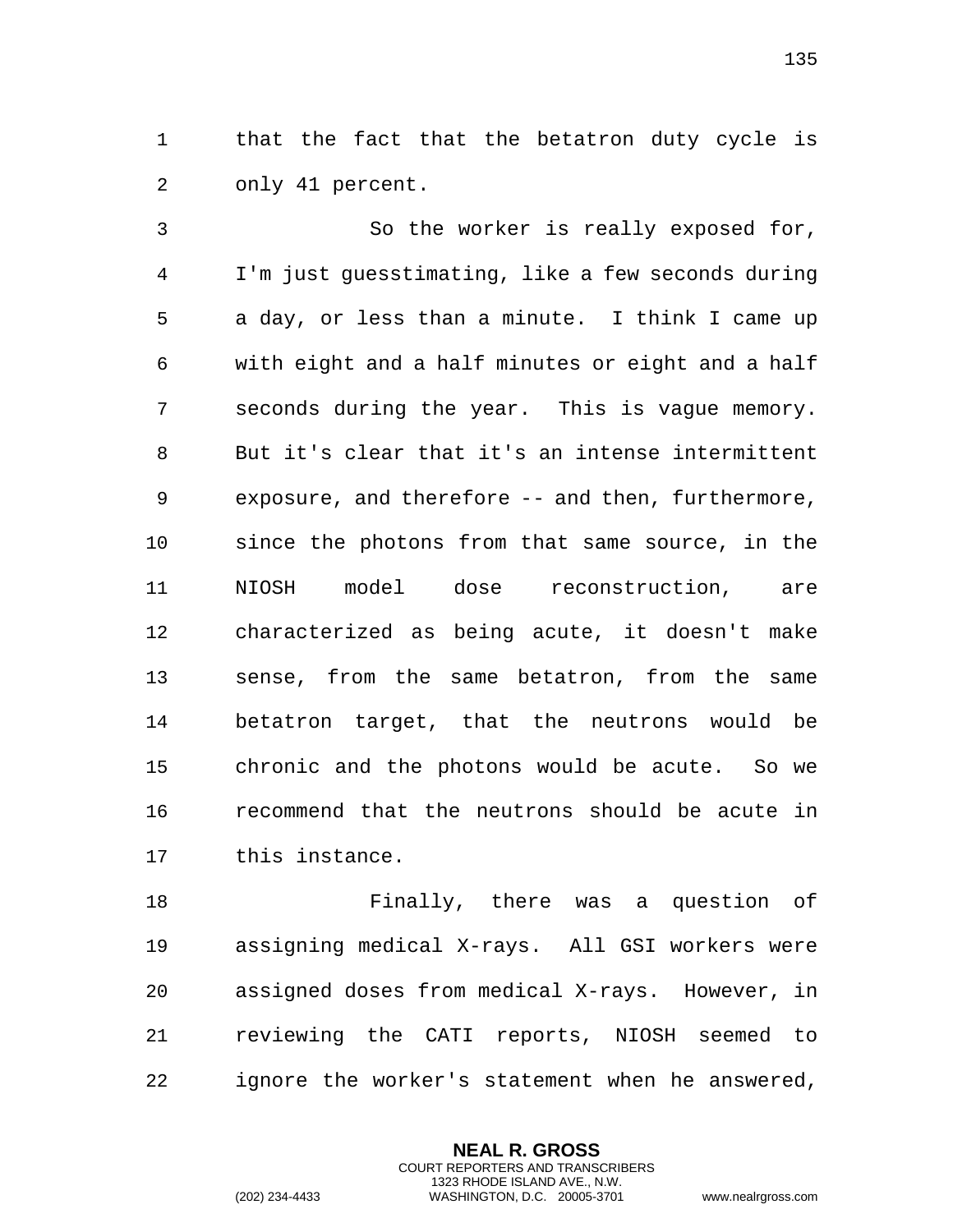no, medical X-rays were not required, at least in this instance. So it doesn't seem logical that he should be assigned medical X-rays when he said he didn't have any. I thought the CATI report should be paid attention to.

 And then, finally, was the place of employment. Now, the majority of the cases selected by NIOSH for SC&A review were employed Granite City Steel, not at GSI. Granite City, so we reviewed them anyway, but they used the methodology for Granite City Steel, so we reviewed them as if they had been at GSI. But in fact, they weren't. And Granite City Steel was not a covered facility until 1974 when they acquired the GSI site. This was already during the residual period. GSI had shut down operations and simply sold them the grounds, which they then, because they were south of the Granite City facility, they're referred to as the South Plant, as opposed to the old one that was the North Plant.

So the only Granite City Steel

**NEAL R. GROSS** COURT REPORTERS AND TRANSCRIBERS 1323 RHODE ISLAND AVE., N.W.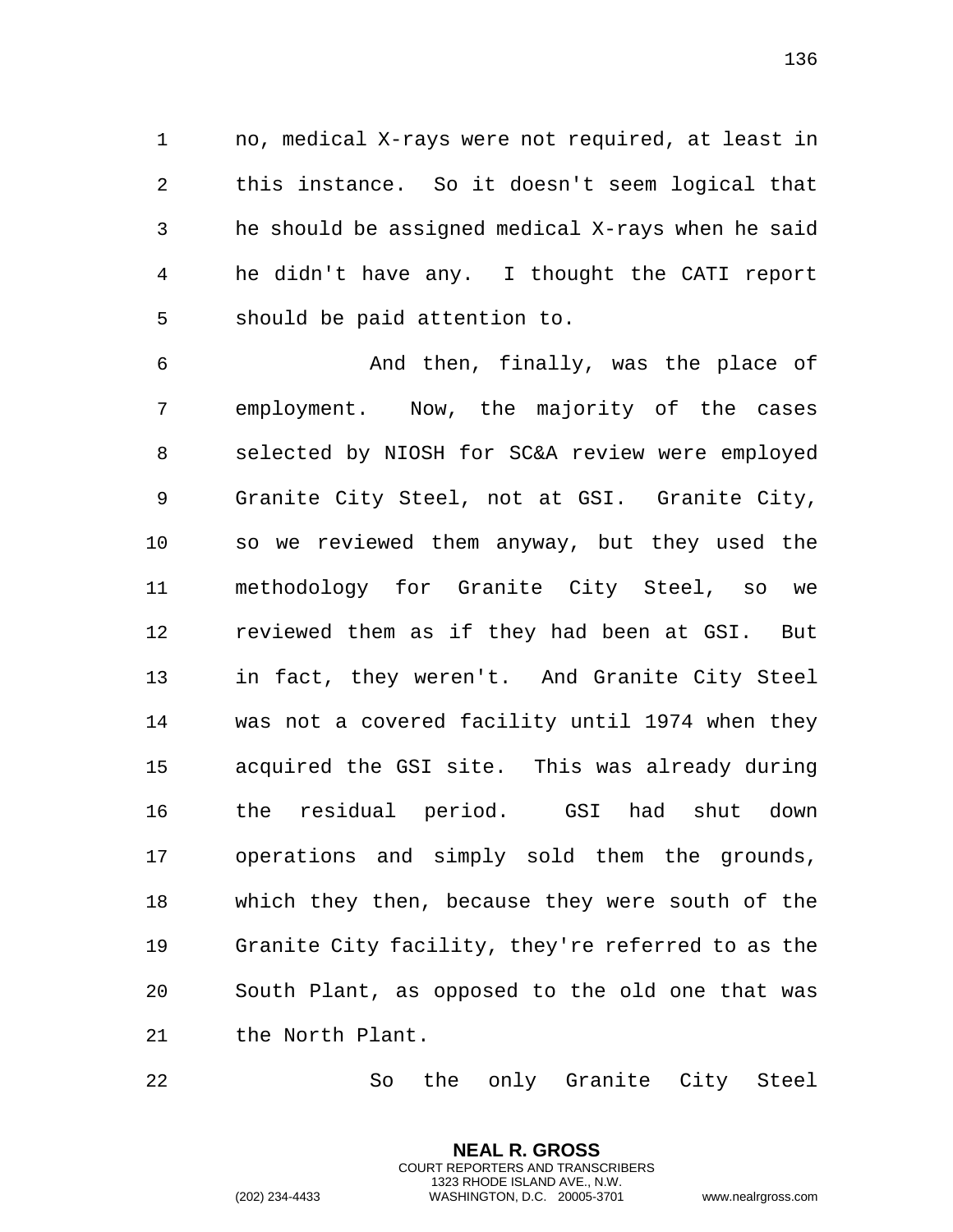employees that would be covered for exposure would be the residual contamination, only if they worked in the South Plant between 1974 and 1993. And there was a DOL circular to that effect. So this is something that should be noted in future cases, that the CATI report, in which case gives the work location -- and this is something that, even if NIOSH comes across a case, it seems that they should review it and notify DOL as to whether or not that worker, in fact, was working at the covered facility. Okay. I'm done but happy to answer questions. CHAIR MUNN: Thank you very much, Bob. That's a thorough review. DR. ANIGSTEIN: Excuse me, Wanda.

I'm having a little trouble hearing you.

 CHAIR MUNN: I was just thanking you for a very thorough report.

 DR. ANIGSTEIN: Oh, thank you. CHAIR MUNN: It's much appreciated. Questions, comments?

> **NEAL R. GROSS** COURT REPORTERS AND TRANSCRIBERS 1323 RHODE ISLAND AVE., N.W.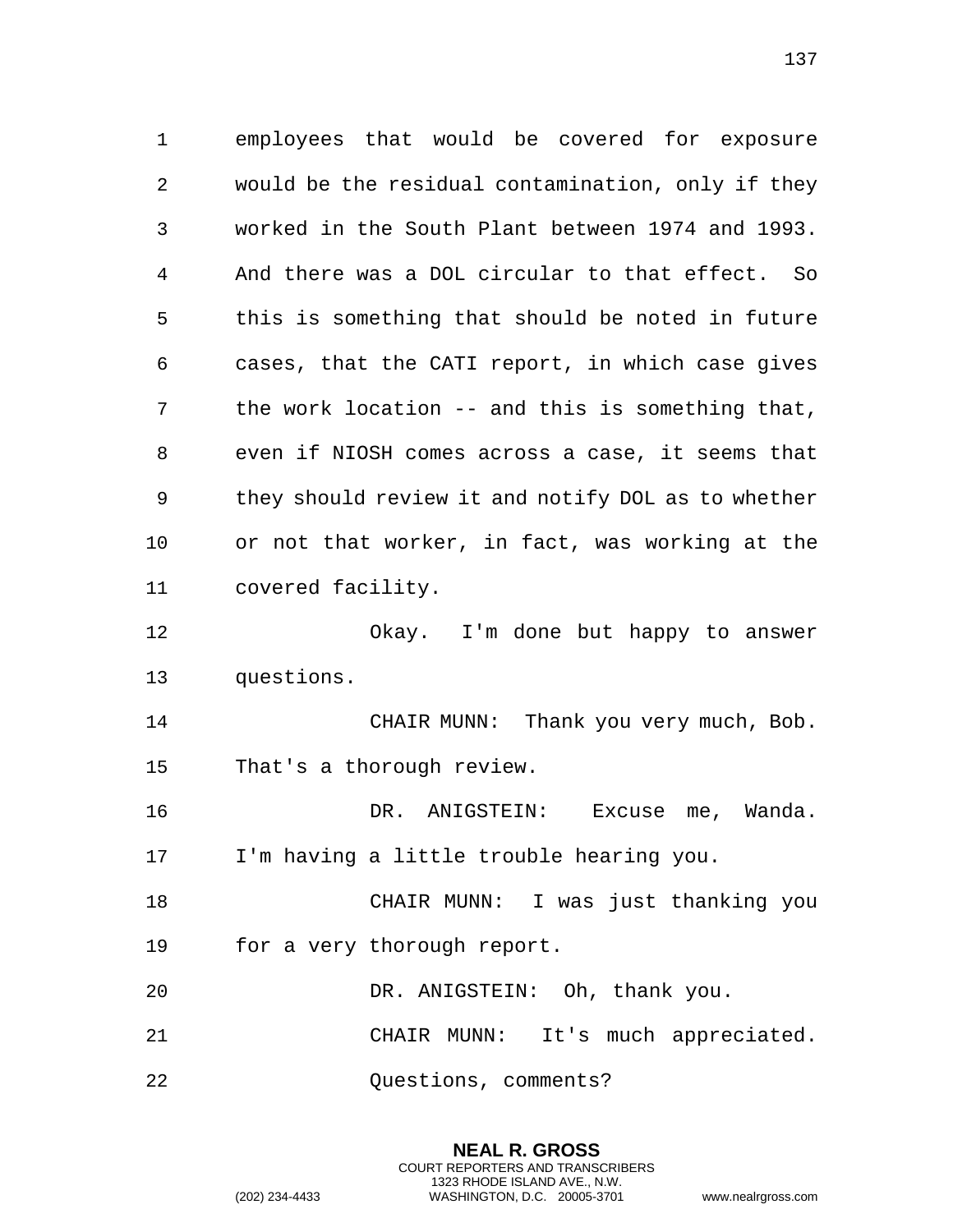MEMBER ZIEMER: This is Ziemer. I have a question, Bob, on the acute versus chronic definitions. I get what you're saying about the pulsed radiation that looks acute in the sense that the pulse time is very short. However, you have the issue of individuals being exposed, even though at a short, on a daily, for example, basis. So although there are bursts of radiation given, it's not like all their exposure for the year occurred in one day. It's still chronic in the sense of it being stretched out over the year.

 My understanding of the way these biological sets are evaluated is that the chronic really applies to the case where you have repeated doses over an extended period of time. I'm not sure -- I may not be aware because I haven't dealt with accelerated radiation that much in terms of the pulsed stuff, and maybe John Poston can fill me in on that a little bit, but is that acute just because it's pulsed? And maybe, Jim Neton, you can help me on that.

MEMBER POSTON: I sort of have the

**NEAL R. GROSS** COURT REPORTERS AND TRANSCRIBERS 1323 RHODE ISLAND AVE., N.W.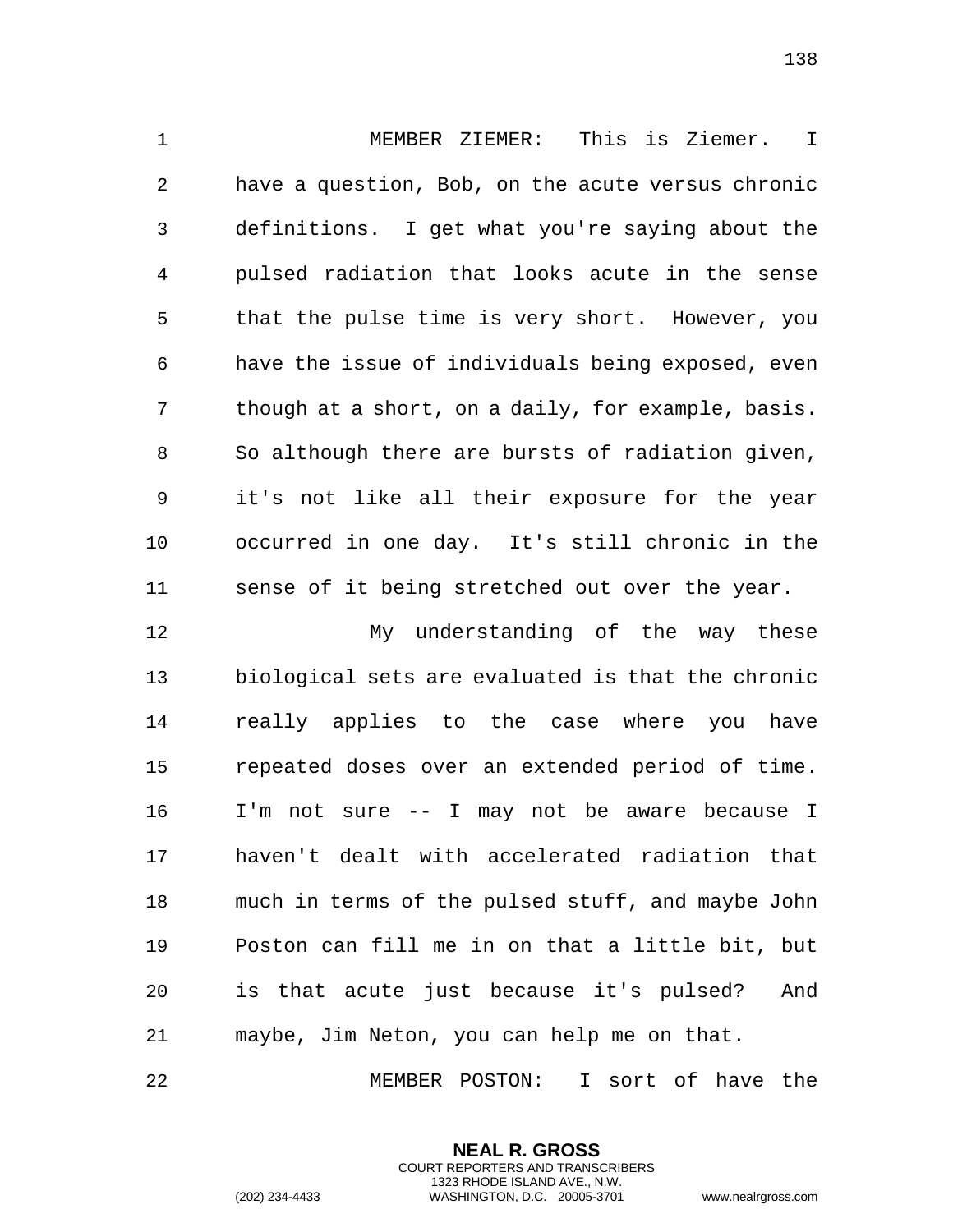same concern. I was trying to listen carefully to what Bob was saying, but I don't think that's the way I would have looked at it. But I'll have to think about it a little bit more before I jump in.

 DR. MAURO: This is John Mauro. I have a thought on this. I think the acute versus chronic issue goes to IREP and the way in which they calculate the Probability of Causation and the distinction that's made between when that particular dose is called acute and when it's called chronic. And there's a quantitative effect that comes out of that when you're doing IREP. 15 15 I don't have the answer, but I think the answer -- DR. NETON: John, you're right. Go ahead. DR. MAURO: Okay. All I was going to

 say is I think the answer to this question lies there, that distinction --

DR. NETON: Well, it is, and it has

**NEAL R. GROSS** COURT REPORTERS AND TRANSCRIBERS 1323 RHODE ISLAND AVE., N.W.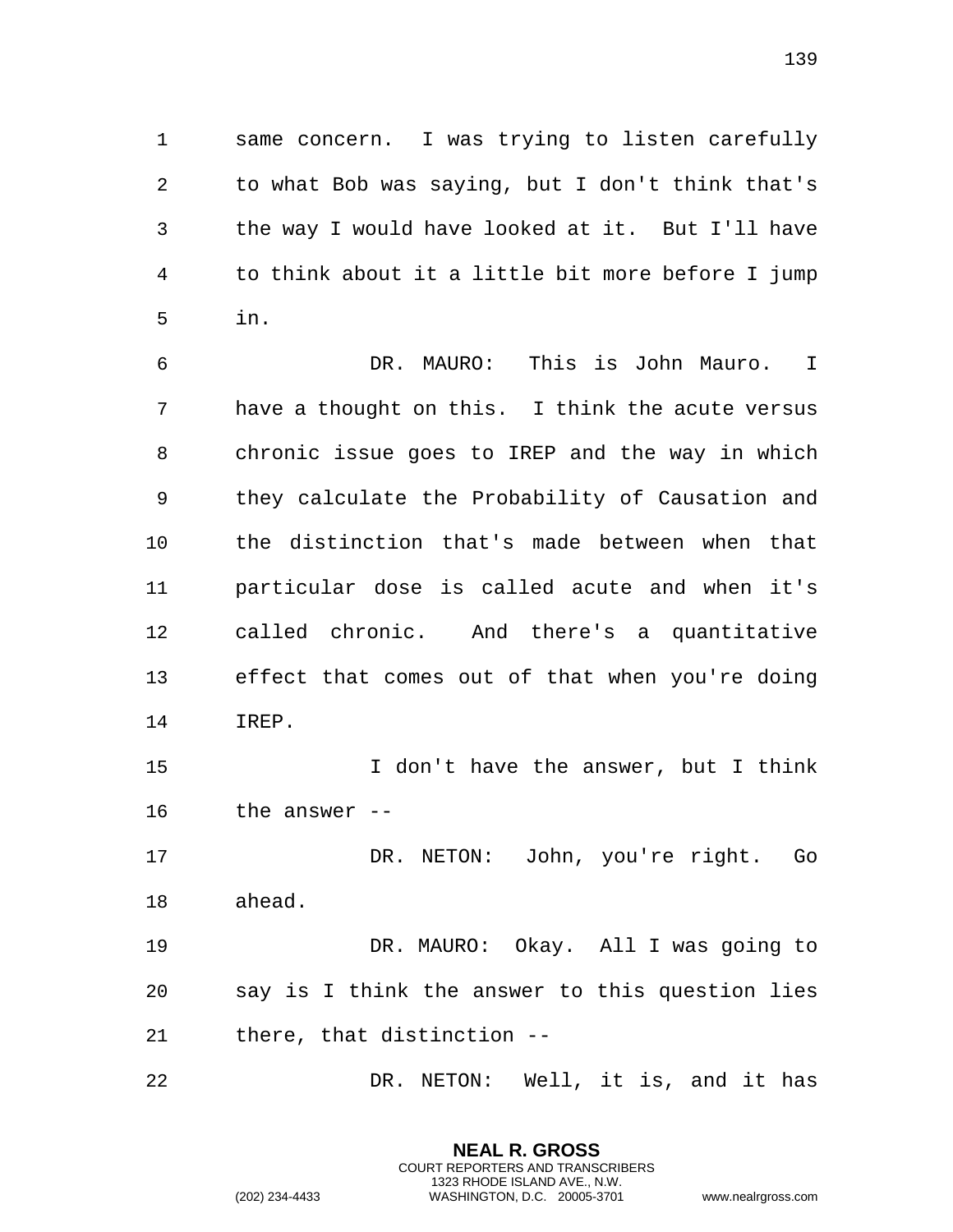to do with the dose and dose rate effectiveness factor that's applied. And we typically pick the one that gives the higher Probability of Causation given in a certain exposure mode. And in the case of photons, it's better to be one way. In there case of neutrons, it's better to be the other way. And that gives you a higher PoC value. That's why it's done that way.

 MEMBER ZIEMER: It really has to do with the calculation itself.

11 DR. NETON: Exactly.

 MEMBER ZIEMER: Thanks for clarifying that.

14 DR. ANIGSTEIN: My thought would be that, first of all, with the neutrons, whatever it is, the neutron and the photon from the same source should be the same type of exposure. And my impression, and I would be pleased to be corrected, is that the acute usually gives you the higher PoC. It has greater effects. That's 

DR. NETON: That depends on whether

**NEAL R. GROSS** COURT REPORTERS AND TRANSCRIBERS 1323 RHODE ISLAND AVE., N.W.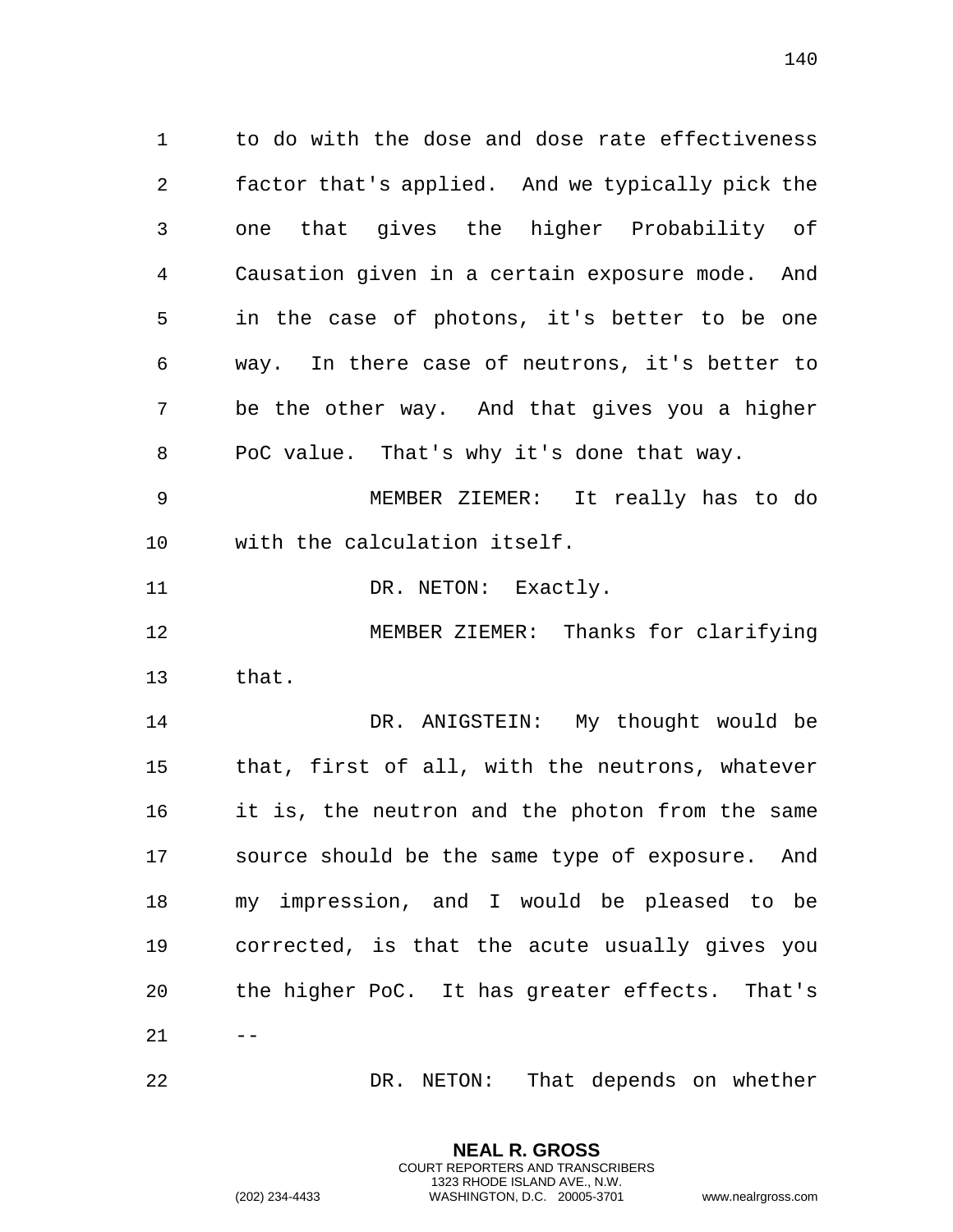it's neutrons or photons.

| $\overline{2}$ | DR. ANIGSTEIN: There's a difference               |
|----------------|---------------------------------------------------|
| $\mathfrak{Z}$ | with neutrons and photons?                        |
| $\overline{4}$ | DR. NETON: Yes, it is. It's the                   |
| 5              | opposite.                                         |
| 6              | DR. ANIGSTEIN: I see. Okay. That's                |
| 7              | why I said observation and not a finding because  |
| 8              | it's just a topic for discussion. We don't have   |
| 9              | a strong position on this.                        |
| 10             | CHAIR MUNN: Well, it's certainly a                |
| 11             | curiosity, and I appreciate the comments that     |
| 12             | have been made with respect to clearing that up.  |
| 13             | Common sense would follow Bob's rationale, but I  |
| 14             | can certainly see what you're saying, Jim.        |
| 15             | MEMBER POSTON: It also goes back to               |
| 16             | what's happening to the observer, that is, the    |
| 17             | person being exposed. I mean, the badge that the  |
| 18             | person's wearing can't tell, you know, that       |
| 19             | they've been pulsed or a constant, because it     |
| 20             | looks like a constant if you're sitting out there |
| 21             | with any kind of radiation detector. Unless it's  |
| 22             | very sensitive, you probably won't even see it    |

**NEAL R. GROSS** COURT REPORTERS AND TRANSCRIBERS 1323 RHODE ISLAND AVE., N.W.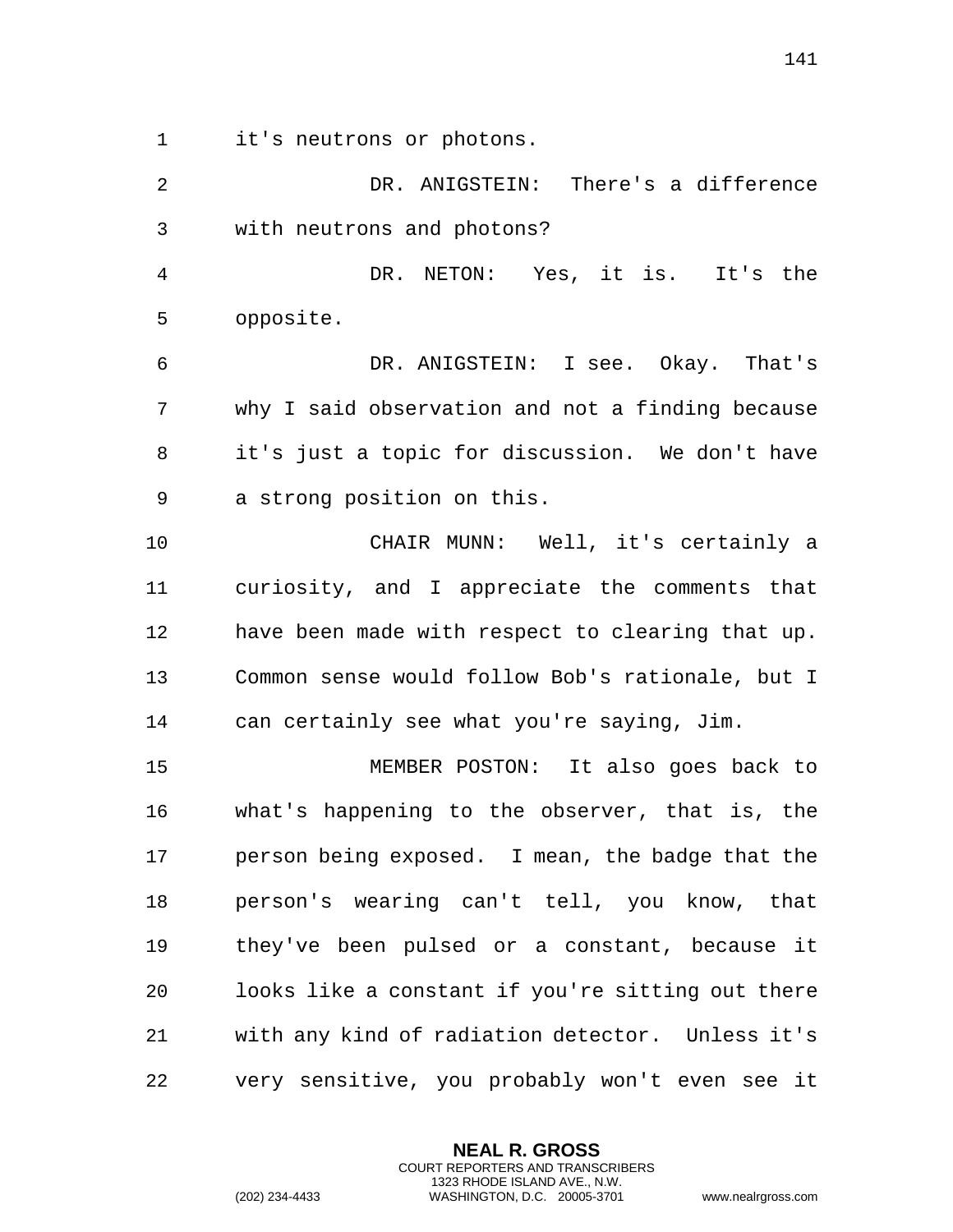move in terms of when the beam is on and when the beam is off, so to speak.

 CHAIR MUNN: Well, they're very rapid pulses, also.

MEMBER POSTON: Yeah.

 CHAIR MUNN: So are we happy with -- can we accept then that the NIOSH approach in that regard is accurate, given the constraints under which those decisions must be made? It seems so to me.

 MEMBER ZIEMER: Yeah, that seems fine. I had a question on the medical, also. I understand Bob's concern about checking the CATI, and I'll ask Jim Neton this question: don't we establish for a facility either, yes, they do annual X-rays or they don't? And if they do, you assign it for everybody regardless of what the CATI says, you give them a medical exposure? DR. NETON: In general, yes. If it's decided that it's a medical X-ray that was administered, that will trump an individual case.

DR. ANIGSTEIN: Again, that's what we

**NEAL R. GROSS** COURT REPORTERS AND TRANSCRIBERS 1323 RHODE ISLAND AVE., N.W.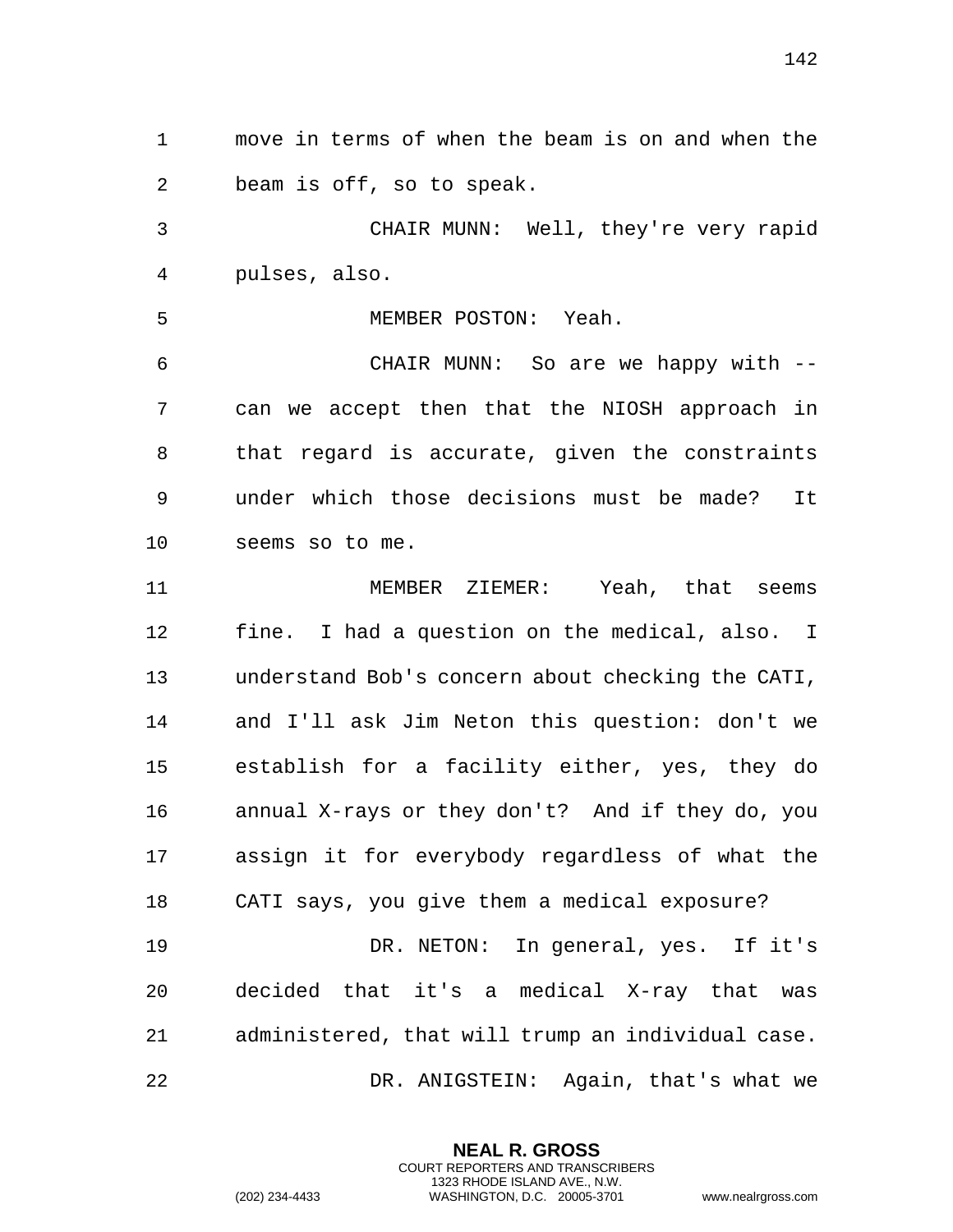made it an observation. We don't have a strong -- we're not coming down firmly.

 MEMBER ZIEMER: Yeah, it's only if it's an individual does it apply to the medical X-ray. If it's decided that at GSI we would assign it, everybody gets that exposure assigned whether or not they remember having it, right? 8 CHAIR MUNN: Right, I believe. MR. ALLEN: Hi, Paul, this is Dave Allen. I just wanted to say that, for what you're talking about, you're absolutely right. We do look at the CATI, but we look at the CATI, there's an overall for the site, because the policy of taking x rays as a condition of employment is generally not going to be a case- by-case decision that a site is going to make. They're going to make it for all the employees.

 And it's not unusual for the CATI, for one person to say they were not taken and another person saying they were and many people to say they don't know. So we kind of look at them overall and see if there's a clear answer or if

> **NEAL R. GROSS** COURT REPORTERS AND TRANSCRIBERS 1323 RHODE ISLAND AVE., N.W.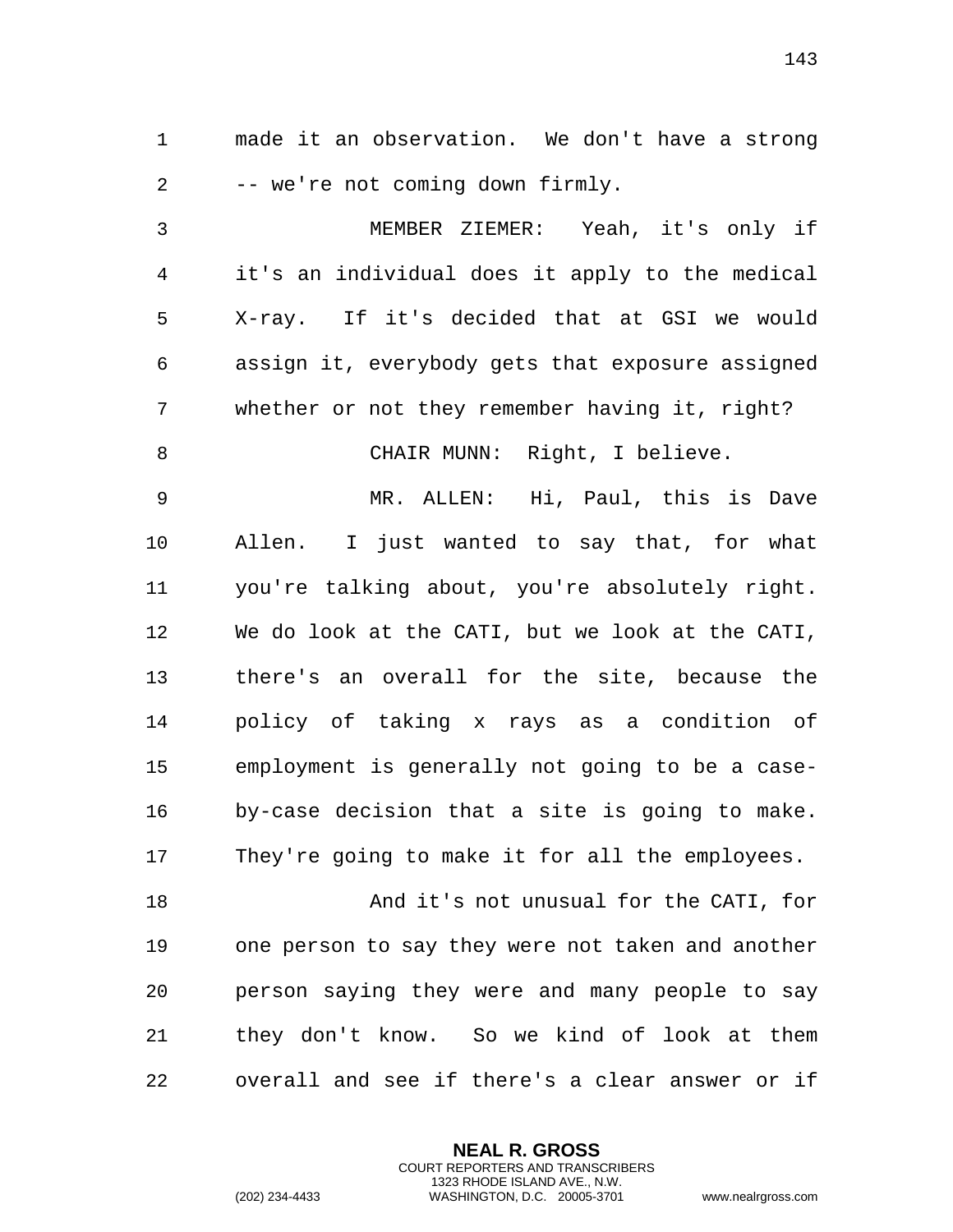we just don't know. And if we don't know, we assign them. So we wouldn't assign or not assign based on a single CATI, but we might use the CATIs overall as a decision point for the site.

 DR. ANIGSTEIN: Okay, that's reasonable.

 CHAIR MUNN: So this brings us to the big question with respect to the findings themselves. We have been given three specific findings. And, in my view, it's now appropriate for NIOSH to have an opportunity to respond to those in the appropriate fashion and the one to which we're accustomed, unless we can resolve any one of those three in discussion today.

 What's your feeling, NIOSH? Can any one of these be resolved here in discussion, or do you need opportunity to report finally on all three?

 MR. ALLEN: I think it might be worth discussing. I don't know if we can resolve them or not, but I think it's worth discussing today briefly.

> **NEAL R. GROSS** COURT REPORTERS AND TRANSCRIBERS 1323 RHODE ISLAND AVE., N.W.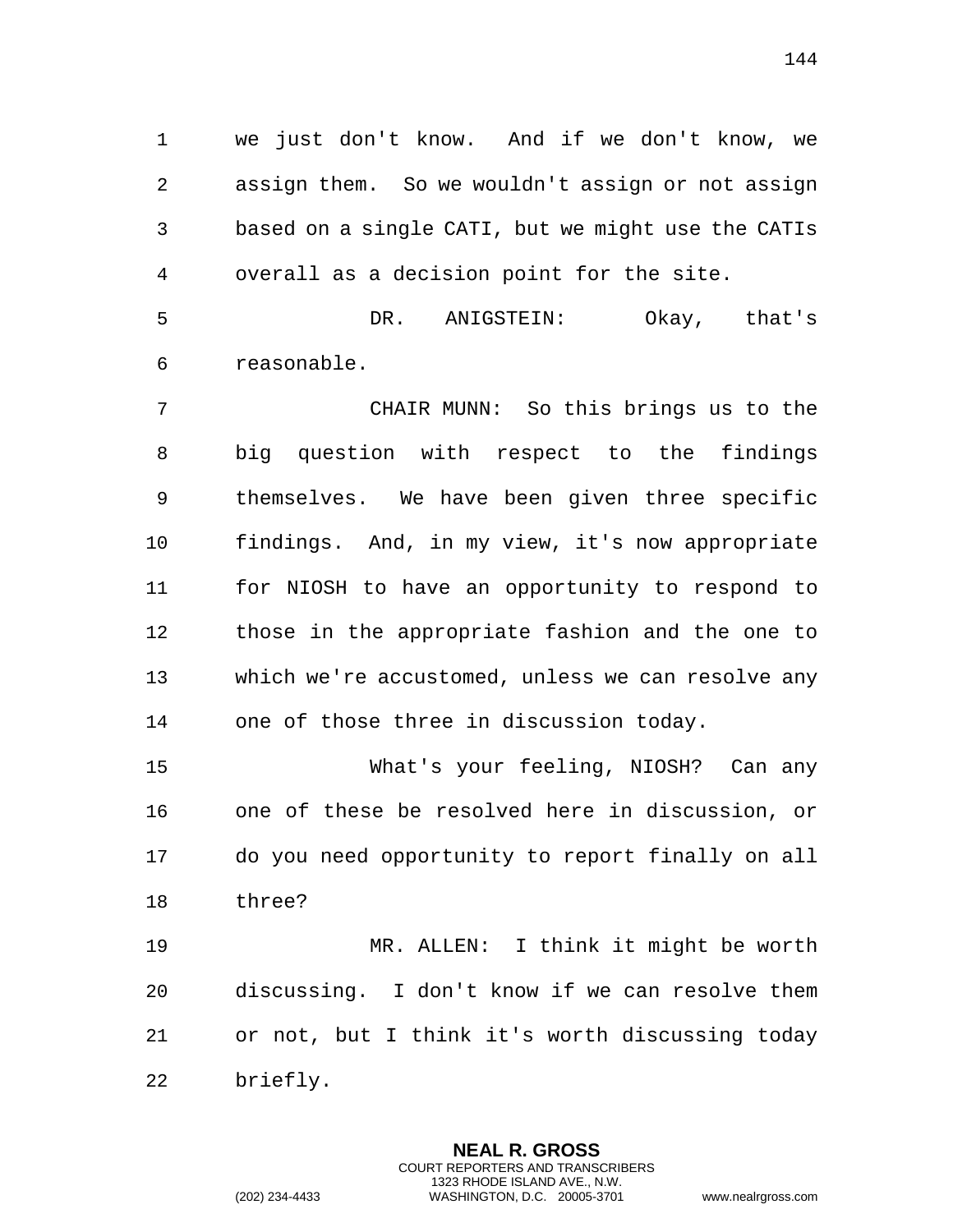| $\mathbf 1$    | Then let's do that.<br>CHAIR MUNN:                 |
|----------------|----------------------------------------------------|
| $\sqrt{2}$     | MR. ALLEN:<br>Okay.                                |
| $\mathsf{3}$   | CHAIR MUNN: It's your mic.                         |
| $\overline{4}$ | MR. ALLEN: Okay, Wanda. This is                    |
| 5              | Dave Allen. Starting from the beginning there,     |
| 6              | Finding Number 1 was a finding that we had someone |
| 7              | we assigned in the administrative category and     |
| 8              | Bob disagreed that it should have<br>been          |
| 9              | administrative category and felt it should be      |
| 10             | radiography category.                              |
| 11             | went back, I looked at that<br>T.                  |
| 12             | particular case, and, I mean, the job title was    |
| 13             | something like office manager for that, and I      |
| 14             | expect it got assigned based on job title. If      |
| 15             | you dig into the CATI like Bob did, you find out   |
| 16             | the office was actually within the production      |
| 17             | And from discussions we've held in the<br>area.    |
| 18             | past, that should have been probably assigned as   |

a radiographer.

 And the question is, what do you do about that at this point? And, normally, it would be an error in an individual dose

> **NEAL R. GROSS** COURT REPORTERS AND TRANSCRIBERS 1323 RHODE ISLAND AVE., N.W.

(202) 234-4433 WASHINGTON, D.C. 20005-3701 www.nealrgross.com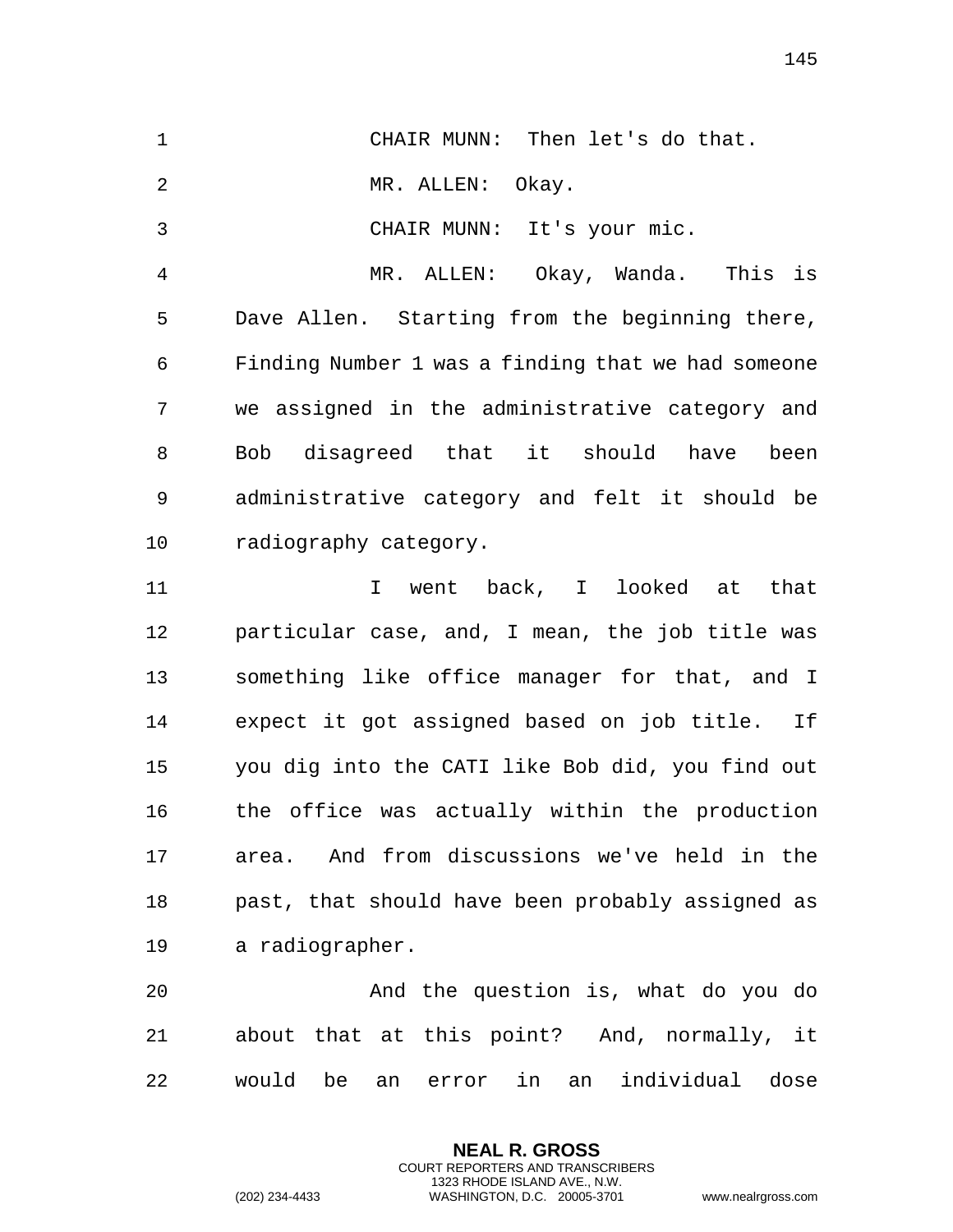reconstruction and then we'd decide how we're going to correct that error. In this particular case, that is, one of these people, it looks like they were not actually employed at that site. So I don't think, for the particular case, there's much we can do as far as correcting anything.

 I don't know if anybody has any feelings on that or not.

 CHAIR MUNN: Do we have a single case there?

 MEMBER ZIEMER: As a matter of principle, you would agree that if the CATI did show that, then you have to take it into consideration and you have to go back and adjust the dose reconstruction, correct?

 MR. ALLEN: Yeah. We always have the possibility of an error one way or another somewhere. In this particular one, as long as we're going to say that somebody working in the office, and the office was within the production area, and that should be radiographer dose, then, yeah, that would be an error in the case.

> **NEAL R. GROSS** COURT REPORTERS AND TRANSCRIBERS 1323 RHODE ISLAND AVE., N.W.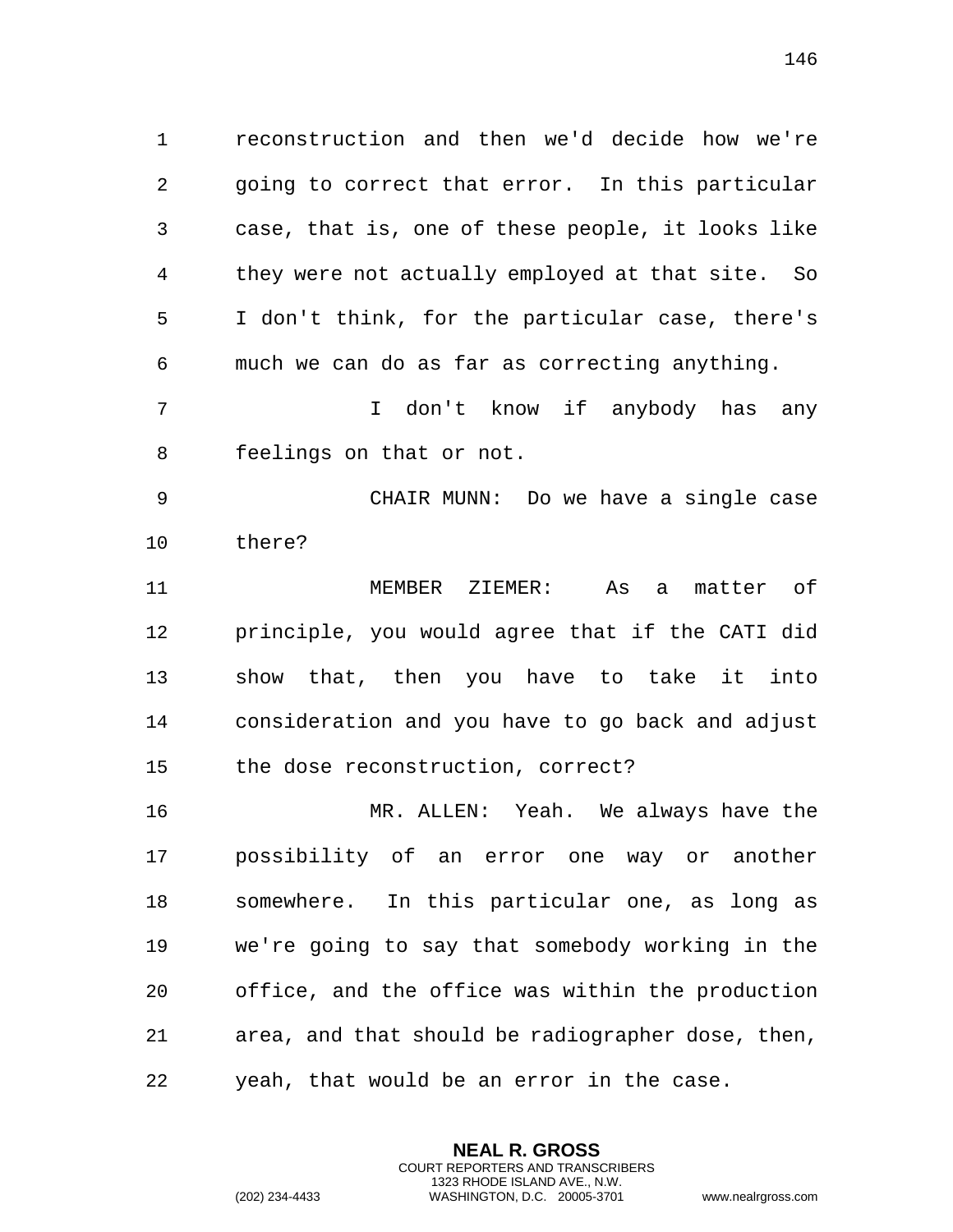DR. ANIGSTEIN: Dave, I can't cite this on the phone, but if you look at the full report, towards the back, I believe, there was another case that we found, not one of the five cases that were assigned to us, where it was a GSI worker.

 MR. ALLEN: Yeah, I did see that in your report, and I haven't had a chance to actually open up that particular one yet. But if that is the same situation, then the corrective action would be, you know, if someone has pointed out an error we've made, we would go back and contact Department of Labor and try to 14 get that case back.

 DR. ANIGSTEIN: Okay, Dave, you and I can communicate offline on that, if you wish.

 DR. MAURO: This is John Mauro. This raises an interesting point, just a policy issue. When we're doing a case, as Bob has just described, and it turned out in this particular case it's a moot point because he didn't work there, do we find ourselves in a situation where

> **NEAL R. GROSS** COURT REPORTERS AND TRANSCRIBERS 1323 RHODE ISLAND AVE., N.W.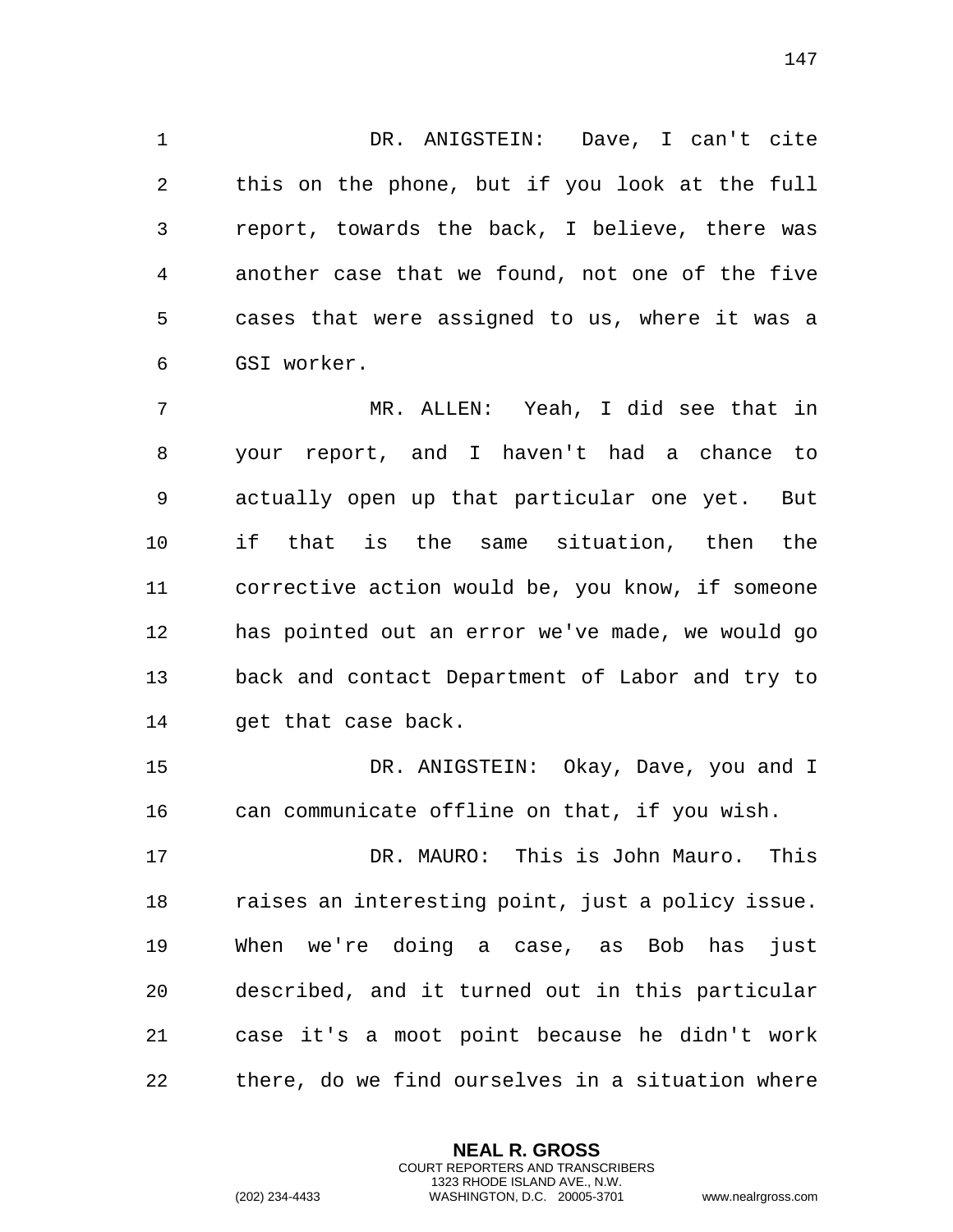we should be looking at other -- this is a very nice example where we say it looks like this a place, appropriately, where there's discretion on the part of the dose reconstructor on where do we assign a person. There's many such situations where this had the discretion that needs to be made, and in this particular case we did not agree with the discretion and we gave our reasons.

 When we're in a similar situation in other cases, for other PERs, should we be doing that? That is, does it add value where we would go say it looks like they made a judgment error here and let's go take a look at how widespread this error might be or if this is just one of a kind. I guess a little direction, if you hadn't already resolved this, I'd like to hear, you know, your position regarding this matter.

 MR. ALLEN: I think that's a question for the Work Group, right, John?

 DR. MAURO: Yes, I think it's for the Work Group and maybe the Board. You know, it's sort of like the scope of our PER role, that we

> **NEAL R. GROSS** COURT REPORTERS AND TRANSCRIBERS 1323 RHODE ISLAND AVE., N.W.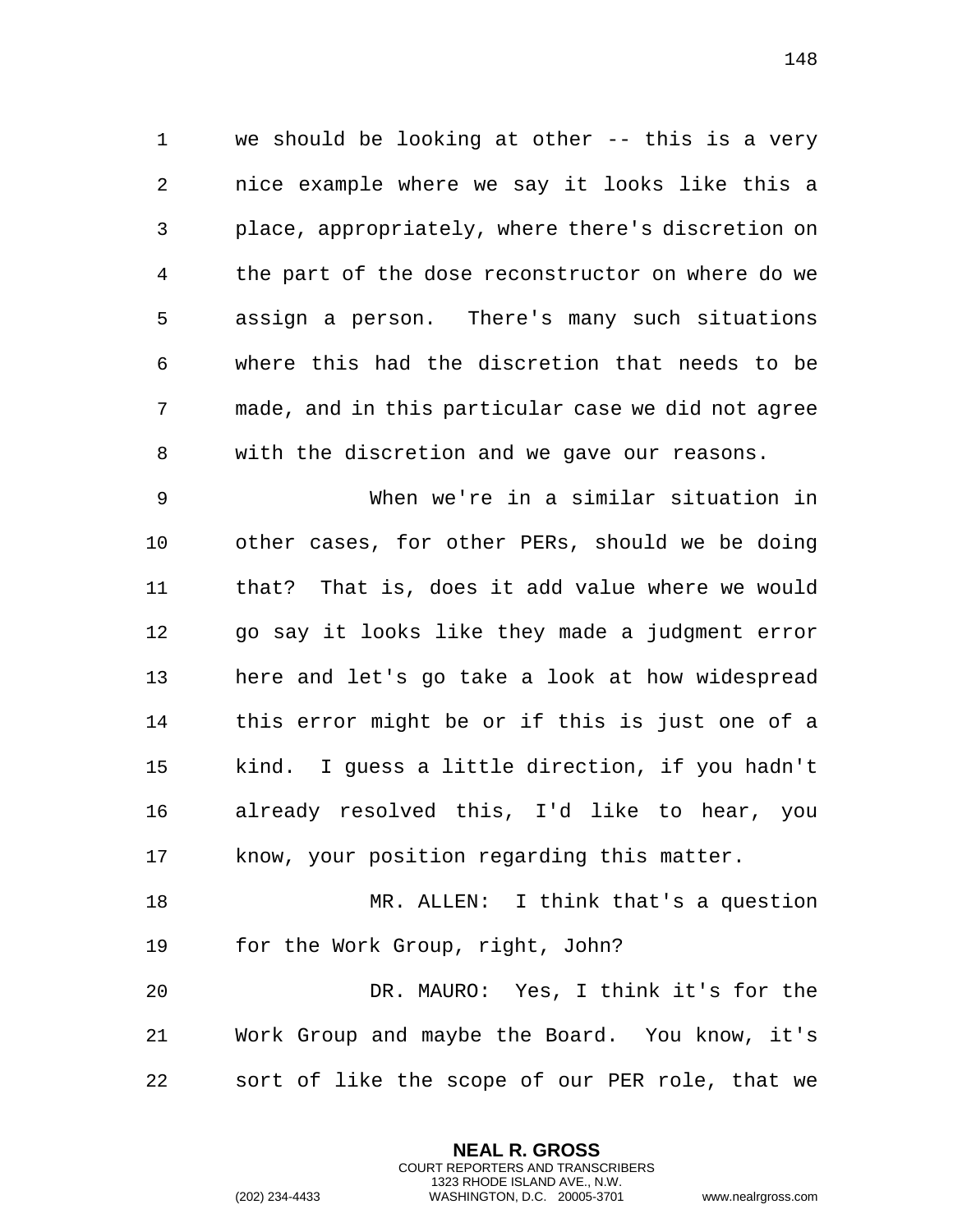sort of go outside and say, listen, you know, we're going to look around a little further to see if this is a problem that may have implications to other cases at this facility. I guess this goes towards the Work Group.

 MR. KATZ: John, I can weigh in on this. I mean, it's really hard to imagine -- I mean, it all depends, I think, on whether there's some reason to suspect that there may be a widespread problem, because we're not trying to -- we're not getting a statistical sample of cases for any of these PERs, and that's not even the point.

 So I think were SC&A to be concerned that there may be a widespread problem, for whatever reason, I think the thing to do at that point is to state, to send a memo saying, "we've been reviewing this, you know, PER and we've come across this case and it has X problem with it, and we're concerned that this problem may be widespread and this is the reasons why we're concerned, and does NIOSH want to look at a

> **NEAL R. GROSS** COURT REPORTERS AND TRANSCRIBERS 1323 RHODE ISLAND AVE., N.W.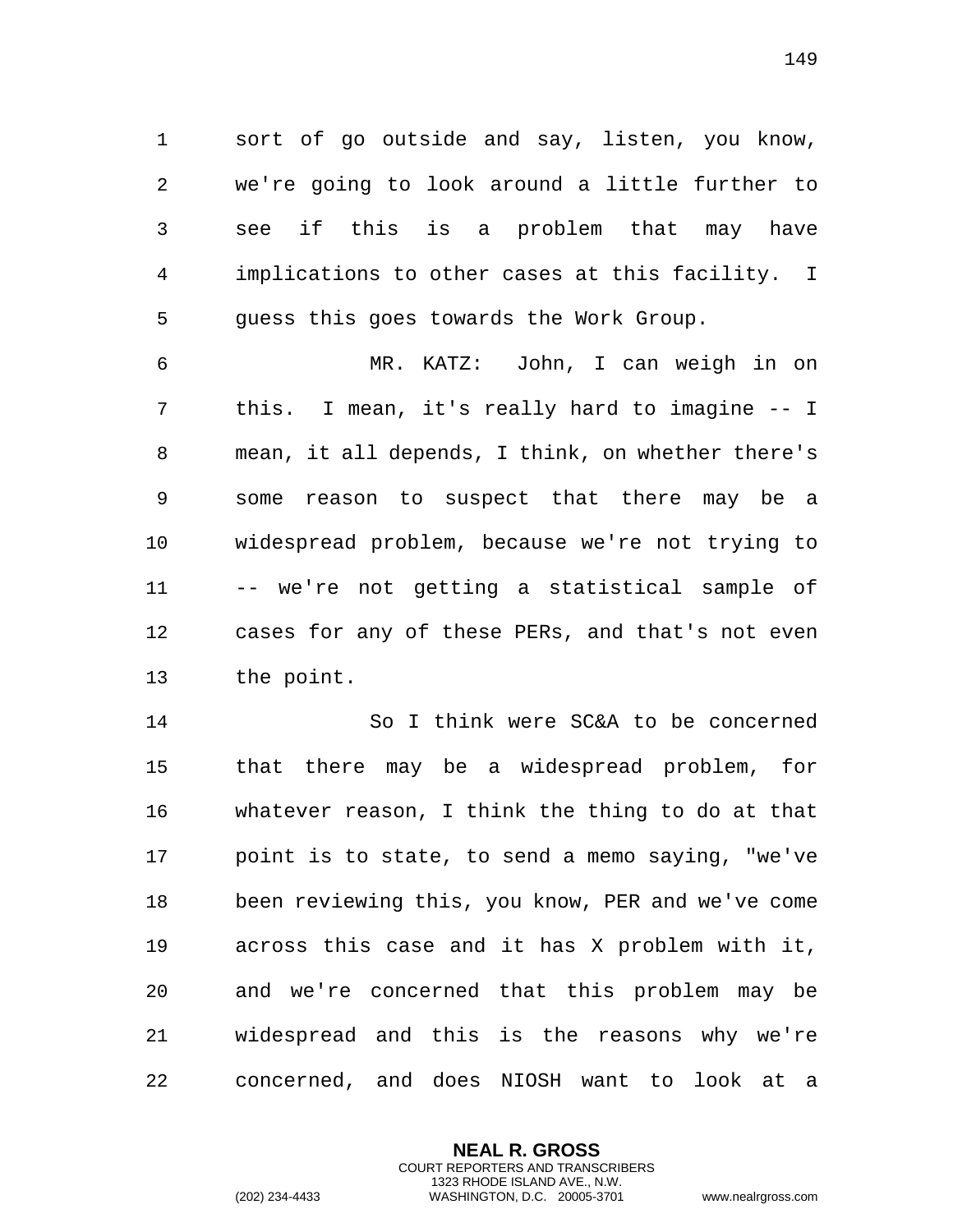broader sample to see if this is a widespread problem," because it's not even necessarily SC&A that would go look and see if this is a widespread problem.

 DR. ANIGSTEIN: This is Bob. We looked at all the PER, all the cases under the PER, and only found one other case where this problem occurred.

 MR. KATZ: Okay. So in this case, but I'm trying to answer, I guess, John's -- thanks, Bob, that's helpful. So here it does sound like it wasn't a widespread problem. But were you to have concerns, I think the thing to do anyway is to state your concerns, send them in a memo, and then the Work Group or the Subcommittee or the Board can consider. So I think that's what to do.

 DR. MAURO: Very good. And I appreciate that. Thank you.

 CHAIR MUNN: And I think Ted is absolutely correct. In response to your earlier question, John, that question has been pondered

> **NEAL R. GROSS** COURT REPORTERS AND TRANSCRIBERS 1323 RHODE ISLAND AVE., N.W.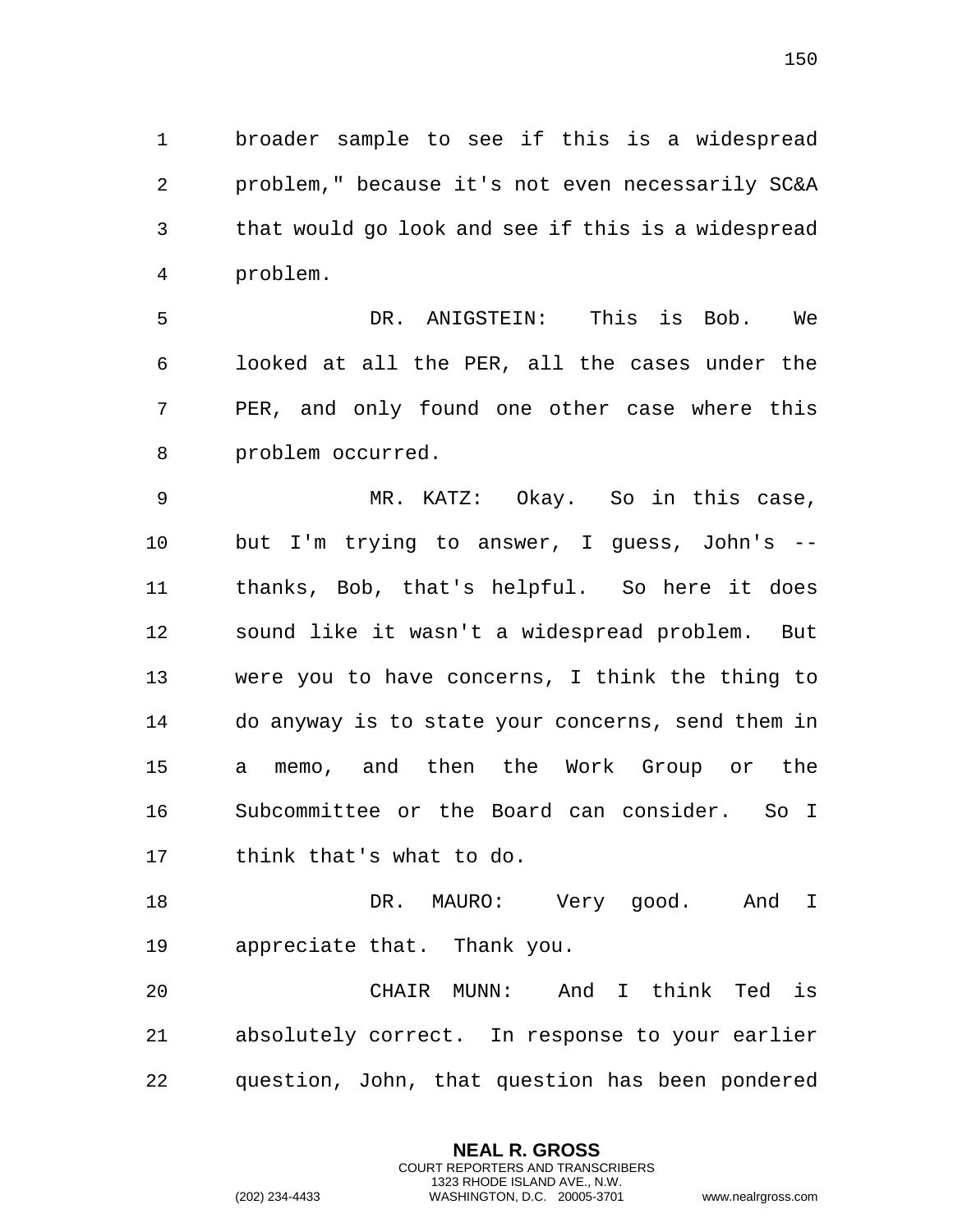and has been discussed in at least two or three venues that I can think of in recent years, and in distant years as well. And my personal observation in that regard is, if you asked eight people that same question you'll get about ten different answers, and most of them having to do with the degree to which that individual is comfortable with the basic concept of professional judgment being exercised.

 And as I said, it's been discussed widely, and I don't know of any resolution that has been proposed anywhere, except to try to make sure that every dose reconstructor does the same thing with every dose every time. And I have yet to be convinced, personally, that that is reasonable and acceptable.

 But Ted's response with respect to if you think there's a problem we need to know about it is absolutely correct, from my perspective.

 DR. MCKEEL: Chairman Munn, this is Dan McKeel. May I please make -- I know it's irregular, I know it's unusual, but I need to

> **NEAL R. GROSS** COURT REPORTERS AND TRANSCRIBERS 1323 RHODE ISLAND AVE., N.W.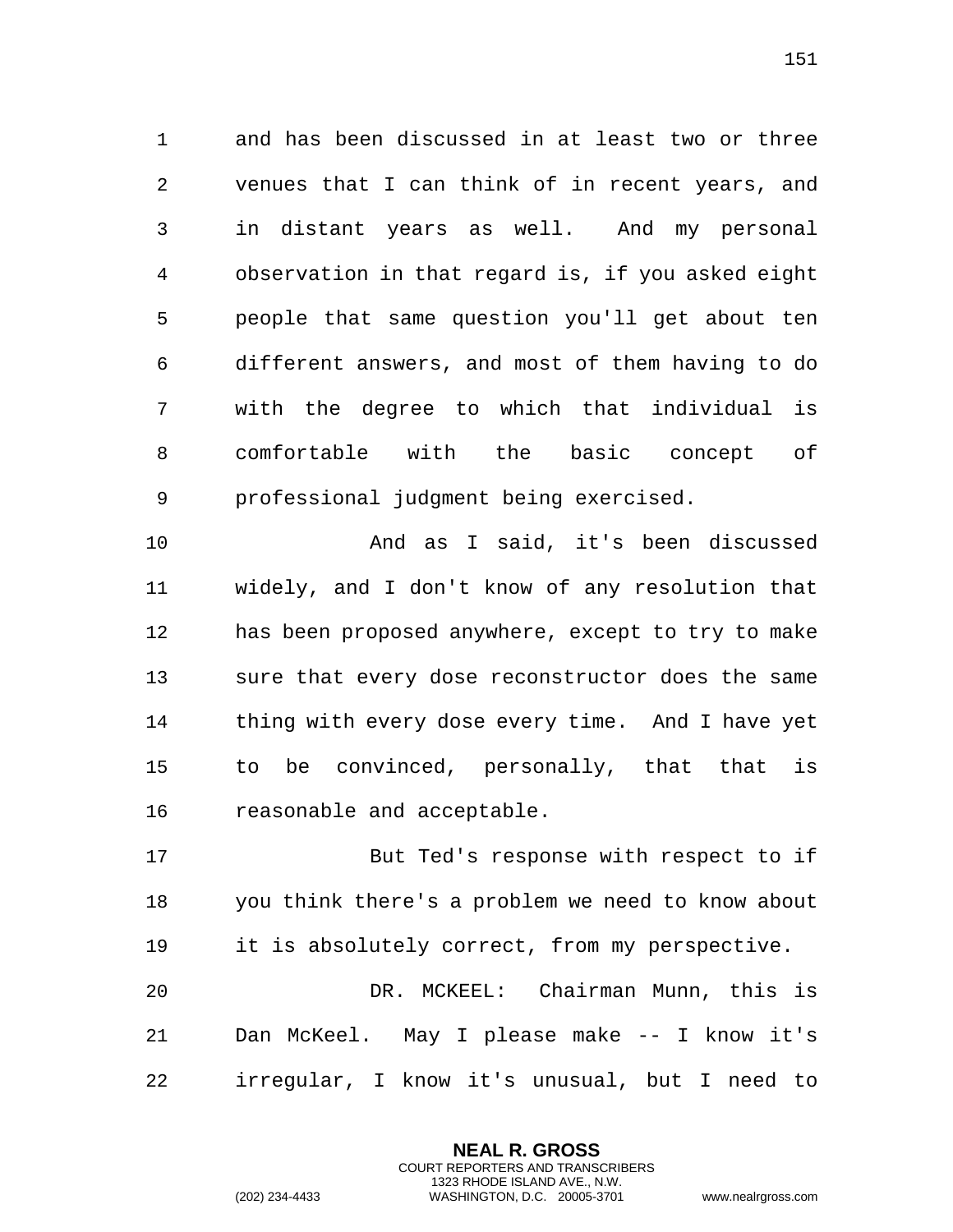correct a major mistake that's gotten on the record in the last few minutes.

 CHAIR MUNN: If you would, go right ahead. Very briefly, Dan, please.

 DR. MCKEEL: Very briefly. At the May meeting of this Subcommittee, I submitted a paper that contains letters from the Department of Labor, Rachel Leiton and John Vance, showing unequivocally that for PER-50 and PER-57 GSI, there were 15 cases that DOL acknowledges had the wrong employment. So that's 15 on the shortlist of 100 cases that were probably compensable. Now, that's not the same as just one case. And this is from the Department of Labor.

 I also have to say that I'm shocked that nobody has brought up the fact that these cases, five cases, were selected by NIOSH. And three of the people didn't even work at GSI. And so a dose reconstruction done for them is inappropriate and it shouldn't be weighed in the kind of analysis you all are making.

How could it possibly be accurate --

**NEAL R. GROSS** COURT REPORTERS AND TRANSCRIBERS 1323 RHODE ISLAND AVE., N.W.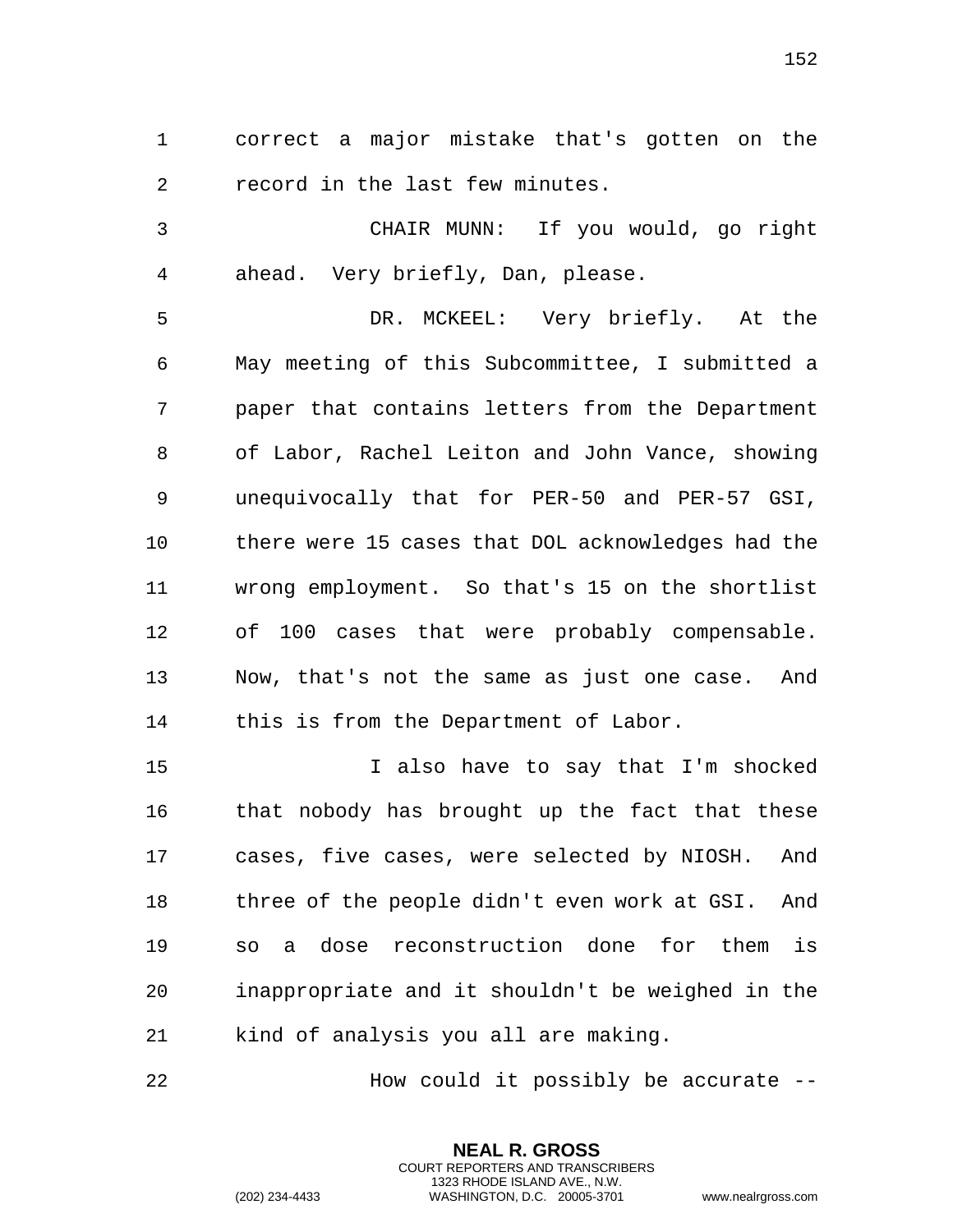for example, Granite City Steel didn't have any of the source terms, the same ones that they had at GSI. I think those three cases have to be thrown out and three more appropriate cases where people who worked at GSI have to be substituted. That's all I need to say. Thank you. CHAIR MUNN: Thank you. MEMBER BEACH: Wanda, this is Josie.

 I have a question for NIOSH on part of what Dan said, that DOL identified 15 cases. Does DOL have some kind of a way that they say to NIOSH that there's an issue in that regard? If they're seeing something, is there any process in place, I guess is what I'm asking.

 MR. HINNEFELD: This is Stu. You're asking is there a process in place if they see something about maybe they sent us a claim that shouldn't have had verified employment?

 MEMBER BEACH: Or 15 that were listed as incorrect employment listed.

 MR. HINNEFELD: My experience has been that if, once Labor sends us a claim, that

> **NEAL R. GROSS** COURT REPORTERS AND TRANSCRIBERS 1323 RHODE ISLAND AVE., N.W.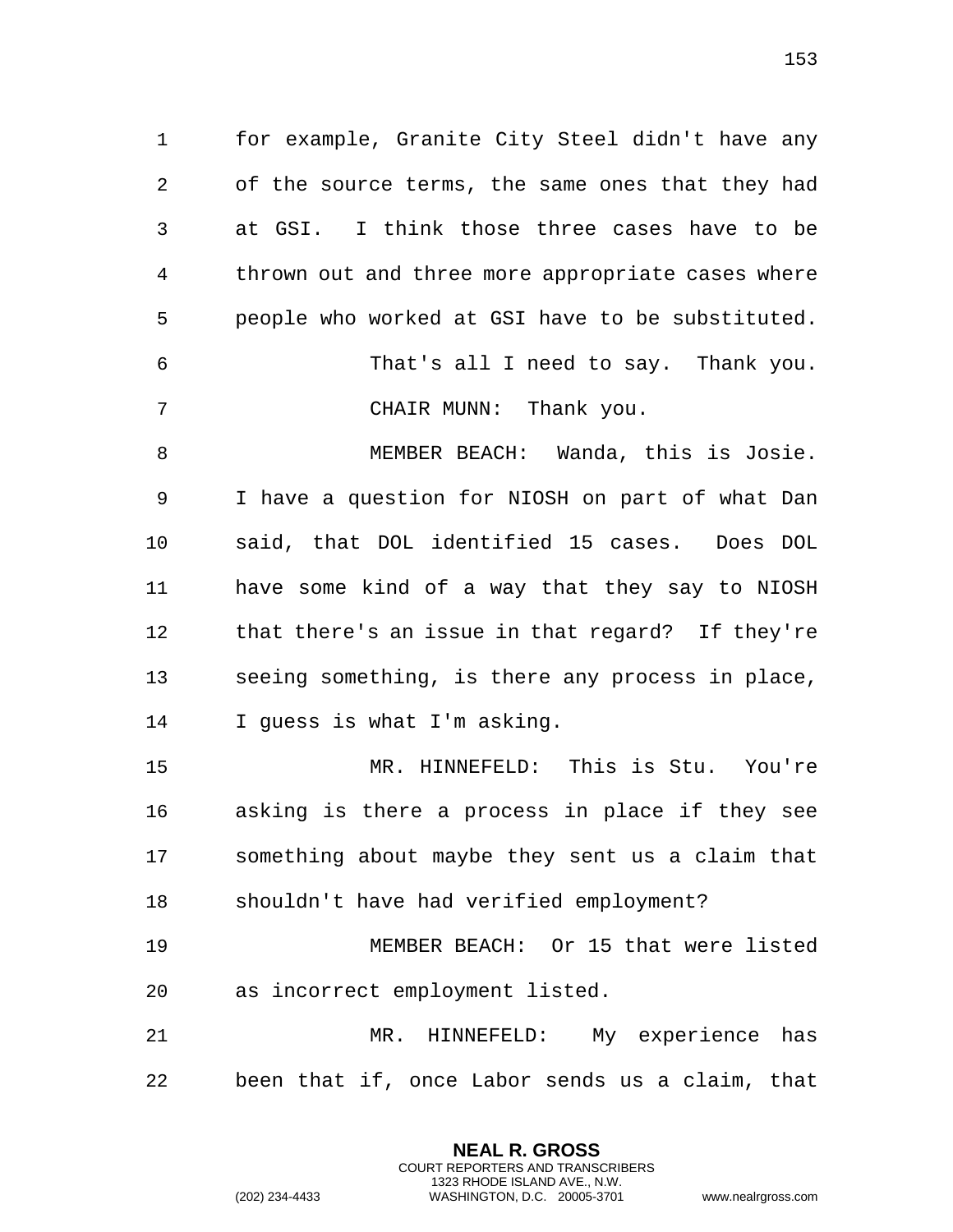there's little -- I don't think we have a mechanism to kind of go back and check to make sure that they sent it to us correctly. What generally happens if they send us a claim that was incorrectly verified, employment was incorrectly verified, we'll work the dose reconstruction and send it back. And then, at times, when it goes to their final adjudication branch, they may find out at that time that the employment was incorrectly verified and they'll not proceed with the case at that time. At times, that might happen. That doesn't always happen. MEMBER BEACH: Well, will that come back to NIOSH or -- MR. HINNEFELD: Well, no, if there's no verified employment, it won't come back. You mean will we hear? MEMBER BEACH: Okay. So I'm not talking about non-verified employment. I'm

as an office worker when they should have been

talking about if a person is incorrectly labeled

**NEAL R. GROSS** COURT REPORTERS AND TRANSCRIBERS 1323 RHODE ISLAND AVE., N.W.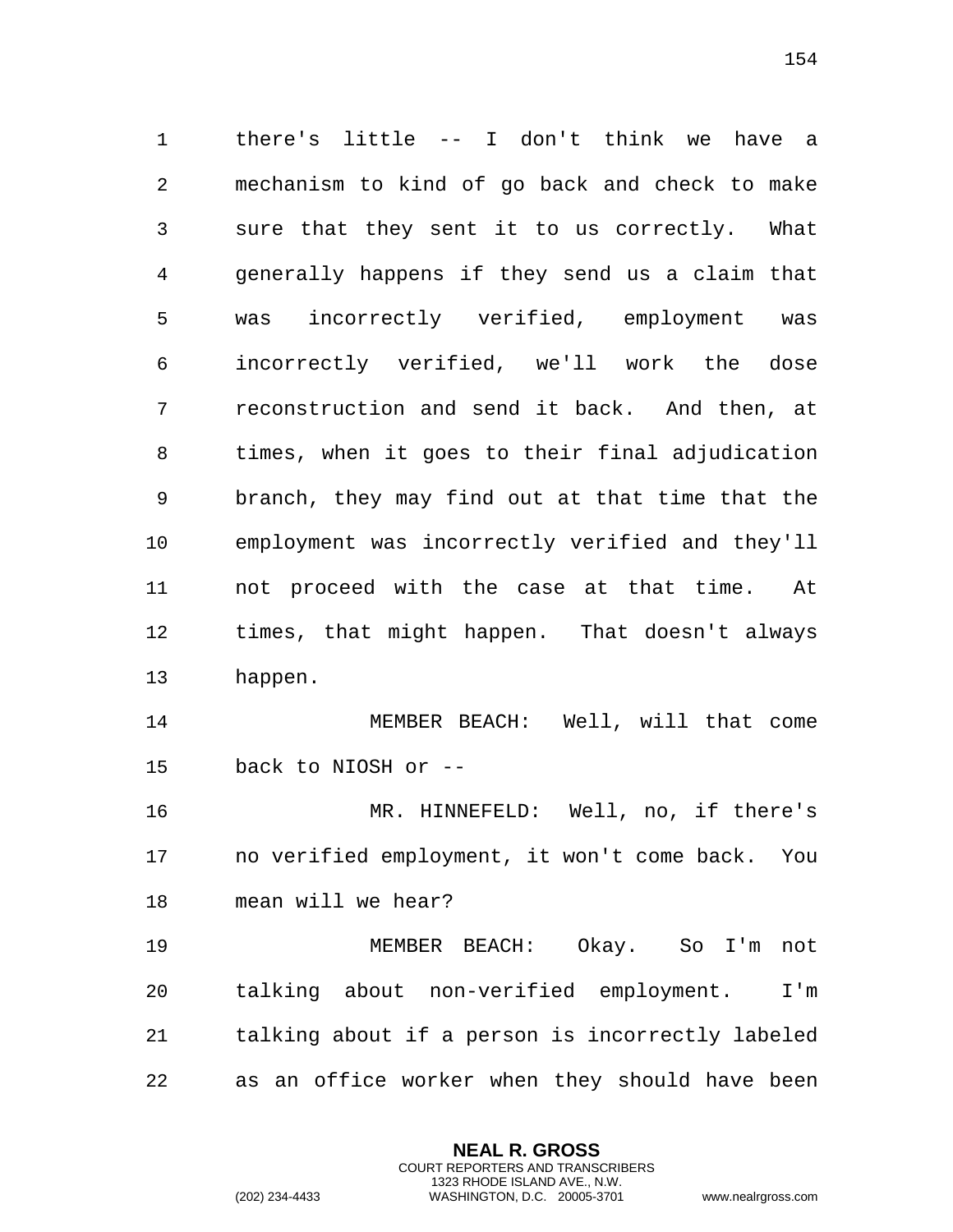labeled as something else. I think that's what Dan was referring to. MR. HINNEFELD: I don't think Labor has a way to verify that. DR. MCKEEL: No, Josie -- MR. KATZ: Josie, what Dan is referring to is people that didn't work at GSI but worked at the other facility. MEMBER BEACH: Oh, okay. DR. MCKEEL: Never worked at GSI. (Simultaneous speaking.) 12 MEMBER BEACH: Okay, thanks. CHAIR MUNN: Alright. Can we move on, then? Dave, we were speaking to findings. MR. ALLEN: Okay. Moving on to Finding 2. Finding 2 we were using a tool we had that used some look-up tables, and, as such, it can only do full-year chronic intakes. And because of that, we were prorating partial years, essentially prorating the intake rate for partial years.

Bob mentioned that for that first

**NEAL R. GROSS** COURT REPORTERS AND TRANSCRIBERS 1323 RHODE ISLAND AVE., N.W.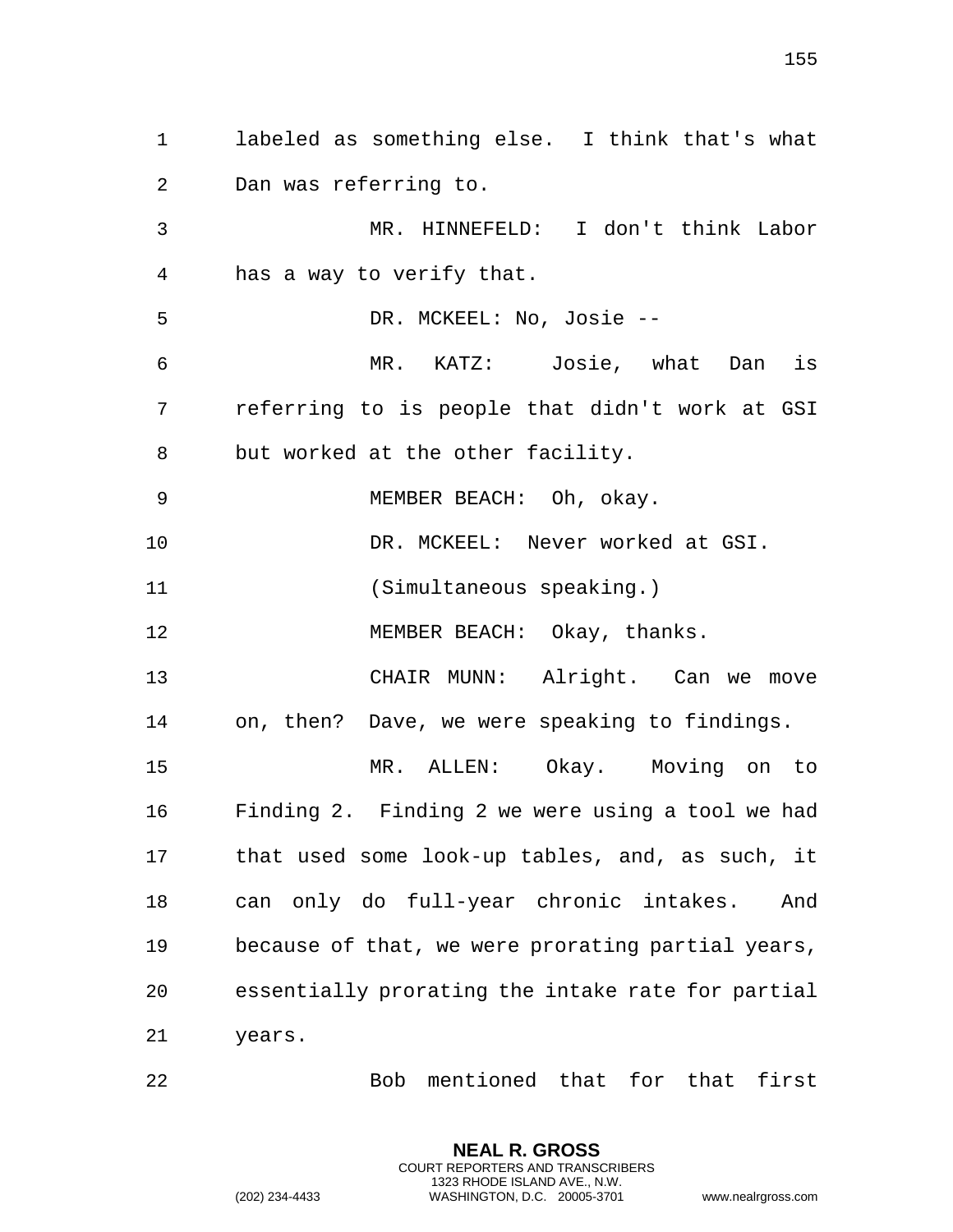year, the 1952, he did some calculations and showed that our dose for the lung some 63-percent too high that first year. And that is true, but what I'd like to point out is the second year then, the doses, when you do this technique, the second year tends to be lower, second and subsequent. The total dose ends up being reasonably close pretty quickly.

 In fact, after the second year, it's within about six percent of what you would get with the correct dates used. After five years, you're within about two percent, the total dose, with the two techniques.

 And so the only way you're going to get that kind of 63 percent error that's associated really with the PoC is if somebody was diagnosed within a year of that initial exposure, and then the latency is going to be such an issue it's not really going to add anything to the PoC. So I agree with Bob that, for cases that are very close to 50 percent, we probably should not have been using that little efficiency

> **NEAL R. GROSS** COURT REPORTERS AND TRANSCRIBERS 1323 RHODE ISLAND AVE., N.W.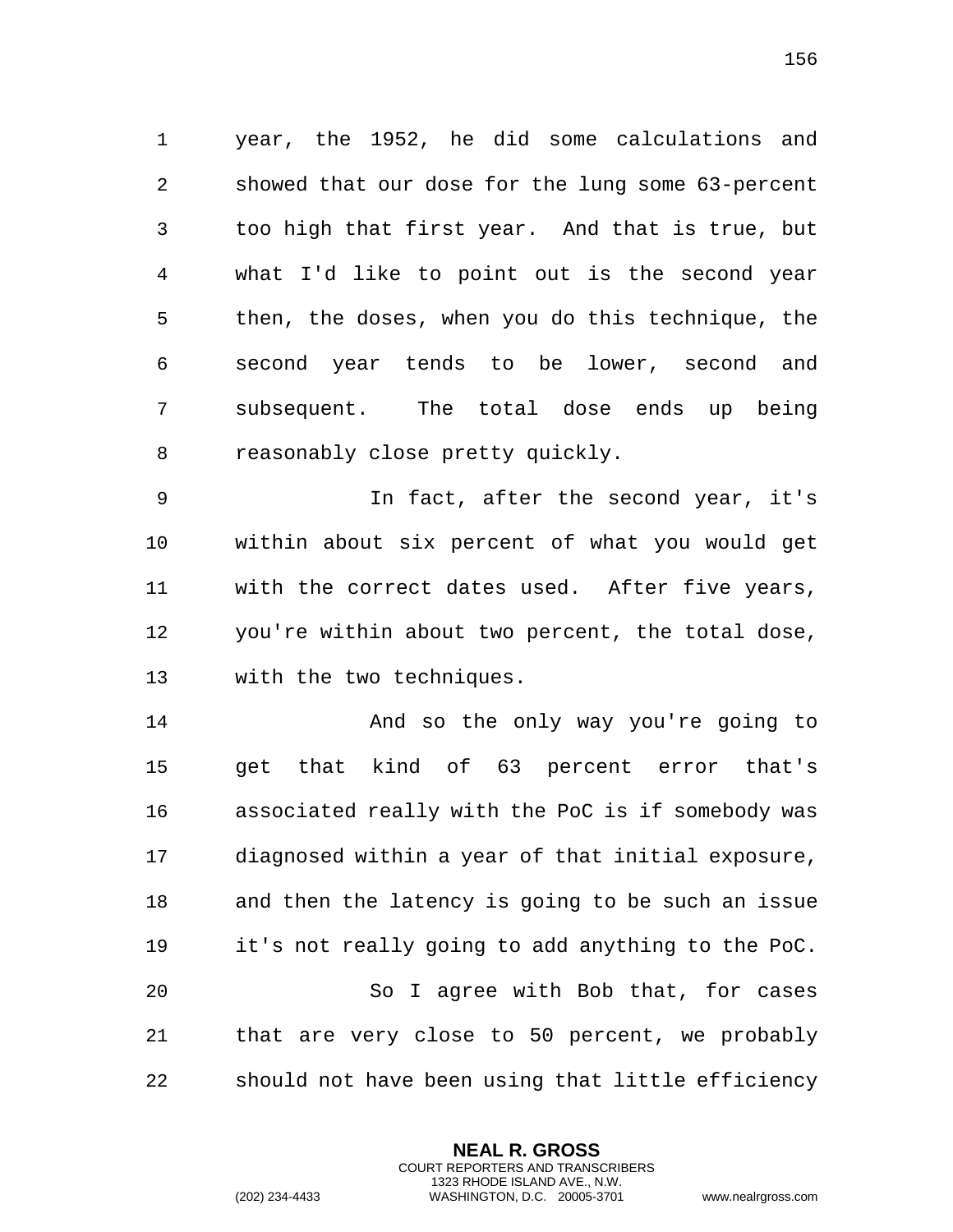method. And normally we wouldn't. I'm not sure how this one really did.

 But I did go back to this particular case and ran it in the way you would normally run it. This particular case came out 50.88 percent. And when I re-ran it in IMBA, because it was prorated on the front end and the back end, it varied for some statistics. When I re-ran it and put the doses in the IREP, I ended up with a 50.66 instead of 50.88. It's not a huge difference there. And, like I said, the total doses tend to round that off to where it's an efficiency measure that has a little bit of inaccuracy, but it's not huge.

 CHAIR MUNN: So how do we address that finding, then? And can you accept that, Bob, as being a reasonable explanation?

 MR. ALLEN: Well, one more bit of information on that was -- no, I take that back. Never mind.

 CHAIR MUNN: Oh, okay. Bob? DR. ANIGSTEIN: We did look at the

> **NEAL R. GROSS** COURT REPORTERS AND TRANSCRIBERS 1323 RHODE ISLAND AVE., N.W.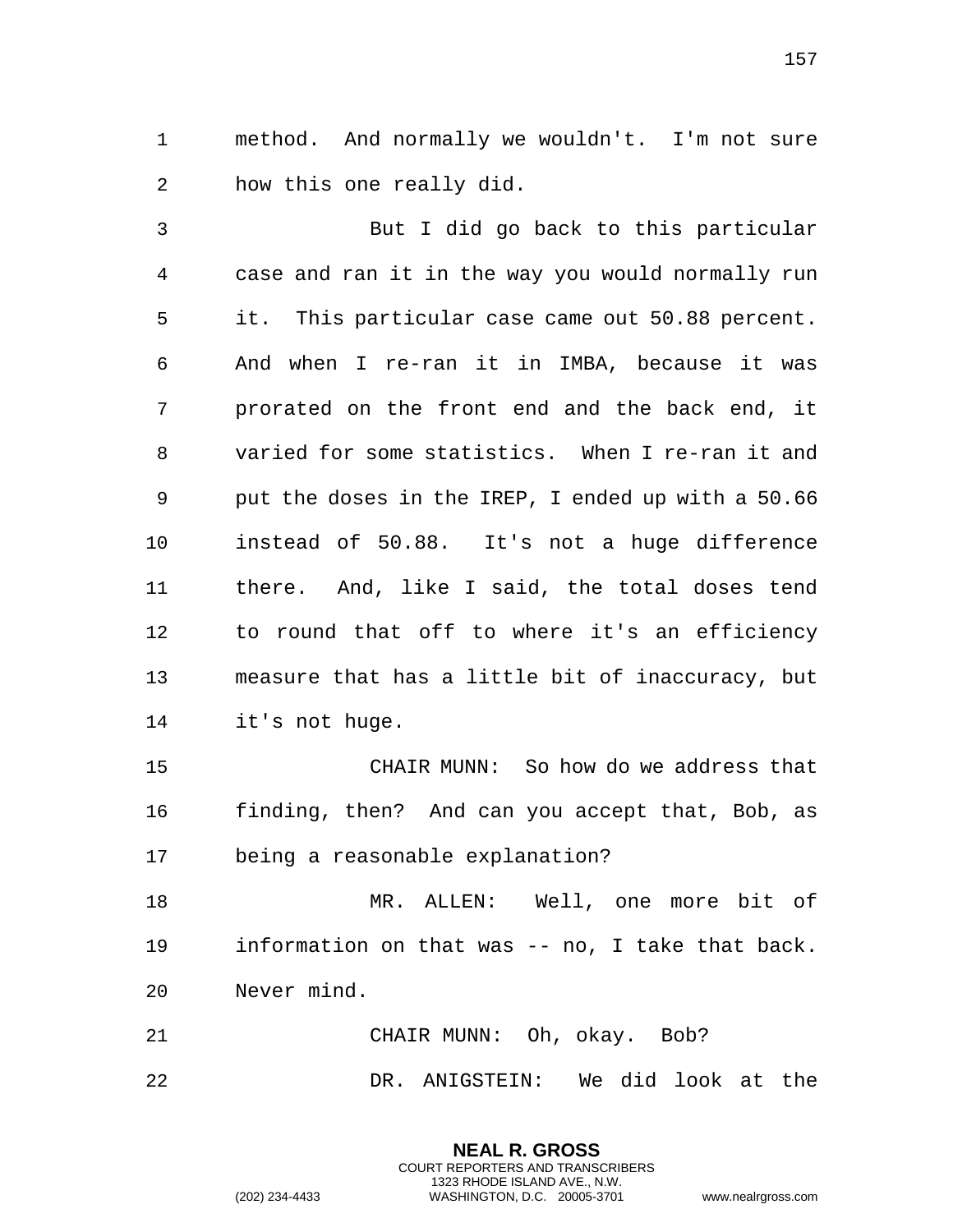| 3              | CHAIR MUNN: Barely.                                                                             |
|----------------|-------------------------------------------------------------------------------------------------|
| $\overline{4}$ | MR. KATZ: Your other phone is better,                                                           |
| 5              | Bob.                                                                                            |
| 6              | DR. ANIGSTEIN: Will do.                                                                         |
| 7              | CHAIR MUNN: Much better.                                                                        |
| 8              | DR. ANIGSTEIN: Okay. Yes, we did                                                                |
| 9              | look at that, but always the question is there                                                  |
| 10             | will be some close cases, so it may be two-tenths                                               |
| 11             | of a percent sometimes, you know. I heard                                                       |
| 12             | anecdotally that somebody came out at 49.75 or                                                  |
| 13             | something like that percent. So it does strike                                                  |
| 14             | me as, that when it's close, when it's within one                                               |
| 15             | or two percent of the 50 percent, then it should                                                |
| 16             | be re-run. That's not too much of a burden,                                                     |
| 17             | because most of them are either well above 50 or                                                |
| 18             | well below 50.                                                                                  |
| 19             | And, incidentally, when they are                                                                |
| 20             | nowhere near 50, NIOSH does even more, doesn't                                                  |
| 21             | even bother with the prorating. They just give                                                  |
| 22             | it the full year's worth because they say it won't                                              |
|                | <b>NEAL R. GROSS</b><br><b>COURT REPORTERS AND TRANSCRIBERS</b><br>1323 RHODE ISLAND AVE., N.W. |
|                | (202) 234-4433<br>WASHINGTON, D.C. 20005-3701<br>www.nealrgross.com                             |

entire run, looked at it both ways. Am I

audible?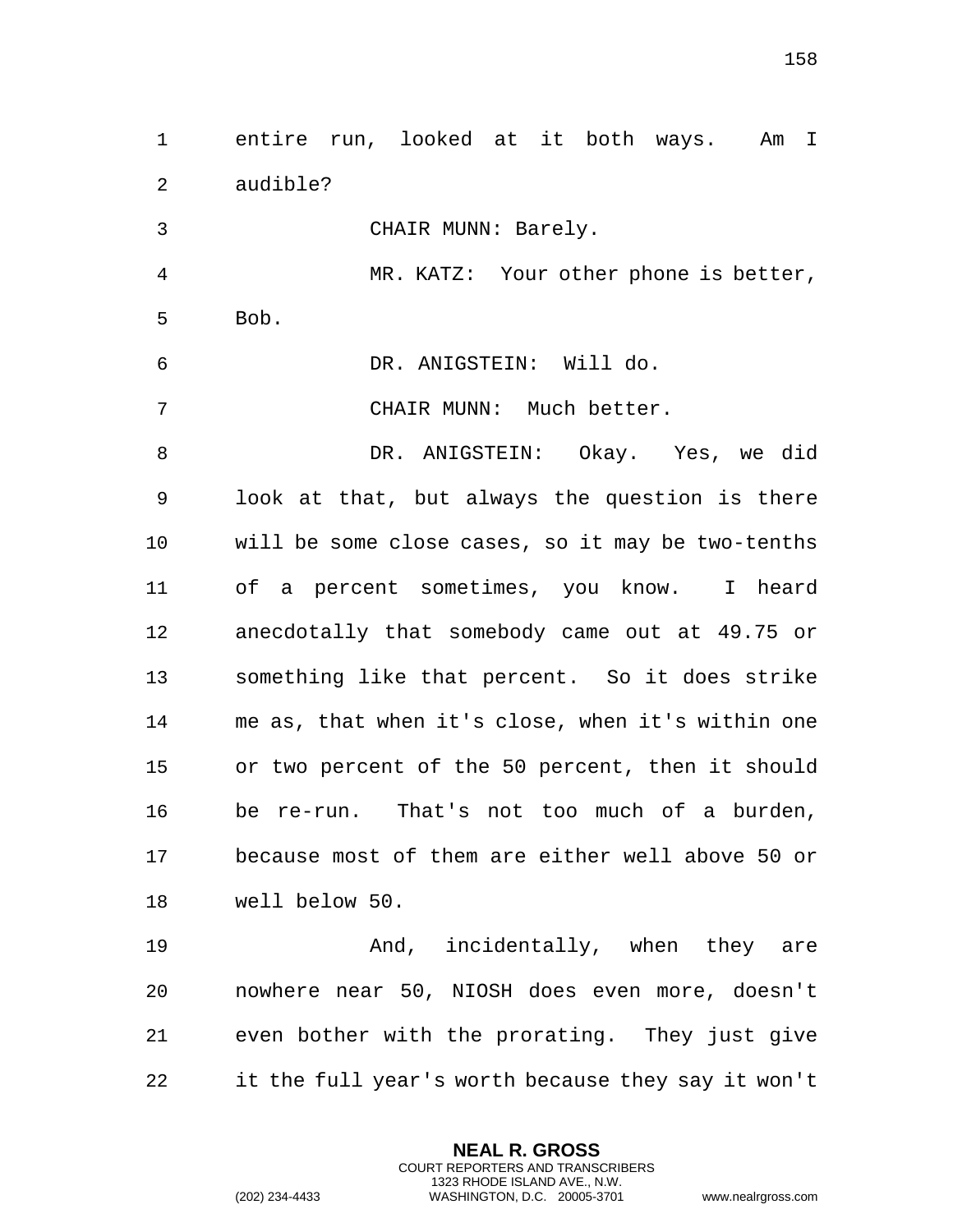make any difference, which is okay, as long as those are cases that are clearly very high or clearly very low.

 So, we can't dictate NIOSH policy, but I would say to go the extra step for those very close cases because there could be cases where maybe when the diagnosis is early in the year I've notice they also give the full year's worth. I guess that just my personal inclination would be to do the more accurate method, particularly since it only needs to be employed in the minority of the cases, not all of them.

 MR. ALLEN: This is Dave. I had to double-check before I spoke up again. As I mentioned, this was a tool that we had been using that could only do full-year intakes. And, for a number of reasons, it's much easier to run with this tool than with IMBA, which is why they tend to like to do that.

 The piece of information you probably should know then is that the tool was updated not too long ago to where now we don't have to do

> **NEAL R. GROSS** COURT REPORTERS AND TRANSCRIBERS 1323 RHODE ISLAND AVE., N.W.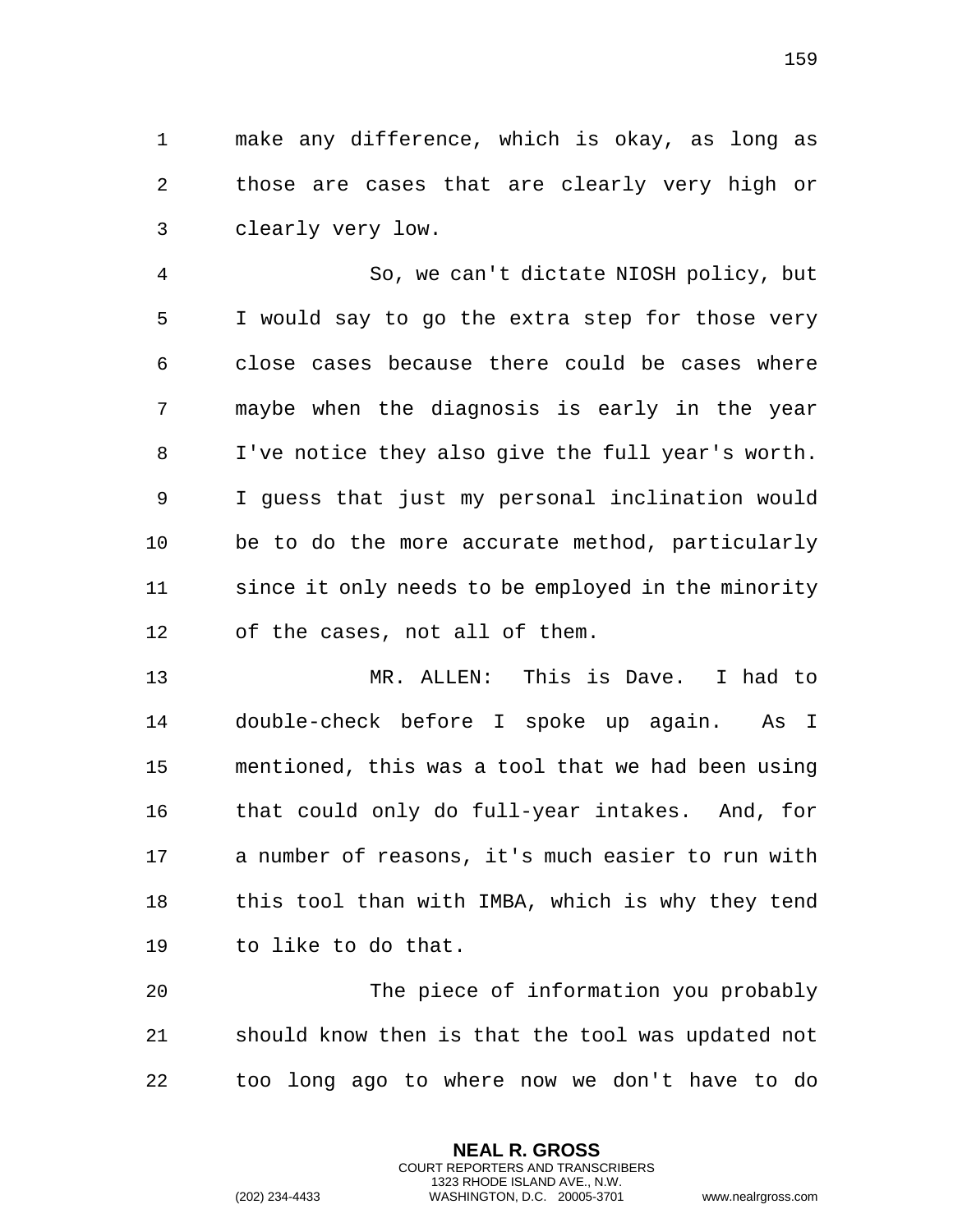full-year intakes. We can do partial-year up to the date to where I think the problem itself, or the whole efficiency idea just went away with this, with the change to the tool.

 DR. ANIGSTEIN: Yes. We ran IMBA -- Kathy Behling sort of helped me out with that -- and I was able to do -- according to the IMBA format, you can do ten different time periods. Somehow it didn't work, but she was able to do nine time periods in one run. So it doesn't seem like it should be --

 MR. ALLEN: Yeah, you just have to stick each one individually and go through the whole thing, whereas with this other tool you just set the time period. It's quite a bit simpler.

 DR. ANIGSTEIN: No, no, there's no question that this is simpler. I'm just recommending that, again, in those few cases it appears it comes very close to 50, like within a percentage point or so, NIOSH would consider, you know, re-doing the IMBA.

> **NEAL R. GROSS** COURT REPORTERS AND TRANSCRIBERS 1323 RHODE ISLAND AVE., N.W.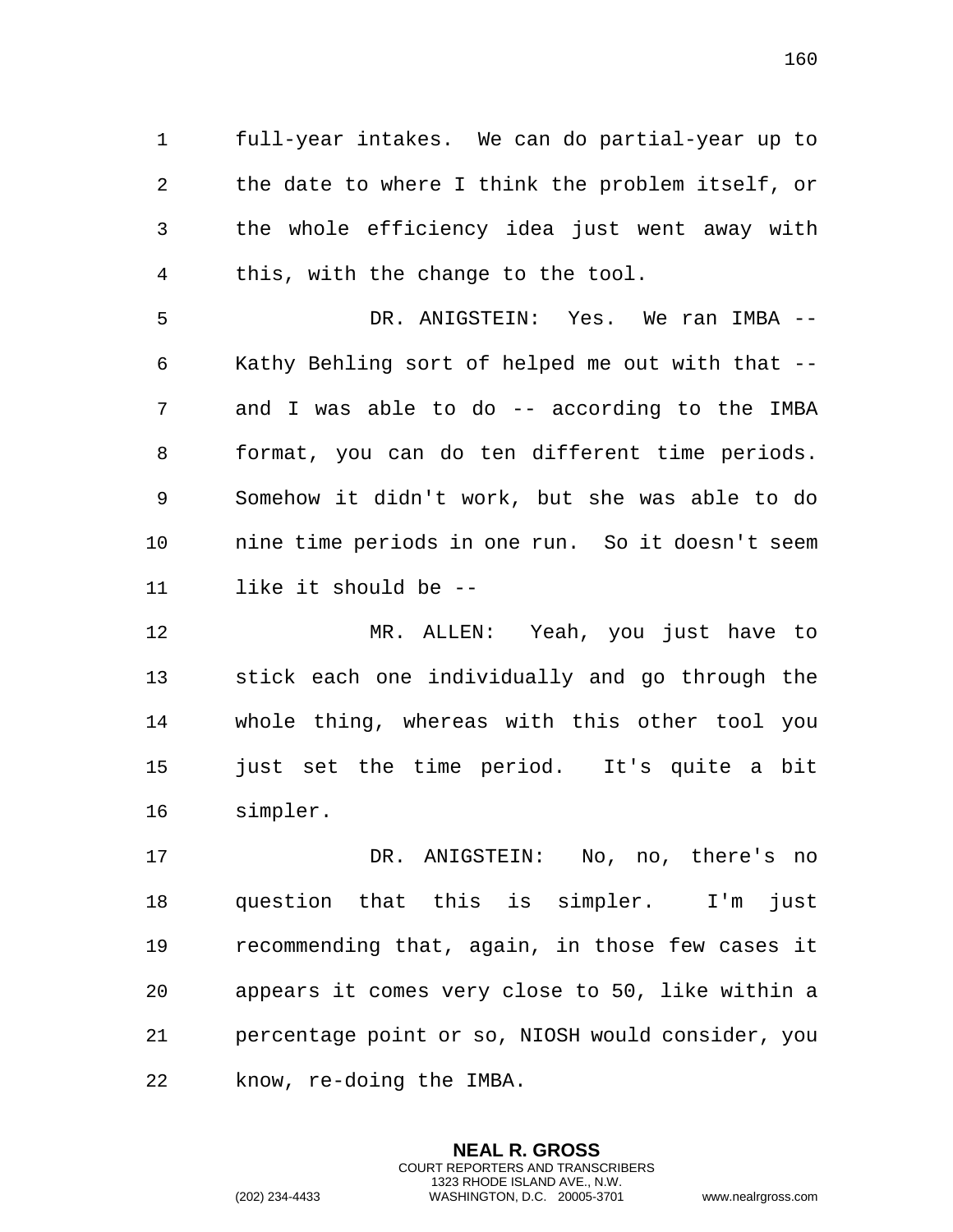MR. ALLEN: And like I said, the reason for the efficiency was this tool wouldn't do that, and now, as of a few months ago, it does do that. So I think the whole -- I agree with your recommendation, but I think it's kind of moot now. We can actually do it for every case pretty easy now.

 MR. KATZ: So it looks like, Wanda, this is one the Subcommittee can consider closing.

 CHAIR MUNN: Yes, it is. That was to be my question. Are we satisfied that we understand what the issues are and they are, at this point, probably moot for future cases and this one can be closed or not? What's your feeling, Bob?

 DR. ANIGSTEIN: Again, I would argue for -- I'm not quite sure I understood what Dave said. Is the methodology going to be different than in the cases we reviewed? Has the tool been changed?

MR. KATZ: Yes, Bob. What Dave said

**NEAL R. GROSS** COURT REPORTERS AND TRANSCRIBERS 1323 RHODE ISLAND AVE., N.W.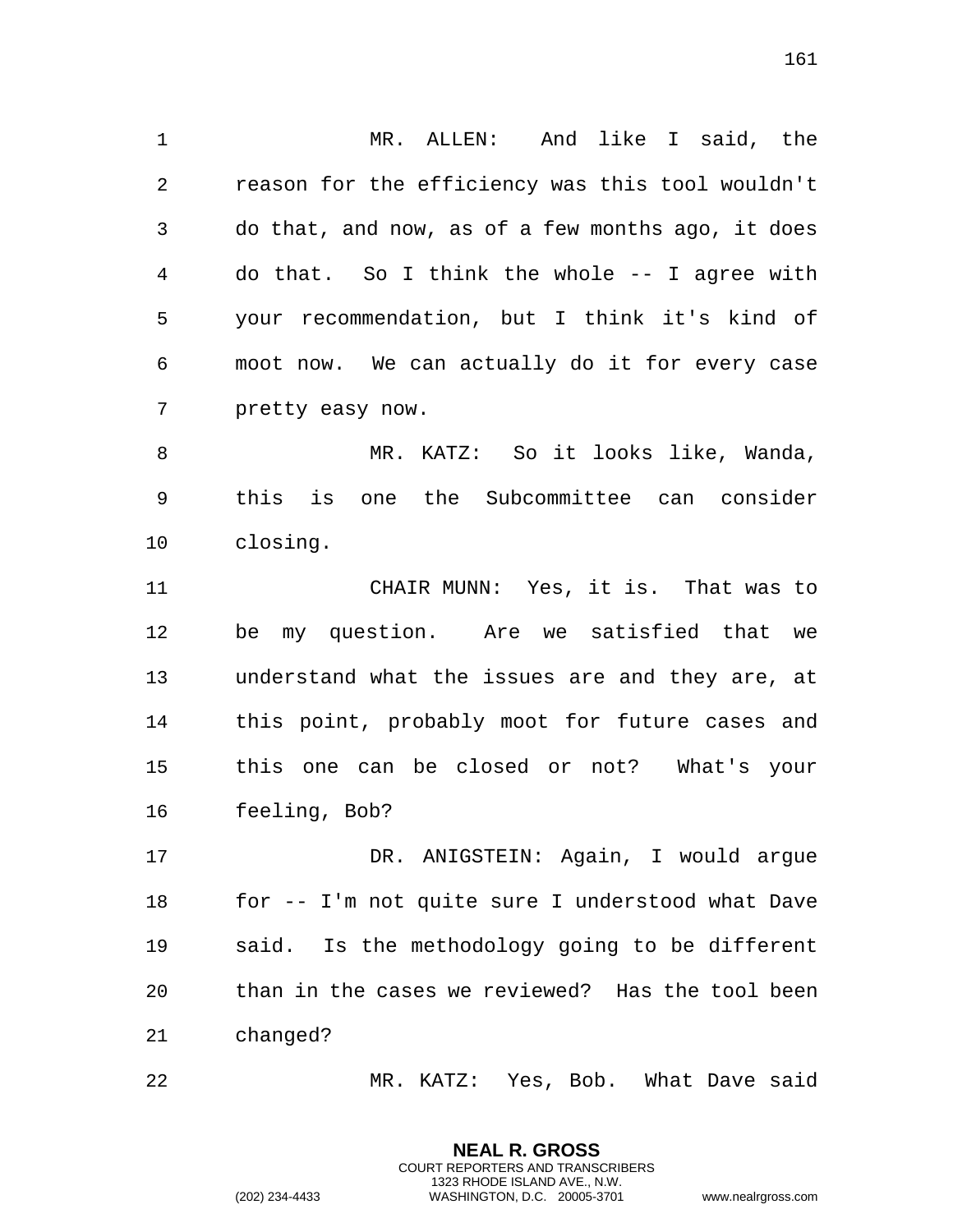is that the tool has been changed so it uses the procedure that it should have used but for the want for efficiency. So it's a moot issue. DR. ANIGSTEIN: Oh, then it's closed. MR. KATZ: Right. CHAIR MUNN: That's good. Can we please make a note to that effect on the BRS? MEMBER ZIEMER: I'd be willing to close this issue. I think we would like something in writing, since NIOSH, the official response somewhere in the system. MR. ALLEN: You're talking about into the BRS? MEMBER ZIEMER: However we want to do it. DR. ANIGSTEIN: It would be easier if there was a memo -- MR. KATZ: Yeah, this is Ted. It would be better to have a piece of paper so that the Board can close out this review, too. CHAIR MUNN: And so that it can, in effect -- if the paper itself could be used as

> **NEAL R. GROSS** COURT REPORTERS AND TRANSCRIBERS 1323 RHODE ISLAND AVE., N.W.

(202) 234-4433 WASHINGTON, D.C. 20005-3701 www.nealrgross.com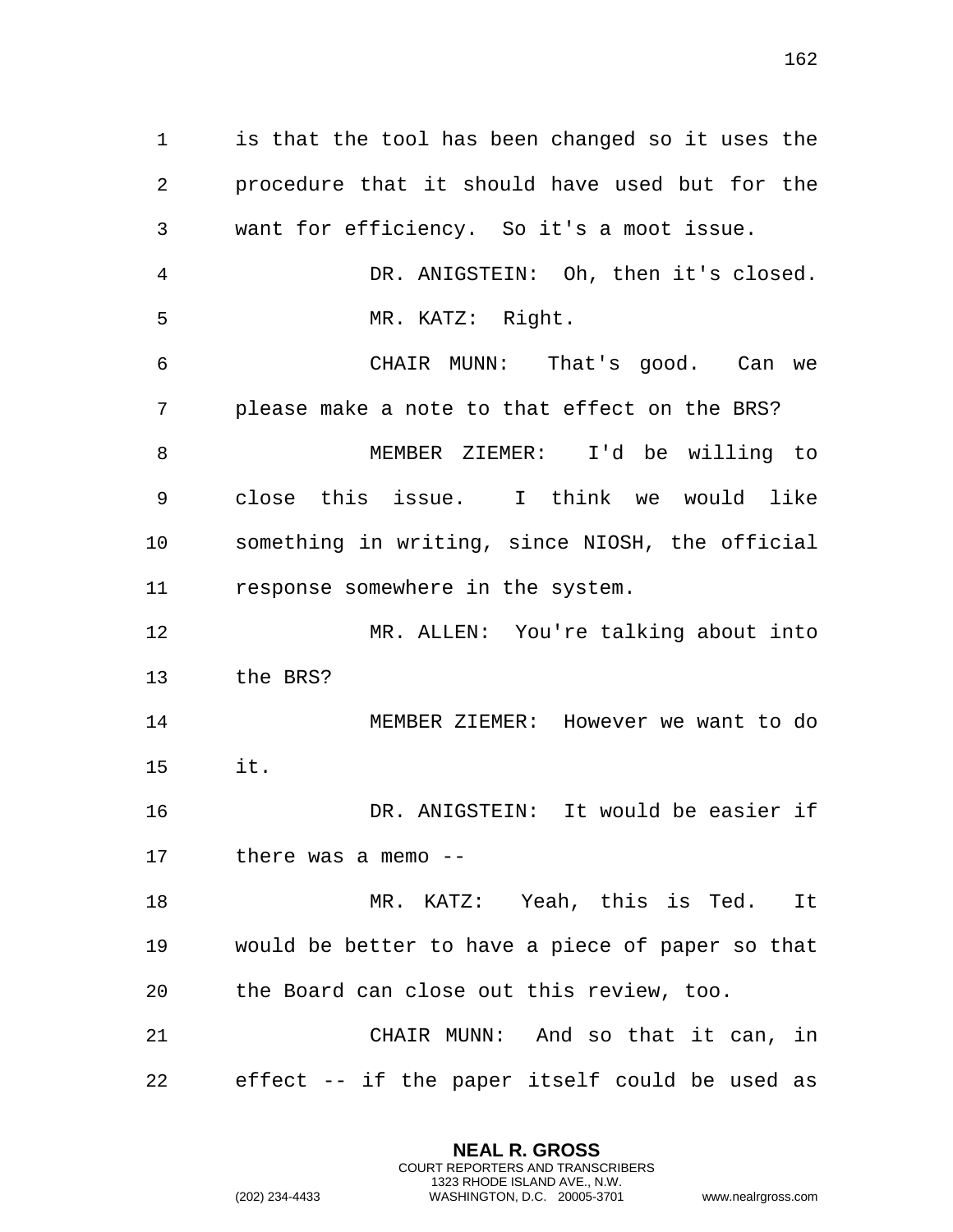the closer attachment for this finding that would be helpful.

 MR. ALLEN: Okay. And that's for all findings or just the --

 CHAIR MUNN: No, we were only discussing Finding 2. We haven't actually gone through this specific exercise with Finding 1 and we haven't discussed Finding 3 yet. But we will, we will address those very shortly. This is for Finding 2 specifically, Dave.

11 MR. ALLEN: Okay.

 MR. KATZ: Well, actually, but we do ultimately want paper on them all.

 CHAIR MUNN: Yes, yes, we do, with the possible exception of Finding 3. That might not be necessary, given the fact that it is, effectively, a QA issue and doesn't impact this case. It seems to me we ought to be able to close that here if there's no objection.

 Bob, is there any objection to closing Finding 3?

DR. ANIGSTEIN: I agree that it

**NEAL R. GROSS** COURT REPORTERS AND TRANSCRIBERS 1323 RHODE ISLAND AVE., N.W.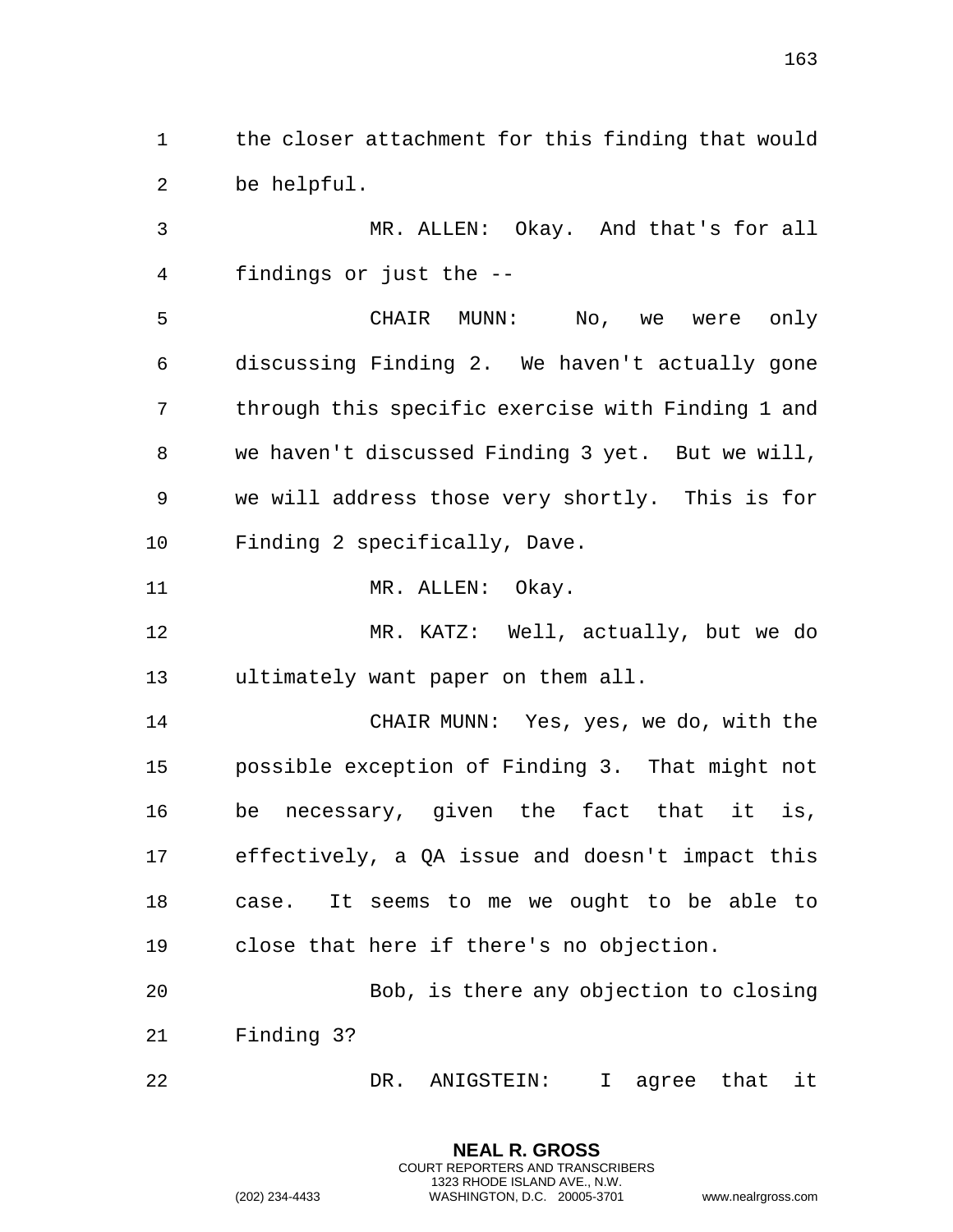doesn't even have to be re-run so long as NIOSH makes a note of the fact.

 CHAIR MUNN: Good. If we could then, in fact, close Finding 3, which leaves us with Finding 1. The fact that the business of assigning job categories is problematic, and has been from the very outset, I don't know how much more we can say about that.

 There is one thing that I might request. I would ask our NIOSH colleagues, for the sake of our public listening and concerns with these cases, could you please clarify the way we do case selection for our PERs and the focus that we place?

 Dave, would you, or Jim, please, just very briefly go through the process that we exercise in order to select cases for SC&A to look at when we're reviewing a PER?

 MR. HINNEFELD: Well, this is Stu. I guess I can take a shot at that.

 CHAIR MUNN: If you would, please. MR. HINNEFELD: Well, SC&A, when they

> **NEAL R. GROSS** COURT REPORTERS AND TRANSCRIBERS 1323 RHODE ISLAND AVE., N.W.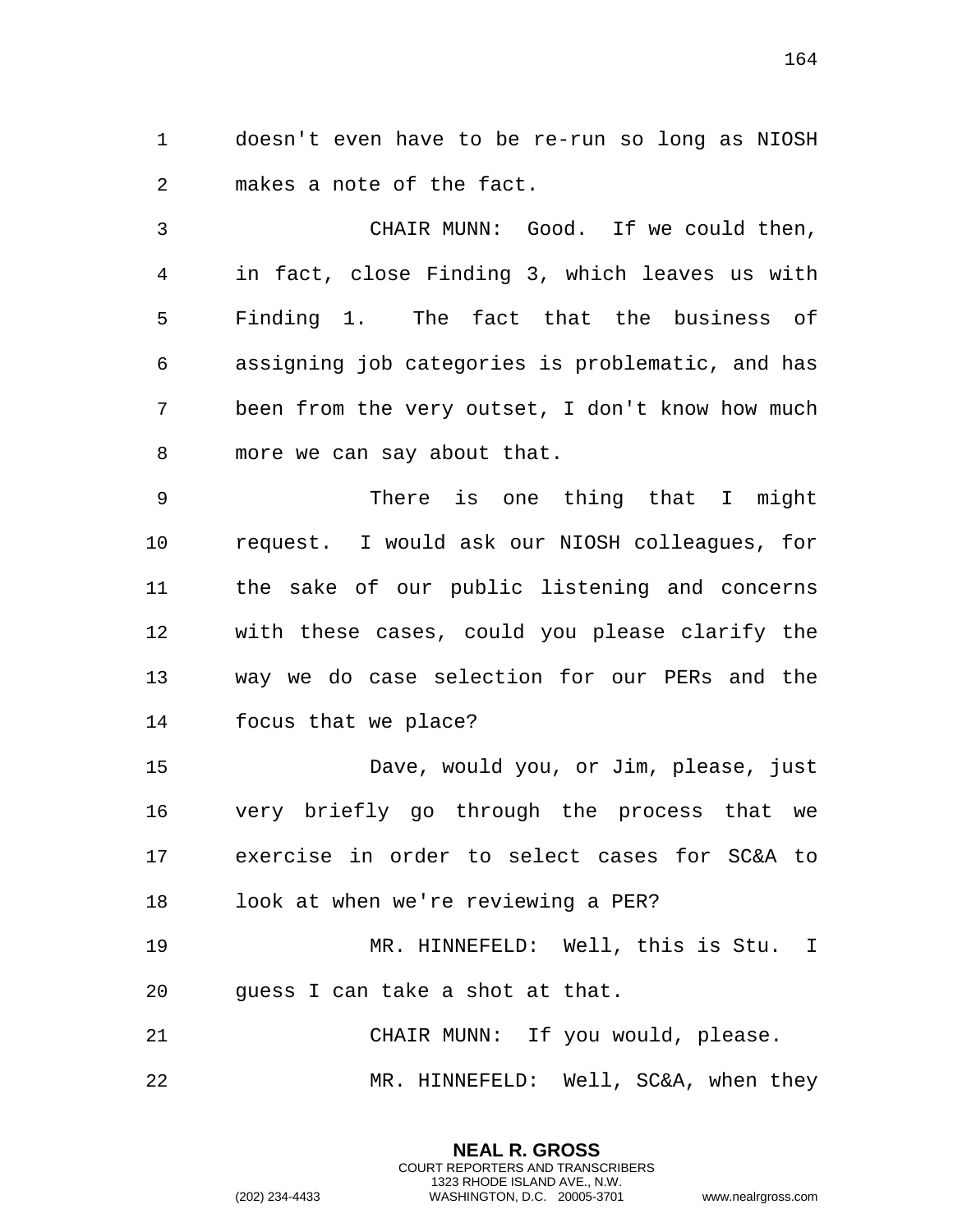do the task 1, 2 and 3 review of the PER, generally, at that time they determine characteristics of cases that would be affected by the PER, and, therefore, it would be beneficial to see if those cases, you know, to take selection of one or two from the categories that are affected and review those cases.

8 And so the selection depends on what change the PER is supposed to cover. The characteristics may be a characteristic of a time period or a type of dose, like internal or neutron or something like that. And so based on whatever the characteristic is of the change that gave rise to the PER, that causes SC&A to decide, well, we should look at these categories of cases.

16 And so once they tell us the category, then, typically, well, they have to be described in criteria that we can search our database on, at least to a certain extent. And then sometimes it requires an actual eyes-on look at the case to see if it fits the criteria. We'll select the number that are asked for from each category and

> **NEAL R. GROSS** COURT REPORTERS AND TRANSCRIBERS 1323 RHODE ISLAND AVE., N.W.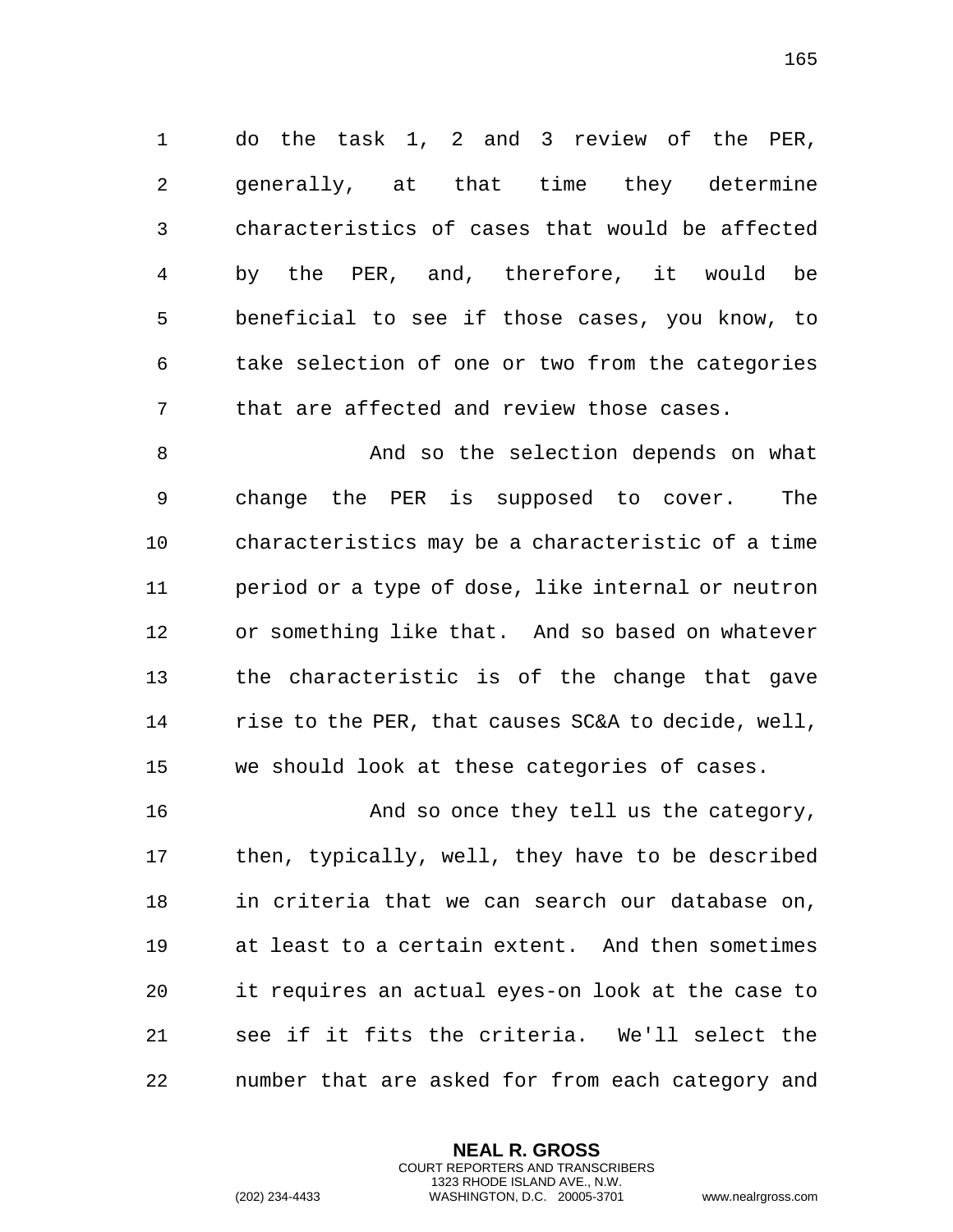provide them the claim numbers. And then, once they have the claim numbers, they have access to all the files and can do the reviews. CHAIR MUNN: And they do the selection, correct? MR. HINNEFELD: I think, in many cases, we select the cases. CHAIR MUNN: You select the ones that are available. MR. HINNEFELD: Well, they give us criteria. 12 CHAIR MUNN: Yes. 13 MR. HINNEFELD: And from those criteria -- CHAIR MUNN: They give you the criteria and tell you how many they want from -- MR. HINNEFELD: Yes, and I think we select them. CHAIR MUNN: Right. And then provide them with the case numbers. 21 MR. HINNEFELD: Yes. CHAIR MUNN: And they proceed from

> **NEAL R. GROSS** COURT REPORTERS AND TRANSCRIBERS 1323 RHODE ISLAND AVE., N.W.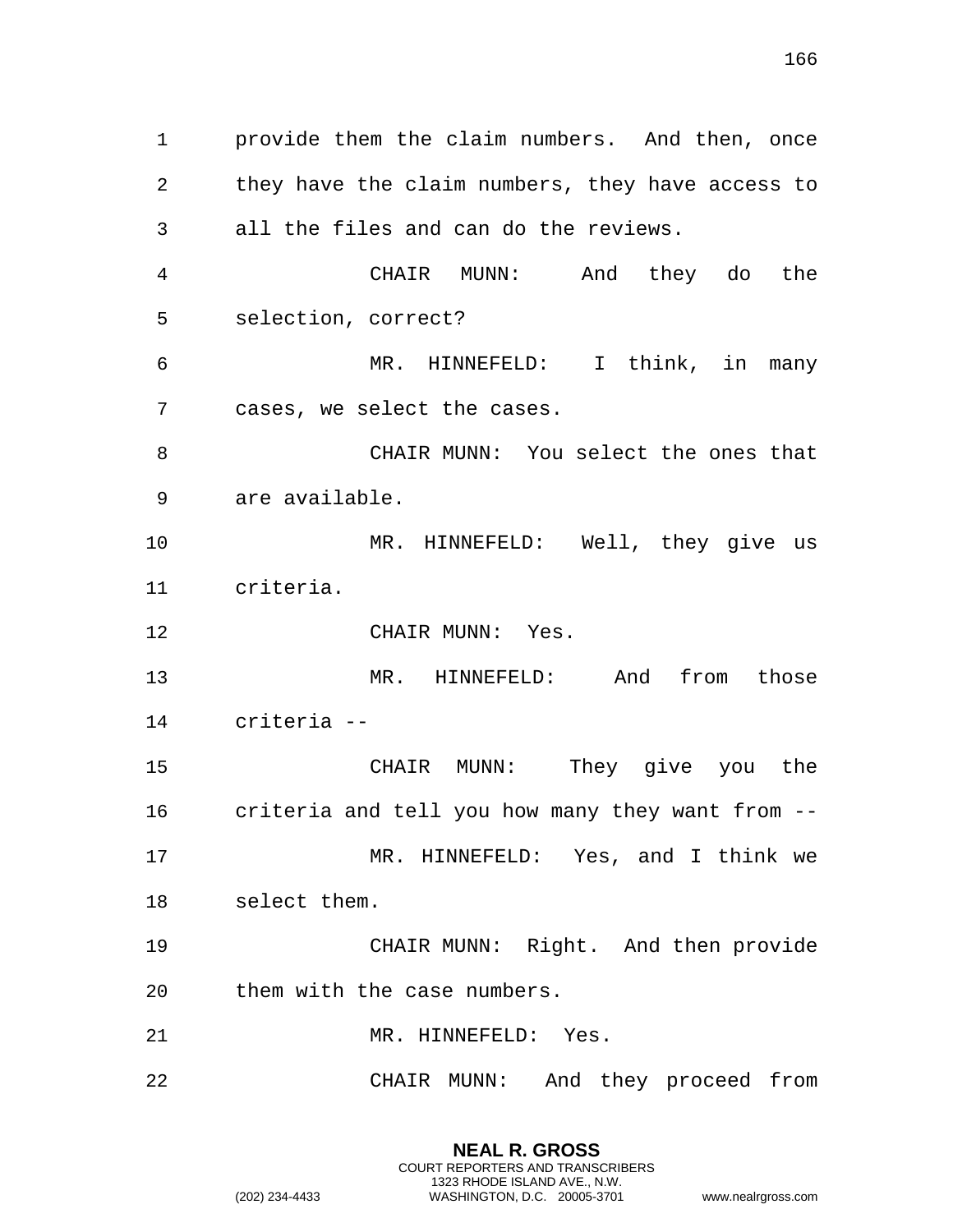there.

| $\overline{2}$ | MR. HINNEFELD: Yes.                               |
|----------------|---------------------------------------------------|
| 3              | CHAIR MUNN: Now, with respect to PER              |
| 4              | 57, with Finding 1, there is a concern with       |
| 5              | respect to the selection of categories of         |
| 6              | workplace titles. We have not heard any           |
| 7              | discussion, that I'm aware of, that would resolve |
| 8              | this concern once and for all, either here or in  |
| 9              | any other site of which I'm aware.                |
| 10             | Is there anything else that anyone                |
| 11             | wants to say with regard to this dilemma that we  |
| 12             | face and whether or not we can pursue Finding 1   |
| 13             | further than Bob has taken it?                    |
| 14             | DR. NETON: Wanda, this is Jim. I                  |
| 15             | think this is a unique situation. We envisioned,  |
| 16             | when we created this administrative category,     |
| 17             | that there would be very few cases. And, in       |
|                | fact, there were very few cases. I don't know     |
| 19             | the exact number, but I want to say it's less     |
| 20             | than a handful.                                   |
| 21             | CHAIR MUNN: Yeah, I don't remember                |
| 22             | more than three or four.                          |

**NEAL R. GROSS** COURT REPORTERS AND TRANSCRIBERS 1323 RHODE ISLAND AVE., N.W.

(202) 234-4433 WASHINGTON, D.C. 20005-3701 www.nealrgross.com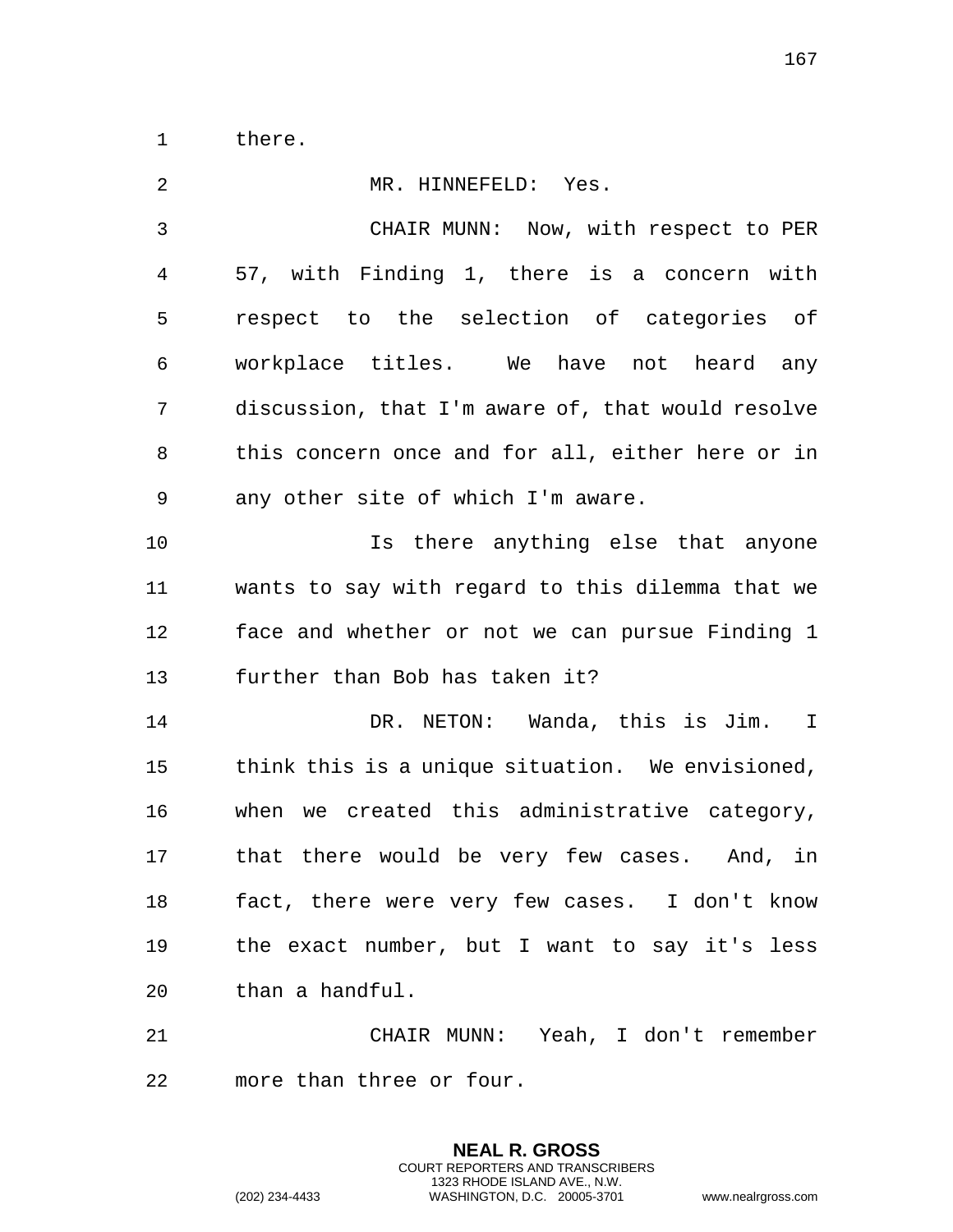DR. ANIGSTEIN: This is Bob. There were exactly three cases. DR. NETON: And so only three people out of the entire GSI site were assigned this administrative dose and all three have been looked at. CHAIR MUNN: Yes. 8 DR. NETON: So I don't know that there's any more to do on this, other than -- (Simultaneous speaking.) DR. NETON: Right. I don't know if there's anything more to do other than review the three cases again against SC&A comments and correct the one or so that may require to be modified based on a new interpretation. We've looked at the entire universe of cases. CHAIR MUNN: I personally can see no profitable way to pursue this. I don't see that we can any further resolution of the question than we have now. I'm just asking, am I overlooking something? Is there some other avenue of resolution that we can pursue that we

> **NEAL R. GROSS** COURT REPORTERS AND TRANSCRIBERS 1323 RHODE ISLAND AVE., N.W.

(202) 234-4433 WASHINGTON, D.C. 20005-3701 www.nealrgross.com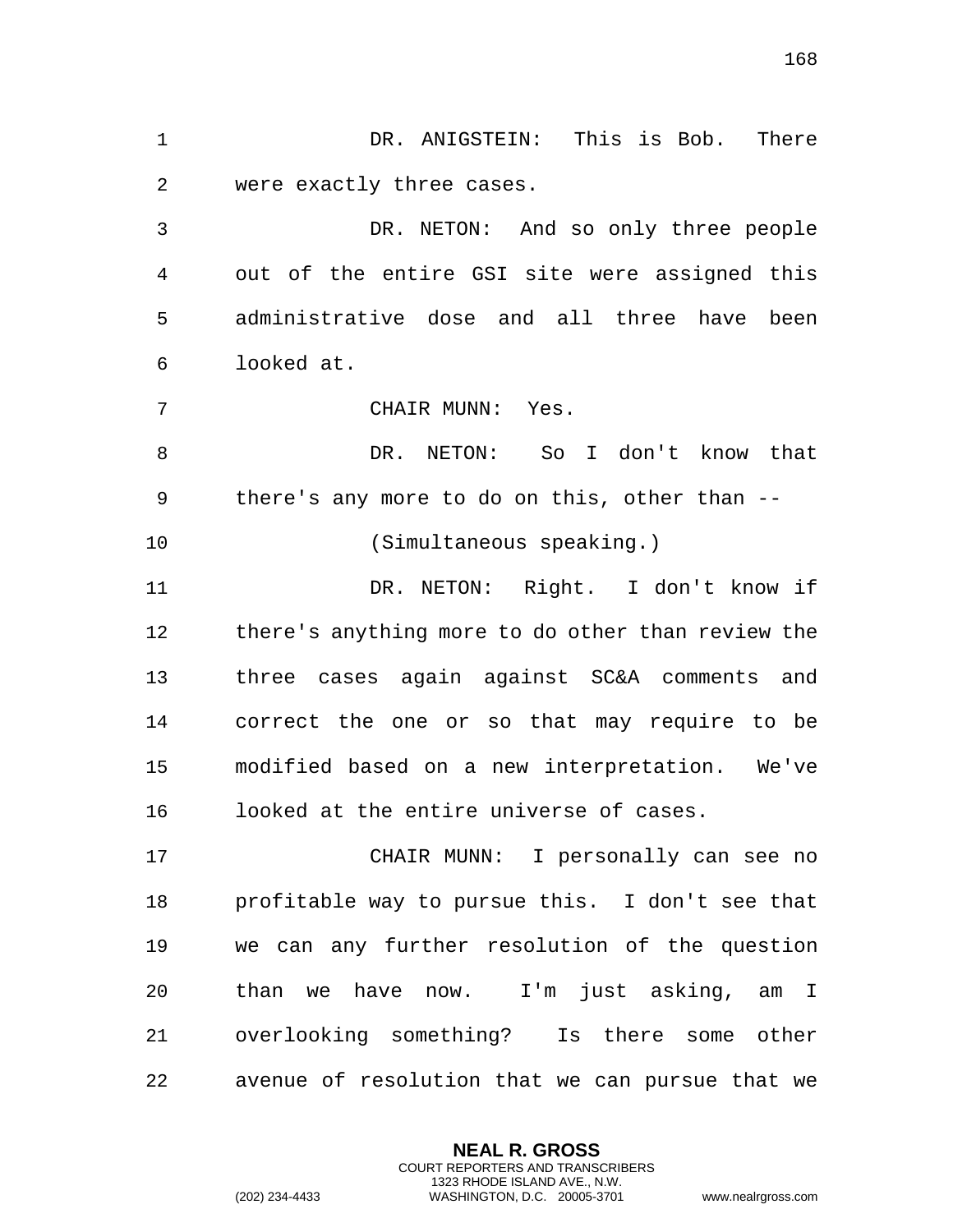have not considered?

 MEMBER ZIEMER: Well, I think we have the resolution, and that is NIOSH is reviewing the case that brought up the issue, and the other two cases. If that's being done, I'm willing to close the finding. MR. KATZ: In my notes, you actually did close it already. MEMBER ZIEMER: Well, okay. CHAIR MUNN: Well, we had left that impression, but nobody said the words, that I was aware of. MR. KATZ: Okay. Because I normally don't write it down until you do, but okay. CHAIR MUNN: Okay. Josie, do you see any further action that needs to be taken? MEMBER BEACH: No, I don't at this time. CHAIR MUNN: Does anyone else have any comment with regard to Finding 1? If not, then we will recommend that we close this finding, that it's been pursued to the best of our ability,

> **NEAL R. GROSS** COURT REPORTERS AND TRANSCRIBERS 1323 RHODE ISLAND AVE., N.W.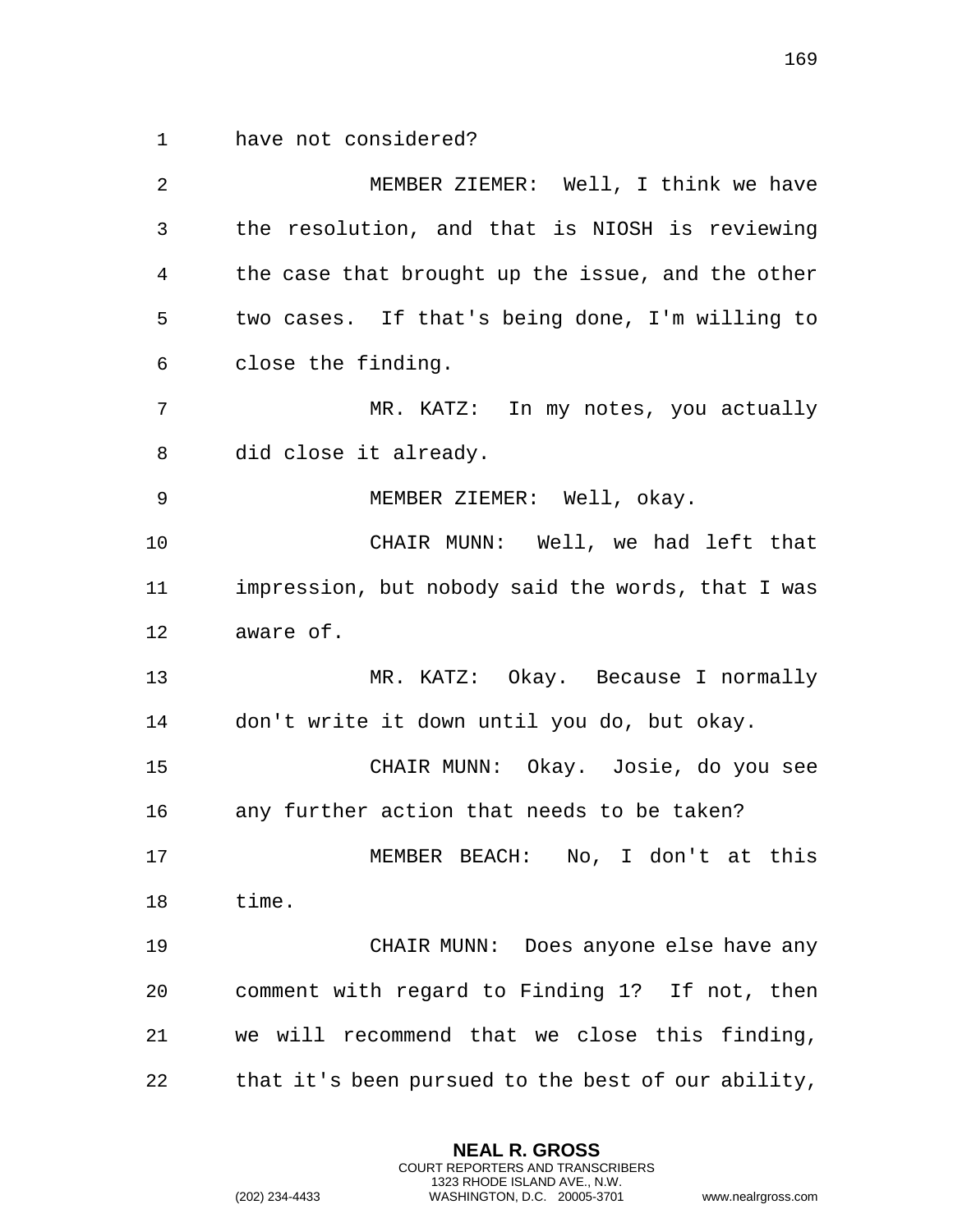| $\mathbf{1}$   | and it's now closed. Do I have three votes yes?  |
|----------------|--------------------------------------------------|
| $\overline{2}$ | MEMBER ZIEMER: Yes.                              |
| 3              | MEMBER POSTON: Yes.                              |
| 4              | MEMBER BEACH: Yes.                               |
| 5              | CHAIR MUNN: Very good. Then let's                |
| 6              | make one final question, whether there is        |
| 7              | anything further that we can say or should say   |
| 8              | with respect to GSI and this particular PER.     |
| 9              | MEMBER ZIEMER: Well, let me ask a                |
| 10             | question for clarity. It's related to the issue  |
| 11             | that Dr. McKeel raised. How many of the reviewed |
| 12             | cases, Bob, that you had were not actually ones  |
| 13             | that were at GSI in either the normal period or  |
| 14             | in the residual period?                          |
| 15             | CHAIR MUNN: I'm sorry. How many                  |
| 16             | what, Paul?                                      |
| 17             | MEMBER ZIEMER: How many cases that               |
| 18             | were reviewed by SC&A were actually not employed |
| 19             | at GSI?                                          |
| 20             | DR. ANIGSTEIN: Three out of the five             |
| 21             | cases were not at GSI.                           |
| 22             | So they were people<br>MEMBER ZIEMER:            |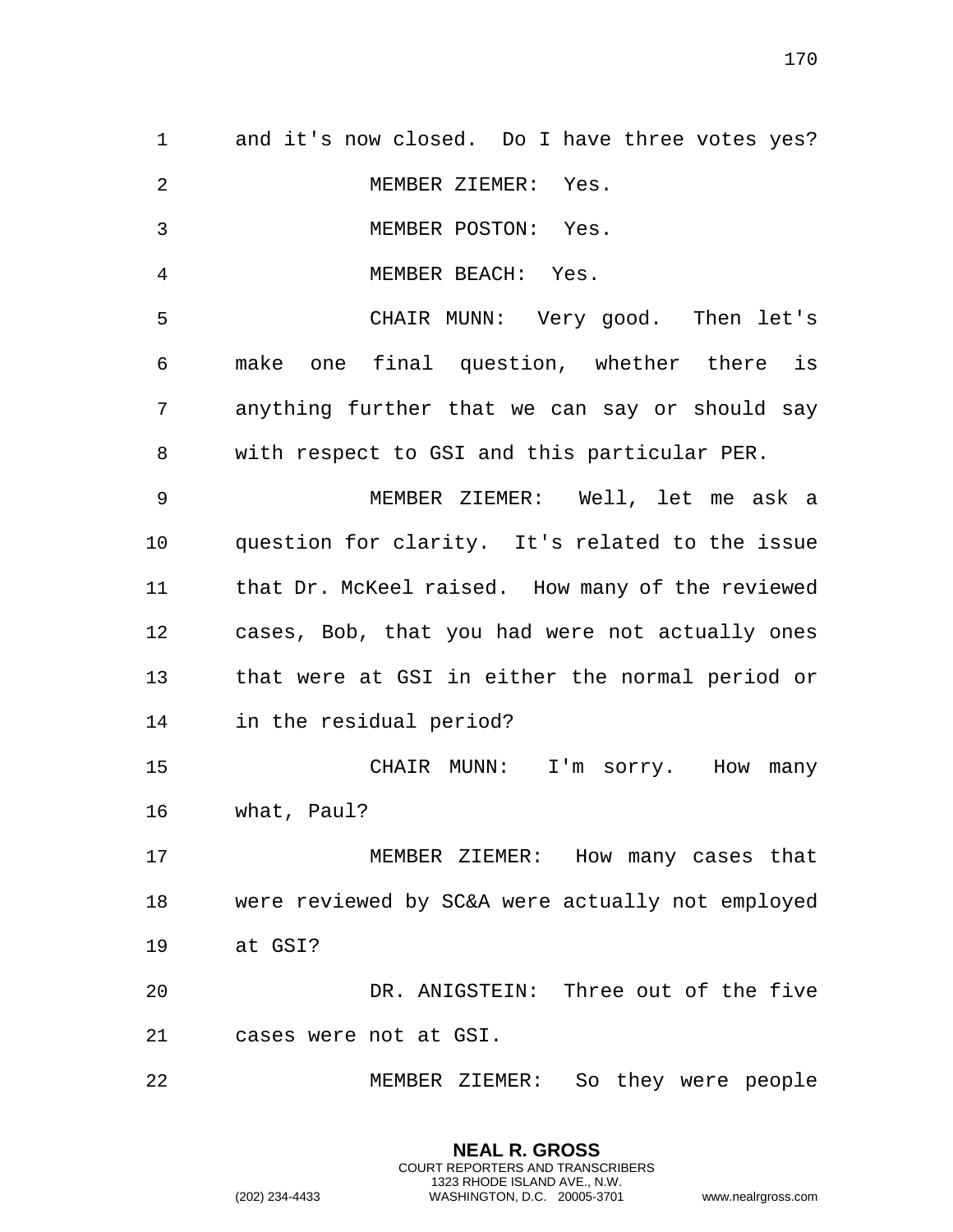who we did a dose reconstruction on that actually were never exposed, correct?

 DR. ANIGSTEIN: Yes, there were three cases, out of five cases that were selected by NIOSH for SC&A review, three were not GSI employees and they did not fall under EEOICPA.

 MEMBER ZIEMER: But Labor still considers them to be GSI employees or not?

 DR. ANIGSTEIN: Well, I think what happened was that they were -- I traced that. When the initial dose reconstruction was done on those cases back in summer of 2007, and, at that point, that's when we first got acquainted with GSI and I think John Mauro, either he met, I think, Dr. McKeel or John Ramspott, and, at that time, there was a belief and understanding that Granite City Steel and GSI were synonymous.

 And then in November of 2007, DOL issued a circular outlining that, no, these are two different facilities. And the problem was that, by the time they were doing the dose reconstruction, the GSI site had been purchased

> **NEAL R. GROSS** COURT REPORTERS AND TRANSCRIBERS 1323 RHODE ISLAND AVE., N.W.

(202) 234-4433 WASHINGTON, D.C. 20005-3701 www.nealrgross.com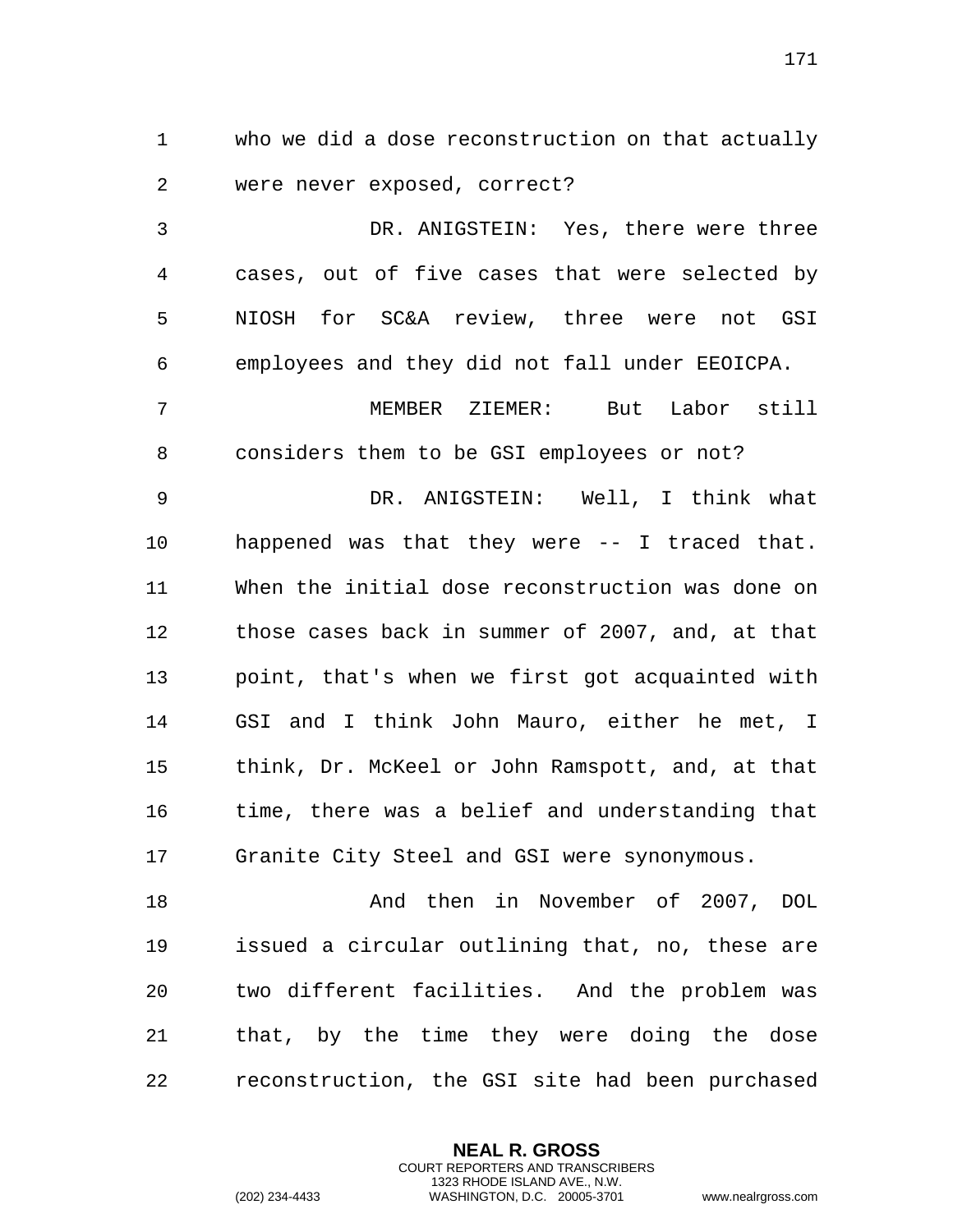by, I think, National Steel and a whole sequence of things. So it was understandable that that mistake would have been made initially. MEMBER ZIEMER: Those individuals who weren't really GSI employees still remained in the system, though, for dose reconstruction, and have been carried along all this time? MR. ALLEN: Paul, this is Dave Allen. Can I say something on that? MEMBER ZIEMER: You bet. MR. ALLEN: You've got to remember this is PER. It's kind of a different mode than normal here. And these primarily were cases that were sent to us as GSI employment, we did dose reconstructions, sent them back to DOL, and they finalized the case long before all this happened. So it's a completed case in the past. And then we do a PER and we're looking at all completed cases from the past. When DOL changes their mind on that employment and it's not an active case here at NIOSH, they don't necessarily

by Granite City Steel, which then became acquired

**NEAL R. GROSS** COURT REPORTERS AND TRANSCRIBERS 1323 RHODE ISLAND AVE., N.W.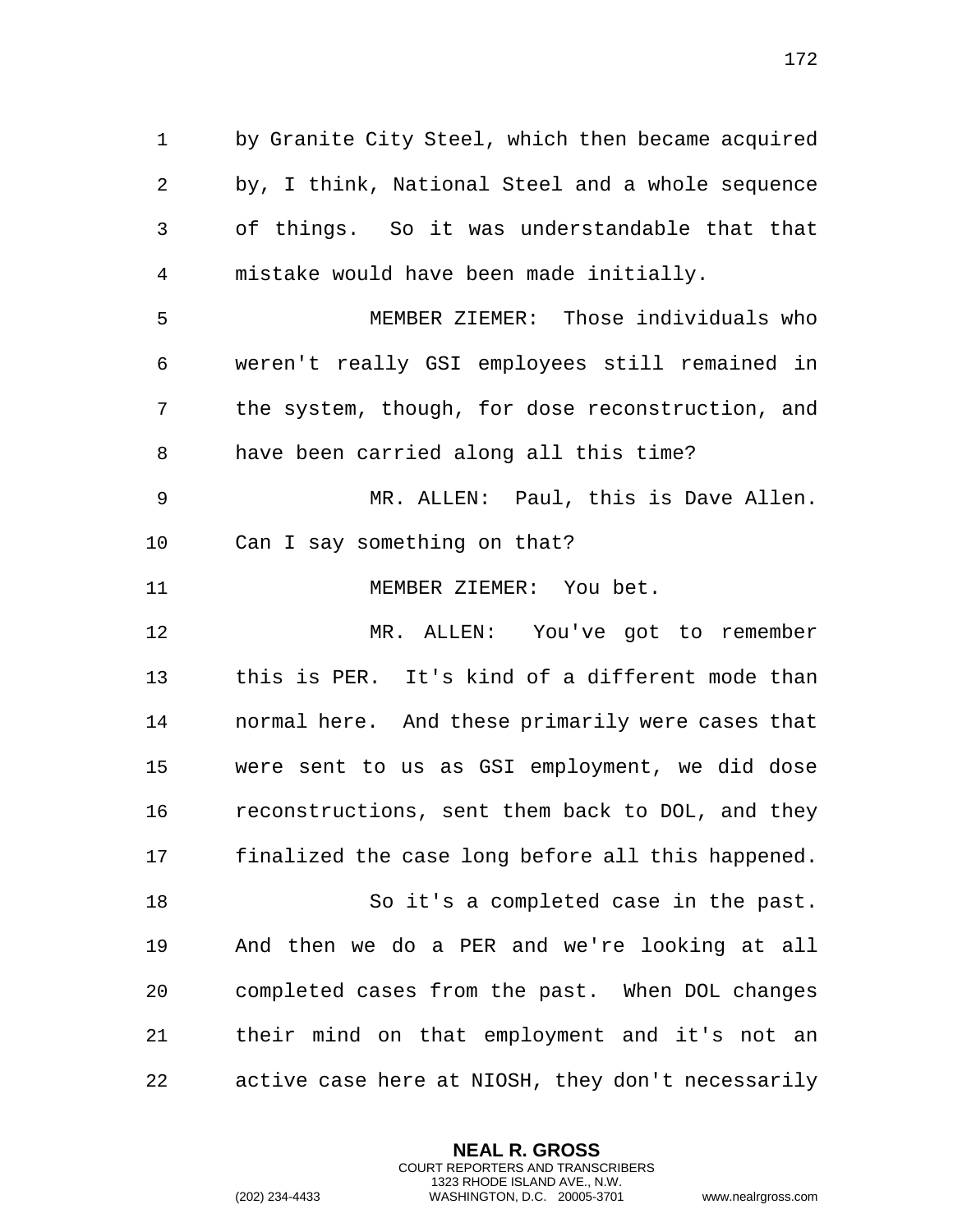update us. In fact, they usually don't update us. So we don't really have any way of knowing that they decided to change their mind on a particular case. When we did the PER, we did it for all previously completed cases, sent it off to them and  $-$ 

 MEMBER ZIEMER: Got you. And maybe just to follow up on Dr. McKeel's request, but should we, in fact -- we really only have two cases that were valid cases to do when we originally thought there should be five. Is that correct?

 CHAIR MUNN: That's my understanding. MR. KATZ: Well, I mean, Paul, if you recall, the discussion when this came up initially is, I think the point was that the characteristics really doesn't matter. You're not using personnel dosimetry in the first place. MEMBER ZIEMER: Okay. Just checking the methodology.

 MR. KATZ: You're checking the methodology, and whether they actually were there

> **NEAL R. GROSS** COURT REPORTERS AND TRANSCRIBERS 1323 RHODE ISLAND AVE., N.W.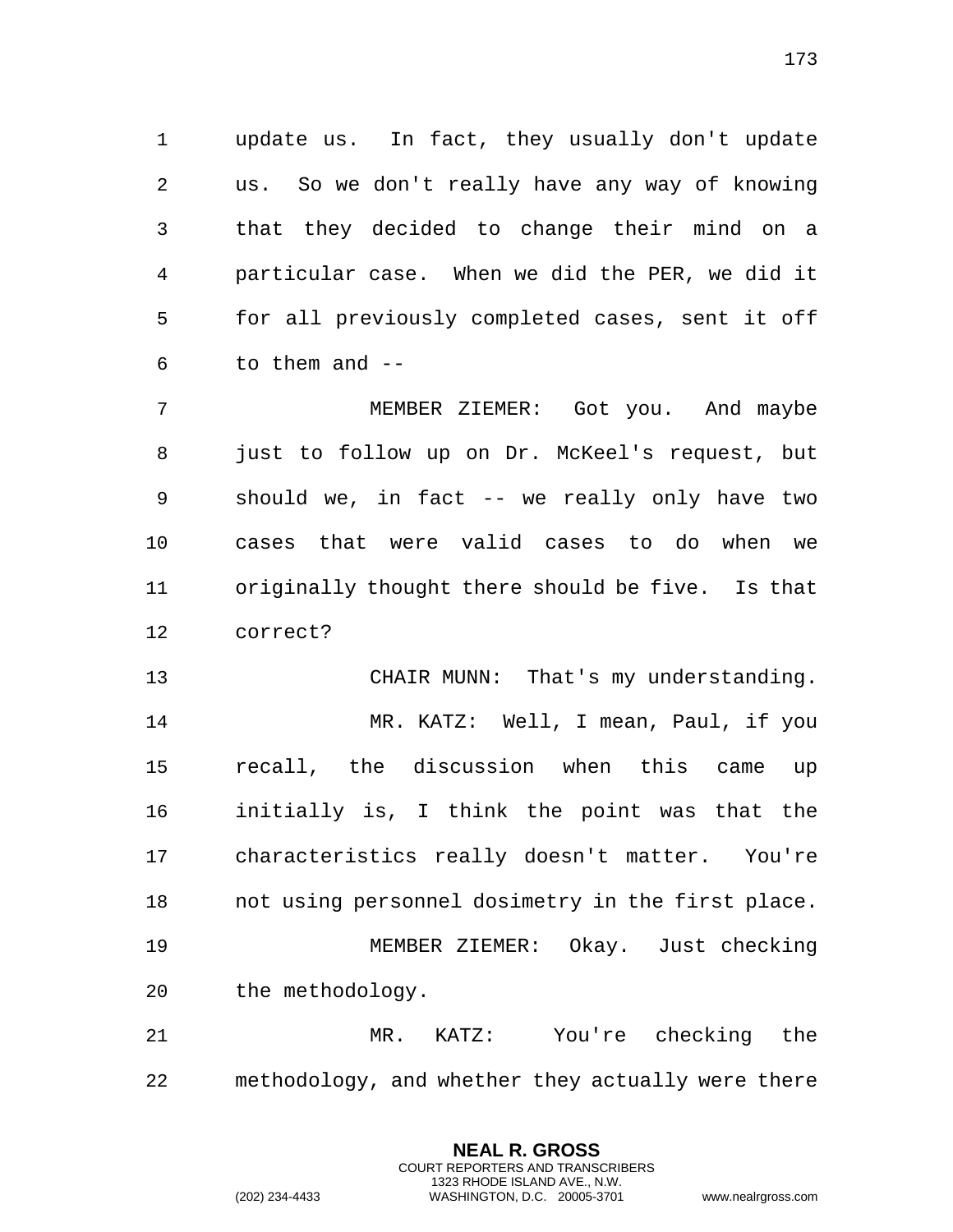or not doesn't actually impact checking the methodology.

 MEMBER ZIEMER: Got you, okay. MR. RAMSPOTT: Wanda, this is John Ramspott. Could I make a quick comment? CHAIR MUNN: Very quickly, John. 7 MR. RAMSPOTT: Very brief. 8 CHAIR MUNN: Yes.

 MR. RAMSPOTT: This exact point that Ted's making, if you think about it, three people that didn't work at GSI had dose reconstructions. They were going to do five. That means three valid GSI workers were essentially shorted or left out of due process under this program, and the Work Group was shorted valid information that they can make judgment on because if the three people who worked at GSI really worked at GSI, let's say three other workers, if their information was used, you may have found something else that was flawed. That opportunity was taken away by doing Granite City workers instead of General Steel. So, essentially

> **NEAL R. GROSS** COURT REPORTERS AND TRANSCRIBERS 1323 RHODE ISLAND AVE., N.W.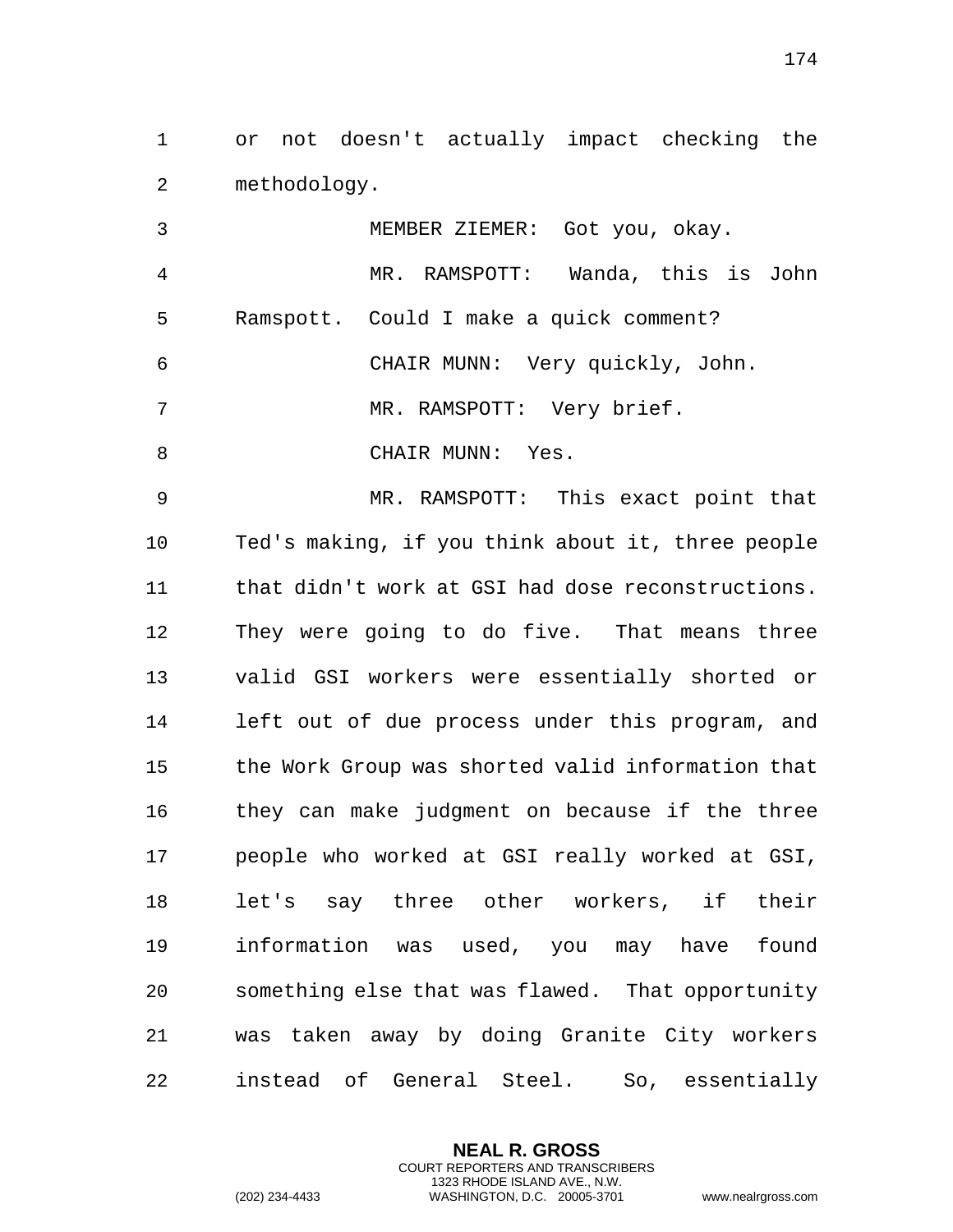everybody got shorted by this. And I'm not blaming NIOSH because I have worked with DOL and helped them correct some of this recently. MR. KATZ: Okay. John, this is Ted. I'm not sure what you mean by shorted but -- MR. RAMSPOTT: GSI workers did not get an opportunity to have their claims reviewed for accuracy. MR. KATZ: John, that's not what this is. This is not an opportunity for GSI workers to have their individual claims reviewed. This is not a QA process of a management system, you know, internal, that would do something like that. The point of this is to test to see if the approaches used, the new methods used, are implemented correctly. And it's not to sort of reverse an individual case that occurred or what have you. That's not why we do these. So it's not a shortcoming for a GSI worker who didn't have his case reviewed, or her, because that's

not really the point of this in the first place.

**NEAL R. GROSS** COURT REPORTERS AND TRANSCRIBERS 1323 RHODE ISLAND AVE., N.W.

(202) 234-4433 WASHINGTON, D.C. 20005-3701 www.nealrgross.com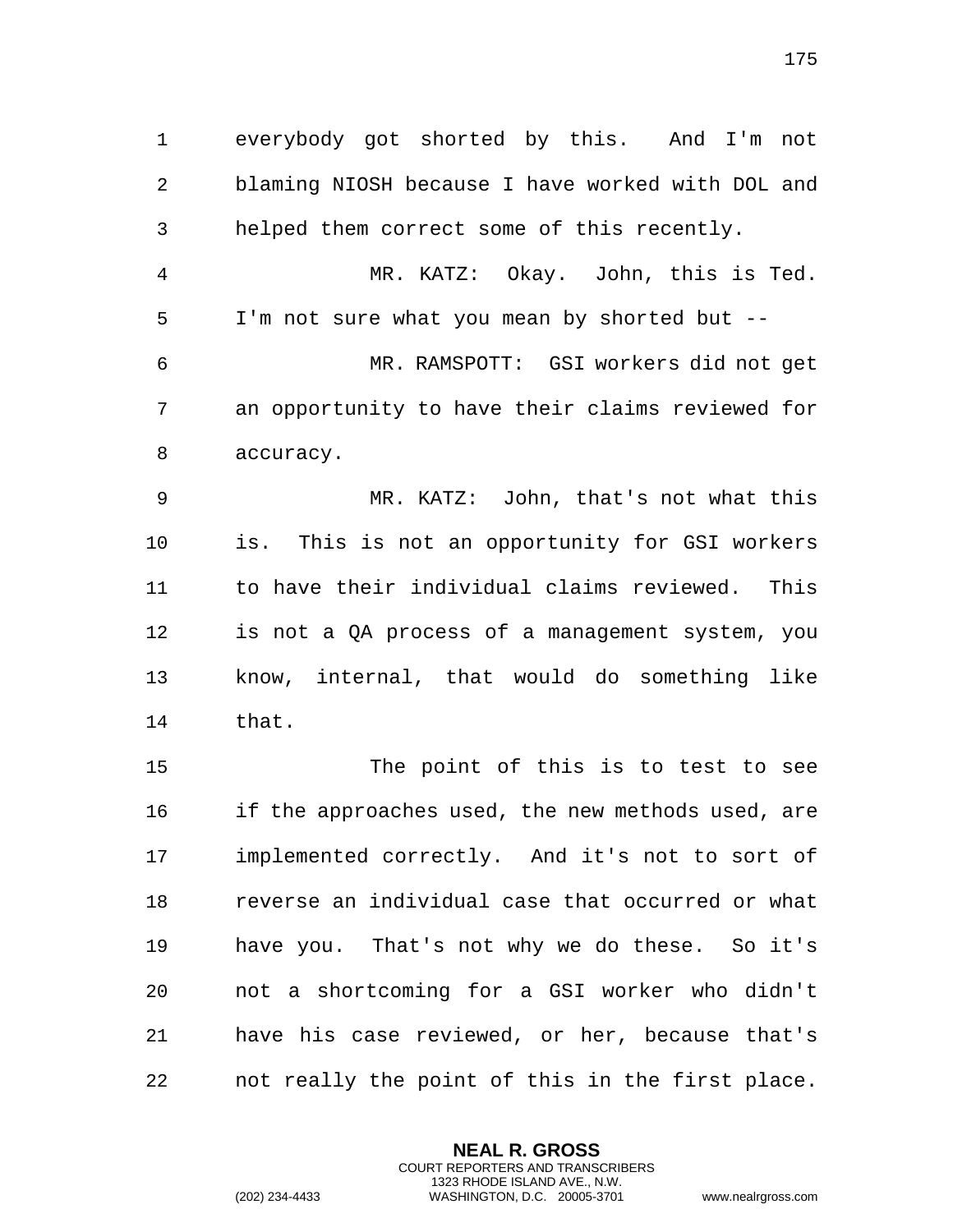1 1 I mean, really, this is not a public comment session. We did have Dan comment, and now you've commented. But we don't have a public comment session for this Subcommittee, and it's really not right in terms of proper process to institute one on the fly like this. So we've let this go for now, but I'll leave it at that. 8 MR. RAMSPOTT: I appreciate the opportunity, and thank you. CHAIR MUNN: Thank you, John. But I do want to underscore before we leave, again, there appears to be a misunderstanding with regard to the purpose of what we're doing. Ted 14 just said so, but I'd like to underscore it again. The purpose of these PER reviews is not to re-review any individual dose reconstruction. That's not the point. We're looking at systematic program processes here. And that's why these cases, even though they are not the group of employees that you have primary concern with, are not being shorted in any way. Nobody is being denied anything here because we

> **NEAL R. GROSS** COURT REPORTERS AND TRANSCRIBERS 1323 RHODE ISLAND AVE., N.W.

(202) 234-4433 WASHINGTON, D.C. 20005-3701 www.nealrgross.com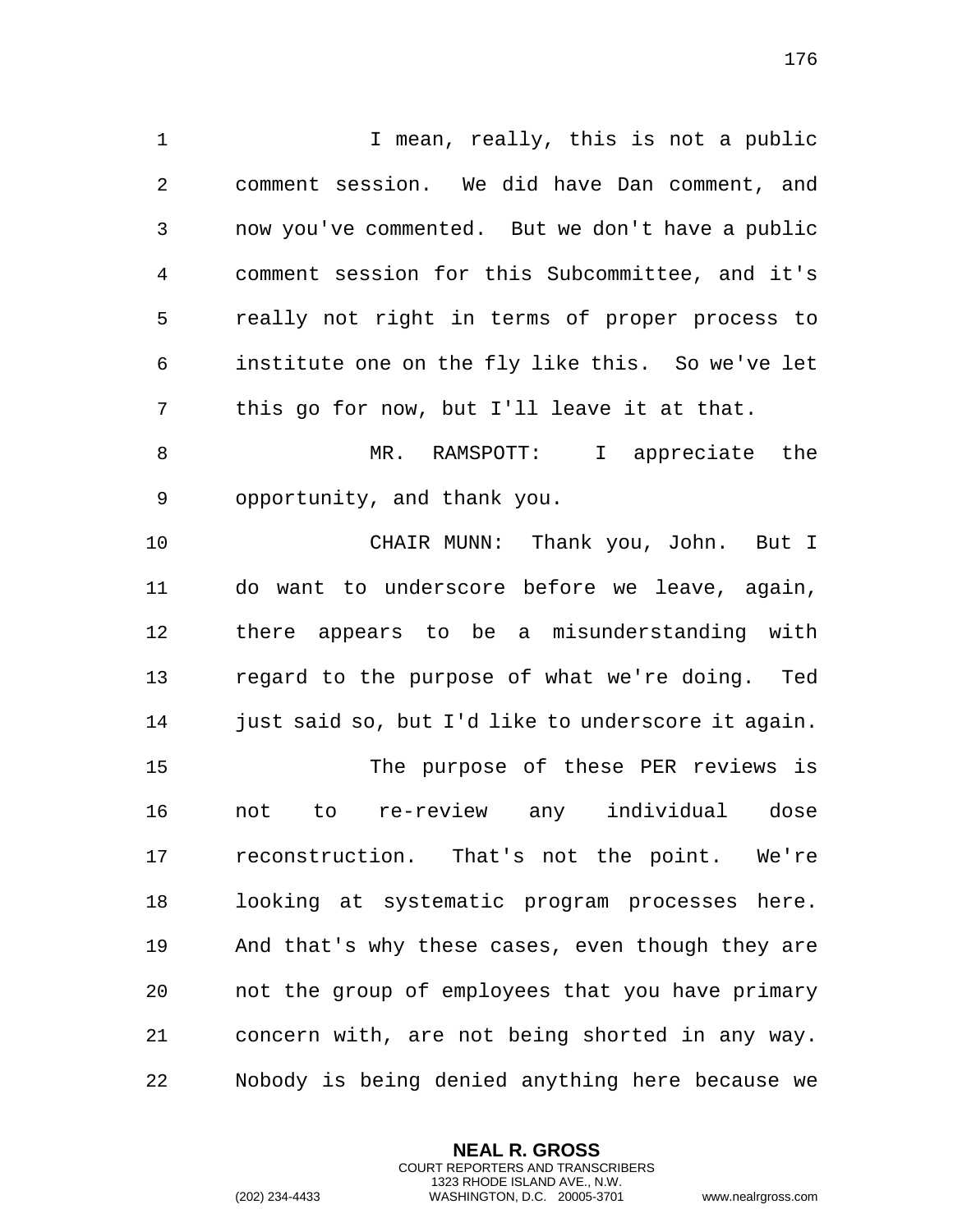are not looking at individual cases. We are not re-doing individual dose constructions for the purpose of addressing that dose reconstruction. We're looking at process. And that requirement has been satisfied by the process that we've just gone through here now.

 So, thank you both for your interest and your concern. It's appreciated.

 That being said, is there any other concern with regard to our closing Finding Number 1? If not, then we will do so, with the caveat that we get appropriate statements in that regard from NIOSH. Finding 1 and Finding 2.

 Is there any other comment with regard to Bob's presentation or to this PER?

 DR. MAURO: This is John Mauro. I do have one. One of the observations, unless I missed it, had to do with this correlation between the dose distribution and the dose conversion factor distribution, and the product of the two being correlated or uncorrelated. Was that discussed to the point where it's been

> **NEAL R. GROSS** COURT REPORTERS AND TRANSCRIBERS 1323 RHODE ISLAND AVE., N.W.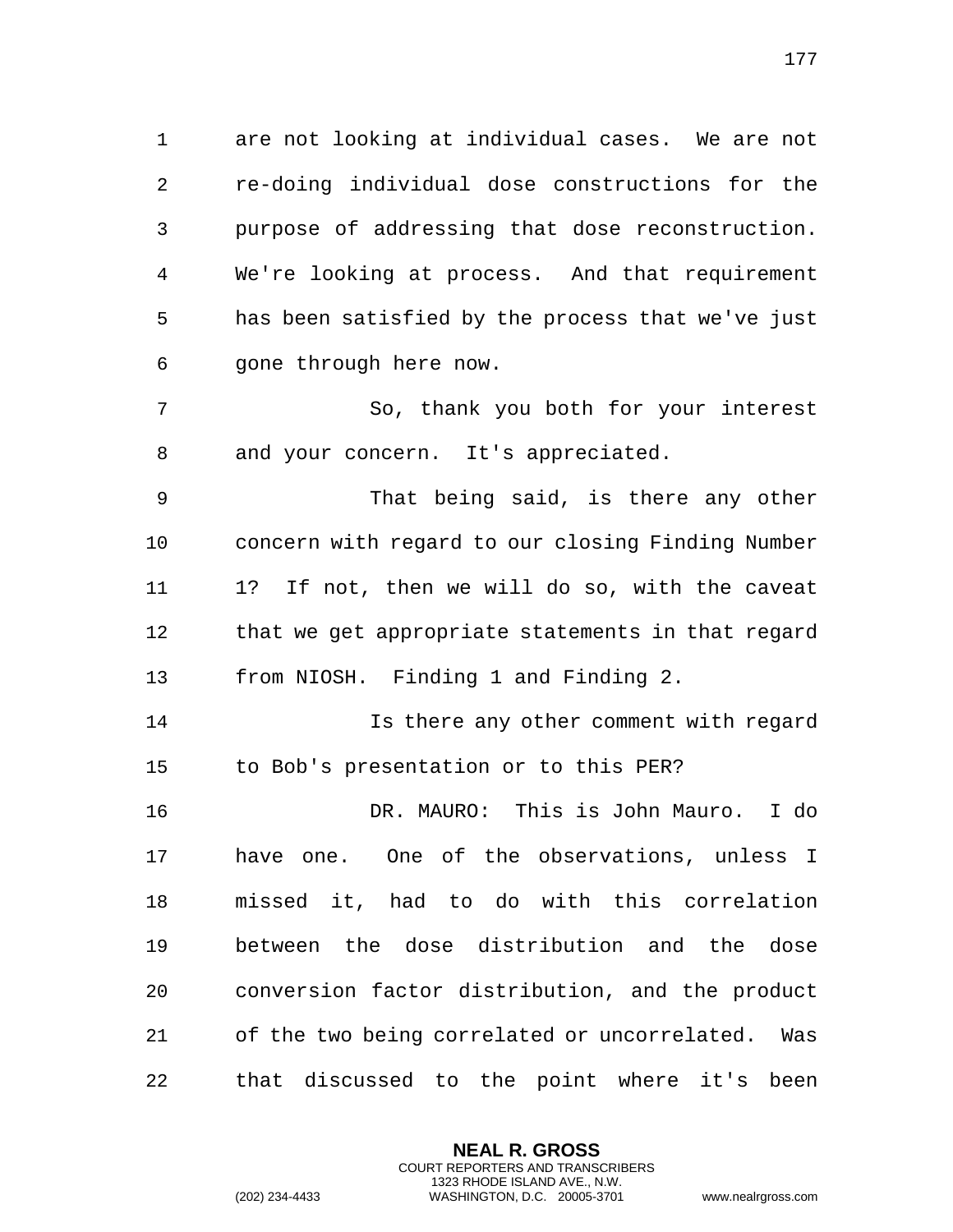resolved? Because I see that as a technical issue, and that applies not only here but across the Board. And the fact that they're stochastically independent, and, therefore, should be randomly sampled and not correlated, I think that might be important.

 MR. ALLEN: John, this is Dave Allen. I think I can answer that one pretty quick.

DR. MAURO: Thanks.

 MR. ALLEN: We looked at that one. It was done on the photon. It wasn't done on the other doses. And it's in a tool that we put together to try to take all these different things and put them all together for individual cases. And that was just flat-out a mistake, is what it amounts to. It should not have been done that way, and we're correcting the tool. And because of the Work Group findings, et cetera, were in the process of revising the appendix. And so we'll correct the tool and then we'll be PER'ing things again for the next revision, and that will be a piece of that.

> **NEAL R. GROSS** COURT REPORTERS AND TRANSCRIBERS 1323 RHODE ISLAND AVE., N.W.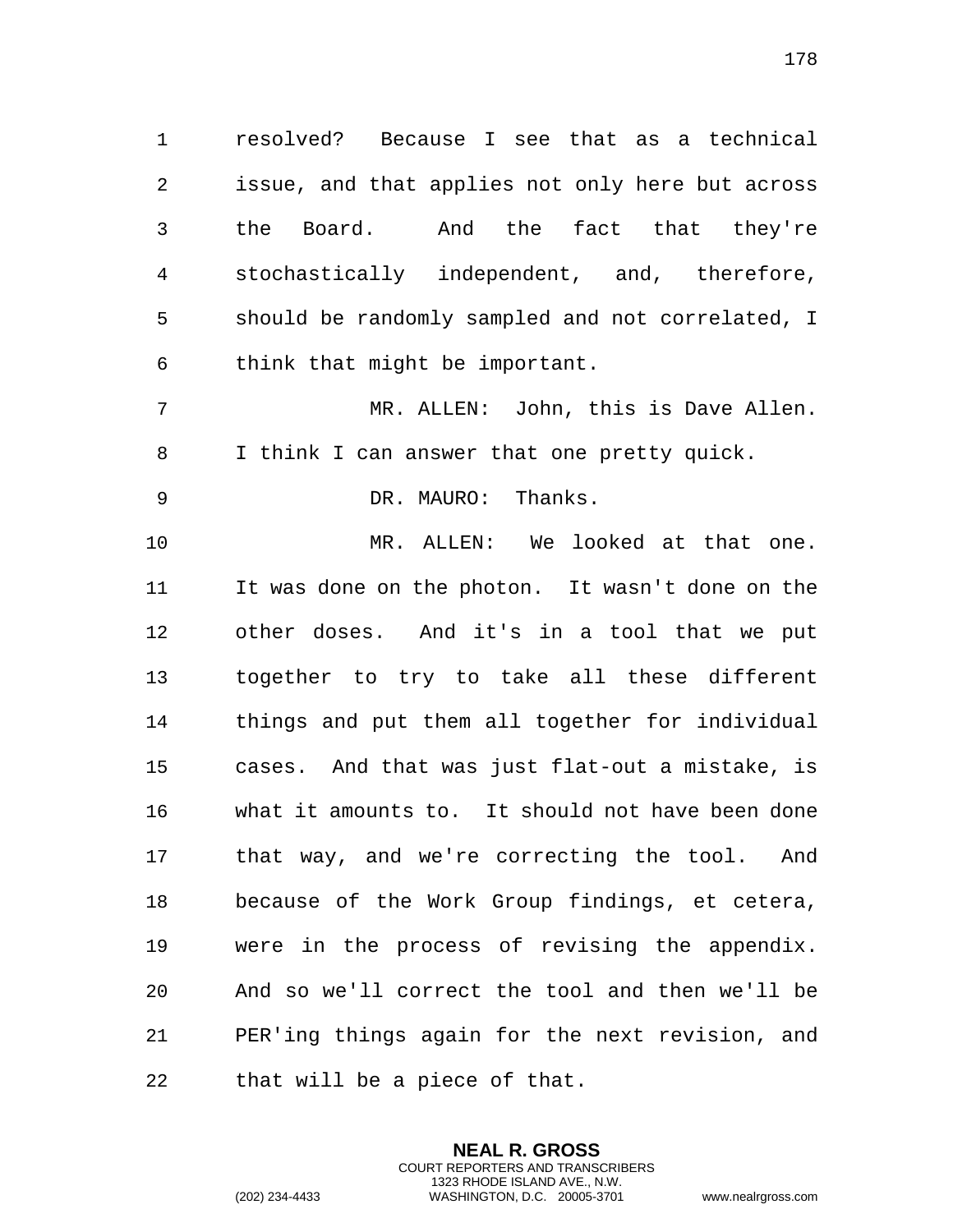1 DR. MAURO: Thank you. 2 CHAIR MUNN: Thank you, all. Is 3 there any other item that we need to address 4 before we go quickly to the subtask reports on 5 the four remaining PERs? If not, then let's do 6 that. Kathy, are you up? 7 MS. K. BEHLING: Yes. I'm going to 8 ask, is Ron Buchanan still on the line? 9 DR. BUCHANAN: Yes, I'm still here. 10 **PER 0055** 11 MS. K. BEHLING: Do you want to do PER 12 55? 13 DR. BUCHANAN: Yes. If you can bring 14 up the paper on it, I'll start in that. 15 MS. K. BEHLING: Should I try again? 16 DR. BUCHANAN: Or Rose can, whoever 17 has got control there. I don't have control. 18 MR. KATZ: Rose, can you do that? 19 MS. GOGLIOTTI: Yes, I'll pull it up 20 right here. 21 MR. KATZ: Thank you so much. 22 DR. ANIGSTEIN: Hello?

> **NEAL R. GROSS** COURT REPORTERS AND TRANSCRIBERS 1323 RHODE ISLAND AVE., N.W.

(202) 234-4433 WASHINGTON, D.C. 20005-3701 www.nealrgross.com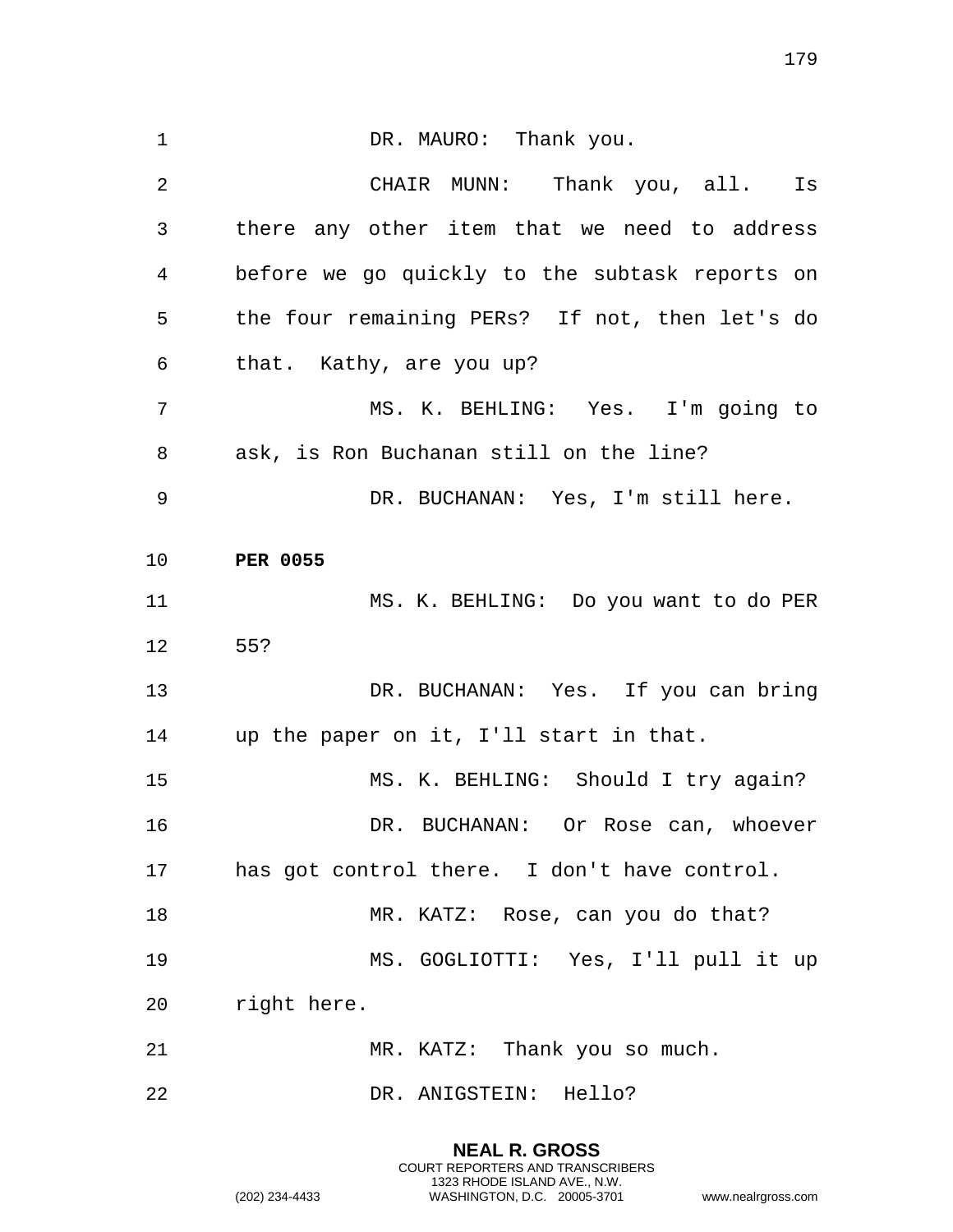| $\mathbf{1}$   | CHAIR MUNN: Hello?                                |
|----------------|---------------------------------------------------|
|                |                                                   |
| $\overline{2}$ | DR. ANIGSTEIN: Hello?                             |
| 3              | MR. KATZ: Bob, that's you. That's                 |
| 4              | Bob speaking.                                     |
| 5              | DR. ANIGSTEIN: Oh, my phone, my phone             |
| 6              | just rang.                                        |
| 7              | MR. KATZ: No, I understand.                       |
| 8              | DR. ANIGSTEIN: Okay. I'm going to                 |
| 9              | sign off, unless there's on GSI.                  |
| 10             | MR. KATZ: Yes, that's fine. Thanks.               |
| 11             | Thanks, Bob.                                      |
| 12             | DR. ANIGSTEIN: Thank you.                         |
| 13             | DR. BUCHANAN: Okay. While she's                   |
| 14             | pulling that up, I can just give you a little bit |
| 15             | of background. PER-55 was for TBD-6000 changes,   |
| 16             | and there were some changes in both the internal  |
| 17             | and external doses there. And so they were        |
| 18             | reworked, and we selected two cases.              |
| 19             | Unfortunately, there wasn't a whole lot of cases  |
| 20             | that fit the requirements that we put forth.      |
| 21             | NIOSH came back with two cases. The last one was  |
| 22             |                                                   |

**NEAL R. GROSS** COURT REPORTERS AND TRANSCRIBERS 1323 RHODE ISLAND AVE., N.W.

(202) 234-4433 WASHINGTON, D.C. 20005-3701 www.nealrgross.com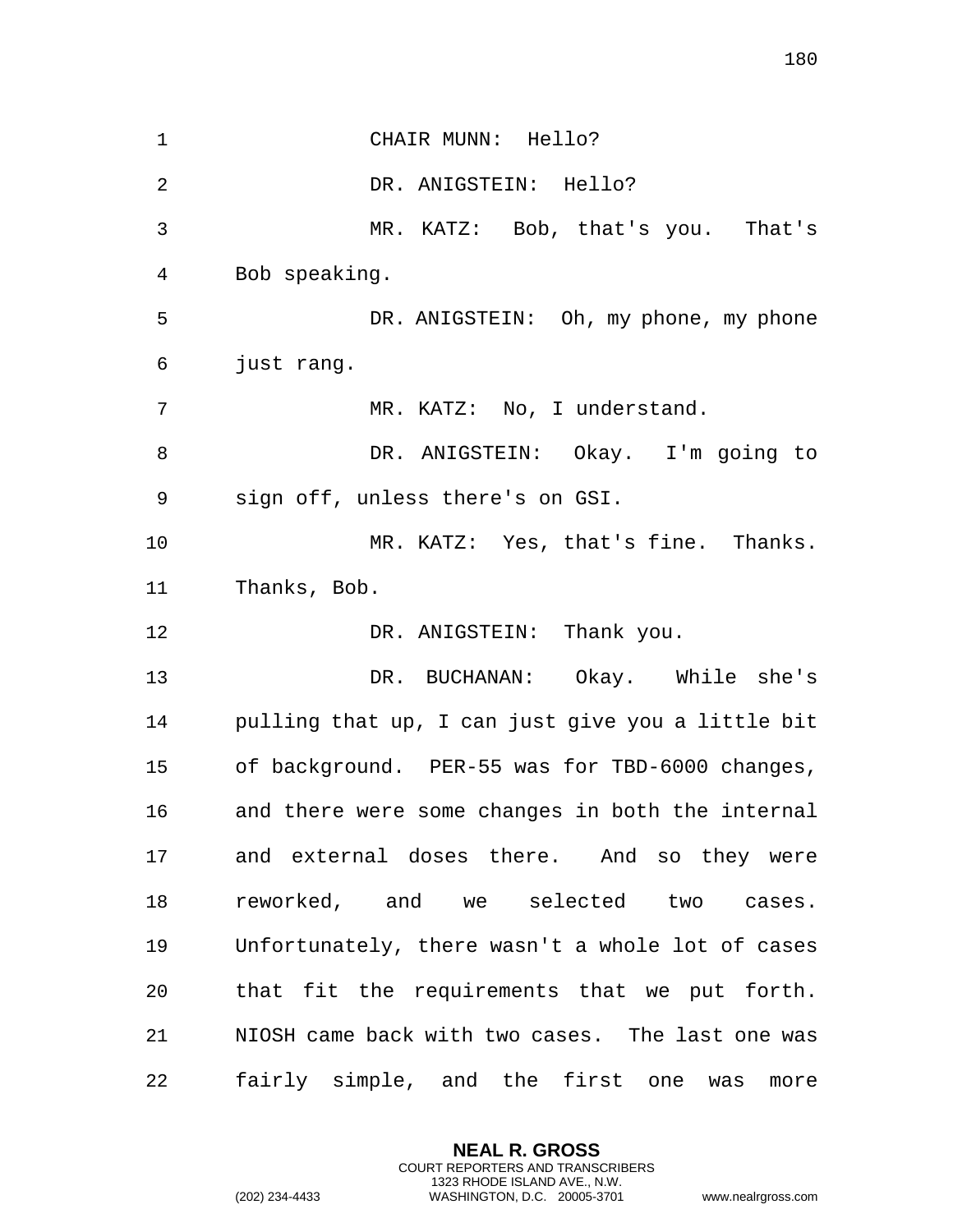complex, in that this one was, the first case was reworked, and that was less than 50 percent in the old DR back in about '07. And then when it was reworked under PER-55, the PoC was greater than 50 percent.

 However, there was some confusing things that occurred on this. And I remember what they are, so while she's pulling it up, I'll say that. There wasn't any entry into the system after about 2008, 2009. This case was reworked under PER-55, and the PoC changed. And so we, you know, couldn't find a new DR on essentially what has happened on this.

 And so we looked at the information that was given to us by NIOSH with the case. And if you'd go down to that first case there, Rose, it will show that this worker, that the case we did work on worked at, I think, Huntington Aluminum, or something like that, an AWE facility, in the late '50s, early '60s. Okay. Keep on going down there. Okay, go on down some more.

> **NEAL R. GROSS** COURT REPORTERS AND TRANSCRIBERS 1323 RHODE ISLAND AVE., N.W.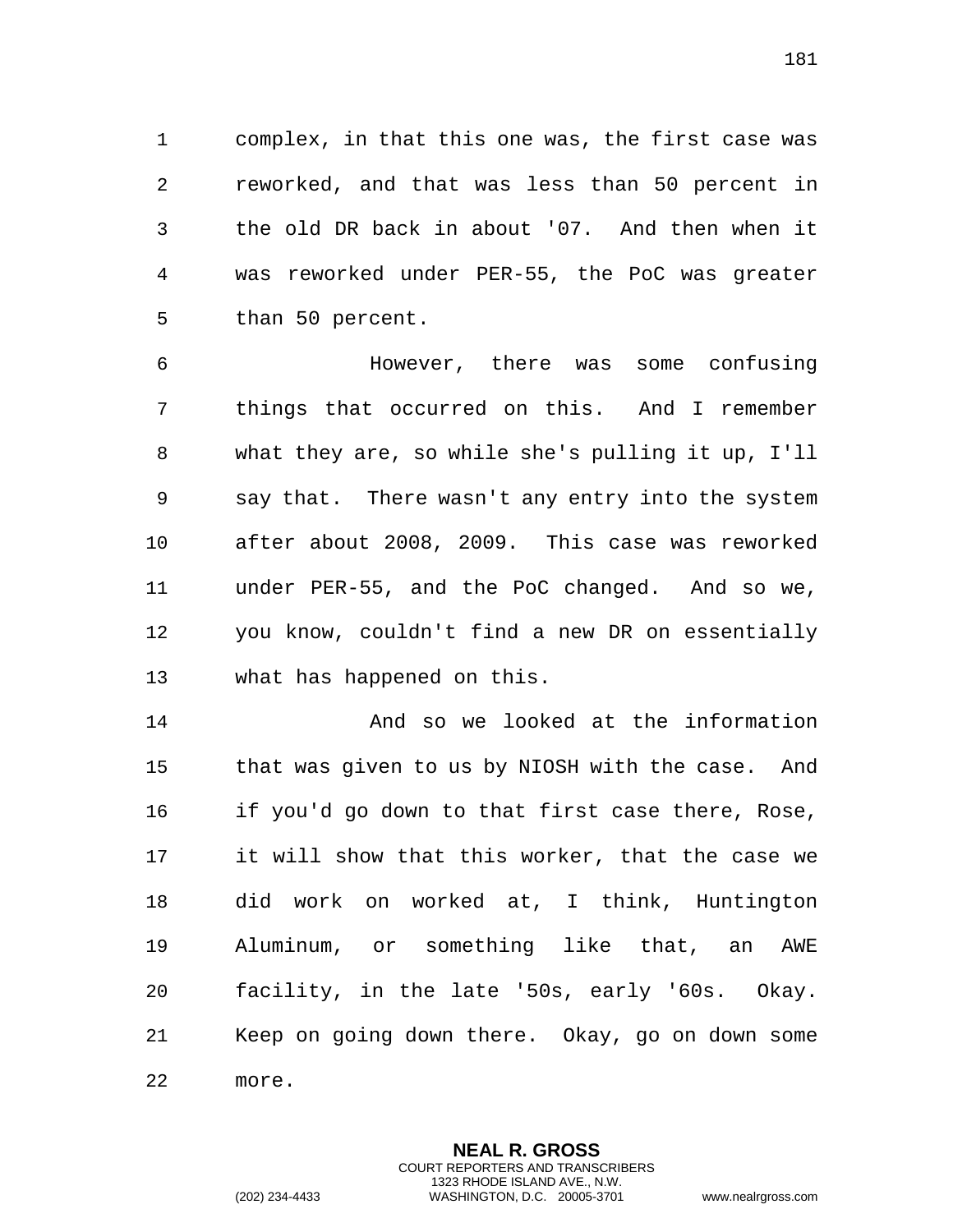MS. GOGLIOTTI: Sorry. There's a little bit of a delay here.

 DR. BUCHANAN: Okay. So the worker worked there at the Hunter Douglas in California. Okay, stop right there. And in the '50s and '60s, the initial DR was in 2007, and it was less than 50 percent. And then due to the revisions in TBD-6000, PER-55 reworked it. And we see Table 2-1 there is just exactly what we want to look at this time, and we can see that the original dose was around in the high 30s total rems, and the PoC was in the high 20s.

 We see that it was reworked. And in the file, like I said, there wasn't a final DR in the files, and so there was some papers with it, some in the file that we were forwarded. And we see it was reworked under PER-55 using clerical values, or it could've been environmental values. And, again, just like we talked previously, it could have been either way, either as the clerical, like in management office or something, or just an environmental dose. So they worked

> **NEAL R. GROSS** COURT REPORTERS AND TRANSCRIBERS 1323 RHODE ISLAND AVE., N.W.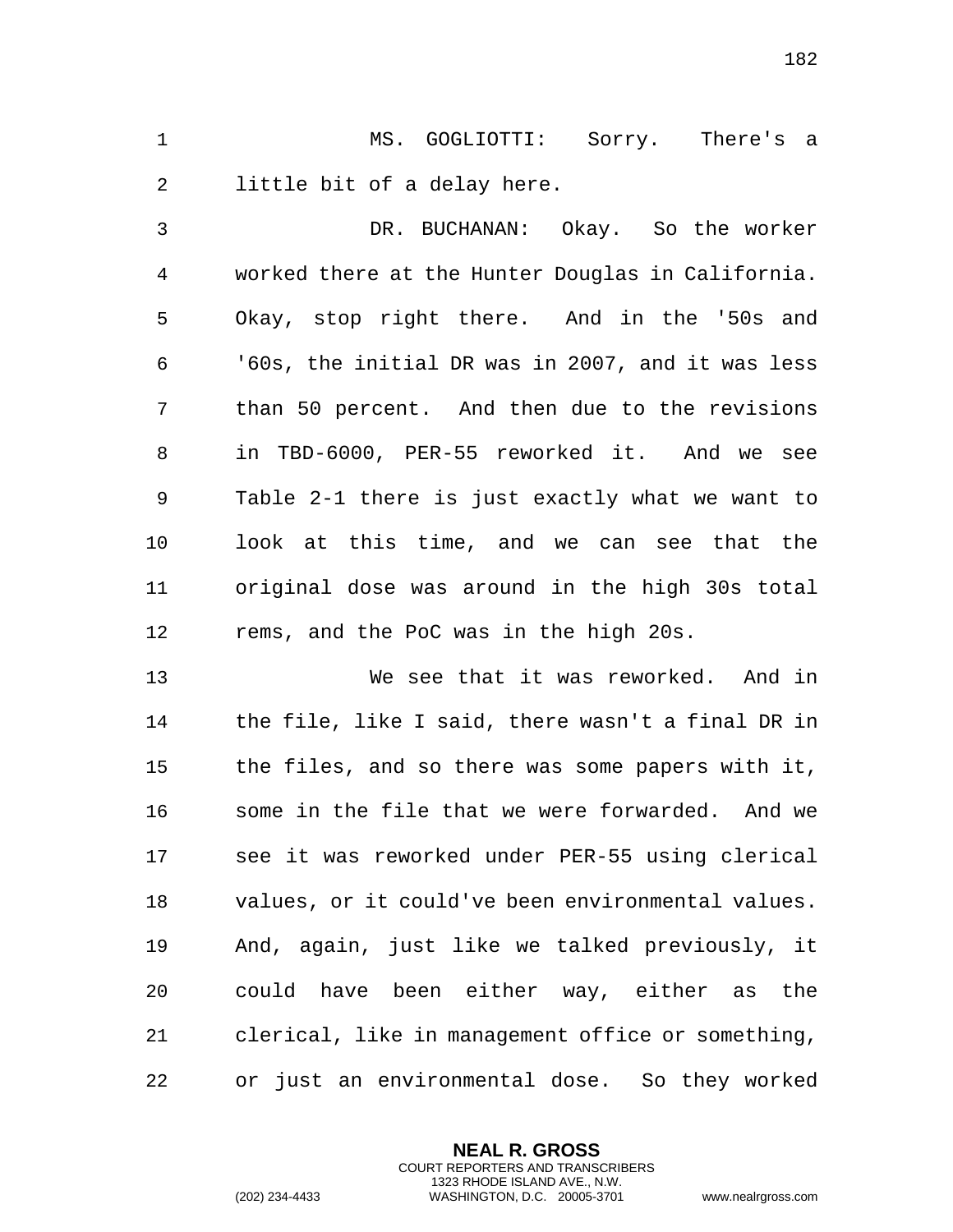it both ways, which was good.

 However, you see in that table, because some of the values went up, some of the values went down in the tables, we see that the external dose decreased. However, that's not really true. The original dose was misprinted. It should have been in rems, and that's actually millirems. And so that's divided by a factor of a thousand. So the dose went up a little bit in the clerical value.

 Environmental value was very small, less than one millirem. And we see that the external dose went down a little bit in both cases, and the internal dose went down a little bit in both cases.

 MR. KATZ: I'm sorry to interrupt, but someone is, I think, typing close to their mic or doing something making this knocking sound that's making it hard to follow Ron. So I guess everyone else, if you would mute your mics, maybe that will take care of the problem. It's stopped now, which makes me think it's true.

> **NEAL R. GROSS** COURT REPORTERS AND TRANSCRIBERS 1323 RHODE ISLAND AVE., N.W.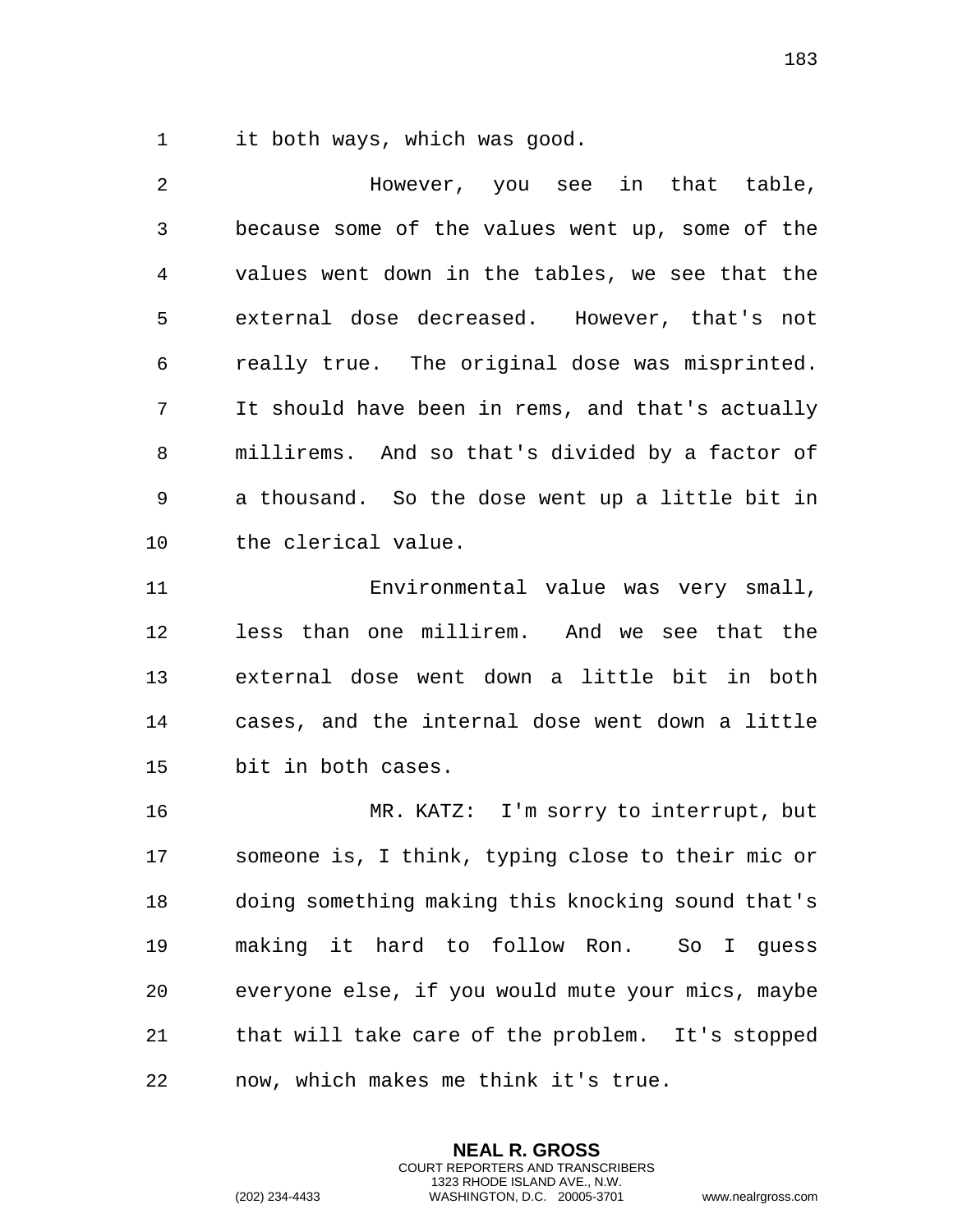So mute your mics, please, everyone, but for Ron. And it's a star 6 to mute your mic, if you don't have a mute button. Thanks.

 DR. BUCHANAN: Okay. So we're at the point that when we compare the last two lines in Table 2-1, we see that the high 30 rems produced a PoC in the high 20s, but then on the rework for clerical we see that a lesser dose, low 30s, produced a PoC over 50 percent. And then if you look at the environmental, which you'd suspect to be low 30s, we see that the PoC is almost 60 percent.

 So this did not add up, and so we looked at this case. First of all, it wasn't re- done right, and, secondly, what we see here. And we can go down to the next page, I think, Rose. And, yeah, keep going there.

 And so we used the clerical values in TBD-6000. We duplicated NIOSH's effort, and we came up with similar doses. And so we can keep on going down there, and we can go down to the next page. And then we also used an

> **NEAL R. GROSS** COURT REPORTERS AND TRANSCRIBERS 1323 RHODE ISLAND AVE., N.W.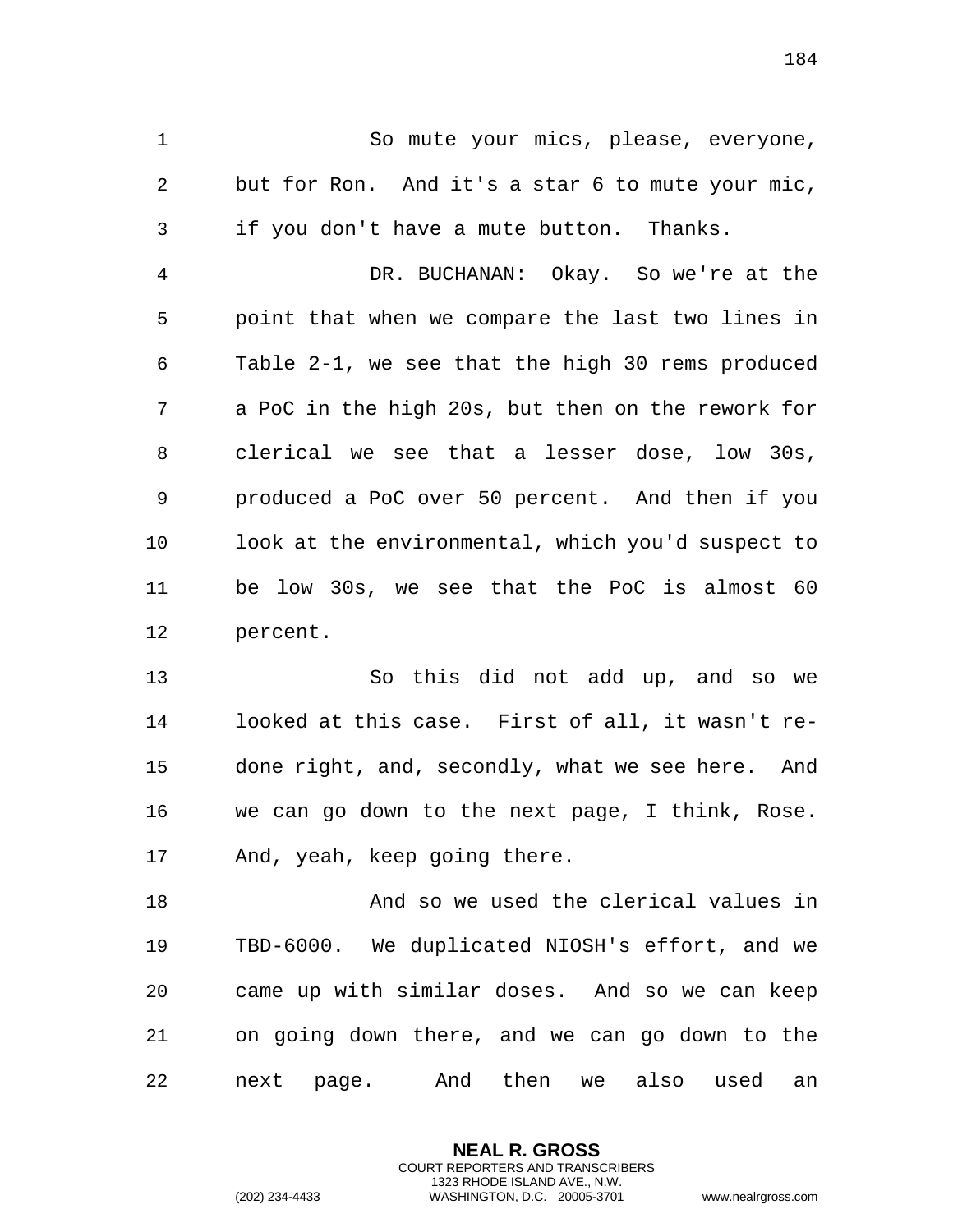environmental values. And you can keep on going there. Okay, so let's stop there at 2.2.4.

 So we investigated why the PoC increased as the dose decreased. And so what we found out was, number one, it looks like that perhaps, we can't verify this, but it looks like maybe the clerical and environmental PoCs were switched on the file that we received, because it didn't make any sense that the PoC had increased with decreased dose.

 And so I think that might have been what happened there, and NIOSH can look into this in a minute. And then explained why the PoC increased so much when the dose decreased when it's reworked under PER-55. And what we found out was that the distribution for the internal dose was changed from a constant to a lognormal distribution.

 And so, before, when you had a higher dose you put in as a constant, the PoC came out in the low 50 percent. When you put a lower dose with a log-normal distribution, it comes out

> **NEAL R. GROSS** COURT REPORTERS AND TRANSCRIBERS 1323 RHODE ISLAND AVE., N.W.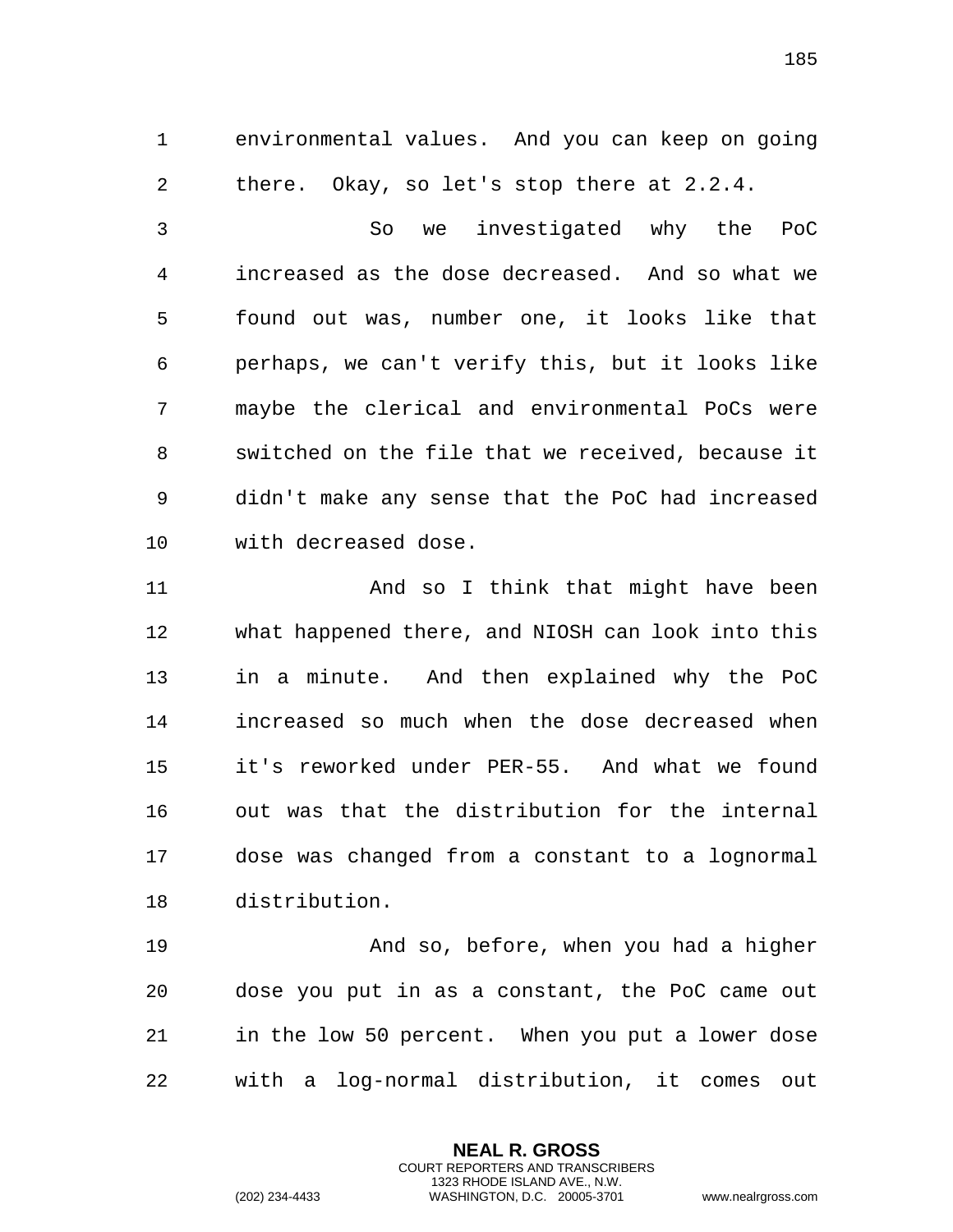greater than 50 percent. So I went back and reworked it even using the old doses with a log- normal distribution, and it came out over 50 percent.

 So, that's the difference. So this person's decision was changed from less than 50 percent to more than 50 percent mainly on the distribution rather than the doses that were assigned. However, we found that, you know, it was done correctly and that they followed the PER-55 okay and we had no issues with that. It's 12 just that the paperwork, paper trail, and why there wasn't a DR we could refer to, was the issue on this.

 So you'll want to go down a page. MR. KATZ: And while you're doing that, Ron, can I ask, did you check with NIOSH and ask why they did not send you the final DR if you never received it?

 DR. BUCHANAN: Well, it wasn't even in the NOCTS files.

MR. KATZ: No, I understand. But, I

**NEAL R. GROSS** COURT REPORTERS AND TRANSCRIBERS 1323 RHODE ISLAND AVE., N.W.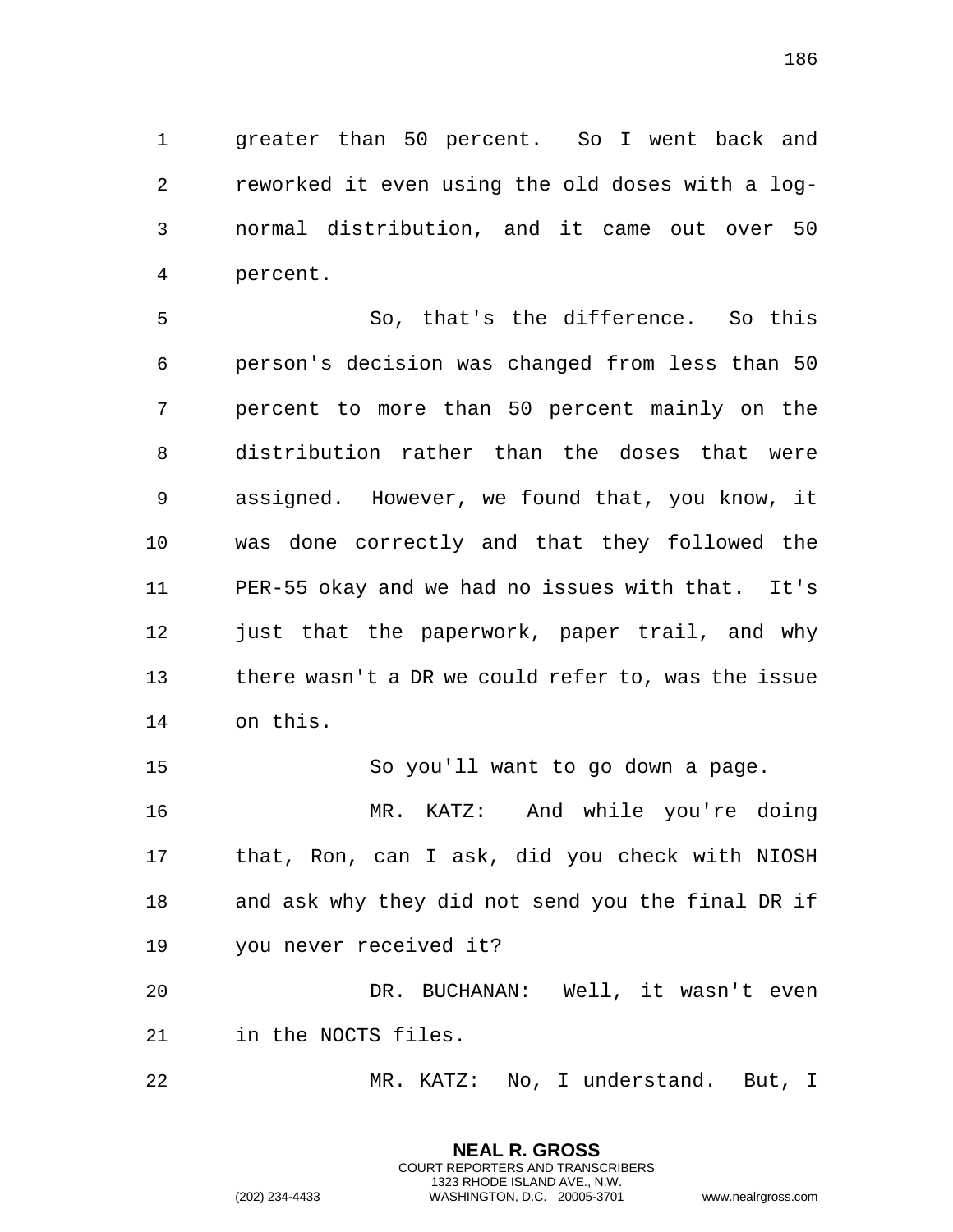mean, did you call someone at NIOSH to find out why this was missing? DR. BUCHANAN: No, I didn't. MR. KATZ: Oh, okay. I mean, in the future, that would be the thing to do. DR. BUCHANAN: Okay. 7 MR. KATZ: Thanks. DR. BUCHANAN: Okay. So I'll go ahead and do the second case and then a summary, and then if NIOSH wants to respond they can. The second case was a worker that worked at B&T Metals in the '40s and '50s. And in this case, there was two cancers, and these were reworked. And we can go down a page to Table 3-1 there. Back up a little bit. Okay. Table 3-1 there, we see that reworking caused the external dose to go down a little bit. And the medical dose wasn't applicable at this site. And internal dose stayed the same. So this gave us a total dose of 0.028

 and 0.024. In the reworked case it went from 0.2 percent to less than 0.2 percent. So while they

> **NEAL R. GROSS** COURT REPORTERS AND TRANSCRIBERS 1323 RHODE ISLAND AVE., N.W.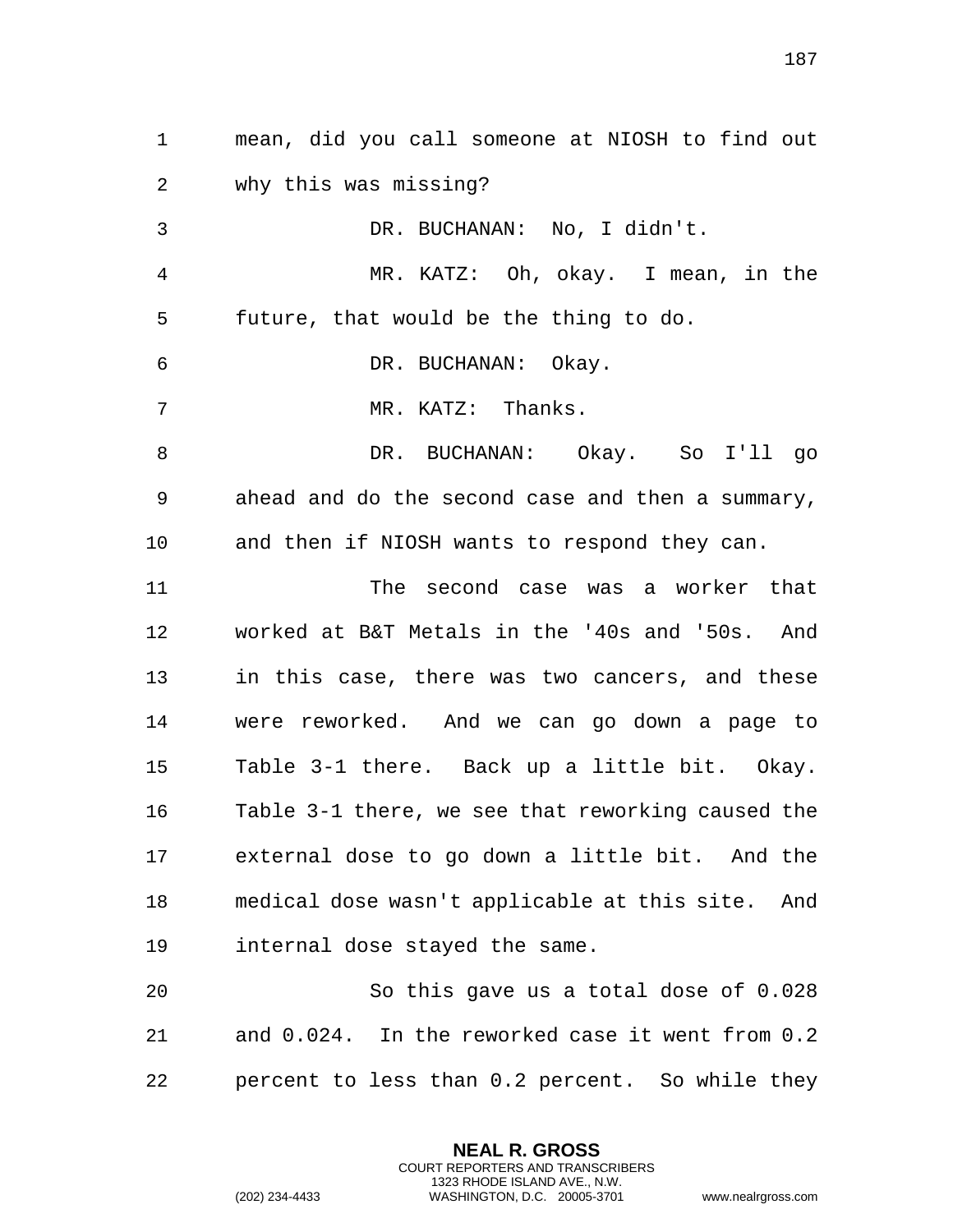did it correctly, it wasn't too informative to test the application of PER-55. However, there wasn't many cases that was available to meet these criteria that we need to test, and so we ended up with two cases, one that we couldn't find the DR on and one that worked out okay but didn't really test the PER-55 very well.

8 So we want to go down to the summary there. Okay. So we see, since that's what I said, that we have one case that changed the PoC above 50 percent, mainly because of the distribution, and the other one there wasn't much change in it. And so we agree with the way they reworked it. We just couldn't find the paperwork on the first case.

 So that concludes my presentation. And I don't know if NIOSH wants to respond to any of that or not.

 CHAIR MUNN: I certainly hope so. There's a great deal there.

 DR. BUCHANAN: Yeah, we don't know which one, whether the clerical or the

> **NEAL R. GROSS** COURT REPORTERS AND TRANSCRIBERS 1323 RHODE ISLAND AVE., N.W.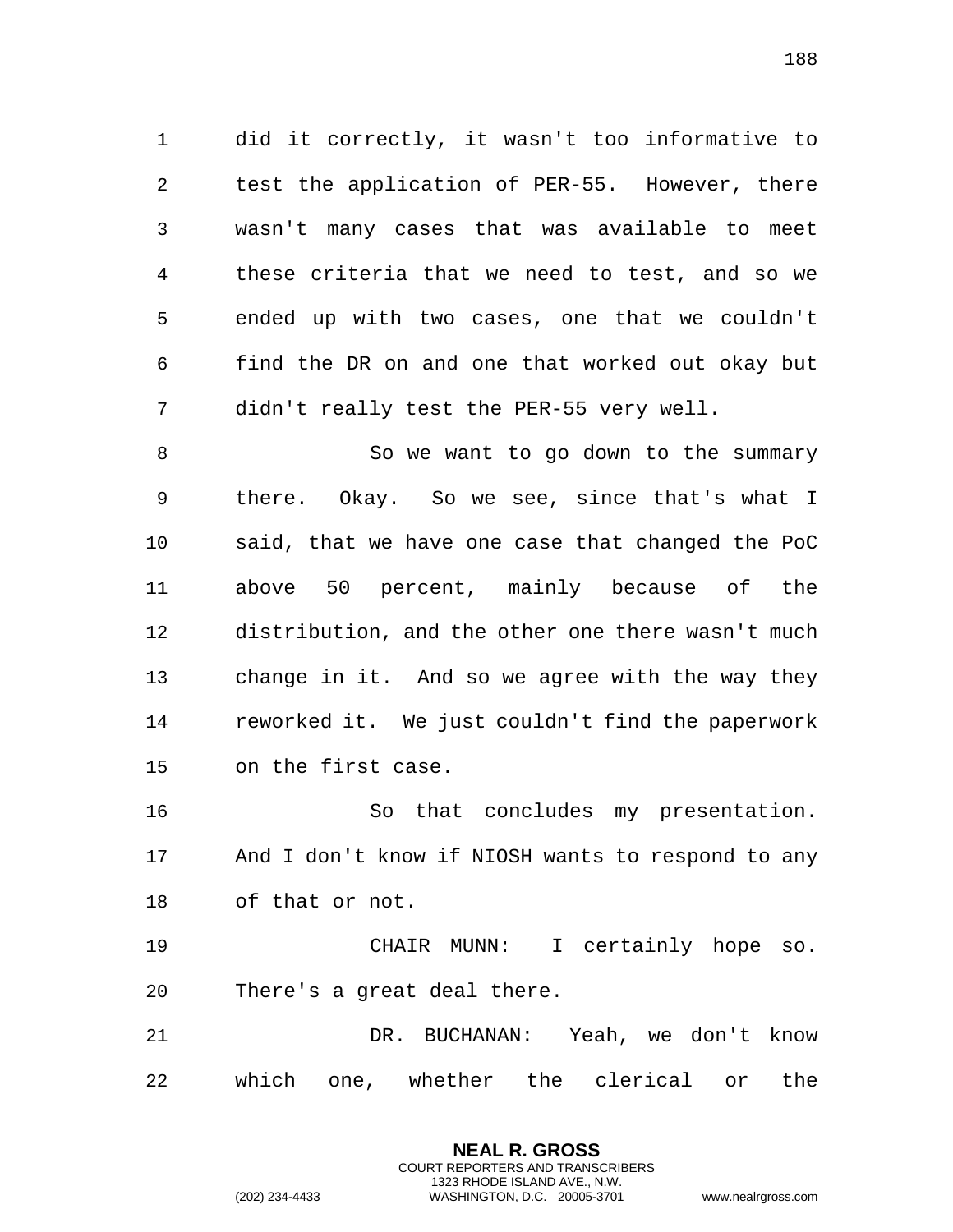environmental, were used in the final dose reconstruction on the first case. Either way, the results come out the same, but we don't know which one was used.

 MS. K. BEHLING: This is Kathy Behling. One of the things -- David Allen, if you're still on the line, please just interrupt me. But one of the things that NIOSH, they don't always go back and do a formal dose reconstruction rework. They will go in and do back of the -- not even back of the envelope. They go in, they look at what the critical aspects were, recalculate the PoC. And if there's no need to rework it, although in this case it, obviously, you know, was compensated, so they would have to rework it.

 But I guess the other question that I do have is, why was the initial DR done with a constant, as opposed to a log-normal? And are there other cases out there that might be impacted by that distribution?

CHAIR MUNN: Especially with a

**NEAL R. GROSS** COURT REPORTERS AND TRANSCRIBERS 1323 RHODE ISLAND AVE., N.W.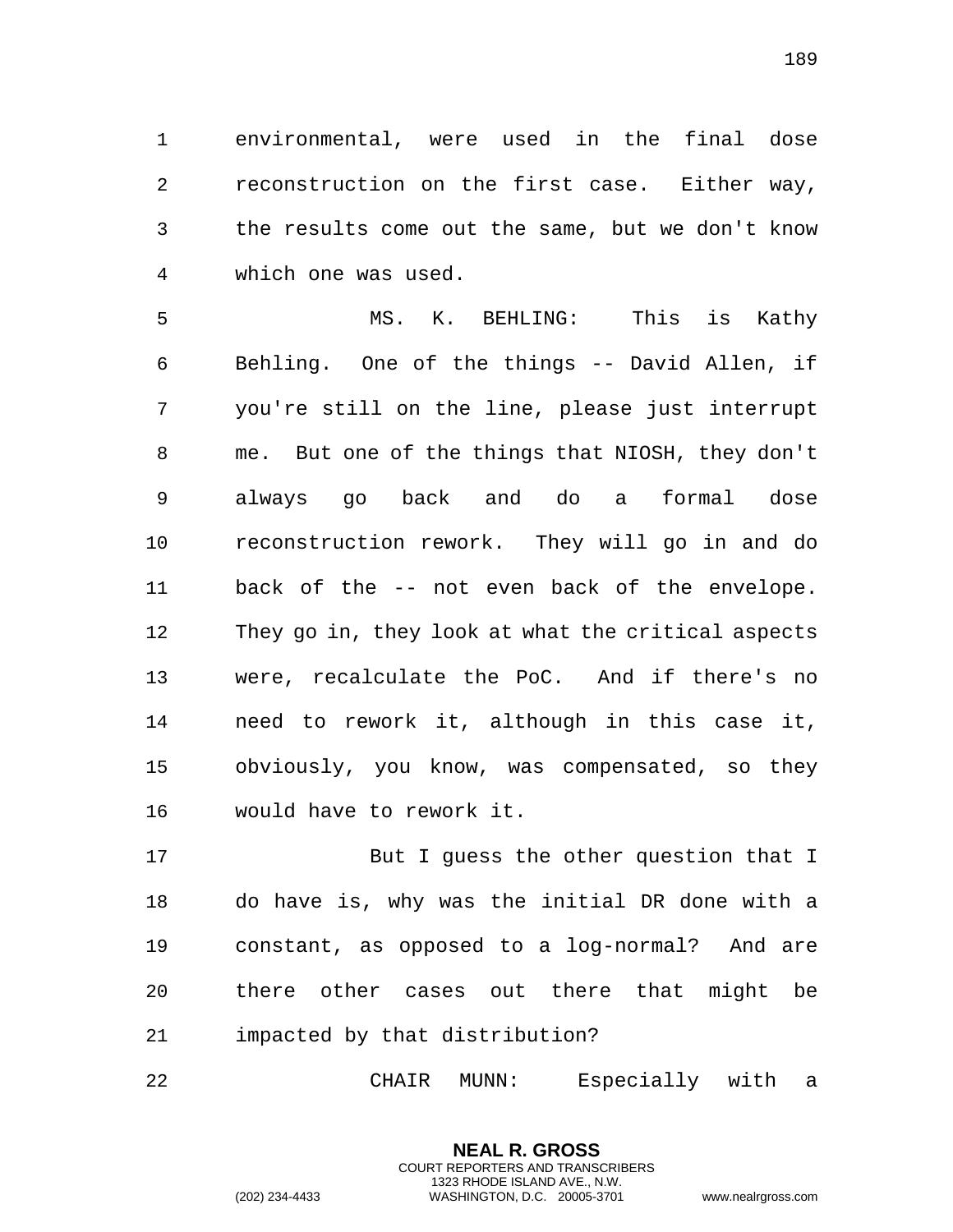difference of that magnitude.

| $\overline{a}$ | MS. K. BEHLING: Exactly.                          |
|----------------|---------------------------------------------------|
| 3              | CHAIR MUNN: The difference of the                 |
| 4              | calculations is what was startling to me,<br>not  |
| 5              | that there was a change. But that there was a     |
| 6              | change of that magnitude is staggering.           |
| 7              | DR. MAURO: This is John. I'd like                 |
| 8              | to add to that, also. You know, as I recall, the  |
| 9              | main reason why we went through this process is   |
| 10             | OTIB-0070 dealing with the residual period was    |
| 11             | the major change that triggered the PER. There    |
| 12             | may have been others, but that ended up being the |
| 13             | driver. And in the process of doing this, we      |
| 14             | tripped over this constant versus<br>lognormal    |
| 15             | issue.                                            |
| 16             | So I just want to point out that it               |
| 17             | was almost just happenstance that NIOSH and SC&A  |
| 18             | saw this change, which, Wanda, your reaction is   |
| 19             | the same as mine. My goodness, we went from 27    |
| 20             | percent to over 50 percent just because we went   |
| 21             | from a constant to a lognormal. And I think       |
| 22             | that's important, even though it has nothing to   |

**NEAL R. GROSS** COURT REPORTERS AND TRANSCRIBERS 1323 RHODE ISLAND AVE., N.W.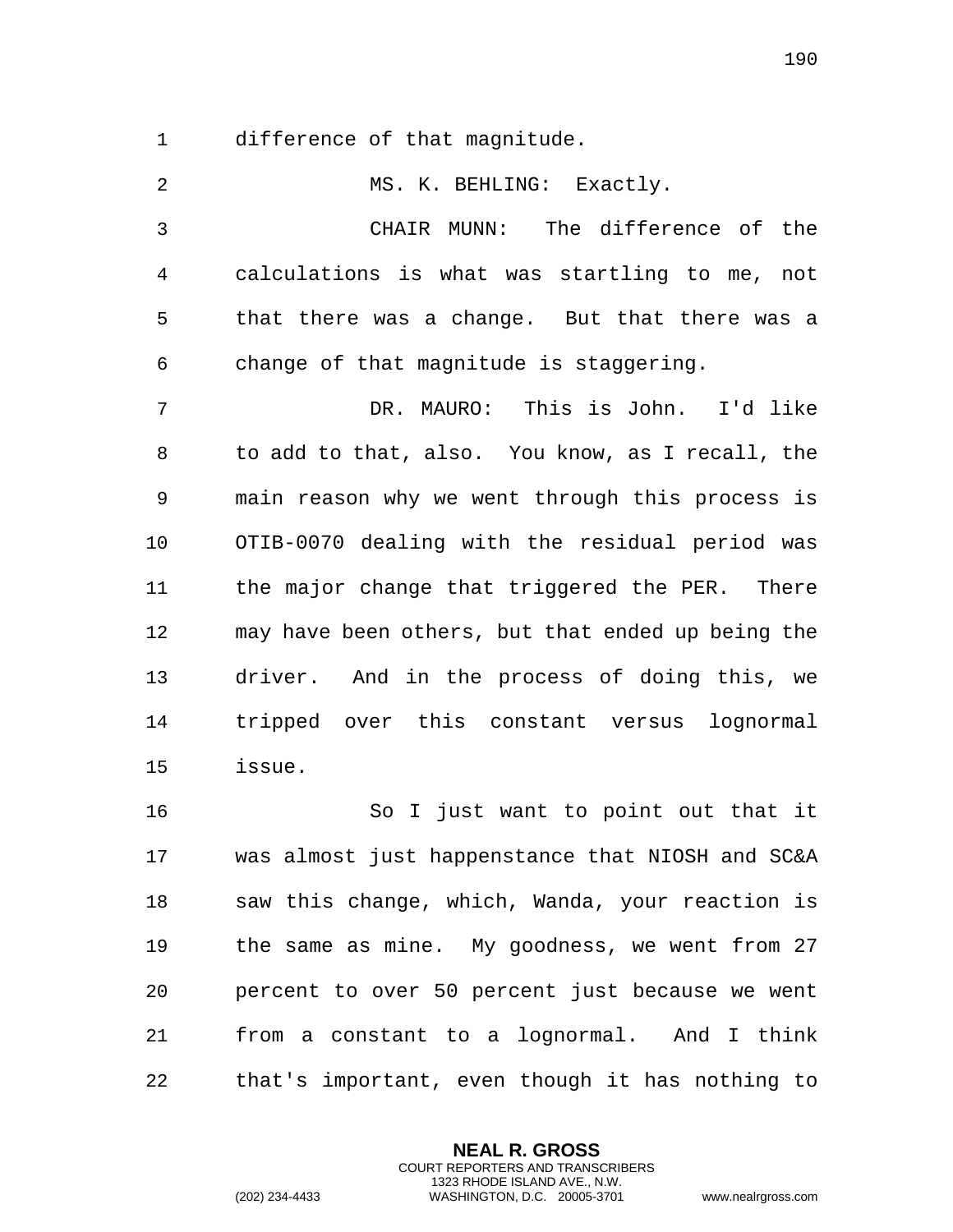do with the PER.

| $\overline{2}$ | CHAIR MUNN: Well, no, but it's                     |
|----------------|----------------------------------------------------|
| 3              | astonishing, nevertheless.                         |
| 4              | DR. MAURO: Yes.                                    |
| 5              | CHAIR MUNN: I don't recall having                  |
| 6              | seen such an extreme difference.                   |
| 7              | DR. MAURO: Me too.                                 |
| 8              | CHAIR MUNN: So I'm wondering what                  |
| 9              | happened, essentially. It had to be more           |
| 10             | involved than just, it seems to me -- but I don't  |
| 11             | know what that is. I haven't heard anything that   |
| 12             | would be.                                          |
| 13             | MR. KATZ: Is Dave Allen on the line?               |
| 14             | CHAIR MUNN: It doesn't sound like it.              |
| 15             | MR. HINNEFELD: Hey, Jim, are you                   |
| 16             | there?                                             |
| 17             | DR. NETON: Yeah, I'm here. I can't                 |
| 18             | explain why it was used as a constant in the first |
| 19             | pass. If this was a TBD-6000 case, the reason      |
| 20             | it went over 50 is because the GSD on all those    |
| 21             | TBD-6000 numbers is five. So that would clearly    |
| 22             | explain the difference, but I don't know why it    |

**NEAL R. GROSS** COURT REPORTERS AND TRANSCRIBERS 1323 RHODE ISLAND AVE., N.W.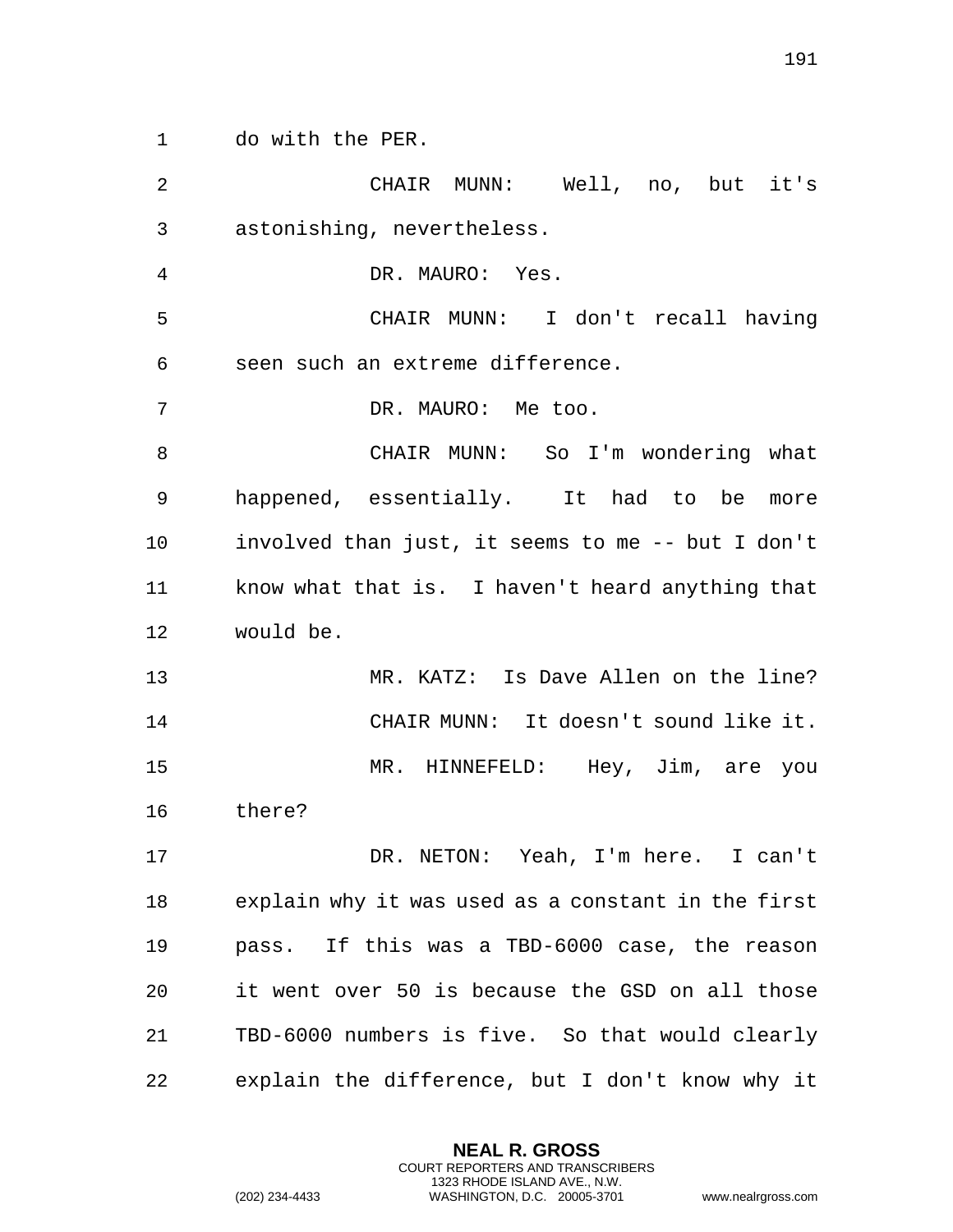was done as a constant on the first pass, whether it was just a flat-out mistake or what. I can't answer. We'd have to research it. But this was a TBD-6000 case, is it not? CHAIR MUNN: Yes, it was. DR. NETON: Yes, yes. So, clearly, the GSD of five applies to almost all the values in those tables. So I can't explain that, other than an error. But we need to research that and find out more. CHAIR MUNN: Yeah, we'll look forward to a response. Anyone else have any questions or comments that we've not already addressed? I hear a voice in the background. I'm not getting -- that must be background -- MR. KATZ: It's not addressed to us, Wanda. Someone has their phone off mute. CHAIR MUNN: Alright, very good. Then we'll expect a response from NIOSH. At this juncture, I'll have to inquire, is there anyone who has to leave us,

> **NEAL R. GROSS** COURT REPORTERS AND TRANSCRIBERS 1323 RHODE ISLAND AVE., N.W.

(202) 234-4433 WASHINGTON, D.C. 20005-3701 www.nealrgross.com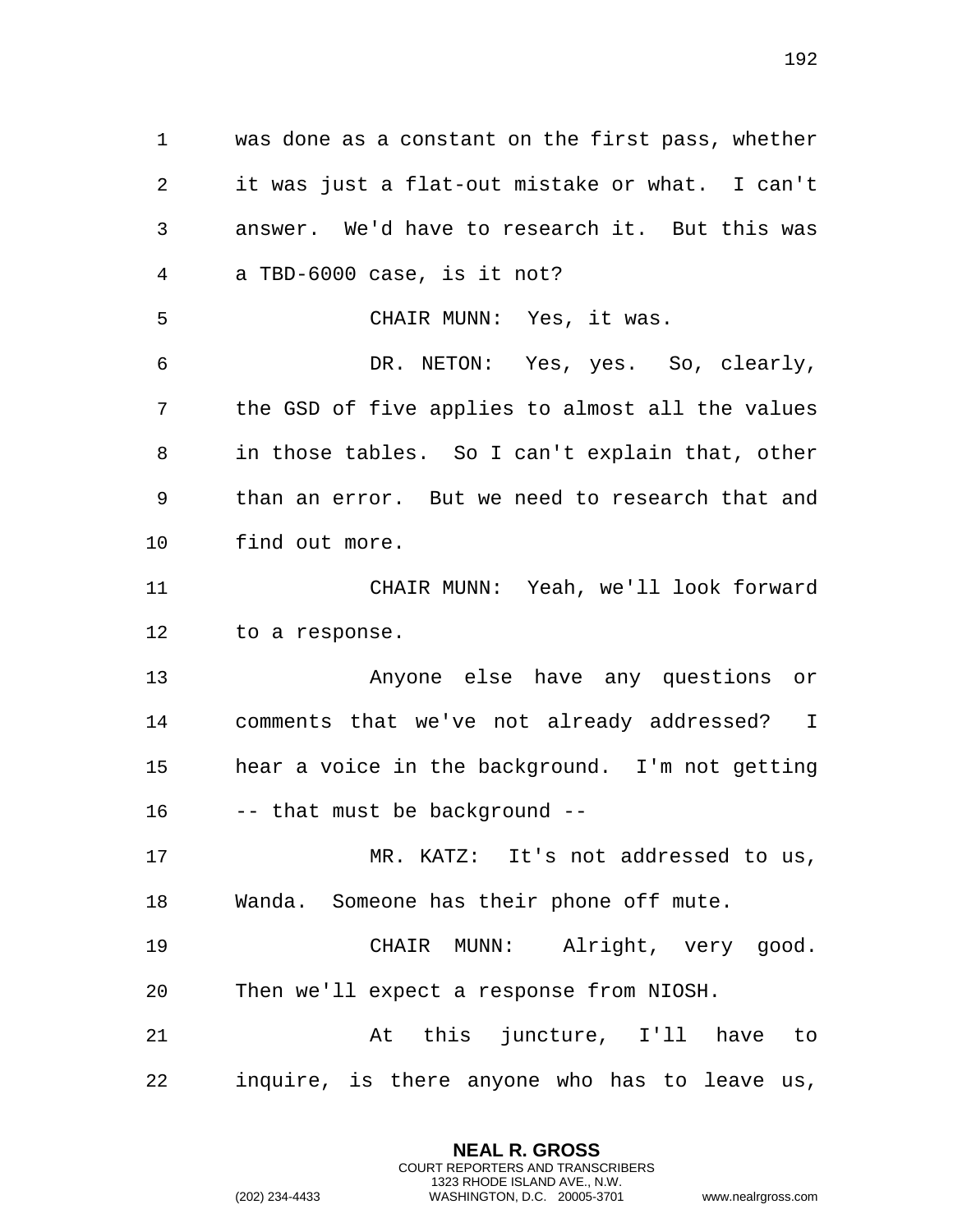other than Dave? It sounds like we already lost Dave.

 MEMBER BEACH: Wanda, it's Josie. I'm going to leave soon. They're closing down Hanford and where I'm working. I don't want to get locked in.

 CHAIR MUNN: Well, gosh, there's just a little snow out there, Josie.

 MEMBER BEACH: They're shutting the whole site down.

 CHAIR MUNN: Yeah, I know. We've got schools and everything else closed here. Do we have a few minutes to devote to administrative detail before we go?

MEMBER BEACH: Yes.

 CHAIR MUNN: And let us suggest that 17 the other three Subtask 4 reports, which we have had an opportunity to peruse briefly on the O: drive but haven't yet heard, will be carried over for our next meeting.

> **NEAL R. GROSS** COURT REPORTERS AND TRANSCRIBERS 1323 RHODE ISLAND AVE., N.W.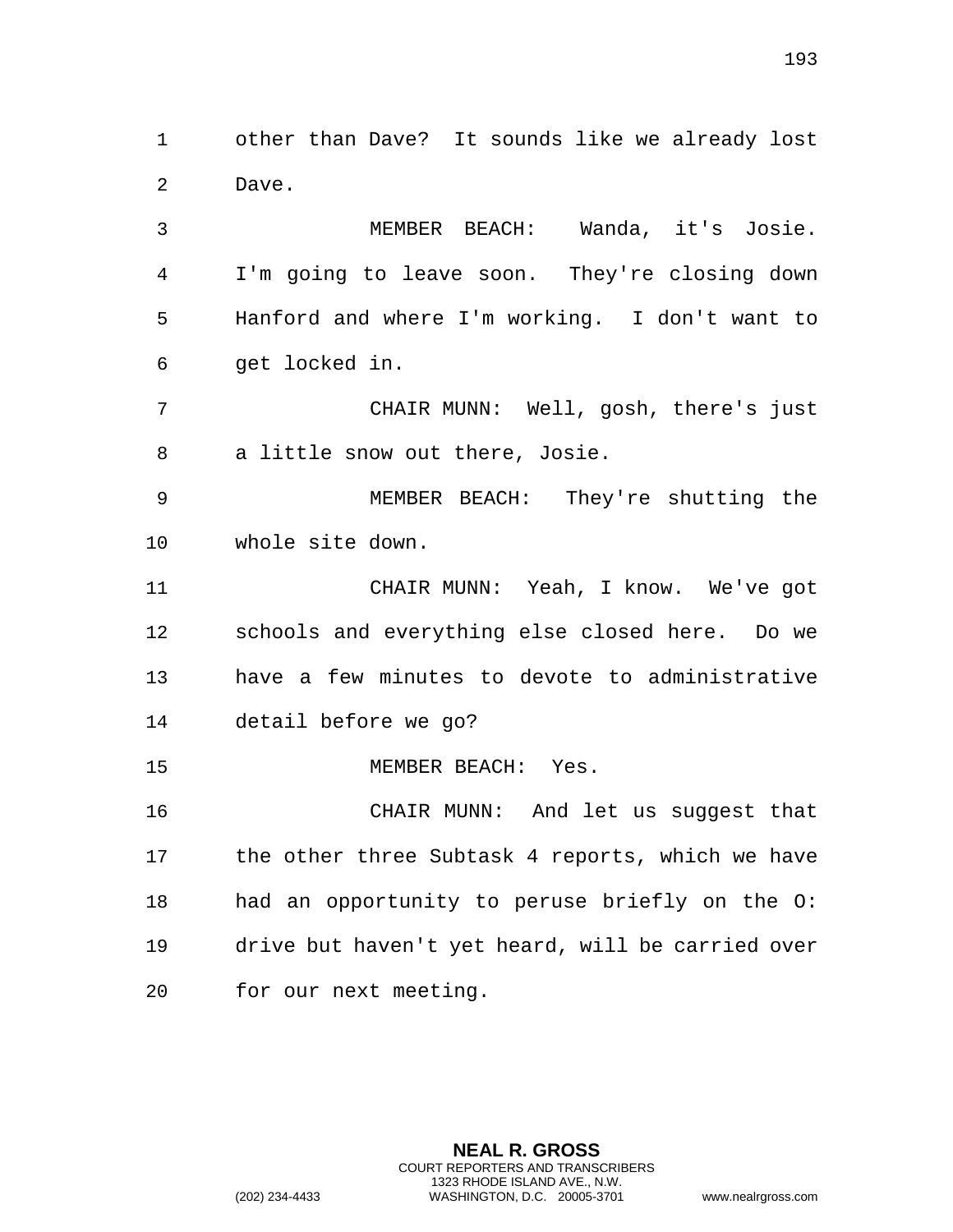1 **Administrative Detail - Routine Note of Abeyance**  2 **Items Ready for Closing**  3 CHAIR MUNN: Quickly, administrative 4 detail. Lori, do you have any abeyance items 5 that are now ready for closing for us that we 6 should be looking at today? 7 MS. MARION-MOSS: Briefly, I wanted 8 to bring the Committee's attention to OTIB-PR-3. 9 SC&A had an opportunity to look at it. This is 10 a finding that they updated the BRS and 11 recommended closure of this pretty old finding. 12 CHAIR MUNN: Do we have anything new 13 on it than just look at it now and agree to close 14 it? 15 MS. MARION-MOSS: Yes. 16 CHAIR MUNN: Has SC&A -- this is just 17 NIOSH's response to SC&A findings that it's ready 18 to close. 19 MS. MARION-MOSS: SC&A hasn't made an 20 entry into the BRS recently as they looked at 21 that older finding. 22 MR. KATZ: Okay. But that sounds

> **NEAL R. GROSS** COURT REPORTERS AND TRANSCRIBERS 1323 RHODE ISLAND AVE., N.W.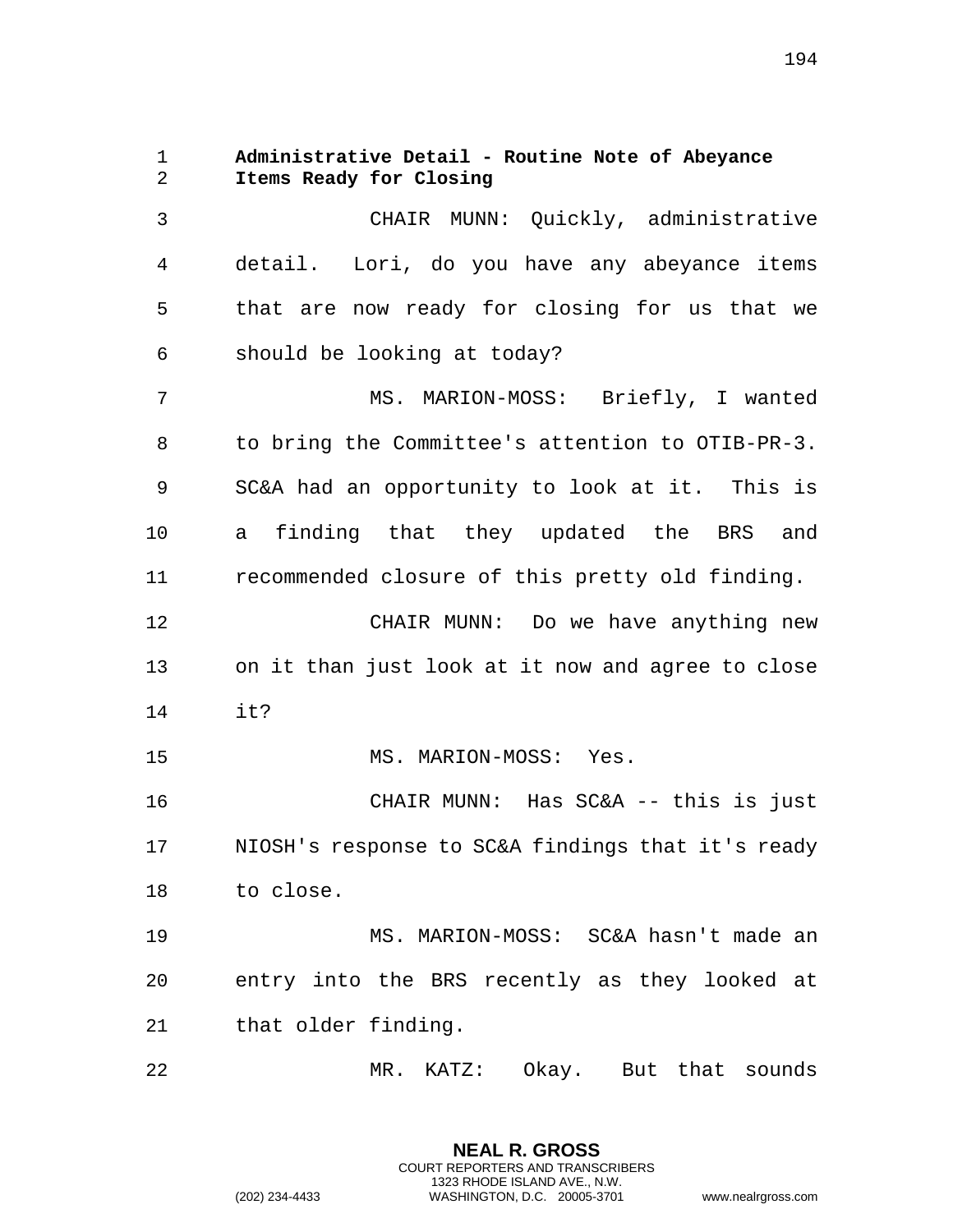1 like that's one we need to take up at the next 2 meeting. 3 CHAIR MUNN: It does, yeah. Are 4 there others like it, Lori? 5 MS. MARION-MOSS: That's the only one 6 I have for now. 7 CHAIR MUNN: Okay. If you would be 8 good enough to send that to the Subcommittee in 9 an email to give us a note telling us what that 10 is, I will put it on the agenda for next time. 11 MS. MARION-MOSS: I sure will. 12 CHAIR MUNN: Thank you much. 13 **Administrative Detail - Status of Case Selection**  14 **and Recommendations**  15 CHAIR MUNN: SC&A, the status of case 16 selections and recommendations, anything that we 17 need to know that you haven't already told us one 18 way or another? 19 MS. K. BEHLING: This is Kathy. I 20 did send you a memo that lists newly-issued PERs 21 and technical guidance documents, along with our

22 recommendations. There were three new PERs, and

**NEAL R. GROSS** COURT REPORTERS AND TRANSCRIBERS 1323 RHODE ISLAND AVE., N.W.

(202) 234-4433 WASHINGTON, D.C. 20005-3701 www.nealrgross.com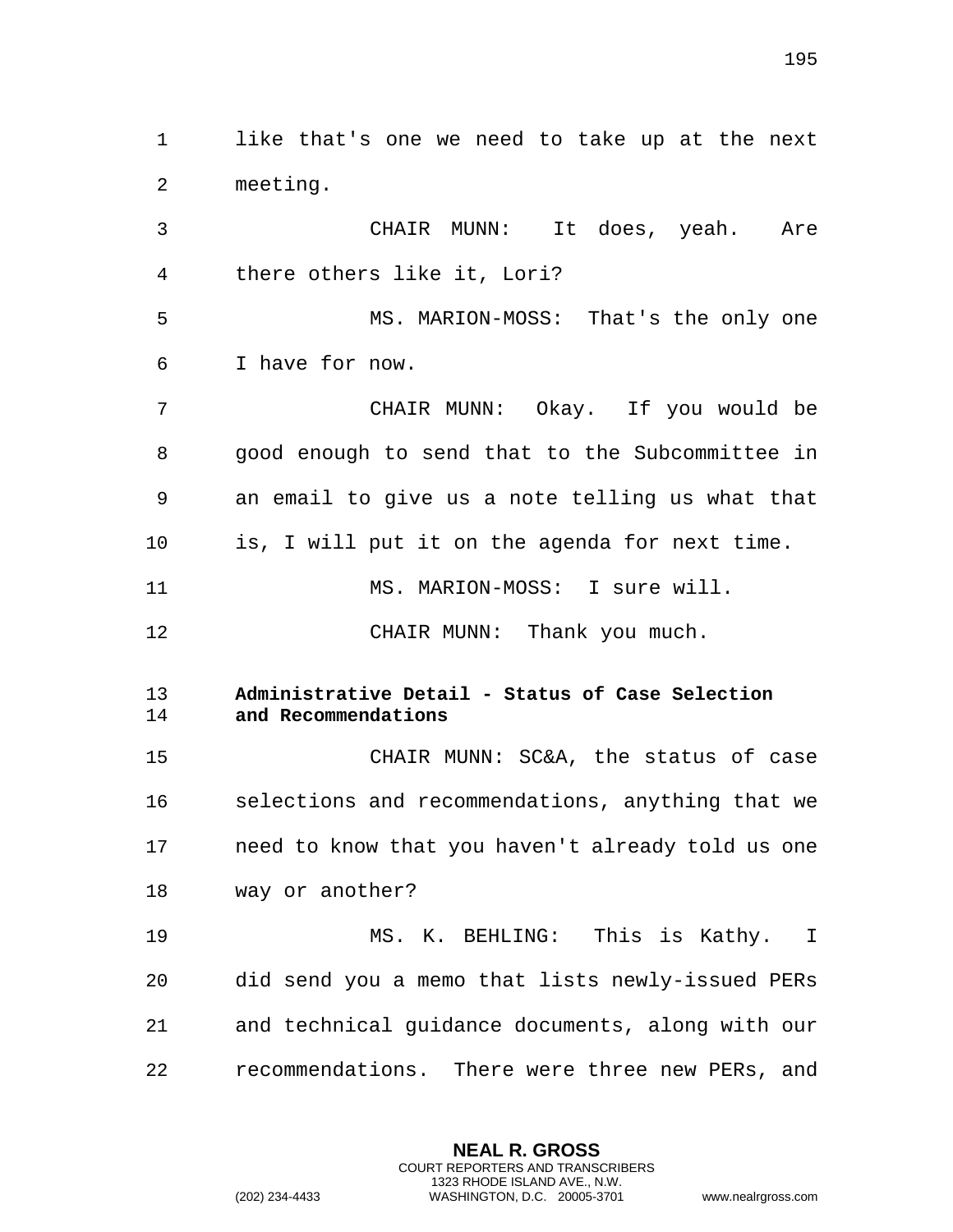1 there was an OTIB and a report that have been 2 issued. And I don't know if you have the time 3 to go through those or if you just want to review 4 those separately and make a decision as to 5 whether you agree with our recommendation.

6 CHAIR MUNN: Well, let me ask our 7 colleagues here. Paul and Josie, have you had 8 an opportunity to take a look at those items that 9 Kathy has sent to us?

10 MEMBER BEACH: Yes, Wanda, I have. 11 CHAIR MUNN: I was ready to accept all

12 of their recommendations.

13 MEMBER BEACH: So was I, actually.

14 CHAIR MUNN: Paul?

15 MEMBER ZIEMER: Well, I didn't go 16 through that in detail. I just skimmed through 17 them. It looked reasonable, but I thought maybe 18 we were going to discuss them. Are there any in 19 there that are low priority -- I'm sort of 20 wondering about the tasking level. And, Ted, you 21 can help us, too. Are we in a position to where 22 we can task --

> **NEAL R. GROSS** COURT REPORTERS AND TRANSCRIBERS 1323 RHODE ISLAND AVE., N.W.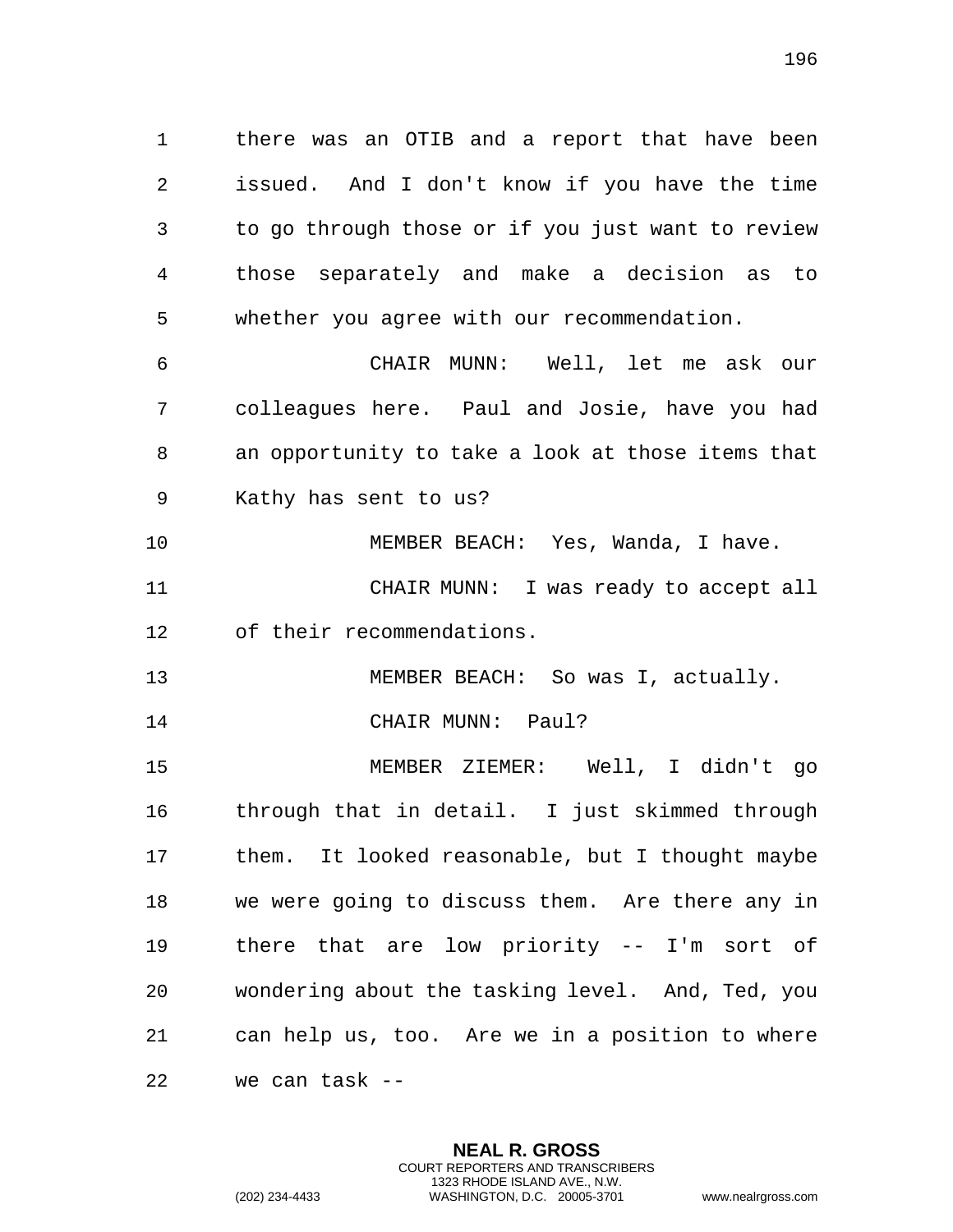MR. KATZ: Yeah, we're not in a position to task. We're in a position to recommend to the Board. Normally, the way we do this is we have NIOSH respond to the recommendations, because sometimes that's very clarifying as to whether something should be tasked or not at this point, and we haven't done that either.

 CHAIR MUNN: It is, and normally we do have an opportunity to go through them item- by-item so that we can discuss any clear additional items that we're not aware of that NIOSH might have additional information on. But we haven't been able to do that.

 My question is, how shall we proceed? What would you prefer to do? I would really prefer to have a presentation on each of them.

 MR. KATZ: We could do that at the next meeting.

 CHAIR MUNN: We've run out of time here. But if that's alright with all concerned, we'll carry those forward and --

> **NEAL R. GROSS** COURT REPORTERS AND TRANSCRIBERS 1323 RHODE ISLAND AVE., N.W.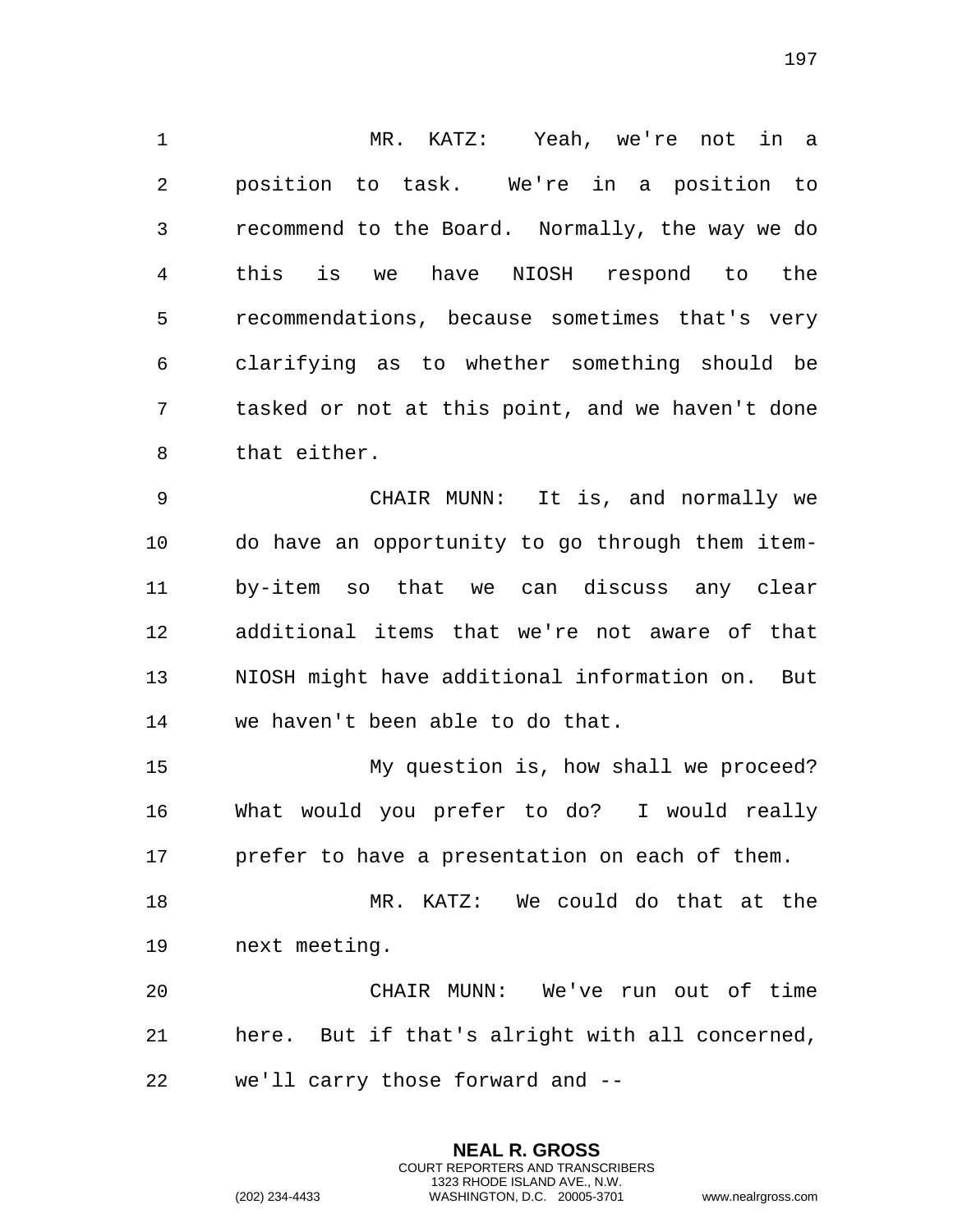MR. HINNEFELD: This is Stu Hinnefeld. Do you want our response or our reaction to the recommendations before then? CHAIR MUNN: Well, if you have one ready right now, sure, we can -- MR. HINNEFELD: Well, I don't have one ready now but I'm -- MR. KATZ: Yeah, Stu, just at the meeting. MR. HINNEFELD: You don't want it in advance? MR. KATZ: Yeah, you don't need to send a paper response, but just be ready to address those at the meeting. MR. HINNEFELD: Okay. And, Kathy, what date did you send those? MS. K. BEHLING: The date is the 28th of December. 19 MR. HINNEFELD: Okay. MS. K. BEHLING: I can resend, if you'd like. MR. HINNEFELD: Actually, it would be

> **NEAL R. GROSS** COURT REPORTERS AND TRANSCRIBERS 1323 RHODE ISLAND AVE., N.W.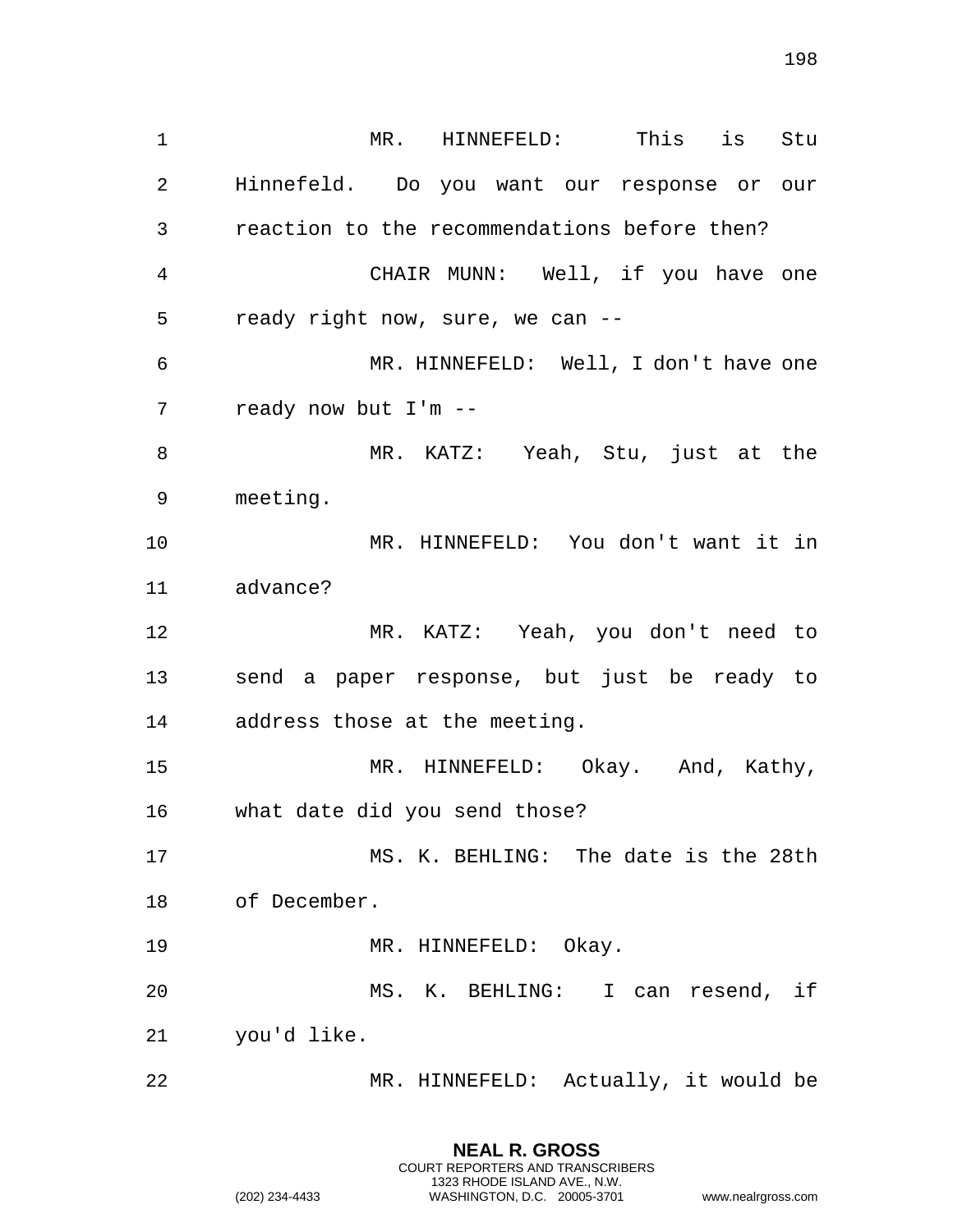helpful probably if you'd resend them to me.

 CHAIR MUNN: Okay, very good. Then we'll all be on notice that this will be at next time. Is there anything else for the good of the order?

 MEMBER BEACH: Do you want to try to schedule the next meeting?

 CHAIR MUNN: We need to have an opportunity to evaluate just a little better what we have, what we have on our plate, and what we don't.

 MR. KATZ: And part of that is how quickly NIOSH can be ready with responses for the things we're waiting for.

 CHAIR MUNN: Right. So we're going to do a little offline communication with respect to what we are looking for. And then, Ted, can I rely on you to let us know after you've seen it and have a little better listing of what we know we're going to have to see next time? MR. KATZ: Right. Well, we have the

items we didn't get to today and the ones we just

**NEAL R. GROSS** COURT REPORTERS AND TRANSCRIBERS 1323 RHODE ISLAND AVE., N.W.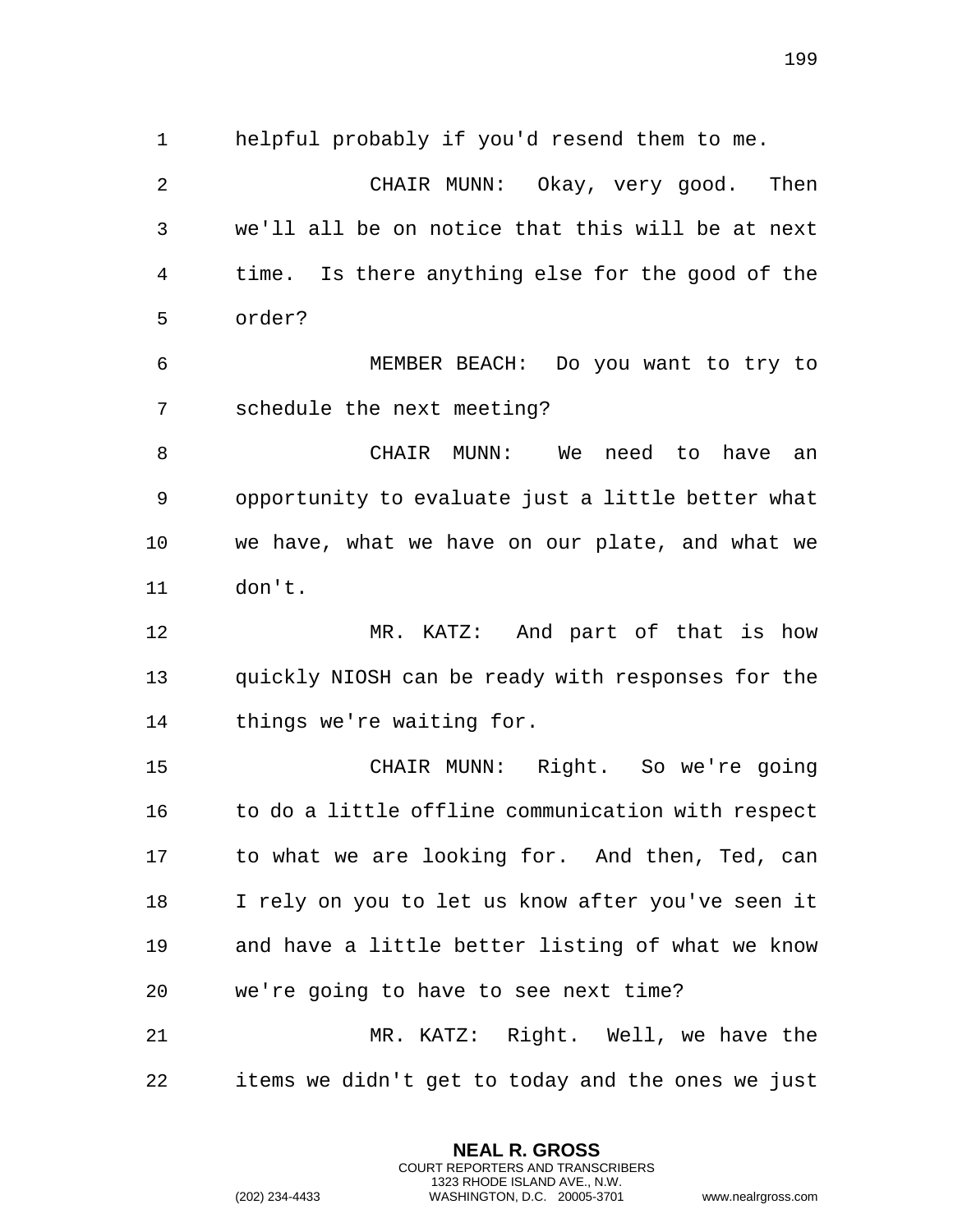1 discussed. So if NIOSH will send us a note with 2 their sense of when they'd be ready to respond to 3 the findings that were outstanding today that 4 they've really just received recently on these 5 PERs, then we'll go from there.

6 CHAIR MUNN: I think that's great. 7 Then Ted can send us a choice of dates, and we'll 8 move forward in that direction.

## 9 **Adjourn**

10 CHAIR MUNN: Anything else? If not, 11 then try to stay warm, if you can, no matter where 12 you are. And we are adjourned.

13 (Whereupon, the above-entitled matter 14 went off the record at 4:06 p.m.)

15

- 17
- 18
- 19
- 20
- 21
- 22